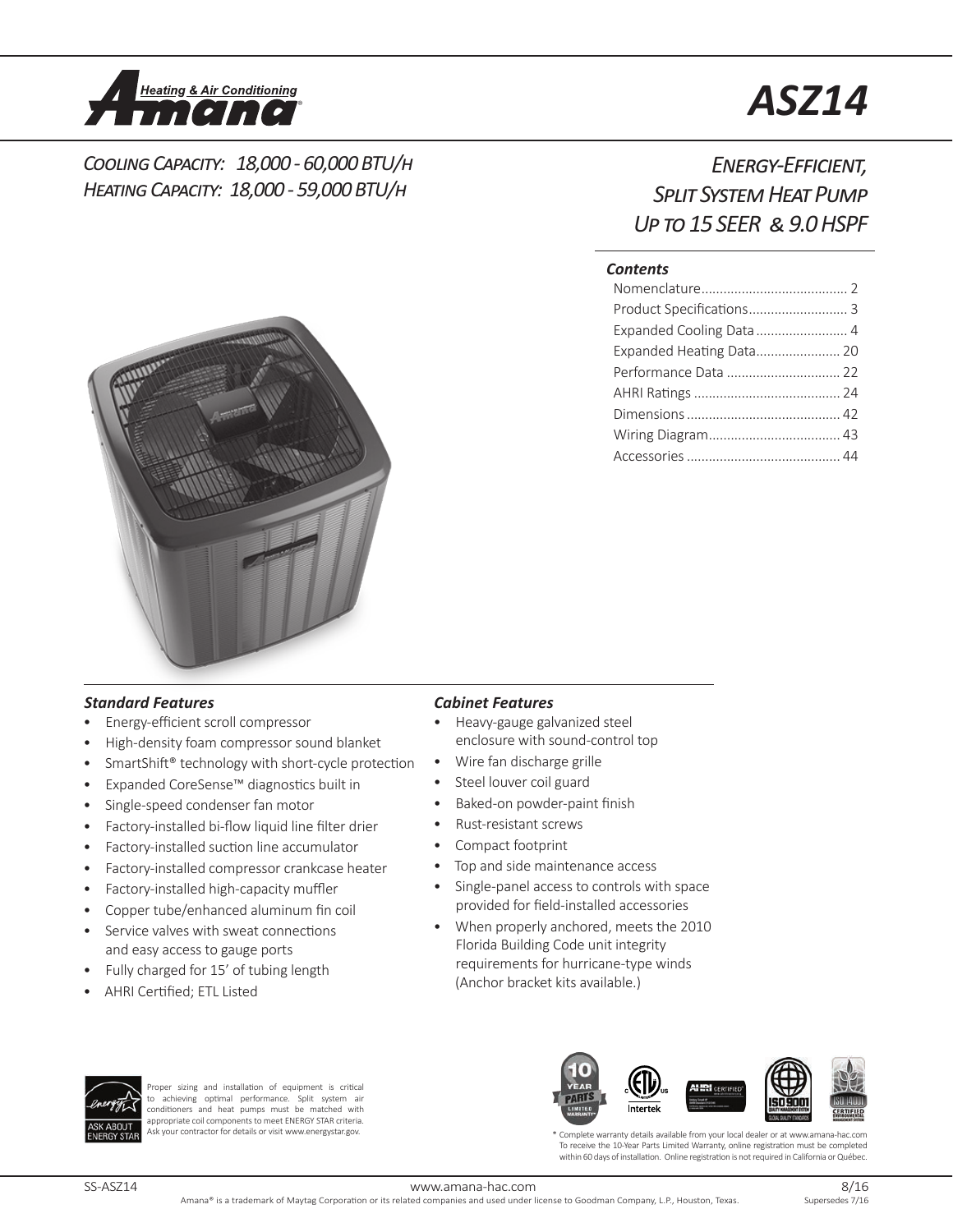|                                      | Α            | S              | z | 14  | 036   | $\mathbf{1}$ | AA    |               |                                                                     |
|--------------------------------------|--------------|----------------|---|-----|-------|--------------|-------|---------------|---------------------------------------------------------------------|
|                                      | $\mathbf{1}$ | $\overline{2}$ | 3 | 4,5 | 6,7,8 | 9            | 10,11 |               |                                                                     |
| <b>Brand</b>                         |              |                |   |     |       |              |       |               | Engineering*                                                        |
| Amana® Brand<br>$\overline{A}$       |              |                |   |     |       |              |       |               | Major/ Minor Revisions<br>* Not used for order or inventory control |
| <b>Product Category</b>              |              |                |   |     |       |              |       |               |                                                                     |
| Split System<br>S                    |              |                |   |     |       |              |       |               | <b>Electrical</b>                                                   |
| Nominal Split System<br>$\mathsf{N}$ |              |                |   |     |       |              |       |               | 1 - 208/230 V, 1 Phase, 60 Hz                                       |
| <b>Unit Type</b>                     |              |                |   |     |       |              |       |               | <b>Nominal Capacity</b>                                             |
| Condenser R-410A<br>X                |              |                |   |     |       |              |       | 018 11/2 Tons | 042 31/2 Tons                                                       |
| Heat Pump R-410A<br>Ζ                |              |                |   |     |       |              |       | 024 2 Tons    | 048 4 Tons                                                          |
|                                      |              |                |   |     |       |              |       | 030 21/2 Tons | 049 4 Tons                                                          |
| <b>Efficiency</b>                    |              |                |   |     |       |              |       | 036 3 Tons    | 060 5 Tons                                                          |
| 13 SEER<br>13                        | 16           | 16 SEER        |   |     |       |              |       |               |                                                                     |
| 14 14 SEER                           | 18           | 18 SEER        |   |     |       |              |       |               |                                                                     |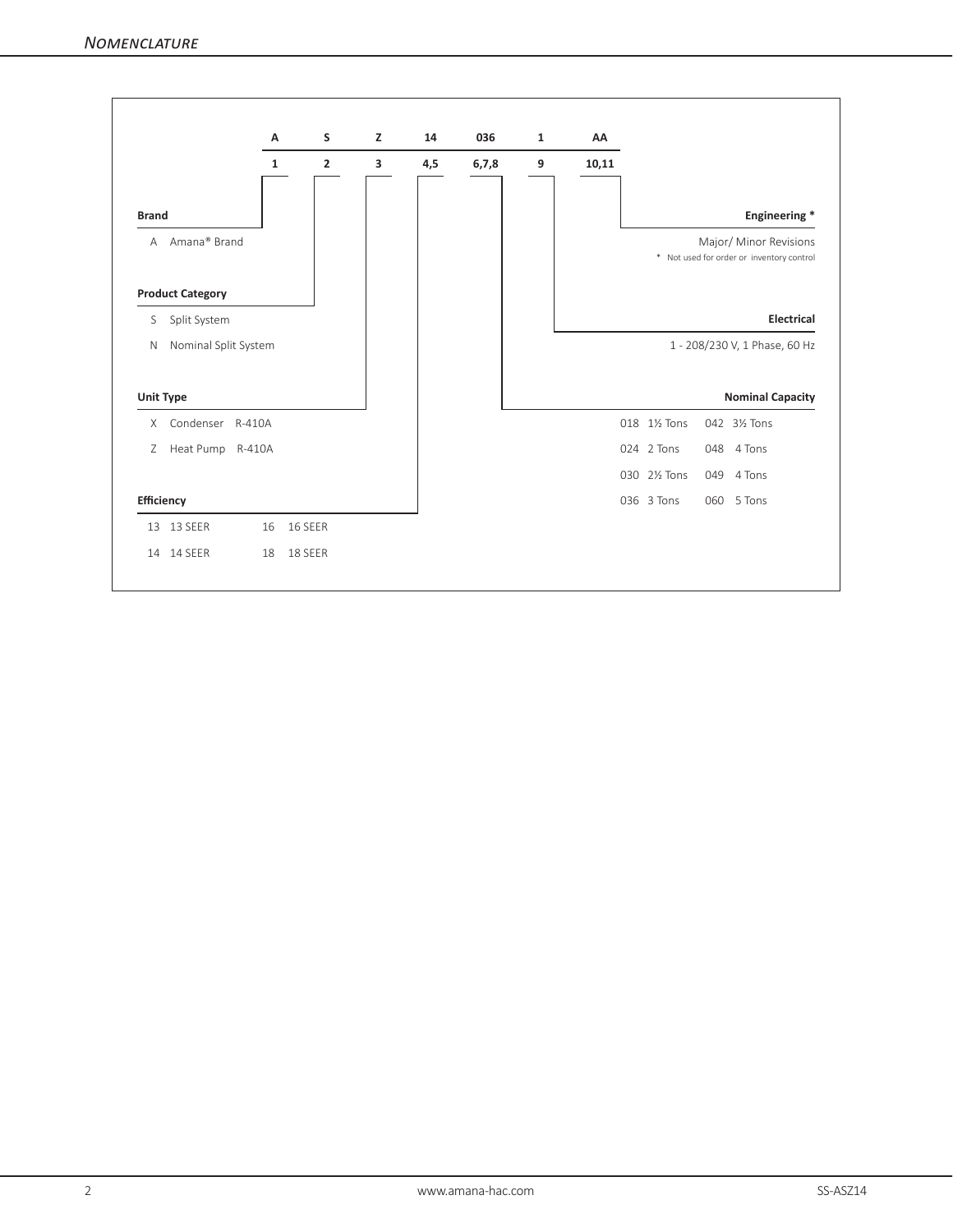|                                             | <b>ASZ14</b><br>0181K*             | <b>ASZ14</b><br>0241K*             | <b>ASZ14</b><br>0301K*             | <b>ASZ14</b><br>0361K*             | <b>ASZ14</b><br>0421K*             | <b>ASZ14</b><br>0481K*             | <b>ASZ14</b><br>0491K*             | <b>ASZ14</b><br>0601K*             |
|---------------------------------------------|------------------------------------|------------------------------------|------------------------------------|------------------------------------|------------------------------------|------------------------------------|------------------------------------|------------------------------------|
| <b>NOMINAL CAPACITIES</b>                   |                                    |                                    |                                    |                                    |                                    |                                    |                                    |                                    |
| Cooling (BTU/h)                             | 18,000                             | 24,000                             | 30,000                             | 36,000                             | 42,000                             | 48,000                             | 48,000                             | 60,000                             |
| Heating (BTU/h)                             | 18,000                             | 24,000                             | 30,000                             | 36,000                             | 42,000                             | 48,000                             | 48,000                             | 60,000                             |
| SEER / EER                                  | 14/11.5                            | 14/11.5                            | 14/11.5                            | 14/11.5                            | 14/11.5                            | 14/11.5                            | 14/11.5                            | 14/11.5                            |
| <b>Decibels</b>                             | 71                                 | 71                                 | 73                                 | 73                                 | 74                                 | 74                                 | 75                                 | 75                                 |
| <b>COMPRESSOR</b>                           |                                    |                                    |                                    |                                    |                                    |                                    |                                    |                                    |
| <b>RLA</b>                                  | 9.0                                | 10.9                               | 13.5                               | 15.4                               | 16.7                               | 18.5                               | 19.9                               | 26.4                               |
| LRA                                         | 47.5                               | 62.9                               | 72.5                               | 83.9                               | 109.0                              | 124.0                              | 109.0                              | 134.0                              |
| Type                                        | Scroll                             | Scroll                             | Scroll                             | Scroll                             | Scroll                             | Scroll                             | Scroll                             | Scroll                             |
| <b>CONDENSER FAN MOTOR</b>                  |                                    |                                    |                                    |                                    |                                    |                                    |                                    |                                    |
| Horsepower                                  | 1/6                                | 1/6                                | 1/6                                | 1/6                                | 1/6                                | 1/4                                | 1/6                                | 1/4                                |
| <b>FLA</b>                                  | 0.95                               | 0.95                               | 0.95                               | 0.95                               | 1.1                                | 1.5                                | 1.1                                | 1.5                                |
| <b>REFRIGERATION SYSTEM</b>                 |                                    |                                    |                                    |                                    |                                    |                                    |                                    |                                    |
| Refrigerant Line Size <sup>1</sup>          |                                    |                                    |                                    |                                    |                                    |                                    |                                    |                                    |
| Liquid Line Size ("O.D.)                    | $\frac{3}{8}$ <sup>11</sup>        | $\frac{3}{8}$ <sup>11</sup>        | $\frac{3}{8}$ <sup>11</sup>        | $\frac{3}{8}$ <sup>11</sup>        | $\frac{3}{8}$ <sup>11</sup>        | $\frac{3}{8}$ <sup>11</sup>        | $\frac{3}{8}$ <sup>11</sup>        | $\frac{3}{8}$ <sup>11</sup>        |
| Suction Line Size ("O.D.)                   | $\frac{3}{4}$ <sup>11</sup>        | $\frac{3}{4}$ <sup>11</sup>        | $\frac{3}{4}$ <sup>11</sup>        | $\frac{7}{8}$ "                    | $1\frac{1}{8}$                     | $1\frac{1}{8}$ "                   | $1\frac{1}{8}$ "                   | $1\frac{1}{8}$ "                   |
| Refrigerant Connection Size                 |                                    |                                    |                                    |                                    |                                    |                                    |                                    |                                    |
| Liquid Valve Size ("O.D.)                   | $\frac{3}{8}$ <sup>11</sup>        | $\frac{3}{8}$ <sup>11</sup>        | $\frac{3}{8}$ <sup>11</sup>        | $\frac{3}{8}$ <sup>11</sup>        | $\frac{3}{8}$ <sup>11</sup>        | $\frac{3}{8}$ <sup>11</sup>        | $\frac{3}{8}$ <sup>11</sup>        | $\frac{3}{8}$ <sup>11</sup>        |
| Suction Valve Size ("O.D.)                  | $\frac{3}{4}$ <sup>11</sup>        | $\frac{3}{4}$ <sup>11</sup>        | $\frac{3}{4}$ <sup>11</sup>        | $\frac{3}{4}$ <sup>11</sup>        | $\frac{7}{8}$ "                    | $\frac{3}{4}$ <sup>11</sup>        | $\frac{7}{8}$                      | $\frac{7}{8}$ "                    |
| Valve Connection Type                       | Sweat                              | Sweat                              | Sweat                              | Sweat                              | Sweat                              | Sweat                              | Sweat                              | Sweat                              |
| Refrigerant Charge                          | 92                                 | 125                                | 125                                | 134                                | 158                                | 168                                | 215                                | 214                                |
| <b>ELECTRICAL DATA</b>                      |                                    |                                    |                                    |                                    |                                    |                                    |                                    |                                    |
| Volts/Phase (60 Hz)                         | 208-230/1                          | 208-230/1                          | 208-230/1                          | 208-230/1                          | 208-230/1                          | 208-230/1                          | 208-230/1                          | 208-230/1                          |
| Minimum Circuit Ampacity <sup>2</sup>       | 12.2                               | 14.6                               | 17.8                               | 20.2                               | 22.0                               | 24.6                               | 26.0                               | 34.5                               |
| Max. Overcurrent Protection <sup>3</sup>    | 20                                 | 25                                 | 30                                 | 35                                 | 35                                 | 40                                 | 45                                 | 60                                 |
| Min / Max Volts                             | 197 / 253                          | 197 / 253                          | 197 / 253                          | 197 / 253                          | 197 / 253                          | 197 / 253                          | 197 / 253                          | 197 / 253                          |
| <b>Electrical Conduit Size</b>              | $\frac{1}{2}$ " or $\frac{3}{4}$ " | $\frac{1}{2}$ " or $\frac{3}{4}$ " | $\frac{1}{2}$ " or $\frac{3}{4}$ " | $\frac{1}{2}$ " or $\frac{3}{4}$ " | $\frac{1}{2}$ " or $\frac{3}{4}$ " | $\frac{1}{2}$ " or $\frac{3}{4}$ " | $\frac{1}{2}$ " or $\frac{3}{4}$ " | $\frac{1}{2}$ " or $\frac{3}{4}$ " |
| <b>EQUIPMENT WEIGHT (LBS)</b>               | 143                                | 143                                | 171                                | 173                                | 191                                | 226                                | 273                                | 277                                |
| <b>SHIP WEIGHT (LBS)</b>                    | 154                                | 154                                | 182                                | 184                                | 207                                | 237                                | 288                                | 292                                |
| <b>ENERGY STAR<sup>®</sup> COMBINATIONS</b> |                                    |                                    |                                    |                                    |                                    |                                    |                                    |                                    |

^ Proper sizing and installation of equipment is critical to achieving optimal performance. Split system air conditioners and heat pumps must be matched with appropriate coil components to meet ENERGY STAR criteria. Ask your contractor for details or visit www.energystar.gov. The www.energystar.gov website provides up-to-date system combinations certified to meet ENERGY STAR requirements. See page 24 for all combinations that are certified to meet ENERGY STAR requirements as of the printing date of this document.

<sup>1</sup> Tested and rated in accordance with AHRI Standard 210/240

<sup>2</sup> Wire size should be determined in accordance with National Electrical Codes; extensive wire runs will require larger wire sizes

<sup>3</sup> Must use time-delay fuses or HACR-type circuit breakers of the same size as noted.

#### **Notes**

- Always check the S&R plate for electrical data on the unit being installed.
- Installer will need to supply %" to 1%" adapters for suction line connections.
- Unit is charged with refrigerant for 15' of ¾" liquid line. System charge must be adjusted per Installation Instructions Final Charge Procedure.
- Installation of these units requires the specified TXV Kit to be installed on the indoor coil. THE SPECIFIED TXV IS DETERMINED BY THE OUTDOOR UNIT NOT THE INDOOR COIL.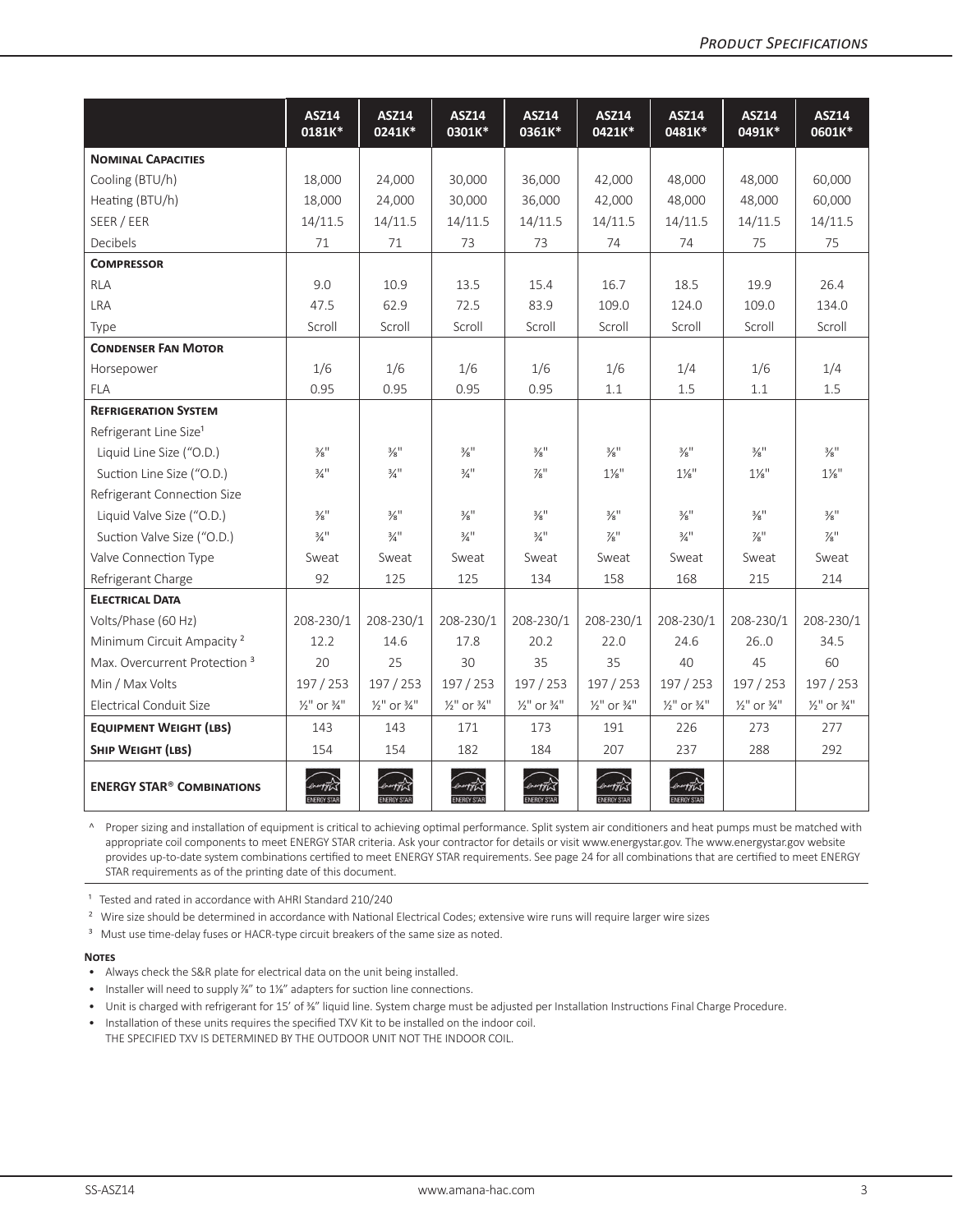|                |     |                                                                               |             |                 |                 |             |                |                  |                                         |                                                                                                                                                                                                                                                                                                                     |                                                                                                                                                                                                                                                                                                             |                                                                                                                                                                                                                                                                                                                     |                                                     | <b>OUTDOOR AMBIENT TEMPERATURE</b>                                                                                                                                                                                                                                                                                    |                                                                                                                                                                                                                                                                                                                                     |                                                                                                                                                                                                                                                                                                                                                                             |                                                                                                                                                                                                                                   |                   |                                                                                                                                               |                                                           |                                                                                                                                        |                                                                |                                                                                                                |                                                                                                                                                                                                 |
|----------------|-----|-------------------------------------------------------------------------------|-------------|-----------------|-----------------|-------------|----------------|------------------|-----------------------------------------|---------------------------------------------------------------------------------------------------------------------------------------------------------------------------------------------------------------------------------------------------------------------------------------------------------------------|-------------------------------------------------------------------------------------------------------------------------------------------------------------------------------------------------------------------------------------------------------------------------------------------------------------|---------------------------------------------------------------------------------------------------------------------------------------------------------------------------------------------------------------------------------------------------------------------------------------------------------------------|-----------------------------------------------------|-----------------------------------------------------------------------------------------------------------------------------------------------------------------------------------------------------------------------------------------------------------------------------------------------------------------------|-------------------------------------------------------------------------------------------------------------------------------------------------------------------------------------------------------------------------------------------------------------------------------------------------------------------------------------|-----------------------------------------------------------------------------------------------------------------------------------------------------------------------------------------------------------------------------------------------------------------------------------------------------------------------------------------------------------------------------|-----------------------------------------------------------------------------------------------------------------------------------------------------------------------------------------------------------------------------------|-------------------|-----------------------------------------------------------------------------------------------------------------------------------------------|-----------------------------------------------------------|----------------------------------------------------------------------------------------------------------------------------------------|----------------------------------------------------------------|----------------------------------------------------------------------------------------------------------------|-------------------------------------------------------------------------------------------------------------------------------------------------------------------------------------------------|
|                |     |                                                                               |             | 65°F            |                 |             |                |                  | 5ºF                                     |                                                                                                                                                                                                                                                                                                                     | 85°F                                                                                                                                                                                                                                                                                                        |                                                                                                                                                                                                                                                                                                                     |                                                     |                                                                                                                                                                                                                                                                                                                       |                                                                                                                                                                                                                                                                                                                                     |                                                                                                                                                                                                                                                                                                                                                                             |                                                                                                                                                                                                                                   |                   | 105°F                                                                                                                                         |                                                           |                                                                                                                                        | 115°F                                                          |                                                                                                                |                                                                                                                                                                                                 |
|                |     |                                                                               |             |                 |                 |             |                |                  |                                         |                                                                                                                                                                                                                                                                                                                     | ENTEI                                                                                                                                                                                                                                                                                                       | <b>VG INDOOR W</b>                                                                                                                                                                                                                                                                                                  |                                                     |                                                                                                                                                                                                                                                                                                                       |                                                                                                                                                                                                                                                                                                                                     |                                                                                                                                                                                                                                                                                                                                                                             |                                                                                                                                                                                                                                   |                   |                                                                                                                                               |                                                           |                                                                                                                                        |                                                                |                                                                                                                |                                                                                                                                                                                                 |
| $\overline{a}$ |     | <b>AIRFLOW</b>                                                                | ${\tt S}$   | $\mathbbmss{3}$ | 2               | 71          | ${\tt S}$      | ශී               | <b>6</b> 18.5 4.5 4.5 286               |                                                                                                                                                                                                                                                                                                                     |                                                                                                                                                                                                                                                                                                             | $rac{67}{180}$                                                                                                                                                                                                                                                                                                      |                                                     |                                                                                                                                                                                                                                                                                                                       |                                                                                                                                                                                                                                                                                                                                     |                                                                                                                                                                                                                                                                                                                                                                             |                                                                                                                                                                                                                                   |                   | 8.761                                                                                                                                         | $\frac{5}{2}$                                             |                                                                                                                                        | 63<br>14.8<br>0.67                                             | $\frac{67}{154}$                                                                                               |                                                                                                                                                                                                 |
|                |     | MBh                                                                           | 17.9        | 18.1            | 18.7            |             | 17.7           | 18.0             |                                         |                                                                                                                                                                                                                                                                                                                     |                                                                                                                                                                                                                                                                                                             |                                                                                                                                                                                                                                                                                                                     |                                                     |                                                                                                                                                                                                                                                                                                                       |                                                                                                                                                                                                                                                                                                                                     | $17.2$<br>0.45                                                                                                                                                                                                                                                                                                                                                              |                                                                                                                                                                                                                                   |                   |                                                                                                                                               | $16.3$<br>0.47                                            |                                                                                                                                        |                                                                |                                                                                                                |                                                                                                                                                                                                 |
|                |     | 5/1                                                                           | 0.62        | 0.54            | 0.40            |             | 0.62           | 0.55             |                                         |                                                                                                                                                                                                                                                                                                                     |                                                                                                                                                                                                                                                                                                             |                                                                                                                                                                                                                                                                                                                     |                                                     |                                                                                                                                                                                                                                                                                                                       |                                                                                                                                                                                                                                                                                                                                     |                                                                                                                                                                                                                                                                                                                                                                             |                                                                                                                                                                                                                                   |                   |                                                                                                                                               |                                                           |                                                                                                                                        |                                                                |                                                                                                                |                                                                                                                                                                                                 |
|                |     | $\overline{\circ}$                                                            | $\Xi$       | $\Box$          | $\overline{1}4$ |             | $\overline{c}$ | $\Box$           |                                         |                                                                                                                                                                                                                                                                                                                     |                                                                                                                                                                                                                                                                                                             |                                                                                                                                                                                                                                                                                                                     |                                                     |                                                                                                                                                                                                                                                                                                                       |                                                                                                                                                                                                                                                                                                                                     |                                                                                                                                                                                                                                                                                                                                                                             |                                                                                                                                                                                                                                   |                   | $\Gamma$                                                                                                                                      | $14_{00}$                                                 |                                                                                                                                        | 1.79                                                           | 1.79                                                                                                           |                                                                                                                                                                                                 |
|                | 525 | $\gtrapprox$                                                                  | 1.06        | 1.05            | 1.05            |             | 1.17           | $1.17\,$         |                                         |                                                                                                                                                                                                                                                                                                                     |                                                                                                                                                                                                                                                                                                             |                                                                                                                                                                                                                                                                                                                     |                                                     |                                                                                                                                                                                                                                                                                                                       |                                                                                                                                                                                                                                                                                                                                     |                                                                                                                                                                                                                                                                                                                                                                             |                                                                                                                                                                                                                                   |                   |                                                                                                                                               |                                                           |                                                                                                                                        |                                                                |                                                                                                                |                                                                                                                                                                                                 |
|                |     | Amps<br>HI PR                                                                 | 4.0         | 4.0             | 4.0             |             | 4.5            | 4.5              |                                         |                                                                                                                                                                                                                                                                                                                     |                                                                                                                                                                                                                                                                                                             |                                                                                                                                                                                                                                                                                                                     |                                                     |                                                                                                                                                                                                                                                                                                                       |                                                                                                                                                                                                                                                                                                                                     |                                                                                                                                                                                                                                                                                                                                                                             |                                                                                                                                                                                                                                   |                   |                                                                                                                                               | $6.\overline{5}$                                          |                                                                                                                                        |                                                                | 7.4<br>467                                                                                                     |                                                                                                                                                                                                 |
|                |     |                                                                               | 244         | 245             | 247             |             | 283            | 284              |                                         | $\frac{1}{2}$ $\frac{1}{2}$ $\frac{1}{6}$ $\frac{1}{6}$ $\frac{1}{6}$ $\frac{1}{6}$ $\frac{1}{6}$ $\frac{1}{6}$ $\frac{1}{6}$ $\frac{1}{6}$ $\frac{1}{6}$ $\frac{1}{6}$ $\frac{1}{6}$ $\frac{1}{6}$ $\frac{1}{6}$ $\frac{1}{6}$ $\frac{1}{6}$ $\frac{1}{6}$ $\frac{1}{6}$ $\frac{1}{6}$ $\frac{1}{6}$ $\frac{1}{6}$ | $3\frac{1}{2}$ $5\frac{3}{2}$ $3\frac{3}{2}$ $3\frac{1}{2}$ $3\frac{1}{2}$ $3\frac{3}{2}$ $3\frac{1}{2}$ $3\frac{3}{2}$ $3\frac{1}{2}$ $3\frac{1}{2}$ $3\frac{1}{2}$ $3\frac{1}{2}$ $3\frac{1}{2}$ $3\frac{1}{2}$ $3\frac{1}{2}$ $3\frac{1}{2}$ $3\frac{1}{2}$ $3\frac{1}{2}$ $3\frac{1}{2}$ $3\frac{1}{2}$ | $\frac{1}{4}$ $\frac{1}{6}$ $\frac{1}{6}$ $\frac{1}{6}$ $\frac{1}{6}$ $\frac{1}{6}$ $\frac{1}{6}$ $\frac{1}{6}$ $\frac{1}{6}$ $\frac{1}{6}$ $\frac{1}{6}$ $\frac{1}{6}$ $\frac{1}{6}$ $\frac{1}{6}$ $\frac{1}{6}$ $\frac{1}{6}$ $\frac{1}{6}$ $\frac{1}{6}$ $\frac{1}{6}$ $\frac{1}{6}$ $\frac{1}{6}$ $\frac{1}{6}$ |                                                     |                                                                                                                                                                                                                                                                                                                       | $\begin{array}{cccc}\n16.7 & 9 & 12 \\ 16.9 & 12 & 14 \\ 17.9 & 15 & 16 \\ 18.9 & 19 & 16 \\ 19.1 & 19 & 16 \\ 10.1 & 19 & 16 \\ 11 & 10 & 16 \\ 12 & 10 & 16 \\ 13 & 10 & 16 \\ 14 & 15 & 16 \\ 16 & 16 & 16 \\ 17 & 18 & 16 \\ 18 & 19 & 16 \\ 19 & 19 & 16 \\ 11 & 10 & 16 \\ 11 & 10 & 16 \\ 12 & 10 & 16 & 16 \\ 13 & 10 & 16$ | 14488721527                                                                                                                                                                                                                                                                                                                                                                 |                                                                                                                                                                                                                                   |                   | $1.60$<br>$6.5$<br>$4.5$<br>$15$                                                                                                              | 417                                                       |                                                                                                                                        | $7.465$<br>459<br>1507<br>57                                   |                                                                                                                |                                                                                                                                                                                                 |
|                |     | LO <sub>PR</sub>                                                              | 125         | 126             | 129             |             | 132            | 134              |                                         |                                                                                                                                                                                                                                                                                                                     |                                                                                                                                                                                                                                                                                                             |                                                                                                                                                                                                                                                                                                                     |                                                     |                                                                                                                                                                                                                                                                                                                       |                                                                                                                                                                                                                                                                                                                                     |                                                                                                                                                                                                                                                                                                                                                                             |                                                                                                                                                                                                                                   |                   |                                                                                                                                               | 155                                                       |                                                                                                                                        |                                                                |                                                                                                                |                                                                                                                                                                                                 |
|                |     | $\frac{1}{9}$ SVL                                                             | 18.1        | 18.4            | 18.9            |             | 18.0           | 18.2             | $\frac{137}{18.8}$                      |                                                                                                                                                                                                                                                                                                                     |                                                                                                                                                                                                                                                                                                             |                                                                                                                                                                                                                                                                                                                     |                                                     |                                                                                                                                                                                                                                                                                                                       |                                                                                                                                                                                                                                                                                                                                     |                                                                                                                                                                                                                                                                                                                                                                             |                                                                                                                                                                                                                                   |                   | 16.0<br>0.69                                                                                                                                  | 16.5<br>0.54<br>11 51                                     |                                                                                                                                        |                                                                | $\frac{162}{156}$ $\frac{6}{15}$ $\frac{4}{15}$ $\frac{8}{15}$                                                 |                                                                                                                                                                                                 |
|                |     |                                                                               | 0.69        | 0.61            | 0.47            |             | 0.69           | 0.62             |                                         |                                                                                                                                                                                                                                                                                                                     |                                                                                                                                                                                                                                                                                                             |                                                                                                                                                                                                                                                                                                                     |                                                     |                                                                                                                                                                                                                                                                                                                       |                                                                                                                                                                                                                                                                                                                                     |                                                                                                                                                                                                                                                                                                                                                                             |                                                                                                                                                                                                                                   |                   |                                                                                                                                               |                                                           |                                                                                                                                        |                                                                |                                                                                                                |                                                                                                                                                                                                 |
|                |     | $\overline{\triangle}$                                                        | $18$        | 16              | $\Xi$           |             | $\frac{8}{10}$ | $\frac{16}{1}$   | $13$                                    |                                                                                                                                                                                                                                                                                                                     |                                                                                                                                                                                                                                                                                                             |                                                                                                                                                                                                                                                                                                                     |                                                     |                                                                                                                                                                                                                                                                                                                       |                                                                                                                                                                                                                                                                                                                                     |                                                                                                                                                                                                                                                                                                                                                                             |                                                                                                                                                                                                                                   |                   | $\begin{array}{c} 16 \\ 1.61 \end{array}$                                                                                                     |                                                           |                                                                                                                                        |                                                                |                                                                                                                |                                                                                                                                                                                                 |
| 20             | 610 | $\gtrapprox$                                                                  | 1.06        | 1.06            | 1.06            |             | 1.18           | $1.18$           | 1.18                                    |                                                                                                                                                                                                                                                                                                                     |                                                                                                                                                                                                                                                                                                             |                                                                                                                                                                                                                                                                                                                     |                                                     |                                                                                                                                                                                                                                                                                                                       |                                                                                                                                                                                                                                                                                                                                     |                                                                                                                                                                                                                                                                                                                                                                             |                                                                                                                                                                                                                                   |                   |                                                                                                                                               |                                                           |                                                                                                                                        |                                                                |                                                                                                                |                                                                                                                                                                                                 |
|                |     | Amps                                                                          | 4.0         | 4.0             | 4.0             |             | 4.6            | 4.6              |                                         |                                                                                                                                                                                                                                                                                                                     |                                                                                                                                                                                                                                                                                                             |                                                                                                                                                                                                                                                                                                                     |                                                     |                                                                                                                                                                                                                                                                                                                       |                                                                                                                                                                                                                                                                                                                                     |                                                                                                                                                                                                                                                                                                                                                                             |                                                                                                                                                                                                                                   |                   | 6.6                                                                                                                                           | 6.5                                                       |                                                                                                                                        |                                                                |                                                                                                                |                                                                                                                                                                                                 |
|                |     | HI PR                                                                         | 247         | 248             | 250             |             | 285            | 286              | $4.6$<br>288<br>289<br>19.0<br>13<br>12 |                                                                                                                                                                                                                                                                                                                     |                                                                                                                                                                                                                                                                                                             |                                                                                                                                                                                                                                                                                                                     |                                                     |                                                                                                                                                                                                                                                                                                                       |                                                                                                                                                                                                                                                                                                                                     | $1.45$<br>$5.8$<br>$372$<br>$15$                                                                                                                                                                                                                                                                                                                                            |                                                                                                                                                                                                                                   |                   | 417<br>154                                                                                                                                    | 419                                                       |                                                                                                                                        | $\frac{28}{7} \times \frac{48}{4} = \frac{15}{15}$             | 7.4<br>469<br>164                                                                                              |                                                                                                                                                                                                 |
|                |     | LO <sub>PR</sub>                                                              | 127         | 128             | 131             |             | 134            | 136              |                                         |                                                                                                                                                                                                                                                                                                                     |                                                                                                                                                                                                                                                                                                             |                                                                                                                                                                                                                                                                                                                     |                                                     |                                                                                                                                                                                                                                                                                                                       |                                                                                                                                                                                                                                                                                                                                     |                                                                                                                                                                                                                                                                                                                                                                             |                                                                                                                                                                                                                                   |                   |                                                                                                                                               | 157                                                       |                                                                                                                                        |                                                                |                                                                                                                |                                                                                                                                                                                                 |
|                |     |                                                                               | 18.4        | 18.6            | 19.2            |             | 18.2           | 18.5             |                                         |                                                                                                                                                                                                                                                                                                                     |                                                                                                                                                                                                                                                                                                             |                                                                                                                                                                                                                                                                                                                     |                                                     |                                                                                                                                                                                                                                                                                                                       |                                                                                                                                                                                                                                                                                                                                     |                                                                                                                                                                                                                                                                                                                                                                             |                                                                                                                                                                                                                                   |                   | 16.2                                                                                                                                          | 16.8                                                      | $\frac{1}{15}$ $\frac{1}{15}$ $\frac{8}{15}$ $\frac{8}{15}$ $\frac{4}{15}$ $\frac{8}{15}$ $\frac{8}{15}$ $\frac{1}{15}$ $\frac{8}{15}$ |                                                                | 15.9                                                                                                           |                                                                                                                                                                                                 |
|                |     | NBh<br>S/T                                                                    | 0.72        | 0.64            | 0.50            |             | 0.73           | 0.65             |                                         |                                                                                                                                                                                                                                                                                                                     |                                                                                                                                                                                                                                                                                                             |                                                                                                                                                                                                                                                                                                                     |                                                     |                                                                                                                                                                                                                                                                                                                       |                                                                                                                                                                                                                                                                                                                                     |                                                                                                                                                                                                                                                                                                                                                                             |                                                                                                                                                                                                                                   |                   | 0.72                                                                                                                                          | 0.58                                                      |                                                                                                                                        |                                                                |                                                                                                                |                                                                                                                                                                                                 |
|                |     | $\overline{\triangle}$                                                        | $\Box$      | $\exists$       | $12$            |             | $\Box$         | $\overline{15}$  |                                         |                                                                                                                                                                                                                                                                                                                     |                                                                                                                                                                                                                                                                                                             |                                                                                                                                                                                                                                                                                                                     |                                                     |                                                                                                                                                                                                                                                                                                                       |                                                                                                                                                                                                                                                                                                                                     |                                                                                                                                                                                                                                                                                                                                                                             |                                                                                                                                                                                                                                   |                   |                                                                                                                                               |                                                           |                                                                                                                                        |                                                                | $0.63$<br>13                                                                                                   |                                                                                                                                                                                                 |
|                | 675 | $\geq$                                                                        | 1.07        | 1.07            | 1.06            |             | 1.18           | 1.18             | 1.18                                    |                                                                                                                                                                                                                                                                                                                     |                                                                                                                                                                                                                                                                                                             |                                                                                                                                                                                                                                                                                                                     |                                                     |                                                                                                                                                                                                                                                                                                                       | $17.2$<br>0.69 m 46 m 57<br>1.46 m 57<br>150                                                                                                                                                                                                                                                                                        | $17.7$<br>$0.52$<br>$1.46$<br>$0.8$<br>$7.4$<br>$3.53$                                                                                                                                                                                                                                                                                                                      |                                                                                                                                                                                                                                   |                   | <b>H</b> G G Q H H                                                                                                                            | $\begin{array}{c}\n 1.61 \\  \hline\n 1.61\n \end{array}$ |                                                                                                                                        | 1.80                                                           | 1.80                                                                                                           |                                                                                                                                                                                                 |
|                |     | Amps                                                                          | 4.1         | 4.1             | 4.0             |             | 4.6            | 4.6              |                                         |                                                                                                                                                                                                                                                                                                                     |                                                                                                                                                                                                                                                                                                             |                                                                                                                                                                                                                                                                                                                     |                                                     |                                                                                                                                                                                                                                                                                                                       |                                                                                                                                                                                                                                                                                                                                     |                                                                                                                                                                                                                                                                                                                                                                             |                                                                                                                                                                                                                                   |                   |                                                                                                                                               | 6.6                                                       |                                                                                                                                        |                                                                | 7.4                                                                                                            |                                                                                                                                                                                                 |
|                |     | HI PR                                                                         | 248         | 250             | 251             |             | 287            | 288              | $4.6$<br>290                            |                                                                                                                                                                                                                                                                                                                     |                                                                                                                                                                                                                                                                                                             |                                                                                                                                                                                                                                                                                                                     |                                                     |                                                                                                                                                                                                                                                                                                                       |                                                                                                                                                                                                                                                                                                                                     |                                                                                                                                                                                                                                                                                                                                                                             |                                                                                                                                                                                                                                   |                   |                                                                                                                                               | 421                                                       |                                                                                                                                        | 7.4<br>469<br>162                                              | 471                                                                                                            |                                                                                                                                                                                                 |
|                |     | LO <sub>PR</sub>                                                              | 128         | 130             | 133             |             | 136            | 138              | 141                                     |                                                                                                                                                                                                                                                                                                                     |                                                                                                                                                                                                                                                                                                             |                                                                                                                                                                                                                                                                                                                     |                                                     |                                                                                                                                                                                                                                                                                                                       |                                                                                                                                                                                                                                                                                                                                     |                                                                                                                                                                                                                                                                                                                                                                             |                                                                                                                                                                                                                                   |                   |                                                                                                                                               | 159                                                       |                                                                                                                                        |                                                                | 166                                                                                                            |                                                                                                                                                                                                 |
|                |     |                                                                               |             |                 |                 |             |                |                  |                                         |                                                                                                                                                                                                                                                                                                                     |                                                                                                                                                                                                                                                                                                             |                                                                                                                                                                                                                                                                                                                     |                                                     |                                                                                                                                                                                                                                                                                                                       |                                                                                                                                                                                                                                                                                                                                     |                                                                                                                                                                                                                                                                                                                                                                             |                                                                                                                                                                                                                                   |                   |                                                                                                                                               |                                                           |                                                                                                                                        |                                                                |                                                                                                                |                                                                                                                                                                                                 |
|                |     |                                                                               | 17.9        | 18.1            | 18.7            | 19.5        | 17.7           | 18.0             |                                         | 17.3                                                                                                                                                                                                                                                                                                                | 17.5                                                                                                                                                                                                                                                                                                        |                                                                                                                                                                                                                                                                                                                     |                                                     |                                                                                                                                                                                                                                                                                                                       | L6.7                                                                                                                                                                                                                                                                                                                                |                                                                                                                                                                                                                                                                                                                                                                             | 18.1                                                                                                                                                                                                                              | 15.5              | 15.7                                                                                                                                          |                                                           |                                                                                                                                        |                                                                | 15.4                                                                                                           |                                                                                                                                                                                                 |
|                |     | Hg<br>S/T                                                                     | 0.75        | 0.67            | 0.53            | 0.38        | 0.76           | 0.68             |                                         |                                                                                                                                                                                                                                                                                                                     | 0.70                                                                                                                                                                                                                                                                                                        |                                                                                                                                                                                                                                                                                                                     |                                                     | $16.5$<br>$1.00$                                                                                                                                                                                                                                                                                                      | 3.72                                                                                                                                                                                                                                                                                                                                |                                                                                                                                                                                                                                                                                                                                                                             |                                                                                                                                                                                                                                   | $\frac{100}{100}$ | 0.75                                                                                                                                          |                                                           |                                                                                                                                        |                                                                |                                                                                                                |                                                                                                                                                                                                 |
|                |     | $\overline{\triangleright}$                                                   | 23          | 21              | $\frac{8}{10}$  | $15$        | 23             | 21               |                                         |                                                                                                                                                                                                                                                                                                                     | 22                                                                                                                                                                                                                                                                                                          |                                                                                                                                                                                                                                                                                                                     |                                                     | 23                                                                                                                                                                                                                                                                                                                    |                                                                                                                                                                                                                                                                                                                                     |                                                                                                                                                                                                                                                                                                                                                                             |                                                                                                                                                                                                                                   |                   | $21\,$                                                                                                                                        |                                                           |                                                                                                                                        |                                                                |                                                                                                                | $16.2$<br>0.51 $\frac{1}{2}$ $\frac{1}{2}$ $\frac{1}{2}$ $\frac{1}{4}$ $\frac{1}{4}$                                                                                                            |
|                | 525 | $\gtrapprox$                                                                  | 1.05        | 1.05            | 1.05            | 1.06        | 1.17           | $1.17\,$         |                                         |                                                                                                                                                                                                                                                                                                                     |                                                                                                                                                                                                                                                                                                             |                                                                                                                                                                                                                                                                                                                     |                                                     |                                                                                                                                                                                                                                                                                                                       |                                                                                                                                                                                                                                                                                                                                     |                                                                                                                                                                                                                                                                                                                                                                             |                                                                                                                                                                                                                                   |                   |                                                                                                                                               |                                                           |                                                                                                                                        |                                                                |                                                                                                                |                                                                                                                                                                                                 |
|                |     | Amps                                                                          | 4.0         | 4.0             | 4.0             | 4.0         | 4.5            | $4.\overline{5}$ |                                         |                                                                                                                                                                                                                                                                                                                     |                                                                                                                                                                                                                                                                                                             |                                                                                                                                                                                                                                                                                                                     |                                                     |                                                                                                                                                                                                                                                                                                                       |                                                                                                                                                                                                                                                                                                                                     |                                                                                                                                                                                                                                                                                                                                                                             |                                                                                                                                                                                                                                   |                   |                                                                                                                                               |                                                           |                                                                                                                                        |                                                                |                                                                                                                |                                                                                                                                                                                                 |
|                |     | $\frac{\alpha}{\pi}$                                                          | 245         | 246             | 247             | 252         | 283            | 284              |                                         |                                                                                                                                                                                                                                                                                                                     |                                                                                                                                                                                                                                                                                                             |                                                                                                                                                                                                                                                                                                                     |                                                     |                                                                                                                                                                                                                                                                                                                       |                                                                                                                                                                                                                                                                                                                                     |                                                                                                                                                                                                                                                                                                                                                                             |                                                                                                                                                                                                                                   |                   |                                                                                                                                               |                                                           |                                                                                                                                        |                                                                |                                                                                                                |                                                                                                                                                                                                 |
|                |     | LO <sub>PR</sub>                                                              | 125         | 126             | 129             | 135         | 132            | 134              |                                         |                                                                                                                                                                                                                                                                                                                     |                                                                                                                                                                                                                                                                                                             |                                                                                                                                                                                                                                                                                                                     |                                                     |                                                                                                                                                                                                                                                                                                                       |                                                                                                                                                                                                                                                                                                                                     |                                                                                                                                                                                                                                                                                                                                                                             |                                                                                                                                                                                                                                   |                   |                                                                                                                                               |                                                           | $14.0$<br>$1.7$<br>$1.7$<br>$7.4$<br>$5$<br>$1.7$<br>$7.4$<br>$5$                                                                      |                                                                |                                                                                                                |                                                                                                                                                                                                 |
|                |     | MBh                                                                           | 18.2        | 18.4            | 18.9            | 19.8        | 18.0           | 18.2             |                                         |                                                                                                                                                                                                                                                                                                                     |                                                                                                                                                                                                                                                                                                             |                                                                                                                                                                                                                                                                                                                     |                                                     |                                                                                                                                                                                                                                                                                                                       |                                                                                                                                                                                                                                                                                                                                     |                                                                                                                                                                                                                                                                                                                                                                             |                                                                                                                                                                                                                                   |                   |                                                                                                                                               |                                                           |                                                                                                                                        |                                                                |                                                                                                                |                                                                                                                                                                                                 |
|                |     | 5 <sub>1</sub>                                                                | 0.82        | 0.74            | 0.60            | 0.46        | 1.00           | 0.75             |                                         |                                                                                                                                                                                                                                                                                                                     |                                                                                                                                                                                                                                                                                                             |                                                                                                                                                                                                                                                                                                                     |                                                     |                                                                                                                                                                                                                                                                                                                       |                                                                                                                                                                                                                                                                                                                                     |                                                                                                                                                                                                                                                                                                                                                                             |                                                                                                                                                                                                                                   |                   |                                                                                                                                               |                                                           |                                                                                                                                        |                                                                |                                                                                                                |                                                                                                                                                                                                 |
|                |     | $\overline{\Delta}$                                                           | 22          | $20$            | $\overline{17}$ | $13\,$      | 22             | 20               |                                         |                                                                                                                                                                                                                                                                                                                     |                                                                                                                                                                                                                                                                                                             |                                                                                                                                                                                                                                                                                                                     |                                                     |                                                                                                                                                                                                                                                                                                                       |                                                                                                                                                                                                                                                                                                                                     |                                                                                                                                                                                                                                                                                                                                                                             |                                                                                                                                                                                                                                   |                   |                                                                                                                                               |                                                           |                                                                                                                                        |                                                                |                                                                                                                |                                                                                                                                                                                                 |
| 75             | 610 | $\lesssim$                                                                    | 1.06        | 1.06            | 1.06            | 1.07        | 1.18           | $1.18\,$         |                                         |                                                                                                                                                                                                                                                                                                                     |                                                                                                                                                                                                                                                                                                             |                                                                                                                                                                                                                                                                                                                     |                                                     |                                                                                                                                                                                                                                                                                                                       |                                                                                                                                                                                                                                                                                                                                     |                                                                                                                                                                                                                                                                                                                                                                             |                                                                                                                                                                                                                                   |                   |                                                                                                                                               |                                                           |                                                                                                                                        |                                                                |                                                                                                                |                                                                                                                                                                                                 |
|                |     | Amps<br>HI PR                                                                 | 4.0         | 4.0             | 4.0             | $4.1\,$     | 4.6            | 4.6              |                                         |                                                                                                                                                                                                                                                                                                                     |                                                                                                                                                                                                                                                                                                             |                                                                                                                                                                                                                                                                                                                     |                                                     |                                                                                                                                                                                                                                                                                                                       |                                                                                                                                                                                                                                                                                                                                     |                                                                                                                                                                                                                                                                                                                                                                             |                                                                                                                                                                                                                                   |                   |                                                                                                                                               |                                                           |                                                                                                                                        |                                                                |                                                                                                                |                                                                                                                                                                                                 |
|                |     | LO <sub>PR</sub>                                                              | 247         | 248<br>128      | 250<br>132      | 254         | 286<br>134     | 287<br>136       |                                         |                                                                                                                                                                                                                                                                                                                     |                                                                                                                                                                                                                                                                                                             |                                                                                                                                                                                                                                                                                                                     |                                                     |                                                                                                                                                                                                                                                                                                                       |                                                                                                                                                                                                                                                                                                                                     |                                                                                                                                                                                                                                                                                                                                                                             |                                                                                                                                                                                                                                   |                   | $\frac{16}{16}$ $\frac{6}{4}$ $\frac{15}{26}$ $\frac{16}{26}$ $\frac{26}{26}$ $\frac{16}{26}$ $\frac{16}{46}$ $\frac{36}{46}$ $\frac{36}{46}$ |                                                           |                                                                                                                                        |                                                                |                                                                                                                |                                                                                                                                                                                                 |
|                |     |                                                                               | 18.4<br>127 | 18.6            | 19.2            | 20.0<br>137 | 18.2           | 18.5             |                                         | $\frac{1}{12}$ to the state of the state of the state of the state of the state of the state of the state of the state of the state of the state of the state of the state of the state of the state of the state of the state of                                                                                   | $\frac{13}{13}$ $\frac{13}{13}$ $\frac{12}{12}$ $\frac{18}{12}$ $\frac{18}{12}$ $\frac{18}{12}$ $\frac{13}{12}$ $\frac{13}{12}$ $\frac{13}{12}$ $\frac{13}{12}$ $\frac{13}{12}$ $\frac{13}{12}$ $\frac{13}{12}$ $\frac{13}{12}$ $\frac{13}{12}$ $\frac{13}{12}$ $\frac{13}{12}$ $\frac{13}{12}$ $\frac{1$   |                                                                                                                                                                                                                                                                                                                     | g g g m m c x x a q m g g a m c x x x a n q a c a m | $1.58$ $\frac{1}{2}$ $\frac{1}{2}$ $\frac{1}{2}$ $\frac{1}{2}$ $\frac{1}{2}$ $\frac{1}{2}$ $\frac{1}{2}$ $\frac{1}{2}$ $\frac{1}{2}$ $\frac{1}{2}$ $\frac{1}{2}$ $\frac{1}{2}$ $\frac{1}{2}$ $\frac{1}{2}$ $\frac{1}{2}$ $\frac{1}{2}$ $\frac{1}{2}$ $\frac{1}{2}$ $\frac{1}{2}$ $\frac{1}{2}$ $\frac{1}{2}$ $\frac{$ |                                                                                                                                                                                                                                                                                                                                     | $\begin{array}{c} 12.88 & \text{cm} & 3.88 & \text{cm} \\ 23.8 & \text{cm} & 3.88 & \text{cm} \\ 24.8 & \text{cm} & 2.88 & \text{cm} \\ 25.8 & \text{cm} & 2.88 & \text{cm} \\ 25.8 & \text{cm} & 2.88 & \text{cm} \\ 25.8 & \text{cm} & 2.88 & \text{cm} \\ 25.8 & \text{cm} & 2.88 & \text{cm} \\ 25.8 & \text{cm} & 2.88 & \text{cm} \\ 25.8 & \text{cm} & 2.88 & \text$ | $\frac{4}{3}$ the set of the set of the set of the set of the set of the set of the set of the set of the set of the set of the set of the set of the set of the set of the set of the set of the set of the set of the set of th |                   |                                                                                                                                               |                                                           |                                                                                                                                        |                                                                | 0.69 m 7 4 5 2 2 3 3 4 5 6 7 7 7 4 5 6 7 7 8 9 7 7 7 8 9 7 7 8 9 7 7 7 8 9 7 7 7 8 9 7 7 7 8 9 7 7 7 8 9 7 7 7 | $\frac{16}{16}$ $\frac{16}{16}$ $\frac{16}{16}$ $\frac{16}{16}$ $\frac{16}{16}$ $\frac{16}{16}$ $\frac{16}{16}$ $\frac{16}{16}$ $\frac{16}{16}$ $\frac{16}{16}$ $\frac{16}{16}$ $\frac{16}{16}$ |
|                |     | T/S<br>NBh                                                                    | 0.85        | 0.77            | 0.63            | 0.49        | $1.00$         | 0.78             |                                         |                                                                                                                                                                                                                                                                                                                     |                                                                                                                                                                                                                                                                                                             |                                                                                                                                                                                                                                                                                                                     |                                                     |                                                                                                                                                                                                                                                                                                                       |                                                                                                                                                                                                                                                                                                                                     |                                                                                                                                                                                                                                                                                                                                                                             |                                                                                                                                                                                                                                   |                   |                                                                                                                                               |                                                           |                                                                                                                                        |                                                                |                                                                                                                |                                                                                                                                                                                                 |
|                |     | $\overline{\triangleright}$                                                   | 21          | $\frac{9}{1}$   | $\frac{16}{1}$  | $13$        | $21\,$         | 19               |                                         |                                                                                                                                                                                                                                                                                                                     |                                                                                                                                                                                                                                                                                                             |                                                                                                                                                                                                                                                                                                                     |                                                     |                                                                                                                                                                                                                                                                                                                       |                                                                                                                                                                                                                                                                                                                                     |                                                                                                                                                                                                                                                                                                                                                                             |                                                                                                                                                                                                                                   |                   |                                                                                                                                               |                                                           |                                                                                                                                        |                                                                |                                                                                                                |                                                                                                                                                                                                 |
|                | 675 | $\lesssim$                                                                    | 1.07        | 1.06            | 1.06            | $1.07$      | 1.18           | $1.18$           |                                         |                                                                                                                                                                                                                                                                                                                     |                                                                                                                                                                                                                                                                                                             |                                                                                                                                                                                                                                                                                                                     |                                                     |                                                                                                                                                                                                                                                                                                                       |                                                                                                                                                                                                                                                                                                                                     |                                                                                                                                                                                                                                                                                                                                                                             |                                                                                                                                                                                                                                   |                   |                                                                                                                                               |                                                           |                                                                                                                                        |                                                                |                                                                                                                |                                                                                                                                                                                                 |
|                |     | Amps                                                                          | 4.1         | 4.0             | 4.0             | 4.1         | 4.6            | 4.6              |                                         |                                                                                                                                                                                                                                                                                                                     |                                                                                                                                                                                                                                                                                                             |                                                                                                                                                                                                                                                                                                                     |                                                     |                                                                                                                                                                                                                                                                                                                       |                                                                                                                                                                                                                                                                                                                                     |                                                                                                                                                                                                                                                                                                                                                                             |                                                                                                                                                                                                                                   |                   | $\frac{12}{19}$ $\frac{2}{19}$ $\frac{5}{19}$ $\frac{2}{19}$ $\frac{6}{19}$ $\frac{6}{19}$ $\frac{4}{19}$                                     |                                                           |                                                                                                                                        |                                                                |                                                                                                                |                                                                                                                                                                                                 |
|                |     | $\frac{P}{T}$                                                                 | 249         | 250             | 251             | 256         | 287            | 288              |                                         |                                                                                                                                                                                                                                                                                                                     |                                                                                                                                                                                                                                                                                                             | 5.2<br>331                                                                                                                                                                                                                                                                                                          |                                                     |                                                                                                                                                                                                                                                                                                                       |                                                                                                                                                                                                                                                                                                                                     |                                                                                                                                                                                                                                                                                                                                                                             |                                                                                                                                                                                                                                   |                   |                                                                                                                                               |                                                           | 7.4<br>468<br>161                                                                                                                      |                                                                | 7.4<br>471<br>166                                                                                              |                                                                                                                                                                                                 |
|                |     | LO <sub>PR</sub>                                                              | 129         | 130             | 133             | 139         | 136            | 138              |                                         |                                                                                                                                                                                                                                                                                                                     |                                                                                                                                                                                                                                                                                                             | 147                                                                                                                                                                                                                                                                                                                 |                                                     |                                                                                                                                                                                                                                                                                                                       |                                                                                                                                                                                                                                                                                                                                     |                                                                                                                                                                                                                                                                                                                                                                             |                                                                                                                                                                                                                                   |                   |                                                                                                                                               |                                                           |                                                                                                                                        | 7.4<br>469<br>162                                              |                                                                                                                | 171                                                                                                                                                                                             |
|                |     | IDB: Entering Indoor Dry Bulb Temperature                                     |             |                 |                 |             |                |                  |                                         |                                                                                                                                                                                                                                                                                                                     |                                                                                                                                                                                                                                                                                                             | Shaded                                                                                                                                                                                                                                                                                                              | ea reflects ACCA                                    |                                                                                                                                                                                                                                                                                                                       |                                                                                                                                                                                                                                                                                                                                     | (TVA) Rating Conditions                                                                                                                                                                                                                                                                                                                                                     |                                                                                                                                                                                                                                   |                   |                                                                                                                                               |                                                           |                                                                                                                                        | <w =="" syster<="" th="" total=""><th>n powe</th><th></th></w> | n powe                                                                                                         |                                                                                                                                                                                                 |
|                |     | High and low pressures are measured at the liquid and suction service valves. |             |                 |                 |             |                |                  |                                         |                                                                                                                                                                                                                                                                                                                     |                                                                                                                                                                                                                                                                                                             |                                                                                                                                                                                                                                                                                                                     |                                                     |                                                                                                                                                                                                                                                                                                                       |                                                                                                                                                                                                                                                                                                                                     |                                                                                                                                                                                                                                                                                                                                                                             |                                                                                                                                                                                                                                   |                   |                                                                                                                                               |                                                           |                                                                                                                                        |                                                                |                                                                                                                |                                                                                                                                                                                                 |

4 www.amana-hac.com SS-ASZ14 SS-ASZ14 www.amana-hac.com 5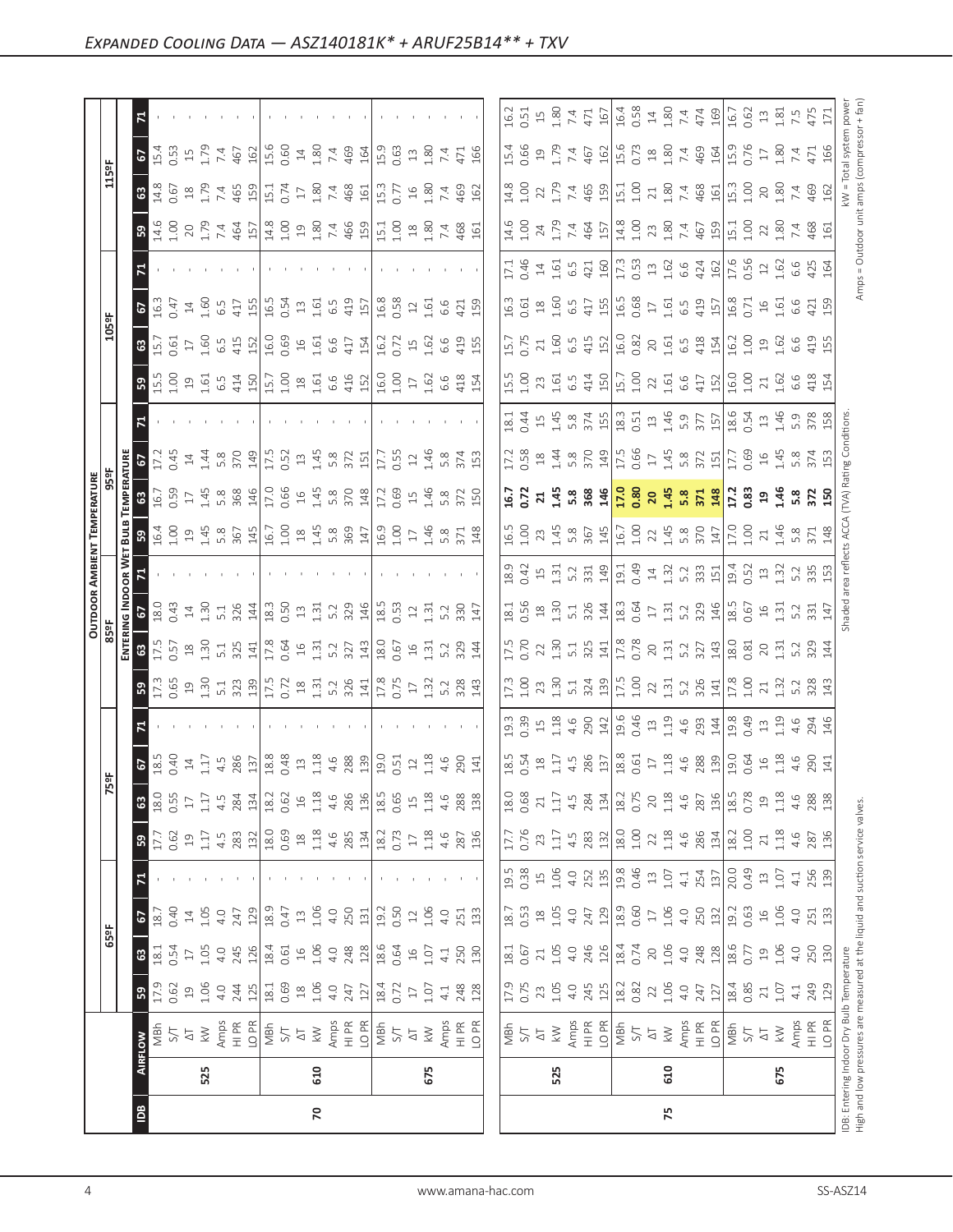| 85                                                                                                                                                                                                                                                                                                                                                                                                                                                                                                                                                                                                                                                                                                                                                                                                                                      |
|-----------------------------------------------------------------------------------------------------------------------------------------------------------------------------------------------------------------------------------------------------------------------------------------------------------------------------------------------------------------------------------------------------------------------------------------------------------------------------------------------------------------------------------------------------------------------------------------------------------------------------------------------------------------------------------------------------------------------------------------------------------------------------------------------------------------------------------------|
|                                                                                                                                                                                                                                                                                                                                                                                                                                                                                                                                                                                                                                                                                                                                                                                                                                         |
|                                                                                                                                                                                                                                                                                                                                                                                                                                                                                                                                                                                                                                                                                                                                                                                                                                         |
| IDB: Entering Indoor Dry Bulb Temperature<br>High and low pressures are measured at the li<br>610<br>675                                                                                                                                                                                                                                                                                                                                                                                                                                                                                                                                                                                                                                                                                                                                |
| $\begin{array}{rcl}\n\overline{AB} & \overline{AB} & \overline{BC} \\ \overline{AB} & \overline{AB} & \overline{BC} & \overline{BC} \\ \overline{AB} & \overline{AB} & \overline{BC} & \overline{BC} \\ \overline{AB} & \overline{BC} & \overline{BC} & \overline{BC} \\ \overline{AB} & \overline{BC} & \overline{BC} & \overline{BC} \\ \overline{BC} & \overline{BC} & \overline{BC} & \overline{BC} \\ \overline{BC} & \overline{BC} & \overline{BC} & \overline{BC} \\ \overline{BC} & \overline{BC} & \overline{BC} & \$<br>$\begin{array}{l} \hline \text{MBr} \\ \text{S/T} \\ \text{A} \rightarrow \text{S} \\ \text{A} \rightarrow \text{S} \\ \text{A} \rightarrow \text{S} \\ \text{A} \rightarrow \text{S} \\ \text{A} \rightarrow \text{S} \\ \text{A} \rightarrow \text{S} \\ \text{A} \rightarrow \text{S} \end{array}$ |
| $\begin{array}{c} 1.00 \\ 29 \\ 1.07 \\ 4.1 \\ 250 \\ 131 \end{array}$<br>$\frac{15}{20}$<br>$1.06$<br>$4.0$<br>$249$<br>$18.8$<br>29                                                                                                                                                                                                                                                                                                                                                                                                                                                                                                                                                                                                                                                                                                   |
| $\begin{array}{ l l } \hline 18.5 \\ \hline 0.91 \\ 2.9 \\ \hline 1.06 \\ 4.0 \\ 7.4 \\ \hline \end{array}$<br>$\begin{array}{c} 1.00 \\ 2.7 \\ 1.07 \\ 4.1 \\ 2.51 \\ 132 \\ \end{array}$<br>$1.06$<br>$4.0$<br>$250$<br>$19.0$<br>$19.0$                                                                                                                                                                                                                                                                                                                                                                                                                                                                                                                                                                                              |
| $\begin{bmatrix} 1 & 1 & 1 & 1 & 1 \\ 1 & 1 & 1 & 1 & 1 \\ 1 & 1 & 1 & 1 & 1 \\ 1 & 1 & 1 & 1 & 1 \\ 1 & 1 & 1 & 1 & 1 \\ 1 & 1 & 1 & 1 & 1 \\ 1 & 1 & 1 & 1 & 1 \\ 1 & 1 & 1 & 1 & 1 \\ 1 & 1 & 1 & 1 & 1 \\ 1 & 1 & 1 & 1 & 1 \\ 1 & 1 & 1 & 1 & 1 \\ 1 & 1 & 1 & 1 & 1 \\ 1 & 1 & 1 & 1 & 1 \\ 1 & 1 & 1 & 1 & 1 \\ 1 & $                                                                                                                                                                                                                                                                                                                                                                                                                                                                                                            |
|                                                                                                                                                                                                                                                                                                                                                                                                                                                                                                                                                                                                                                                                                                                                                                                                                                         |
| $\begin{array}{ l l }\hline 11.00 & 0.01 & 0.01 & 0.01 & 0.01 & 0.01 & 0.01 & 0.01 & 0.01 & 0.01 & 0.01 & 0.01 & 0.01 & 0.01 & 0.01 & 0.01 & 0.01 & 0.01 & 0.01 & 0.01 & 0.01 & 0.01 & 0.01 & 0.01 & 0.01 & 0.01 & 0.01 & 0.01 & 0.01 & 0.01 & 0.01 & 0.01 & 0.01 & 0.01 & 0$<br>$\begin{array}{c} 1.00 \\ 2.9 \\ 1.19 \\ 4.6 \\ 8.9 \\ 1.39 \end{array}$<br>$1.18$<br>$4.6$<br>$2.87$<br>$1.18$<br>$1.6$                                                                                                                                                                                                                                                                                                                                                                                                                               |
| $\frac{28}{4.6}$ $\frac{88}{130}$<br>$\begin{array}{c} 1.00 \\ 2.7 \\ 1.19 \\ 4.6 \\ 2.90 \\ 140 \\ \end{array}$<br>$\frac{136}{18.6}$<br>28                                                                                                                                                                                                                                                                                                                                                                                                                                                                                                                                                                                                                                                                                            |
| 0.075 5 5 5 5 6 7 6 7 6 7 7 8 7 7 7 8 7 7 7 7 8 7 7 7 8 7 7 7 8 7 7 7 8 7 7 7 8 7 7 7 8 7 7 7 8 7 7 7 8 7 7 7                                                                                                                                                                                                                                                                                                                                                                                                                                                                                                                                                                                                                                                                                                                           |
|                                                                                                                                                                                                                                                                                                                                                                                                                                                                                                                                                                                                                                                                                                                                                                                                                                         |
| -<br> 2002   2012   2013   2014   2014   2014   2024   2024   2024   2024   2024   2024   2024   2024   2024   2024                                                                                                                                                                                                                                                                                                                                                                                                                                                                                                                                                                                                                                                                                                                     |
| <br> 2000 12000 12000 12000 12000 12000 12000 12000 12000 12000 12000 12000 12000 12000 12000 12000 12000 12000 12<br> 2000 12000 12000 12000 12000 12000 12000 12000 12000 12000 12000 12000 12000 12000 12000 12000 12000 12000 1                                                                                                                                                                                                                                                                                                                                                                                                                                                                                                                                                                                                     |
|                                                                                                                                                                                                                                                                                                                                                                                                                                                                                                                                                                                                                                                                                                                                                                                                                                         |
|                                                                                                                                                                                                                                                                                                                                                                                                                                                                                                                                                                                                                                                                                                                                                                                                                                         |
| $\frac{17.18}{17.00}$ $\frac{29.48}{17.00}$ $\frac{37.48}{17.00}$ $\frac{37.48}{17.00}$ $\frac{37.48}{17.00}$<br>$1.45$ $5.8$ $7.51$ $1.50$ $1.51$ $1.50$ $1.51$ $1.52$ $1.52$ $1.52$ $1.52$ $1.52$                                                                                                                                                                                                                                                                                                                                                                                                                                                                                                                                                                                                                                     |
| $\begin{array}{l} \Gamma \circ \circ \\ \Gamma \circ \circ \\ \Gamma \circ \circ \\ \Gamma \circ \circ \\ \Gamma \circ \circ \\ \Gamma \circ \circ \\ \Gamma \circ \circ \\ \Gamma \circ \circ \\ \Gamma \circ \circ \\ \Gamma \circ \circ \\ \Gamma \circ \circ \\ \Gamma \circ \circ \\ \Gamma \circ \circ \\ \Gamma \circ \circ \\ \Gamma \circ \circ \\ \Gamma \circ \circ \\ \Gamma \circ \circ \\ \Gamma \circ \circ \\ \Gamma \circ \circ \\ \Gamma \circ \circ \\ \Gamma \circ \circ \\ \Gamma \circ \circ \\ \Gamma \circ \circ \\ \Gamma \circ \circ \\ \Gamma \circ \circ \\ \Gamma \circ \circ \\ \Gamma \circ \circ \\ \Gamma \circ \circ \\ \Gamma \circ \circ \\ \Gamma \circ \circ \\ \Gamma \$                                                                                                                         |
|                                                                                                                                                                                                                                                                                                                                                                                                                                                                                                                                                                                                                                                                                                                                                                                                                                         |
| $16.1$<br>$1.00$<br>$1.61$<br>$1.62$<br>$1.64$<br>$1.64$<br>$1.64$<br>$1.00$<br>$2.8$<br>$1.62$<br>$4.50$<br>$4.56$                                                                                                                                                                                                                                                                                                                                                                                                                                                                                                                                                                                                                                                                                                                     |
| $\frac{1}{16}$<br>$\frac{28}{16}$<br>$\frac{3}{16}$<br>$\frac{5}{16}$<br>$\frac{1}{16}$<br>$\frac{1}{16}$<br>$\frac{1}{16}$<br>$\frac{1}{16}$<br>$\begin{array}{c c} 1.61 & 0.9 & 0.00 & 0.00 & 0.00 & 0.00 & 0.00 & 0.00 & 0.00 & 0.00 & 0.00 & 0.00 & 0.00 & 0.00 & 0.00 & 0.00 & 0.00 & 0.00 & 0.00 & 0.00 & 0.00 & 0.00 & 0.00 & 0.00 & 0.00 & 0.00 & 0.00 & 0.00 & 0.00 & 0.00 & 0.00 & 0.00 & 0.00 & 0.00 & 0.00 & 0$<br>27                                                                                                                                                                                                                                                                                                                                                                                                       |
|                                                                                                                                                                                                                                                                                                                                                                                                                                                                                                                                                                                                                                                                                                                                                                                                                                         |
| $\frac{17.5}{17.50}$<br>$\frac{27.5}{1.61}$<br>$\frac{69.3}{64.21}$<br>$\frac{69.3}{17.7}$<br>$\frac{17.7}{17.7}$<br>$\begin{array}{c c} 1.62 & 0.80 & 0.80 \\ 0.6 & 0.70 & 0.80 & 0.80 \\ 0.80 & 0.80 & 0.60 & 0.70 \\ 0.80 & 0.80 & 0.60 & 0.70 \\ 0.80 & 0.80 & 0.70 & 0.70 \\ 0.80 & 0.80 & 0.70 & 0.70 \\ 0.80 & 0.80 & 0.70 & 0.70 \\ 0.80 & 0.80 & 0.70 & 0.70 \\ 0.80 & 0.80 & 0.70 & 0.70 \\ 0$                                                                                                                                                                                                                                                                                                                                                                                                                                |
|                                                                                                                                                                                                                                                                                                                                                                                                                                                                                                                                                                                                                                                                                                                                                                                                                                         |
| $7.4$<br>471<br>165                                                                                                                                                                                                                                                                                                                                                                                                                                                                                                                                                                                                                                                                                                                                                                                                                     |
| $\begin{array}{l} \boxed{15} \\ 1 \text{ } \boxed{2} \\ 1 \text{ } \boxed{3} \\ 2 \text{ } \boxed{4} \\ 3 \text{ } \boxed{5} \\ 4 \text{ } \boxed{4} \\ 5 \text{ } \boxed{6} \\ 6 \text{ } \boxed{2} \\ 7 \text{ } \boxed{2} \\ 8 \text{ } \boxed{2} \\ 9 \text{ } \boxed{2} \\ 1 \text{ } \boxed{2} \\ 1 \text{ } \boxed{2} \\ 1 \text{ } \boxed{3} \\ 1 \text{ } \boxed{4} \\ 1 \text{ } \boxed{2} \\ 1 \text{ } \boxed{2} \\ 1 \text{ } \boxed{4} \\ 1$                                                                                                                                                                                                                                                                                                                                                                              |
|                                                                                                                                                                                                                                                                                                                                                                                                                                                                                                                                                                                                                                                                                                                                                                                                                                         |
| 7.5<br>477<br>173                                                                                                                                                                                                                                                                                                                                                                                                                                                                                                                                                                                                                                                                                                                                                                                                                       |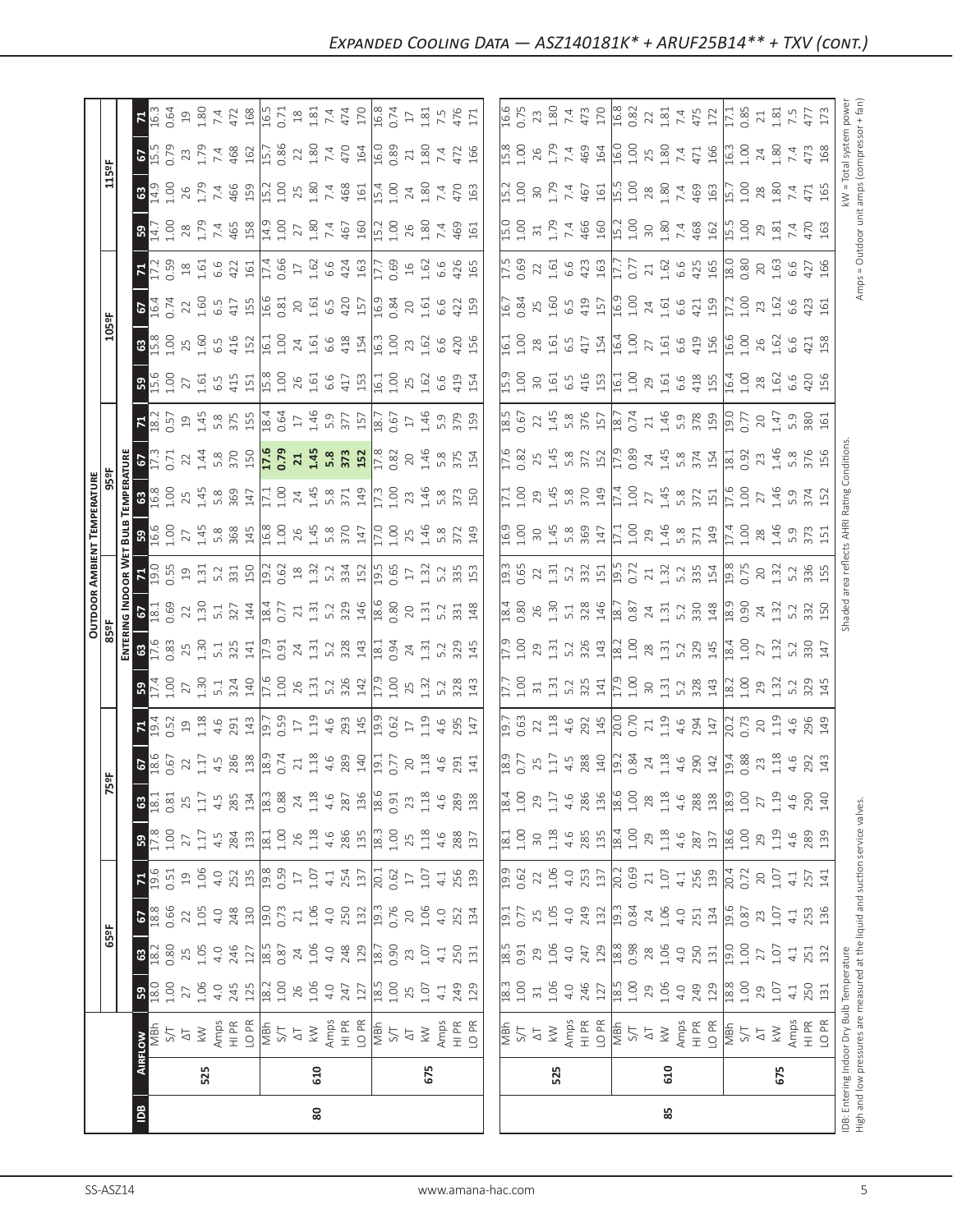|                |     |                                                                                                                            |            |                 |                |                                           |                    |                 |                                                                                                                                                                                                                                                                                                                                                                                              |                                                                                                                                                                                                                                                                                                                                                           |                                                                                                                                                                                                                                                                                                                                                       |                                                                                                                                                                                                                                                                                                                                                                                                                  | <b>OUTDOOR AMBIENT TEMPERATURI</b>                                                                                                                                                                                                                                                                                                                                          |                                                                                                                                                                                                                                                                                                             |                                                                                                                                                                                                                                                                                                                         |                                                                                                                                                                                                                                                                                                                              |                                                                                                                                                                                                                                                                                                                     |                   |                                                                                                                                                                                                                                                                                                                                                                                                   |                                                                                                                                                                                                                                   |                                                                                                                                                             |                                                                                                                                                                                                                                                                                             |      |
|----------------|-----|----------------------------------------------------------------------------------------------------------------------------|------------|-----------------|----------------|-------------------------------------------|--------------------|-----------------|----------------------------------------------------------------------------------------------------------------------------------------------------------------------------------------------------------------------------------------------------------------------------------------------------------------------------------------------------------------------------------------------|-----------------------------------------------------------------------------------------------------------------------------------------------------------------------------------------------------------------------------------------------------------------------------------------------------------------------------------------------------------|-------------------------------------------------------------------------------------------------------------------------------------------------------------------------------------------------------------------------------------------------------------------------------------------------------------------------------------------------------|------------------------------------------------------------------------------------------------------------------------------------------------------------------------------------------------------------------------------------------------------------------------------------------------------------------------------------------------------------------------------------------------------------------|-----------------------------------------------------------------------------------------------------------------------------------------------------------------------------------------------------------------------------------------------------------------------------------------------------------------------------------------------------------------------------|-------------------------------------------------------------------------------------------------------------------------------------------------------------------------------------------------------------------------------------------------------------------------------------------------------------|-------------------------------------------------------------------------------------------------------------------------------------------------------------------------------------------------------------------------------------------------------------------------------------------------------------------------|------------------------------------------------------------------------------------------------------------------------------------------------------------------------------------------------------------------------------------------------------------------------------------------------------------------------------|---------------------------------------------------------------------------------------------------------------------------------------------------------------------------------------------------------------------------------------------------------------------------------------------------------------------|-------------------|---------------------------------------------------------------------------------------------------------------------------------------------------------------------------------------------------------------------------------------------------------------------------------------------------------------------------------------------------------------------------------------------------|-----------------------------------------------------------------------------------------------------------------------------------------------------------------------------------------------------------------------------------|-------------------------------------------------------------------------------------------------------------------------------------------------------------|---------------------------------------------------------------------------------------------------------------------------------------------------------------------------------------------------------------------------------------------------------------------------------------------|------|
|                |     |                                                                                                                            |            | 65°F            |                |                                           |                    |                 | 5°F                                                                                                                                                                                                                                                                                                                                                                                          |                                                                                                                                                                                                                                                                                                                                                           |                                                                                                                                                                                                                                                                                                                                                       |                                                                                                                                                                                                                                                                                                                                                                                                                  |                                                                                                                                                                                                                                                                                                                                                                             |                                                                                                                                                                                                                                                                                                             |                                                                                                                                                                                                                                                                                                                         |                                                                                                                                                                                                                                                                                                                              |                                                                                                                                                                                                                                                                                                                     | 105°F             |                                                                                                                                                                                                                                                                                                                                                                                                   |                                                                                                                                                                                                                                   | 115°F                                                                                                                                                       |                                                                                                                                                                                                                                                                                             |      |
|                |     |                                                                                                                            |            |                 |                |                                           |                    |                 |                                                                                                                                                                                                                                                                                                                                                                                              |                                                                                                                                                                                                                                                                                                                                                           |                                                                                                                                                                                                                                                                                                                                                       |                                                                                                                                                                                                                                                                                                                                                                                                                  |                                                                                                                                                                                                                                                                                                                                                                             |                                                                                                                                                                                                                                                                                                             |                                                                                                                                                                                                                                                                                                                         |                                                                                                                                                                                                                                                                                                                              |                                                                                                                                                                                                                                                                                                                     |                   |                                                                                                                                                                                                                                                                                                                                                                                                   |                                                                                                                                                                                                                                   |                                                                                                                                                             |                                                                                                                                                                                                                                                                                             |      |
| $\overline{a}$ |     | AIRFLOW                                                                                                                    | ${\tt S}$  | $\mathbbmss{3}$ | 2              | $\mathbf{z}$                              | ${\tt S}$          | $\mathbbmss{3}$ |                                                                                                                                                                                                                                                                                                                                                                                              |                                                                                                                                                                                                                                                                                                                                                           |                                                                                                                                                                                                                                                                                                                                                       |                                                                                                                                                                                                                                                                                                                                                                                                                  |                                                                                                                                                                                                                                                                                                                                                                             |                                                                                                                                                                                                                                                                                                             |                                                                                                                                                                                                                                                                                                                         |                                                                                                                                                                                                                                                                                                                              |                                                                                                                                                                                                                                                                                                                     |                   | $rac{67}{21.5}$                                                                                                                                                                                                                                                                                                                                                                                   |                                                                                                                                                                                                                                   |                                                                                                                                                             | $S_{0.50}$                                                                                                                                                                                                                                                                                  |      |
|                |     | MBh                                                                                                                        | 23.7       | 24.0            | 24.7           |                                           | 23.4               | 23.8            |                                                                                                                                                                                                                                                                                                                                                                                              |                                                                                                                                                                                                                                                                                                                                                           |                                                                                                                                                                                                                                                                                                                                                       |                                                                                                                                                                                                                                                                                                                                                                                                                  |                                                                                                                                                                                                                                                                                                                                                                             |                                                                                                                                                                                                                                                                                                             | 22.8                                                                                                                                                                                                                                                                                                                    |                                                                                                                                                                                                                                                                                                                              |                                                                                                                                                                                                                                                                                                                     |                   |                                                                                                                                                                                                                                                                                                                                                                                                   |                                                                                                                                                                                                                                   |                                                                                                                                                             |                                                                                                                                                                                                                                                                                             |      |
|                |     | 5/7                                                                                                                        | 0.59       | 0.51            | 0.37           |                                           | 0.60               | 0.52            |                                                                                                                                                                                                                                                                                                                                                                                              |                                                                                                                                                                                                                                                                                                                                                           |                                                                                                                                                                                                                                                                                                                                                       |                                                                                                                                                                                                                                                                                                                                                                                                                  |                                                                                                                                                                                                                                                                                                                                                                             |                                                                                                                                                                                                                                                                                                             |                                                                                                                                                                                                                                                                                                                         |                                                                                                                                                                                                                                                                                                                              |                                                                                                                                                                                                                                                                                                                     |                   |                                                                                                                                                                                                                                                                                                                                                                                                   |                                                                                                                                                                                                                                   |                                                                                                                                                             |                                                                                                                                                                                                                                                                                             |      |
|                |     | $\overline{\circ}$                                                                                                         | $\Xi$      | $\Box$          | 14             |                                           | 1.57               | $\Box$          |                                                                                                                                                                                                                                                                                                                                                                                              |                                                                                                                                                                                                                                                                                                                                                           |                                                                                                                                                                                                                                                                                                                                                       |                                                                                                                                                                                                                                                                                                                                                                                                                  |                                                                                                                                                                                                                                                                                                                                                                             |                                                                                                                                                                                                                                                                                                             |                                                                                                                                                                                                                                                                                                                         |                                                                                                                                                                                                                                                                                                                              |                                                                                                                                                                                                                                                                                                                     |                   | $\frac{14}{2.18}$                                                                                                                                                                                                                                                                                                                                                                                 |                                                                                                                                                                                                                                   | $\frac{63}{96}$ $\frac{6}{94}$ $\frac{8}{44}$                                                                                                               | $15$<br>$2.44$                                                                                                                                                                                                                                                                              |      |
|                | 700 | $\lesssim$                                                                                                                 | 1.41       | 1.40            | 1.40           |                                           |                    | 1.57            |                                                                                                                                                                                                                                                                                                                                                                                              |                                                                                                                                                                                                                                                                                                                                                           |                                                                                                                                                                                                                                                                                                                                                       |                                                                                                                                                                                                                                                                                                                                                                                                                  |                                                                                                                                                                                                                                                                                                                                                                             |                                                                                                                                                                                                                                                                                                             |                                                                                                                                                                                                                                                                                                                         |                                                                                                                                                                                                                                                                                                                              |                                                                                                                                                                                                                                                                                                                     |                   |                                                                                                                                                                                                                                                                                                                                                                                                   |                                                                                                                                                                                                                                   |                                                                                                                                                             |                                                                                                                                                                                                                                                                                             |      |
|                |     | Amps<br>HI PR                                                                                                              | 5.2        | 5.2             | 5.2            |                                           | 6.0                | 5.9             |                                                                                                                                                                                                                                                                                                                                                                                              |                                                                                                                                                                                                                                                                                                                                                           |                                                                                                                                                                                                                                                                                                                                                       |                                                                                                                                                                                                                                                                                                                                                                                                                  |                                                                                                                                                                                                                                                                                                                                                                             |                                                                                                                                                                                                                                                                                                             |                                                                                                                                                                                                                                                                                                                         |                                                                                                                                                                                                                                                                                                                              |                                                                                                                                                                                                                                                                                                                     |                   | 8.7                                                                                                                                                                                                                                                                                                                                                                                               |                                                                                                                                                                                                                                   |                                                                                                                                                             |                                                                                                                                                                                                                                                                                             |      |
|                |     |                                                                                                                            | 249        | 250             | 252            |                                           | 288                | 290             | $\frac{1}{6} \frac{1}{2} \frac{1}{2} \frac{1}{2} \frac{1}{2} \frac{1}{2} \frac{1}{2} \frac{1}{2} \frac{1}{2} \frac{1}{2} \frac{1}{2} \frac{1}{2} \frac{1}{2} \frac{1}{2} \frac{1}{2} \frac{1}{2} \frac{1}{2} \frac{1}{2} \frac{1}{2} \frac{1}{2} \frac{1}{2} \frac{1}{2} \frac{1}{2} \frac{1}{2} \frac{1}{2} \frac{1}{2} \frac{1}{2} \frac{1}{2} \frac{1}{2} \frac{1}{2} \frac{1}{2} \frac{$ | $3\frac{8}{2}$ $\frac{8}{2}$ $\frac{6}{5}$ $\frac{6}{2}$ $\frac{8}{5}$ $\frac{8}{3}$ $\frac{8}{2}$ $\frac{1}{2}$ $\frac{1}{6}$ $\frac{1}{6}$ $\frac{8}{2}$ $\frac{8}{2}$ $\frac{8}{2}$ $\frac{8}{2}$ $\frac{8}{2}$ $\frac{8}{2}$ $\frac{8}{2}$ $\frac{8}{2}$ $\frac{8}{2}$ $\frac{8}{2}$ $\frac{8}{2}$ $\frac{8}{2}$ $\frac{8}{2}$ $\frac{8}{2}$ $\frac{$ | $3\frac{3}{2}$ $\frac{3}{2}$ $\frac{5}{2}$ $\frac{6}{2}$ $\frac{8}{2}$ $\frac{3}{2}$ $\frac{3}{2}$ $\frac{13}{2}$ $\frac{3}{2}$ $\frac{6}{2}$ $\frac{6}{2}$ $\frac{8}{2}$ $\frac{3}{2}$ $\frac{13}{2}$ $\frac{3}{2}$ $\frac{3}{2}$ $\frac{13}{2}$ $\frac{3}{2}$ $\frac{3}{2}$ $\frac{4}{2}$ $\frac{13}{2}$ $\frac{3}{2}$ $\frac{4}{2}$ $\frac{13}{2}$ | $S$ 3 3 4 5 6 8 7 6 7 7 8 9 7 7 8 9 7 7 8 9 7 7 8 9 7 7 8 9 7 7 8 9 7 7 8 9 7 7 8 9 7 7 8 9 7 7 8 9 7 7 8 9 7 7 8 9 7 7 8 9 7 7 8 9 7 7 8 9 7 7 8 9 7 7 8 9 7 7 8 9 7 7 8 9 7 7 8 9 7 7 8 9 7 7 7 8 9 7 7 7 8 9 7 7 7 8 9 7 7                                                                                                                                                                                    | $B$ $\overline{C}$ $\overline{C}$ $\overline{D}$ $\overline{D}$ $\overline{D}$ $\overline{D}$ $\overline{D}$ $\overline{D}$ $\overline{D}$ $\overline{D}$ $\overline{D}$ $\overline{D}$ $\overline{D}$ $\overline{D}$ $\overline{D}$ $\overline{D}$ $\overline{D}$ $\overline{D}$ $\overline{D}$ $\overline{D}$ $\overline{D}$ $\overline{D}$ $\overline{D}$ $\overline{D}$ | $3\frac{1}{2}$ $2\frac{1}{2}$ $5\frac{1}{2}$ $5\frac{1}{2}$ $7\frac{1}{2}$ $8\frac{1}{2}$ $1\frac{1}{2}$ $1\frac{1}{2}$ $1\frac{1}{2}$ $1\frac{1}{2}$ $1\frac{1}{2}$ $1\frac{1}{2}$ $1\frac{1}{2}$ $1\frac{1}{2}$ $1\frac{1}{2}$ $1\frac{1}{2}$ $1\frac{1}{2}$ $1\frac{1}{2}$ $1\frac{1}{2}$ $1\frac{1}{2}$ | $\begin{array}{c} 1 \  \  \, 1 \  \  \, 1 \  \  \, 2 \  \  \, 2 \  \  \, 2 \  \  \, 2 \  \  \, 2 \  \  \, 2 \  \  \, 2 \  \  \, 2 \  \  \, 2 \  \  \, 2 \  \  \, 2 \  \  \, 2 \  \  \, 2 \  \  \, 2 \  \  \, 2 \  \  \, 2 \  \  \, 2 \  \  \, 2 \  \  \, 2 \  \  \, 2 \  \  \, 2 \  \  \, 2 \  \  \, 2 \  \  \, 2 \  \$ |                                                                                                                                                                                                                                                                                                                              | $\frac{1}{2}$ $\frac{1}{2}$ $\frac{1}{2}$ $\frac{1}{2}$ $\frac{1}{2}$ $\frac{1}{2}$ $\frac{1}{2}$ $\frac{1}{2}$ $\frac{1}{2}$ $\frac{1}{2}$ $\frac{1}{2}$ $\frac{1}{2}$ $\frac{1}{2}$ $\frac{1}{2}$ $\frac{1}{2}$ $\frac{1}{2}$ $\frac{1}{2}$ $\frac{1}{2}$ $\frac{1}{2}$ $\frac{1}{2}$ $\frac{1}{2}$ $\frac{1}{2}$ |                   | 425                                                                                                                                                                                                                                                                                                                                                                                               |                                                                                                                                                                                                                                   | $\frac{955}{42}$<br>$\frac{55}{42}$<br>$\frac{225}{42}$<br>$\frac{255}{42}$<br>$\frac{255}{42}$<br>$\frac{255}{42}$<br>$\frac{255}{42}$<br>$\frac{255}{42}$ | $\begin{array}{c} 9.987 \\ 9.760 \\ 10.600 \\ 10.600 \\ 10.600 \\ 10.600 \\ 10.600 \\ 10.600 \\ 10.600 \\ 10.600 \\ 10.600 \\ 10.600 \\ 10.600 \\ 10.600 \\ 10.600 \\ 10.600 \\ 10.600 \\ 10.600 \\ 10.600 \\ 10.600 \\ 10.600 \\ 10.600 \\ 10.600 \\ 10.600 \\ 10.600 \\ 10.600 \\ 10.600$ |      |
|                |     | LO PR                                                                                                                      | 123        | 124             | 128            |                                           | 130                | 132             |                                                                                                                                                                                                                                                                                                                                                                                              |                                                                                                                                                                                                                                                                                                                                                           |                                                                                                                                                                                                                                                                                                                                                       |                                                                                                                                                                                                                                                                                                                                                                                                                  |                                                                                                                                                                                                                                                                                                                                                                             |                                                                                                                                                                                                                                                                                                             |                                                                                                                                                                                                                                                                                                                         |                                                                                                                                                                                                                                                                                                                              |                                                                                                                                                                                                                                                                                                                     |                   | 153                                                                                                                                                                                                                                                                                                                                                                                               |                                                                                                                                                                                                                                   |                                                                                                                                                             |                                                                                                                                                                                                                                                                                             |      |
|                |     | $\frac{1}{48M}$                                                                                                            | 23.9       | 24.2            | 25.0           |                                           | 23.7               | 24.0            |                                                                                                                                                                                                                                                                                                                                                                                              |                                                                                                                                                                                                                                                                                                                                                           |                                                                                                                                                                                                                                                                                                                                                       |                                                                                                                                                                                                                                                                                                                                                                                                                  |                                                                                                                                                                                                                                                                                                                                                                             |                                                                                                                                                                                                                                                                                                             |                                                                                                                                                                                                                                                                                                                         |                                                                                                                                                                                                                                                                                                                              |                                                                                                                                                                                                                                                                                                                     |                   | 21.7<br>0.52<br>13                                                                                                                                                                                                                                                                                                                                                                                |                                                                                                                                                                                                                                   |                                                                                                                                                             |                                                                                                                                                                                                                                                                                             |      |
|                |     |                                                                                                                            | 0.67       | 0.59            | 0.44           |                                           | 0.67               | 0.59            |                                                                                                                                                                                                                                                                                                                                                                                              |                                                                                                                                                                                                                                                                                                                                                           |                                                                                                                                                                                                                                                                                                                                                       |                                                                                                                                                                                                                                                                                                                                                                                                                  |                                                                                                                                                                                                                                                                                                                                                                             |                                                                                                                                                                                                                                                                                                             |                                                                                                                                                                                                                                                                                                                         |                                                                                                                                                                                                                                                                                                                              |                                                                                                                                                                                                                                                                                                                     |                   |                                                                                                                                                                                                                                                                                                                                                                                                   |                                                                                                                                                                                                                                   |                                                                                                                                                             |                                                                                                                                                                                                                                                                                             |      |
|                |     | $\overline{\triangle}$                                                                                                     | $^{28}$    | $16$            | $13$           |                                           | $\frac{8}{18}$     | $\frac{16}{1}$  |                                                                                                                                                                                                                                                                                                                                                                                              |                                                                                                                                                                                                                                                                                                                                                           |                                                                                                                                                                                                                                                                                                                                                       |                                                                                                                                                                                                                                                                                                                                                                                                                  |                                                                                                                                                                                                                                                                                                                                                                             |                                                                                                                                                                                                                                                                                                             |                                                                                                                                                                                                                                                                                                                         |                                                                                                                                                                                                                                                                                                                              |                                                                                                                                                                                                                                                                                                                     |                   |                                                                                                                                                                                                                                                                                                                                                                                                   |                                                                                                                                                                                                                                   |                                                                                                                                                             |                                                                                                                                                                                                                                                                                             |      |
| 20             | 800 | $\gtrapprox$                                                                                                               | 1.41       | 1.41            | 1.41           |                                           | 1.58               | 1.58            |                                                                                                                                                                                                                                                                                                                                                                                              |                                                                                                                                                                                                                                                                                                                                                           |                                                                                                                                                                                                                                                                                                                                                       |                                                                                                                                                                                                                                                                                                                                                                                                                  |                                                                                                                                                                                                                                                                                                                                                                             |                                                                                                                                                                                                                                                                                                             |                                                                                                                                                                                                                                                                                                                         |                                                                                                                                                                                                                                                                                                                              |                                                                                                                                                                                                                                                                                                                     |                   |                                                                                                                                                                                                                                                                                                                                                                                                   |                                                                                                                                                                                                                                   |                                                                                                                                                             |                                                                                                                                                                                                                                                                                             |      |
|                |     | Amps                                                                                                                       | 5.2        | 5.2             | 5.2            |                                           | 6.0                | 6.0             |                                                                                                                                                                                                                                                                                                                                                                                              |                                                                                                                                                                                                                                                                                                                                                           |                                                                                                                                                                                                                                                                                                                                                       |                                                                                                                                                                                                                                                                                                                                                                                                                  |                                                                                                                                                                                                                                                                                                                                                                             |                                                                                                                                                                                                                                                                                                             |                                                                                                                                                                                                                                                                                                                         |                                                                                                                                                                                                                                                                                                                              |                                                                                                                                                                                                                                                                                                                     |                   |                                                                                                                                                                                                                                                                                                                                                                                                   |                                                                                                                                                                                                                                   |                                                                                                                                                             |                                                                                                                                                                                                                                                                                             |      |
|                |     | $\frac{PR}{T}$                                                                                                             | 251<br>125 | 252             | 254            |                                           | 290                | 292             |                                                                                                                                                                                                                                                                                                                                                                                              |                                                                                                                                                                                                                                                                                                                                                           |                                                                                                                                                                                                                                                                                                                                                       |                                                                                                                                                                                                                                                                                                                                                                                                                  |                                                                                                                                                                                                                                                                                                                                                                             |                                                                                                                                                                                                                                                                                                             |                                                                                                                                                                                                                                                                                                                         |                                                                                                                                                                                                                                                                                                                              |                                                                                                                                                                                                                                                                                                                     |                   | $2.38$ $8.3$ $15/2$<br>$8.3$ $15/2$<br>$15/2$<br>$15/2$<br>$15/2$                                                                                                                                                                                                                                                                                                                                 |                                                                                                                                                                                                                                   |                                                                                                                                                             |                                                                                                                                                                                                                                                                                             |      |
|                |     | LO <sub>PR</sub>                                                                                                           |            | 126             | 129            |                                           | 132                | 134             |                                                                                                                                                                                                                                                                                                                                                                                              |                                                                                                                                                                                                                                                                                                                                                           |                                                                                                                                                                                                                                                                                                                                                       |                                                                                                                                                                                                                                                                                                                                                                                                                  |                                                                                                                                                                                                                                                                                                                                                                             |                                                                                                                                                                                                                                                                                                             |                                                                                                                                                                                                                                                                                                                         |                                                                                                                                                                                                                                                                                                                              |                                                                                                                                                                                                                                                                                                                     |                   |                                                                                                                                                                                                                                                                                                                                                                                                   |                                                                                                                                                                                                                                   |                                                                                                                                                             |                                                                                                                                                                                                                                                                                             |      |
|                |     | NBh                                                                                                                        | 24.1       | 24.5            | 25.2           |                                           |                    | 24.2            |                                                                                                                                                                                                                                                                                                                                                                                              |                                                                                                                                                                                                                                                                                                                                                           |                                                                                                                                                                                                                                                                                                                                                       |                                                                                                                                                                                                                                                                                                                                                                                                                  |                                                                                                                                                                                                                                                                                                                                                                             |                                                                                                                                                                                                                                                                                                             |                                                                                                                                                                                                                                                                                                                         |                                                                                                                                                                                                                                                                                                                              |                                                                                                                                                                                                                                                                                                                     |                   |                                                                                                                                                                                                                                                                                                                                                                                                   |                                                                                                                                                                                                                                   |                                                                                                                                                             |                                                                                                                                                                                                                                                                                             |      |
|                |     | $5/1$                                                                                                                      | 0.71       | 0.62            | 0.48           |                                           | 23.9<br>0.71       | 0.63            |                                                                                                                                                                                                                                                                                                                                                                                              |                                                                                                                                                                                                                                                                                                                                                           |                                                                                                                                                                                                                                                                                                                                                       |                                                                                                                                                                                                                                                                                                                                                                                                                  |                                                                                                                                                                                                                                                                                                                                                                             |                                                                                                                                                                                                                                                                                                             |                                                                                                                                                                                                                                                                                                                         |                                                                                                                                                                                                                                                                                                                              |                                                                                                                                                                                                                                                                                                                     |                   |                                                                                                                                                                                                                                                                                                                                                                                                   |                                                                                                                                                                                                                                   |                                                                                                                                                             |                                                                                                                                                                                                                                                                                             |      |
|                |     | $\overline{\Delta}$                                                                                                        | $\Box$     | $\frac{1}{2}$   | $12$           |                                           | $\Box$             | 15              |                                                                                                                                                                                                                                                                                                                                                                                              |                                                                                                                                                                                                                                                                                                                                                           |                                                                                                                                                                                                                                                                                                                                                       |                                                                                                                                                                                                                                                                                                                                                                                                                  |                                                                                                                                                                                                                                                                                                                                                                             |                                                                                                                                                                                                                                                                                                             |                                                                                                                                                                                                                                                                                                                         |                                                                                                                                                                                                                                                                                                                              |                                                                                                                                                                                                                                                                                                                     |                   |                                                                                                                                                                                                                                                                                                                                                                                                   |                                                                                                                                                                                                                                   |                                                                                                                                                             |                                                                                                                                                                                                                                                                                             |      |
|                | 870 | $\leq$                                                                                                                     | 1.42       | 1.42            | 1.42           |                                           | 1.59               | 1.58            |                                                                                                                                                                                                                                                                                                                                                                                              |                                                                                                                                                                                                                                                                                                                                                           |                                                                                                                                                                                                                                                                                                                                                       |                                                                                                                                                                                                                                                                                                                                                                                                                  |                                                                                                                                                                                                                                                                                                                                                                             |                                                                                                                                                                                                                                                                                                             |                                                                                                                                                                                                                                                                                                                         |                                                                                                                                                                                                                                                                                                                              |                                                                                                                                                                                                                                                                                                                     | $15$<br>$2.19$    | 2.19                                                                                                                                                                                                                                                                                                                                                                                              |                                                                                                                                                                                                                                   |                                                                                                                                                             |                                                                                                                                                                                                                                                                                             |      |
|                |     | Amps                                                                                                                       | 5.3        | 5.3             | 5.2            |                                           | 6.0                | 6.0             |                                                                                                                                                                                                                                                                                                                                                                                              |                                                                                                                                                                                                                                                                                                                                                           |                                                                                                                                                                                                                                                                                                                                                       |                                                                                                                                                                                                                                                                                                                                                                                                                  |                                                                                                                                                                                                                                                                                                                                                                             |                                                                                                                                                                                                                                                                                                             |                                                                                                                                                                                                                                                                                                                         |                                                                                                                                                                                                                                                                                                                              |                                                                                                                                                                                                                                                                                                                     |                   |                                                                                                                                                                                                                                                                                                                                                                                                   |                                                                                                                                                                                                                                   |                                                                                                                                                             |                                                                                                                                                                                                                                                                                             |      |
|                |     | $\frac{R}{L}$                                                                                                              | 252        | 253             | 255            |                                           | 292                | 293             |                                                                                                                                                                                                                                                                                                                                                                                              |                                                                                                                                                                                                                                                                                                                                                           |                                                                                                                                                                                                                                                                                                                                                       |                                                                                                                                                                                                                                                                                                                                                                                                                  |                                                                                                                                                                                                                                                                                                                                                                             |                                                                                                                                                                                                                                                                                                             |                                                                                                                                                                                                                                                                                                                         |                                                                                                                                                                                                                                                                                                                              |                                                                                                                                                                                                                                                                                                                     |                   |                                                                                                                                                                                                                                                                                                                                                                                                   |                                                                                                                                                                                                                                   |                                                                                                                                                             |                                                                                                                                                                                                                                                                                             |      |
|                |     | LO PR                                                                                                                      | 126        | 127             | 130            |                                           | 133                | 135             |                                                                                                                                                                                                                                                                                                                                                                                              |                                                                                                                                                                                                                                                                                                                                                           |                                                                                                                                                                                                                                                                                                                                                       |                                                                                                                                                                                                                                                                                                                                                                                                                  |                                                                                                                                                                                                                                                                                                                                                                             |                                                                                                                                                                                                                                                                                                             |                                                                                                                                                                                                                                                                                                                         |                                                                                                                                                                                                                                                                                                                              |                                                                                                                                                                                                                                                                                                                     | 8.8<br>427<br>152 | 8.8<br>429<br>156                                                                                                                                                                                                                                                                                                                                                                                 |                                                                                                                                                                                                                                   | $16$ $0.08$ $0.08$ $0.08$ $0.08$                                                                                                                            |                                                                                                                                                                                                                                                                                             |      |
|                |     |                                                                                                                            |            |                 |                |                                           |                    |                 |                                                                                                                                                                                                                                                                                                                                                                                              |                                                                                                                                                                                                                                                                                                                                                           |                                                                                                                                                                                                                                                                                                                                                       |                                                                                                                                                                                                                                                                                                                                                                                                                  |                                                                                                                                                                                                                                                                                                                                                                             |                                                                                                                                                                                                                                                                                                             |                                                                                                                                                                                                                                                                                                                         |                                                                                                                                                                                                                                                                                                                              |                                                                                                                                                                                                                                                                                                                     |                   |                                                                                                                                                                                                                                                                                                                                                                                                   |                                                                                                                                                                                                                                   |                                                                                                                                                             |                                                                                                                                                                                                                                                                                             |      |
|                |     |                                                                                                                            | 23.7       | 24.0            | 24.7           | 25.8                                      | 23.5               | 23.8            |                                                                                                                                                                                                                                                                                                                                                                                              |                                                                                                                                                                                                                                                                                                                                                           |                                                                                                                                                                                                                                                                                                                                                       |                                                                                                                                                                                                                                                                                                                                                                                                                  |                                                                                                                                                                                                                                                                                                                                                                             |                                                                                                                                                                                                                                                                                                             |                                                                                                                                                                                                                                                                                                                         |                                                                                                                                                                                                                                                                                                                              |                                                                                                                                                                                                                                                                                                                     |                   |                                                                                                                                                                                                                                                                                                                                                                                                   |                                                                                                                                                                                                                                   |                                                                                                                                                             |                                                                                                                                                                                                                                                                                             |      |
|                |     | NBh<br>S/T                                                                                                                 | 0.73       | 0.65            | 0.50           | 0.35                                      | 0.73               | 0.65            |                                                                                                                                                                                                                                                                                                                                                                                              |                                                                                                                                                                                                                                                                                                                                                           |                                                                                                                                                                                                                                                                                                                                                       |                                                                                                                                                                                                                                                                                                                                                                                                                  |                                                                                                                                                                                                                                                                                                                                                                             |                                                                                                                                                                                                                                                                                                             |                                                                                                                                                                                                                                                                                                                         |                                                                                                                                                                                                                                                                                                                              |                                                                                                                                                                                                                                                                                                                     |                   |                                                                                                                                                                                                                                                                                                                                                                                                   |                                                                                                                                                                                                                                   |                                                                                                                                                             |                                                                                                                                                                                                                                                                                             |      |
|                |     | $\overline{\circ}$                                                                                                         | 23         | 21              | $\frac{8}{18}$ | $15$                                      | 23                 | 21              |                                                                                                                                                                                                                                                                                                                                                                                              |                                                                                                                                                                                                                                                                                                                                                           |                                                                                                                                                                                                                                                                                                                                                       |                                                                                                                                                                                                                                                                                                                                                                                                                  |                                                                                                                                                                                                                                                                                                                                                                             |                                                                                                                                                                                                                                                                                                             |                                                                                                                                                                                                                                                                                                                         |                                                                                                                                                                                                                                                                                                                              |                                                                                                                                                                                                                                                                                                                     |                   |                                                                                                                                                                                                                                                                                                                                                                                                   |                                                                                                                                                                                                                                   |                                                                                                                                                             |                                                                                                                                                                                                                                                                                             |      |
|                | 700 | $\gtrapprox$                                                                                                               | 1.40       | 1.40            | 1.40           | 1.41                                      | 1.57               | $1.57$          |                                                                                                                                                                                                                                                                                                                                                                                              |                                                                                                                                                                                                                                                                                                                                                           |                                                                                                                                                                                                                                                                                                                                                       |                                                                                                                                                                                                                                                                                                                                                                                                                  |                                                                                                                                                                                                                                                                                                                                                                             |                                                                                                                                                                                                                                                                                                             |                                                                                                                                                                                                                                                                                                                         |                                                                                                                                                                                                                                                                                                                              |                                                                                                                                                                                                                                                                                                                     |                   |                                                                                                                                                                                                                                                                                                                                                                                                   |                                                                                                                                                                                                                                   |                                                                                                                                                             |                                                                                                                                                                                                                                                                                             |      |
|                |     |                                                                                                                            | 5.2        | 5.2             | 5.2            | 5.2                                       | 5.9                | 5.9             |                                                                                                                                                                                                                                                                                                                                                                                              |                                                                                                                                                                                                                                                                                                                                                           |                                                                                                                                                                                                                                                                                                                                                       |                                                                                                                                                                                                                                                                                                                                                                                                                  |                                                                                                                                                                                                                                                                                                                                                                             |                                                                                                                                                                                                                                                                                                             |                                                                                                                                                                                                                                                                                                                         |                                                                                                                                                                                                                                                                                                                              |                                                                                                                                                                                                                                                                                                                     |                   |                                                                                                                                                                                                                                                                                                                                                                                                   |                                                                                                                                                                                                                                   |                                                                                                                                                             |                                                                                                                                                                                                                                                                                             |      |
|                |     | Amps<br>HI PR                                                                                                              | 249        | 250             | 252            | 256                                       | 289                | 290             |                                                                                                                                                                                                                                                                                                                                                                                              |                                                                                                                                                                                                                                                                                                                                                           |                                                                                                                                                                                                                                                                                                                                                       |                                                                                                                                                                                                                                                                                                                                                                                                                  |                                                                                                                                                                                                                                                                                                                                                                             |                                                                                                                                                                                                                                                                                                             |                                                                                                                                                                                                                                                                                                                         |                                                                                                                                                                                                                                                                                                                              |                                                                                                                                                                                                                                                                                                                     |                   |                                                                                                                                                                                                                                                                                                                                                                                                   |                                                                                                                                                                                                                                   |                                                                                                                                                             |                                                                                                                                                                                                                                                                                             |      |
|                |     | LO <sub>PR</sub>                                                                                                           | 123        | 125             | 128            | 133                                       | 131                | 132             |                                                                                                                                                                                                                                                                                                                                                                                              |                                                                                                                                                                                                                                                                                                                                                           |                                                                                                                                                                                                                                                                                                                                                       |                                                                                                                                                                                                                                                                                                                                                                                                                  |                                                                                                                                                                                                                                                                                                                                                                             |                                                                                                                                                                                                                                                                                                             |                                                                                                                                                                                                                                                                                                                         |                                                                                                                                                                                                                                                                                                                              |                                                                                                                                                                                                                                                                                                                     |                   |                                                                                                                                                                                                                                                                                                                                                                                                   |                                                                                                                                                                                                                                   |                                                                                                                                                             |                                                                                                                                                                                                                                                                                             |      |
|                |     | MBh                                                                                                                        | 23.9       | 24.3            | 25.0           | 26.1                                      | 23.7               | 24.0<br>0.73    |                                                                                                                                                                                                                                                                                                                                                                                              |                                                                                                                                                                                                                                                                                                                                                           |                                                                                                                                                                                                                                                                                                                                                       |                                                                                                                                                                                                                                                                                                                                                                                                                  |                                                                                                                                                                                                                                                                                                                                                                             |                                                                                                                                                                                                                                                                                                             |                                                                                                                                                                                                                                                                                                                         |                                                                                                                                                                                                                                                                                                                              |                                                                                                                                                                                                                                                                                                                     |                   |                                                                                                                                                                                                                                                                                                                                                                                                   |                                                                                                                                                                                                                                   |                                                                                                                                                             |                                                                                                                                                                                                                                                                                             |      |
|                |     | 5/7                                                                                                                        | 0.80       | 0.72            | 0.58           | 0.43                                      | 0.81               |                 |                                                                                                                                                                                                                                                                                                                                                                                              |                                                                                                                                                                                                                                                                                                                                                           |                                                                                                                                                                                                                                                                                                                                                       |                                                                                                                                                                                                                                                                                                                                                                                                                  |                                                                                                                                                                                                                                                                                                                                                                             |                                                                                                                                                                                                                                                                                                             |                                                                                                                                                                                                                                                                                                                         |                                                                                                                                                                                                                                                                                                                              |                                                                                                                                                                                                                                                                                                                     |                   |                                                                                                                                                                                                                                                                                                                                                                                                   |                                                                                                                                                                                                                                   |                                                                                                                                                             |                                                                                                                                                                                                                                                                                             |      |
|                |     | $\overline{\Delta}$                                                                                                        | 22         | $20$            | $\Box$         | $\ensuremath{\mathop{\mathbb{Z}}}\xspace$ | $21\,$             | 20              |                                                                                                                                                                                                                                                                                                                                                                                              |                                                                                                                                                                                                                                                                                                                                                           |                                                                                                                                                                                                                                                                                                                                                       |                                                                                                                                                                                                                                                                                                                                                                                                                  |                                                                                                                                                                                                                                                                                                                                                                             |                                                                                                                                                                                                                                                                                                             |                                                                                                                                                                                                                                                                                                                         |                                                                                                                                                                                                                                                                                                                              |                                                                                                                                                                                                                                                                                                                     |                   |                                                                                                                                                                                                                                                                                                                                                                                                   |                                                                                                                                                                                                                                   |                                                                                                                                                             |                                                                                                                                                                                                                                                                                             |      |
| 75             | 800 | $\lesssim$                                                                                                                 | 1.41       | $1.41\,$        | $1.41\,$       | 1.42                                      | 1.58<br>6.0<br>291 | 1.58            |                                                                                                                                                                                                                                                                                                                                                                                              |                                                                                                                                                                                                                                                                                                                                                           |                                                                                                                                                                                                                                                                                                                                                       |                                                                                                                                                                                                                                                                                                                                                                                                                  |                                                                                                                                                                                                                                                                                                                                                                             |                                                                                                                                                                                                                                                                                                             |                                                                                                                                                                                                                                                                                                                         |                                                                                                                                                                                                                                                                                                                              |                                                                                                                                                                                                                                                                                                                     |                   |                                                                                                                                                                                                                                                                                                                                                                                                   |                                                                                                                                                                                                                                   |                                                                                                                                                             |                                                                                                                                                                                                                                                                                             |      |
|                |     | Amps<br>HI PR                                                                                                              | 5.2        | 5.2             | 5.2            | 5.3                                       |                    | 6.0             |                                                                                                                                                                                                                                                                                                                                                                                              |                                                                                                                                                                                                                                                                                                                                                           |                                                                                                                                                                                                                                                                                                                                                       |                                                                                                                                                                                                                                                                                                                                                                                                                  |                                                                                                                                                                                                                                                                                                                                                                             |                                                                                                                                                                                                                                                                                                             |                                                                                                                                                                                                                                                                                                                         |                                                                                                                                                                                                                                                                                                                              |                                                                                                                                                                                                                                                                                                                     |                   |                                                                                                                                                                                                                                                                                                                                                                                                   |                                                                                                                                                                                                                                   |                                                                                                                                                             |                                                                                                                                                                                                                                                                                             |      |
|                |     |                                                                                                                            | 251        | 252             | 254            | 258                                       |                    | 292             |                                                                                                                                                                                                                                                                                                                                                                                              |                                                                                                                                                                                                                                                                                                                                                           |                                                                                                                                                                                                                                                                                                                                                       | $\begin{array}{ccc}\n 3.5 & \text{S} & \text{S} & \text{S} & \text{S} \\  2.5 & \text{S} & \text{S} & \text{S} & \text{S} \\  3.5 & \text{S} & \text{S} & \text{S} & \text{S} \\  4.5 & \text{S} & \text{S} & \text{S} & \text{S} \\  5.5 & \text{S} & \text{S} & \text{S} & \text{S} \\  6.5 & \text{S} & \text{S} & \text{S} & \text{S} \\  7.5 & \text{S} & \text{S} & \text{S} & \text{S} \\  8.5 & \text{S$ |                                                                                                                                                                                                                                                                                                                                                                             |                                                                                                                                                                                                                                                                                                             |                                                                                                                                                                                                                                                                                                                         |                                                                                                                                                                                                                                                                                                                              |                                                                                                                                                                                                                                                                                                                     |                   |                                                                                                                                                                                                                                                                                                                                                                                                   |                                                                                                                                                                                                                                   |                                                                                                                                                             |                                                                                                                                                                                                                                                                                             |      |
|                |     | LO PR                                                                                                                      | 125        | 126             | 129            | 135                                       | 132                | 134             |                                                                                                                                                                                                                                                                                                                                                                                              |                                                                                                                                                                                                                                                                                                                                                           |                                                                                                                                                                                                                                                                                                                                                       |                                                                                                                                                                                                                                                                                                                                                                                                                  |                                                                                                                                                                                                                                                                                                                                                                             |                                                                                                                                                                                                                                                                                                             |                                                                                                                                                                                                                                                                                                                         |                                                                                                                                                                                                                                                                                                                              |                                                                                                                                                                                                                                                                                                                     |                   |                                                                                                                                                                                                                                                                                                                                                                                                   |                                                                                                                                                                                                                                   |                                                                                                                                                             |                                                                                                                                                                                                                                                                                             |      |
|                |     | $-25$<br>S/T                                                                                                               | 24.1       | 24.5            | 25.2           | 26.3                                      | 23.9<br>1.00       | 24.3            |                                                                                                                                                                                                                                                                                                                                                                                              |                                                                                                                                                                                                                                                                                                                                                           |                                                                                                                                                                                                                                                                                                                                                       |                                                                                                                                                                                                                                                                                                                                                                                                                  |                                                                                                                                                                                                                                                                                                                                                                             |                                                                                                                                                                                                                                                                                                             |                                                                                                                                                                                                                                                                                                                         |                                                                                                                                                                                                                                                                                                                              |                                                                                                                                                                                                                                                                                                                     |                   |                                                                                                                                                                                                                                                                                                                                                                                                   |                                                                                                                                                                                                                                   |                                                                                                                                                             |                                                                                                                                                                                                                                                                                             |      |
|                |     |                                                                                                                            | 0.84       | 0.76            | 0.62           | 0.47                                      |                    | 0.77            |                                                                                                                                                                                                                                                                                                                                                                                              |                                                                                                                                                                                                                                                                                                                                                           |                                                                                                                                                                                                                                                                                                                                                       |                                                                                                                                                                                                                                                                                                                                                                                                                  |                                                                                                                                                                                                                                                                                                                                                                             |                                                                                                                                                                                                                                                                                                             |                                                                                                                                                                                                                                                                                                                         |                                                                                                                                                                                                                                                                                                                              |                                                                                                                                                                                                                                                                                                                     |                   |                                                                                                                                                                                                                                                                                                                                                                                                   |                                                                                                                                                                                                                                   |                                                                                                                                                             |                                                                                                                                                                                                                                                                                             |      |
|                |     | $\overline{\triangleright}$                                                                                                | 21         | 19              | $\frac{16}{1}$ | $\Xi$                                     | $\geq$             | $\overline{c}$  |                                                                                                                                                                                                                                                                                                                                                                                              |                                                                                                                                                                                                                                                                                                                                                           |                                                                                                                                                                                                                                                                                                                                                       |                                                                                                                                                                                                                                                                                                                                                                                                                  |                                                                                                                                                                                                                                                                                                                                                                             |                                                                                                                                                                                                                                                                                                             |                                                                                                                                                                                                                                                                                                                         |                                                                                                                                                                                                                                                                                                                              |                                                                                                                                                                                                                                                                                                                     |                   |                                                                                                                                                                                                                                                                                                                                                                                                   |                                                                                                                                                                                                                                   |                                                                                                                                                             |                                                                                                                                                                                                                                                                                             |      |
|                | 870 | $\lesssim$                                                                                                                 | 1.42       | 1.42            | 1.41           | 1.43                                      | 1.58               | 1.58            |                                                                                                                                                                                                                                                                                                                                                                                              |                                                                                                                                                                                                                                                                                                                                                           |                                                                                                                                                                                                                                                                                                                                                       |                                                                                                                                                                                                                                                                                                                                                                                                                  |                                                                                                                                                                                                                                                                                                                                                                             |                                                                                                                                                                                                                                                                                                             |                                                                                                                                                                                                                                                                                                                         |                                                                                                                                                                                                                                                                                                                              |                                                                                                                                                                                                                                                                                                                     |                   |                                                                                                                                                                                                                                                                                                                                                                                                   |                                                                                                                                                                                                                                   |                                                                                                                                                             |                                                                                                                                                                                                                                                                                             |      |
|                |     | Amps                                                                                                                       | 5.3        | 5.2             | 5.2            | $5.\overline{3}$                          | 6.0                | 6.0             |                                                                                                                                                                                                                                                                                                                                                                                              |                                                                                                                                                                                                                                                                                                                                                           |                                                                                                                                                                                                                                                                                                                                                       |                                                                                                                                                                                                                                                                                                                                                                                                                  |                                                                                                                                                                                                                                                                                                                                                                             |                                                                                                                                                                                                                                                                                                             |                                                                                                                                                                                                                                                                                                                         |                                                                                                                                                                                                                                                                                                                              |                                                                                                                                                                                                                                                                                                                     |                   |                                                                                                                                                                                                                                                                                                                                                                                                   |                                                                                                                                                                                                                                   |                                                                                                                                                             |                                                                                                                                                                                                                                                                                             |      |
|                |     | HI PR                                                                                                                      | 253        | 254             | 255            | 260                                       | 292                | 293             |                                                                                                                                                                                                                                                                                                                                                                                              |                                                                                                                                                                                                                                                                                                                                                           | $\begin{array}{c} 23.88 \\ 0.68 \\ 1.75 \\ 2.89 \\ 3.75 \\ 4.75 \\ 5.89 \\ 6.87 \\ 7.89 \\ 7.89 \\ 7.89 \\ 7.89 \\ 7.89 \\ 7.89 \\ 7.89 \\ 7.89 \\ 7.89 \\ 7.89 \\ 7.89 \\ 7.89 \\ 7.89 \\ 7.89 \\ 7.89 \\ 7.89 \\ 7.89 \\ 7.89 \\ 7.89 \\ 7.89 \\ 7.89 \\ 7.89 \\ 7.89 \\ 7.89 \\ 7.89 \\ 7.89 \\ 7.89 \\ 7$                                         |                                                                                                                                                                                                                                                                                                                                                                                                                  | $21.3$ $23.4$ $25.4$ $26.4$ $27.4$ $27.4$ $28.4$ $29.4$ $29.4$ $29.4$ $29.4$ $29.4$ $29.4$ $29.4$ $29.4$ $29.4$ $29.4$ $29.4$ $29.4$ $29.4$ $29.4$ $29.4$ $29.4$ $29.4$ $29.4$ $29.4$ $29.4$ $29.4$ $29.4$ $29.4$ $29.4$ $29.$                                                                                                                                              |                                                                                                                                                                                                                                                                                                             | $23.56$ $25.57$ $27.57$ $27.57$ $27.57$ $27.57$ $27.57$ $27.57$ $27.57$ $27.57$ $27.57$ $27.57$ $27.57$ $27.57$ $27.57$ $27.57$ $27.57$ $27.57$ $27.57$ $27.57$ $27.57$ $27.57$ $27.57$ $27.57$ $27.57$ $27.57$ $27.57$ $27.5$                                                                                          | $\begin{array}{cccccccccc} 23.5 & 7 & 2 & 8 & 8 & 8 & 12 \\ 1 & 1 & 1 & 1 & 1 & 1 & 1 \\ 2 & 3 & 2 & 3 & 1 & 1 & 1 \\ 3 & 4 & 5 & 5 & 1 & 1 & 1 \\ 4 & 5 & 6 & 1 & 1 & 1 & 1 \\ 5 & 6 & 1 & 1 & 1 & 1 & 1 \\ 6 & 1 & 1 & 1 & 1 & 1 & 1 \\ 7 & 1 & 1 & 1 & 1 & 1 & 1 \\ 8 & 1 & 1 & 1 & 1 & 1 & 1 \\ 9 & 1 & 1 & 1 & 1 & 1 &$ |                                                                                                                                                                                                                                                                                                                     |                   | $\begin{array}{c} 1.98 \text{ C} & \text{C} & \text{C} \\ 1.99 \text{ C} & \text{C} & \text{C} \\ 1.99 \text{ C} & \text{C} & \text{C} \\ 1.99 \text{ C} & \text{C} & \text{C} \\ 1.99 \text{ C} & \text{C} & \text{C} \\ 1.99 \text{ C} & \text{C} & \text{C} \\ 1.99 \text{ C} & \text{C} & \text{C} \\ 1.99 \text{ C} & \text{C} & \text{C} \\ 1.99 \text{ C} & \text{C} & \text{C} \\ 1.99 \$ | $\frac{16}{21}$ and the set of the set of the set of the set of the set of the set of the set of the set of the set of the set of the set of the set of the set of the set of the set of the set of the set of the set of the set |                                                                                                                                                             | $20.69$ and a signal school of the second second second second second second second second second second second second second second second second second second second second second second second second second second seco                                                               |      |
|                |     | LO <sub>PR</sub>                                                                                                           | 126        | 127             | 130            | 136                                       | 133                | 135             |                                                                                                                                                                                                                                                                                                                                                                                              |                                                                                                                                                                                                                                                                                                                                                           |                                                                                                                                                                                                                                                                                                                                                       | 145                                                                                                                                                                                                                                                                                                                                                                                                              |                                                                                                                                                                                                                                                                                                                                                                             |                                                                                                                                                                                                                                                                                                             |                                                                                                                                                                                                                                                                                                                         |                                                                                                                                                                                                                                                                                                                              |                                                                                                                                                                                                                                                                                                                     |                   |                                                                                                                                                                                                                                                                                                                                                                                                   |                                                                                                                                                                                                                                   |                                                                                                                                                             |                                                                                                                                                                                                                                                                                             |      |
|                |     | High and low pressures are measured at the liquid and suction service valves.<br>IDB: Entering Indoor Dry Bulb Temperature |            |                 |                |                                           |                    |                 |                                                                                                                                                                                                                                                                                                                                                                                              |                                                                                                                                                                                                                                                                                                                                                           |                                                                                                                                                                                                                                                                                                                                                       | haded                                                                                                                                                                                                                                                                                                                                                                                                            | cts ACCA                                                                                                                                                                                                                                                                                                                                                                    |                                                                                                                                                                                                                                                                                                             | TVA) Rating Condi                                                                                                                                                                                                                                                                                                       | tions                                                                                                                                                                                                                                                                                                                        |                                                                                                                                                                                                                                                                                                                     |                   |                                                                                                                                                                                                                                                                                                                                                                                                   |                                                                                                                                                                                                                                   | :W = Total syster                                                                                                                                           |                                                                                                                                                                                                                                                                                             | powe |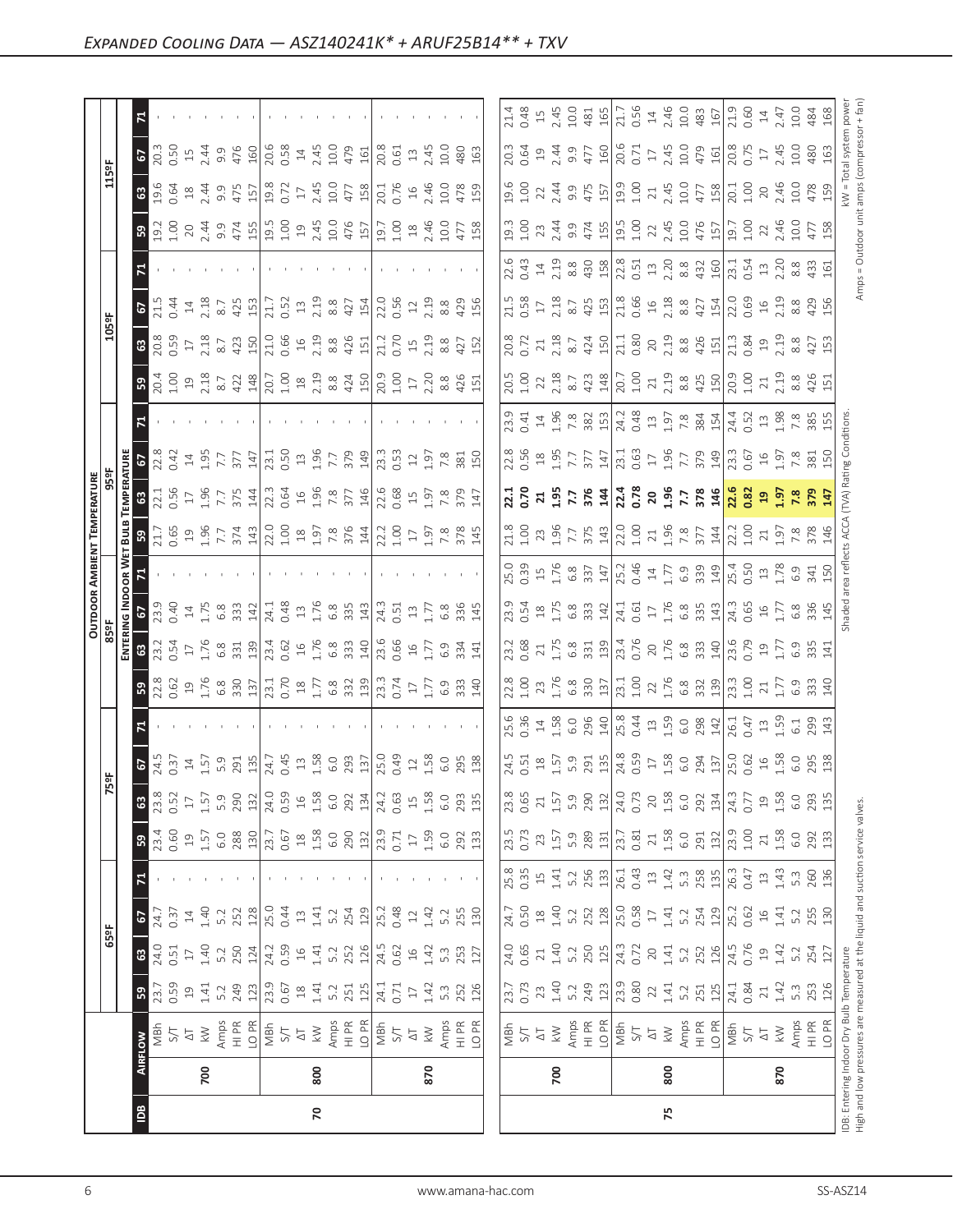|                |     |                                                                                                                                                                                                                                                                                                                                                                                      |                                                                                                                |                   |                                                                                                                                                                                                                                                                       |                                                                                                                                       |                                                                                                                                                                                                                                                                                                                                                                                           |                                                                                                                                                                                                                                                                                                     |                    |                |                                                                                                                                                                                                                                                                                                                     |                                                                                                                                                                                                                                                                                                                      |                    |                                                                                                                                                                                                                                                                                                                     | <b>OUTDOOR AMBIENT TEMPERATURE</b>                                                                                                                                                                                                                                                                     |                                                                                                                                                                                                                                                                                                                                                                                                                                       |                                                                                                                                                                                                                                                                                                     |                                                                                                                                                                                                                                                                                                                     |                                                                                                                                                                                                                                                                                                                     |                                                                                                                                                                                                                                                                                                               |                                                                                                                                                                                                                                                                                                     |                                                                                                                                                                                                                                                                                                                                                           |                                                                                                                                                                                                                                                                                                        |                            |                                                                                                                                                                                                                                |                                                                                                                                                                                                                                                                                                                                                                        |
|----------------|-----|--------------------------------------------------------------------------------------------------------------------------------------------------------------------------------------------------------------------------------------------------------------------------------------------------------------------------------------------------------------------------------------|----------------------------------------------------------------------------------------------------------------|-------------------|-----------------------------------------------------------------------------------------------------------------------------------------------------------------------------------------------------------------------------------------------------------------------|---------------------------------------------------------------------------------------------------------------------------------------|-------------------------------------------------------------------------------------------------------------------------------------------------------------------------------------------------------------------------------------------------------------------------------------------------------------------------------------------------------------------------------------------|-----------------------------------------------------------------------------------------------------------------------------------------------------------------------------------------------------------------------------------------------------------------------------------------------------|--------------------|----------------|---------------------------------------------------------------------------------------------------------------------------------------------------------------------------------------------------------------------------------------------------------------------------------------------------------------------|----------------------------------------------------------------------------------------------------------------------------------------------------------------------------------------------------------------------------------------------------------------------------------------------------------------------|--------------------|---------------------------------------------------------------------------------------------------------------------------------------------------------------------------------------------------------------------------------------------------------------------------------------------------------------------|--------------------------------------------------------------------------------------------------------------------------------------------------------------------------------------------------------------------------------------------------------------------------------------------------------|---------------------------------------------------------------------------------------------------------------------------------------------------------------------------------------------------------------------------------------------------------------------------------------------------------------------------------------------------------------------------------------------------------------------------------------|-----------------------------------------------------------------------------------------------------------------------------------------------------------------------------------------------------------------------------------------------------------------------------------------------------|---------------------------------------------------------------------------------------------------------------------------------------------------------------------------------------------------------------------------------------------------------------------------------------------------------------------|---------------------------------------------------------------------------------------------------------------------------------------------------------------------------------------------------------------------------------------------------------------------------------------------------------------------|---------------------------------------------------------------------------------------------------------------------------------------------------------------------------------------------------------------------------------------------------------------------------------------------------------------|-----------------------------------------------------------------------------------------------------------------------------------------------------------------------------------------------------------------------------------------------------------------------------------------------------|-----------------------------------------------------------------------------------------------------------------------------------------------------------------------------------------------------------------------------------------------------------------------------------------------------------------------------------------------------------|--------------------------------------------------------------------------------------------------------------------------------------------------------------------------------------------------------------------------------------------------------------------------------------------------------|----------------------------|--------------------------------------------------------------------------------------------------------------------------------------------------------------------------------------------------------------------------------|------------------------------------------------------------------------------------------------------------------------------------------------------------------------------------------------------------------------------------------------------------------------------------------------------------------------------------------------------------------------|
|                |     |                                                                                                                                                                                                                                                                                                                                                                                      |                                                                                                                | 65°F              |                                                                                                                                                                                                                                                                       |                                                                                                                                       |                                                                                                                                                                                                                                                                                                                                                                                           |                                                                                                                                                                                                                                                                                                     | 585                |                |                                                                                                                                                                                                                                                                                                                     |                                                                                                                                                                                                                                                                                                                      |                    |                                                                                                                                                                                                                                                                                                                     |                                                                                                                                                                                                                                                                                                        |                                                                                                                                                                                                                                                                                                                                                                                                                                       |                                                                                                                                                                                                                                                                                                     |                                                                                                                                                                                                                                                                                                                     |                                                                                                                                                                                                                                                                                                                     | 105°F                                                                                                                                                                                                                                                                                                         |                                                                                                                                                                                                                                                                                                     |                                                                                                                                                                                                                                                                                                                                                           |                                                                                                                                                                                                                                                                                                        | 115°F                      |                                                                                                                                                                                                                                |                                                                                                                                                                                                                                                                                                                                                                        |
|                |     |                                                                                                                                                                                                                                                                                                                                                                                      |                                                                                                                |                   |                                                                                                                                                                                                                                                                       |                                                                                                                                       |                                                                                                                                                                                                                                                                                                                                                                                           |                                                                                                                                                                                                                                                                                                     |                    |                |                                                                                                                                                                                                                                                                                                                     | ENTERI                                                                                                                                                                                                                                                                                                               | <b>IG INDOOR W</b> |                                                                                                                                                                                                                                                                                                                     |                                                                                                                                                                                                                                                                                                        |                                                                                                                                                                                                                                                                                                                                                                                                                                       |                                                                                                                                                                                                                                                                                                     |                                                                                                                                                                                                                                                                                                                     |                                                                                                                                                                                                                                                                                                                     |                                                                                                                                                                                                                                                                                                               |                                                                                                                                                                                                                                                                                                     |                                                                                                                                                                                                                                                                                                                                                           |                                                                                                                                                                                                                                                                                                        |                            |                                                                                                                                                                                                                                |                                                                                                                                                                                                                                                                                                                                                                        |
| $\overline{5}$ |     | <b>AIRFLOW</b>                                                                                                                                                                                                                                                                                                                                                                       | 59                                                                                                             |                   | 67<br>24.8<br>0.64                                                                                                                                                                                                                                                    |                                                                                                                                       | <b>B</b><br>23.6<br>1.00                                                                                                                                                                                                                                                                                                                                                                  | $\mathbf{G}$                                                                                                                                                                                                                                                                                        |                    |                | $\frac{3}{2}$ $\frac{3}{2}$ $\frac{3}{2}$ $\frac{5}{2}$ $\frac{6}{2}$ $\frac{8}{2}$ $\frac{3}{2}$ $\frac{3}{2}$ $\frac{1}{2}$ $\frac{3}{2}$ $\frac{3}{2}$ $\frac{3}{2}$ $\frac{3}{2}$ $\frac{3}{2}$ $\frac{3}{2}$ $\frac{3}{2}$ $\frac{3}{2}$ $\frac{3}{2}$ $\frac{3}{2}$ $\frac{3}{2}$ $\frac{3}{2}$ $\frac{3}{2}$ | $3\frac{3}{2}$ $\frac{3}{2}$ $\frac{3}{2}$ $\frac{4}{2}$ $\frac{5}{2}$ $\frac{3}{2}$ $\frac{3}{2}$ $\frac{4}{2}$ $\frac{5}{2}$ $\frac{3}{2}$ $\frac{4}{2}$ $\frac{5}{2}$ $\frac{3}{2}$ $\frac{4}{2}$ $\frac{5}{2}$ $\frac{3}{2}$ $\frac{3}{2}$ $\frac{3}{2}$ $\frac{5}{2}$ $\frac{3}{2}$ $\frac{3}{2}$ $\frac{1}{2}$ |                    |                                                                                                                                                                                                                                                                                                                     |                                                                                                                                                                                                                                                                                                        |                                                                                                                                                                                                                                                                                                                                                                                                                                       | $52.39$ $35.72$ $37.72$ $37.72$ $37.72$ $37.72$ $37.72$ $37.72$ $37.72$ $37.72$ $37.72$ $37.72$ $37.72$ $37.72$ $37.72$ $37.72$ $37.72$ $37.72$ $37.72$ $37.72$ $37.72$ $37.72$ $37.72$ $37.72$ $37.72$ $37.72$ $37.72$ $37.7$                                                                      |                                                                                                                                                                                                                                                                                                                     |                                                                                                                                                                                                                                                                                                                     |                                                                                                                                                                                                                                                                                                               |                                                                                                                                                                                                                                                                                                     |                                                                                                                                                                                                                                                                                                                                                           |                                                                                                                                                                                                                                                                                                        |                            |                                                                                                                                                                                                                                | $\mathbf{z}$                                                                                                                                                                                                                                                                                                                                                           |
|                |     | $\begin{array}{c} \mathbb{R}^2 \uparrow \mathbb{R} \\ \mathbb{R}^2 \uparrow \mathbb{R} \\ \mathbb{R}^2 \uparrow \mathbb{R} \end{array}$                                                                                                                                                                                                                                              |                                                                                                                | $8\frac{11}{24}$  |                                                                                                                                                                                                                                                                       | $\frac{1}{25.9}$                                                                                                                      |                                                                                                                                                                                                                                                                                                                                                                                           | 23.9<br>0.79                                                                                                                                                                                                                                                                                        | 67<br>24.6<br>0.64 |                |                                                                                                                                                                                                                                                                                                                     |                                                                                                                                                                                                                                                                                                                      |                    | $\frac{1}{2}$ $\frac{1}{2}$ $\frac{1}{2}$ $\frac{1}{2}$ $\frac{1}{2}$ $\frac{1}{2}$ $\frac{1}{2}$ $\frac{1}{2}$ $\frac{1}{2}$ $\frac{1}{2}$ $\frac{1}{2}$ $\frac{1}{2}$ $\frac{1}{2}$ $\frac{1}{2}$ $\frac{1}{2}$ $\frac{1}{2}$ $\frac{1}{2}$ $\frac{1}{2}$ $\frac{1}{2}$ $\frac{1}{2}$ $\frac{1}{2}$ $\frac{1}{2}$ | $3.238$<br>$3.328$<br>$3.577$<br>$3.411$<br>$3.57$<br>$3.57$<br>$3.57$<br>$3.57$<br>$3.57$<br>$3.57$<br>$3.57$<br>$3.57$                                                                                                                                                                               | $3\frac{1}{2}$ $\frac{1}{2}$ $\frac{3}{2}$ $\frac{3}{2}$ $\frac{4}{2}$ $\frac{5}{2}$ $\frac{4}{2}$ $\frac{5}{2}$ $\frac{8}{2}$ $\frac{8}{2}$ $\frac{8}{2}$ $\frac{1}{2}$ $\frac{1}{2}$ $\frac{1}{2}$ $\frac{1}{2}$ $\frac{1}{2}$ $\frac{1}{2}$ $\frac{1}{2}$ $\frac{1}{2}$ $\frac{1}{2}$ $\frac{1}{2}$ $\frac{1}{2}$                                                                                                                  |                                                                                                                                                                                                                                                                                                     | $\frac{1}{2}$ $\frac{1}{2}$ $\frac{3}{2}$ $\frac{3}{2}$ $\frac{3}{2}$ $\frac{3}{2}$ $\frac{3}{2}$ $\frac{3}{2}$ $\frac{3}{2}$ $\frac{3}{2}$ $\frac{3}{2}$ $\frac{3}{2}$ $\frac{3}{2}$ $\frac{3}{2}$ $\frac{3}{2}$ $\frac{3}{2}$ $\frac{3}{2}$ $\frac{3}{2}$ $\frac{3}{2}$ $\frac{3}{2}$ $\frac{3}{2}$ $\frac{3}{2}$ | $\frac{1}{2}$ $\frac{1}{2}$ $\frac{1}{2}$ $\frac{1}{2}$ $\frac{1}{2}$ $\frac{1}{2}$ $\frac{1}{2}$ $\frac{1}{2}$ $\frac{1}{2}$ $\frac{1}{2}$ $\frac{1}{2}$ $\frac{1}{2}$ $\frac{1}{2}$ $\frac{1}{2}$ $\frac{1}{2}$ $\frac{1}{2}$ $\frac{1}{2}$ $\frac{1}{2}$ $\frac{1}{2}$ $\frac{1}{2}$ $\frac{1}{2}$ $\frac{1}{2}$ |                                                                                                                                                                                                                                                                                                               | $rac{67}{21.6}$                                                                                                                                                                                                                                                                                     | $\frac{1}{2} \sum_{n=1}^{2} \sum_{n=1}^{2} \sum_{n=1}^{2} \sum_{n=1}^{2} \sum_{n=1}^{2} \sum_{n=1}^{2} \sum_{n=1}^{2} \sum_{n=1}^{2} \sum_{n=1}^{2} \sum_{n=1}^{2} \sum_{n=1}^{2} \sum_{n=1}^{2} \sum_{n=1}^{2} \sum_{n=1}^{2} \sum_{n=1}^{2} \sum_{n=1}^{2} \sum_{n=1}^{2} \sum_{n=1}^{2} \sum_{n=1}^{2} \sum_{n=1}^{2} \sum_{n=1}^{2} \sum_{$           | <b>8</b> $\frac{3}{4}$ 5 $\frac{5}{4}$ 5 $\frac{4}{9}$ 5 $\frac{4}{5}$ 6 $\frac{10}{9}$ 5 $\frac{6}{9}$ 6 $\frac{4}{9}$ 5 $\frac{5}{9}$ 6 $\frac{10}{9}$ 5 6 $\frac{4}{9}$ 6 $\frac{5}{9}$ 8 $\frac{4}{9}$ 5 6 $\frac{5}{9}$ 8 $\frac{4}{9}$ 5 6 $\frac{5}{9}$ 8 $\frac{4}{9}$ 5 6 $\frac{5}{9}$ 8 8 8 |                            | $5.877$ $2.777$ $3.877$ $3.777$ $3.777$ $3.777$ $3.777$ $3.777$ $3.777$ $3.777$ $3.777$ $3.777$ $3.777$ $3.777$ $3.777$ $3.777$ $3.777$ $3.777$ $3.777$ $3.777$ $3.777$ $3.777$ $3.777$ $3.777$ $3.777$ $3.777$ $3.777$ $3.77$ | $\begin{array}{c}\n1.66 \\ 1.67 \\ 1.68 \\ 1.69 \\ 1.61 \\ 1.62 \\ 1.63 \\ 1.64 \\ 1.65 \\ 1.66 \\ 1.67 \\ 1.68 \\ 1.69 \\ 1.61 \\ 1.61 \\ 1.62 \\ 1.63 \\ 1.64 \\ 1.65 \\ 1.67 \\ 1.68 \\ 1.69 \\ 1.61 \\ 1.61 \\ 1.62 \\ 1.63 \\ 1.64 \\ 1.65 \\ 1.67 \\ 1.68 \\ 1.69 \\ 1.61 \\ 1.61 \\ 1.62 \\ 1.63 \\ 1.64 \\ 1.65 \\ 1.67 \\ 1.68 \\ 1.69 \\ 1.61 \\ 1.61 \\ 1.$ |
|                |     |                                                                                                                                                                                                                                                                                                                                                                                      |                                                                                                                |                   |                                                                                                                                                                                                                                                                       |                                                                                                                                       |                                                                                                                                                                                                                                                                                                                                                                                           |                                                                                                                                                                                                                                                                                                     |                    |                |                                                                                                                                                                                                                                                                                                                     |                                                                                                                                                                                                                                                                                                                      |                    |                                                                                                                                                                                                                                                                                                                     |                                                                                                                                                                                                                                                                                                        |                                                                                                                                                                                                                                                                                                                                                                                                                                       |                                                                                                                                                                                                                                                                                                     |                                                                                                                                                                                                                                                                                                                     |                                                                                                                                                                                                                                                                                                                     |                                                                                                                                                                                                                                                                                                               |                                                                                                                                                                                                                                                                                                     |                                                                                                                                                                                                                                                                                                                                                           |                                                                                                                                                                                                                                                                                                        |                            |                                                                                                                                                                                                                                |                                                                                                                                                                                                                                                                                                                                                                        |
|                |     |                                                                                                                                                                                                                                                                                                                                                                                      |                                                                                                                |                   |                                                                                                                                                                                                                                                                       |                                                                                                                                       |                                                                                                                                                                                                                                                                                                                                                                                           |                                                                                                                                                                                                                                                                                                     |                    |                |                                                                                                                                                                                                                                                                                                                     |                                                                                                                                                                                                                                                                                                                      |                    |                                                                                                                                                                                                                                                                                                                     |                                                                                                                                                                                                                                                                                                        |                                                                                                                                                                                                                                                                                                                                                                                                                                       |                                                                                                                                                                                                                                                                                                     |                                                                                                                                                                                                                                                                                                                     |                                                                                                                                                                                                                                                                                                                     |                                                                                                                                                                                                                                                                                                               |                                                                                                                                                                                                                                                                                                     |                                                                                                                                                                                                                                                                                                                                                           |                                                                                                                                                                                                                                                                                                        |                            |                                                                                                                                                                                                                                |                                                                                                                                                                                                                                                                                                                                                                        |
|                | 700 |                                                                                                                                                                                                                                                                                                                                                                                      |                                                                                                                |                   |                                                                                                                                                                                                                                                                       |                                                                                                                                       |                                                                                                                                                                                                                                                                                                                                                                                           |                                                                                                                                                                                                                                                                                                     |                    |                |                                                                                                                                                                                                                                                                                                                     |                                                                                                                                                                                                                                                                                                                      |                    |                                                                                                                                                                                                                                                                                                                     |                                                                                                                                                                                                                                                                                                        |                                                                                                                                                                                                                                                                                                                                                                                                                                       |                                                                                                                                                                                                                                                                                                     |                                                                                                                                                                                                                                                                                                                     |                                                                                                                                                                                                                                                                                                                     |                                                                                                                                                                                                                                                                                                               |                                                                                                                                                                                                                                                                                                     |                                                                                                                                                                                                                                                                                                                                                           |                                                                                                                                                                                                                                                                                                        |                            |                                                                                                                                                                                                                                |                                                                                                                                                                                                                                                                                                                                                                        |
|                |     |                                                                                                                                                                                                                                                                                                                                                                                      |                                                                                                                |                   |                                                                                                                                                                                                                                                                       |                                                                                                                                       |                                                                                                                                                                                                                                                                                                                                                                                           |                                                                                                                                                                                                                                                                                                     |                    |                |                                                                                                                                                                                                                                                                                                                     |                                                                                                                                                                                                                                                                                                                      |                    |                                                                                                                                                                                                                                                                                                                     |                                                                                                                                                                                                                                                                                                        |                                                                                                                                                                                                                                                                                                                                                                                                                                       |                                                                                                                                                                                                                                                                                                     |                                                                                                                                                                                                                                                                                                                     |                                                                                                                                                                                                                                                                                                                     |                                                                                                                                                                                                                                                                                                               |                                                                                                                                                                                                                                                                                                     |                                                                                                                                                                                                                                                                                                                                                           |                                                                                                                                                                                                                                                                                                        |                            |                                                                                                                                                                                                                                |                                                                                                                                                                                                                                                                                                                                                                        |
|                |     | Amps<br>HI PR<br>LO PR                                                                                                                                                                                                                                                                                                                                                               |                                                                                                                |                   | $\begin{array}{c} 23.75 & 23.75 & 24.75 & 25.75 & 25.75 & 25.75 & 25.75 & 25.75 & 25.75 & 25.75 & 25.75 & 25.75 & 25.75 & 25.75 & 25.75 & 25.75 & 25.75 & 25.75 & 25.75 & 25.75 & 25.75 & 25.75 & 25.75 & 25.75 & 25.75 & 25.75 & 25.75 & 25.75 & 25.75 & 25.75 & 25$ | $\begin{array}{c} 28 \\ 141 \\ 5 \cdot 2 \\ 25 \end{array}$ $\begin{array}{c} 25 \\ 131 \\ 26 \cdot 2 \\ 0 \cdot 5 \\ 17 \end{array}$ | $26$<br>1.57<br>6.0<br>289<br>131<br>23.0<br>1.0<br>25                                                                                                                                                                                                                                                                                                                                    | $\begin{array}{c} 7.53 \\ 1.153 \\ 1.380 \\ 1.411 \\ 1.500 \\ 1.500 \\ 1.500 \\ 1.500 \\ 1.500 \\ 1.500 \\ 1.500 \\ 1.500 \\ 1.500 \\ 1.500 \\ 1.500 \\ 1.500 \\ 1.500 \\ 1.500 \\ 1.500 \\ 1.500 \\ 1.500 \\ 1.500 \\ 1.500 \\ 1.500 \\ 1.500 \\ 1.500 \\ 1.500 \\ 1.500 \\ 1.500 \\ 1.500 \\ 1.5$ |                    |                |                                                                                                                                                                                                                                                                                                                     |                                                                                                                                                                                                                                                                                                                      |                    |                                                                                                                                                                                                                                                                                                                     |                                                                                                                                                                                                                                                                                                        |                                                                                                                                                                                                                                                                                                                                                                                                                                       |                                                                                                                                                                                                                                                                                                     |                                                                                                                                                                                                                                                                                                                     |                                                                                                                                                                                                                                                                                                                     |                                                                                                                                                                                                                                                                                                               | $\begin{array}{c} 11.51 & 0.000 & 0.000 & 0.000 & 0.000 & 0.000 & 0.000 & 0.000 & 0.000 & 0.000 & 0.000 & 0.000 & 0.000 & 0.000 & 0.000 & 0.000 & 0.000 & 0.000 & 0.000 & 0.000 & 0.000 & 0.000 & 0.000 & 0.000 & 0.000 & 0.000 & 0.000 & 0.000 & 0.000 & 0.000 & 0.$                               |                                                                                                                                                                                                                                                                                                                                                           |                                                                                                                                                                                                                                                                                                        |                            |                                                                                                                                                                                                                                |                                                                                                                                                                                                                                                                                                                                                                        |
|                |     |                                                                                                                                                                                                                                                                                                                                                                                      |                                                                                                                |                   |                                                                                                                                                                                                                                                                       |                                                                                                                                       |                                                                                                                                                                                                                                                                                                                                                                                           |                                                                                                                                                                                                                                                                                                     |                    |                |                                                                                                                                                                                                                                                                                                                     |                                                                                                                                                                                                                                                                                                                      |                    |                                                                                                                                                                                                                                                                                                                     |                                                                                                                                                                                                                                                                                                        |                                                                                                                                                                                                                                                                                                                                                                                                                                       |                                                                                                                                                                                                                                                                                                     |                                                                                                                                                                                                                                                                                                                     |                                                                                                                                                                                                                                                                                                                     |                                                                                                                                                                                                                                                                                                               |                                                                                                                                                                                                                                                                                                     |                                                                                                                                                                                                                                                                                                                                                           |                                                                                                                                                                                                                                                                                                        |                            |                                                                                                                                                                                                                                |                                                                                                                                                                                                                                                                                                                                                                        |
|                |     |                                                                                                                                                                                                                                                                                                                                                                                      |                                                                                                                |                   |                                                                                                                                                                                                                                                                       |                                                                                                                                       |                                                                                                                                                                                                                                                                                                                                                                                           |                                                                                                                                                                                                                                                                                                     |                    |                |                                                                                                                                                                                                                                                                                                                     |                                                                                                                                                                                                                                                                                                                      |                    |                                                                                                                                                                                                                                                                                                                     |                                                                                                                                                                                                                                                                                                        |                                                                                                                                                                                                                                                                                                                                                                                                                                       |                                                                                                                                                                                                                                                                                                     |                                                                                                                                                                                                                                                                                                                     |                                                                                                                                                                                                                                                                                                                     |                                                                                                                                                                                                                                                                                                               |                                                                                                                                                                                                                                                                                                     |                                                                                                                                                                                                                                                                                                                                                           |                                                                                                                                                                                                                                                                                                        |                            |                                                                                                                                                                                                                                |                                                                                                                                                                                                                                                                                                                                                                        |
|                |     |                                                                                                                                                                                                                                                                                                                                                                                      |                                                                                                                |                   |                                                                                                                                                                                                                                                                       |                                                                                                                                       |                                                                                                                                                                                                                                                                                                                                                                                           |                                                                                                                                                                                                                                                                                                     |                    |                |                                                                                                                                                                                                                                                                                                                     |                                                                                                                                                                                                                                                                                                                      |                    |                                                                                                                                                                                                                                                                                                                     |                                                                                                                                                                                                                                                                                                        |                                                                                                                                                                                                                                                                                                                                                                                                                                       |                                                                                                                                                                                                                                                                                                     |                                                                                                                                                                                                                                                                                                                     |                                                                                                                                                                                                                                                                                                                     |                                                                                                                                                                                                                                                                                                               |                                                                                                                                                                                                                                                                                                     |                                                                                                                                                                                                                                                                                                                                                           |                                                                                                                                                                                                                                                                                                        |                            |                                                                                                                                                                                                                                |                                                                                                                                                                                                                                                                                                                                                                        |
|                |     |                                                                                                                                                                                                                                                                                                                                                                                      |                                                                                                                |                   |                                                                                                                                                                                                                                                                       |                                                                                                                                       |                                                                                                                                                                                                                                                                                                                                                                                           |                                                                                                                                                                                                                                                                                                     |                    |                |                                                                                                                                                                                                                                                                                                                     |                                                                                                                                                                                                                                                                                                                      |                    |                                                                                                                                                                                                                                                                                                                     |                                                                                                                                                                                                                                                                                                        |                                                                                                                                                                                                                                                                                                                                                                                                                                       |                                                                                                                                                                                                                                                                                                     |                                                                                                                                                                                                                                                                                                                     |                                                                                                                                                                                                                                                                                                                     |                                                                                                                                                                                                                                                                                                               |                                                                                                                                                                                                                                                                                                     |                                                                                                                                                                                                                                                                                                                                                           |                                                                                                                                                                                                                                                                                                        |                            |                                                                                                                                                                                                                                |                                                                                                                                                                                                                                                                                                                                                                        |
| 80             | 800 |                                                                                                                                                                                                                                                                                                                                                                                      |                                                                                                                |                   |                                                                                                                                                                                                                                                                       |                                                                                                                                       |                                                                                                                                                                                                                                                                                                                                                                                           |                                                                                                                                                                                                                                                                                                     |                    |                |                                                                                                                                                                                                                                                                                                                     |                                                                                                                                                                                                                                                                                                                      |                    |                                                                                                                                                                                                                                                                                                                     |                                                                                                                                                                                                                                                                                                        |                                                                                                                                                                                                                                                                                                                                                                                                                                       |                                                                                                                                                                                                                                                                                                     |                                                                                                                                                                                                                                                                                                                     |                                                                                                                                                                                                                                                                                                                     |                                                                                                                                                                                                                                                                                                               |                                                                                                                                                                                                                                                                                                     |                                                                                                                                                                                                                                                                                                                                                           |                                                                                                                                                                                                                                                                                                        |                            |                                                                                                                                                                                                                                |                                                                                                                                                                                                                                                                                                                                                                        |
|                |     | MBh<br>S/T<br>Amps<br>Amps<br>H PR<br>D<br>D<br>B                                                                                                                                                                                                                                                                                                                                    |                                                                                                                |                   |                                                                                                                                                                                                                                                                       |                                                                                                                                       | $1.58$<br>6.0                                                                                                                                                                                                                                                                                                                                                                             |                                                                                                                                                                                                                                                                                                     |                    |                |                                                                                                                                                                                                                                                                                                                     |                                                                                                                                                                                                                                                                                                                      |                    |                                                                                                                                                                                                                                                                                                                     |                                                                                                                                                                                                                                                                                                        |                                                                                                                                                                                                                                                                                                                                                                                                                                       |                                                                                                                                                                                                                                                                                                     |                                                                                                                                                                                                                                                                                                                     |                                                                                                                                                                                                                                                                                                                     |                                                                                                                                                                                                                                                                                                               |                                                                                                                                                                                                                                                                                                     |                                                                                                                                                                                                                                                                                                                                                           |                                                                                                                                                                                                                                                                                                        |                            |                                                                                                                                                                                                                                |                                                                                                                                                                                                                                                                                                                                                                        |
|                |     |                                                                                                                                                                                                                                                                                                                                                                                      |                                                                                                                |                   |                                                                                                                                                                                                                                                                       |                                                                                                                                       |                                                                                                                                                                                                                                                                                                                                                                                           |                                                                                                                                                                                                                                                                                                     |                    |                |                                                                                                                                                                                                                                                                                                                     |                                                                                                                                                                                                                                                                                                                      |                    |                                                                                                                                                                                                                                                                                                                     |                                                                                                                                                                                                                                                                                                        |                                                                                                                                                                                                                                                                                                                                                                                                                                       |                                                                                                                                                                                                                                                                                                     |                                                                                                                                                                                                                                                                                                                     |                                                                                                                                                                                                                                                                                                                     |                                                                                                                                                                                                                                                                                                               |                                                                                                                                                                                                                                                                                                     |                                                                                                                                                                                                                                                                                                                                                           |                                                                                                                                                                                                                                                                                                        |                            |                                                                                                                                                                                                                                |                                                                                                                                                                                                                                                                                                                                                                        |
|                |     |                                                                                                                                                                                                                                                                                                                                                                                      |                                                                                                                |                   |                                                                                                                                                                                                                                                                       |                                                                                                                                       |                                                                                                                                                                                                                                                                                                                                                                                           |                                                                                                                                                                                                                                                                                                     |                    |                |                                                                                                                                                                                                                                                                                                                     |                                                                                                                                                                                                                                                                                                                      |                    |                                                                                                                                                                                                                                                                                                                     |                                                                                                                                                                                                                                                                                                        |                                                                                                                                                                                                                                                                                                                                                                                                                                       |                                                                                                                                                                                                                                                                                                     |                                                                                                                                                                                                                                                                                                                     |                                                                                                                                                                                                                                                                                                                     |                                                                                                                                                                                                                                                                                                               |                                                                                                                                                                                                                                                                                                     |                                                                                                                                                                                                                                                                                                                                                           |                                                                                                                                                                                                                                                                                                        |                            |                                                                                                                                                                                                                                |                                                                                                                                                                                                                                                                                                                                                                        |
|                |     |                                                                                                                                                                                                                                                                                                                                                                                      |                                                                                                                |                   |                                                                                                                                                                                                                                                                       | $1.42$<br>5.3<br>5.9<br>$1.36$<br>7.6<br>0.6<br>0                                                                                     | $\begin{array}{c} 291 \\ 130 \\ 24.0 \\ 1.00 \end{array}$                                                                                                                                                                                                                                                                                                                                 |                                                                                                                                                                                                                                                                                                     |                    |                |                                                                                                                                                                                                                                                                                                                     |                                                                                                                                                                                                                                                                                                                      |                    |                                                                                                                                                                                                                                                                                                                     |                                                                                                                                                                                                                                                                                                        |                                                                                                                                                                                                                                                                                                                                                                                                                                       |                                                                                                                                                                                                                                                                                                     |                                                                                                                                                                                                                                                                                                                     |                                                                                                                                                                                                                                                                                                                     |                                                                                                                                                                                                                                                                                                               |                                                                                                                                                                                                                                                                                                     |                                                                                                                                                                                                                                                                                                                                                           |                                                                                                                                                                                                                                                                                                        |                            |                                                                                                                                                                                                                                |                                                                                                                                                                                                                                                                                                                                                                        |
|                |     | $\frac{1}{2} \sum_{i=1}^{N}$                                                                                                                                                                                                                                                                                                                                                         |                                                                                                                |                   |                                                                                                                                                                                                                                                                       |                                                                                                                                       |                                                                                                                                                                                                                                                                                                                                                                                           |                                                                                                                                                                                                                                                                                                     |                    |                |                                                                                                                                                                                                                                                                                                                     |                                                                                                                                                                                                                                                                                                                      |                    |                                                                                                                                                                                                                                                                                                                     |                                                                                                                                                                                                                                                                                                        |                                                                                                                                                                                                                                                                                                                                                                                                                                       |                                                                                                                                                                                                                                                                                                     |                                                                                                                                                                                                                                                                                                                     |                                                                                                                                                                                                                                                                                                                     |                                                                                                                                                                                                                                                                                                               |                                                                                                                                                                                                                                                                                                     |                                                                                                                                                                                                                                                                                                                                                           |                                                                                                                                                                                                                                                                                                        |                            |                                                                                                                                                                                                                                |                                                                                                                                                                                                                                                                                                                                                                        |
|                |     |                                                                                                                                                                                                                                                                                                                                                                                      |                                                                                                                |                   |                                                                                                                                                                                                                                                                       |                                                                                                                                       |                                                                                                                                                                                                                                                                                                                                                                                           |                                                                                                                                                                                                                                                                                                     |                    |                |                                                                                                                                                                                                                                                                                                                     |                                                                                                                                                                                                                                                                                                                      |                    |                                                                                                                                                                                                                                                                                                                     |                                                                                                                                                                                                                                                                                                        |                                                                                                                                                                                                                                                                                                                                                                                                                                       |                                                                                                                                                                                                                                                                                                     |                                                                                                                                                                                                                                                                                                                     |                                                                                                                                                                                                                                                                                                                     |                                                                                                                                                                                                                                                                                                               |                                                                                                                                                                                                                                                                                                     |                                                                                                                                                                                                                                                                                                                                                           |                                                                                                                                                                                                                                                                                                        |                            |                                                                                                                                                                                                                                |                                                                                                                                                                                                                                                                                                                                                                        |
|                | 870 |                                                                                                                                                                                                                                                                                                                                                                                      |                                                                                                                | $23$<br>$1.42$    | $20$<br>1.42                                                                                                                                                                                                                                                          |                                                                                                                                       | 25<br>1.59                                                                                                                                                                                                                                                                                                                                                                                |                                                                                                                                                                                                                                                                                                     |                    |                |                                                                                                                                                                                                                                                                                                                     |                                                                                                                                                                                                                                                                                                                      |                    |                                                                                                                                                                                                                                                                                                                     |                                                                                                                                                                                                                                                                                                        |                                                                                                                                                                                                                                                                                                                                                                                                                                       |                                                                                                                                                                                                                                                                                                     |                                                                                                                                                                                                                                                                                                                     |                                                                                                                                                                                                                                                                                                                     |                                                                                                                                                                                                                                                                                                               |                                                                                                                                                                                                                                                                                                     |                                                                                                                                                                                                                                                                                                                                                           |                                                                                                                                                                                                                                                                                                        |                            |                                                                                                                                                                                                                                |                                                                                                                                                                                                                                                                                                                                                                        |
|                |     |                                                                                                                                                                                                                                                                                                                                                                                      |                                                                                                                |                   |                                                                                                                                                                                                                                                                       | $17\frac{3}{143}$                                                                                                                     | 6.0                                                                                                                                                                                                                                                                                                                                                                                       | $23$<br>$1.58$<br>$6.0$                                                                                                                                                                                                                                                                             |                    |                |                                                                                                                                                                                                                                                                                                                     |                                                                                                                                                                                                                                                                                                                      |                    |                                                                                                                                                                                                                                                                                                                     |                                                                                                                                                                                                                                                                                                        |                                                                                                                                                                                                                                                                                                                                                                                                                                       |                                                                                                                                                                                                                                                                                                     |                                                                                                                                                                                                                                                                                                                     |                                                                                                                                                                                                                                                                                                                     |                                                                                                                                                                                                                                                                                                               |                                                                                                                                                                                                                                                                                                     |                                                                                                                                                                                                                                                                                                                                                           |                                                                                                                                                                                                                                                                                                        |                            |                                                                                                                                                                                                                                |                                                                                                                                                                                                                                                                                                                                                                        |
|                |     | $\begin{array}{c}\n\hline\n\text{K} \\ \hline\n\text{A} \\ \text{H} \\ \text{H} \\ \text{H} \\ \text{H}\n\end{array}$                                                                                                                                                                                                                                                                | 5.3<br>253<br>126                                                                                              | 5.3<br>254<br>128 | $3.36$<br>$2.56$                                                                                                                                                                                                                                                      |                                                                                                                                       |                                                                                                                                                                                                                                                                                                                                                                                           |                                                                                                                                                                                                                                                                                                     |                    | 300            |                                                                                                                                                                                                                                                                                                                     |                                                                                                                                                                                                                                                                                                                      |                    |                                                                                                                                                                                                                                                                                                                     |                                                                                                                                                                                                                                                                                                        |                                                                                                                                                                                                                                                                                                                                                                                                                                       |                                                                                                                                                                                                                                                                                                     |                                                                                                                                                                                                                                                                                                                     | 8.8<br>426<br>152                                                                                                                                                                                                                                                                                                   |                                                                                                                                                                                                                                                                                                               |                                                                                                                                                                                                                                                                                                     |                                                                                                                                                                                                                                                                                                                                                           |                                                                                                                                                                                                                                                                                                        |                            |                                                                                                                                                                                                                                |                                                                                                                                                                                                                                                                                                                                                                        |
|                |     |                                                                                                                                                                                                                                                                                                                                                                                      |                                                                                                                |                   |                                                                                                                                                                                                                                                                       | 260<br>136                                                                                                                            | 293<br>134                                                                                                                                                                                                                                                                                                                                                                                | 294<br>135                                                                                                                                                                                                                                                                                          |                    |                |                                                                                                                                                                                                                                                                                                                     |                                                                                                                                                                                                                                                                                                                      |                    |                                                                                                                                                                                                                                                                                                                     |                                                                                                                                                                                                                                                                                                        |                                                                                                                                                                                                                                                                                                                                                                                                                                       |                                                                                                                                                                                                                                                                                                     |                                                                                                                                                                                                                                                                                                                     |                                                                                                                                                                                                                                                                                                                     |                                                                                                                                                                                                                                                                                                               |                                                                                                                                                                                                                                                                                                     |                                                                                                                                                                                                                                                                                                                                                           |                                                                                                                                                                                                                                                                                                        |                            |                                                                                                                                                                                                                                |                                                                                                                                                                                                                                                                                                                                                                        |
|                |     |                                                                                                                                                                                                                                                                                                                                                                                      |                                                                                                                |                   |                                                                                                                                                                                                                                                                       |                                                                                                                                       |                                                                                                                                                                                                                                                                                                                                                                                           |                                                                                                                                                                                                                                                                                                     |                    | 144            |                                                                                                                                                                                                                                                                                                                     |                                                                                                                                                                                                                                                                                                                      |                    |                                                                                                                                                                                                                                                                                                                     |                                                                                                                                                                                                                                                                                                        |                                                                                                                                                                                                                                                                                                                                                                                                                                       |                                                                                                                                                                                                                                                                                                     |                                                                                                                                                                                                                                                                                                                     |                                                                                                                                                                                                                                                                                                                     |                                                                                                                                                                                                                                                                                                               |                                                                                                                                                                                                                                                                                                     |                                                                                                                                                                                                                                                                                                                                                           |                                                                                                                                                                                                                                                                                                        | 160                        |                                                                                                                                                                                                                                |                                                                                                                                                                                                                                                                                                                                                                        |
|                |     |                                                                                                                                                                                                                                                                                                                                                                                      |                                                                                                                |                   |                                                                                                                                                                                                                                                                       |                                                                                                                                       |                                                                                                                                                                                                                                                                                                                                                                                           |                                                                                                                                                                                                                                                                                                     |                    |                |                                                                                                                                                                                                                                                                                                                     |                                                                                                                                                                                                                                                                                                                      |                    |                                                                                                                                                                                                                                                                                                                     |                                                                                                                                                                                                                                                                                                        |                                                                                                                                                                                                                                                                                                                                                                                                                                       |                                                                                                                                                                                                                                                                                                     |                                                                                                                                                                                                                                                                                                                     |                                                                                                                                                                                                                                                                                                                     |                                                                                                                                                                                                                                                                                                               |                                                                                                                                                                                                                                                                                                     |                                                                                                                                                                                                                                                                                                                                                           |                                                                                                                                                                                                                                                                                                        |                            |                                                                                                                                                                                                                                |                                                                                                                                                                                                                                                                                                                                                                        |
|                |     |                                                                                                                                                                                                                                                                                                                                                                                      |                                                                                                                |                   | 25.2<br>0.74                                                                                                                                                                                                                                                          |                                                                                                                                       | 24.0<br>1.00                                                                                                                                                                                                                                                                                                                                                                              |                                                                                                                                                                                                                                                                                                     |                    |                |                                                                                                                                                                                                                                                                                                                     |                                                                                                                                                                                                                                                                                                                      |                    |                                                                                                                                                                                                                                                                                                                     |                                                                                                                                                                                                                                                                                                        |                                                                                                                                                                                                                                                                                                                                                                                                                                       |                                                                                                                                                                                                                                                                                                     |                                                                                                                                                                                                                                                                                                                     |                                                                                                                                                                                                                                                                                                                     |                                                                                                                                                                                                                                                                                                               |                                                                                                                                                                                                                                                                                                     |                                                                                                                                                                                                                                                                                                                                                           |                                                                                                                                                                                                                                                                                                        |                            |                                                                                                                                                                                                                                |                                                                                                                                                                                                                                                                                                                                                                        |
|                |     |                                                                                                                                                                                                                                                                                                                                                                                      |                                                                                                                |                   |                                                                                                                                                                                                                                                                       |                                                                                                                                       |                                                                                                                                                                                                                                                                                                                                                                                           |                                                                                                                                                                                                                                                                                                     |                    |                |                                                                                                                                                                                                                                                                                                                     |                                                                                                                                                                                                                                                                                                                      |                    |                                                                                                                                                                                                                                                                                                                     |                                                                                                                                                                                                                                                                                                        |                                                                                                                                                                                                                                                                                                                                                                                                                                       |                                                                                                                                                                                                                                                                                                     |                                                                                                                                                                                                                                                                                                                     |                                                                                                                                                                                                                                                                                                                     |                                                                                                                                                                                                                                                                                                               |                                                                                                                                                                                                                                                                                                     |                                                                                                                                                                                                                                                                                                                                                           |                                                                                                                                                                                                                                                                                                        |                            |                                                                                                                                                                                                                                |                                                                                                                                                                                                                                                                                                                                                                        |
|                |     |                                                                                                                                                                                                                                                                                                                                                                                      |                                                                                                                |                   |                                                                                                                                                                                                                                                                       |                                                                                                                                       |                                                                                                                                                                                                                                                                                                                                                                                           |                                                                                                                                                                                                                                                                                                     |                    |                |                                                                                                                                                                                                                                                                                                                     |                                                                                                                                                                                                                                                                                                                      |                    |                                                                                                                                                                                                                                                                                                                     |                                                                                                                                                                                                                                                                                                        |                                                                                                                                                                                                                                                                                                                                                                                                                                       |                                                                                                                                                                                                                                                                                                     |                                                                                                                                                                                                                                                                                                                     |                                                                                                                                                                                                                                                                                                                     |                                                                                                                                                                                                                                                                                                               |                                                                                                                                                                                                                                                                                                     |                                                                                                                                                                                                                                                                                                                                                           |                                                                                                                                                                                                                                                                                                        |                            |                                                                                                                                                                                                                                |                                                                                                                                                                                                                                                                                                                                                                        |
|                | 700 |                                                                                                                                                                                                                                                                                                                                                                                      |                                                                                                                |                   |                                                                                                                                                                                                                                                                       |                                                                                                                                       |                                                                                                                                                                                                                                                                                                                                                                                           |                                                                                                                                                                                                                                                                                                     |                    |                |                                                                                                                                                                                                                                                                                                                     |                                                                                                                                                                                                                                                                                                                      |                    |                                                                                                                                                                                                                                                                                                                     |                                                                                                                                                                                                                                                                                                        |                                                                                                                                                                                                                                                                                                                                                                                                                                       |                                                                                                                                                                                                                                                                                                     |                                                                                                                                                                                                                                                                                                                     |                                                                                                                                                                                                                                                                                                                     |                                                                                                                                                                                                                                                                                                               |                                                                                                                                                                                                                                                                                                     |                                                                                                                                                                                                                                                                                                                                                           |                                                                                                                                                                                                                                                                                                        |                            |                                                                                                                                                                                                                                |                                                                                                                                                                                                                                                                                                                                                                        |
|                |     |                                                                                                                                                                                                                                                                                                                                                                                      |                                                                                                                |                   |                                                                                                                                                                                                                                                                       |                                                                                                                                       |                                                                                                                                                                                                                                                                                                                                                                                           |                                                                                                                                                                                                                                                                                                     |                    |                |                                                                                                                                                                                                                                                                                                                     |                                                                                                                                                                                                                                                                                                                      |                    |                                                                                                                                                                                                                                                                                                                     |                                                                                                                                                                                                                                                                                                        |                                                                                                                                                                                                                                                                                                                                                                                                                                       |                                                                                                                                                                                                                                                                                                     |                                                                                                                                                                                                                                                                                                                     |                                                                                                                                                                                                                                                                                                                     |                                                                                                                                                                                                                                                                                                               |                                                                                                                                                                                                                                                                                                     |                                                                                                                                                                                                                                                                                                                                                           |                                                                                                                                                                                                                                                                                                        |                            |                                                                                                                                                                                                                                |                                                                                                                                                                                                                                                                                                                                                                        |
|                |     |                                                                                                                                                                                                                                                                                                                                                                                      |                                                                                                                |                   |                                                                                                                                                                                                                                                                       |                                                                                                                                       |                                                                                                                                                                                                                                                                                                                                                                                           |                                                                                                                                                                                                                                                                                                     |                    |                |                                                                                                                                                                                                                                                                                                                     |                                                                                                                                                                                                                                                                                                                      |                    |                                                                                                                                                                                                                                                                                                                     |                                                                                                                                                                                                                                                                                                        |                                                                                                                                                                                                                                                                                                                                                                                                                                       |                                                                                                                                                                                                                                                                                                     |                                                                                                                                                                                                                                                                                                                     |                                                                                                                                                                                                                                                                                                                     |                                                                                                                                                                                                                                                                                                               |                                                                                                                                                                                                                                                                                                     |                                                                                                                                                                                                                                                                                                                                                           |                                                                                                                                                                                                                                                                                                        |                            |                                                                                                                                                                                                                                |                                                                                                                                                                                                                                                                                                                                                                        |
|                |     |                                                                                                                                                                                                                                                                                                                                                                                      |                                                                                                                |                   |                                                                                                                                                                                                                                                                       |                                                                                                                                       |                                                                                                                                                                                                                                                                                                                                                                                           |                                                                                                                                                                                                                                                                                                     |                    |                |                                                                                                                                                                                                                                                                                                                     |                                                                                                                                                                                                                                                                                                                      |                    |                                                                                                                                                                                                                                                                                                                     |                                                                                                                                                                                                                                                                                                        |                                                                                                                                                                                                                                                                                                                                                                                                                                       |                                                                                                                                                                                                                                                                                                     |                                                                                                                                                                                                                                                                                                                     |                                                                                                                                                                                                                                                                                                                     |                                                                                                                                                                                                                                                                                                               |                                                                                                                                                                                                                                                                                                     |                                                                                                                                                                                                                                                                                                                                                           |                                                                                                                                                                                                                                                                                                        |                            |                                                                                                                                                                                                                                |                                                                                                                                                                                                                                                                                                                                                                        |
|                |     |                                                                                                                                                                                                                                                                                                                                                                                      |                                                                                                                |                   |                                                                                                                                                                                                                                                                       |                                                                                                                                       |                                                                                                                                                                                                                                                                                                                                                                                           |                                                                                                                                                                                                                                                                                                     |                    |                |                                                                                                                                                                                                                                                                                                                     |                                                                                                                                                                                                                                                                                                                      |                    |                                                                                                                                                                                                                                                                                                                     |                                                                                                                                                                                                                                                                                                        |                                                                                                                                                                                                                                                                                                                                                                                                                                       |                                                                                                                                                                                                                                                                                                     |                                                                                                                                                                                                                                                                                                                     |                                                                                                                                                                                                                                                                                                                     |                                                                                                                                                                                                                                                                                                               |                                                                                                                                                                                                                                                                                                     |                                                                                                                                                                                                                                                                                                                                                           |                                                                                                                                                                                                                                                                                                        |                            |                                                                                                                                                                                                                                |                                                                                                                                                                                                                                                                                                                                                                        |
|                |     |                                                                                                                                                                                                                                                                                                                                                                                      |                                                                                                                |                   |                                                                                                                                                                                                                                                                       |                                                                                                                                       |                                                                                                                                                                                                                                                                                                                                                                                           |                                                                                                                                                                                                                                                                                                     |                    |                |                                                                                                                                                                                                                                                                                                                     |                                                                                                                                                                                                                                                                                                                      |                    |                                                                                                                                                                                                                                                                                                                     |                                                                                                                                                                                                                                                                                                        |                                                                                                                                                                                                                                                                                                                                                                                                                                       |                                                                                                                                                                                                                                                                                                     |                                                                                                                                                                                                                                                                                                                     |                                                                                                                                                                                                                                                                                                                     |                                                                                                                                                                                                                                                                                                               |                                                                                                                                                                                                                                                                                                     |                                                                                                                                                                                                                                                                                                                                                           |                                                                                                                                                                                                                                                                                                        |                            |                                                                                                                                                                                                                                |                                                                                                                                                                                                                                                                                                                                                                        |
|                |     |                                                                                                                                                                                                                                                                                                                                                                                      |                                                                                                                |                   |                                                                                                                                                                                                                                                                       |                                                                                                                                       |                                                                                                                                                                                                                                                                                                                                                                                           |                                                                                                                                                                                                                                                                                                     |                    |                |                                                                                                                                                                                                                                                                                                                     |                                                                                                                                                                                                                                                                                                                      |                    |                                                                                                                                                                                                                                                                                                                     |                                                                                                                                                                                                                                                                                                        |                                                                                                                                                                                                                                                                                                                                                                                                                                       |                                                                                                                                                                                                                                                                                                     |                                                                                                                                                                                                                                                                                                                     |                                                                                                                                                                                                                                                                                                                     |                                                                                                                                                                                                                                                                                                               |                                                                                                                                                                                                                                                                                                     |                                                                                                                                                                                                                                                                                                                                                           |                                                                                                                                                                                                                                                                                                        |                            |                                                                                                                                                                                                                                |                                                                                                                                                                                                                                                                                                                                                                        |
| 85             | 800 |                                                                                                                                                                                                                                                                                                                                                                                      |                                                                                                                |                   |                                                                                                                                                                                                                                                                       |                                                                                                                                       |                                                                                                                                                                                                                                                                                                                                                                                           |                                                                                                                                                                                                                                                                                                     |                    |                |                                                                                                                                                                                                                                                                                                                     |                                                                                                                                                                                                                                                                                                                      |                    |                                                                                                                                                                                                                                                                                                                     |                                                                                                                                                                                                                                                                                                        |                                                                                                                                                                                                                                                                                                                                                                                                                                       |                                                                                                                                                                                                                                                                                                     |                                                                                                                                                                                                                                                                                                                     |                                                                                                                                                                                                                                                                                                                     |                                                                                                                                                                                                                                                                                                               |                                                                                                                                                                                                                                                                                                     |                                                                                                                                                                                                                                                                                                                                                           |                                                                                                                                                                                                                                                                                                        |                            |                                                                                                                                                                                                                                |                                                                                                                                                                                                                                                                                                                                                                        |
|                |     |                                                                                                                                                                                                                                                                                                                                                                                      |                                                                                                                |                   |                                                                                                                                                                                                                                                                       |                                                                                                                                       |                                                                                                                                                                                                                                                                                                                                                                                           |                                                                                                                                                                                                                                                                                                     |                    |                |                                                                                                                                                                                                                                                                                                                     |                                                                                                                                                                                                                                                                                                                      |                    |                                                                                                                                                                                                                                                                                                                     |                                                                                                                                                                                                                                                                                                        |                                                                                                                                                                                                                                                                                                                                                                                                                                       |                                                                                                                                                                                                                                                                                                     |                                                                                                                                                                                                                                                                                                                     |                                                                                                                                                                                                                                                                                                                     |                                                                                                                                                                                                                                                                                                               |                                                                                                                                                                                                                                                                                                     |                                                                                                                                                                                                                                                                                                                                                           |                                                                                                                                                                                                                                                                                                        |                            |                                                                                                                                                                                                                                |                                                                                                                                                                                                                                                                                                                                                                        |
|                |     | $\begin{array}{l} \text{MBh}\\ \text{S/T} \\ \text{A} \end{array} \begin{array}{l} \text{NBh}\\ \text{M} \end{array} \begin{array}{l} \text{NBM}\\ \text{M} \end{array} \begin{array}{l} \text{NBM}\\ \text{M} \end{array} \begin{array}{l} \text{NBM}\\ \text{M} \end{array} \begin{array}{l} \text{NBM}\\ \text{M} \end{array} \begin{array}{l} \text{NBM}\\ \text{M} \end{array}$ |                                                                                                                |                   |                                                                                                                                                                                                                                                                       |                                                                                                                                       |                                                                                                                                                                                                                                                                                                                                                                                           |                                                                                                                                                                                                                                                                                                     |                    |                |                                                                                                                                                                                                                                                                                                                     |                                                                                                                                                                                                                                                                                                                      |                    |                                                                                                                                                                                                                                                                                                                     |                                                                                                                                                                                                                                                                                                        |                                                                                                                                                                                                                                                                                                                                                                                                                                       |                                                                                                                                                                                                                                                                                                     |                                                                                                                                                                                                                                                                                                                     |                                                                                                                                                                                                                                                                                                                     |                                                                                                                                                                                                                                                                                                               |                                                                                                                                                                                                                                                                                                     |                                                                                                                                                                                                                                                                                                                                                           |                                                                                                                                                                                                                                                                                                        |                            |                                                                                                                                                                                                                                |                                                                                                                                                                                                                                                                                                                                                                        |
|                |     |                                                                                                                                                                                                                                                                                                                                                                                      |                                                                                                                |                   |                                                                                                                                                                                                                                                                       |                                                                                                                                       |                                                                                                                                                                                                                                                                                                                                                                                           |                                                                                                                                                                                                                                                                                                     |                    |                |                                                                                                                                                                                                                                                                                                                     |                                                                                                                                                                                                                                                                                                                      |                    |                                                                                                                                                                                                                                                                                                                     |                                                                                                                                                                                                                                                                                                        |                                                                                                                                                                                                                                                                                                                                                                                                                                       |                                                                                                                                                                                                                                                                                                     |                                                                                                                                                                                                                                                                                                                     |                                                                                                                                                                                                                                                                                                                     |                                                                                                                                                                                                                                                                                                               |                                                                                                                                                                                                                                                                                                     |                                                                                                                                                                                                                                                                                                                                                           |                                                                                                                                                                                                                                                                                                        |                            |                                                                                                                                                                                                                                |                                                                                                                                                                                                                                                                                                                                                                        |
|                |     |                                                                                                                                                                                                                                                                                                                                                                                      | 32 0 0 1 0 2 2 3 2 3 4 5 6 7 7 8 9 8 7 7 8 9 7 7 8 9 8 7 7 8 9 8 7 7 8 9 8 7 7 8 9 8 7 7 8 9 8 7 7 8 9 8 7 7 8 |                   |                                                                                                                                                                                                                                                                       | 26.3<br>0.5 21 21 21 38 30 30 50 50 70 71 30 50 71 50 71 50 71 50 71 50 71 50 71 50 71 50 71 50 71 50 71 50 71 50 71 5                | $\begin{array}{c c c c c c c c c} \text{S.} & \text{S.} & \text{S.} & \text{S.} & \text{S.} \\ \text{S.} & \text{S.} & \text{S.} & \text{S.} & \text{S.} \\ \text{S.} & \text{S.} & \text{S.} & \text{S.} & \text{S.} \\ \text{S.} & \text{S.} & \text{S.} & \text{S.} & \text{S.} \\ \text{S.} & \text{S.} & \text{S.} & \text{S.} & \text{S.} \\ \text{S.} & \text{S.} & \text{S.} & \$ |                                                                                                                                                                                                                                                                                                     |                    |                |                                                                                                                                                                                                                                                                                                                     | $\begin{array}{l} 23.75 \\ 21.98 \\ 23.84 \\ 24.85 \\ 25.87 \\ 26.83 \\ 27.14 \\ 28.14 \\ 29.14 \\ 21.14 \\ 23.14 \\ 24.14 \\ 25.14 \\ 26.14 \\ 27.14 \\ 28.14 \\ 29.14 \\ 21.25 \\ 29.14 \\ 21.25 \\ 20.15 \\ 21.25 \\ 22.15 \\ 23.15 \\ 24.15 \\ 25.15 \\ 26.15 \\ 27.15 \\ 28.15 \\ 29.15 \\ 21$                  |                    |                                                                                                                                                                                                                                                                                                                     | $\frac{23}{2130}$ $\frac{23}{210}$ $\frac{25}{21}$ $\frac{25}{21}$ $\frac{25}{21}$ $\frac{25}{21}$ $\frac{25}{21}$ $\frac{25}{21}$ $\frac{25}{21}$ $\frac{25}{21}$ $\frac{25}{21}$ $\frac{25}{21}$ $\frac{25}{21}$ $\frac{25}{21}$ $\frac{25}{21}$ $\frac{25}{21}$ $\frac{25}{21}$ $\frac{25}{21}$ $\$ | $\frac{16}{21} \times \frac{16}{21} \times \frac{17}{21} \times \frac{17}{21} \times \frac{17}{21} \times \frac{17}{21} \times \frac{17}{21} \times \frac{17}{21} \times \frac{17}{21} \times \frac{17}{21} \times \frac{17}{21} \times \frac{17}{21} \times \frac{17}{21} \times \frac{17}{21} \times \frac{17}{21} \times \frac{17}{21} \times \frac{17}{21} \times \frac{17}{21} \times \frac{17}{21} \times \frac{17}{21} \times$ | $\begin{array}{l} 23.86 \\ 23.87 \\ 24.98 \\ 25.12 \\ 26.87 \\ 27.89 \\ 28.91 \\ 29.83 \\ 20.87 \\ 27.88 \\ 29.83 \\ 20.83 \\ 21.83 \\ 23.83 \\ 24.97 \\ 25.88 \\ 27.88 \\ 28.89 \\ 29.83 \\ 23.83 \\ 23.83 \\ 24.83 \\ 25.88 \\ 27.88 \\ 28.89 \\ 29.89 \\ 23.89 \\ 23.89 \\ 24.89 \\ 25.89 \\ 26$ | $2.6$ $2.7$ $3.8$ $3.8$ $3.1$ $3.2$ $3.2$ $3.8$ $3.1$ $3.2$ $3.2$ $3.2$ $3.2$ $3.2$ $3.2$ $3.2$ $3.2$ $3.2$ $3.2$ $3.2$ $3.2$ $3.2$ $3.2$ $3.2$ $3.2$ $3.2$ $3.2$ $3.2$ $3.2$ $3.2$ $3.2$ $3.2$ $3.2$ $3.2$ $3.2$ $3.2$ $3.2$                                                                                       | $\begin{array}{l} 21.68 \\ 21.69 \\ 23.81 \\ 24.83 \\ 25.84 \\ 26.84 \\ 27.1 \\ 28.84 \\ 29.84 \\ 21.1 \\ 22.84 \\ 23.84 \\ 24.84 \\ 25.84 \\ 27.84 \\ 28.84 \\ 29.84 \\ 21.84 \\ 23.84 \\ 24.84 \\ 25.84 \\ 26.84 \\ 27.84 \\ 28.84 \\ 29.84 \\ 23.84 \\ 24.84 \\ 25.84 \\ 27.84 \\ 28.84 \\ 29.8$                 | $\begin{array}{l} 1.35 \\ 1.56 \\ 1.67 \\ 1.68 \\ 1.77 \\ 1.87 \\ 1.78 \\ 1.79 \\ 1.79 \\ 1.71 \\ 1.71 \\ 1.71 \\ 1.72 \\ 1.73 \\ 1.73 \\ 1.74 \\ 1.75 \\ 1.77 \\ 1.77 \\ 1.77 \\ 1.77 \\ 1.77 \\ 1.77 \\ 1.77 \\ 1.77 \\ 1.77 \\ 1.77 \\ 1.77 \\ 1.77 \\ 1.77 \\ 1.77 \\ 1.77 \\ 1.77 \\ 1.77 \\ 1.77 \\ 1.$ | $\begin{array}{l} 23.85 \\ 23.87 \\ 24.87 \\ 25.87 \\ 26.87 \\ 27.87 \\ 28.87 \\ 29.87 \\ 21.87 \\ 23.87 \\ 24.87 \\ 25.87 \\ 26.87 \\ 27.87 \\ 28.87 \\ 29.87 \\ 29.87 \\ 23.87 \\ 24.87 \\ 25.87 \\ 27.87 \\ 28.87 \\ 29.87 \\ 29.87 \\ 29.87 \\ 29.87 \\ 29.87 \\ 29.87 \\ 29.87 \\ 29.87 \\ 29$ | $\begin{array}{l} 7.15 \\ 7.6 \\ 8.7 \end{array} \begin{array}{l} 7.7 \\ 7.8 \\ 7.8 \\ 8.7 \end{array} \begin{array}{l} 7.7 \\ 7.8 \\ 7.8 \\ 1.4 \end{array} \begin{array}{l} 7.7 \\ 7.8 \\ 7.8 \end{array} \begin{array}{l} 7.7 \\ 7.8 \\ 7.8 \end{array} \begin{array}{l} 7.7 \\ 7.8 \\ 7.8 \end{array} \begin{array}{l} 7.7 \\ 7.8 \\ 7.8 \end{array}$ |                                                                                                                                                                                                                                                                                                        |                            | $20.5$ $8.4$ $9.8$ $1.1$ $1.5$ $1.6$ $1.5$ $1.6$ $1.6$ $1.6$ $1.6$ $1.6$ $1.6$ $1.6$ $1.6$ $1.6$ $1.6$ $1.6$ $1.6$ $1.6$ $1.6$ $1.6$ $1.6$ $1.6$ $1.6$ $1.6$ $1.6$ $1.6$ $1.6$ $1.6$ $1.6$ $1.6$ $1.6$ $1.6$ $1.6$ $1.6$ $1.6$ |                                                                                                                                                                                                                                                                                                                                                                        |
|                |     | 고성<br>지                                                                                                                                                                                                                                                                                                                                                                              |                                                                                                                |                   |                                                                                                                                                                                                                                                                       |                                                                                                                                       |                                                                                                                                                                                                                                                                                                                                                                                           |                                                                                                                                                                                                                                                                                                     |                    |                |                                                                                                                                                                                                                                                                                                                     |                                                                                                                                                                                                                                                                                                                      |                    |                                                                                                                                                                                                                                                                                                                     |                                                                                                                                                                                                                                                                                                        |                                                                                                                                                                                                                                                                                                                                                                                                                                       |                                                                                                                                                                                                                                                                                                     |                                                                                                                                                                                                                                                                                                                     |                                                                                                                                                                                                                                                                                                                     |                                                                                                                                                                                                                                                                                                               |                                                                                                                                                                                                                                                                                                     |                                                                                                                                                                                                                                                                                                                                                           |                                                                                                                                                                                                                                                                                                        |                            |                                                                                                                                                                                                                                |                                                                                                                                                                                                                                                                                                                                                                        |
|                |     |                                                                                                                                                                                                                                                                                                                                                                                      |                                                                                                                |                   |                                                                                                                                                                                                                                                                       | $20\,$                                                                                                                                |                                                                                                                                                                                                                                                                                                                                                                                           |                                                                                                                                                                                                                                                                                                     |                    |                |                                                                                                                                                                                                                                                                                                                     |                                                                                                                                                                                                                                                                                                                      |                    |                                                                                                                                                                                                                                                                                                                     |                                                                                                                                                                                                                                                                                                        |                                                                                                                                                                                                                                                                                                                                                                                                                                       |                                                                                                                                                                                                                                                                                                     |                                                                                                                                                                                                                                                                                                                     |                                                                                                                                                                                                                                                                                                                     |                                                                                                                                                                                                                                                                                                               |                                                                                                                                                                                                                                                                                                     |                                                                                                                                                                                                                                                                                                                                                           |                                                                                                                                                                                                                                                                                                        |                            |                                                                                                                                                                                                                                |                                                                                                                                                                                                                                                                                                                                                                        |
|                | 870 | $\lesssim$                                                                                                                                                                                                                                                                                                                                                                           |                                                                                                                | 1.42              | 23<br>1.42<br>5.3                                                                                                                                                                                                                                                     | $1.43$<br>5.3                                                                                                                         | 1.59                                                                                                                                                                                                                                                                                                                                                                                      | $1.59$<br>6.0                                                                                                                                                                                                                                                                                       |                    |                |                                                                                                                                                                                                                                                                                                                     | 1.77                                                                                                                                                                                                                                                                                                                 |                    |                                                                                                                                                                                                                                                                                                                     |                                                                                                                                                                                                                                                                                                        |                                                                                                                                                                                                                                                                                                                                                                                                                                       |                                                                                                                                                                                                                                                                                                     |                                                                                                                                                                                                                                                                                                                     |                                                                                                                                                                                                                                                                                                                     |                                                                                                                                                                                                                                                                                                               |                                                                                                                                                                                                                                                                                                     |                                                                                                                                                                                                                                                                                                                                                           |                                                                                                                                                                                                                                                                                                        |                            |                                                                                                                                                                                                                                |                                                                                                                                                                                                                                                                                                                                                                        |
|                |     |                                                                                                                                                                                                                                                                                                                                                                                      |                                                                                                                | 5.3               |                                                                                                                                                                                                                                                                       |                                                                                                                                       | 6.0                                                                                                                                                                                                                                                                                                                                                                                       |                                                                                                                                                                                                                                                                                                     |                    | 6.1            |                                                                                                                                                                                                                                                                                                                     |                                                                                                                                                                                                                                                                                                                      |                    |                                                                                                                                                                                                                                                                                                                     |                                                                                                                                                                                                                                                                                                        |                                                                                                                                                                                                                                                                                                                                                                                                                                       |                                                                                                                                                                                                                                                                                                     |                                                                                                                                                                                                                                                                                                                     |                                                                                                                                                                                                                                                                                                                     |                                                                                                                                                                                                                                                                                                               |                                                                                                                                                                                                                                                                                                     |                                                                                                                                                                                                                                                                                                                                                           |                                                                                                                                                                                                                                                                                                        |                            |                                                                                                                                                                                                                                |                                                                                                                                                                                                                                                                                                                                                                        |
|                |     | Amps<br>HIPR<br>LO PR                                                                                                                                                                                                                                                                                                                                                                |                                                                                                                | 255<br>130        | 257<br>133                                                                                                                                                                                                                                                            | 261<br>138                                                                                                                            | 294<br>136                                                                                                                                                                                                                                                                                                                                                                                | 295<br>137                                                                                                                                                                                                                                                                                          | 297<br>140         | $301$<br>$146$ |                                                                                                                                                                                                                                                                                                                     | 336<br>144                                                                                                                                                                                                                                                                                                           | 338                |                                                                                                                                                                                                                                                                                                                     |                                                                                                                                                                                                                                                                                                        |                                                                                                                                                                                                                                                                                                                                                                                                                                       | 382<br>153                                                                                                                                                                                                                                                                                          |                                                                                                                                                                                                                                                                                                                     | 428<br>153                                                                                                                                                                                                                                                                                                          |                                                                                                                                                                                                                                                                                                               |                                                                                                                                                                                                                                                                                                     |                                                                                                                                                                                                                                                                                                                                                           |                                                                                                                                                                                                                                                                                                        | 2.46<br>10.0<br>480<br>162 |                                                                                                                                                                                                                                |                                                                                                                                                                                                                                                                                                                                                                        |
|                |     |                                                                                                                                                                                                                                                                                                                                                                                      |                                                                                                                |                   |                                                                                                                                                                                                                                                                       |                                                                                                                                       |                                                                                                                                                                                                                                                                                                                                                                                           |                                                                                                                                                                                                                                                                                                     |                    |                |                                                                                                                                                                                                                                                                                                                     |                                                                                                                                                                                                                                                                                                                      | 14 <sub>1</sub>    |                                                                                                                                                                                                                                                                                                                     |                                                                                                                                                                                                                                                                                                        |                                                                                                                                                                                                                                                                                                                                                                                                                                       |                                                                                                                                                                                                                                                                                                     |                                                                                                                                                                                                                                                                                                                     |                                                                                                                                                                                                                                                                                                                     |                                                                                                                                                                                                                                                                                                               |                                                                                                                                                                                                                                                                                                     |                                                                                                                                                                                                                                                                                                                                                           |                                                                                                                                                                                                                                                                                                        |                            |                                                                                                                                                                                                                                |                                                                                                                                                                                                                                                                                                                                                                        |
|                |     | IDB: Entering Indoor Dry Bulb Temperature                                                                                                                                                                                                                                                                                                                                            |                                                                                                                |                   |                                                                                                                                                                                                                                                                       |                                                                                                                                       |                                                                                                                                                                                                                                                                                                                                                                                           |                                                                                                                                                                                                                                                                                                     |                    |                |                                                                                                                                                                                                                                                                                                                     |                                                                                                                                                                                                                                                                                                                      | shaded             |                                                                                                                                                                                                                                                                                                                     | ects AHRI                                                                                                                                                                                                                                                                                              |                                                                                                                                                                                                                                                                                                                                                                                                                                       | Condition                                                                                                                                                                                                                                                                                           |                                                                                                                                                                                                                                                                                                                     |                                                                                                                                                                                                                                                                                                                     |                                                                                                                                                                                                                                                                                                               |                                                                                                                                                                                                                                                                                                     |                                                                                                                                                                                                                                                                                                                                                           |                                                                                                                                                                                                                                                                                                        | $(W = Total$               | syster                                                                                                                                                                                                                         | power                                                                                                                                                                                                                                                                                                                                                                  |
|                |     | High and low pressures are measured at the liquid and suction service valves.                                                                                                                                                                                                                                                                                                        |                                                                                                                |                   |                                                                                                                                                                                                                                                                       |                                                                                                                                       |                                                                                                                                                                                                                                                                                                                                                                                           |                                                                                                                                                                                                                                                                                                     |                    |                |                                                                                                                                                                                                                                                                                                                     |                                                                                                                                                                                                                                                                                                                      |                    |                                                                                                                                                                                                                                                                                                                     |                                                                                                                                                                                                                                                                                                        |                                                                                                                                                                                                                                                                                                                                                                                                                                       |                                                                                                                                                                                                                                                                                                     |                                                                                                                                                                                                                                                                                                                     |                                                                                                                                                                                                                                                                                                                     |                                                                                                                                                                                                                                                                                                               |                                                                                                                                                                                                                                                                                                     |                                                                                                                                                                                                                                                                                                                                                           | = Outdoor unit amps (compresso                                                                                                                                                                                                                                                                         |                            |                                                                                                                                                                                                                                | $+ fan$                                                                                                                                                                                                                                                                                                                                                                |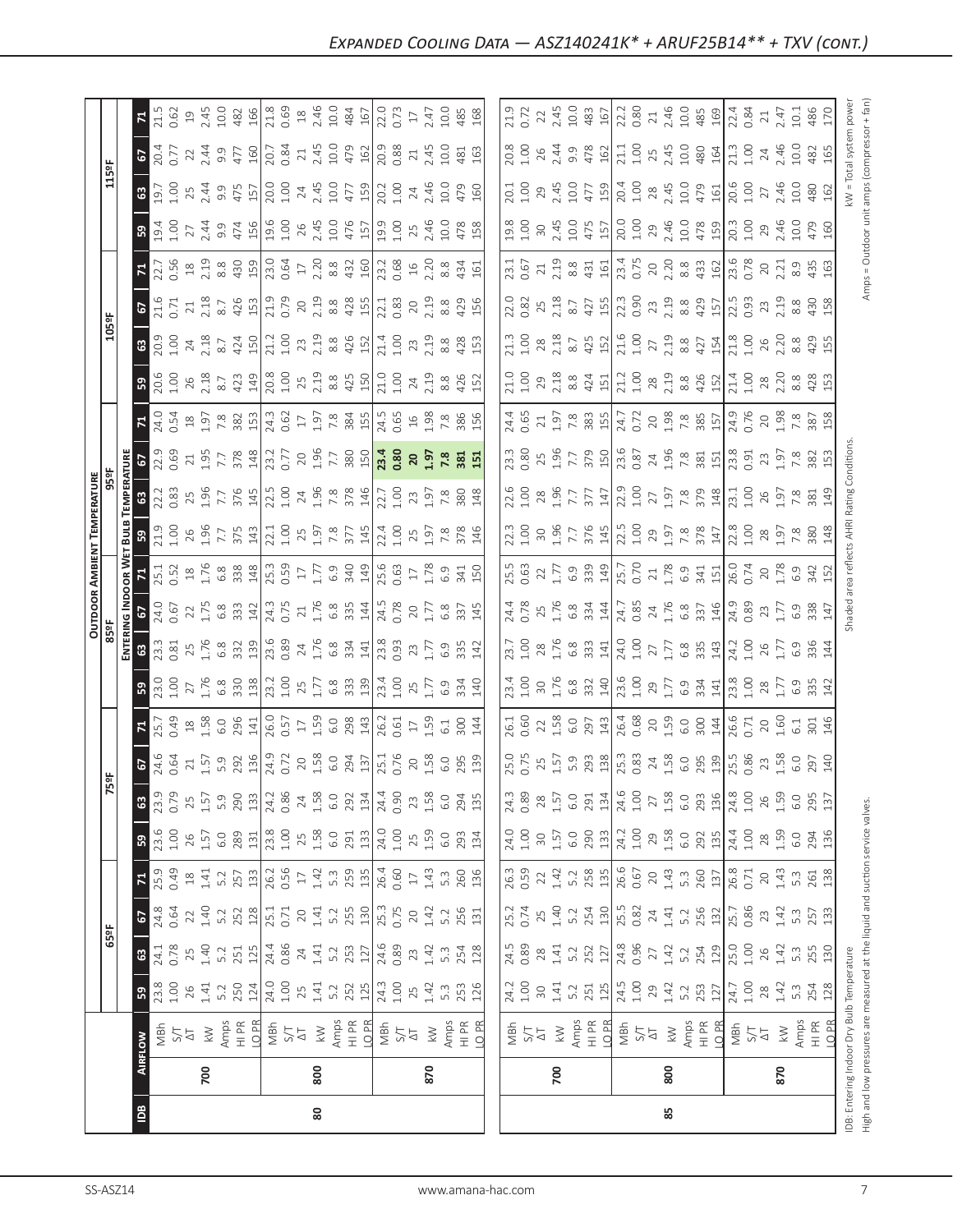|                |      |                                                                                                                            |                 |                 |                |                                                      |                 |                 |                                                                                                                                                                                                                                                                                                             |                                                                                                                                                                                                                                                                                                                      |                                                                                                                                                                                                                                                                                                                                                                                      | <b>OUTDOOR AMBIENT TEMPERATURI</b>                                                                                                                                                                                                                                                                          |                                                                                                                                                                                                                                                                                                             |                                                                                                                                                                                                                                |                                                                                                    |                                                                                                                                                                                                                                                                                                           |                                                                    |                                                                                                                                                                                                                                                                                                                                  |                                                                                                                                                                                                                                                                                                              |                                                                                                                                                                                                      |                                                                                                                                                                                                                                                                                                                     |                                                                                                                                                                                                                                                                                                                                                                                                                          |                                                                                                                                                                                                                                                                                       |                                                                                                                       |  |
|----------------|------|----------------------------------------------------------------------------------------------------------------------------|-----------------|-----------------|----------------|------------------------------------------------------|-----------------|-----------------|-------------------------------------------------------------------------------------------------------------------------------------------------------------------------------------------------------------------------------------------------------------------------------------------------------------|----------------------------------------------------------------------------------------------------------------------------------------------------------------------------------------------------------------------------------------------------------------------------------------------------------------------|--------------------------------------------------------------------------------------------------------------------------------------------------------------------------------------------------------------------------------------------------------------------------------------------------------------------------------------------------------------------------------------|-------------------------------------------------------------------------------------------------------------------------------------------------------------------------------------------------------------------------------------------------------------------------------------------------------------|-------------------------------------------------------------------------------------------------------------------------------------------------------------------------------------------------------------------------------------------------------------------------------------------------------------|--------------------------------------------------------------------------------------------------------------------------------------------------------------------------------------------------------------------------------|----------------------------------------------------------------------------------------------------|-----------------------------------------------------------------------------------------------------------------------------------------------------------------------------------------------------------------------------------------------------------------------------------------------------------|--------------------------------------------------------------------|----------------------------------------------------------------------------------------------------------------------------------------------------------------------------------------------------------------------------------------------------------------------------------------------------------------------------------|--------------------------------------------------------------------------------------------------------------------------------------------------------------------------------------------------------------------------------------------------------------------------------------------------------------|------------------------------------------------------------------------------------------------------------------------------------------------------------------------------------------------------|---------------------------------------------------------------------------------------------------------------------------------------------------------------------------------------------------------------------------------------------------------------------------------------------------------------------|--------------------------------------------------------------------------------------------------------------------------------------------------------------------------------------------------------------------------------------------------------------------------------------------------------------------------------------------------------------------------------------------------------------------------|---------------------------------------------------------------------------------------------------------------------------------------------------------------------------------------------------------------------------------------------------------------------------------------|-----------------------------------------------------------------------------------------------------------------------|--|
|                |      |                                                                                                                            |                 | 65°F            |                |                                                      |                 |                 | 5ºF                                                                                                                                                                                                                                                                                                         |                                                                                                                                                                                                                                                                                                                      |                                                                                                                                                                                                                                                                                                                                                                                      |                                                                                                                                                                                                                                                                                                             |                                                                                                                                                                                                                                                                                                             |                                                                                                                                                                                                                                |                                                                                                    |                                                                                                                                                                                                                                                                                                           |                                                                    |                                                                                                                                                                                                                                                                                                                                  | 105°F                                                                                                                                                                                                                                                                                                        |                                                                                                                                                                                                      |                                                                                                                                                                                                                                                                                                                     |                                                                                                                                                                                                                                                                                                                                                                                                                          | 115°F                                                                                                                                                                                                                                                                                 |                                                                                                                       |  |
|                |      |                                                                                                                            |                 |                 |                |                                                      |                 |                 |                                                                                                                                                                                                                                                                                                             |                                                                                                                                                                                                                                                                                                                      |                                                                                                                                                                                                                                                                                                                                                                                      |                                                                                                                                                                                                                                                                                                             |                                                                                                                                                                                                                                                                                                             |                                                                                                                                                                                                                                |                                                                                                    |                                                                                                                                                                                                                                                                                                           |                                                                    |                                                                                                                                                                                                                                                                                                                                  |                                                                                                                                                                                                                                                                                                              |                                                                                                                                                                                                      |                                                                                                                                                                                                                                                                                                                     |                                                                                                                                                                                                                                                                                                                                                                                                                          |                                                                                                                                                                                                                                                                                       |                                                                                                                       |  |
| $\overline{5}$ |      | AIRFLOW                                                                                                                    | ${\tt S}$       | $\mathbbmss{3}$ | 2              | 71                                                   | ${\tt S}$       | $\mathbbmss{3}$ |                                                                                                                                                                                                                                                                                                             |                                                                                                                                                                                                                                                                                                                      |                                                                                                                                                                                                                                                                                                                                                                                      |                                                                                                                                                                                                                                                                                                             |                                                                                                                                                                                                                                                                                                             |                                                                                                                                                                                                                                |                                                                                                    |                                                                                                                                                                                                                                                                                                           |                                                                    |                                                                                                                                                                                                                                                                                                                                  | $\frac{35}{25}$ $\frac{1}{25}$ $\frac{1}{25}$ $\frac{3}{25}$ $\frac{3}{25}$ $\frac{3}{25}$ $\frac{3}{25}$ $\frac{3}{25}$ $\frac{3}{25}$ $\frac{3}{25}$ $\frac{3}{25}$ $\frac{3}{25}$ $\frac{3}{25}$ $\frac{3}{25}$ $\frac{3}{25}$ $\frac{3}{25}$ $\frac{3}{25}$ $\frac{3}{25}$ $\frac{3}{25}$ $\frac{3}{25}$ |                                                                                                                                                                                                      |                                                                                                                                                                                                                                                                                                                     |                                                                                                                                                                                                                                                                                                                                                                                                                          | <b>67</b><br>24.5<br>0.56<br>8.58                                                                                                                                                                                                                                                     |                                                                                                                       |  |
|                |      | MBh                                                                                                                        | 28.4            | 28.8            | 29.7           |                                                      | 28.2            | 28.6            |                                                                                                                                                                                                                                                                                                             |                                                                                                                                                                                                                                                                                                                      |                                                                                                                                                                                                                                                                                                                                                                                      |                                                                                                                                                                                                                                                                                                             |                                                                                                                                                                                                                                                                                                             |                                                                                                                                                                                                                                |                                                                                                    |                                                                                                                                                                                                                                                                                                           |                                                                    |                                                                                                                                                                                                                                                                                                                                  |                                                                                                                                                                                                                                                                                                              |                                                                                                                                                                                                      |                                                                                                                                                                                                                                                                                                                     |                                                                                                                                                                                                                                                                                                                                                                                                                          |                                                                                                                                                                                                                                                                                       |                                                                                                                       |  |
|                |      | 5/1                                                                                                                        | 0.65            | 0.57            | 0.44           |                                                      | 0.66            | 0.58            |                                                                                                                                                                                                                                                                                                             |                                                                                                                                                                                                                                                                                                                      |                                                                                                                                                                                                                                                                                                                                                                                      |                                                                                                                                                                                                                                                                                                             |                                                                                                                                                                                                                                                                                                             |                                                                                                                                                                                                                                |                                                                                                    |                                                                                                                                                                                                                                                                                                           |                                                                    |                                                                                                                                                                                                                                                                                                                                  |                                                                                                                                                                                                                                                                                                              |                                                                                                                                                                                                      |                                                                                                                                                                                                                                                                                                                     |                                                                                                                                                                                                                                                                                                                                                                                                                          |                                                                                                                                                                                                                                                                                       |                                                                                                                       |  |
|                |      | $\overline{\Delta}$                                                                                                        | $\overline{19}$ | $\Box$          | $13$           |                                                      | $\overline{19}$ | $\Box$          |                                                                                                                                                                                                                                                                                                             |                                                                                                                                                                                                                                                                                                                      |                                                                                                                                                                                                                                                                                                                                                                                      |                                                                                                                                                                                                                                                                                                             |                                                                                                                                                                                                                                                                                                             |                                                                                                                                                                                                                                |                                                                                                    |                                                                                                                                                                                                                                                                                                           |                                                                    |                                                                                                                                                                                                                                                                                                                                  |                                                                                                                                                                                                                                                                                                              |                                                                                                                                                                                                      |                                                                                                                                                                                                                                                                                                                     |                                                                                                                                                                                                                                                                                                                                                                                                                          |                                                                                                                                                                                                                                                                                       |                                                                                                                       |  |
|                | 870  | $\gtrapprox$                                                                                                               | 1.69            | 1.69            | 1.68           |                                                      | 1.89            | 1.89            |                                                                                                                                                                                                                                                                                                             |                                                                                                                                                                                                                                                                                                                      |                                                                                                                                                                                                                                                                                                                                                                                      |                                                                                                                                                                                                                                                                                                             |                                                                                                                                                                                                                                                                                                             |                                                                                                                                                                                                                                |                                                                                                    |                                                                                                                                                                                                                                                                                                           |                                                                    |                                                                                                                                                                                                                                                                                                                                  |                                                                                                                                                                                                                                                                                                              |                                                                                                                                                                                                      |                                                                                                                                                                                                                                                                                                                     |                                                                                                                                                                                                                                                                                                                                                                                                                          |                                                                                                                                                                                                                                                                                       |                                                                                                                       |  |
|                |      |                                                                                                                            | 6.5             | 6.5             | 6.5            |                                                      | 7.5             | 7.5             |                                                                                                                                                                                                                                                                                                             |                                                                                                                                                                                                                                                                                                                      |                                                                                                                                                                                                                                                                                                                                                                                      |                                                                                                                                                                                                                                                                                                             |                                                                                                                                                                                                                                                                                                             |                                                                                                                                                                                                                                |                                                                                                    |                                                                                                                                                                                                                                                                                                           |                                                                    |                                                                                                                                                                                                                                                                                                                                  |                                                                                                                                                                                                                                                                                                              |                                                                                                                                                                                                      |                                                                                                                                                                                                                                                                                                                     |                                                                                                                                                                                                                                                                                                                                                                                                                          | $14$<br>$2.95$<br>$12.3$<br>$475$                                                                                                                                                                                                                                                     |                                                                                                                       |  |
|                |      | Amps<br>HI PR                                                                                                              | 250             | 251             | 253            |                                                      | 289             | 290             | $2\frac{3}{5}$ $2\frac{3}{5}$ $3\frac{3}{5}$ $4\frac{3}{5}$ $3\frac{3}{5}$ $3\frac{3}{5}$ $3\frac{3}{5}$ $2\frac{3}{5}$ $2\frac{3}{5}$ $3\frac{3}{5}$ $3\frac{3}{5}$ $3\frac{3}{5}$ $3\frac{3}{5}$ $3\frac{3}{5}$ $3\frac{3}{5}$ $3\frac{3}{5}$ $3\frac{3}{5}$ $3\frac{3}{5}$ $3\frac{3}{5}$ $3\frac{3}{5}$ | $3\frac{1}{2}$ $\frac{1}{2}$ $\frac{1}{3}$ $\frac{3}{3}$ $\frac{1}{3}$ $\frac{1}{3}$ $\frac{1}{6}$ $\frac{1}{2}$ $\frac{1}{2}$ $\frac{1}{3}$ $\frac{1}{3}$ $\frac{1}{3}$ $\frac{1}{3}$ $\frac{1}{2}$ $\frac{1}{3}$ $\frac{1}{3}$ $\frac{1}{3}$ $\frac{1}{2}$ $\frac{1}{3}$ $\frac{1}{3}$ $\frac{1}{3}$ $\frac{1}{3}$ | $3\overline{)}$ $\overline{)}$ $\overline{)}$ $\overline{)}$ $\overline{)}$ $\overline{)}$ $\overline{)}$ $\overline{)}$ $\overline{)}$ $\overline{)}$ $\overline{)}$ $\overline{)}$ $\overline{)}$ $\overline{)}$ $\overline{)}$ $\overline{)}$ $\overline{)}$ $\overline{)}$ $\overline{)}$ $\overline{)}$ $\overline{)}$ $\overline{)}$ $\overline{)}$ $\overline{)}$ $\overline$ | $\frac{1}{68}$ $\frac{1}{68}$ $\frac{1}{65}$ $\frac{1}{65}$ $\frac{1}{65}$ $\frac{1}{65}$ $\frac{1}{65}$ $\frac{1}{65}$ $\frac{1}{65}$ $\frac{1}{65}$ $\frac{1}{65}$ $\frac{1}{65}$ $\frac{1}{65}$ $\frac{1}{65}$ $\frac{1}{65}$ $\frac{1}{65}$ $\frac{1}{65}$ $\frac{1}{65}$ $\frac{1}{65}$ $\frac{1}{65}$ |                                                                                                                                                                                                                                                                                                             | $3.8\%$ $5.9\%$ $5.7\%$ $5.7\%$ $5.7\%$ $5.7\%$ $5.7\%$ $5.7\%$ $5.7\%$ $5.7\%$ $5.7\%$ $5.7\%$ $5.7\%$ $5.7\%$ $5.7\%$ $5.7\%$ $5.7\%$ $5.7\%$ $5.7\%$ $5.7\%$ $5.7\%$ $5.7\%$ $5.7\%$ $5.7\%$ $5.7\%$ $5.7\%$ $5.7\%$ $5.7\$ | 16.6<br>0.62 17.96.62 18.77.62 17.78 17.62 17.98 17.88 17.98 17.98 17.98 17.98 17.98 17.99 10.1992 | $5.73$ $3.9$ $3.9$ $5.71$ $8.9$ $3.9$ $3.9$ $5.8$ $1.9$ $1.9$ $1.9$ $1.9$ $1.9$ $1.9$ $1.9$ $1.9$ $1.9$ $1.9$ $1.9$ $1.9$ $1.9$ $1.9$ $1.9$ $1.9$ $1.9$ $1.9$ $1.9$ $1.9$ $1.9$ $1.9$ $1.9$ $1.9$ $1.9$ $1.9$ $1.9$ $1.9$ $1.9$                                                                           |                                                                    | $3\frac{1}{2}$ , $\frac{1}{2}$ , $\frac{1}{2}$ , $\frac{1}{2}$ , $\frac{1}{2}$ , $\frac{1}{2}$ , $\frac{1}{2}$ , $\frac{1}{2}$ , $\frac{1}{2}$ , $\frac{1}{2}$ , $\frac{1}{2}$ , $\frac{1}{2}$ , $\frac{1}{2}$ , $\frac{1}{2}$ , $\frac{1}{2}$ , $\frac{1}{2}$ , $\frac{1}{2}$ , $\frac{1}{2}$ , $\frac{1}{2}$ , $\frac{1}{2}$ , |                                                                                                                                                                                                                                                                                                              | $S$ <sub>3</sub><br>$S$ <sub>3</sub><br>$S$ <sub>3</sub><br>$S$ <sub>3</sub><br>$S$ <sub>3</sub><br>$S$ <sub>3</sub><br>$S$ <sub>3</sub><br>$S$ <sub>3</sub>                                         |                                                                                                                                                                                                                                                                                                                     | $\mathbb{R}$ $\stackrel{11}{\cancel{5}}$ $\stackrel{12}{\cancel{5}}$ $\stackrel{23}{\cancel{5}}$ $\stackrel{33}{\cancel{5}}$ $\stackrel{34}{\cancel{5}}$ $\stackrel{45}{\cancel{5}}$ $\stackrel{45}{\cancel{5}}$ $\stackrel{55}{\cancel{5}}$ $\stackrel{56}{\cancel{5}}$ $\stackrel{47}{\cancel{5}}$ $\stackrel{47}{\cancel{5}}$ $\stackrel{47}{\cancel{5}}$ $\stackrel{47}{\cancel{5}}$ $\stackrel{57}{\cancel{5}}$ $\$ |                                                                                                                                                                                                                                                                                       |                                                                                                                       |  |
|                |      | LO PR                                                                                                                      | 118             | 120             | 123            |                                                      | 125             | 127             |                                                                                                                                                                                                                                                                                                             |                                                                                                                                                                                                                                                                                                                      |                                                                                                                                                                                                                                                                                                                                                                                      |                                                                                                                                                                                                                                                                                                             |                                                                                                                                                                                                                                                                                                             |                                                                                                                                                                                                                                |                                                                                                    |                                                                                                                                                                                                                                                                                                           |                                                                    |                                                                                                                                                                                                                                                                                                                                  |                                                                                                                                                                                                                                                                                                              | 146                                                                                                                                                                                                  |                                                                                                                                                                                                                                                                                                                     |                                                                                                                                                                                                                                                                                                                                                                                                                          |                                                                                                                                                                                                                                                                                       |                                                                                                                       |  |
|                |      | NBh                                                                                                                        | 29.0            | 29.4            | 30.2           |                                                      | 28.7            | 29.1            |                                                                                                                                                                                                                                                                                                             |                                                                                                                                                                                                                                                                                                                      |                                                                                                                                                                                                                                                                                                                                                                                      |                                                                                                                                                                                                                                                                                                             |                                                                                                                                                                                                                                                                                                             |                                                                                                                                                                                                                                |                                                                                                    |                                                                                                                                                                                                                                                                                                           |                                                                    |                                                                                                                                                                                                                                                                                                                                  |                                                                                                                                                                                                                                                                                                              |                                                                                                                                                                                                      |                                                                                                                                                                                                                                                                                                                     |                                                                                                                                                                                                                                                                                                                                                                                                                          |                                                                                                                                                                                                                                                                                       |                                                                                                                       |  |
|                |      | 5 <sup>T</sup>                                                                                                             | 0.69            | 0.61            | 0.48           |                                                      | 0.69            | 0.62            |                                                                                                                                                                                                                                                                                                             |                                                                                                                                                                                                                                                                                                                      |                                                                                                                                                                                                                                                                                                                                                                                      |                                                                                                                                                                                                                                                                                                             |                                                                                                                                                                                                                                                                                                             |                                                                                                                                                                                                                                |                                                                                                    |                                                                                                                                                                                                                                                                                                           |                                                                    |                                                                                                                                                                                                                                                                                                                                  |                                                                                                                                                                                                                                                                                                              |                                                                                                                                                                                                      |                                                                                                                                                                                                                                                                                                                     |                                                                                                                                                                                                                                                                                                                                                                                                                          |                                                                                                                                                                                                                                                                                       |                                                                                                                       |  |
|                |      | $\overline{\triangle}$                                                                                                     | $^{28}$         | 16              | 12             |                                                      | $\frac{8}{18}$  | $\frac{16}{1}$  |                                                                                                                                                                                                                                                                                                             |                                                                                                                                                                                                                                                                                                                      |                                                                                                                                                                                                                                                                                                                                                                                      |                                                                                                                                                                                                                                                                                                             |                                                                                                                                                                                                                                                                                                             |                                                                                                                                                                                                                                |                                                                                                    |                                                                                                                                                                                                                                                                                                           |                                                                    |                                                                                                                                                                                                                                                                                                                                  |                                                                                                                                                                                                                                                                                                              |                                                                                                                                                                                                      |                                                                                                                                                                                                                                                                                                                     |                                                                                                                                                                                                                                                                                                                                                                                                                          |                                                                                                                                                                                                                                                                                       |                                                                                                                       |  |
| 20             | 1000 | $\gtrapprox$                                                                                                               | 1.70            | 1.70            | 1.69           |                                                      | 1.90            | 1.90            |                                                                                                                                                                                                                                                                                                             |                                                                                                                                                                                                                                                                                                                      |                                                                                                                                                                                                                                                                                                                                                                                      |                                                                                                                                                                                                                                                                                                             |                                                                                                                                                                                                                                                                                                             |                                                                                                                                                                                                                                |                                                                                                    |                                                                                                                                                                                                                                                                                                           |                                                                    |                                                                                                                                                                                                                                                                                                                                  |                                                                                                                                                                                                                                                                                                              |                                                                                                                                                                                                      |                                                                                                                                                                                                                                                                                                                     |                                                                                                                                                                                                                                                                                                                                                                                                                          |                                                                                                                                                                                                                                                                                       |                                                                                                                       |  |
|                |      | Amps                                                                                                                       | 6.6             | 6.6             | 6.6            |                                                      | 7.5             | 7.5             |                                                                                                                                                                                                                                                                                                             |                                                                                                                                                                                                                                                                                                                      |                                                                                                                                                                                                                                                                                                                                                                                      |                                                                                                                                                                                                                                                                                                             |                                                                                                                                                                                                                                                                                                             |                                                                                                                                                                                                                                |                                                                                                    |                                                                                                                                                                                                                                                                                                           |                                                                    |                                                                                                                                                                                                                                                                                                                                  |                                                                                                                                                                                                                                                                                                              | $26.4$<br>0.55<br>2.64<br>2.09                                                                                                                                                                       |                                                                                                                                                                                                                                                                                                                     |                                                                                                                                                                                                                                                                                                                                                                                                                          |                                                                                                                                                                                                                                                                                       |                                                                                                                       |  |
|                |      | $\frac{R}{I}$                                                                                                              | 252             | 254             | 255            |                                                      | 292             | 293             |                                                                                                                                                                                                                                                                                                             |                                                                                                                                                                                                                                                                                                                      |                                                                                                                                                                                                                                                                                                                                                                                      |                                                                                                                                                                                                                                                                                                             |                                                                                                                                                                                                                                                                                                             |                                                                                                                                                                                                                                |                                                                                                    |                                                                                                                                                                                                                                                                                                           |                                                                    |                                                                                                                                                                                                                                                                                                                                  | $\frac{11}{100}$ $\frac{12}{100}$ $\frac{12}{100}$ $\frac{12}{100}$ $\frac{12}{100}$ $\frac{12}{100}$ $\frac{12}{100}$ $\frac{12}{100}$ $\frac{12}{100}$ $\frac{12}{100}$ $\frac{12}{100}$                                                                                                                   | 427                                                                                                                                                                                                  |                                                                                                                                                                                                                                                                                                                     |                                                                                                                                                                                                                                                                                                                                                                                                                          | $\begin{array}{c} 151000 \\ 1510000 \\ 0.6001 \\ 0.75100 \\ 0.75100 \\ 0.75100 \\ 0.75100 \\ 0.75100 \\ 0.75100 \\ 0.75100 \\ 0.75100 \\ 0.75100 \\ 0.75100 \\ 0.75100 \\ 0.75100 \\ 0.75100 \\ 0.75100 \\ 0.75100 \\ 0.75100 \\ 0.75100 \\ 0.75100 \\ 0.75100 \\ 0.75100 \\ 0.75100$ |                                                                                                                       |  |
|                |      | LO PR                                                                                                                      | 120             | 122             | 125            |                                                      | 128             | 129             |                                                                                                                                                                                                                                                                                                             |                                                                                                                                                                                                                                                                                                                      |                                                                                                                                                                                                                                                                                                                                                                                      |                                                                                                                                                                                                                                                                                                             |                                                                                                                                                                                                                                                                                                             |                                                                                                                                                                                                                                |                                                                                                    |                                                                                                                                                                                                                                                                                                           |                                                                    |                                                                                                                                                                                                                                                                                                                                  |                                                                                                                                                                                                                                                                                                              |                                                                                                                                                                                                      |                                                                                                                                                                                                                                                                                                                     |                                                                                                                                                                                                                                                                                                                                                                                                                          |                                                                                                                                                                                                                                                                                       |                                                                                                                       |  |
|                |      | MBh                                                                                                                        | 29.6            | 30.0            | 30.9           |                                                      | 29.4            | 29.8            |                                                                                                                                                                                                                                                                                                             |                                                                                                                                                                                                                                                                                                                      |                                                                                                                                                                                                                                                                                                                                                                                      |                                                                                                                                                                                                                                                                                                             |                                                                                                                                                                                                                                                                                                             |                                                                                                                                                                                                                                |                                                                                                    |                                                                                                                                                                                                                                                                                                           |                                                                    |                                                                                                                                                                                                                                                                                                                                  |                                                                                                                                                                                                                                                                                                              |                                                                                                                                                                                                      |                                                                                                                                                                                                                                                                                                                     |                                                                                                                                                                                                                                                                                                                                                                                                                          |                                                                                                                                                                                                                                                                                       |                                                                                                                       |  |
|                |      | 5/1                                                                                                                        | 0.69            | 0.62            | 0.49           |                                                      | 0.70            | 0.62            |                                                                                                                                                                                                                                                                                                             |                                                                                                                                                                                                                                                                                                                      |                                                                                                                                                                                                                                                                                                                                                                                      |                                                                                                                                                                                                                                                                                                             |                                                                                                                                                                                                                                                                                                             |                                                                                                                                                                                                                                |                                                                                                    |                                                                                                                                                                                                                                                                                                           |                                                                    |                                                                                                                                                                                                                                                                                                                                  |                                                                                                                                                                                                                                                                                                              |                                                                                                                                                                                                      |                                                                                                                                                                                                                                                                                                                     |                                                                                                                                                                                                                                                                                                                                                                                                                          |                                                                                                                                                                                                                                                                                       |                                                                                                                       |  |
|                |      | $\overline{\triangle}$                                                                                                     | $\Box$          | $\overline{10}$ | $\Xi$          |                                                      | $17\,$          | $\frac{15}{1}$  |                                                                                                                                                                                                                                                                                                             |                                                                                                                                                                                                                                                                                                                      |                                                                                                                                                                                                                                                                                                                                                                                      |                                                                                                                                                                                                                                                                                                             |                                                                                                                                                                                                                                                                                                             |                                                                                                                                                                                                                                |                                                                                                    |                                                                                                                                                                                                                                                                                                           |                                                                    |                                                                                                                                                                                                                                                                                                                                  |                                                                                                                                                                                                                                                                                                              |                                                                                                                                                                                                      |                                                                                                                                                                                                                                                                                                                     |                                                                                                                                                                                                                                                                                                                                                                                                                          |                                                                                                                                                                                                                                                                                       |                                                                                                                       |  |
|                | 1125 | $\leq$                                                                                                                     | 1.71            | 1.71            | 1.70           |                                                      | 1.91            | 1.91            |                                                                                                                                                                                                                                                                                                             |                                                                                                                                                                                                                                                                                                                      |                                                                                                                                                                                                                                                                                                                                                                                      |                                                                                                                                                                                                                                                                                                             |                                                                                                                                                                                                                                                                                                             |                                                                                                                                                                                                                                |                                                                                                    |                                                                                                                                                                                                                                                                                                           |                                                                    |                                                                                                                                                                                                                                                                                                                                  |                                                                                                                                                                                                                                                                                                              | $27.16$<br>0.56<br>2.69<br>2.93<br>4.51                                                                                                                                                              |                                                                                                                                                                                                                                                                                                                     |                                                                                                                                                                                                                                                                                                                                                                                                                          |                                                                                                                                                                                                                                                                                       |                                                                                                                       |  |
|                |      | Amps                                                                                                                       | 6.6             | 6.6             | 6.6            |                                                      | 7.6             | 7.6             |                                                                                                                                                                                                                                                                                                             |                                                                                                                                                                                                                                                                                                                      |                                                                                                                                                                                                                                                                                                                                                                                      |                                                                                                                                                                                                                                                                                                             |                                                                                                                                                                                                                                                                                                             |                                                                                                                                                                                                                                |                                                                                                    |                                                                                                                                                                                                                                                                                                           |                                                                    |                                                                                                                                                                                                                                                                                                                                  |                                                                                                                                                                                                                                                                                                              |                                                                                                                                                                                                      |                                                                                                                                                                                                                                                                                                                     |                                                                                                                                                                                                                                                                                                                                                                                                                          |                                                                                                                                                                                                                                                                                       |                                                                                                                       |  |
|                |      | $\frac{PR}{T}$                                                                                                             | 255             | 256             | 258            |                                                      | 294             | 295             |                                                                                                                                                                                                                                                                                                             |                                                                                                                                                                                                                                                                                                                      |                                                                                                                                                                                                                                                                                                                                                                                      |                                                                                                                                                                                                                                                                                                             |                                                                                                                                                                                                                                                                                                             |                                                                                                                                                                                                                                |                                                                                                    |                                                                                                                                                                                                                                                                                                           |                                                                    |                                                                                                                                                                                                                                                                                                                                  |                                                                                                                                                                                                                                                                                                              |                                                                                                                                                                                                      |                                                                                                                                                                                                                                                                                                                     |                                                                                                                                                                                                                                                                                                                                                                                                                          |                                                                                                                                                                                                                                                                                       |                                                                                                                       |  |
|                |      | LO PR                                                                                                                      | 123             | 124             | 127            |                                                      | 130             | 132             |                                                                                                                                                                                                                                                                                                             |                                                                                                                                                                                                                                                                                                                      |                                                                                                                                                                                                                                                                                                                                                                                      |                                                                                                                                                                                                                                                                                                             |                                                                                                                                                                                                                                                                                                             |                                                                                                                                                                                                                                |                                                                                                    |                                                                                                                                                                                                                                                                                                           |                                                                    |                                                                                                                                                                                                                                                                                                                                  |                                                                                                                                                                                                                                                                                                              |                                                                                                                                                                                                      |                                                                                                                                                                                                                                                                                                                     |                                                                                                                                                                                                                                                                                                                                                                                                                          |                                                                                                                                                                                                                                                                                       |                                                                                                                       |  |
|                |      |                                                                                                                            |                 |                 |                |                                                      |                 |                 |                                                                                                                                                                                                                                                                                                             |                                                                                                                                                                                                                                                                                                                      |                                                                                                                                                                                                                                                                                                                                                                                      |                                                                                                                                                                                                                                                                                                             |                                                                                                                                                                                                                                                                                                             |                                                                                                                                                                                                                                |                                                                                                    |                                                                                                                                                                                                                                                                                                           |                                                                    |                                                                                                                                                                                                                                                                                                                                  |                                                                                                                                                                                                                                                                                                              |                                                                                                                                                                                                      |                                                                                                                                                                                                                                                                                                                     |                                                                                                                                                                                                                                                                                                                                                                                                                          |                                                                                                                                                                                                                                                                                       |                                                                                                                       |  |
|                |      |                                                                                                                            | 28.5            | 28.9            | 29.7           | 31.0                                                 | 28.2            | 28.6            |                                                                                                                                                                                                                                                                                                             |                                                                                                                                                                                                                                                                                                                      |                                                                                                                                                                                                                                                                                                                                                                                      |                                                                                                                                                                                                                                                                                                             |                                                                                                                                                                                                                                                                                                             |                                                                                                                                                                                                                                |                                                                                                    |                                                                                                                                                                                                                                                                                                           |                                                                    |                                                                                                                                                                                                                                                                                                                                  |                                                                                                                                                                                                                                                                                                              |                                                                                                                                                                                                      |                                                                                                                                                                                                                                                                                                                     |                                                                                                                                                                                                                                                                                                                                                                                                                          |                                                                                                                                                                                                                                                                                       |                                                                                                                       |  |
|                |      | NBh<br>S/T                                                                                                                 | 0.77            | 0.70            |                |                                                      | 0.78            | 0.71            |                                                                                                                                                                                                                                                                                                             |                                                                                                                                                                                                                                                                                                                      |                                                                                                                                                                                                                                                                                                                                                                                      |                                                                                                                                                                                                                                                                                                             |                                                                                                                                                                                                                                                                                                             |                                                                                                                                                                                                                                |                                                                                                    |                                                                                                                                                                                                                                                                                                           |                                                                    |                                                                                                                                                                                                                                                                                                                                  |                                                                                                                                                                                                                                                                                                              |                                                                                                                                                                                                      |                                                                                                                                                                                                                                                                                                                     |                                                                                                                                                                                                                                                                                                                                                                                                                          |                                                                                                                                                                                                                                                                                       |                                                                                                                       |  |
|                |      |                                                                                                                            |                 |                 | 0.57           | 0.43                                                 |                 |                 |                                                                                                                                                                                                                                                                                                             |                                                                                                                                                                                                                                                                                                                      |                                                                                                                                                                                                                                                                                                                                                                                      |                                                                                                                                                                                                                                                                                                             |                                                                                                                                                                                                                                                                                                             |                                                                                                                                                                                                                                |                                                                                                    |                                                                                                                                                                                                                                                                                                           |                                                                    |                                                                                                                                                                                                                                                                                                                                  |                                                                                                                                                                                                                                                                                                              |                                                                                                                                                                                                      |                                                                                                                                                                                                                                                                                                                     |                                                                                                                                                                                                                                                                                                                                                                                                                          |                                                                                                                                                                                                                                                                                       |                                                                                                                       |  |
|                |      | $\overline{\triangle}$                                                                                                     | 23              | 21              | $\Box$         | $\ensuremath{\mathop{\mathop{\mathbf{1}}}\nolimits}$ | 23              | 21              |                                                                                                                                                                                                                                                                                                             |                                                                                                                                                                                                                                                                                                                      |                                                                                                                                                                                                                                                                                                                                                                                      |                                                                                                                                                                                                                                                                                                             |                                                                                                                                                                                                                                                                                                             |                                                                                                                                                                                                                                |                                                                                                    |                                                                                                                                                                                                                                                                                                           |                                                                    |                                                                                                                                                                                                                                                                                                                                  |                                                                                                                                                                                                                                                                                                              |                                                                                                                                                                                                      |                                                                                                                                                                                                                                                                                                                     |                                                                                                                                                                                                                                                                                                                                                                                                                          |                                                                                                                                                                                                                                                                                       |                                                                                                                       |  |
|                | 870  | $\lesssim$                                                                                                                 | 1.69            | 1.69            | 1.68           | 1.70                                                 | 1.89            | 1.89            |                                                                                                                                                                                                                                                                                                             |                                                                                                                                                                                                                                                                                                                      |                                                                                                                                                                                                                                                                                                                                                                                      |                                                                                                                                                                                                                                                                                                             |                                                                                                                                                                                                                                                                                                             |                                                                                                                                                                                                                                |                                                                                                    |                                                                                                                                                                                                                                                                                                           |                                                                    |                                                                                                                                                                                                                                                                                                                                  |                                                                                                                                                                                                                                                                                                              |                                                                                                                                                                                                      |                                                                                                                                                                                                                                                                                                                     |                                                                                                                                                                                                                                                                                                                                                                                                                          |                                                                                                                                                                                                                                                                                       |                                                                                                                       |  |
|                |      | Amps                                                                                                                       | 6.5             | 6.5             | 6.5            | 6.6                                                  | 7.5             | 7.5             |                                                                                                                                                                                                                                                                                                             |                                                                                                                                                                                                                                                                                                                      |                                                                                                                                                                                                                                                                                                                                                                                      |                                                                                                                                                                                                                                                                                                             |                                                                                                                                                                                                                                                                                                             |                                                                                                                                                                                                                                |                                                                                                    |                                                                                                                                                                                                                                                                                                           |                                                                    |                                                                                                                                                                                                                                                                                                                                  |                                                                                                                                                                                                                                                                                                              |                                                                                                                                                                                                      |                                                                                                                                                                                                                                                                                                                     |                                                                                                                                                                                                                                                                                                                                                                                                                          |                                                                                                                                                                                                                                                                                       |                                                                                                                       |  |
|                |      | $H1$ PR                                                                                                                    | 250             | 251             | 253            | 257                                                  | 289             | 290             |                                                                                                                                                                                                                                                                                                             |                                                                                                                                                                                                                                                                                                                      |                                                                                                                                                                                                                                                                                                                                                                                      |                                                                                                                                                                                                                                                                                                             |                                                                                                                                                                                                                                                                                                             |                                                                                                                                                                                                                                |                                                                                                    |                                                                                                                                                                                                                                                                                                           |                                                                    |                                                                                                                                                                                                                                                                                                                                  |                                                                                                                                                                                                                                                                                                              |                                                                                                                                                                                                      |                                                                                                                                                                                                                                                                                                                     |                                                                                                                                                                                                                                                                                                                                                                                                                          |                                                                                                                                                                                                                                                                                       |                                                                                                                       |  |
|                |      | LO <sub>PR</sub>                                                                                                           | 118             | 120             | 123            | 128                                                  | 125             | 127             |                                                                                                                                                                                                                                                                                                             |                                                                                                                                                                                                                                                                                                                      |                                                                                                                                                                                                                                                                                                                                                                                      |                                                                                                                                                                                                                                                                                                             |                                                                                                                                                                                                                                                                                                             |                                                                                                                                                                                                                                |                                                                                                    |                                                                                                                                                                                                                                                                                                           |                                                                    |                                                                                                                                                                                                                                                                                                                                  |                                                                                                                                                                                                                                                                                                              |                                                                                                                                                                                                      |                                                                                                                                                                                                                                                                                                                     |                                                                                                                                                                                                                                                                                                                                                                                                                          |                                                                                                                                                                                                                                                                                       |                                                                                                                       |  |
|                |      | MBh                                                                                                                        | 29.0            | 29.4            | 30.2           | 31.5                                                 | 28.8            | 29.1            |                                                                                                                                                                                                                                                                                                             |                                                                                                                                                                                                                                                                                                                      |                                                                                                                                                                                                                                                                                                                                                                                      |                                                                                                                                                                                                                                                                                                             |                                                                                                                                                                                                                                                                                                             |                                                                                                                                                                                                                                |                                                                                                    |                                                                                                                                                                                                                                                                                                           |                                                                    |                                                                                                                                                                                                                                                                                                                                  |                                                                                                                                                                                                                                                                                                              |                                                                                                                                                                                                      |                                                                                                                                                                                                                                                                                                                     |                                                                                                                                                                                                                                                                                                                                                                                                                          |                                                                                                                                                                                                                                                                                       |                                                                                                                       |  |
|                |      | 5/7                                                                                                                        | 0.81            | 0.74            | 0.61           | 0.47                                                 | 0.82            | 0.74            |                                                                                                                                                                                                                                                                                                             |                                                                                                                                                                                                                                                                                                                      |                                                                                                                                                                                                                                                                                                                                                                                      |                                                                                                                                                                                                                                                                                                             |                                                                                                                                                                                                                                                                                                             |                                                                                                                                                                                                                                |                                                                                                    |                                                                                                                                                                                                                                                                                                           |                                                                    |                                                                                                                                                                                                                                                                                                                                  |                                                                                                                                                                                                                                                                                                              |                                                                                                                                                                                                      |                                                                                                                                                                                                                                                                                                                     |                                                                                                                                                                                                                                                                                                                                                                                                                          |                                                                                                                                                                                                                                                                                       |                                                                                                                       |  |
|                |      | $\overline{\triangle}$                                                                                                     | 22              | $20$            | $\frac{16}{1}$ | $\Xi$                                                | 22              | 20              |                                                                                                                                                                                                                                                                                                             |                                                                                                                                                                                                                                                                                                                      |                                                                                                                                                                                                                                                                                                                                                                                      |                                                                                                                                                                                                                                                                                                             |                                                                                                                                                                                                                                                                                                             |                                                                                                                                                                                                                                |                                                                                                    |                                                                                                                                                                                                                                                                                                           |                                                                    |                                                                                                                                                                                                                                                                                                                                  |                                                                                                                                                                                                                                                                                                              |                                                                                                                                                                                                      |                                                                                                                                                                                                                                                                                                                     |                                                                                                                                                                                                                                                                                                                                                                                                                          |                                                                                                                                                                                                                                                                                       |                                                                                                                       |  |
| 75             | 1000 | $\geqslant$                                                                                                                | 1.70            | $1.70$          | 1.69           | $1.71\,$                                             | 1.90            | 1.90            |                                                                                                                                                                                                                                                                                                             |                                                                                                                                                                                                                                                                                                                      |                                                                                                                                                                                                                                                                                                                                                                                      |                                                                                                                                                                                                                                                                                                             |                                                                                                                                                                                                                                                                                                             |                                                                                                                                                                                                                                |                                                                                                    |                                                                                                                                                                                                                                                                                                           |                                                                    |                                                                                                                                                                                                                                                                                                                                  |                                                                                                                                                                                                                                                                                                              |                                                                                                                                                                                                      |                                                                                                                                                                                                                                                                                                                     |                                                                                                                                                                                                                                                                                                                                                                                                                          |                                                                                                                                                                                                                                                                                       |                                                                                                                       |  |
|                |      | Amps                                                                                                                       | 6.6             | 6.6             | 6.6            | 6.6                                                  | 7.5<br>292      | 7.5             |                                                                                                                                                                                                                                                                                                             |                                                                                                                                                                                                                                                                                                                      |                                                                                                                                                                                                                                                                                                                                                                                      |                                                                                                                                                                                                                                                                                                             |                                                                                                                                                                                                                                                                                                             |                                                                                                                                                                                                                                |                                                                                                    |                                                                                                                                                                                                                                                                                                           |                                                                    |                                                                                                                                                                                                                                                                                                                                  |                                                                                                                                                                                                                                                                                                              |                                                                                                                                                                                                      |                                                                                                                                                                                                                                                                                                                     |                                                                                                                                                                                                                                                                                                                                                                                                                          |                                                                                                                                                                                                                                                                                       |                                                                                                                       |  |
|                |      | HI PR                                                                                                                      | 253             | 254             | 256            | 260                                                  |                 | 293             |                                                                                                                                                                                                                                                                                                             |                                                                                                                                                                                                                                                                                                                      |                                                                                                                                                                                                                                                                                                                                                                                      |                                                                                                                                                                                                                                                                                                             |                                                                                                                                                                                                                                                                                                             |                                                                                                                                                                                                                                |                                                                                                    |                                                                                                                                                                                                                                                                                                           |                                                                    |                                                                                                                                                                                                                                                                                                                                  |                                                                                                                                                                                                                                                                                                              |                                                                                                                                                                                                      |                                                                                                                                                                                                                                                                                                                     |                                                                                                                                                                                                                                                                                                                                                                                                                          |                                                                                                                                                                                                                                                                                       |                                                                                                                       |  |
|                |      | LO PR                                                                                                                      | 120             | 122             | 125            | 130                                                  | 128             | 129             |                                                                                                                                                                                                                                                                                                             |                                                                                                                                                                                                                                                                                                                      |                                                                                                                                                                                                                                                                                                                                                                                      |                                                                                                                                                                                                                                                                                                             |                                                                                                                                                                                                                                                                                                             |                                                                                                                                                                                                                                |                                                                                                    |                                                                                                                                                                                                                                                                                                           |                                                                    |                                                                                                                                                                                                                                                                                                                                  |                                                                                                                                                                                                                                                                                                              |                                                                                                                                                                                                      |                                                                                                                                                                                                                                                                                                                     | 2010 10:00 10:00 10:00 10:00 10:00 10:00 10:00 10:00 10:00 10:00 10:00 10:00 10:00 10:00 10:00 10:00 10:00 10:0                                                                                                                                                                                                                                                                                                          |                                                                                                                                                                                                                                                                                       |                                                                                                                       |  |
|                |      | NBh                                                                                                                        | 29.6            | 30.0            | 30.9           | 32.2                                                 | 29.4            | 29.8            |                                                                                                                                                                                                                                                                                                             |                                                                                                                                                                                                                                                                                                                      |                                                                                                                                                                                                                                                                                                                                                                                      |                                                                                                                                                                                                                                                                                                             |                                                                                                                                                                                                                                                                                                             |                                                                                                                                                                                                                                |                                                                                                    |                                                                                                                                                                                                                                                                                                           |                                                                    |                                                                                                                                                                                                                                                                                                                                  |                                                                                                                                                                                                                                                                                                              |                                                                                                                                                                                                      |                                                                                                                                                                                                                                                                                                                     |                                                                                                                                                                                                                                                                                                                                                                                                                          |                                                                                                                                                                                                                                                                                       |                                                                                                                       |  |
|                |      | $5/1$                                                                                                                      | 0.82            | 0.74            | 0.61           | 0.47                                                 | 0.82            | 0.75            |                                                                                                                                                                                                                                                                                                             |                                                                                                                                                                                                                                                                                                                      |                                                                                                                                                                                                                                                                                                                                                                                      |                                                                                                                                                                                                                                                                                                             |                                                                                                                                                                                                                                                                                                             |                                                                                                                                                                                                                                |                                                                                                    |                                                                                                                                                                                                                                                                                                           |                                                                    |                                                                                                                                                                                                                                                                                                                                  |                                                                                                                                                                                                                                                                                                              |                                                                                                                                                                                                      |                                                                                                                                                                                                                                                                                                                     |                                                                                                                                                                                                                                                                                                                                                                                                                          |                                                                                                                                                                                                                                                                                       |                                                                                                                       |  |
|                |      | $\Delta \mathbb{T}$                                                                                                        | 21              | $\overline{c}$  | $\overline{1}$ | $12$                                                 | $21\,$          | 19              |                                                                                                                                                                                                                                                                                                             |                                                                                                                                                                                                                                                                                                                      |                                                                                                                                                                                                                                                                                                                                                                                      |                                                                                                                                                                                                                                                                                                             |                                                                                                                                                                                                                                                                                                             |                                                                                                                                                                                                                                |                                                                                                    |                                                                                                                                                                                                                                                                                                           |                                                                    |                                                                                                                                                                                                                                                                                                                                  |                                                                                                                                                                                                                                                                                                              |                                                                                                                                                                                                      |                                                                                                                                                                                                                                                                                                                     |                                                                                                                                                                                                                                                                                                                                                                                                                          |                                                                                                                                                                                                                                                                                       |                                                                                                                       |  |
|                | 1125 | $\geq$                                                                                                                     | 1.71            | 1.70            | 1.70           | 1.72                                                 | 1.91            | $1.91\,$        |                                                                                                                                                                                                                                                                                                             |                                                                                                                                                                                                                                                                                                                      |                                                                                                                                                                                                                                                                                                                                                                                      |                                                                                                                                                                                                                                                                                                             |                                                                                                                                                                                                                                                                                                             |                                                                                                                                                                                                                                |                                                                                                    |                                                                                                                                                                                                                                                                                                           |                                                                    |                                                                                                                                                                                                                                                                                                                                  |                                                                                                                                                                                                                                                                                                              |                                                                                                                                                                                                      |                                                                                                                                                                                                                                                                                                                     |                                                                                                                                                                                                                                                                                                                                                                                                                          |                                                                                                                                                                                                                                                                                       |                                                                                                                       |  |
|                |      | Amps                                                                                                                       | 6.6             | 6.6             | 6.6            | 6.7                                                  | 7.6             | 7.5             |                                                                                                                                                                                                                                                                                                             |                                                                                                                                                                                                                                                                                                                      |                                                                                                                                                                                                                                                                                                                                                                                      |                                                                                                                                                                                                                                                                                                             |                                                                                                                                                                                                                                                                                                             |                                                                                                                                                                                                                                |                                                                                                    |                                                                                                                                                                                                                                                                                                           |                                                                    |                                                                                                                                                                                                                                                                                                                                  |                                                                                                                                                                                                                                                                                                              |                                                                                                                                                                                                      |                                                                                                                                                                                                                                                                                                                     |                                                                                                                                                                                                                                                                                                                                                                                                                          |                                                                                                                                                                                                                                                                                       |                                                                                                                       |  |
|                |      | $\frac{\beta}{\pi}$                                                                                                        | 255             | 256             | 258            | 262                                                  | 294             | 295             |                                                                                                                                                                                                                                                                                                             | $\frac{1}{2}$ 2 3 3 $\frac{1}{2}$ 3 $\frac{1}{2}$ 3 $\frac{1}{2}$ 3 $\frac{1}{2}$ 3 $\frac{1}{2}$ 3 $\frac{1}{2}$ 3 $\frac{1}{2}$ 3 $\frac{1}{2}$ 3 $\frac{1}{2}$ 3 $\frac{1}{2}$ 3 $\frac{1}{2}$ 3 $\frac{1}{2}$ 3 $\frac{1}{2}$ 3 $\frac{1}{2}$ 3 $\frac{1}{2}$ 4 $\frac{1}{2}$ 4 $\frac{1}{2}$ 4                  |                                                                                                                                                                                                                                                                                                                                                                                      |                                                                                                                                                                                                                                                                                                             | $\frac{5}{20}$ $\frac{3}{25}$ $\frac{4}{25}$ $\frac{1}{25}$ $\frac{1}{25}$ $\frac{1}{25}$ $\frac{1}{25}$ $\frac{1}{25}$ $\frac{1}{25}$ $\frac{1}{25}$ $\frac{1}{25}$ $\frac{1}{25}$ $\frac{1}{25}$ $\frac{1}{25}$ $\frac{1}{25}$ $\frac{1}{25}$ $\frac{1}{25}$ $\frac{1}{25}$ $\frac{1}{25}$ $\frac{1}{25}$ | $26.28$ $27.38$ $28.5$ $29.5$ $29.5$ $29.5$ $20.5$ $20.5$ $20.5$ $20.5$ $20.5$ $20.5$ $20.5$ $20.5$ $20.5$ $20.5$ $20.5$ $20.5$ $20.5$ $20.5$ $20.5$ $20.5$ $20.5$ $20.5$ $20.5$ $20.5$ $20.5$ $20.5$ $20.5$ $20.5$ $20.5$ $2$ |                                                                                                    | $\frac{15}{22}$ $\frac{12}{27}$ $\frac{12}{27}$ $\frac{12}{27}$ $\frac{12}{27}$ $\frac{12}{27}$ $\frac{12}{27}$ $\frac{12}{27}$ $\frac{12}{27}$ $\frac{12}{27}$ $\frac{12}{27}$ $\frac{12}{27}$ $\frac{12}{27}$ $\frac{12}{27}$ $\frac{12}{27}$ $\frac{12}{27}$ $\frac{12}{27}$ $\frac{12}{27}$ $\frac{1$ | $\begin{array}{l} 23.33 \\ 23.42 \\ 24.51 \\ 25.52 \\ \end{array}$ |                                                                                                                                                                                                                                                                                                                                  |                                                                                                                                                                                                                                                                                                              | 2010 12 2020 12 2020 12 2021 12 2021 12 2021 12 2021 12 2021 12 2021 12 2021 12 2021 12 2021 12 2021 12 2021 1<br>2021 12 20 20 21 22 22 23 24 25 26 27 27 28 29 20 21 22 23 24 25 26 27 28 29 20 21 | $\frac{2}{2}$ $\frac{2}{3}$ $\frac{3}{4}$ $\frac{3}{4}$ $\frac{3}{4}$ $\frac{3}{4}$ $\frac{3}{4}$ $\frac{1}{2}$ $\frac{1}{2}$ $\frac{3}{4}$ $\frac{3}{4}$ $\frac{3}{4}$ $\frac{3}{4}$ $\frac{3}{4}$ $\frac{3}{4}$ $\frac{3}{4}$ $\frac{3}{4}$ $\frac{3}{4}$ $\frac{3}{4}$ $\frac{3}{4}$ $\frac{3}{4}$ $\frac{3}{4}$ | 12.4<br>478<br>153                                                                                                                                                                                                                                                                                                                                                                                                       | $2.598$ 2 3 5 7 2 5 7 1 2 5 7 7 8 7 2 8 7 2 8 7 7 8 7 8 7 8 7 2 8 9 7 8 7 8 9 7 8 9 7 8 9 7 8 9 7 8 9 7 8 9 7 8 9 7 8 9 7 8 9 7 8 9 7 8 9 7 8 9 7 8 9 7 8 9 7 8 9 7 8 9 7 8 9 7 8 9 7 8 9 7 8 9 7 9 8 9 7 8 9 7 9 8 9 7 9 8 9                                                         | 8.8<br>8.5 = 8.7 = 8.8 = 8.9 = 8.7 = 8.8 = 8.9 = 8.9 = 8.9 = 8.9 = 8.9 = 8.9 = 8.9 = 8.9 = 8.9 = 8.9 = 8.9 = 8.9 = 8. |  |
|                |      | LO PR                                                                                                                      | 123             | 124             | 127            | 132                                                  | 130             | 132             |                                                                                                                                                                                                                                                                                                             |                                                                                                                                                                                                                                                                                                                      |                                                                                                                                                                                                                                                                                                                                                                                      |                                                                                                                                                                                                                                                                                                             |                                                                                                                                                                                                                                                                                                             |                                                                                                                                                                                                                                |                                                                                                    |                                                                                                                                                                                                                                                                                                           |                                                                    |                                                                                                                                                                                                                                                                                                                                  |                                                                                                                                                                                                                                                                                                              |                                                                                                                                                                                                      |                                                                                                                                                                                                                                                                                                                     |                                                                                                                                                                                                                                                                                                                                                                                                                          |                                                                                                                                                                                                                                                                                       |                                                                                                                       |  |
|                |      | High and low pressures are measured at the liquid and suction service valves.<br>IDB: Entering Indoor Dry Bulb Temperature |                 |                 |                |                                                      |                 |                 |                                                                                                                                                                                                                                                                                                             |                                                                                                                                                                                                                                                                                                                      |                                                                                                                                                                                                                                                                                                                                                                                      | shaded                                                                                                                                                                                                                                                                                                      |                                                                                                                                                                                                                                                                                                             | ts ACCA                                                                                                                                                                                                                        |                                                                                                    | ng Cond                                                                                                                                                                                                                                                                                                   | tions                                                              |                                                                                                                                                                                                                                                                                                                                  |                                                                                                                                                                                                                                                                                                              |                                                                                                                                                                                                      |                                                                                                                                                                                                                                                                                                                     |                                                                                                                                                                                                                                                                                                                                                                                                                          | :W = Total syster                                                                                                                                                                                                                                                                     | powe                                                                                                                  |  |

ertical community of the state of the www.amana-hac.com of the state of the SS-ASZ14 SS-ASZ14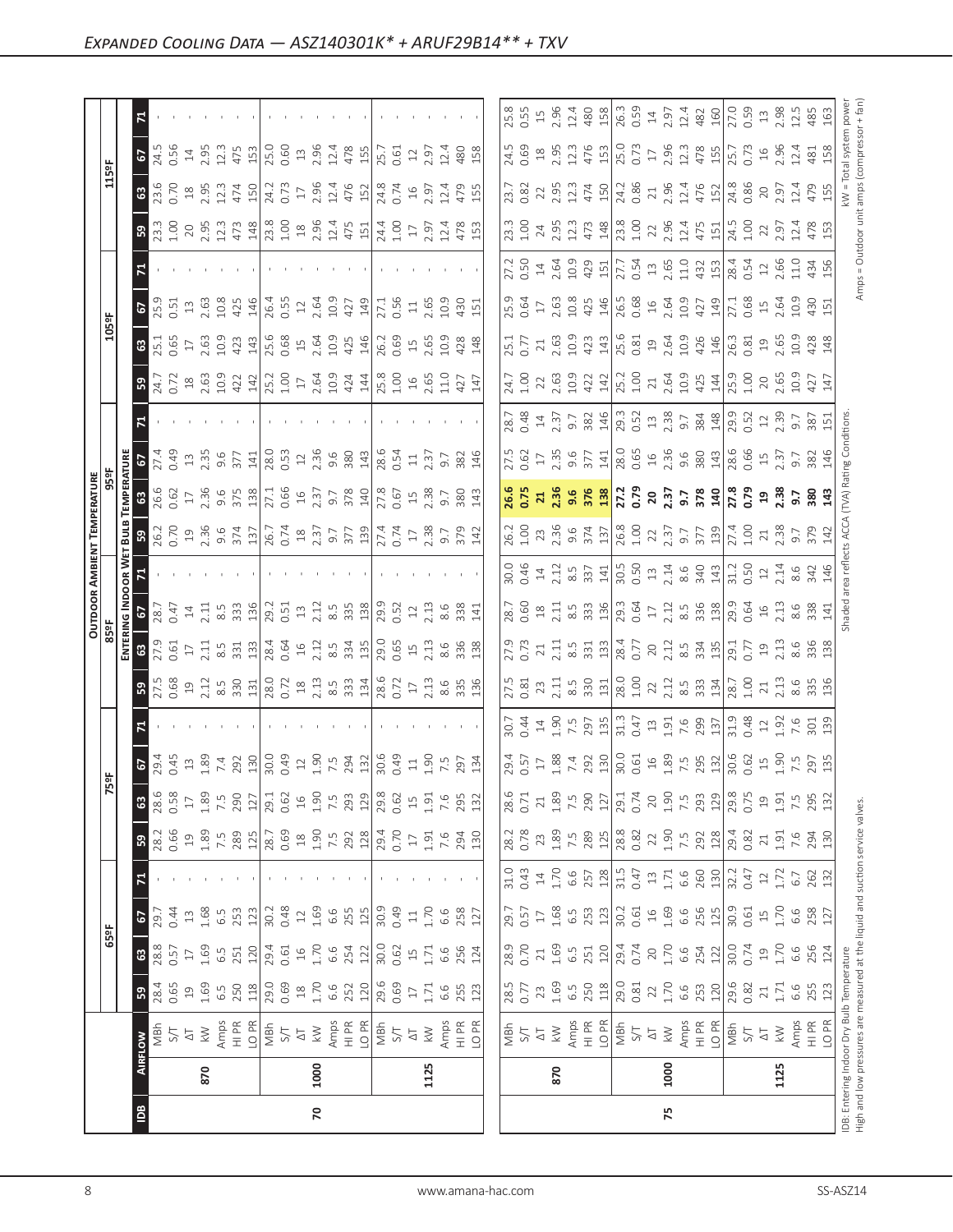|     |         |                                                                               |        |        |                   |                  |            |                 |                     |                                                                                                                                                                                                                                                                                                                        |                                                                                                                                                                                                                                                                                                                                                           |                           |                                                                                                                                                                                                                             |                                                                                                                                                                                                                                                                                                     | <b>OUTDOOR AMBIENT TEMPERATURE</b>                                                                                                                                                                                                                                                                          |                                                                                                                                                                                                                                                                                                                                                                                                                                                                                   |                                                                                                                                                                                                                                                                                                  |                                                                                                                                                                                                                                                                                                                     |                                                                                                                                                                                                                       |                                                                                                                                                                                                                                |                                                                                                                                                                                                                                                                                                               |               |                                                         |                                     |                                    |                                     |
|-----|---------|-------------------------------------------------------------------------------|--------|--------|-------------------|------------------|------------|-----------------|---------------------|------------------------------------------------------------------------------------------------------------------------------------------------------------------------------------------------------------------------------------------------------------------------------------------------------------------------|-----------------------------------------------------------------------------------------------------------------------------------------------------------------------------------------------------------------------------------------------------------------------------------------------------------------------------------------------------------|---------------------------|-----------------------------------------------------------------------------------------------------------------------------------------------------------------------------------------------------------------------------|-----------------------------------------------------------------------------------------------------------------------------------------------------------------------------------------------------------------------------------------------------------------------------------------------------|-------------------------------------------------------------------------------------------------------------------------------------------------------------------------------------------------------------------------------------------------------------------------------------------------------------|-----------------------------------------------------------------------------------------------------------------------------------------------------------------------------------------------------------------------------------------------------------------------------------------------------------------------------------------------------------------------------------------------------------------------------------------------------------------------------------|--------------------------------------------------------------------------------------------------------------------------------------------------------------------------------------------------------------------------------------------------------------------------------------------------|---------------------------------------------------------------------------------------------------------------------------------------------------------------------------------------------------------------------------------------------------------------------------------------------------------------------|-----------------------------------------------------------------------------------------------------------------------------------------------------------------------------------------------------------------------|--------------------------------------------------------------------------------------------------------------------------------------------------------------------------------------------------------------------------------|---------------------------------------------------------------------------------------------------------------------------------------------------------------------------------------------------------------------------------------------------------------------------------------------------------------|---------------|---------------------------------------------------------|-------------------------------------|------------------------------------|-------------------------------------|
|     |         |                                                                               |        | 65°F   |                   |                  |            | 5º              |                     |                                                                                                                                                                                                                                                                                                                        |                                                                                                                                                                                                                                                                                                                                                           | 85°F                      |                                                                                                                                                                                                                             |                                                                                                                                                                                                                                                                                                     |                                                                                                                                                                                                                                                                                                             |                                                                                                                                                                                                                                                                                                                                                                                                                                                                                   |                                                                                                                                                                                                                                                                                                  |                                                                                                                                                                                                                                                                                                                     |                                                                                                                                                                                                                       | 105°F                                                                                                                                                                                                                          |                                                                                                                                                                                                                                                                                                               |               |                                                         | 115°F                               |                                    |                                     |
|     |         |                                                                               |        |        |                   |                  |            |                 |                     |                                                                                                                                                                                                                                                                                                                        |                                                                                                                                                                                                                                                                                                                                                           | ENTERI                    | NG INDOOR WET                                                                                                                                                                                                               |                                                                                                                                                                                                                                                                                                     | Bulb <sup>'</sup>                                                                                                                                                                                                                                                                                           | <b>TEMPERATURE</b>                                                                                                                                                                                                                                                                                                                                                                                                                                                                |                                                                                                                                                                                                                                                                                                  |                                                                                                                                                                                                                                                                                                                     |                                                                                                                                                                                                                       |                                                                                                                                                                                                                                |                                                                                                                                                                                                                                                                                                               |               |                                                         |                                     |                                    |                                     |
| 8qi | AIRFLOW |                                                                               | 59     | 3      | 5                 | $\mathbf{z}$     | ${\tt S}$  | ශී              | 67<br>29.6          |                                                                                                                                                                                                                                                                                                                        |                                                                                                                                                                                                                                                                                                                                                           | <b>63</b><br>28.0<br>0.85 |                                                                                                                                                                                                                             |                                                                                                                                                                                                                                                                                                     |                                                                                                                                                                                                                                                                                                             |                                                                                                                                                                                                                                                                                                                                                                                                                                                                                   |                                                                                                                                                                                                                                                                                                  |                                                                                                                                                                                                                                                                                                                     | $3\frac{8}{24}$ $\frac{8}{10}$                                                                                                                                                                                        | $\frac{63}{25.2}$                                                                                                                                                                                                              | 67<br>26.1<br>0.76                                                                                                                                                                                                                                                                                            | $\mathbf{z}$  | ន                                                       |                                     | 67<br>24.7<br>0.81                 | $\frac{1}{25.9}$                    |
|     |         | NBh                                                                           | 28.6   | 29.0   | 29.8              | 31.1             | 28.4       | 28.8            |                     |                                                                                                                                                                                                                                                                                                                        |                                                                                                                                                                                                                                                                                                                                                           |                           |                                                                                                                                                                                                                             | $\frac{1}{30.1}$                                                                                                                                                                                                                                                                                    |                                                                                                                                                                                                                                                                                                             |                                                                                                                                                                                                                                                                                                                                                                                                                                                                                   | 27.6<br>0.74                                                                                                                                                                                                                                                                                     |                                                                                                                                                                                                                                                                                                                     |                                                                                                                                                                                                                       |                                                                                                                                                                                                                                |                                                                                                                                                                                                                                                                                                               |               | 23.4<br>1.00                                            |                                     |                                    |                                     |
|     |         | 5/7                                                                           | 0.90   | 0.82   | 0.69              | 0.55             | 1.00       | 0.83            |                     |                                                                                                                                                                                                                                                                                                                        |                                                                                                                                                                                                                                                                                                                                                           |                           |                                                                                                                                                                                                                             |                                                                                                                                                                                                                                                                                                     |                                                                                                                                                                                                                                                                                                             |                                                                                                                                                                                                                                                                                                                                                                                                                                                                                   |                                                                                                                                                                                                                                                                                                  |                                                                                                                                                                                                                                                                                                                     |                                                                                                                                                                                                                       |                                                                                                                                                                                                                                |                                                                                                                                                                                                                                                                                                               |               |                                                         |                                     |                                    |                                     |
|     |         | $\overline{\triangle}$                                                        | 27     | 25     | 22                | $^{28}$          | 27         | 25              |                     |                                                                                                                                                                                                                                                                                                                        |                                                                                                                                                                                                                                                                                                                                                           |                           |                                                                                                                                                                                                                             |                                                                                                                                                                                                                                                                                                     |                                                                                                                                                                                                                                                                                                             |                                                                                                                                                                                                                                                                                                                                                                                                                                                                                   |                                                                                                                                                                                                                                                                                                  |                                                                                                                                                                                                                                                                                                                     |                                                                                                                                                                                                                       |                                                                                                                                                                                                                                |                                                                                                                                                                                                                                                                                                               |               |                                                         | <b>63</b><br>23.8<br>2.95<br>2.95   | 22<br>2.95<br>12.3                 | $\overline{19}$                     |
|     | 870     | $\leqslant$                                                                   | 1.69   | 1.69   | 1.68              | 1.70             | 1.89       | 1.89            |                     |                                                                                                                                                                                                                                                                                                                        |                                                                                                                                                                                                                                                                                                                                                           |                           |                                                                                                                                                                                                                             |                                                                                                                                                                                                                                                                                                     |                                                                                                                                                                                                                                                                                                             |                                                                                                                                                                                                                                                                                                                                                                                                                                                                                   |                                                                                                                                                                                                                                                                                                  |                                                                                                                                                                                                                                                                                                                     |                                                                                                                                                                                                                       |                                                                                                                                                                                                                                |                                                                                                                                                                                                                                                                                                               |               |                                                         |                                     |                                    | 2.96                                |
|     |         | Amps<br>HI PR                                                                 | 6.5    | 6.5    | 6.5               | 6.6              | 7.5        | 7.5             |                     |                                                                                                                                                                                                                                                                                                                        |                                                                                                                                                                                                                                                                                                                                                           |                           |                                                                                                                                                                                                                             |                                                                                                                                                                                                                                                                                                     |                                                                                                                                                                                                                                                                                                             |                                                                                                                                                                                                                                                                                                                                                                                                                                                                                   |                                                                                                                                                                                                                                                                                                  |                                                                                                                                                                                                                                                                                                                     |                                                                                                                                                                                                                       |                                                                                                                                                                                                                                |                                                                                                                                                                                                                                                                                                               |               |                                                         | 12.3                                |                                    | 12.4                                |
|     |         |                                                                               | 251    | 252    | 254               | 258              | 290        | 291             |                     | $\begin{array}{c}\n 7.9366 \\  3.9560 \\  2.9371 \\  2.9371 \\  2.9371 \\  2.9371 \\  2.9371 \\  2.9371 \\  2.9371 \\  2.9371 \\  2.9371 \\  2.9371 \\  2.9371 \\  2.9371 \\  2.9371 \\  2.9371 \\  2.9371 \\  2.9371 \\  2.9371 \\  2.9371 \\  2.9371 \\  2.9371 \\  2.9371 \\  2.9371 \\  2.9371 \\  2.9371 \\  2.9$ | $3\frac{1}{2}$ $\frac{1}{2}$ $\frac{1}{2}$ $\frac{1}{2}$ $\frac{1}{2}$ $\frac{1}{2}$ $\frac{1}{2}$ $\frac{1}{2}$ $\frac{1}{2}$ $\frac{1}{2}$ $\frac{1}{2}$ $\frac{1}{2}$ $\frac{1}{2}$ $\frac{1}{2}$ $\frac{1}{2}$ $\frac{1}{2}$ $\frac{1}{2}$ $\frac{1}{2}$ $\frac{1}{2}$ $\frac{1}{2}$ $\frac{1}{2}$ $\frac{1}{2}$ $\frac{1}{2}$ $\frac{1}{2}$ $\frac{$ |                           | $5.8322$ $2.713$ $3.83$ $3.81$ $3.83$ $3.81$ $3.83$ $3.81$ $3.83$ $3.81$ $3.83$ $3.81$ $3.83$ $3.81$ $3.83$ $3.81$ $3.83$ $3.81$ $3.83$ $3.81$ $3.83$ $3.81$ $3.83$ $3.81$ $3.83$ $3.81$ $3.83$ $3.81$ $3.83$ $3.81$ $3.83$ |                                                                                                                                                                                                                                                                                                     | $\frac{1}{26}$ $\frac{1}{26}$ $\frac{1}{26}$ $\frac{1}{26}$ $\frac{1}{26}$ $\frac{1}{26}$ $\frac{1}{26}$ $\frac{1}{26}$ $\frac{1}{26}$ $\frac{1}{26}$ $\frac{1}{26}$ $\frac{1}{26}$ $\frac{1}{26}$ $\frac{1}{26}$ $\frac{1}{26}$ $\frac{1}{26}$ $\frac{1}{26}$ $\frac{1}{26}$ $\frac{1}{26}$ $\frac{1}{26}$ |                                                                                                                                                                                                                                                                                                                                                                                                                                                                                   |                                                                                                                                                                                                                                                                                                  | $\frac{1}{2}$ $\frac{1}{2}$ $\frac{3}{2}$ $\frac{3}{2}$ $\frac{6}{2}$ $\frac{5}{2}$ $\frac{7}{2}$ $\frac{7}{2}$ $\frac{7}{2}$ $\frac{7}{2}$ $\frac{7}{2}$ $\frac{7}{2}$ $\frac{7}{2}$ $\frac{7}{2}$ $\frac{7}{2}$ $\frac{7}{2}$ $\frac{7}{2}$ $\frac{7}{2}$ $\frac{7}{2}$ $\frac{7}{2}$ $\frac{7}{2}$ $\frac{7}{2}$ | $\begin{array}{c}\n 86.63 \\  26.63 \\  10.9\n \end{array}$                                                                                                                                                           |                                                                                                                                                                                                                                |                                                                                                                                                                                                                                                                                                               |               | $\begin{array}{c} 28 \\ 2.95 \\ 12.3 \\ 49 \end{array}$ | 474                                 | $476$<br>$152$<br>$15.3$<br>$0.85$ | 480                                 |
|     |         | LO PR                                                                         | 119    | 120    | 123               | 128              | 126        | 127             |                     |                                                                                                                                                                                                                                                                                                                        |                                                                                                                                                                                                                                                                                                                                                           |                           |                                                                                                                                                                                                                             |                                                                                                                                                                                                                                                                                                     |                                                                                                                                                                                                                                                                                                             |                                                                                                                                                                                                                                                                                                                                                                                                                                                                                   |                                                                                                                                                                                                                                                                                                  |                                                                                                                                                                                                                                                                                                                     |                                                                                                                                                                                                                       |                                                                                                                                                                                                                                |                                                                                                                                                                                                                                                                                                               |               |                                                         | 150                                 |                                    |                                     |
|     |         | $\frac{1}{2}$                                                                 | 29.2   | 29.5   | 30.4              | 31.7             | 28.9       | 29.3            |                     |                                                                                                                                                                                                                                                                                                                        |                                                                                                                                                                                                                                                                                                                                                           |                           |                                                                                                                                                                                                                             |                                                                                                                                                                                                                                                                                                     |                                                                                                                                                                                                                                                                                                             |                                                                                                                                                                                                                                                                                                                                                                                                                                                                                   |                                                                                                                                                                                                                                                                                                  |                                                                                                                                                                                                                                                                                                                     |                                                                                                                                                                                                                       |                                                                                                                                                                                                                                |                                                                                                                                                                                                                                                                                                               |               | 24.0<br>1.00<br>27<br>2.96                              | 24.4<br>1.00                        |                                    | $\frac{16.5}{0.71}$<br>0.71<br>2.97 |
|     |         |                                                                               | 0.93   | 0.86   | 0.73              | 0.59             | $1.00$     | 0.87            |                     |                                                                                                                                                                                                                                                                                                                        |                                                                                                                                                                                                                                                                                                                                                           |                           |                                                                                                                                                                                                                             |                                                                                                                                                                                                                                                                                                     |                                                                                                                                                                                                                                                                                                             |                                                                                                                                                                                                                                                                                                                                                                                                                                                                                   |                                                                                                                                                                                                                                                                                                  |                                                                                                                                                                                                                                                                                                                     |                                                                                                                                                                                                                       |                                                                                                                                                                                                                                |                                                                                                                                                                                                                                                                                                               |               |                                                         |                                     |                                    |                                     |
|     |         | $\overline{\triangle}$                                                        | 26     | 24     | 20                | $\Box$           | 26         | 24              |                     |                                                                                                                                                                                                                                                                                                                        |                                                                                                                                                                                                                                                                                                                                                           |                           |                                                                                                                                                                                                                             |                                                                                                                                                                                                                                                                                                     |                                                                                                                                                                                                                                                                                                             |                                                                                                                                                                                                                                                                                                                                                                                                                                                                                   |                                                                                                                                                                                                                                                                                                  |                                                                                                                                                                                                                                                                                                                     |                                                                                                                                                                                                                       |                                                                                                                                                                                                                                |                                                                                                                                                                                                                                                                                                               |               |                                                         | $2.5$<br>$2.96$                     | 2.96                               |                                     |
| 80  | 1000    | $\lesssim$                                                                    | 1.70   | 1.70   | 1.69              | 1.71             | 1.90       | 1.90            |                     |                                                                                                                                                                                                                                                                                                                        |                                                                                                                                                                                                                                                                                                                                                           |                           |                                                                                                                                                                                                                             |                                                                                                                                                                                                                                                                                                     |                                                                                                                                                                                                                                                                                                             |                                                                                                                                                                                                                                                                                                                                                                                                                                                                                   |                                                                                                                                                                                                                                                                                                  |                                                                                                                                                                                                                                                                                                                     |                                                                                                                                                                                                                       |                                                                                                                                                                                                                                |                                                                                                                                                                                                                                                                                                               |               |                                                         |                                     |                                    |                                     |
|     |         | Amps                                                                          | 6.6    | 6.6    | 6.6               | $6.\overline{6}$ | 7.5        | 7.5             |                     |                                                                                                                                                                                                                                                                                                                        |                                                                                                                                                                                                                                                                                                                                                           |                           |                                                                                                                                                                                                                             |                                                                                                                                                                                                                                                                                                     |                                                                                                                                                                                                                                                                                                             |                                                                                                                                                                                                                                                                                                                                                                                                                                                                                   |                                                                                                                                                                                                                                                                                                  |                                                                                                                                                                                                                                                                                                                     |                                                                                                                                                                                                                       |                                                                                                                                                                                                                                |                                                                                                                                                                                                                                                                                                               |               | $\frac{12.4}{476}$                                      | 12.4                                | 12.4                               | $\frac{12.4}{483}$                  |
|     |         | $\frac{R}{I}$                                                                 | 253    | 254    | 256               | 260              | 292        | 293             |                     |                                                                                                                                                                                                                                                                                                                        |                                                                                                                                                                                                                                                                                                                                                           |                           |                                                                                                                                                                                                                             |                                                                                                                                                                                                                                                                                                     |                                                                                                                                                                                                                                                                                                             |                                                                                                                                                                                                                                                                                                                                                                                                                                                                                   |                                                                                                                                                                                                                                                                                                  |                                                                                                                                                                                                                                                                                                                     |                                                                                                                                                                                                                       |                                                                                                                                                                                                                                |                                                                                                                                                                                                                                                                                                               |               |                                                         | 477                                 |                                    |                                     |
|     |         | LO PR                                                                         | 121    | 122    | 125               | 130              | 128        | 129             |                     |                                                                                                                                                                                                                                                                                                                        |                                                                                                                                                                                                                                                                                                                                                           |                           |                                                                                                                                                                                                                             |                                                                                                                                                                                                                                                                                                     |                                                                                                                                                                                                                                                                                                             |                                                                                                                                                                                                                                                                                                                                                                                                                                                                                   |                                                                                                                                                                                                                                                                                                  |                                                                                                                                                                                                                                                                                                                     |                                                                                                                                                                                                                       |                                                                                                                                                                                                                                |                                                                                                                                                                                                                                                                                                               |               |                                                         | 153                                 | 479                                |                                     |
|     |         | MBh                                                                           | 29.8   | 30.2   | 31.0              | 32.3             | 29.5       | 29.9            |                     |                                                                                                                                                                                                                                                                                                                        |                                                                                                                                                                                                                                                                                                                                                           |                           |                                                                                                                                                                                                                             |                                                                                                                                                                                                                                                                                                     |                                                                                                                                                                                                                                                                                                             |                                                                                                                                                                                                                                                                                                                                                                                                                                                                                   |                                                                                                                                                                                                                                                                                                  |                                                                                                                                                                                                                                                                                                                     |                                                                                                                                                                                                                       | $\frac{26}{4}$                                                                                                                                                                                                                 |                                                                                                                                                                                                                                                                                                               |               |                                                         | 25.0                                |                                    |                                     |
|     |         | S/T                                                                           | 1.00   | 0.87   | 0.73              | 0.59             | 1.00       | 0.87            |                     | $32.1$<br>0.60 $\pm$ 92 $\frac{1}{2}$ 7.60 $\pm$                                                                                                                                                                                                                                                                       |                                                                                                                                                                                                                                                                                                                                                           |                           |                                                                                                                                                                                                                             |                                                                                                                                                                                                                                                                                                     |                                                                                                                                                                                                                                                                                                             |                                                                                                                                                                                                                                                                                                                                                                                                                                                                                   |                                                                                                                                                                                                                                                                                                  |                                                                                                                                                                                                                                                                                                                     |                                                                                                                                                                                                                       |                                                                                                                                                                                                                                | $\frac{27.2}{0.80}$                                                                                                                                                                                                                                                                                           |               | 24.6<br>1.00<br>26<br>2.97                              | 001                                 | $\frac{8}{0.86}$                   | 27.1<br>0.72                        |
|     |         | $\overline{\Delta}$                                                           | 25     | 23     | $\overline{19}$   | $\frac{16}{1}$   | 25         | 23              |                     |                                                                                                                                                                                                                                                                                                                        |                                                                                                                                                                                                                                                                                                                                                           |                           |                                                                                                                                                                                                                             |                                                                                                                                                                                                                                                                                                     |                                                                                                                                                                                                                                                                                                             |                                                                                                                                                                                                                                                                                                                                                                                                                                                                                   |                                                                                                                                                                                                                                                                                                  |                                                                                                                                                                                                                                                                                                                     |                                                                                                                                                                                                                       |                                                                                                                                                                                                                                |                                                                                                                                                                                                                                                                                                               |               |                                                         |                                     | 20                                 | $\Gamma$                            |
|     | 1125    | $\lesssim$                                                                    | 1.71   | 1.71   | 1.70              | 1.72             | 1.91       | 1.91            | $29.588$<br>$7.888$ |                                                                                                                                                                                                                                                                                                                        |                                                                                                                                                                                                                                                                                                                                                           |                           |                                                                                                                                                                                                                             |                                                                                                                                                                                                                                                                                                     |                                                                                                                                                                                                                                                                                                             |                                                                                                                                                                                                                                                                                                                                                                                                                                                                                   | 2.37                                                                                                                                                                                                                                                                                             |                                                                                                                                                                                                                                                                                                                     | $24$ 65                                                                                                                                                                                                               | $23$<br>$2.65$                                                                                                                                                                                                                 | $\frac{9}{2.65}$                                                                                                                                                                                                                                                                                              |               |                                                         | 24<br>2.97                          | $-97$                              | 2.98                                |
|     |         |                                                                               |        |        |                   |                  |            |                 |                     |                                                                                                                                                                                                                                                                                                                        |                                                                                                                                                                                                                                                                                                                                                           |                           |                                                                                                                                                                                                                             |                                                                                                                                                                                                                                                                                                     |                                                                                                                                                                                                                                                                                                             |                                                                                                                                                                                                                                                                                                                                                                                                                                                                                   |                                                                                                                                                                                                                                                                                                  |                                                                                                                                                                                                                                                                                                                     |                                                                                                                                                                                                                       |                                                                                                                                                                                                                                |                                                                                                                                                                                                                                                                                                               |               |                                                         |                                     |                                    |                                     |
|     |         | Amps                                                                          | 6.6    | 6.6    | 6.6               | 6.7              | 7.6        | 7.5             |                     |                                                                                                                                                                                                                                                                                                                        | 8.6<br>336                                                                                                                                                                                                                                                                                                                                                | 8.6<br>337<br>138         | 8.5 23                                                                                                                                                                                                                      |                                                                                                                                                                                                                                                                                                     | 9.7<br>380                                                                                                                                                                                                                                                                                                  |                                                                                                                                                                                                                                                                                                                                                                                                                                                                                   | 9.7<br>383<br>146                                                                                                                                                                                                                                                                                |                                                                                                                                                                                                                                                                                                                     | 11C                                                                                                                                                                                                                   | 10.9<br>428<br>149                                                                                                                                                                                                             | 0.9                                                                                                                                                                                                                                                                                                           |               | 2.4                                                     | 12.4                                | 12.4                               | 12.5                                |
|     |         | $\frac{P}{T}$                                                                 | 256    | 257    | 258               | 263              | 295        | 296             |                     |                                                                                                                                                                                                                                                                                                                        |                                                                                                                                                                                                                                                                                                                                                           |                           |                                                                                                                                                                                                                             |                                                                                                                                                                                                                                                                                                     |                                                                                                                                                                                                                                                                                                             |                                                                                                                                                                                                                                                                                                                                                                                                                                                                                   |                                                                                                                                                                                                                                                                                                  |                                                                                                                                                                                                                                                                                                                     | 427                                                                                                                                                                                                                   |                                                                                                                                                                                                                                | $\begin{array}{c} 452 \\ 152 \end{array}$                                                                                                                                                                                                                                                                     |               | 478                                                     | 479                                 | 481                                | 485                                 |
|     |         | LO <sub>PR</sub>                                                              | 124    | 125    | 128               | 133              | 131        | 132             |                     | $\frac{1}{40}$                                                                                                                                                                                                                                                                                                         | 137                                                                                                                                                                                                                                                                                                                                                       |                           |                                                                                                                                                                                                                             |                                                                                                                                                                                                                                                                                                     | 142                                                                                                                                                                                                                                                                                                         |                                                                                                                                                                                                                                                                                                                                                                                                                                                                                   |                                                                                                                                                                                                                                                                                                  |                                                                                                                                                                                                                                                                                                                     | 147                                                                                                                                                                                                                   |                                                                                                                                                                                                                                |                                                                                                                                                                                                                                                                                                               |               | 154                                                     | 155                                 | 158                                | 163                                 |
|     |         |                                                                               |        |        |                   |                  |            |                 |                     |                                                                                                                                                                                                                                                                                                                        |                                                                                                                                                                                                                                                                                                                                                           |                           |                                                                                                                                                                                                                             |                                                                                                                                                                                                                                                                                                     |                                                                                                                                                                                                                                                                                                             |                                                                                                                                                                                                                                                                                                                                                                                                                                                                                   |                                                                                                                                                                                                                                                                                                  |                                                                                                                                                                                                                                                                                                                     |                                                                                                                                                                                                                       |                                                                                                                                                                                                                                |                                                                                                                                                                                                                                                                                                               |               |                                                         |                                     |                                    |                                     |
|     |         |                                                                               | 29.1   | 29.5   | $30.\overline{3}$ | 31.6             | 28.8       | 29.2            |                     | 31.3                                                                                                                                                                                                                                                                                                                   |                                                                                                                                                                                                                                                                                                                                                           | 28.5                      |                                                                                                                                                                                                                             |                                                                                                                                                                                                                                                                                                     |                                                                                                                                                                                                                                                                                                             | 27.2                                                                                                                                                                                                                                                                                                                                                                                                                                                                              |                                                                                                                                                                                                                                                                                                  |                                                                                                                                                                                                                                                                                                                     |                                                                                                                                                                                                                       |                                                                                                                                                                                                                                | 26.5                                                                                                                                                                                                                                                                                                          |               | 23.9                                                    |                                     |                                    | 26.4<br>0.77                        |
|     |         | 지<br>S/T                                                                      | 1.00   | 0.92   | 0.79              | 0.65             | 1.00       | 0.93            |                     |                                                                                                                                                                                                                                                                                                                        |                                                                                                                                                                                                                                                                                                                                                           | 0.95                      | 29.3<br>0.82                                                                                                                                                                                                                |                                                                                                                                                                                                                                                                                                     |                                                                                                                                                                                                                                                                                                             |                                                                                                                                                                                                                                                                                                                                                                                                                                                                                   |                                                                                                                                                                                                                                                                                                  |                                                                                                                                                                                                                                                                                                                     |                                                                                                                                                                                                                       |                                                                                                                                                                                                                                |                                                                                                                                                                                                                                                                                                               |               |                                                         |                                     | 25.1<br>0.91                       |                                     |
|     |         | $\overline{\Delta}$                                                           | $30\,$ | 29     | 25                | 22               | $30\,$     | $28$            |                     |                                                                                                                                                                                                                                                                                                                        | 28.1<br>1.00<br>31                                                                                                                                                                                                                                                                                                                                        |                           |                                                                                                                                                                                                                             |                                                                                                                                                                                                                                                                                                     |                                                                                                                                                                                                                                                                                                             |                                                                                                                                                                                                                                                                                                                                                                                                                                                                                   |                                                                                                                                                                                                                                                                                                  |                                                                                                                                                                                                                                                                                                                     |                                                                                                                                                                                                                       |                                                                                                                                                                                                                                |                                                                                                                                                                                                                                                                                                               |               | $1.00$<br>31 96<br>$12.3$                               |                                     |                                    | 2.97                                |
|     | 870     | $\gtrapprox$                                                                  | 1.69   | 1.69   | 1.69              | 1.70             | 1.89       | 1.89            |                     |                                                                                                                                                                                                                                                                                                                        |                                                                                                                                                                                                                                                                                                                                                           |                           |                                                                                                                                                                                                                             |                                                                                                                                                                                                                                                                                                     |                                                                                                                                                                                                                                                                                                             |                                                                                                                                                                                                                                                                                                                                                                                                                                                                                   |                                                                                                                                                                                                                                                                                                  |                                                                                                                                                                                                                                                                                                                     |                                                                                                                                                                                                                       |                                                                                                                                                                                                                                |                                                                                                                                                                                                                                                                                                               |               |                                                         |                                     |                                    |                                     |
|     |         | Amps                                                                          | 6.6    | 6.6    | $6.\overline{5}$  | 6.6              | 7.5        | 7.5             |                     |                                                                                                                                                                                                                                                                                                                        |                                                                                                                                                                                                                                                                                                                                                           |                           |                                                                                                                                                                                                                             |                                                                                                                                                                                                                                                                                                     |                                                                                                                                                                                                                                                                                                             |                                                                                                                                                                                                                                                                                                                                                                                                                                                                                   |                                                                                                                                                                                                                                                                                                  |                                                                                                                                                                                                                                                                                                                     |                                                                                                                                                                                                                       |                                                                                                                                                                                                                                |                                                                                                                                                                                                                                                                                                               |               |                                                         |                                     | $2.95$<br>$2.33$                   |                                     |
|     |         | HI PR                                                                         | 252    | 253    | 255               | 259              | 291        | 292             |                     |                                                                                                                                                                                                                                                                                                                        |                                                                                                                                                                                                                                                                                                                                                           |                           |                                                                                                                                                                                                                             |                                                                                                                                                                                                                                                                                                     |                                                                                                                                                                                                                                                                                                             |                                                                                                                                                                                                                                                                                                                                                                                                                                                                                   |                                                                                                                                                                                                                                                                                                  |                                                                                                                                                                                                                                                                                                                     |                                                                                                                                                                                                                       |                                                                                                                                                                                                                                |                                                                                                                                                                                                                                                                                                               |               |                                                         |                                     |                                    |                                     |
|     |         | LO PR                                                                         | 120    | 122    | 125               | 130              | 127        | 129             |                     |                                                                                                                                                                                                                                                                                                                        | $\begin{array}{c} 1.1 & 8.33 & 1.000 & 1.000 & 1.000 & 1.000 & 1.000 & 1.000 & 1.000 & 1.000 & 1.000 & 1.000 & 1.000 & 1.000 & 1.000 & 1.000 & 1.000 & 1.000 & 1.000 & 1.000 & 1.000 & 1.000 & 1.000 & 1.000 & 1.000 & 1.000 & 1.000 & 1.000 & 1.000 & 1.000 & 1.000$                                                                                     |                           | $\begin{array}{c}\n 2.7156 \\  2.7158 \\  2.858 \\  2.858 \\  2.938 \\  2.938 \\  2.938 \\  2.938 \\  2.938 \\  2.938 \\  2.938 \\  2.938 \\  2.13 \\  2.13\n \end{array}$                                                  | $\begin{array}{l} 9666 \\ 9680 \\ 11000 \\ 13000 \\ 14000 \\ 15000 \\ 16000 \\ 16000 \\ 17000 \\ 18000 \\ 19000 \\ 19000 \\ 19000 \\ 19000 \\ 19000 \\ 19000 \\ 19000 \\ 19000 \\ 19000 \\ 19000 \\ 19000 \\ 19000 \\ 19000 \\ 19000 \\ 19000 \\ 19000 \\ 19000 \\ 19000 \\ 19000 \\ 19000 \\ 1900$ |                                                                                                                                                                                                                                                                                                             | $\frac{1}{2} \times \frac{1}{2} \times \frac{1}{2} \times \frac{1}{2} \times \frac{1}{2} \times \frac{1}{2} \times \frac{1}{2} \times \frac{1}{2} \times \frac{1}{2} \times \frac{1}{2} \times \frac{1}{2} \times \frac{1}{2} \times \frac{1}{2} \times \frac{1}{2} \times \frac{1}{2} \times \frac{1}{2} \times \frac{1}{2} \times \frac{1}{2} \times \frac{1}{2} \times \frac{1}{2} \times \frac{1}{2} \times \frac{1}{2} \times \frac{1}{2} \times \frac{1}{2} \times \frac{1$ | $\begin{array}{cccccc}\n 28.1 & 36 & 47 & 57 & 57 & 57 & 57 & 57 & 57 & 57 & 58 & 54 & 56 & 57 & 58 & 57 & 57 & 57 & 57 & 58 & 57 & 57 & 58 & 57 & 57 & 58 & 57 & 57 & 57 & 58 & 57 & 57 & 57 & 58 & 57 & 57 & 57 & 57 & 57 & 58 & 57 & 57 & 58 & 58 & 58 & 59 & 59 & 59 & 59 & 59 & 59 & 59 & $ |                                                                                                                                                                                                                                                                                                                     | 2010 - 2010 - 2010 - 2010 - 2010 - 2010 - 2010 - 2010 - 2010 - 2010 - 2010 - 2010 - 2010 - 2010 - 20<br>2010 - 2010 - 2010 - 2010 - 2010 - 2010 - 2010 - 2010 - 2010 - 2010 - 2010 - 2010 - 2010 - 2010 - 2010 - 2010 | 2008 2010 2020 2020 2030 2031 2032 2033 2034 2035 2036 2037 2038 2039 2031 2032 2033 2034 2035 2036 2036 2037<br>2020 2031 2032 2033 2034 2035 2036 2037 2038 2039 2037 2038 2039 2031 2033 2034 2035 2036 2037 2038 2037 2038 | $\begin{array}{c} 0.86 \\ 0.87 \\ 0.99 \\ 0.90 \\ 0.91 \\ 0.92 \\ 0.93 \\ 0.94 \\ 0.95 \\ 0.97 \\ 0.90 \\ 0.91 \\ 0.90 \\ 0.91 \\ 0.90 \\ 0.91 \\ 0.90 \\ 0.90 \\ 0.91 \\ 0.90 \\ 0.90 \\ 0.91 \\ 0.90 \\ 0.90 \\ 0.91 \\ 0.90 \\ 0.90 \\ 0.90 \\ 0.90 \\ 0.90 \\ 0.90 \\ 0.90 \\ 0.90 \\ 0.90 \\ 0.90 \\ 0.$ |               | $474$<br>$151$<br>$24.3$<br>$30$<br>$30$<br>$2.97$      |                                     | $477$<br>$155$<br>$75.7$<br>$0.95$ |                                     |
|     |         |                                                                               | 29.6   | 30.0   | 30.9              | 32.1             | 29.4       | 29.8            |                     |                                                                                                                                                                                                                                                                                                                        |                                                                                                                                                                                                                                                                                                                                                           |                           |                                                                                                                                                                                                                             |                                                                                                                                                                                                                                                                                                     |                                                                                                                                                                                                                                                                                                             |                                                                                                                                                                                                                                                                                                                                                                                                                                                                                   |                                                                                                                                                                                                                                                                                                  |                                                                                                                                                                                                                                                                                                                     |                                                                                                                                                                                                                       |                                                                                                                                                                                                                                |                                                                                                                                                                                                                                                                                                               |               |                                                         |                                     |                                    |                                     |
|     |         | $\frac{1}{2}$                                                                 | $1.00$ | 0.96   | 0.83              | 0.69             | 1.00       | 0.96            |                     |                                                                                                                                                                                                                                                                                                                        |                                                                                                                                                                                                                                                                                                                                                           |                           |                                                                                                                                                                                                                             |                                                                                                                                                                                                                                                                                                     |                                                                                                                                                                                                                                                                                                             |                                                                                                                                                                                                                                                                                                                                                                                                                                                                                   |                                                                                                                                                                                                                                                                                                  |                                                                                                                                                                                                                                                                                                                     |                                                                                                                                                                                                                       |                                                                                                                                                                                                                                |                                                                                                                                                                                                                                                                                                               |               |                                                         |                                     |                                    |                                     |
|     |         | $\overline{\Delta}$                                                           | 29     | 27     | 24                | $20\,$           | 29         | $\overline{27}$ |                     |                                                                                                                                                                                                                                                                                                                        |                                                                                                                                                                                                                                                                                                                                                           |                           |                                                                                                                                                                                                                             |                                                                                                                                                                                                                                                                                                     |                                                                                                                                                                                                                                                                                                             |                                                                                                                                                                                                                                                                                                                                                                                                                                                                                   |                                                                                                                                                                                                                                                                                                  |                                                                                                                                                                                                                                                                                                                     |                                                                                                                                                                                                                       |                                                                                                                                                                                                                                |                                                                                                                                                                                                                                                                                                               |               |                                                         |                                     |                                    |                                     |
| 85  | 1000    | $\gtrapprox$                                                                  | 1.70   | $1.70$ | 1.70              | 1.71             | 1.90       | 1.90            |                     |                                                                                                                                                                                                                                                                                                                        |                                                                                                                                                                                                                                                                                                                                                           |                           |                                                                                                                                                                                                                             |                                                                                                                                                                                                                                                                                                     |                                                                                                                                                                                                                                                                                                             |                                                                                                                                                                                                                                                                                                                                                                                                                                                                                   |                                                                                                                                                                                                                                                                                                  |                                                                                                                                                                                                                                                                                                                     |                                                                                                                                                                                                                       |                                                                                                                                                                                                                                |                                                                                                                                                                                                                                                                                                               |               |                                                         |                                     | 25<br>2.96                         |                                     |
|     |         | Amps                                                                          | 6.6    | 6.6    | 6.6               | $6.7$            |            | 7.5             |                     |                                                                                                                                                                                                                                                                                                                        |                                                                                                                                                                                                                                                                                                                                                           |                           |                                                                                                                                                                                                                             |                                                                                                                                                                                                                                                                                                     |                                                                                                                                                                                                                                                                                                             |                                                                                                                                                                                                                                                                                                                                                                                                                                                                                   |                                                                                                                                                                                                                                                                                                  |                                                                                                                                                                                                                                                                                                                     |                                                                                                                                                                                                                       |                                                                                                                                                                                                                                |                                                                                                                                                                                                                                                                                                               |               |                                                         |                                     |                                    |                                     |
|     |         | $\frac{R}{I}$                                                                 | 254    | 255    | 257               | 261              | 7.5<br>293 | 295             |                     |                                                                                                                                                                                                                                                                                                                        |                                                                                                                                                                                                                                                                                                                                                           |                           |                                                                                                                                                                                                                             |                                                                                                                                                                                                                                                                                                     |                                                                                                                                                                                                                                                                                                             |                                                                                                                                                                                                                                                                                                                                                                                                                                                                                   |                                                                                                                                                                                                                                                                                                  |                                                                                                                                                                                                                                                                                                                     |                                                                                                                                                                                                                       |                                                                                                                                                                                                                                |                                                                                                                                                                                                                                                                                                               |               | $12.4$<br>477                                           |                                     |                                    |                                     |
|     |         | LO PR                                                                         | 123    | 124    | 127               | 132              | 130        | 131             |                     |                                                                                                                                                                                                                                                                                                                        |                                                                                                                                                                                                                                                                                                                                                           |                           |                                                                                                                                                                                                                             |                                                                                                                                                                                                                                                                                                     |                                                                                                                                                                                                                                                                                                             |                                                                                                                                                                                                                                                                                                                                                                                                                                                                                   |                                                                                                                                                                                                                                                                                                  |                                                                                                                                                                                                                                                                                                                     |                                                                                                                                                                                                                       |                                                                                                                                                                                                                                |                                                                                                                                                                                                                                                                                                               |               |                                                         |                                     | $\frac{13.4}{480}$                 |                                     |
|     |         | NBh                                                                           | 30.3   | 30.7   | 31.5              | 32.8             | 30.0       | 30.4            |                     |                                                                                                                                                                                                                                                                                                                        |                                                                                                                                                                                                                                                                                                                                                           | 29.7<br>1.00<br>27        |                                                                                                                                                                                                                             |                                                                                                                                                                                                                                                                                                     |                                                                                                                                                                                                                                                                                                             |                                                                                                                                                                                                                                                                                                                                                                                                                                                                                   |                                                                                                                                                                                                                                                                                                  |                                                                                                                                                                                                                                                                                                                     |                                                                                                                                                                                                                       |                                                                                                                                                                                                                                |                                                                                                                                                                                                                                                                                                               |               | $\frac{153}{25.1}$                                      | $13.4$<br>$478$<br>$15.5$<br>$1.00$ | 26.3<br>1.00                       |                                     |
|     |         | $5/1$                                                                         | 1.00   | 0.96   | 0.83              | 0.69             | 1.00       | 0.97            |                     |                                                                                                                                                                                                                                                                                                                        |                                                                                                                                                                                                                                                                                                                                                           |                           |                                                                                                                                                                                                                             |                                                                                                                                                                                                                                                                                                     |                                                                                                                                                                                                                                                                                                             |                                                                                                                                                                                                                                                                                                                                                                                                                                                                                   |                                                                                                                                                                                                                                                                                                  |                                                                                                                                                                                                                                                                                                                     |                                                                                                                                                                                                                       |                                                                                                                                                                                                                                |                                                                                                                                                                                                                                                                                                               |               |                                                         |                                     |                                    |                                     |
|     |         | $\overline{\Delta}$                                                           | $28$   | 27     | 23                | 20               | $28$       | 26              |                     |                                                                                                                                                                                                                                                                                                                        |                                                                                                                                                                                                                                                                                                                                                           |                           |                                                                                                                                                                                                                             |                                                                                                                                                                                                                                                                                                     |                                                                                                                                                                                                                                                                                                             |                                                                                                                                                                                                                                                                                                                                                                                                                                                                                   |                                                                                                                                                                                                                                                                                                  |                                                                                                                                                                                                                                                                                                                     |                                                                                                                                                                                                                       |                                                                                                                                                                                                                                |                                                                                                                                                                                                                                                                                                               |               | 29<br>2.97                                              | 27                                  | $24$<br>2.97                       |                                     |
|     | 1125    | $\lesssim$                                                                    | 1.71   | 1.71   | 1.71              | 1.72             | 1.91       | 1.91            |                     |                                                                                                                                                                                                                                                                                                                        |                                                                                                                                                                                                                                                                                                                                                           | 2.14                      |                                                                                                                                                                                                                             |                                                                                                                                                                                                                                                                                                     |                                                                                                                                                                                                                                                                                                             |                                                                                                                                                                                                                                                                                                                                                                                                                                                                                   | 23<br>2.38                                                                                                                                                                                                                                                                                       |                                                                                                                                                                                                                                                                                                                     |                                                                                                                                                                                                                       |                                                                                                                                                                                                                                | 23<br>2.65                                                                                                                                                                                                                                                                                                    |               |                                                         | $-97$                               |                                    | 27.6<br>0.81<br>20<br>2.98<br>12.5  |
|     |         | Amps                                                                          | 6.7    | 6.6    | 6.6               | 6.7              | 7.6        | 7.6             |                     |                                                                                                                                                                                                                                                                                                                        |                                                                                                                                                                                                                                                                                                                                                           |                           | 8.6                                                                                                                                                                                                                         | $8.7$<br>344                                                                                                                                                                                                                                                                                        |                                                                                                                                                                                                                                                                                                             | 9.7                                                                                                                                                                                                                                                                                                                                                                                                                                                                               | 9.7                                                                                                                                                                                                                                                                                              |                                                                                                                                                                                                                                                                                                                     |                                                                                                                                                                                                                       |                                                                                                                                                                                                                                | 0.9                                                                                                                                                                                                                                                                                                           |               | $\frac{1}{2}$                                           | 12.4                                | 12.4                               |                                     |
|     |         | $\frac{PR}{T}$                                                                | 257    | 258    | 260<br>130        | 264              | 296        | 297             |                     |                                                                                                                                                                                                                                                                                                                        | 8.5<br>337<br>139                                                                                                                                                                                                                                                                                                                                         | 8.5<br>33<br>14<br>14     | 340                                                                                                                                                                                                                         |                                                                                                                                                                                                                                                                                                     |                                                                                                                                                                                                                                                                                                             | 382                                                                                                                                                                                                                                                                                                                                                                                                                                                                               | 384                                                                                                                                                                                                                                                                                              | $23.58$ $25.23$ $27.58$ $28.49$ $29.75$ $29.75$ $29.75$ $29.75$ $29.75$ $29.75$ $29.75$ $29.75$ $29.75$ $29.75$ $29.75$ $29.75$ $29.75$ $29.75$ $29.75$ $29.75$ $29.75$ $29.75$ $29.75$ $29.75$ $29.75$ $29.75$ $29.75$ $29.7$                                                                                      | 429                                                                                                                                                                                                                   | 150                                                                                                                                                                                                                            | 431<br>153                                                                                                                                                                                                                                                                                                    | $11.0$<br>436 | 479<br>155                                              | 480<br>157                          | 482<br>160                         | 486                                 |
|     |         | LO PR                                                                         | 125    | 127    |                   | 135              | 132        | 134             | 137                 | 142                                                                                                                                                                                                                                                                                                                    |                                                                                                                                                                                                                                                                                                                                                           |                           |                                                                                                                                                                                                                             |                                                                                                                                                                                                                                                                                                     |                                                                                                                                                                                                                                                                                                             |                                                                                                                                                                                                                                                                                                                                                                                                                                                                                   |                                                                                                                                                                                                                                                                                                  |                                                                                                                                                                                                                                                                                                                     |                                                                                                                                                                                                                       |                                                                                                                                                                                                                                |                                                                                                                                                                                                                                                                                                               |               |                                                         |                                     |                                    | 165                                 |
|     |         | IDB: Entering Indoor Dry Bulb Temperature                                     |        |        |                   |                  |            |                 |                     |                                                                                                                                                                                                                                                                                                                        |                                                                                                                                                                                                                                                                                                                                                           |                           | haded                                                                                                                                                                                                                       |                                                                                                                                                                                                                                                                                                     |                                                                                                                                                                                                                                                                                                             |                                                                                                                                                                                                                                                                                                                                                                                                                                                                                   |                                                                                                                                                                                                                                                                                                  |                                                                                                                                                                                                                                                                                                                     |                                                                                                                                                                                                                       |                                                                                                                                                                                                                                |                                                                                                                                                                                                                                                                                                               |               |                                                         |                                     | lotal system                       | power                               |
|     |         | High and low pressures are measured at the liquid and suction service valves. |        |        |                   |                  |            |                 |                     |                                                                                                                                                                                                                                                                                                                        |                                                                                                                                                                                                                                                                                                                                                           |                           |                                                                                                                                                                                                                             |                                                                                                                                                                                                                                                                                                     |                                                                                                                                                                                                                                                                                                             |                                                                                                                                                                                                                                                                                                                                                                                                                                                                                   |                                                                                                                                                                                                                                                                                                  |                                                                                                                                                                                                                                                                                                                     |                                                                                                                                                                                                                       |                                                                                                                                                                                                                                |                                                                                                                                                                                                                                                                                                               |               | Amps = Outdoor unit amps (compressor + fan              |                                     |                                    |                                     |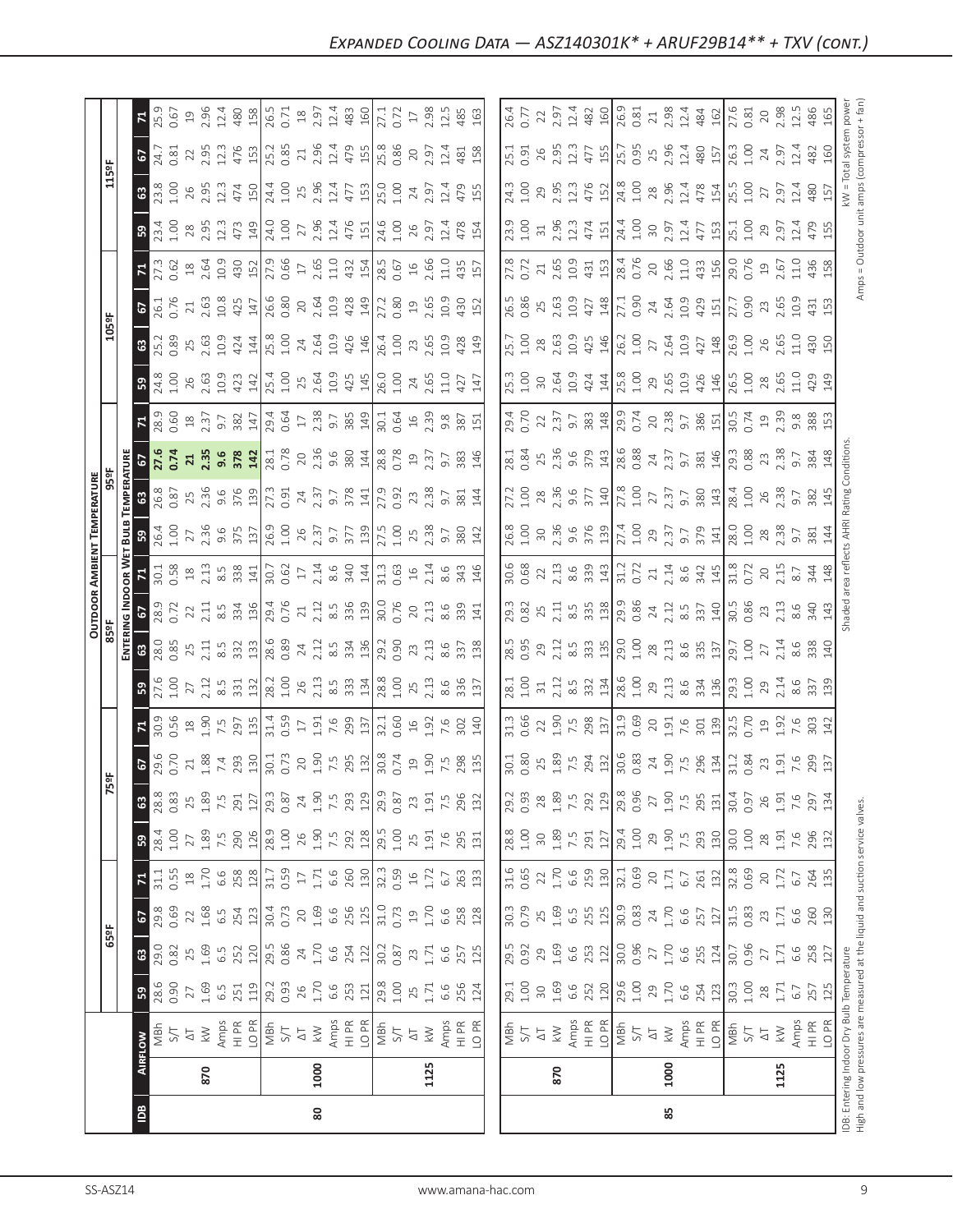|                |      |                                                                               |                                                                              |                  |                                                 |                                                      |                                                                             |                |                                                                                                                                                                                                                                                                                                           |                                                                                          |                    |                                                                                                                                                                                                                                                                                                                                                   | <b>OUTDOOR AMBIENT TEMPERATURE</b> |                                                                                                                 |                                                                                                                                                                                                                                                                                                                                    |                                                                                                                                                                                                                                                                                                                                                                                       |                                                                                                                                                                                                                                                                                                                                                                                                            |               |                    |                                                                                                                                                                                                                                                                                                                                                                                                            |                                         |                                                                                                                                                                                             |                               |                                                                                             |                                                                                                                                                                                                                                                                                                               |                                                                                                                                                                                                                                                                                           |
|----------------|------|-------------------------------------------------------------------------------|------------------------------------------------------------------------------|------------------|-------------------------------------------------|------------------------------------------------------|-----------------------------------------------------------------------------|----------------|-----------------------------------------------------------------------------------------------------------------------------------------------------------------------------------------------------------------------------------------------------------------------------------------------------------|------------------------------------------------------------------------------------------|--------------------|---------------------------------------------------------------------------------------------------------------------------------------------------------------------------------------------------------------------------------------------------------------------------------------------------------------------------------------------------|------------------------------------|-----------------------------------------------------------------------------------------------------------------|------------------------------------------------------------------------------------------------------------------------------------------------------------------------------------------------------------------------------------------------------------------------------------------------------------------------------------|---------------------------------------------------------------------------------------------------------------------------------------------------------------------------------------------------------------------------------------------------------------------------------------------------------------------------------------------------------------------------------------|------------------------------------------------------------------------------------------------------------------------------------------------------------------------------------------------------------------------------------------------------------------------------------------------------------------------------------------------------------------------------------------------------------|---------------|--------------------|------------------------------------------------------------------------------------------------------------------------------------------------------------------------------------------------------------------------------------------------------------------------------------------------------------------------------------------------------------------------------------------------------------|-----------------------------------------|---------------------------------------------------------------------------------------------------------------------------------------------------------------------------------------------|-------------------------------|---------------------------------------------------------------------------------------------|---------------------------------------------------------------------------------------------------------------------------------------------------------------------------------------------------------------------------------------------------------------------------------------------------------------|-------------------------------------------------------------------------------------------------------------------------------------------------------------------------------------------------------------------------------------------------------------------------------------------|
|                |      |                                                                               |                                                                              | 65°F             |                                                 |                                                      |                                                                             |                | <b>159F</b>                                                                                                                                                                                                                                                                                               |                                                                                          |                    | <b>S59F</b>                                                                                                                                                                                                                                                                                                                                       |                                    |                                                                                                                 |                                                                                                                                                                                                                                                                                                                                    |                                                                                                                                                                                                                                                                                                                                                                                       |                                                                                                                                                                                                                                                                                                                                                                                                            |               |                    | 105°F                                                                                                                                                                                                                                                                                                                                                                                                      |                                         |                                                                                                                                                                                             |                               | 115ºF                                                                                       |                                                                                                                                                                                                                                                                                                               |                                                                                                                                                                                                                                                                                           |
|                |      |                                                                               |                                                                              |                  |                                                 |                                                      |                                                                             |                |                                                                                                                                                                                                                                                                                                           |                                                                                          |                    | ENTERI                                                                                                                                                                                                                                                                                                                                            | anl 9N                             | OOR W                                                                                                           |                                                                                                                                                                                                                                                                                                                                    | <b>TEMPER</b>                                                                                                                                                                                                                                                                                                                                                                         |                                                                                                                                                                                                                                                                                                                                                                                                            |               |                    |                                                                                                                                                                                                                                                                                                                                                                                                            |                                         |                                                                                                                                                                                             |                               |                                                                                             |                                                                                                                                                                                                                                                                                                               |                                                                                                                                                                                                                                                                                           |
| $\overline{B}$ |      | <b>AIRFLOW</b>                                                                | <b>S</b>                                                                     | $\mathbbmss{3}$  | 2                                               |                                                      | ${\tt S}$                                                                   | 63             | <b>67</b><br>37.5<br>0.45                                                                                                                                                                                                                                                                                 |                                                                                          | ន $\vert$          | $\frac{63}{2}$                                                                                                                                                                                                                                                                                                                                    | $\overline{5}$                     |                                                                                                                 | $33.4$<br>$0.70$                                                                                                                                                                                                                                                                                                                   | $\mathbf{G}$                                                                                                                                                                                                                                                                                                                                                                          |                                                                                                                                                                                                                                                                                                                                                                                                            |               |                    | 82.561                                                                                                                                                                                                                                                                                                                                                                                                     | <b>6</b><br>33.0<br>0.51                |                                                                                                                                                                                             |                               | $\boldsymbol{\mathbb{S}}$                                                                   | $\mathcal{P}$                                                                                                                                                                                                                                                                                                 |                                                                                                                                                                                                                                                                                           |
|                |      | MBh                                                                           | 36.3                                                                         | 36.8             | 37.9                                            |                                                      | 36.0<br>0.66                                                                | 36.5           |                                                                                                                                                                                                                                                                                                           |                                                                                          | $\frac{5.0}{0.68}$ | $\frac{5.5}{0.61}$                                                                                                                                                                                                                                                                                                                                | 36.6                               |                                                                                                                 |                                                                                                                                                                                                                                                                                                                                    |                                                                                                                                                                                                                                                                                                                                                                                       |                                                                                                                                                                                                                                                                                                                                                                                                            |               |                    |                                                                                                                                                                                                                                                                                                                                                                                                            |                                         |                                                                                                                                                                                             |                               | $\frac{1}{30.70}$                                                                           | $31.2$<br>0.56                                                                                                                                                                                                                                                                                                |                                                                                                                                                                                                                                                                                           |
|                |      | 5/1                                                                           | 0.65                                                                         | 0.57             | 0.44                                            |                                                      |                                                                             | 0.58           |                                                                                                                                                                                                                                                                                                           |                                                                                          |                    |                                                                                                                                                                                                                                                                                                                                                   | 0.47                               |                                                                                                                 |                                                                                                                                                                                                                                                                                                                                    |                                                                                                                                                                                                                                                                                                                                                                                       |                                                                                                                                                                                                                                                                                                                                                                                                            |               |                    |                                                                                                                                                                                                                                                                                                                                                                                                            |                                         |                                                                                                                                                                                             |                               |                                                                                             |                                                                                                                                                                                                                                                                                                               |                                                                                                                                                                                                                                                                                           |
|                |      | $\overline{\Delta}$                                                           | $19$                                                                         | $^{26}$          | $14\,$                                          |                                                      | $\Xi$                                                                       | $\frac{1}{2}$  |                                                                                                                                                                                                                                                                                                           |                                                                                          |                    |                                                                                                                                                                                                                                                                                                                                                   | $14$<br>$2.72$                     |                                                                                                                 |                                                                                                                                                                                                                                                                                                                                    |                                                                                                                                                                                                                                                                                                                                                                                       | $35.0$<br>0.49<br>14<br>3.04                                                                                                                                                                                                                                                                                                                                                                               |               |                    |                                                                                                                                                                                                                                                                                                                                                                                                            | $14 \n3.40$                             |                                                                                                                                                                                             |                               |                                                                                             | $15$ 3.82                                                                                                                                                                                                                                                                                                     |                                                                                                                                                                                                                                                                                           |
|                | 1070 | $\lesssim$                                                                    | 2.17                                                                         | 2.17             | 2.16                                            |                                                      | 2.44                                                                        | 2.43           |                                                                                                                                                                                                                                                                                                           |                                                                                          |                    |                                                                                                                                                                                                                                                                                                                                                   |                                    |                                                                                                                 |                                                                                                                                                                                                                                                                                                                                    |                                                                                                                                                                                                                                                                                                                                                                                       |                                                                                                                                                                                                                                                                                                                                                                                                            |               |                    | 3.41                                                                                                                                                                                                                                                                                                                                                                                                       |                                         |                                                                                                                                                                                             |                               |                                                                                             |                                                                                                                                                                                                                                                                                                               |                                                                                                                                                                                                                                                                                           |
|                |      | Amps<br>HI PR                                                                 | $8.\overline{3}$                                                             | $8.\overline{3}$ | 8.2                                             |                                                      | 9.5<br>305                                                                  | 9.5            |                                                                                                                                                                                                                                                                                                           |                                                                                          |                    |                                                                                                                                                                                                                                                                                                                                                   | 10.8<br>351                        |                                                                                                                 |                                                                                                                                                                                                                                                                                                                                    | $\begin{array}{c} 3.9 \\ 3.62 \\ 1.5 \\ 3.63 \\ 1.39 \\ 2.5 \end{array}$                                                                                                                                                                                                                                                                                                              | 12.3                                                                                                                                                                                                                                                                                                                                                                                                       |               |                    | 13.9                                                                                                                                                                                                                                                                                                                                                                                                       | 13.9                                    |                                                                                                                                                                                             |                               |                                                                                             | 15.8                                                                                                                                                                                                                                                                                                          |                                                                                                                                                                                                                                                                                           |
|                |      |                                                                               | 263                                                                          | 265              | 266                                             |                                                      |                                                                             | 306            |                                                                                                                                                                                                                                                                                                           |                                                                                          |                    | $\begin{array}{c} 18 \\ 2.73 \\ 10.8 \\ 349 \\ \hline \end{array}$                                                                                                                                                                                                                                                                                |                                    |                                                                                                                 | $\begin{array}{c}\n 19.73 \\  10.73 \\  14.75 \\  15.75 \\  16.75 \\  17.75 \\  18.75 \\  19.75 \\  19.75 \\  19.75 \\  19.75 \\  19.75 \\  19.75 \\  19.75 \\  19.75 \\  19.75 \\  19.75 \\  19.75 \\  19.75 \\  19.75 \\  19.75 \\  19.75 \\  19.75 \\  19.75 \\  19.75 \\  19.75 \\  19.75 \\  19.75 \\  19.75 \\  19.75 \\  1$ |                                                                                                                                                                                                                                                                                                                                                                                       | 397                                                                                                                                                                                                                                                                                                                                                                                                        |               |                    | 446                                                                                                                                                                                                                                                                                                                                                                                                        | 447                                     |                                                                                                                                                                                             |                               | $\begin{array}{c}\n 28 \\  38 \\  159 \\  491 \\  80 \\  107 \\  30 \\  0.73\n \end{array}$ | 501                                                                                                                                                                                                                                                                                                           |                                                                                                                                                                                                                                                                                           |
|                |      | LO PR                                                                         | 121                                                                          | 123              | 126                                             |                                                      | 129                                                                         | 130            |                                                                                                                                                                                                                                                                                                           |                                                                                          |                    |                                                                                                                                                                                                                                                                                                                                                   | 140                                |                                                                                                                 |                                                                                                                                                                                                                                                                                                                                    | 142                                                                                                                                                                                                                                                                                                                                                                                   |                                                                                                                                                                                                                                                                                                                                                                                                            |               |                    | 147                                                                                                                                                                                                                                                                                                                                                                                                        | 150                                     |                                                                                                                                                                                             |                               |                                                                                             | 157                                                                                                                                                                                                                                                                                                           |                                                                                                                                                                                                                                                                                           |
|                |      | MBh                                                                           | 36.8                                                                         | 37.3             | 38.4                                            |                                                      | 36.5<br>0.69                                                                | 37.0           |                                                                                                                                                                                                                                                                                                           |                                                                                          |                    |                                                                                                                                                                                                                                                                                                                                                   | $\frac{37.2}{0.51}$                |                                                                                                                 |                                                                                                                                                                                                                                                                                                                                    | 34.5<br>0.66                                                                                                                                                                                                                                                                                                                                                                          | $\frac{145}{35.5}$                                                                                                                                                                                                                                                                                                                                                                                         |               |                    | $32.5$<br>0.68                                                                                                                                                                                                                                                                                                                                                                                             | 33.6<br>0.55<br>13                      |                                                                                                                                                                                             |                               |                                                                                             | 31.8<br>0.60                                                                                                                                                                                                                                                                                                  |                                                                                                                                                                                                                                                                                           |
|                |      | $5/1$                                                                         | 0.68                                                                         | 0.61             | 0.48                                            |                                                      |                                                                             | 0.61           |                                                                                                                                                                                                                                                                                                           |                                                                                          |                    |                                                                                                                                                                                                                                                                                                                                                   |                                    |                                                                                                                 |                                                                                                                                                                                                                                                                                                                                    |                                                                                                                                                                                                                                                                                                                                                                                       |                                                                                                                                                                                                                                                                                                                                                                                                            |               |                    |                                                                                                                                                                                                                                                                                                                                                                                                            |                                         |                                                                                                                                                                                             |                               |                                                                                             |                                                                                                                                                                                                                                                                                                               |                                                                                                                                                                                                                                                                                           |
|                |      | $\overline{\triangle}$                                                        | $\ensuremath{\mathop{\boxtimes}\limits^{\mathop{\mathop{\rm SO}}\nolimits}}$ | $\Box$           | $13$                                            |                                                      | $\ensuremath{\mathop{\boxtimes}\limits^{\mathop{\mathop{\rm s}}\nolimits}}$ | $\frac{1}{2}$  |                                                                                                                                                                                                                                                                                                           |                                                                                          |                    |                                                                                                                                                                                                                                                                                                                                                   |                                    |                                                                                                                 |                                                                                                                                                                                                                                                                                                                                    | $17\,$                                                                                                                                                                                                                                                                                                                                                                                |                                                                                                                                                                                                                                                                                                                                                                                                            |               |                    | $\frac{16}{1}$                                                                                                                                                                                                                                                                                                                                                                                             |                                         |                                                                                                                                                                                             |                               |                                                                                             |                                                                                                                                                                                                                                                                                                               |                                                                                                                                                                                                                                                                                           |
| 20             | 1200 | $\geqslant$                                                                   | 2.18                                                                         | 2.18             | 2.17                                            |                                                      |                                                                             | 2.44           |                                                                                                                                                                                                                                                                                                           |                                                                                          |                    |                                                                                                                                                                                                                                                                                                                                                   |                                    |                                                                                                                 |                                                                                                                                                                                                                                                                                                                                    | 3.06                                                                                                                                                                                                                                                                                                                                                                                  |                                                                                                                                                                                                                                                                                                                                                                                                            |               |                    | 3.42                                                                                                                                                                                                                                                                                                                                                                                                       | 3.41                                    |                                                                                                                                                                                             |                               |                                                                                             |                                                                                                                                                                                                                                                                                                               |                                                                                                                                                                                                                                                                                           |
|                |      | Amps                                                                          | $\frac{3}{8}$                                                                | $8.\overline{3}$ | $8.\overline{3}$                                |                                                      | $2.45$<br>9.5<br>307                                                        | 9.5            |                                                                                                                                                                                                                                                                                                           |                                                                                          |                    |                                                                                                                                                                                                                                                                                                                                                   |                                    |                                                                                                                 |                                                                                                                                                                                                                                                                                                                                    | 12.4                                                                                                                                                                                                                                                                                                                                                                                  | $\frac{13}{3.06}$                                                                                                                                                                                                                                                                                                                                                                                          |               |                    | 14.0                                                                                                                                                                                                                                                                                                                                                                                                       | 14.0                                    |                                                                                                                                                                                             |                               | $17$<br>3.84<br>15.9                                                                        |                                                                                                                                                                                                                                                                                                               |                                                                                                                                                                                                                                                                                           |
|                |      | $\frac{P}{I}$                                                                 | 266                                                                          | 267              | 268                                             |                                                      |                                                                             | 308            |                                                                                                                                                                                                                                                                                                           |                                                                                          |                    | $36.18 \times 10^{-10}$<br>0.054<br>0.12<br>0.12<br>0.12<br>0.12<br>0.14<br>0.14<br>0.14<br>0.14<br>0.14<br>0.14<br>0.14<br>0.14<br>0.15<br>0.17                                                                                                                                                                                                  | $2.74$<br>$10.9$<br>$353$<br>$142$ |                                                                                                                 |                                                                                                                                                                                                                                                                                                                                    | $\frac{398}{144}$                                                                                                                                                                                                                                                                                                                                                                     | 399<br>147                                                                                                                                                                                                                                                                                                                                                                                                 |               |                    | 448<br>149                                                                                                                                                                                                                                                                                                                                                                                                 | 450<br>152                              |                                                                                                                                                                                             |                               | 501                                                                                         | $14$ $3.83$ $15.9$ $15$                                                                                                                                                                                                                                                                                       |                                                                                                                                                                                                                                                                                           |
|                |      | LO <sub>PR</sub>                                                              | 123                                                                          | 125              | 128                                             |                                                      | 131                                                                         | 132            |                                                                                                                                                                                                                                                                                                           |                                                                                          |                    |                                                                                                                                                                                                                                                                                                                                                   |                                    |                                                                                                                 |                                                                                                                                                                                                                                                                                                                                    |                                                                                                                                                                                                                                                                                                                                                                                       |                                                                                                                                                                                                                                                                                                                                                                                                            |               |                    |                                                                                                                                                                                                                                                                                                                                                                                                            |                                         |                                                                                                                                                                                             |                               |                                                                                             |                                                                                                                                                                                                                                                                                                               |                                                                                                                                                                                                                                                                                           |
|                |      | MBh                                                                           | 37.6                                                                         | 38.1             | 39.2                                            |                                                      |                                                                             | 37.8           |                                                                                                                                                                                                                                                                                                           |                                                                                          |                    |                                                                                                                                                                                                                                                                                                                                                   |                                    |                                                                                                                 |                                                                                                                                                                                                                                                                                                                                    | 35.2                                                                                                                                                                                                                                                                                                                                                                                  | 36.3                                                                                                                                                                                                                                                                                                                                                                                                       |               |                    | $\frac{33}{3}$                                                                                                                                                                                                                                                                                                                                                                                             | 34.3                                    |                                                                                                                                                                                             |                               |                                                                                             |                                                                                                                                                                                                                                                                                                               |                                                                                                                                                                                                                                                                                           |
|                |      | $5/1$                                                                         | 0.69                                                                         | 0.62             | 0.49                                            |                                                      | 37.3<br>0.70                                                                | 0.62           |                                                                                                                                                                                                                                                                                                           |                                                                                          |                    |                                                                                                                                                                                                                                                                                                                                                   | $\frac{37.9}{0.52}$                |                                                                                                                 | 34.7<br>1.00                                                                                                                                                                                                                                                                                                                       | 0.67                                                                                                                                                                                                                                                                                                                                                                                  | 0.54                                                                                                                                                                                                                                                                                                                                                                                                       |               |                    | 0.69                                                                                                                                                                                                                                                                                                                                                                                                       | 0.56                                    |                                                                                                                                                                                             |                               | $31.5$<br>0.74                                                                              | $32.5$<br>0.61                                                                                                                                                                                                                                                                                                |                                                                                                                                                                                                                                                                                           |
|                |      | $\overline{\triangle}$                                                        | $\overset{\text{\tiny \textsf{SO}}}{\rightarrow}$                            | $\frac{16}{1}$   | $12$                                            |                                                      | $\Box$                                                                      | $16$           |                                                                                                                                                                                                                                                                                                           |                                                                                          |                    |                                                                                                                                                                                                                                                                                                                                                   |                                    |                                                                                                                 | $17\,$                                                                                                                                                                                                                                                                                                                             |                                                                                                                                                                                                                                                                                                                                                                                       | $12\,$                                                                                                                                                                                                                                                                                                                                                                                                     |               |                    |                                                                                                                                                                                                                                                                                                                                                                                                            | $\Xi$                                   |                                                                                                                                                                                             |                               |                                                                                             | $\Xi$                                                                                                                                                                                                                                                                                                         |                                                                                                                                                                                                                                                                                           |
|                | 1350 | $\geq$                                                                        | 2.19                                                                         | 2.19             | 2.19                                            |                                                      | 2.46                                                                        | 2.46           |                                                                                                                                                                                                                                                                                                           |                                                                                          |                    |                                                                                                                                                                                                                                                                                                                                                   | $\frac{12}{2.75}$                  |                                                                                                                 |                                                                                                                                                                                                                                                                                                                                    | $\frac{16}{3.07}$                                                                                                                                                                                                                                                                                                                                                                     | 3.07                                                                                                                                                                                                                                                                                                                                                                                                       |               |                    | $15$<br>3.43                                                                                                                                                                                                                                                                                                                                                                                               | 3.42                                    |                                                                                                                                                                                             |                               | $16,85$<br>$3,60$<br>$5,63$<br>$15,8$                                                       |                                                                                                                                                                                                                                                                                                               |                                                                                                                                                                                                                                                                                           |
|                |      | Amps                                                                          | 8.4                                                                          | 8.4              | 8.4                                             |                                                      | 9.6                                                                         | 9.6            |                                                                                                                                                                                                                                                                                                           |                                                                                          |                    |                                                                                                                                                                                                                                                                                                                                                   |                                    |                                                                                                                 |                                                                                                                                                                                                                                                                                                                                    | 12.4                                                                                                                                                                                                                                                                                                                                                                                  | 12.4                                                                                                                                                                                                                                                                                                                                                                                                       |               |                    | 14.0                                                                                                                                                                                                                                                                                                                                                                                                       | 14.0                                    |                                                                                                                                                                                             |                               |                                                                                             |                                                                                                                                                                                                                                                                                                               |                                                                                                                                                                                                                                                                                           |
|                |      | $\frac{P}{T}$                                                                 | 268                                                                          | 269              | 271                                             |                                                      | 309                                                                         | 310            | 9.6<br>3138<br>138                                                                                                                                                                                                                                                                                        |                                                                                          |                    |                                                                                                                                                                                                                                                                                                                                                   |                                    |                                                                                                                 | 3.07<br>12.4<br>145                                                                                                                                                                                                                                                                                                                | $rac{1}{4}$                                                                                                                                                                                                                                                                                                                                                                           | 402                                                                                                                                                                                                                                                                                                                                                                                                        |               |                    |                                                                                                                                                                                                                                                                                                                                                                                                            |                                         |                                                                                                                                                                                             |                               |                                                                                             | $3.84$<br>$1.505$<br>$161$                                                                                                                                                                                                                                                                                    |                                                                                                                                                                                                                                                                                           |
|                |      | LO <sub>PR</sub>                                                              | 126                                                                          | 127              | 130                                             |                                                      | 133                                                                         | 135            |                                                                                                                                                                                                                                                                                                           |                                                                                          |                    |                                                                                                                                                                                                                                                                                                                                                   | 355<br>144                         |                                                                                                                 |                                                                                                                                                                                                                                                                                                                                    | 146                                                                                                                                                                                                                                                                                                                                                                                   | 149                                                                                                                                                                                                                                                                                                                                                                                                        |               |                    | 450<br>152                                                                                                                                                                                                                                                                                                                                                                                                 | 452<br>155                              |                                                                                                                                                                                             |                               |                                                                                             |                                                                                                                                                                                                                                                                                                               |                                                                                                                                                                                                                                                                                           |
|                |      |                                                                               |                                                                              |                  |                                                 |                                                      |                                                                             |                |                                                                                                                                                                                                                                                                                                           |                                                                                          |                    |                                                                                                                                                                                                                                                                                                                                                   |                                    |                                                                                                                 |                                                                                                                                                                                                                                                                                                                                    |                                                                                                                                                                                                                                                                                                                                                                                       |                                                                                                                                                                                                                                                                                                                                                                                                            |               |                    |                                                                                                                                                                                                                                                                                                                                                                                                            |                                         |                                                                                                                                                                                             |                               |                                                                                             |                                                                                                                                                                                                                                                                                                               |                                                                                                                                                                                                                                                                                           |
|                |      |                                                                               | 36.3                                                                         | 36.8             | 37.9                                            |                                                      |                                                                             | 36.5           |                                                                                                                                                                                                                                                                                                           |                                                                                          | 35.0               | 35.6                                                                                                                                                                                                                                                                                                                                              | 36.6                               | 38.3                                                                                                            |                                                                                                                                                                                                                                                                                                                                    |                                                                                                                                                                                                                                                                                                                                                                                       |                                                                                                                                                                                                                                                                                                                                                                                                            |               |                    |                                                                                                                                                                                                                                                                                                                                                                                                            |                                         |                                                                                                                                                                                             |                               |                                                                                             |                                                                                                                                                                                                                                                                                                               |                                                                                                                                                                                                                                                                                           |
|                |      | NBh<br>S/T                                                                    | 0.77                                                                         | 0.70             | 0.57                                            | 39.5<br>0.43                                         | 36.0<br>0.78                                                                | 0.71           |                                                                                                                                                                                                                                                                                                           |                                                                                          | 1.00               | 0.73                                                                                                                                                                                                                                                                                                                                              | 0.60                               |                                                                                                                 | 1.00<br>33.4                                                                                                                                                                                                                                                                                                                       | 33.9<br>0.75                                                                                                                                                                                                                                                                                                                                                                          | 35.0<br>0.62                                                                                                                                                                                                                                                                                                                                                                                               |               |                    | 32.0<br>0.77                                                                                                                                                                                                                                                                                                                                                                                               |                                         |                                                                                                                                                                                             | 29.7<br>1.00                  |                                                                                             | 0.69<br>31.3                                                                                                                                                                                                                                                                                                  | 32.55<br>0.55                                                                                                                                                                                                                                                                             |
|                |      |                                                                               |                                                                              |                  |                                                 |                                                      |                                                                             |                |                                                                                                                                                                                                                                                                                                           |                                                                                          |                    |                                                                                                                                                                                                                                                                                                                                                   |                                    |                                                                                                                 |                                                                                                                                                                                                                                                                                                                                    |                                                                                                                                                                                                                                                                                                                                                                                       |                                                                                                                                                                                                                                                                                                                                                                                                            |               |                    |                                                                                                                                                                                                                                                                                                                                                                                                            |                                         |                                                                                                                                                                                             |                               |                                                                                             |                                                                                                                                                                                                                                                                                                               | $15$                                                                                                                                                                                                                                                                                      |
|                |      | $\overline{\Delta}$                                                           | $\overline{24}$                                                              | 22               | $\stackrel{\textstyle\circ}{\phantom{}_{\sim}}$ | $\ensuremath{\mathop{\mathop{\mathbf{1}}}\nolimits}$ | $24\,$                                                                      | $\overline{2}$ |                                                                                                                                                                                                                                                                                                           |                                                                                          |                    |                                                                                                                                                                                                                                                                                                                                                   |                                    |                                                                                                                 |                                                                                                                                                                                                                                                                                                                                    |                                                                                                                                                                                                                                                                                                                                                                                       |                                                                                                                                                                                                                                                                                                                                                                                                            |               |                    |                                                                                                                                                                                                                                                                                                                                                                                                            |                                         |                                                                                                                                                                                             |                               |                                                                                             |                                                                                                                                                                                                                                                                                                               |                                                                                                                                                                                                                                                                                           |
|                | 1070 | $\gtrapprox$                                                                  | 2.17                                                                         | 2.17             | 2.16                                            | $\begin{array}{c} 2.18 \\ 8.3 \end{array}$           | 2.43                                                                        | 2.43           |                                                                                                                                                                                                                                                                                                           |                                                                                          |                    |                                                                                                                                                                                                                                                                                                                                                   |                                    |                                                                                                                 |                                                                                                                                                                                                                                                                                                                                    |                                                                                                                                                                                                                                                                                                                                                                                       |                                                                                                                                                                                                                                                                                                                                                                                                            |               |                    |                                                                                                                                                                                                                                                                                                                                                                                                            |                                         |                                                                                                                                                                                             |                               |                                                                                             |                                                                                                                                                                                                                                                                                                               |                                                                                                                                                                                                                                                                                           |
|                |      | Amps                                                                          | $8.\overline{3}$                                                             | $8.\overline{3}$ | 8.2                                             |                                                      | 9.5<br>305                                                                  | 5.6            |                                                                                                                                                                                                                                                                                                           |                                                                                          |                    |                                                                                                                                                                                                                                                                                                                                                   |                                    |                                                                                                                 |                                                                                                                                                                                                                                                                                                                                    |                                                                                                                                                                                                                                                                                                                                                                                       |                                                                                                                                                                                                                                                                                                                                                                                                            |               |                    |                                                                                                                                                                                                                                                                                                                                                                                                            |                                         |                                                                                                                                                                                             |                               |                                                                                             |                                                                                                                                                                                                                                                                                                               |                                                                                                                                                                                                                                                                                           |
|                |      | HI PR                                                                         | 264                                                                          | 265              | 267                                             | 271                                                  |                                                                             | 306            |                                                                                                                                                                                                                                                                                                           |                                                                                          |                    |                                                                                                                                                                                                                                                                                                                                                   |                                    |                                                                                                                 |                                                                                                                                                                                                                                                                                                                                    |                                                                                                                                                                                                                                                                                                                                                                                       |                                                                                                                                                                                                                                                                                                                                                                                                            |               |                    |                                                                                                                                                                                                                                                                                                                                                                                                            |                                         |                                                                                                                                                                                             |                               |                                                                                             |                                                                                                                                                                                                                                                                                                               |                                                                                                                                                                                                                                                                                           |
|                |      | LO PR                                                                         | 121                                                                          | 123              | 126                                             | 131                                                  | 129                                                                         | 130            |                                                                                                                                                                                                                                                                                                           |                                                                                          |                    |                                                                                                                                                                                                                                                                                                                                                   |                                    |                                                                                                                 |                                                                                                                                                                                                                                                                                                                                    |                                                                                                                                                                                                                                                                                                                                                                                       |                                                                                                                                                                                                                                                                                                                                                                                                            |               |                    |                                                                                                                                                                                                                                                                                                                                                                                                            |                                         |                                                                                                                                                                                             |                               |                                                                                             |                                                                                                                                                                                                                                                                                                               |                                                                                                                                                                                                                                                                                           |
|                |      | MBh                                                                           | 36.9<br>0.81                                                                 | 37.4             | 38.4<br>0.60                                    | 40.1                                                 | 36.5<br>0.81                                                                | 37.0           |                                                                                                                                                                                                                                                                                                           |                                                                                          |                    |                                                                                                                                                                                                                                                                                                                                                   |                                    |                                                                                                                 |                                                                                                                                                                                                                                                                                                                                    |                                                                                                                                                                                                                                                                                                                                                                                       |                                                                                                                                                                                                                                                                                                                                                                                                            |               |                    |                                                                                                                                                                                                                                                                                                                                                                                                            |                                         |                                                                                                                                                                                             |                               |                                                                                             | $\begin{array}{c} 19 \\ 3.82 \\ 15.8 \\ 19.1 \\ 19.1 \\ 10.7 \\ 20.7 \\ 20.7 \\ 20.7 \\ 20.7 \\ 20.7 \\ 20.7 \\ 20.7 \\ 20.7 \\ 20.7 \\ 20.7 \\ 20.7 \\ 20.7 \\ 20.7 \\ 20.7 \\ 20.7 \\ 20.7 \\ 20.7 \\ 20.7 \\ 20.7 \\ 20.7 \\ 20.7 \\ 20.7 \\ 20.7 \\ 20.7 \\ 20.7 \\ 20.7 \\ 20.7 \\ 20.7 \\ 20.7 \\ 20.7$ |                                                                                                                                                                                                                                                                                           |
|                |      | $5/$                                                                          |                                                                              | 0.73             |                                                 | 0.46                                                 |                                                                             | 0.74           |                                                                                                                                                                                                                                                                                                           |                                                                                          |                    |                                                                                                                                                                                                                                                                                                                                                   |                                    |                                                                                                                 |                                                                                                                                                                                                                                                                                                                                    |                                                                                                                                                                                                                                                                                                                                                                                       |                                                                                                                                                                                                                                                                                                                                                                                                            |               |                    |                                                                                                                                                                                                                                                                                                                                                                                                            |                                         |                                                                                                                                                                                             |                               |                                                                                             |                                                                                                                                                                                                                                                                                                               |                                                                                                                                                                                                                                                                                           |
|                |      | $\overline{\mathbb{Q}}$                                                       | 23                                                                           | $21\,$           | $\Box$                                          | $\ensuremath{\Xi}$                                   | $23$                                                                        | 21             |                                                                                                                                                                                                                                                                                                           |                                                                                          |                    |                                                                                                                                                                                                                                                                                                                                                   |                                    |                                                                                                                 |                                                                                                                                                                                                                                                                                                                                    |                                                                                                                                                                                                                                                                                                                                                                                       |                                                                                                                                                                                                                                                                                                                                                                                                            |               |                    |                                                                                                                                                                                                                                                                                                                                                                                                            |                                         |                                                                                                                                                                                             |                               |                                                                                             |                                                                                                                                                                                                                                                                                                               |                                                                                                                                                                                                                                                                                           |
| 75             | 1200 | $\gtrapprox$                                                                  | $\begin{array}{c} 2.18 \\ 8.3 \end{array}$                                   | 2.18             | 2.17                                            | 2.19                                                 | 2.44<br>9.5<br>307                                                          | 2.44           |                                                                                                                                                                                                                                                                                                           |                                                                                          |                    |                                                                                                                                                                                                                                                                                                                                                   |                                    |                                                                                                                 |                                                                                                                                                                                                                                                                                                                                    |                                                                                                                                                                                                                                                                                                                                                                                       |                                                                                                                                                                                                                                                                                                                                                                                                            |               |                    |                                                                                                                                                                                                                                                                                                                                                                                                            |                                         |                                                                                                                                                                                             |                               |                                                                                             |                                                                                                                                                                                                                                                                                                               |                                                                                                                                                                                                                                                                                           |
|                |      | Amps<br>HI PR                                                                 |                                                                              | $8.\overline{3}$ | $\stackrel{\textstyle\circ}{\textstyle\circ}$   |                                                      |                                                                             | 9.5            |                                                                                                                                                                                                                                                                                                           |                                                                                          |                    |                                                                                                                                                                                                                                                                                                                                                   |                                    |                                                                                                                 |                                                                                                                                                                                                                                                                                                                                    |                                                                                                                                                                                                                                                                                                                                                                                       |                                                                                                                                                                                                                                                                                                                                                                                                            |               |                    |                                                                                                                                                                                                                                                                                                                                                                                                            |                                         |                                                                                                                                                                                             |                               |                                                                                             |                                                                                                                                                                                                                                                                                                               |                                                                                                                                                                                                                                                                                           |
|                |      |                                                                               | 266                                                                          | 267              | 269                                             | $\frac{3}{2}$ 73<br>133                              |                                                                             | 308            |                                                                                                                                                                                                                                                                                                           |                                                                                          |                    |                                                                                                                                                                                                                                                                                                                                                   |                                    | $0.46$ $0.74$ $0.74$ $0.84$ $0.84$ $0.74$ $0.84$ $0.84$ $0.74$ $0.74$ $0.74$ $0.74$ $0.74$ $0.74$ $0.74$ $0.74$ |                                                                                                                                                                                                                                                                                                                                    |                                                                                                                                                                                                                                                                                                                                                                                       |                                                                                                                                                                                                                                                                                                                                                                                                            |               |                    |                                                                                                                                                                                                                                                                                                                                                                                                            |                                         |                                                                                                                                                                                             |                               |                                                                                             |                                                                                                                                                                                                                                                                                                               | $\frac{33.5}{15.9}$ $\frac{6}{15.8}$ $\frac{1}{35.8}$ $\frac{33.5}{15.8}$ $\frac{33.5}{15.8}$ $\frac{33.5}{15.8}$ $\frac{33.5}{15.8}$ $\frac{33.5}{15.8}$ $\frac{33.5}{15.8}$ $\frac{33.5}{15.8}$ $\frac{33.5}{15.8}$ $\frac{33.5}{15.8}$ $\frac{33.5}{15.8}$ $\frac{33.5}{15.8}$ $\frac$ |
|                |      | LO PR                                                                         | 123                                                                          | 125              | 128                                             |                                                      | 131                                                                         | 132            | $\frac{15}{25}$ $\frac{15}{25}$ $\frac{25}{25}$ $\frac{15}{25}$ $\frac{15}{25}$ $\frac{15}{25}$ $\frac{15}{25}$ $\frac{15}{25}$ $\frac{15}{25}$ $\frac{15}{25}$ $\frac{15}{25}$ $\frac{15}{25}$ $\frac{15}{25}$ $\frac{15}{25}$ $\frac{15}{25}$ $\frac{15}{25}$ $\frac{15}{25}$ $\frac{15}{25}$ $\frac{1$ |                                                                                          |                    | $\begin{array}{c}\n 27.73 \\  27.73 \\  29.8 \\  21.7 \\  23.7 \\  24.7 \\  25.7 \\  26.7 \\  27.7 \\  28.7 \\  29.7 \\  29.7 \\  29.7 \\  29.7 \\  29.7 \\  29.7 \\  29.7 \\  29.7 \\  29.7 \\  29.7 \\  29.7 \\  29.7 \\  29.7 \\  29.7 \\  29.7 \\  29.7 \\  29.7 \\  29.7 \\  29.7 \\  29.7 \\  29.7 \\  29.7 \\  29.7 \\  29.7 \\  29.7 \\ $ |                                    |                                                                                                                 | $\frac{1}{2}$ $\frac{1}{2}$ $\frac{1}{2}$ $\frac{1}{2}$ $\frac{1}{2}$ $\frac{1}{2}$ $\frac{1}{2}$ $\frac{1}{2}$ $\frac{1}{2}$ $\frac{1}{2}$ $\frac{1}{2}$ $\frac{1}{2}$ $\frac{1}{2}$ $\frac{1}{2}$ $\frac{1}{2}$ $\frac{1}{2}$ $\frac{1}{2}$ $\frac{1}{2}$ $\frac{1}{2}$ $\frac{1}{2}$ $\frac{1}{2}$ $\frac{1}{2}$                | $\frac{1}{2} \sum_{n=0}^{\infty} \frac{1}{2} \sum_{n=0}^{\infty} \frac{1}{2} \sum_{n=0}^{\infty} \frac{1}{2} \sum_{n=0}^{\infty} \frac{1}{2} \sum_{n=0}^{\infty} \frac{1}{2} \sum_{n=0}^{\infty} \frac{1}{2} \sum_{n=0}^{\infty} \frac{1}{2} \sum_{n=0}^{\infty} \frac{1}{2} \sum_{n=0}^{\infty} \frac{1}{2} \sum_{n=0}^{\infty} \frac{1}{2} \sum_{n=0}^{\infty} \frac{1}{2} \sum_{n$ |                                                                                                                                                                                                                                                                                                                                                                                                            |               |                    | $\begin{array}{c}\n 1 & \frac{1}{2} & \frac{1}{2} & \frac{1}{2} & \frac{1}{2} & \frac{1}{2} \\  2 & \frac{1}{2} & \frac{1}{2} & \frac{1}{2} & \frac{1}{2} & \frac{1}{2} & \frac{1}{2} \\  3 & \frac{1}{2} & \frac{1}{2} & \frac{1}{2} & \frac{1}{2} & \frac{1}{2} & \frac{1}{2} \\  4 & \frac{1}{2} & \frac{1}{2} & \frac{1}{2} & \frac{1}{2} & \frac{1}{2} & \frac{1}{2} \\  5 & \frac{1}{2} & \frac{1}{$ |                                         | <u>थ 0 य थ उं ठ ल लीए 5 य थे ये ये थे थे उं दे छ।</u><br>ये 0 य थ उं ठ ल लीए 5 य थे ये ये ये थे थे थे थे थे थे थे थे थे थे अपने कार्य के थे थे थे थे थे थे थे थे थे थे<br>थे 0 ये थे 0 0 ली |                               |                                                                                             |                                                                                                                                                                                                                                                                                                               |                                                                                                                                                                                                                                                                                           |
|                |      | NBh<br>S/T                                                                    | 37.6<br>0.82                                                                 | 38.1<br>0.74     | 39.2<br>0.61                                    | 40.8<br>0.47                                         | 37.3<br>0.82                                                                | 37.8           |                                                                                                                                                                                                                                                                                                           |                                                                                          |                    |                                                                                                                                                                                                                                                                                                                                                   | 37.9<br>0.64                       | $39.6$<br>0.50<br>13<br>2.77                                                                                    |                                                                                                                                                                                                                                                                                                                                    |                                                                                                                                                                                                                                                                                                                                                                                       | $\begin{vmatrix} .3 & .6 & .6 \\ .6 & .6 & .6 \\ .6 & .6 & .6 \\ .6 & .6 & .6 \\ .6 & .6 & .6 \\ .6 & .6 & .6 \\ .6 & .6 & .6 \\ .6 & .6 & .6 \\ .6 & .6 & .6 \\ .6 & .6 & .6 \\ .6 & .6 & .6 \\ .6 & .6 & .6 \\ .6 & .6 & .6 \\ .6 & .6 & .6 & .6 \\ .6 & .6 & .6 & .6 \\ .6 & .6 & .6 & .6 \\ .6 & .6 & .6 & .6 & .6 \\ .6 & .6 & .6 & .6 & .6 \\ .6 & .6 & .6 & .6 & .6 \\ .6 & .6 & .6 & .6 & .6 \\ .$ |               |                    |                                                                                                                                                                                                                                                                                                                                                                                                            |                                         |                                                                                                                                                                                             |                               |                                                                                             |                                                                                                                                                                                                                                                                                                               | 34.2<br>0.59                                                                                                                                                                                                                                                                              |
|                |      |                                                                               |                                                                              |                  |                                                 |                                                      |                                                                             | 0.75           |                                                                                                                                                                                                                                                                                                           |                                                                                          |                    |                                                                                                                                                                                                                                                                                                                                                   |                                    |                                                                                                                 |                                                                                                                                                                                                                                                                                                                                    |                                                                                                                                                                                                                                                                                                                                                                                       |                                                                                                                                                                                                                                                                                                                                                                                                            |               |                    |                                                                                                                                                                                                                                                                                                                                                                                                            |                                         |                                                                                                                                                                                             |                               |                                                                                             |                                                                                                                                                                                                                                                                                                               |                                                                                                                                                                                                                                                                                           |
|                |      | $\overline{\mathcal{L}}$                                                      | $22\,$                                                                       | $20\,$           | $16$                                            | $\Xi$                                                | 22                                                                          | 20             |                                                                                                                                                                                                                                                                                                           |                                                                                          |                    | 2.75                                                                                                                                                                                                                                                                                                                                              | $16$<br>2.75                       |                                                                                                                 |                                                                                                                                                                                                                                                                                                                                    |                                                                                                                                                                                                                                                                                                                                                                                       |                                                                                                                                                                                                                                                                                                                                                                                                            |               |                    |                                                                                                                                                                                                                                                                                                                                                                                                            |                                         |                                                                                                                                                                                             | 23.85                         |                                                                                             |                                                                                                                                                                                                                                                                                                               |                                                                                                                                                                                                                                                                                           |
|                | 1350 | $\gtrapprox$                                                                  | 2.19                                                                         | 2.19             | 2.18                                            | 2.20                                                 | 2.46                                                                        | 2.45           |                                                                                                                                                                                                                                                                                                           |                                                                                          |                    |                                                                                                                                                                                                                                                                                                                                                   |                                    |                                                                                                                 |                                                                                                                                                                                                                                                                                                                                    |                                                                                                                                                                                                                                                                                                                                                                                       |                                                                                                                                                                                                                                                                                                                                                                                                            |               |                    |                                                                                                                                                                                                                                                                                                                                                                                                            |                                         |                                                                                                                                                                                             |                               |                                                                                             |                                                                                                                                                                                                                                                                                                               |                                                                                                                                                                                                                                                                                           |
|                |      | Amps                                                                          | $8.4\,$                                                                      | 8.4              | $8.\overline{3}$                                | 8.4                                                  | 9.6                                                                         | 9.6            |                                                                                                                                                                                                                                                                                                           | $\begin{bmatrix} 15 & 48 \\ 0 & 48 \\ 0 & 1 & 2 \\ 0 & 0 & 5 \\ 0 & 0 & 7 \end{bmatrix}$ |                    | 10.9                                                                                                                                                                                                                                                                                                                                              | 10.9<br>356                        |                                                                                                                 | $12.4$<br>399                                                                                                                                                                                                                                                                                                                      | $\frac{5}{4}$                                                                                                                                                                                                                                                                                                                                                                         | 12.4                                                                                                                                                                                                                                                                                                                                                                                                       |               |                    | 14.0                                                                                                                                                                                                                                                                                                                                                                                                       | 14.0                                    | 14.1                                                                                                                                                                                        |                               |                                                                                             |                                                                                                                                                                                                                                                                                                               |                                                                                                                                                                                                                                                                                           |
|                |      | $\frac{\alpha}{\pi}$                                                          | 268                                                                          | 269              | 271                                             | 276                                                  | 309                                                                         | 311            | 9.5 738                                                                                                                                                                                                                                                                                                   |                                                                                          |                    | 354<br>141                                                                                                                                                                                                                                                                                                                                        |                                    | $11.0$<br>360<br>$149$                                                                                          |                                                                                                                                                                                                                                                                                                                                    |                                                                                                                                                                                                                                                                                                                                                                                       | $\overline{5}$                                                                                                                                                                                                                                                                                                                                                                                             | $rac{15}{15}$ | 14.9<br>445<br>150 | $\begin{array}{c} 450 \\ 152 \end{array}$                                                                                                                                                                                                                                                                                                                                                                  | $\begin{array}{c} 45 \\ 15 \end{array}$ | 457<br>160                                                                                                                                                                                  | 16.0<br>503<br>157            | 21<br>3.85<br>504<br>504                                                                    | $\begin{array}{c}\n 17 \\  3.84 \\  15.06 \\  161\n \end{array}$                                                                                                                                                                                                                                              | $13.86$<br>$3.86$<br>$516$<br>$516$                                                                                                                                                                                                                                                       |
|                |      | LO PR                                                                         | 126                                                                          | 127              | 130                                             | 135                                                  | 133                                                                         | 135            |                                                                                                                                                                                                                                                                                                           | 143                                                                                      |                    |                                                                                                                                                                                                                                                                                                                                                   | 144                                |                                                                                                                 | 145                                                                                                                                                                                                                                                                                                                                |                                                                                                                                                                                                                                                                                                                                                                                       |                                                                                                                                                                                                                                                                                                                                                                                                            |               |                    |                                                                                                                                                                                                                                                                                                                                                                                                            |                                         |                                                                                                                                                                                             |                               |                                                                                             |                                                                                                                                                                                                                                                                                                               |                                                                                                                                                                                                                                                                                           |
|                |      | IDB: Entering Indoor Dry Bulb Temperature                                     |                                                                              |                  |                                                 |                                                      |                                                                             |                |                                                                                                                                                                                                                                                                                                           |                                                                                          |                    |                                                                                                                                                                                                                                                                                                                                                   |                                    | shaded area reflects ACCA                                                                                       |                                                                                                                                                                                                                                                                                                                                    | (TVA) Rating Conditions                                                                                                                                                                                                                                                                                                                                                               |                                                                                                                                                                                                                                                                                                                                                                                                            |               |                    |                                                                                                                                                                                                                                                                                                                                                                                                            |                                         |                                                                                                                                                                                             |                               | :/W = Total syste                                                                           |                                                                                                                                                                                                                                                                                                               | powe                                                                                                                                                                                                                                                                                      |
|                |      | High and low pressures are measured at the liquid and suction service valves. |                                                                              |                  |                                                 |                                                      |                                                                             |                |                                                                                                                                                                                                                                                                                                           |                                                                                          |                    |                                                                                                                                                                                                                                                                                                                                                   |                                    |                                                                                                                 |                                                                                                                                                                                                                                                                                                                                    |                                                                                                                                                                                                                                                                                                                                                                                       |                                                                                                                                                                                                                                                                                                                                                                                                            |               |                    |                                                                                                                                                                                                                                                                                                                                                                                                            |                                         |                                                                                                                                                                                             | Amps = Outdoor unit amps (com |                                                                                             |                                                                                                                                                                                                                                                                                                               |                                                                                                                                                                                                                                                                                           |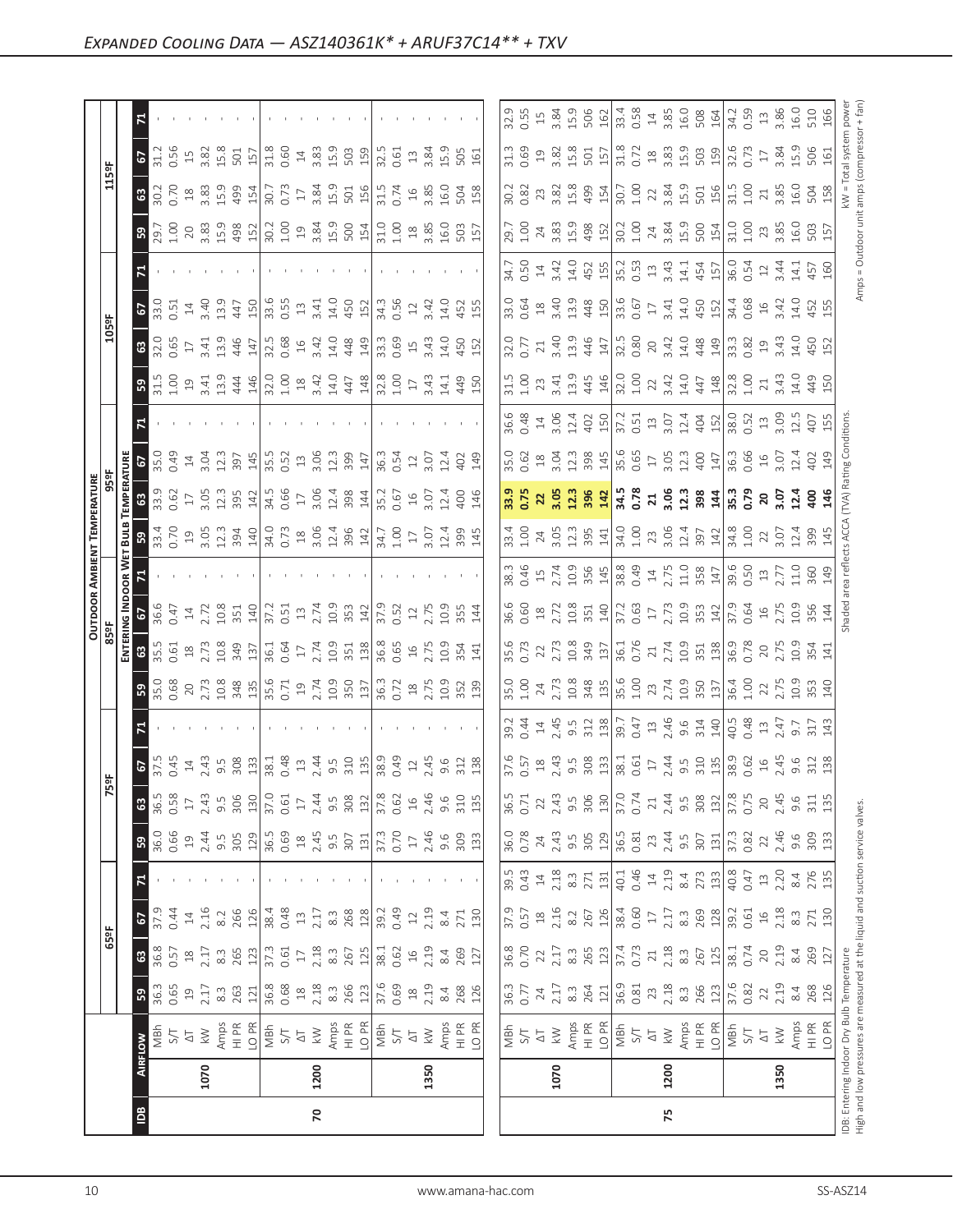|                |      |                                                                                                                            |                                            |                                  |                          |                                                                             |                             |                           |                                                                                                                                                                                                                                                                                                                                                                                                                                     |                            |                                                                                                                                                                                                                                                                                                                                                |                                                                                                                                                                                                                                                                                                                                                | <b>OUTDOOR AMBIENT TEMPERATURE</b>                                                                   |                                                                                              |                                                                                                                                                                                                                                                                         |                                                                                                                                                                                                                                                                                                                     |                                                                                                                                                                                                                                                                                                               |                                                                                                                                                                                                                                                                                                                     |                             |                                                                                                                                                     |                                                                                                                                                                                                                                                                                                                                                   |                |                                                                                                                                                                                                                                                                                |                                                                                                                                                                                                                                                                                                     |                                                                                                                |                                                                                             |
|----------------|------|----------------------------------------------------------------------------------------------------------------------------|--------------------------------------------|----------------------------------|--------------------------|-----------------------------------------------------------------------------|-----------------------------|---------------------------|-------------------------------------------------------------------------------------------------------------------------------------------------------------------------------------------------------------------------------------------------------------------------------------------------------------------------------------------------------------------------------------------------------------------------------------|----------------------------|------------------------------------------------------------------------------------------------------------------------------------------------------------------------------------------------------------------------------------------------------------------------------------------------------------------------------------------------|------------------------------------------------------------------------------------------------------------------------------------------------------------------------------------------------------------------------------------------------------------------------------------------------------------------------------------------------|------------------------------------------------------------------------------------------------------|----------------------------------------------------------------------------------------------|-------------------------------------------------------------------------------------------------------------------------------------------------------------------------------------------------------------------------------------------------------------------------|---------------------------------------------------------------------------------------------------------------------------------------------------------------------------------------------------------------------------------------------------------------------------------------------------------------------|---------------------------------------------------------------------------------------------------------------------------------------------------------------------------------------------------------------------------------------------------------------------------------------------------------------|---------------------------------------------------------------------------------------------------------------------------------------------------------------------------------------------------------------------------------------------------------------------------------------------------------------------|-----------------------------|-----------------------------------------------------------------------------------------------------------------------------------------------------|---------------------------------------------------------------------------------------------------------------------------------------------------------------------------------------------------------------------------------------------------------------------------------------------------------------------------------------------------|----------------|--------------------------------------------------------------------------------------------------------------------------------------------------------------------------------------------------------------------------------------------------------------------------------|-----------------------------------------------------------------------------------------------------------------------------------------------------------------------------------------------------------------------------------------------------------------------------------------------------|----------------------------------------------------------------------------------------------------------------|---------------------------------------------------------------------------------------------|
|                |      |                                                                                                                            |                                            | 65°F                             |                          |                                                                             |                             | 525                       |                                                                                                                                                                                                                                                                                                                                                                                                                                     |                            |                                                                                                                                                                                                                                                                                                                                                | 85°F                                                                                                                                                                                                                                                                                                                                           |                                                                                                      |                                                                                              |                                                                                                                                                                                                                                                                         |                                                                                                                                                                                                                                                                                                                     |                                                                                                                                                                                                                                                                                                               |                                                                                                                                                                                                                                                                                                                     |                             | 105°F                                                                                                                                               |                                                                                                                                                                                                                                                                                                                                                   |                |                                                                                                                                                                                                                                                                                | 115°F                                                                                                                                                                                                                                                                                               |                                                                                                                |                                                                                             |
|                |      |                                                                                                                            |                                            |                                  |                          |                                                                             |                             |                           |                                                                                                                                                                                                                                                                                                                                                                                                                                     |                            |                                                                                                                                                                                                                                                                                                                                                |                                                                                                                                                                                                                                                                                                                                                | ENTERING INDOOR WET BULB                                                                             |                                                                                              |                                                                                                                                                                                                                                                                         | <b>TEMPERATURE</b>                                                                                                                                                                                                                                                                                                  |                                                                                                                                                                                                                                                                                                               |                                                                                                                                                                                                                                                                                                                     |                             |                                                                                                                                                     |                                                                                                                                                                                                                                                                                                                                                   |                |                                                                                                                                                                                                                                                                                |                                                                                                                                                                                                                                                                                                     |                                                                                                                |                                                                                             |
| $\overline{5}$ |      | <b>AIRFLOW</b>                                                                                                             | ${\tt S}$                                  | $\mathbbmss{3}$                  | 5                        | $\mathbf{z}$                                                                | ${\tt S}$                   | $\boldsymbol{\mathsf{s}}$ |                                                                                                                                                                                                                                                                                                                                                                                                                                     | $\frac{1}{2}$              |                                                                                                                                                                                                                                                                                                                                                | $\mathbbmss{3}$                                                                                                                                                                                                                                                                                                                                | 5                                                                                                    |                                                                                              | ${\tt s}$                                                                                                                                                                                                                                                               | ${\tt G3}$                                                                                                                                                                                                                                                                                                          |                                                                                                                                                                                                                                                                                                               |                                                                                                                                                                                                                                                                                                                     | 59                          | $\boldsymbol{\mathsf{s}}$                                                                                                                           |                                                                                                                                                                                                                                                                                                                                                   |                | ၛၟ                                                                                                                                                                                                                                                                             | $\frac{3}{2}$                                                                                                                                                                                                                                                                                       | 2                                                                                                              |                                                                                             |
|                |      | Hg<br>S/T                                                                                                                  | 36.5<br>0.90                               | 37.0<br>0.82                     | 0.69<br>38.1             | 0.55<br>39.7                                                                | 1.00<br>36.2                | 0.83<br>36.7              | 275<br>275                                                                                                                                                                                                                                                                                                                                                                                                                          | 0.56                       | $35.2$<br>35.2                                                                                                                                                                                                                                                                                                                                 | 35.7<br>0.85                                                                                                                                                                                                                                                                                                                                   | 36.8<br>0.72                                                                                         | 38.4<br>0.58                                                                                 | $\frac{33.6}{1.00}$                                                                                                                                                                                                                                                     | 34.1<br>0.87                                                                                                                                                                                                                                                                                                        | 35.2<br>0.74                                                                                                                                                                                                                                                                                                  | $\frac{1}{2}$ $\frac{1}{8}$ $\frac{1}{8}$ $\frac{1}{8}$ $\frac{1}{8}$ $\frac{1}{8}$ $\frac{1}{8}$ $\frac{1}{8}$ $\frac{1}{8}$ $\frac{1}{8}$ $\frac{1}{8}$ $\frac{1}{8}$ $\frac{1}{8}$ $\frac{1}{8}$ $\frac{1}{8}$ $\frac{1}{8}$ $\frac{1}{8}$ $\frac{1}{8}$ $\frac{1}{8}$ $\frac{1}{8}$ $\frac{1}{8}$ $\frac{1}{8}$ | $31.7$<br>$1.00$            | 32.2<br>1.00                                                                                                                                        | <b>67</b><br>33.2<br>0.76                                                                                                                                                                                                                                                                                                                         | 34.9<br>0.62   | $\frac{9.9}{1.00}$                                                                                                                                                                                                                                                             | $30.4$<br>$1.00$                                                                                                                                                                                                                                                                                    | $31.4$<br>$0.81$                                                                                               | 33.1<br>0.67                                                                                |
|                |      | $\overline{\circ}$                                                                                                         |                                            | 26                               | $22\,$                   |                                                                             | $28$                        | 26                        |                                                                                                                                                                                                                                                                                                                                                                                                                                     |                            |                                                                                                                                                                                                                                                                                                                                                |                                                                                                                                                                                                                                                                                                                                                |                                                                                                      |                                                                                              |                                                                                                                                                                                                                                                                         |                                                                                                                                                                                                                                                                                                                     |                                                                                                                                                                                                                                                                                                               |                                                                                                                                                                                                                                                                                                                     |                             |                                                                                                                                                     |                                                                                                                                                                                                                                                                                                                                                   |                |                                                                                                                                                                                                                                                                                |                                                                                                                                                                                                                                                                                                     |                                                                                                                |                                                                                             |
|                | 1070 | $\leqslant$                                                                                                                | $\frac{28}{2.17}$                          | 2.17                             | 2.16                     | $19$<br>$2.18$                                                              | 2.43                        | 2.43                      |                                                                                                                                                                                                                                                                                                                                                                                                                                     |                            | $28$<br>2.73                                                                                                                                                                                                                                                                                                                                   | 26<br>2.73                                                                                                                                                                                                                                                                                                                                     | 23<br>2.72                                                                                           | $19$<br>$2.74$                                                                               |                                                                                                                                                                                                                                                                         |                                                                                                                                                                                                                                                                                                                     |                                                                                                                                                                                                                                                                                                               |                                                                                                                                                                                                                                                                                                                     | $28$<br>3.41<br>13.9<br>445 | $26$<br>3.41<br>13.9                                                                                                                                | $22$<br>3.40<br>13.9                                                                                                                                                                                                                                                                                                                              |                |                                                                                                                                                                                                                                                                                | 27<br>3.83                                                                                                                                                                                                                                                                                          | 23<br>3.82                                                                                                     | $\frac{20}{3}$                                                                              |
|                |      |                                                                                                                            | $8.\overline{3}$                           | $8.\overline{3}$                 | $8.2\,$                  | $8.\overline{3}$                                                            | 9.5<br>305                  | 9.5                       |                                                                                                                                                                                                                                                                                                                                                                                                                                     |                            |                                                                                                                                                                                                                                                                                                                                                |                                                                                                                                                                                                                                                                                                                                                |                                                                                                      |                                                                                              |                                                                                                                                                                                                                                                                         |                                                                                                                                                                                                                                                                                                                     |                                                                                                                                                                                                                                                                                                               |                                                                                                                                                                                                                                                                                                                     |                             |                                                                                                                                                     |                                                                                                                                                                                                                                                                                                                                                   |                |                                                                                                                                                                                                                                                                                | 15.9                                                                                                                                                                                                                                                                                                |                                                                                                                | 15.9<br>506                                                                                 |
|                |      | Amps<br>HI PR                                                                                                              | 264                                        | 265                              | 267                      | 272                                                                         |                             | 306                       | $\begin{array}{c}\n 27.435 \\  27.435 \\  38.45 \\  38.45 \\  38.57 \\  29.45 \\  39.45 \\  39.45 \\  39.45 \\  39.45 \\  39.45 \\  39.45 \\  39.45 \\  39.45 \\  39.45 \\  39.45 \\  39.45 \\  39.45 \\  39.45 \\  39.45 \\  39.45 \\  39.45 \\  39.45 \\  39.45 \\  39.45 \\  39.45 \\  39.45 \\  39.45 \\  39.45 \\  39.45 \\ $                                                                                                  |                            |                                                                                                                                                                                                                                                                                                                                                |                                                                                                                                                                                                                                                                                                                                                |                                                                                                      | $9.9684$<br>$9.961$<br>$9.961$<br>$9.71$<br>$9.74$<br>$9.961$<br>$9.963$<br>$1.74$<br>$9.63$ | $\frac{28}{3.05}$ 3 95                                                                                                                                                                                                                                                  | $26$<br>$3.05$<br>$12.3$<br>$56$<br>$14$                                                                                                                                                                                                                                                                            | $22.338$<br>$12.388$<br>$146$<br>$35.7$                                                                                                                                                                                                                                                                       |                                                                                                                                                                                                                                                                                                                     |                             | 446                                                                                                                                                 | 448                                                                                                                                                                                                                                                                                                                                               |                | $29.83$<br>$3.63$<br>$499$<br>$153$                                                                                                                                                                                                                                            | 500                                                                                                                                                                                                                                                                                                 | $\begin{array}{c} 15.8 \\ 502 \\ 151 \\ 32.0 \\ 0.84 \\ 2 \end{array}$                                         |                                                                                             |
|                |      | LO PR                                                                                                                      | 122                                        | 123                              | 127                      | 132                                                                         | 129                         | $131\,$                   |                                                                                                                                                                                                                                                                                                                                                                                                                                     |                            |                                                                                                                                                                                                                                                                                                                                                |                                                                                                                                                                                                                                                                                                                                                |                                                                                                      |                                                                                              |                                                                                                                                                                                                                                                                         |                                                                                                                                                                                                                                                                                                                     |                                                                                                                                                                                                                                                                                                               |                                                                                                                                                                                                                                                                                                                     | 146                         | 148                                                                                                                                                 |                                                                                                                                                                                                                                                                                                                                                   |                |                                                                                                                                                                                                                                                                                | 154                                                                                                                                                                                                                                                                                                 |                                                                                                                | 163                                                                                         |
|                |      | $\frac{1}{\sqrt{2}}$                                                                                                       | $\frac{37.0}{ }$                           | 37.5                             | 38.6                     | 40.2<br>0.58                                                                | $36.7$<br>$1.00$            | 37.2                      |                                                                                                                                                                                                                                                                                                                                                                                                                                     |                            |                                                                                                                                                                                                                                                                                                                                                |                                                                                                                                                                                                                                                                                                                                                |                                                                                                      |                                                                                              | $34.2$<br>1.00<br>27                                                                                                                                                                                                                                                    | $\begin{array}{c} 34.7 \\ 0.90 \\ 2.5 \\ 3.06 \\ 1.23 \\ 3.98 \\ 1.41 \\ \end{array}$                                                                                                                                                                                                                               |                                                                                                                                                                                                                                                                                                               |                                                                                                                                                                                                                                                                                                                     | 32.2<br>1.00                | 32.7                                                                                                                                                | 33.8<br>0.79                                                                                                                                                                                                                                                                                                                                      |                | $30.4$<br>1.00                                                                                                                                                                                                                                                                 | $30.9$<br>$1.00$                                                                                                                                                                                                                                                                                    |                                                                                                                | 33.6<br>0.71                                                                                |
|                |      |                                                                                                                            | 1.00                                       | 0.86                             | 0.72                     |                                                                             |                             | 0.86                      |                                                                                                                                                                                                                                                                                                                                                                                                                                     |                            |                                                                                                                                                                                                                                                                                                                                                |                                                                                                                                                                                                                                                                                                                                                |                                                                                                      |                                                                                              |                                                                                                                                                                                                                                                                         |                                                                                                                                                                                                                                                                                                                     |                                                                                                                                                                                                                                                                                                               |                                                                                                                                                                                                                                                                                                                     |                             | 1.00                                                                                                                                                |                                                                                                                                                                                                                                                                                                                                                   |                |                                                                                                                                                                                                                                                                                |                                                                                                                                                                                                                                                                                                     |                                                                                                                |                                                                                             |
|                |      | $\overline{\mathcal{L}}$                                                                                                   | 27                                         | 25                               | $\geq 1$                 | $\ensuremath{\mathop{\boxtimes}\limits^{\mathop{\mathop{\rm s}}\nolimits}}$ | $\overline{27}$             | 25                        |                                                                                                                                                                                                                                                                                                                                                                                                                                     |                            |                                                                                                                                                                                                                                                                                                                                                |                                                                                                                                                                                                                                                                                                                                                |                                                                                                      |                                                                                              |                                                                                                                                                                                                                                                                         |                                                                                                                                                                                                                                                                                                                     | 21                                                                                                                                                                                                                                                                                                            |                                                                                                                                                                                                                                                                                                                     | 27                          | 25                                                                                                                                                  | 21                                                                                                                                                                                                                                                                                                                                                |                |                                                                                                                                                                                                                                                                                |                                                                                                                                                                                                                                                                                                     |                                                                                                                |                                                                                             |
| 80             | 1200 | $\lesssim$                                                                                                                 |                                            | 2.18                             | 2.17                     | 2.19                                                                        |                             | 2.44                      |                                                                                                                                                                                                                                                                                                                                                                                                                                     |                            |                                                                                                                                                                                                                                                                                                                                                |                                                                                                                                                                                                                                                                                                                                                |                                                                                                      |                                                                                              |                                                                                                                                                                                                                                                                         |                                                                                                                                                                                                                                                                                                                     |                                                                                                                                                                                                                                                                                                               |                                                                                                                                                                                                                                                                                                                     |                             |                                                                                                                                                     | 3.41                                                                                                                                                                                                                                                                                                                                              |                |                                                                                                                                                                                                                                                                                |                                                                                                                                                                                                                                                                                                     |                                                                                                                |                                                                                             |
|                |      |                                                                                                                            | $\begin{array}{c} 2.18 \\ 8.3 \end{array}$ | $8.\overline{3}$                 | $8.\overline{3}$         | 8.4                                                                         | $2.45$<br>9.5               | 9.5                       |                                                                                                                                                                                                                                                                                                                                                                                                                                     |                            |                                                                                                                                                                                                                                                                                                                                                |                                                                                                                                                                                                                                                                                                                                                |                                                                                                      |                                                                                              |                                                                                                                                                                                                                                                                         |                                                                                                                                                                                                                                                                                                                     |                                                                                                                                                                                                                                                                                                               |                                                                                                                                                                                                                                                                                                                     |                             | $3.42$<br>14.0                                                                                                                                      | 14.0                                                                                                                                                                                                                                                                                                                                              |                |                                                                                                                                                                                                                                                                                | 26<br>3.84<br>15.9                                                                                                                                                                                                                                                                                  |                                                                                                                |                                                                                             |
|                |      | Amps<br>HI PR                                                                                                              | 266                                        | 267                              | 269                      | 274<br>133                                                                  | 307                         | 309                       |                                                                                                                                                                                                                                                                                                                                                                                                                                     |                            |                                                                                                                                                                                                                                                                                                                                                |                                                                                                                                                                                                                                                                                                                                                |                                                                                                      |                                                                                              | $3.06$<br>$12.4$<br>$39.7$<br>$143$                                                                                                                                                                                                                                     |                                                                                                                                                                                                                                                                                                                     | $3.06$<br>12.3<br>400                                                                                                                                                                                                                                                                                         |                                                                                                                                                                                                                                                                                                                     | $3.42$<br>14.0<br>447       | 448                                                                                                                                                 |                                                                                                                                                                                                                                                                                                                                                   |                | 28, 34, 55, 55                                                                                                                                                                                                                                                                 | 502                                                                                                                                                                                                                                                                                                 | $\frac{53}{159}$                                                                                               | $\begin{array}{c} 19 \\ 3.85 \\ 16.0 \\ 508 \end{array}$                                    |
|                |      | LO PR                                                                                                                      | 124                                        | 125                              | 128                      |                                                                             | 131                         | 133                       |                                                                                                                                                                                                                                                                                                                                                                                                                                     | 141                        |                                                                                                                                                                                                                                                                                                                                                |                                                                                                                                                                                                                                                                                                                                                |                                                                                                      |                                                                                              |                                                                                                                                                                                                                                                                         |                                                                                                                                                                                                                                                                                                                     | $\frac{147}{1}$                                                                                                                                                                                                                                                                                               |                                                                                                                                                                                                                                                                                                                     | 148                         |                                                                                                                                                     |                                                                                                                                                                                                                                                                                                                                                   |                |                                                                                                                                                                                                                                                                                |                                                                                                                                                                                                                                                                                                     |                                                                                                                | 164                                                                                         |
|                |      | MBh                                                                                                                        | $\frac{8}{37.8}$                           | 38.3                             | 39.4                     | 41.0                                                                        |                             | 38.0                      |                                                                                                                                                                                                                                                                                                                                                                                                                                     |                            |                                                                                                                                                                                                                                                                                                                                                |                                                                                                                                                                                                                                                                                                                                                |                                                                                                      |                                                                                              |                                                                                                                                                                                                                                                                         | $\frac{35.4}{4}$                                                                                                                                                                                                                                                                                                    | $\frac{5}{36}$                                                                                                                                                                                                                                                                                                |                                                                                                                                                                                                                                                                                                                     | $\frac{1}{3}0.00$           | $\frac{15}{33}$                                                                                                                                     | $\frac{450}{34.81}$                                                                                                                                                                                                                                                                                                                               | $36.2$<br>0.67 |                                                                                                                                                                                                                                                                                | 31.7                                                                                                                                                                                                                                                                                                | 32.86                                                                                                          | 34.4                                                                                        |
|                |      | 5/7                                                                                                                        | 1.00                                       | 0.87                             | 0.73                     | 0.60                                                                        | $37.5$<br>1.00              | 0.87                      |                                                                                                                                                                                                                                                                                                                                                                                                                                     | 40.7<br>0.60               |                                                                                                                                                                                                                                                                                                                                                |                                                                                                                                                                                                                                                                                                                                                | 0.77                                                                                                 |                                                                                              | 34.9<br>1.00                                                                                                                                                                                                                                                            | 1.00                                                                                                                                                                                                                                                                                                                | 0.78                                                                                                                                                                                                                                                                                                          |                                                                                                                                                                                                                                                                                                                     |                             | 1.00                                                                                                                                                |                                                                                                                                                                                                                                                                                                                                                   |                | $31.2$<br>$1.00$                                                                                                                                                                                                                                                               | 1.00                                                                                                                                                                                                                                                                                                |                                                                                                                | 0.72                                                                                        |
|                |      | $\overline{\triangle}$                                                                                                     | $26$                                       | $24\,$                           | $20$                     | $\Box$                                                                      | 26                          | 24                        |                                                                                                                                                                                                                                                                                                                                                                                                                                     |                            |                                                                                                                                                                                                                                                                                                                                                |                                                                                                                                                                                                                                                                                                                                                |                                                                                                      |                                                                                              | 26                                                                                                                                                                                                                                                                      |                                                                                                                                                                                                                                                                                                                     | 20                                                                                                                                                                                                                                                                                                            |                                                                                                                                                                                                                                                                                                                     |                             |                                                                                                                                                     |                                                                                                                                                                                                                                                                                                                                                   | $\frac{16}{1}$ | $\overline{27}$                                                                                                                                                                                                                                                                |                                                                                                                                                                                                                                                                                                     |                                                                                                                |                                                                                             |
|                | 1350 | $\lesssim$                                                                                                                 | 2.19                                       | 2.19                             | 2.19                     | 2.21                                                                        | 2.46                        | 2.46                      | $20,45$<br>$2,45$<br>$9,53$<br>$338$                                                                                                                                                                                                                                                                                                                                                                                                | $17$<br>$2.47$<br>$9.7$    | 26<br>2.75                                                                                                                                                                                                                                                                                                                                     | 24<br>2.75                                                                                                                                                                                                                                                                                                                                     | 2.75                                                                                                 | $\frac{17}{2.77}$                                                                            | 3.07                                                                                                                                                                                                                                                                    | $\frac{24}{3.07}$                                                                                                                                                                                                                                                                                                   | 3.07                                                                                                                                                                                                                                                                                                          | $\frac{17}{3.09}$                                                                                                                                                                                                                                                                                                   | $26$<br>3.43                | $24$<br>3.43                                                                                                                                        | $20$<br>3.42                                                                                                                                                                                                                                                                                                                                      | 3.44           | 3.85                                                                                                                                                                                                                                                                           | 25<br>3.85                                                                                                                                                                                                                                                                                          | 21<br>3.84<br>15.9                                                                                             | $\frac{18}{3.86}$                                                                           |
|                |      | Amps                                                                                                                       | 8.4                                        |                                  |                          |                                                                             | 9.6                         | 9.6                       |                                                                                                                                                                                                                                                                                                                                                                                                                                     |                            | 0.9                                                                                                                                                                                                                                                                                                                                            | 0.9                                                                                                                                                                                                                                                                                                                                            |                                                                                                      | 11.0                                                                                         | 12.4                                                                                                                                                                                                                                                                    | 12.4                                                                                                                                                                                                                                                                                                                | 12.4                                                                                                                                                                                                                                                                                                          | $\frac{5}{2}$                                                                                                                                                                                                                                                                                                       | 14.0                        | 14.0                                                                                                                                                | 14.0                                                                                                                                                                                                                                                                                                                                              | $\overline{4}$ | <b>16.0</b>                                                                                                                                                                                                                                                                    | 16.0                                                                                                                                                                                                                                                                                                |                                                                                                                | 16.0                                                                                        |
|                |      | HI PR                                                                                                                      | 269                                        | 8.4<br>270<br>128                | $8.4$<br>272             | 8.4<br>276                                                                  | 310                         | 311                       |                                                                                                                                                                                                                                                                                                                                                                                                                                     | 317                        |                                                                                                                                                                                                                                                                                                                                                | 354                                                                                                                                                                                                                                                                                                                                            | 10.9<br>356<br>145                                                                                   |                                                                                              | 400                                                                                                                                                                                                                                                                     | 401                                                                                                                                                                                                                                                                                                                 |                                                                                                                                                                                                                                                                                                               |                                                                                                                                                                                                                                                                                                                     | 450                         | 151                                                                                                                                                 |                                                                                                                                                                                                                                                                                                                                                   |                | 503                                                                                                                                                                                                                                                                            |                                                                                                                                                                                                                                                                                                     | 506                                                                                                            | 511                                                                                         |
|                |      | LO <sub>PR</sub>                                                                                                           | 126                                        |                                  | 131                      | 136                                                                         | 134                         | 135                       |                                                                                                                                                                                                                                                                                                                                                                                                                                     | 143                        | 353<br>140                                                                                                                                                                                                                                                                                                                                     | 142                                                                                                                                                                                                                                                                                                                                            |                                                                                                      | 361<br>150                                                                                   | 145                                                                                                                                                                                                                                                                     | 147                                                                                                                                                                                                                                                                                                                 | $\frac{2}{150}$                                                                                                                                                                                                                                                                                               | $\begin{array}{c} 407 \\ 155 \end{array}$                                                                                                                                                                                                                                                                           | 151                         | 152                                                                                                                                                 | 453                                                                                                                                                                                                                                                                                                                                               | 457<br>160     | 157                                                                                                                                                                                                                                                                            | 504<br>159                                                                                                                                                                                                                                                                                          | 16 <sub>1</sub><br>162                                                                                         |                                                                                             |
|                |      |                                                                                                                            |                                            |                                  |                          |                                                                             |                             |                           |                                                                                                                                                                                                                                                                                                                                                                                                                                     |                            |                                                                                                                                                                                                                                                                                                                                                |                                                                                                                                                                                                                                                                                                                                                |                                                                                                      |                                                                                              |                                                                                                                                                                                                                                                                         |                                                                                                                                                                                                                                                                                                                     |                                                                                                                                                                                                                                                                                                               |                                                                                                                                                                                                                                                                                                                     |                             |                                                                                                                                                     |                                                                                                                                                                                                                                                                                                                                                   |                |                                                                                                                                                                                                                                                                                |                                                                                                                                                                                                                                                                                                     |                                                                                                                |                                                                                             |
|                |      |                                                                                                                            | 37.1                                       | 37.6                             | 38.7                     |                                                                             |                             | 37.3                      |                                                                                                                                                                                                                                                                                                                                                                                                                                     |                            |                                                                                                                                                                                                                                                                                                                                                |                                                                                                                                                                                                                                                                                                                                                | 37.4                                                                                                 |                                                                                              |                                                                                                                                                                                                                                                                         | 34.7                                                                                                                                                                                                                                                                                                                |                                                                                                                                                                                                                                                                                                               |                                                                                                                                                                                                                                                                                                                     |                             |                                                                                                                                                     |                                                                                                                                                                                                                                                                                                                                                   |                |                                                                                                                                                                                                                                                                                |                                                                                                                                                                                                                                                                                                     |                                                                                                                | 33.7                                                                                        |
|                |      | NBh<br>S/T                                                                                                                 | $\frac{8}{1}$                              | 0.92                             | 0.79                     |                                                                             | 36.8<br>1.00                | 0.93                      | $38.3$<br>$0.80$                                                                                                                                                                                                                                                                                                                                                                                                                    |                            | $35.8$<br>$1.00$                                                                                                                                                                                                                                                                                                                               | $36.3$<br>$1.00$                                                                                                                                                                                                                                                                                                                               | 0.82                                                                                                 |                                                                                              | 34.2<br>1.00                                                                                                                                                                                                                                                            |                                                                                                                                                                                                                                                                                                                     | 35.84<br>0.84                                                                                                                                                                                                                                                                                                 | 37.4<br>0.70                                                                                                                                                                                                                                                                                                        | $32.3$<br>$1.00$            | $32.8$<br>$1.00$                                                                                                                                    | 33.8<br>0.86                                                                                                                                                                                                                                                                                                                                      | 35.5<br>0.72   |                                                                                                                                                                                                                                                                                |                                                                                                                                                                                                                                                                                                     | $32.0$<br>$1.00$                                                                                               | 7.7                                                                                         |
|                |      | $\overline{\Delta}$                                                                                                        |                                            | $\approx$                        | $26$                     | $40.3$<br>0.65<br>22                                                        | $32$                        | $\overline{30}$           |                                                                                                                                                                                                                                                                                                                                                                                                                                     | $0.66$<br>$0.66$<br>$2.45$ |                                                                                                                                                                                                                                                                                                                                                |                                                                                                                                                                                                                                                                                                                                                |                                                                                                      |                                                                                              | 31                                                                                                                                                                                                                                                                      |                                                                                                                                                                                                                                                                                                                     |                                                                                                                                                                                                                                                                                                               |                                                                                                                                                                                                                                                                                                                     |                             |                                                                                                                                                     |                                                                                                                                                                                                                                                                                                                                                   |                |                                                                                                                                                                                                                                                                                |                                                                                                                                                                                                                                                                                                     | 27                                                                                                             | 23                                                                                          |
|                | 1070 | $\gtrapprox$                                                                                                               |                                            |                                  | 2.17                     | 2.19                                                                        |                             | 2.44                      |                                                                                                                                                                                                                                                                                                                                                                                                                                     |                            |                                                                                                                                                                                                                                                                                                                                                |                                                                                                                                                                                                                                                                                                                                                |                                                                                                      |                                                                                              |                                                                                                                                                                                                                                                                         |                                                                                                                                                                                                                                                                                                                     |                                                                                                                                                                                                                                                                                                               |                                                                                                                                                                                                                                                                                                                     |                             |                                                                                                                                                     |                                                                                                                                                                                                                                                                                                                                                   |                |                                                                                                                                                                                                                                                                                |                                                                                                                                                                                                                                                                                                     |                                                                                                                |                                                                                             |
|                |      |                                                                                                                            |                                            | $2.17$<br>8.3                    |                          |                                                                             |                             | 9.5                       |                                                                                                                                                                                                                                                                                                                                                                                                                                     |                            |                                                                                                                                                                                                                                                                                                                                                |                                                                                                                                                                                                                                                                                                                                                |                                                                                                      |                                                                                              |                                                                                                                                                                                                                                                                         |                                                                                                                                                                                                                                                                                                                     |                                                                                                                                                                                                                                                                                                               |                                                                                                                                                                                                                                                                                                                     |                             |                                                                                                                                                     |                                                                                                                                                                                                                                                                                                                                                   |                |                                                                                                                                                                                                                                                                                |                                                                                                                                                                                                                                                                                                     |                                                                                                                |                                                                                             |
|                |      | Amps<br>HI PR                                                                                                              |                                            |                                  |                          |                                                                             |                             | 308                       |                                                                                                                                                                                                                                                                                                                                                                                                                                     |                            |                                                                                                                                                                                                                                                                                                                                                |                                                                                                                                                                                                                                                                                                                                                |                                                                                                      |                                                                                              |                                                                                                                                                                                                                                                                         |                                                                                                                                                                                                                                                                                                                     |                                                                                                                                                                                                                                                                                                               |                                                                                                                                                                                                                                                                                                                     |                             |                                                                                                                                                     |                                                                                                                                                                                                                                                                                                                                                   |                |                                                                                                                                                                                                                                                                                |                                                                                                                                                                                                                                                                                                     |                                                                                                                |                                                                                             |
|                |      | LO PR                                                                                                                      | $32$<br>$2.17$<br>$8.3$<br>$265$<br>$124$  | 266<br>125                       | 8.3<br>268<br>128        | 8.4<br>273<br>133                                                           | $2.44$<br>9.5<br>307<br>131 | 133                       | $\begin{array}{c}\n 26 \\  243 \\  \hline\n 093 \\  \hline\n 094 \\  \hline\n 094 \\  \hline\n 094 \\  \hline\n 094 \\  \hline\n 094 \\  \hline\n 094 \\  \hline\n 094 \\  \hline\n 094 \\  \hline\n 094 \\  \hline\n 094 \\  \hline\n 094 \\  \hline\n 094 \\  \hline\n 094 \\  \hline\n 094 \\  \hline\n 094 \\  \hline\n 094 \\  \hline\n 094 \\  \hline\n 094 \\  \hline\n 094 \\  \hline\n 094 \\  \hline\n 094 \\  \hline\n $ | $9.54$ $\frac{11}{2}$      | $\begin{array}{c}\n 32.74 \\  21.950 \\  35.0 \\  14.9 \\  14.9 \\  15.0 \\  16.1 \\  17.0 \\  18.0 \\  19.0 \\  19.0 \\  10.0 \\  10.0 \\  10.0 \\  10.0 \\  10.0 \\  10.0 \\  10.0 \\  10.0 \\  10.0 \\  10.0 \\  10.0 \\  10.0 \\  10.0 \\  10.0 \\  10.0 \\  10.0 \\  10.0 \\  10.0 \\  10.0 \\  10.0 \\  10.0 \\  10.0 \\  10.0 \\  10.0$ | $\begin{array}{c}\n 30.73 \\  21.73 \\  12.73 \\  13.73 \\  14.73 \\  15.73 \\  16.9 \\  16.9 \\  16.9 \\  16.9 \\  16.9 \\  16.9 \\  16.9 \\  16.9 \\  16.9 \\  16.9 \\  16.9 \\  16.9 \\  16.9 \\  16.9 \\  16.9 \\  16.9 \\  16.9 \\  16.9 \\  16.9 \\  16.9 \\  16.9 \\  16.9 \\  16.9 \\  16.9 \\  16.9 \\  16.9 \\  16.9 \\  16.9 \\  1$ | $\begin{array}{c}\n 26 \\  2.73 \\  10.8 \\  35.3 \\  38.0 \\  38.5 \\  2.74 \\  2.74\n \end{array}$ |                                                                                              | $\begin{array}{c c c c c c c c c} 3.05 & 0.01 & 0.01 & 0.01 & 0.01 & 0.01 & 0.01 & 0.01 & 0.01 & 0.01 & 0.01 & 0.01 & 0.01 & 0.01 & 0.01 & 0.01 & 0.01 & 0.01 & 0.01 & 0.01 & 0.01 & 0.01 & 0.01 & 0.01 & 0.01 & 0.01 & 0.01 & 0.01 & 0.01 & 0.01 & 0.01 & 0.01 & 0.01$ | $\frac{1}{2}$ $\frac{1}{2}$ $\frac{1}{2}$ $\frac{1}{2}$ $\frac{1}{2}$ $\frac{1}{2}$ $\frac{1}{2}$ $\frac{1}{2}$ $\frac{1}{2}$ $\frac{1}{2}$ $\frac{1}{2}$ $\frac{1}{2}$ $\frac{1}{2}$ $\frac{1}{2}$ $\frac{1}{2}$ $\frac{1}{2}$ $\frac{1}{2}$ $\frac{1}{2}$ $\frac{1}{2}$ $\frac{1}{2}$ $\frac{1}{2}$ $\frac{1}{2}$ | $26$<br>$3.05$<br>$12.3$<br>$39$<br>$14$                                                                                                                                                                                                                                                                      | $\begin{array}{c} 22.57 \\ 23.07 \\ 24.47 \\ 25.48 \\ 26.07 \\ 27.49 \\ 28.07 \\ 29.07 \\ 20.07 \\ 21.08 \\ 22.07 \\ 23.07 \\ 24.07 \\ 25.07 \\ 26.07 \\ 27.07 \\ 28.07 \\ 29.07 \\ 20.07 \\ 21.07 \\ 22.07 \\ 23.07 \\ 24.07 \\ 25.07 \\ 26.07 \\ 27.07 \\ 28.07 \\ 29.07 \\ 20.07 \\ 21.07 \\ 22$                 |                             | $\begin{array}{c}\n 29 \\  3.41 \\  14.9 \\  28 \\  19 \\  33 \\  50 \\  60 \\  74 \\  89 \\  74 \\  75 \\  74 \\  89 \\  151 \\  19\n \end{array}$ | $\begin{array}{c} 26 \\ 27 \\ 28 \\ 29 \\ 20 \\ 21 \\ 23 \\ 24 \\ 26 \\ 27 \\ 28 \\ 29 \\ 20 \\ 20 \\ 21 \\ 22 \\ 23 \\ 24 \\ 25 \\ 26 \\ 27 \\ 28 \\ 29 \\ 20 \\ 20 \\ 24 \\ 25 \\ 27 \\ 28 \\ 29 \\ 20 \\ 27 \\ 29 \\ 20 \\ 20 \\ 27 \\ 29 \\ 20 \\ 27 \\ 28 \\ 29 \\ 29 \\ 29 \\ 20 \\ 20 \\ 27 \\ 29 \\ 20 \\ 27 \\ 29 \\ 20 \\ 27 \\ 29 \\ $ |                | $\begin{array}{cccc}\n30.5 & 32.8 & 33.8 & 33.8 & 33.8 & 33.8 & 34.8 & 35.8 & 36.8 & 37.8 & 38.8 & 39.8 & 39.8 & 30.8 & 30.8 & 30.8 & 30.8 & 30.8 & 30.8 & 30.8 & 30.8 & 30.8 & 30.8 & 30.8 & 30.8 & 30.8 & 30.8 & 30.8 & 30.8 & 30.8 & 30.8 & 30.8 & 30.8 & 30.8 & 30.8 & 30$ | $\begin{array}{c} 3.136 \\ 3.152 \\ 4.153 \\ 5.154 \\ 6.155 \\ 7.155 \\ 7.155 \\ 7.155 \\ 7.155 \\ 7.155 \\ 7.155 \\ 7.155 \\ 7.155 \\ 7.155 \\ 7.155 \\ 7.155 \\ 7.155 \\ 7.155 \\ 7.155 \\ 7.155 \\ 7.155 \\ 7.155 \\ 7.155 \\ 7.155 \\ 7.155 \\ 7.155 \\ 7.155 \\ 7.155 \\ 7.155 \\ 7.155 \\ 7.$ | $\begin{array}{c}\n 3.83 \\  1.503 \\  503 \\  \hline\n 1.000 \\  2.6 \\  3.84 \\  \hline\n 3.4\n \end{array}$ | $\begin{array}{c}\n 3.85 \\  16.0 \\  \hline\n 507 \\  164 \\  34.2 \\  0.80\n \end{array}$ |
|                |      | $\frac{1}{2}$                                                                                                              | 37.6<br>1.00                               | 38.1<br>0.95                     | 39.2<br>0.82             |                                                                             | $37.3$<br>1.00              | 37.8<br>0.96              |                                                                                                                                                                                                                                                                                                                                                                                                                                     |                            |                                                                                                                                                                                                                                                                                                                                                |                                                                                                                                                                                                                                                                                                                                                |                                                                                                      |                                                                                              |                                                                                                                                                                                                                                                                         |                                                                                                                                                                                                                                                                                                                     |                                                                                                                                                                                                                                                                                                               |                                                                                                                                                                                                                                                                                                                     |                             |                                                                                                                                                     |                                                                                                                                                                                                                                                                                                                                                   |                |                                                                                                                                                                                                                                                                                |                                                                                                                                                                                                                                                                                                     |                                                                                                                |                                                                                             |
|                |      |                                                                                                                            |                                            |                                  |                          | $^{40.8}_{0.68}$                                                            |                             |                           |                                                                                                                                                                                                                                                                                                                                                                                                                                     |                            |                                                                                                                                                                                                                                                                                                                                                |                                                                                                                                                                                                                                                                                                                                                |                                                                                                      |                                                                                              |                                                                                                                                                                                                                                                                         |                                                                                                                                                                                                                                                                                                                     |                                                                                                                                                                                                                                                                                                               |                                                                                                                                                                                                                                                                                                                     |                             |                                                                                                                                                     |                                                                                                                                                                                                                                                                                                                                                   |                |                                                                                                                                                                                                                                                                                |                                                                                                                                                                                                                                                                                                     |                                                                                                                |                                                                                             |
|                |      | $\overline{\Delta}$                                                                                                        |                                            |                                  |                          |                                                                             | $\Xi$                       | 29                        |                                                                                                                                                                                                                                                                                                                                                                                                                                     |                            |                                                                                                                                                                                                                                                                                                                                                |                                                                                                                                                                                                                                                                                                                                                |                                                                                                      |                                                                                              |                                                                                                                                                                                                                                                                         |                                                                                                                                                                                                                                                                                                                     |                                                                                                                                                                                                                                                                                                               |                                                                                                                                                                                                                                                                                                                     |                             |                                                                                                                                                     |                                                                                                                                                                                                                                                                                                                                                   |                |                                                                                                                                                                                                                                                                                |                                                                                                                                                                                                                                                                                                     |                                                                                                                |                                                                                             |
| 85             | 1200 | $\lesssim$                                                                                                                 | $31$<br>$2.19$<br>$8.4$                    | $29$<br>$2.18$<br>$8.3$<br>$269$ | $2.18$<br>$8.3$<br>$270$ | 2.20                                                                        |                             | $2.45$<br>9.6             |                                                                                                                                                                                                                                                                                                                                                                                                                                     |                            |                                                                                                                                                                                                                                                                                                                                                |                                                                                                                                                                                                                                                                                                                                                |                                                                                                      |                                                                                              |                                                                                                                                                                                                                                                                         |                                                                                                                                                                                                                                                                                                                     |                                                                                                                                                                                                                                                                                                               |                                                                                                                                                                                                                                                                                                                     |                             |                                                                                                                                                     |                                                                                                                                                                                                                                                                                                                                                   |                |                                                                                                                                                                                                                                                                                |                                                                                                                                                                                                                                                                                                     |                                                                                                                |                                                                                             |
|                |      | Amps<br>HI PR                                                                                                              |                                            |                                  |                          | 8.4<br>275                                                                  |                             |                           |                                                                                                                                                                                                                                                                                                                                                                                                                                     |                            |                                                                                                                                                                                                                                                                                                                                                |                                                                                                                                                                                                                                                                                                                                                | 10.9<br>355                                                                                          |                                                                                              |                                                                                                                                                                                                                                                                         |                                                                                                                                                                                                                                                                                                                     |                                                                                                                                                                                                                                                                                                               |                                                                                                                                                                                                                                                                                                                     |                             |                                                                                                                                                     |                                                                                                                                                                                                                                                                                                                                                   |                |                                                                                                                                                                                                                                                                                |                                                                                                                                                                                                                                                                                                     | 15.9<br>505                                                                                                    |                                                                                             |
|                |      |                                                                                                                            | 267                                        |                                  |                          |                                                                             | $2.45$<br>9.6<br>309        | 310                       |                                                                                                                                                                                                                                                                                                                                                                                                                                     |                            |                                                                                                                                                                                                                                                                                                                                                |                                                                                                                                                                                                                                                                                                                                                |                                                                                                      |                                                                                              |                                                                                                                                                                                                                                                                         |                                                                                                                                                                                                                                                                                                                     | $\begin{array}{c} 18.7 \\ 18.7 \\ 0.87 \\ 0.95 \\ 0.06 \\ 0.04 \\ 0.01 \\ 0.01 \\ 0.01 \\ 0.01 \\ 0.01 \\ 0.01 \\ 0.01 \\ 0.01 \\ 0.01 \\ 0.01 \\ 0.01 \\ 0.01 \\ 0.01 \\ 0.01 \\ 0.01 \\ 0.01 \\ 0.01 \\ 0.01 \\ 0.01 \\ 0.01 \\ 0.01 \\ 0.01 \\ 0.01 \\ 0.01 \\ 0.01 \\ 0.01 \\ 0.01 \\ 0.01 \\ 0.01 \\ 0.$ |                                                                                                                                                                                                                                                                                                                     |                             |                                                                                                                                                     |                                                                                                                                                                                                                                                                                                                                                   |                |                                                                                                                                                                                                                                                                                |                                                                                                                                                                                                                                                                                                     |                                                                                                                |                                                                                             |
|                |      | LO PR                                                                                                                      | $\frac{126}{38.4}$                         | 127                              | 130                      | 135                                                                         | 133                         | 134                       |                                                                                                                                                                                                                                                                                                                                                                                                                                     |                            |                                                                                                                                                                                                                                                                                                                                                |                                                                                                                                                                                                                                                                                                                                                |                                                                                                      |                                                                                              |                                                                                                                                                                                                                                                                         |                                                                                                                                                                                                                                                                                                                     |                                                                                                                                                                                                                                                                                                               |                                                                                                                                                                                                                                                                                                                     |                             |                                                                                                                                                     |                                                                                                                                                                                                                                                                                                                                                   |                |                                                                                                                                                                                                                                                                                |                                                                                                                                                                                                                                                                                                     | $\frac{161}{33.4}$                                                                                             |                                                                                             |
|                |      | $\frac{1}{2}$                                                                                                              |                                            | 38.9                             | 40.0                     | 41.6                                                                        | $38.1$<br>$1.00$            | 38.6                      |                                                                                                                                                                                                                                                                                                                                                                                                                                     | 41.3<br>0.70               |                                                                                                                                                                                                                                                                                                                                                | $\frac{141}{37.7}$                                                                                                                                                                                                                                                                                                                             | $\frac{144}{38.7}$                                                                                   | 40.4<br>0.72                                                                                 |                                                                                                                                                                                                                                                                         |                                                                                                                                                                                                                                                                                                                     |                                                                                                                                                                                                                                                                                                               |                                                                                                                                                                                                                                                                                                                     |                             | 34.1                                                                                                                                                |                                                                                                                                                                                                                                                                                                                                                   | 36.8<br>0.77   | 31.8                                                                                                                                                                                                                                                                           |                                                                                                                                                                                                                                                                                                     |                                                                                                                | $22.86$<br>$3.86$ $16.0$<br>$5.8$<br>$16.0$<br>$15.0$<br>$3.82$                             |
|                |      |                                                                                                                            | 1.00                                       | 0.97                             | 0.83                     | 0.69                                                                        |                             | $1.00$                    |                                                                                                                                                                                                                                                                                                                                                                                                                                     |                            |                                                                                                                                                                                                                                                                                                                                                | 1.00                                                                                                                                                                                                                                                                                                                                           |                                                                                                      |                                                                                              |                                                                                                                                                                                                                                                                         | 1.00                                                                                                                                                                                                                                                                                                                | 0.88                                                                                                                                                                                                                                                                                                          |                                                                                                                                                                                                                                                                                                                     |                             | 1.00                                                                                                                                                |                                                                                                                                                                                                                                                                                                                                                   |                | 1.00                                                                                                                                                                                                                                                                           | 1.00                                                                                                                                                                                                                                                                                                | 1.00                                                                                                           |                                                                                             |
|                |      | $\Delta\top$                                                                                                               | 30                                         | $28$                             | 24                       | 21                                                                          | $30$                        | 28                        | 24                                                                                                                                                                                                                                                                                                                                                                                                                                  | $20$                       |                                                                                                                                                                                                                                                                                                                                                | $28$                                                                                                                                                                                                                                                                                                                                           | 24                                                                                                   | $\overline{21}$                                                                              | 30                                                                                                                                                                                                                                                                      | $28$                                                                                                                                                                                                                                                                                                                | 24                                                                                                                                                                                                                                                                                                            | 20                                                                                                                                                                                                                                                                                                                  | 29                          | 27                                                                                                                                                  | 24                                                                                                                                                                                                                                                                                                                                                | 20             | $31\,$                                                                                                                                                                                                                                                                         | 29                                                                                                                                                                                                                                                                                                  |                                                                                                                | 21                                                                                          |
|                | 1350 | $\gtrapprox$                                                                                                               | 2.20                                       | 2.20                             | 2.19                     | 2.21                                                                        | 2.46                        | 2.46                      | 2.46                                                                                                                                                                                                                                                                                                                                                                                                                                | 2.48                       | 2.76                                                                                                                                                                                                                                                                                                                                           | 2.76                                                                                                                                                                                                                                                                                                                                           | 2.75                                                                                                 | 2.77                                                                                         | 3.08                                                                                                                                                                                                                                                                    | 3.08                                                                                                                                                                                                                                                                                                                | 3.07                                                                                                                                                                                                                                                                                                          | $3.09$<br>$12.5$                                                                                                                                                                                                                                                                                                    | $3.44$<br>14.1              | 3.43                                                                                                                                                | 3.43                                                                                                                                                                                                                                                                                                                                              | 3.45           | 3.86                                                                                                                                                                                                                                                                           | 3.85                                                                                                                                                                                                                                                                                                | 25<br>3.85<br>16.0                                                                                             | 3.87                                                                                        |
|                |      | Amps                                                                                                                       | $8.4\,$                                    | 8.4                              | 8.4                      | $8.\overline{5}$                                                            | $9.\overline{6}$            | 9.6                       | 9.6                                                                                                                                                                                                                                                                                                                                                                                                                                 | $-5.7$                     | 11.0                                                                                                                                                                                                                                                                                                                                           | 11.0                                                                                                                                                                                                                                                                                                                                           | 10.9                                                                                                 | 11.0                                                                                         | 12.4                                                                                                                                                                                                                                                                    | 12.4                                                                                                                                                                                                                                                                                                                | $\frac{1}{2}$ .4                                                                                                                                                                                                                                                                                              |                                                                                                                                                                                                                                                                                                                     |                             | $\Xi$                                                                                                                                               | 14.0                                                                                                                                                                                                                                                                                                                                              | 14.1           | 16.0                                                                                                                                                                                                                                                                           | 16.0                                                                                                                                                                                                                                                                                                |                                                                                                                | 16.1                                                                                        |
|                |      | HI PR<br>LO PR                                                                                                             | 270                                        | 271                              | 273<br>133               | 277<br>138                                                                  | 311                         | 312                       | 314                                                                                                                                                                                                                                                                                                                                                                                                                                 | 319<br>145                 | 354<br>142                                                                                                                                                                                                                                                                                                                                     | 355<br>143                                                                                                                                                                                                                                                                                                                                     | 357                                                                                                  | 362                                                                                          | 401                                                                                                                                                                                                                                                                     | $\begin{array}{c} 402 \\ 149 \end{array}$                                                                                                                                                                                                                                                                           | $404$<br>$152$                                                                                                                                                                                                                                                                                                | $\begin{array}{c} 408 \\ 157 \end{array}$                                                                                                                                                                                                                                                                           | $451$<br>$153$              | 452<br>154                                                                                                                                          | 454<br>157                                                                                                                                                                                                                                                                                                                                        | 458<br>162     | 504<br>159                                                                                                                                                                                                                                                                     | 506<br>161                                                                                                                                                                                                                                                                                          | 507<br>164                                                                                                     | 512                                                                                         |
|                |      |                                                                                                                            | 128                                        | 130                              |                          |                                                                             | 135                         | 137                       | 140                                                                                                                                                                                                                                                                                                                                                                                                                                 |                            |                                                                                                                                                                                                                                                                                                                                                |                                                                                                                                                                                                                                                                                                                                                |                                                                                                      |                                                                                              |                                                                                                                                                                                                                                                                         |                                                                                                                                                                                                                                                                                                                     |                                                                                                                                                                                                                                                                                                               |                                                                                                                                                                                                                                                                                                                     |                             |                                                                                                                                                     |                                                                                                                                                                                                                                                                                                                                                   |                |                                                                                                                                                                                                                                                                                |                                                                                                                                                                                                                                                                                                     |                                                                                                                | 169                                                                                         |
|                |      | High and low pressures are measured at the liquid and suction service valves.<br>IDB: Entering Indoor Dry Bulb Temperature |                                            |                                  |                          |                                                                             |                             |                           |                                                                                                                                                                                                                                                                                                                                                                                                                                     |                            |                                                                                                                                                                                                                                                                                                                                                |                                                                                                                                                                                                                                                                                                                                                | haded                                                                                                |                                                                                              | ects AHRI                                                                                                                                                                                                                                                               | Rating Condition                                                                                                                                                                                                                                                                                                    |                                                                                                                                                                                                                                                                                                               |                                                                                                                                                                                                                                                                                                                     |                             |                                                                                                                                                     |                                                                                                                                                                                                                                                                                                                                                   |                | Amps = Outdoor unit amps (compressor + fan                                                                                                                                                                                                                                     | = Total system                                                                                                                                                                                                                                                                                      |                                                                                                                | powe                                                                                        |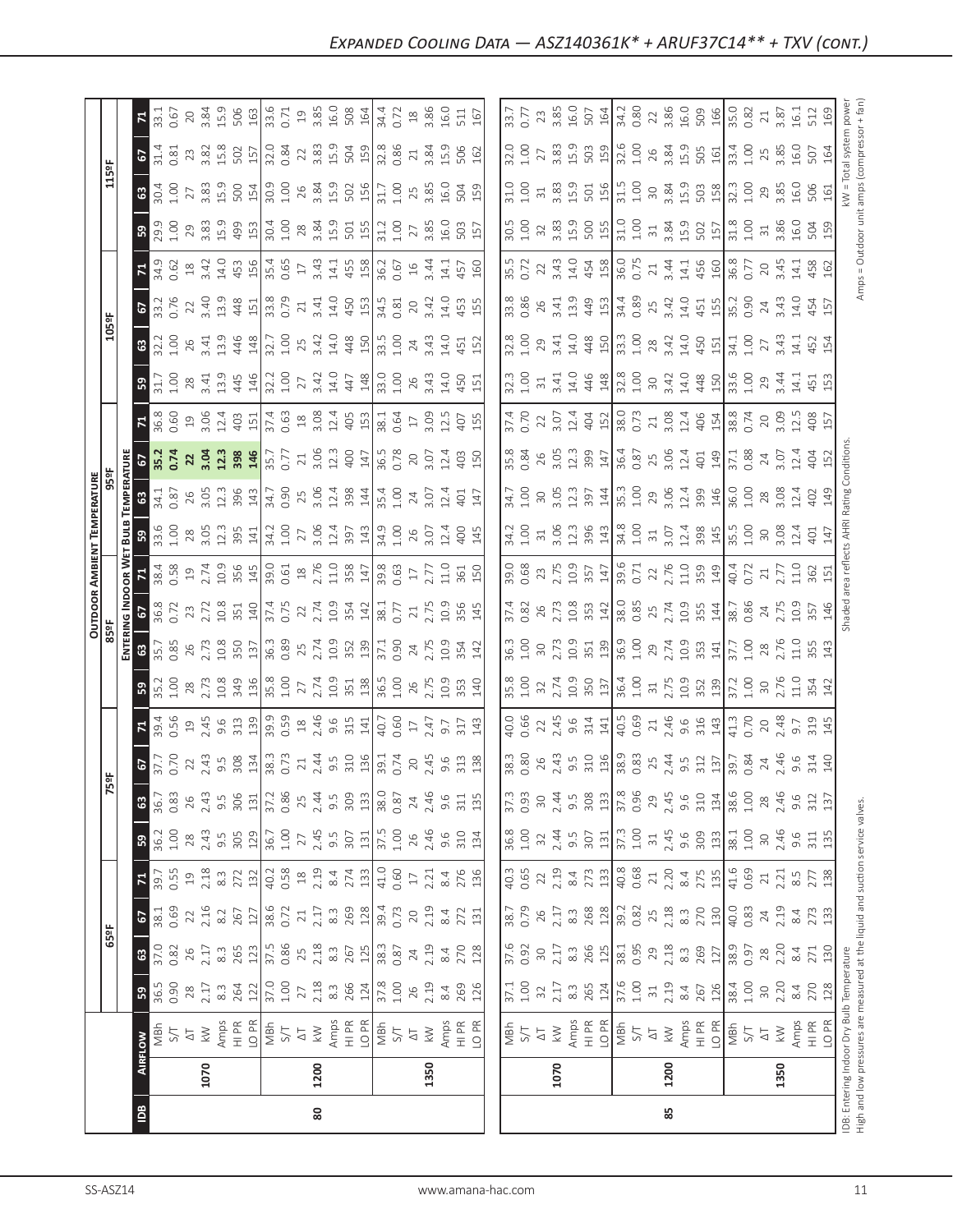|                |      |                                                                                                                            |                       |                 |        |                                           |                                                   |                 |                                                                                                                                                                                                                                                                                                               |                                                                                                                                                                                                                                                                                                               |                                                                                                                                                                                                                                                                                                               |                                                                                                                       |                                      |                                                 | <b>OUTDOOR AMBIENT TEMPERATURE</b>                |                                             |                                                                                                                                                                                                                                                                                      |                                                                                                                                                                                                                                                                                                         |                                                                                                                                                                                                                                                                                                                                                                                                                  |                          |                                                                                                                         |                                                                                                                                                                                                                                                                                   |                                                                                   |                                                                           |                                               |                                             |
|----------------|------|----------------------------------------------------------------------------------------------------------------------------|-----------------------|-----------------|--------|-------------------------------------------|---------------------------------------------------|-----------------|---------------------------------------------------------------------------------------------------------------------------------------------------------------------------------------------------------------------------------------------------------------------------------------------------------------|---------------------------------------------------------------------------------------------------------------------------------------------------------------------------------------------------------------------------------------------------------------------------------------------------------------|---------------------------------------------------------------------------------------------------------------------------------------------------------------------------------------------------------------------------------------------------------------------------------------------------------------|-----------------------------------------------------------------------------------------------------------------------|--------------------------------------|-------------------------------------------------|---------------------------------------------------|---------------------------------------------|--------------------------------------------------------------------------------------------------------------------------------------------------------------------------------------------------------------------------------------------------------------------------------------|---------------------------------------------------------------------------------------------------------------------------------------------------------------------------------------------------------------------------------------------------------------------------------------------------------|------------------------------------------------------------------------------------------------------------------------------------------------------------------------------------------------------------------------------------------------------------------------------------------------------------------------------------------------------------------------------------------------------------------|--------------------------|-------------------------------------------------------------------------------------------------------------------------|-----------------------------------------------------------------------------------------------------------------------------------------------------------------------------------------------------------------------------------------------------------------------------------|-----------------------------------------------------------------------------------|---------------------------------------------------------------------------|-----------------------------------------------|---------------------------------------------|
|                |      |                                                                                                                            |                       | 65°F            |        |                                           |                                                   |                 | 5ºF                                                                                                                                                                                                                                                                                                           |                                                                                                                                                                                                                                                                                                               |                                                                                                                                                                                                                                                                                                               | 85°F                                                                                                                  |                                      |                                                 |                                                   |                                             |                                                                                                                                                                                                                                                                                      |                                                                                                                                                                                                                                                                                                         |                                                                                                                                                                                                                                                                                                                                                                                                                  | 105°F                    |                                                                                                                         |                                                                                                                                                                                                                                                                                   |                                                                                   | 115°F                                                                     |                                               |                                             |
|                |      |                                                                                                                            |                       |                 |        |                                           |                                                   |                 |                                                                                                                                                                                                                                                                                                               |                                                                                                                                                                                                                                                                                                               |                                                                                                                                                                                                                                                                                                               | ENTERI                                                                                                                |                                      | NG INDOOR WET                                   | Buu                                               | <b>EMPERATURE</b>                           |                                                                                                                                                                                                                                                                                      |                                                                                                                                                                                                                                                                                                         |                                                                                                                                                                                                                                                                                                                                                                                                                  |                          |                                                                                                                         |                                                                                                                                                                                                                                                                                   |                                                                                   |                                                                           |                                               |                                             |
| $\overline{5}$ |      | <b>AIRFLOW</b>                                                                                                             | ${\tt S}$             | $\mathbbmss{3}$ | 2      | Σ,                                        | ${\tt S}$                                         | $\mathbbmss{3}$ | $\overline{c}$                                                                                                                                                                                                                                                                                                |                                                                                                                                                                                                                                                                                                               | ${\tt S}$                                                                                                                                                                                                                                                                                                     | $\mathbbmss{3}$                                                                                                       | 2                                    |                                                 |                                                   |                                             |                                                                                                                                                                                                                                                                                      |                                                                                                                                                                                                                                                                                                         | ၛၟ                                                                                                                                                                                                                                                                                                                                                                                                               | ${\tt G3}$               | 5                                                                                                                       |                                                                                                                                                                                                                                                                                   |                                                                                   | $\boldsymbol{\mathsf{s}}$                                                 | 2                                             |                                             |
|                |      | MBh                                                                                                                        | 40.2                  | 40.8            | 41.9   |                                           | 39.8                                              | 40.4            | 41.6<br>0.46                                                                                                                                                                                                                                                                                                  |                                                                                                                                                                                                                                                                                                               |                                                                                                                                                                                                                                                                                                               | 39.4                                                                                                                  | 40.6<br>0.48                         |                                                 | $\frac{1}{37.00}$                                 | 37.6<br>0.64                                | 38.8<br>0.50                                                                                                                                                                                                                                                                         |                                                                                                                                                                                                                                                                                                         |                                                                                                                                                                                                                                                                                                                                                                                                                  | 35.4<br>0.66             | 36.6                                                                                                                    |                                                                                                                                                                                                                                                                                   |                                                                                   | $33.4$<br>0.71                                                            | 34.6<br>0.58                                  |                                             |
|                |      | 5/7                                                                                                                        | 0.66                  | 0.59            | 0.45   |                                           | 0.67                                              | 0.59            |                                                                                                                                                                                                                                                                                                               |                                                                                                                                                                                                                                                                                                               |                                                                                                                                                                                                                                                                                                               | 0.62                                                                                                                  |                                      |                                                 |                                                   |                                             |                                                                                                                                                                                                                                                                                      |                                                                                                                                                                                                                                                                                                         |                                                                                                                                                                                                                                                                                                                                                                                                                  |                          | 0.52                                                                                                                    |                                                                                                                                                                                                                                                                                   |                                                                                   |                                                                           |                                               |                                             |
|                |      | $\overline{\Delta}$                                                                                                        | $\stackrel{\tt O}{=}$ | $\Box$          | $13$   |                                           | $^{28}$                                           | $\frac{16}{1}$  |                                                                                                                                                                                                                                                                                                               |                                                                                                                                                                                                                                                                                                               |                                                                                                                                                                                                                                                                                                               | $\frac{17}{3.03}$                                                                                                     | $13$<br>$3.03$<br>$11.6$             |                                                 | $\frac{18}{3.37}$                                 | $\frac{16}{3.37}$                           | $\frac{13}{3.36}$                                                                                                                                                                                                                                                                    |                                                                                                                                                                                                                                                                                                         |                                                                                                                                                                                                                                                                                                                                                                                                                  | $16$<br>3.74             | $\Xi$                                                                                                                   |                                                                                                                                                                                                                                                                                   |                                                                                   | $17\,$                                                                    | $\ensuremath{\mathop{\mathbf 1}\nolimits}$    |                                             |
|                | 1300 | $\lesssim$                                                                                                                 | 2.44                  | 2.44            | 2.44   |                                           | 2.72                                              | 2.72            |                                                                                                                                                                                                                                                                                                               |                                                                                                                                                                                                                                                                                                               |                                                                                                                                                                                                                                                                                                               |                                                                                                                       |                                      |                                                 |                                                   |                                             |                                                                                                                                                                                                                                                                                      |                                                                                                                                                                                                                                                                                                         |                                                                                                                                                                                                                                                                                                                                                                                                                  |                          | 3.73                                                                                                                    |                                                                                                                                                                                                                                                                                   |                                                                                   | 4.18                                                                      | 4.17                                          |                                             |
|                |      | Amps<br>HI PR                                                                                                              | 9.0                   | 9.0             | 8.9    |                                           | 10.2                                              | 10.2            |                                                                                                                                                                                                                                                                                                               |                                                                                                                                                                                                                                                                                                               |                                                                                                                                                                                                                                                                                                               |                                                                                                                       |                                      |                                                 |                                                   | 13.2                                        | 13.2                                                                                                                                                                                                                                                                                 |                                                                                                                                                                                                                                                                                                         |                                                                                                                                                                                                                                                                                                                                                                                                                  | 14.9                     | 14.9                                                                                                                    |                                                                                                                                                                                                                                                                                   |                                                                                   |                                                                           | 16.9<br>483                                   |                                             |
|                |      |                                                                                                                            | 254                   | 255             | 257    |                                           | 294                                               | 295             | $\begin{array}{c} 13 \\ 2.72 \\ 2.97 \\ 2.97 \\ 2.97 \\ 2.97 \\ 2.97 \\ 2.90 \\ 2.91 \\ 2.91 \\ 2.92 \\ 2.01 \\ 2.02 \\ 2.03 \\ 2.03 \\ 2.03 \\ 2.03 \\ 2.03 \\ 2.03 \\ 2.03 \\ 2.03 \\ 2.03 \\ 2.03 \\ 2.03 \\ 2.03 \\ 2.03 \\ 2.03 \\ 2.03 \\ 2.03 \\ 2.03 \\ 2.03 \\ 2.03 \\ 2.03 \\ 2.03 \\ 2.03 \\ 2.03$ |                                                                                                                                                                                                                                                                                                               | $38.8$<br>0.69<br>19<br>3.03<br>11<br>3.8<br>13<br>3                                                                                                                                                                                                                                                          | 337                                                                                                                   | 338                                  |                                                 | $\frac{380}{374}$<br>$\frac{14}{274}$             | 381                                         | 383                                                                                                                                                                                                                                                                                  |                                                                                                                                                                                                                                                                                                         |                                                                                                                                                                                                                                                                                                                                                                                                                  | 430                      | 431                                                                                                                     |                                                                                                                                                                                                                                                                                   |                                                                                   | 16.9<br>481<br>157                                                        |                                               |                                             |
|                |      | LO <sub>PR</sub>                                                                                                           | 124                   | 125             | 129    |                                           | 131                                               | 133             |                                                                                                                                                                                                                                                                                                               |                                                                                                                                                                                                                                                                                                               |                                                                                                                                                                                                                                                                                                               | 139                                                                                                                   | 143                                  |                                                 |                                                   | 145                                         | 148                                                                                                                                                                                                                                                                                  |                                                                                                                                                                                                                                                                                                         |                                                                                                                                                                                                                                                                                                                                                                                                                  | 150                      | 153                                                                                                                     |                                                                                                                                                                                                                                                                                   |                                                                                   |                                                                           | 160                                           |                                             |
|                |      | $\frac{1}{2}$                                                                                                              | 40.6                  | 41.1            | 42.3   |                                           | 40.2                                              | 40.8            |                                                                                                                                                                                                                                                                                                               |                                                                                                                                                                                                                                                                                                               |                                                                                                                                                                                                                                                                                                               | $\frac{39.7}{0.64}$                                                                                                   | $\frac{9}{40.51}$                    |                                                 |                                                   | 38.0                                        | 39.1                                                                                                                                                                                                                                                                                 |                                                                                                                                                                                                                                                                                                         |                                                                                                                                                                                                                                                                                                                                                                                                                  | $\frac{8}{35.88}$        | 37.0<br>0.55                                                                                                            |                                                                                                                                                                                                                                                                                   |                                                                                   | 33.8<br>0.73                                                              | $\frac{1}{35.0}$                              |                                             |
|                |      |                                                                                                                            | 0.69                  | 0.61            | 0.48   |                                           | 0.69                                              | 0.62            |                                                                                                                                                                                                                                                                                                               |                                                                                                                                                                                                                                                                                                               |                                                                                                                                                                                                                                                                                                               |                                                                                                                       |                                      |                                                 |                                                   | 0.66                                        | 0.53                                                                                                                                                                                                                                                                                 |                                                                                                                                                                                                                                                                                                         |                                                                                                                                                                                                                                                                                                                                                                                                                  |                          |                                                                                                                         |                                                                                                                                                                                                                                                                                   |                                                                                   |                                                                           | 0.60                                          |                                             |
|                |      | $\overline{\Delta}$                                                                                                        | $18$                  | $\frac{1}{6}$   | $\Xi$  |                                           | $\overset{\text{\tiny \textsf{SO}}}{\rightarrow}$ | $\frac{16}{1}$  |                                                                                                                                                                                                                                                                                                               |                                                                                                                                                                                                                                                                                                               |                                                                                                                                                                                                                                                                                                               |                                                                                                                       | $\Xi$                                |                                                 |                                                   | $\frac{16}{1}$                              | $13$                                                                                                                                                                                                                                                                                 |                                                                                                                                                                                                                                                                                                         |                                                                                                                                                                                                                                                                                                                                                                                                                  |                          |                                                                                                                         |                                                                                                                                                                                                                                                                                   |                                                                                   | $17\,$                                                                    | $13$                                          |                                             |
| 20             | 1400 | $\geqslant$                                                                                                                | 2.45                  | 2.45            | 2.45   |                                           | 2.73                                              | 2.73            |                                                                                                                                                                                                                                                                                                               |                                                                                                                                                                                                                                                                                                               |                                                                                                                                                                                                                                                                                                               |                                                                                                                       |                                      |                                                 |                                                   | 3.37                                        | 3.37                                                                                                                                                                                                                                                                                 |                                                                                                                                                                                                                                                                                                         |                                                                                                                                                                                                                                                                                                                                                                                                                  |                          | 3.74                                                                                                                    |                                                                                                                                                                                                                                                                                   |                                                                                   | 4.19                                                                      |                                               |                                             |
|                |      | Amps                                                                                                                       | 9.0                   | 9.0             | 9.0    |                                           | $10.3$                                            | $10.3$          |                                                                                                                                                                                                                                                                                                               |                                                                                                                                                                                                                                                                                                               |                                                                                                                                                                                                                                                                                                               | $16$<br>$3.04$<br>$11.7$                                                                                              | $3.03$<br>11.7                       |                                                 | $3.37$<br>$13.2$                                  | 13.2                                        | 13.2                                                                                                                                                                                                                                                                                 |                                                                                                                                                                                                                                                                                                         |                                                                                                                                                                                                                                                                                                                                                                                                                  | $16$<br>$3.75$<br>$14.9$ | 14.9                                                                                                                    |                                                                                                                                                                                                                                                                                   |                                                                                   | 16.9                                                                      | 4.18<br>16.9                                  |                                             |
|                |      | $\frac{\text{PR}}{\text{H}}$                                                                                               | 255                   | 256             | 258    |                                           | 295                                               | 296             | 298                                                                                                                                                                                                                                                                                                           |                                                                                                                                                                                                                                                                                                               | $\begin{bmatrix} 3 & 2 & 8 \\ 3 & 5 & 7 \\ 0 & 3 & 5 \\ 0 & 0 & 1 \end{bmatrix}$                                                                                                                                                                                                                              | $338$<br>141                                                                                                          | $340$<br>144                         |                                                 | 382<br>145                                        | 383<br>146                                  | 384                                                                                                                                                                                                                                                                                  |                                                                                                                                                                                                                                                                                                         |                                                                                                                                                                                                                                                                                                                                                                                                                  | 431<br>152               | 433<br>155                                                                                                              |                                                                                                                                                                                                                                                                                   |                                                                                   | 483<br>158                                                                | 484<br>161                                    |                                             |
|                |      | LO PR                                                                                                                      | 125                   | 127             | 130    |                                           | 133                                               | 134             |                                                                                                                                                                                                                                                                                                               |                                                                                                                                                                                                                                                                                                               |                                                                                                                                                                                                                                                                                                               |                                                                                                                       |                                      |                                                 |                                                   |                                             | 149                                                                                                                                                                                                                                                                                  |                                                                                                                                                                                                                                                                                                         |                                                                                                                                                                                                                                                                                                                                                                                                                  |                          |                                                                                                                         |                                                                                                                                                                                                                                                                                   |                                                                                   |                                                                           |                                               |                                             |
|                |      | MBh                                                                                                                        | 41.3                  | 41.9            | 43.1   |                                           | 41.0                                              | 41.5            |                                                                                                                                                                                                                                                                                                               |                                                                                                                                                                                                                                                                                                               | $\begin{array}{c} 9.9 \\ 0.74 \\ 0.74 \end{array}$                                                                                                                                                                                                                                                            |                                                                                                                       |                                      |                                                 | $38.2$<br>1.00                                    | 38.7                                        | 39.9                                                                                                                                                                                                                                                                                 |                                                                                                                                                                                                                                                                                                         |                                                                                                                                                                                                                                                                                                                                                                                                                  | 36.5                     | 37.7                                                                                                                    |                                                                                                                                                                                                                                                                                   |                                                                                   |                                                                           | 35.7                                          |                                             |
|                |      | 5/1                                                                                                                        | 0.71                  | 0.63            | 0.50   |                                           | 0.71                                              | 0.64            | $42.7$<br>0.50<br>12                                                                                                                                                                                                                                                                                          |                                                                                                                                                                                                                                                                                                               |                                                                                                                                                                                                                                                                                                               | $40.5$<br>0.66<br>15<br>3.05<br>11.7                                                                                  | $41.7$<br>0.53<br>12                 |                                                 |                                                   | 0.68                                        | 0.55                                                                                                                                                                                                                                                                                 |                                                                                                                                                                                                                                                                                                         |                                                                                                                                                                                                                                                                                                                                                                                                                  | 0.70                     | 0.57                                                                                                                    |                                                                                                                                                                                                                                                                                   | $34.0$<br>1.00<br>12<br>4.20<br>4.7.0                                             | 34.6<br>0.75                                                              | 0.62                                          |                                             |
|                |      | $\overline{\triangle}$                                                                                                     | $\Box$                | $\frac{15}{1}$  | 12     |                                           | $17\,$                                            | $\frac{15}{1}$  |                                                                                                                                                                                                                                                                                                               |                                                                                                                                                                                                                                                                                                               |                                                                                                                                                                                                                                                                                                               |                                                                                                                       |                                      |                                                 | $17\,$                                            | $15$                                        | $12$                                                                                                                                                                                                                                                                                 |                                                                                                                                                                                                                                                                                                         | $\overline{17}$                                                                                                                                                                                                                                                                                                                                                                                                  |                          | $\Xi$                                                                                                                   |                                                                                                                                                                                                                                                                                   |                                                                                   | $16$                                                                      | $13$                                          |                                             |
|                | 1575 | $\leq$                                                                                                                     | 2.46                  | 2.46            | 2.46   |                                           | 2.74                                              | 2.74            |                                                                                                                                                                                                                                                                                                               |                                                                                                                                                                                                                                                                                                               |                                                                                                                                                                                                                                                                                                               |                                                                                                                       |                                      |                                                 | 3.39                                              | 3.38                                        | 3.38                                                                                                                                                                                                                                                                                 |                                                                                                                                                                                                                                                                                                         |                                                                                                                                                                                                                                                                                                                                                                                                                  | 15<br>3.76               | 3.75                                                                                                                    |                                                                                                                                                                                                                                                                                   |                                                                                   | 4.20                                                                      | 4.19                                          |                                             |
|                |      | Amps                                                                                                                       | $\overline{5}$        | 9.0             | 9.0    |                                           | 10.3                                              | 10.3            | $2.74$<br>10.3                                                                                                                                                                                                                                                                                                |                                                                                                                                                                                                                                                                                                               | $3.17$<br>$3.33$<br>$41$                                                                                                                                                                                                                                                                                      |                                                                                                                       | $3.04$<br>11.7                       |                                                 | 13.3                                              | 13.3                                        | 13.2                                                                                                                                                                                                                                                                                 |                                                                                                                                                                                                                                                                                                         | 3.76<br>15.0<br>432<br>152                                                                                                                                                                                                                                                                                                                                                                                       | <b>15.0</b>              | 15.0                                                                                                                    |                                                                                                                                                                                                                                                                                   |                                                                                   | 17.0                                                                      | 17.0                                          |                                             |
|                |      | $\frac{PR}{T}$                                                                                                             | 258                   | 259             | 260    |                                           | 297                                               | 298             |                                                                                                                                                                                                                                                                                                               |                                                                                                                                                                                                                                                                                                               |                                                                                                                                                                                                                                                                                                               | 340                                                                                                                   |                                      |                                                 |                                                   |                                             |                                                                                                                                                                                                                                                                                      |                                                                                                                                                                                                                                                                                                         |                                                                                                                                                                                                                                                                                                                                                                                                                  |                          |                                                                                                                         |                                                                                                                                                                                                                                                                                   |                                                                                   |                                                                           | 487                                           |                                             |
|                |      | LO PR                                                                                                                      | 127                   | 129             | 132    |                                           | 135                                               | 136             | 300<br>140                                                                                                                                                                                                                                                                                                    |                                                                                                                                                                                                                                                                                                               |                                                                                                                                                                                                                                                                                                               | 143                                                                                                                   | 342<br>146                           |                                                 | $384$<br>147                                      | 385<br>148                                  | 387<br>152                                                                                                                                                                                                                                                                           |                                                                                                                                                                                                                                                                                                         |                                                                                                                                                                                                                                                                                                                                                                                                                  | 43.54                    | 435<br>157                                                                                                              |                                                                                                                                                                                                                                                                                   | 484<br>159                                                                        | 485<br>161                                                                | 164                                           |                                             |
|                |      |                                                                                                                            |                       |                 |        |                                           |                                                   |                 |                                                                                                                                                                                                                                                                                                               |                                                                                                                                                                                                                                                                                                               |                                                                                                                                                                                                                                                                                                               |                                                                                                                       |                                      |                                                 |                                                   |                                             |                                                                                                                                                                                                                                                                                      |                                                                                                                                                                                                                                                                                                         |                                                                                                                                                                                                                                                                                                                                                                                                                  |                          |                                                                                                                         |                                                                                                                                                                                                                                                                                   |                                                                                   |                                                                           |                                               |                                             |
|                |      |                                                                                                                            | 40.2                  | 40.8            | 42.0   | 43.8                                      | 39.9                                              | 40.4            |                                                                                                                                                                                                                                                                                                               | 43.4                                                                                                                                                                                                                                                                                                          | 38.8                                                                                                                                                                                                                                                                                                          | 39.4                                                                                                                  | 40.6                                 |                                                 |                                                   | 37.6                                        | 38.8                                                                                                                                                                                                                                                                                 | 40.6                                                                                                                                                                                                                                                                                                    | 34.9                                                                                                                                                                                                                                                                                                                                                                                                             |                          |                                                                                                                         |                                                                                                                                                                                                                                                                                   | 32.9                                                                              | 33.4                                                                      | 34.6                                          | 36.4                                        |
|                |      | NS<br>N                                                                                                                    | 0.79                  | 0.72            | 0.58   | 0.44                                      | 0.80                                              | 0.72            |                                                                                                                                                                                                                                                                                                               | 0.44                                                                                                                                                                                                                                                                                                          | 1.00                                                                                                                                                                                                                                                                                                          | 0.75                                                                                                                  | 0.61                                 | 42.47<br>0.47                                   | 37.0<br>1.00                                      | 0.77                                        | 0.63                                                                                                                                                                                                                                                                                 |                                                                                                                                                                                                                                                                                                         | 1.00                                                                                                                                                                                                                                                                                                                                                                                                             | 35.4<br>0.79             |                                                                                                                         |                                                                                                                                                                                                                                                                                   | 1.00                                                                              |                                                                           | 0.70                                          | 0.56                                        |
|                |      | $\overline{\sim}$                                                                                                          | 22                    | 20              | $\Box$ | $14\,$                                    | 22                                                | 20              | 41.6<br>0.59<br>17                                                                                                                                                                                                                                                                                            | $14\,$                                                                                                                                                                                                                                                                                                        | 22                                                                                                                                                                                                                                                                                                            |                                                                                                                       | $\overline{17}$                      |                                                 | 22                                                | 20                                          | $\overline{17}$                                                                                                                                                                                                                                                                      |                                                                                                                                                                                                                                                                                                         | 22                                                                                                                                                                                                                                                                                                                                                                                                               | $20$                     | 36.6<br>0.65<br>17                                                                                                      |                                                                                                                                                                                                                                                                                   | 23                                                                                | $1.00$<br>$21$                                                            | $^{28}$                                       | $14\,$                                      |
|                | 1300 | $\lesssim$                                                                                                                 | 2.44                  | 2.44            | 2.44   | 2.46                                      | 2.72                                              | 2.72            | 2.71                                                                                                                                                                                                                                                                                                          |                                                                                                                                                                                                                                                                                                               |                                                                                                                                                                                                                                                                                                               |                                                                                                                       |                                      |                                                 |                                                   |                                             |                                                                                                                                                                                                                                                                                      |                                                                                                                                                                                                                                                                                                         |                                                                                                                                                                                                                                                                                                                                                                                                                  |                          |                                                                                                                         |                                                                                                                                                                                                                                                                                   |                                                                                   |                                                                           |                                               |                                             |
|                |      | Amps                                                                                                                       | 9.0                   | 9.0             | 8.9    | 9.0                                       | 10.2                                              | 10.2            |                                                                                                                                                                                                                                                                                                               |                                                                                                                                                                                                                                                                                                               |                                                                                                                                                                                                                                                                                                               |                                                                                                                       |                                      |                                                 |                                                   |                                             |                                                                                                                                                                                                                                                                                      |                                                                                                                                                                                                                                                                                                         |                                                                                                                                                                                                                                                                                                                                                                                                                  |                          | $3.73$<br>$14.9$                                                                                                        |                                                                                                                                                                                                                                                                                   |                                                                                   |                                                                           | $4.17$<br>16.9                                | 4.19<br>17.0                                |
|                |      | HI PR                                                                                                                      | 254                   | 255             | 257    | 261                                       | 294                                               | 295             |                                                                                                                                                                                                                                                                                                               |                                                                                                                                                                                                                                                                                                               |                                                                                                                                                                                                                                                                                                               |                                                                                                                       |                                      |                                                 |                                                   |                                             |                                                                                                                                                                                                                                                                                      |                                                                                                                                                                                                                                                                                                         |                                                                                                                                                                                                                                                                                                                                                                                                                  |                          |                                                                                                                         |                                                                                                                                                                                                                                                                                   |                                                                                   |                                                                           |                                               |                                             |
|                |      | LO <sub>PR</sub>                                                                                                           | 124                   | 126             | 129    | 134                                       | 131                                               | 133             |                                                                                                                                                                                                                                                                                                               | $\begin{array}{c} 2.73 \\ 2.93 \\ 1.93 \\ 2.41 \\ 2.52 \\ 2.53 \\ 2.54 \\ 2.55 \\ 2.53 \\ 2.54 \\ 2.53 \\ 2.54 \\ 2.53 \\ 2.54 \\ 2.55 \\ 2.55 \\ 2.55 \\ 2.55 \\ 2.55 \\ 2.55 \\ 2.55 \\ 2.55 \\ 2.55 \\ 2.55 \\ 2.55 \\ 2.55 \\ 2.55 \\ 2.55 \\ 2.55 \\ 2.55 \\ 2.55 \\ 2.55 \\ 2.55 \\ 2.55 \\ 2.55 \\ 2.$ | $\begin{array}{c} 3.03 \\ 1.16 \\ 1.37 \\ 1.48 \\ 1.59 \\ 1.60 \\ 1.70 \\ 1.70 \\ 1.71 \\ 1.71 \\ 1.71 \\ 1.71 \\ 1.71 \\ 1.72 \\ 1.73 \\ 1.74 \\ 1.75 \\ 1.77 \\ 1.79 \\ 1.71 \\ 1.71 \\ 1.72 \\ 1.73 \\ 1.74 \\ 1.75 \\ 1.77 \\ 1.79 \\ 1.73 \\ 1.75 \\ 1.77 \\ 1.79 \\ 1.79 \\ 1.73 \\ 1.73 \\ 1.73 \\ 1.$ | $\begin{array}{c}\n 21 \\  3.03 \\  \hline\n 11.6 \\  \hline\n 337 \\  \hline\n 1398 \\  \hline\n 0.77\n \end{array}$ | $3.02$<br>$11.6$<br>$33.3$<br>$14.3$ | $14.7$ $3.13$ $48$                              | $3.37$<br>$13.2$<br>$380$<br>$14$                 | $3.36$<br>$13.2$<br>$82$<br>$145$           | $3.36$<br>$13.2$<br>$383$<br>$148$                                                                                                                                                                                                                                                   | $\begin{array}{l} 2.7 \\ 0.7 \\ 2.8 \\ 0.3 \\ 0.4 \\ 0.5 \\ \end{array}$                                                                                                                                                                                                                                | $\frac{74.9}{14.29}$ $\frac{9}{16}$ $\frac{1}{16}$ $\frac{1}{16}$ $\frac{2}{16}$ $\frac{1}{16}$ $\frac{2}{16}$                                                                                                                                                                                                                                                                                                   |                          | 432<br>153                                                                                                              | $\begin{array}{cccccccccc} 38.51 & 0.51 & 0.51 & 0.52 & 0.53 & 0.54 & 0.55 & 0.57 & 0.57 & 0.57 & 0.57 & 0.57 & 0.57 & 0.57 & 0.57 & 0.57 & 0.57 & 0.57 & 0.57 & 0.57 & 0.57 & 0.57 & 0.57 & 0.57 & 0.57 & 0.57 & 0.57 & 0.57 & 0.57 & 0.57 & 0.57 & 0.57 & 0.57 & 0.57 & 0.57 &$ | $4.38$<br>$4.80$<br>$4.80$                                                        | $4.18$<br>$16.9$<br>$42 \frac{1}{10}$<br>$3.3$<br>$3.0$<br>$1.0$<br>$2.1$ | 483                                           | 488                                         |
|                |      | MBh                                                                                                                        | 40.6                  | 41.2            | 42.3   | 44.2                                      | 40.2                                              | 40.8            |                                                                                                                                                                                                                                                                                                               |                                                                                                                                                                                                                                                                                                               |                                                                                                                                                                                                                                                                                                               |                                                                                                                       |                                      |                                                 |                                                   |                                             |                                                                                                                                                                                                                                                                                      |                                                                                                                                                                                                                                                                                                         |                                                                                                                                                                                                                                                                                                                                                                                                                  |                          |                                                                                                                         |                                                                                                                                                                                                                                                                                   |                                                                                   |                                                                           | $35.0$<br>0.73                                |                                             |
|                |      | 5/7                                                                                                                        | 0.82                  | 0.74            | 0.60   | 0.46                                      | 0.82                                              | 0.75            |                                                                                                                                                                                                                                                                                                               |                                                                                                                                                                                                                                                                                                               |                                                                                                                                                                                                                                                                                                               |                                                                                                                       | $\frac{40.9}{0.64}$                  |                                                 |                                                   | $\frac{80}{38.0}$                           |                                                                                                                                                                                                                                                                                      |                                                                                                                                                                                                                                                                                                         |                                                                                                                                                                                                                                                                                                                                                                                                                  |                          |                                                                                                                         |                                                                                                                                                                                                                                                                                   |                                                                                   |                                                                           |                                               | 36.8<br>0.59                                |
|                |      | $\overline{\Delta}$                                                                                                        | $22\,$                | $20$            | $\Box$ | $\ensuremath{\mathop{\mathbb{Z}}}\xspace$ | 22                                                | 20              |                                                                                                                                                                                                                                                                                                               |                                                                                                                                                                                                                                                                                                               |                                                                                                                                                                                                                                                                                                               |                                                                                                                       |                                      |                                                 |                                                   |                                             |                                                                                                                                                                                                                                                                                      |                                                                                                                                                                                                                                                                                                         |                                                                                                                                                                                                                                                                                                                                                                                                                  |                          |                                                                                                                         |                                                                                                                                                                                                                                                                                   |                                                                                   |                                                                           | $17\,$                                        | $\ensuremath{\mathop{\mathbf{1}}\nolimits}$ |
| 75             | 1400 | $\geqslant$                                                                                                                | 2.45                  | 2.45            | 2.44   | 2.47                                      | 2.73                                              | 2.73            |                                                                                                                                                                                                                                                                                                               |                                                                                                                                                                                                                                                                                                               |                                                                                                                                                                                                                                                                                                               |                                                                                                                       | $3.03$<br>11.7                       | $42.8$<br>0.49<br>0.3<br>0.5<br>1.7<br>3<br>4.9 |                                                   | $20$<br>$3.37$<br>$13.3$<br>$383$<br>$146$  |                                                                                                                                                                                                                                                                                      |                                                                                                                                                                                                                                                                                                         |                                                                                                                                                                                                                                                                                                                                                                                                                  |                          |                                                                                                                         |                                                                                                                                                                                                                                                                                   | $\begin{array}{c} 33.3 \\ 33.0 \\ 1.00 \\ 2.0 \\ 4.19 \\ 4.82 \\ 4.5 \end{array}$ |                                                                           |                                               | 4.20<br>17.0<br>489<br>167                  |
|                |      | Amps                                                                                                                       | 9.0                   | 9.0             | 9.0    | 9.1                                       |                                                   | $10.3$          |                                                                                                                                                                                                                                                                                                               |                                                                                                                                                                                                                                                                                                               |                                                                                                                                                                                                                                                                                                               |                                                                                                                       |                                      |                                                 |                                                   |                                             |                                                                                                                                                                                                                                                                                      |                                                                                                                                                                                                                                                                                                         |                                                                                                                                                                                                                                                                                                                                                                                                                  |                          |                                                                                                                         |                                                                                                                                                                                                                                                                                   |                                                                                   |                                                                           |                                               |                                             |
|                |      | HI PR                                                                                                                      | 256                   | 257             | 258    | 263                                       | 295                                               | 296             |                                                                                                                                                                                                                                                                                                               |                                                                                                                                                                                                                                                                                                               |                                                                                                                                                                                                                                                                                                               |                                                                                                                       | 340<br>144                           |                                                 |                                                   |                                             |                                                                                                                                                                                                                                                                                      |                                                                                                                                                                                                                                                                                                         |                                                                                                                                                                                                                                                                                                                                                                                                                  |                          |                                                                                                                         |                                                                                                                                                                                                                                                                                   |                                                                                   |                                                                           |                                               |                                             |
|                |      | LO PR                                                                                                                      | 125                   | 127             | 130    | 135                                       | 133                                               | 134             |                                                                                                                                                                                                                                                                                                               |                                                                                                                                                                                                                                                                                                               |                                                                                                                                                                                                                                                                                                               |                                                                                                                       |                                      |                                                 |                                                   |                                             |                                                                                                                                                                                                                                                                                      |                                                                                                                                                                                                                                                                                                         |                                                                                                                                                                                                                                                                                                                                                                                                                  |                          |                                                                                                                         |                                                                                                                                                                                                                                                                                   |                                                                                   |                                                                           |                                               |                                             |
|                |      | NBh                                                                                                                        | 41.4                  | 41.9            | 43.1   | 44.9                                      | 41.0                                              | 41.6            |                                                                                                                                                                                                                                                                                                               | $44.6$<br>0.49<br>12<br>2.75                                                                                                                                                                                                                                                                                  |                                                                                                                                                                                                                                                                                                               | $20$<br>$3.04$<br>$1.7$<br>$3.8$<br>$4$<br>$4$<br>$9$<br>$9$<br>$0.79$                                                | 41.7<br>0.66                         | 43.5<br>0.51                                    |                                                   | $\begin{array}{c} 28.7 \\ 38.2 \end{array}$ | $\begin{array}{c} 39.36 & 60.56 \\ 39.66 & 60.56 \\ 39.66 & 39.56 \\ 39.66 & 39.56 \\ 39.66 & 39.56 \\ 30.66 & 39.56 \\ 30.66 & 39.56 \\ 30.66 & 39.56 \\ 30.66 & 39.56 \\ 30.66 & 39.56 \\ 30.66 & 39.56 \\ 31.66 & 39.56 \\ 32.66 & 39.56 \\ 33.66 & 39.56 \\ 34.66 & 39.56 \\ 35$ | $\begin{array}{ccc} 1.7 & 0.5 & 0.7 \\ 0.5 & 0.2 & 0.4 \\ 0.5 & 0.4 & 0.5 \\ 0 & 0.4 & 0.6 \\ 0 & 0.6 & 0.7 \\ 0 & 0.6 & 0.7 \\ 0 & 0.7 & 0.8 \\ 0 & 0.7 & 0.8 \\ 0 & 0.8 & 0.7 \\ 0 & 0.8 & 0.7 \\ 0 & 0.8 & 0.7 \\ 0 & 0.8 & 0.8 \\ 0 & 0.8 & 0.7 \\ 0 & 0.8 & 0.7 \\ 0 & 0.8 & 0.7 \\ 0 & 0.8 & 0.7$ | $\begin{array}{c}\n 21 \\  \hline\n 3,75 \\  \hline\n 4,79 \\  \hline\n 5,76 \\  \hline\n 6,76 \\  \hline\n 7,76 \\  \hline\n 8,76 \\  \hline\n 9,76 \\  \hline\n 1,76 \\  \hline\n 1,76 \\  \hline\n 1,76 \\  \hline\n 1,76 \\  \hline\n 1,76 \\  \hline\n 1,76 \\  \hline\n 1,76 \\  \hline\n 1,76 \\  \hline\n 1,76 \\  \hline\n 1,76 \\  \hline\n 1,76 \\  \hline\n 1,76 \\  \hline\n 1,76 \\  \hline\n 1,7$ |                          | $37.0$<br>0.68<br>1.7<br>1.4<br>1.7<br>1.7<br>1.7<br>1.7<br>1.7<br>1.7<br>0.7<br>0.7<br>0.7<br>0.7<br>0.7<br>0.7<br>1.8 |                                                                                                                                                                                                                                                                                   | $\frac{34.0}{1.00}$                                                               | $4.18$<br>$16.9$<br>$48$<br>$18$<br>$14.6$<br>$1.00$                      | $4.18$<br>$16.9$<br>$485$<br>$15.8$<br>$5.75$ | 37.6<br>0.61                                |
|                |      | 5/7                                                                                                                        | 0.84                  | 0.76            | 0.62   | 0.48                                      | $1.00$                                            | 0.77            |                                                                                                                                                                                                                                                                                                               |                                                                                                                                                                                                                                                                                                               |                                                                                                                                                                                                                                                                                                               |                                                                                                                       |                                      |                                                 |                                                   |                                             |                                                                                                                                                                                                                                                                                      |                                                                                                                                                                                                                                                                                                         |                                                                                                                                                                                                                                                                                                                                                                                                                  |                          |                                                                                                                         |                                                                                                                                                                                                                                                                                   |                                                                                   |                                                                           |                                               |                                             |
|                |      | $\overline{\triangle}$                                                                                                     | $\geq 1$              | $\overline{19}$ | $\Xi$  |                                           | $21\,$                                            | $\overline{5}$  |                                                                                                                                                                                                                                                                                                               |                                                                                                                                                                                                                                                                                                               | $21$<br>$3.05$                                                                                                                                                                                                                                                                                                | $\frac{19}{3.05}$                                                                                                     | 16<br>3.04                           |                                                 | 21<br>3.39                                        | $3.\overline{3}$                            |                                                                                                                                                                                                                                                                                      |                                                                                                                                                                                                                                                                                                         |                                                                                                                                                                                                                                                                                                                                                                                                                  | $\frac{19}{3.76}$        | $15$<br>$3.75$                                                                                                          |                                                                                                                                                                                                                                                                                   | 22                                                                                | $20$                                                                      | $\frac{1}{6}$                                 | $13\,$                                      |
|                | 1575 | $\gtrapprox$                                                                                                               | 2.46                  | 2.46            | 2.46   | 2.48                                      | 2.74                                              | 2.74            |                                                                                                                                                                                                                                                                                                               |                                                                                                                                                                                                                                                                                                               |                                                                                                                                                                                                                                                                                                               |                                                                                                                       |                                      |                                                 |                                                   |                                             |                                                                                                                                                                                                                                                                                      |                                                                                                                                                                                                                                                                                                         |                                                                                                                                                                                                                                                                                                                                                                                                                  |                          |                                                                                                                         |                                                                                                                                                                                                                                                                                   | 4.20                                                                              | 4.20                                                                      | 4.19                                          | 4.21                                        |
|                |      | Amps                                                                                                                       | 9.1                   | 9.0             | 9.0    | $-9.1$                                    | 10.3                                              | 10.3            |                                                                                                                                                                                                                                                                                                               |                                                                                                                                                                                                                                                                                                               | 11.7                                                                                                                                                                                                                                                                                                          | 11.7                                                                                                                  | 11.7                                 | $12.06$<br>$3.06$<br>$1.346$                    | $\frac{13.3}{384}$                                | 13.385                                      | 13.2                                                                                                                                                                                                                                                                                 | $13.3$<br>$391$                                                                                                                                                                                                                                                                                         | 15.0                                                                                                                                                                                                                                                                                                                                                                                                             | $-5.0$                   |                                                                                                                         | $\overline{5.1}$                                                                                                                                                                                                                                                                  | 17.0                                                                              | 17.0<br>485                                                               | 17.0<br>487                                   | 17.1                                        |
|                |      | HI PR                                                                                                                      | 258                   | 259             | 261    | 265                                       | 298                                               | 299             |                                                                                                                                                                                                                                                                                                               | 10.4<br>305<br>145                                                                                                                                                                                                                                                                                            | 339                                                                                                                                                                                                                                                                                                           | 340                                                                                                                   | 342                                  |                                                 |                                                   |                                             | 387<br>152                                                                                                                                                                                                                                                                           |                                                                                                                                                                                                                                                                                                         | 432<br>152                                                                                                                                                                                                                                                                                                                                                                                                       | 유 25<br>154              | 15.0<br>435<br>157                                                                                                      | 440<br>162                                                                                                                                                                                                                                                                        | 484<br>159                                                                        |                                                                           |                                               | 191                                         |
|                |      | LO <sub>PR</sub>                                                                                                           | 128                   | 129             | 132    | 137                                       | 135                                               | 136             |                                                                                                                                                                                                                                                                                                               |                                                                                                                                                                                                                                                                                                               | 141                                                                                                                                                                                                                                                                                                           | 143                                                                                                                   | 146                                  | 151                                             | 14                                                | 348                                         |                                                                                                                                                                                                                                                                                      | $\overline{57}$                                                                                                                                                                                                                                                                                         |                                                                                                                                                                                                                                                                                                                                                                                                                  |                          |                                                                                                                         |                                                                                                                                                                                                                                                                                   |                                                                                   | 161                                                                       | 164                                           | 169                                         |
|                |      | High and low pressures are measured at the liquid and suction service valves.<br>IDB: Entering Indoor Dry Bulb Temperature |                       |                 |        |                                           |                                                   |                 |                                                                                                                                                                                                                                                                                                               |                                                                                                                                                                                                                                                                                                               |                                                                                                                                                                                                                                                                                                               |                                                                                                                       |                                      |                                                 | shaded area reflects ACCA (TVA) Rating Conditions |                                             |                                                                                                                                                                                                                                                                                      |                                                                                                                                                                                                                                                                                                         |                                                                                                                                                                                                                                                                                                                                                                                                                  |                          |                                                                                                                         |                                                                                                                                                                                                                                                                                   |                                                                                   | Amps = Outdoor unit amps (compressor + fan<br>kW = Total system           |                                               | powe                                        |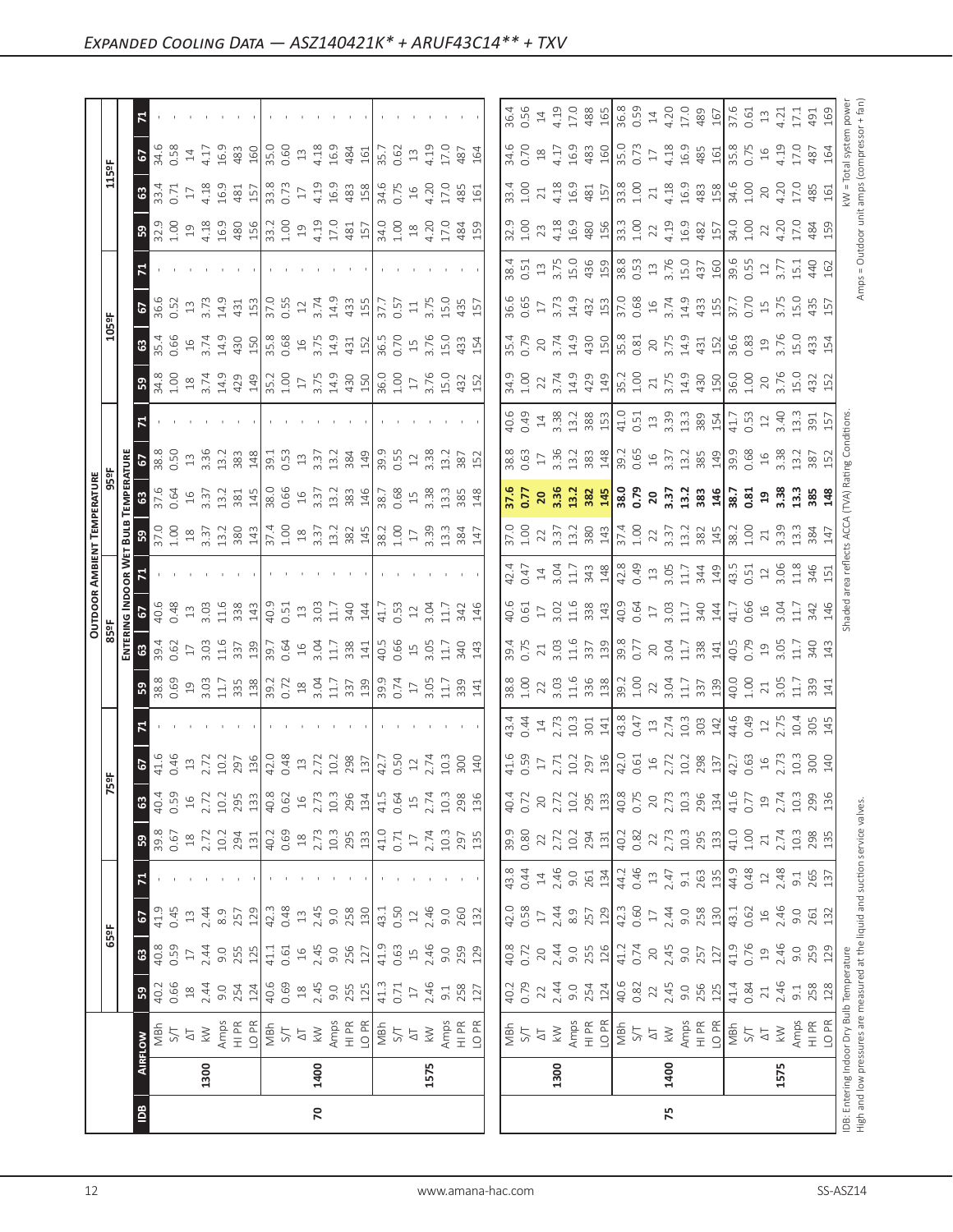|    |      |                                                                                                                            |                  |                 |            |                   |            |                           |                                      |                      |                                     |                        |                          |                   | <b>OUTDOOR AMBIENT TEMPERATURE</b> |                                                                            |                       |                                                                                                                                                                                                                                                                                                               |                           |                        |              |                            |                                            |                    |                  |                   |
|----|------|----------------------------------------------------------------------------------------------------------------------------|------------------|-----------------|------------|-------------------|------------|---------------------------|--------------------------------------|----------------------|-------------------------------------|------------------------|--------------------------|-------------------|------------------------------------|----------------------------------------------------------------------------|-----------------------|---------------------------------------------------------------------------------------------------------------------------------------------------------------------------------------------------------------------------------------------------------------------------------------------------------------|---------------------------|------------------------|--------------|----------------------------|--------------------------------------------|--------------------|------------------|-------------------|
|    |      |                                                                                                                            |                  | 65°F            |            |                   |            |                           | 5°F                                  |                      |                                     | 85 <sup>e</sup> F      |                          |                   |                                    |                                                                            |                       |                                                                                                                                                                                                                                                                                                               |                           | 105°F                  |              |                            |                                            | 115°F              |                  |                   |
|    |      |                                                                                                                            |                  |                 |            |                   |            |                           |                                      |                      |                                     |                        | ENTERING INDOOR WET BULB |                   |                                    | <b>TEMPERATURE</b>                                                         |                       |                                                                                                                                                                                                                                                                                                               |                           |                        |              |                            |                                            |                    |                  |                   |
| ≌o |      | <b>AIRFLOW</b>                                                                                                             | ${\tt S3}$       | $\mathbbmss{3}$ | 2          | $\mathbf{z}$      | ${\tt S}$  | $\boldsymbol{\mathbb{S}}$ | 5                                    | 5                    | S.                                  | $\mathbbmss{3}$        | 5                        |                   | 59                                 | $\boldsymbol{\mathbb{S}}$                                                  |                       |                                                                                                                                                                                                                                                                                                               | 59                        | $\boldsymbol{3}$       | 5            |                            | ន                                          | $\boldsymbol{c_3}$ | 2                | K,                |
|    |      | MBh                                                                                                                        | 40.4             | 41.0            | 42.2       | 44.0              | 40.1       | 40.6                      | $\frac{41.8}{0.71}$                  | 43.6                 | 39.0                                | 39.6                   | 40.8                     | 42.6              | 37.3<br>1.00                       | 37.8<br>1.00                                                               | 39.0<br>0.76          | 40.8<br>0.61                                                                                                                                                                                                                                                                                                  | 35.1<br>1.00              | 35.6<br>1.00           | 36.8<br>0.78 | 38.64                      | 33.1                                       | 33.6<br>1.00       | 34.8<br>0.83     | 36.6              |
|    |      | 5/1                                                                                                                        | 1.00             | 0.84            | 0.71       | 0.56              | $1.00$     | 0.85                      |                                      | 0.57                 | 001                                 | 0.87                   | 0.74                     | 0.59              |                                    |                                                                            |                       |                                                                                                                                                                                                                                                                                                               |                           |                        |              |                            | $\frac{8}{1}$                              |                    |                  | 0.69              |
|    |      | $\overline{\triangle}$                                                                                                     | $26$<br>2.44     | $24\,$          | $\gtrsim$  | $^{28}$           | 26         | 24                        | 2.72                                 | $\frac{18}{2.74}$    | 26<br>3.03<br>11.7<br>336           | $25$<br>3.03           | $\frac{21}{3.02}$        | $18$<br>3.05      | 26<br>3.37                         | 24<br>3.36                                                                 | $\overline{21}$       | $18$<br>3.38                                                                                                                                                                                                                                                                                                  | 26                        | $24\,$                 | 21           | $17$<br>3.76               | 27                                         | 25                 | 22               | $^{28}$           |
|    | 1300 | $\lesssim$                                                                                                                 |                  | 2.44            | 2.44       | 2.46              | 2.72       | 2.72                      |                                      |                      |                                     |                        |                          |                   |                                    |                                                                            | 3.36                  |                                                                                                                                                                                                                                                                                                               | 3.74                      | 3.74                   | 3.73         |                            | 4.18                                       | 4.18               | 4.17             | 4.20              |
|    |      | Amps<br>HI PR                                                                                                              | 9.0              | 9.0             | 8.9        | 9.0               | 10.2       | 10.2                      | 10.2<br>297                          | 10.3                 |                                     | 11.6                   | 11.6                     | 11.7              | 13.2                               | 13.2                                                                       | 13.2                  |                                                                                                                                                                                                                                                                                                               | 14.9                      | 14.9                   | 14.9         | <b>15.0</b>                | 16.9                                       | 16.9               | 16.9             | 17.0              |
|    |      | LO PR                                                                                                                      | 255<br>125       | 256<br>126      | 258<br>129 | 262<br>134        | 294<br>132 | 296<br>133                |                                      | 302<br>142           |                                     | $\frac{140}{2}$<br>337 | 339<br>143               | 343<br>148        | 381                                | 382                                                                        | 384<br>$\frac{49}{2}$ | $\frac{3}{3}$ $\frac{3}{5}$ $\frac{15}{4}$                                                                                                                                                                                                                                                                    | 429                       | 430<br>$\frac{151}{2}$ | 432<br>154   | 437                        | 156<br>481                                 | 158<br>482         | 484<br>161       | 488<br>166        |
|    |      |                                                                                                                            | 40.8             | 41.4            | 42.5       | 44.4              | 40.4       | 41.0                      | $\frac{137}{42.2}$                   | 44.0                 | $\frac{138}{39.4}$<br>1.00          |                        |                          | 43.0              | $\frac{144}{37.6}$                 | $\frac{145}{38.2}$                                                         |                       | 41.2                                                                                                                                                                                                                                                                                                          | $\frac{149}{35.4}$        | 36.0                   | 37.2         | $\frac{159}{39.0}$         | 33.5                                       | 34.0               | 35.2             | 37.0              |
|    |      | $\frac{1}{2}$                                                                                                              | 1.00             | 0.86            | 0.73       | 0.59              | 1.00       | 0.87                      |                                      | 0.59                 |                                     | 40.0<br>0.90           | 41.2                     |                   |                                    |                                                                            | 39.4<br>0.78          |                                                                                                                                                                                                                                                                                                               | 1.00                      | 1.00                   | 0.80         |                            | 1.00                                       | 1.00               | 0.85             | 0.71              |
|    |      | $\overline{\vartriangleleft}$                                                                                              | 26               | $\overline{24}$ | $\geq 1$   | $\overline{17}$   | 26         | $24\,$                    | $20$                                 | $\overline{\Box}$    |                                     | 24                     | $\sqrt{21}$              | $0.62$<br>17      | 26                                 | 24                                                                         | 20                    |                                                                                                                                                                                                                                                                                                               | 25                        | 24                     | 20           | $17\,$                     | 26                                         | 25                 | 21               | $^{28}$           |
| 80 | 1400 | $\lesssim$                                                                                                                 | 2.45             | 2.45            | 2.45       | 2.47              | 2.73       | 2.73                      |                                      |                      | 3.04                                | 3.04                   | 3.03                     | 3.05              |                                    |                                                                            | 3.37                  |                                                                                                                                                                                                                                                                                                               | 3.75                      | 3.75                   | 3.74         |                            | 4.19                                       | 4.19               | 4.18             | 4.20              |
|    |      | Amps                                                                                                                       | 9.0              | 9.0             | 9.0        | 9.1               | 10.3       | $10.3$                    | 2.72<br>10.2                         | $2.74$<br>10.3       | 11.7                                | 11.7                   | 11.7                     | 11.8              | $3.37$<br>13.2                     | $3.37$<br>13.2                                                             | 13.2                  | $0.64$<br>17<br>3.3, 3, 3, 85<br>3, 45<br>19                                                                                                                                                                                                                                                                  | 14.9                      | 14.9                   | 14.9         | 3.76<br>15.0               | 16.9                                       | 16.9               | 16.9             | 17.0              |
|    |      | HI PR                                                                                                                      | 256              | 257             | 259        | 263               | 296        |                           |                                      | 303                  |                                     |                        |                          |                   |                                    | 383                                                                        |                       |                                                                                                                                                                                                                                                                                                               |                           |                        |              |                            | 482                                        | 483                | 485              | 489               |
|    |      | LO PR                                                                                                                      | 126              | 127             | 130        | 136               | 133        | 297<br>135                | 299                                  | 143                  | $\frac{337}{140}$                   | $\frac{33}{41}$        | $\frac{144}{ }$          | 345               | $\frac{382}{145}$                  | 147                                                                        | 385<br>150            |                                                                                                                                                                                                                                                                                                               | 431                       | 432                    | 433          | 438<br>160                 | 157                                        | 159                | 162              | 167               |
|    |      |                                                                                                                            | 41.6             | 42.1            | 43.3       | 45.1              | 41.2       | $41.8$                    | $\frac{1}{43.0}$                     | 44.8                 |                                     | 40.7                   | 41.9                     | 43.7              | 38.4                               | 38.9                                                                       |                       |                                                                                                                                                                                                                                                                                                               | 36.2                      | 36.8                   | 38.0         |                            | 34.2                                       | 34.8               | 36.0             | 37.8              |
|    |      | 5/7                                                                                                                        | 1.00             | 0.88            | 0.75       | 0.61              | $1.00$     | 0.89                      |                                      |                      | $40.2$<br>$1.00$<br>$2.5$<br>$3.05$ | 0.92                   | 0.78                     | 0.64              | 1.00                               | 1.00                                                                       | 40.1<br>0.80          | $41.9$<br>0.66<br>16                                                                                                                                                                                                                                                                                          | 1.00                      | 1.00                   | 0.82         | 39.8<br>0.68               | 1.00                                       | 1.00               | 0.87             | 0.73              |
|    |      | $\overline{\triangle}$                                                                                                     | 25               | 23              | 20         | $16$              | 25         | 23                        | 20                                   |                      |                                     | 23                     | 20                       |                   | 25                                 | 23                                                                         |                       |                                                                                                                                                                                                                                                                                                               | 24                        | 23                     |              |                            | 26                                         | 24                 | 20               | $17\,$            |
|    | 1575 | $\lesssim$                                                                                                                 | 2.46             | 2.46            | 2.46       | 2.48              | 2.74       | 2.74                      | 2.73                                 | 0.61<br>16<br>2.76   |                                     | 3.05                   | 3.04                     | $\frac{16}{3.07}$ | 3.39                               | 3.38                                                                       | 20<br>3.38            | 3.40                                                                                                                                                                                                                                                                                                          | 3.76                      | 3.76                   | $19$ 3.75    | $16$<br>$3.78$             | 4.20                                       | 4.20               | 4.19             | 4.21              |
|    |      | Amps                                                                                                                       | 9.1              | 9.0             | 9.0        | 9.1               | 10.3       | 10.3                      | 10.3                                 | 10.4                 | 11.7                                | Ë                      | $\Xi$                    | 11.8              | 13.3                               | 13.3                                                                       | 13.2                  | 13.3                                                                                                                                                                                                                                                                                                          | 15.0                      | 15.0                   | L5.0         | $\overline{51}$            | <b>17.0</b>                                | 0.71               | 17.0             | $\overline{17.1}$ |
|    |      | HI PR                                                                                                                      | 258              | 259             |            |                   | 298        | 299                       | 301                                  | 305                  | 340                                 | 341                    | 342                      | 347               | 384                                | 386                                                                        |                       |                                                                                                                                                                                                                                                                                                               | 433                       | 434                    | 436          | 440                        | 484                                        | 485                | 487              | 492               |
|    |      | LO PR                                                                                                                      | 128              | 130             | 261<br>133 | 266<br>138        | 135        | 137                       | 140                                  | 145                  |                                     | 144                    | 147                      | 152               | 148                                | 149                                                                        | 387<br>152            | 392<br>157                                                                                                                                                                                                                                                                                                    | 153                       | 154                    | 158          | 163                        | 160                                        | 161                | 164              | 169               |
|    |      |                                                                                                                            |                  |                 |            |                   |            |                           |                                      |                      | 142                                 |                        |                          |                   |                                    |                                                                            |                       |                                                                                                                                                                                                                                                                                                               |                           |                        |              |                            |                                            |                    |                  |                   |
|    |      |                                                                                                                            | 41.1             | 41.7            | 42.8       | 44.7              | 40.7       | 41.3                      | 42.5                                 | 44.3                 | 39.7                                | 40.3                   | 41.5                     | 43.3              | 37.9                               | 38.5                                                                       | 39.7                  | 41.5                                                                                                                                                                                                                                                                                                          | 35.7                      |                        | 37.5         |                            | 33.8                                       | 34.3               | 35.5             |                   |
|    |      | NBh<br>S/T                                                                                                                 | 1.00             | 0.94            | 0.81       | 0.66              | 1.00       | 0.95                      | 0.81                                 | 0.67                 | 001                                 | 1.00                   | 0.84                     | 0.70              | 1.00                               | 1.00                                                                       | 0.86                  | 0.71                                                                                                                                                                                                                                                                                                          | 1.00                      | 36.3<br>1.00           |              | 39.3<br>0.74               | 1.00                                       | 1.00               | 1.00             | 37.3<br>0.79      |
|    |      |                                                                                                                            |                  | $28$            | 25         | $21\,$            | $30\,$     | $28$                      |                                      | $\sqrt{2}1$          |                                     | $28$                   | 25                       | $\gtrsim$         | $30\,$                             | $28$                                                                       | 25                    | $21\,$                                                                                                                                                                                                                                                                                                        | 29                        |                        |              | $\gtrsim$                  | $\overline{31}$                            | 29                 | 25               | 22                |
|    | 1300 | $\frac{\Delta}{\Delta}$                                                                                                    | $30$<br>2.45     |                 | 2.44       |                   | 2.73       | 2.73                      |                                      | 2.74                 |                                     | 3.03                   | 3.03                     |                   | 3.37                               |                                                                            |                       |                                                                                                                                                                                                                                                                                                               | 3.75                      | $28$<br>3.74           | $24$<br>3.74 |                            | 4.19                                       |                    |                  | 4.20              |
|    |      |                                                                                                                            | 9.0              | $2.45$<br>9.0   | 9.0        | $2.46$<br>9.1     | 10.3       | $10.3$                    |                                      |                      | $304$<br>$3.04$                     | 11.7                   | 11.6                     | $3.05$<br>11.7    | 13.2                               | 3.37<br>13.2                                                               |                       |                                                                                                                                                                                                                                                                                                               | 14.9                      |                        | 14.9         |                            | 16.9                                       | $4.18$<br>16.9     | $4.18$<br>$16.9$ | 17.0              |
|    |      | Amps<br>HI PR                                                                                                              | 256              |                 |            |                   | 296        | 297                       |                                      | $10.3$<br>$303$      |                                     |                        |                          |                   |                                    |                                                                            |                       |                                                                                                                                                                                                                                                                                                               |                           |                        |              |                            |                                            |                    | 485              | 489               |
|    |      | LO PR                                                                                                                      | 126              | 257<br>128      | 259<br>131 | <b>263</b><br>136 | 134        | 135                       | $2.72$<br>$2.72$<br>$2.99$<br>$1.38$ | 144                  | 337<br>140                          | 338<br>142             | 345<br>145               | 345<br>150        | 382<br>146                         | 383<br>147                                                                 | 3.37<br>13.2<br>150   |                                                                                                                                                                                                                                                                                                               | 430<br>151                | 14.9<br>432<br>153     | 433<br>156   | 3.76<br>15.0<br>438<br>161 | 482                                        | 483<br>159         | 163              | 168               |
|    |      |                                                                                                                            |                  |                 | 43.2       |                   | 41.1       | 41.7                      |                                      |                      |                                     |                        |                          |                   |                                    |                                                                            |                       |                                                                                                                                                                                                                                                                                                               |                           |                        |              |                            |                                            |                    |                  |                   |
|    |      | NBh<br>S/T                                                                                                                 | $41.5$<br>$1.00$ | 42.0<br>0.97    | 0.83       | 45.0<br>0.69      | $1.00$     | $1.00$                    | 42.9<br>0.84                         | 44.7<br>0.69<br>2.75 | $40.1$<br>$1.00$<br>$29$<br>$3.04$  | 40.6<br>1.00           | 41.8<br>0.86             | 43.6<br>0.72      | $38.3$<br>$1.00$                   | $\begin{array}{c} 38.9 \\ 30.00 \\ 27 \\ 33.38 \\ 13.2 \\ 384 \end{array}$ | 40.0<br>0.88          | $\begin{array}{c} 3.33 \\ 3.33 \\ 3.84 \\ 5.74 \\ 6.74 \\ 7.75 \\ 8.9 \\ 7.75 \\ 7.75 \\ 7.75 \\ 7.75 \\ 7.75 \\ 7.75 \\ 7.75 \\ 7.75 \\ 7.75 \\ 7.75 \\ 7.75 \\ 7.75 \\ 7.75 \\ 7.75 \\ 7.75 \\ 7.75 \\ 7.75 \\ 7.75 \\ 7.75 \\ 7.75 \\ 7.75 \\ 7.75 \\ 7.75 \\ 7.75 \\ 7.75 \\ 7.75 \\ 7.75 \\ 7.75 \\ 7.7$ | 36.1<br>1.00              | $36.7$<br>$1.00$       | 37.9<br>0.90 | 39.7<br>0.76               | 34.1<br>1.00                               | 34.7<br>1.00       | 35.9<br>1.00     | 37.7              |
|    |      | $\overline{\triangle}$                                                                                                     | 29               | $27\,$          | $24\,$     | $\geq 1$          | 29         | 27                        |                                      |                      |                                     |                        |                          |                   |                                    |                                                                            |                       |                                                                                                                                                                                                                                                                                                               |                           |                        |              |                            | $30$                                       | 28                 | 25               | $21\,$            |
| 85 | 1400 | $\leqslant$                                                                                                                | 2.46             | 2.46            | 2.45       | 2.47              | 2.74       | 2.73                      | 2.73                                 |                      |                                     | $28$<br>3.04           | $\frac{24}{3.04}$        | $21$<br>3.06      | 29<br>3.38                         |                                                                            | 24<br>3.37            |                                                                                                                                                                                                                                                                                                               | 29<br>3.75<br>15.0<br>432 | 27<br>3.75             | 24<br>3.75   | $rac{20}{3.77}$            | 4.19                                       | 4.19               |                  | 4.21              |
|    |      |                                                                                                                            | 9.0              | 9.0             | 9.0        | 9.1               | $10.3$     | $10.3$                    |                                      | 10.4                 | 11.7                                | 11.7                   | 11.7                     | $11.8$            |                                    |                                                                            |                       |                                                                                                                                                                                                                                                                                                               |                           |                        | 14.9<br>435  | 15.0<br>439                | 17.0                                       | 17.0               | $4.19$<br>16.9   | 17.0              |
|    |      | Amps<br>HI PR                                                                                                              | 257              | 258             | 260        | 264               | 297        | 298                       | 10.3<br>300                          | 304                  | 339                                 | 340                    | 341                      | $rac{346}{151}$   | 13.2<br>383                        |                                                                            | 13.2<br>386           |                                                                                                                                                                                                                                                                                                               |                           | 15.0<br>433<br>154     |              |                            | 483                                        | 484                | 486              | 491               |
|    |      | LO PR                                                                                                                      | 128              | 129             | 132        | 137               | 135        | 137                       | $\frac{140}{2}$                      | 145                  | 142                                 | 143                    | 146                      |                   | 147                                | $\frac{149}{2}$                                                            | 152                   |                                                                                                                                                                                                                                                                                                               | 152                       |                        | 157          | 162                        | 159                                        | 161                | 164              | 169               |
|    |      | $\frac{1}{4}$                                                                                                              | 42.2             | 42.8            | 44.0       | 45.8              | 41.9       | 42.4                      | $\frac{6}{43.6}$                     | 45.4                 | 40.8                                | 41.4                   | 42.6                     | 44.4              | 39.1                               | 39.6                                                                       | 40.8                  | 42.6                                                                                                                                                                                                                                                                                                          | $\frac{36.9}{ }$          | 37.4                   | 38.6         | 40.4                       | 34.9                                       | 35.4               | 36.6             | 38.4              |
|    |      |                                                                                                                            | $1.00$           | 0.99            | 0.85       | 0.71              | 1.00       | $1.00\,$                  | 0.86                                 | 0.71                 | 1.00                                | 1.00                   | 0.88                     | 0.74              | 1.00                               | 1.00                                                                       | 0.90                  | 0.76                                                                                                                                                                                                                                                                                                          | 1.00                      | 1.00                   | 1.00         | 0.78                       | 1.00                                       | 1.00               | 1.00             | 0.83              |
|    |      | $\overline{\mathcal{L}}$                                                                                                   | $28$             | 26              | 23         | 20                | $28$       | 26                        | 23                                   | 20                   | 28                                  | 27                     | 23                       | $20\,$            | $28$                               | 26                                                                         | 23                    | $20$                                                                                                                                                                                                                                                                                                          | 28                        | 26                     | 23           | 19                         | 29                                         | 27                 | 24               | $20$              |
|    | 1575 | $\lesssim$                                                                                                                 | 2.47             | 2.47            | 2.46       | 2.48              | 2.75       | 2.74                      | $2.74$<br>$10.3$                     | 2.76                 | 3.06                                | 3.05                   | 3.05                     | 3.07              | 3.39                               | 3.39                                                                       | 3.38                  | 3.41                                                                                                                                                                                                                                                                                                          | 3.77                      | 3.76                   | 3.76         | 3.78                       | 4.21                                       | 4.20               | 4.20             | 4.22              |
|    |      | Amps                                                                                                                       | 9.1              | 9.1             | 9.1        | 9.1               | 10.4       | 10.3                      |                                      | 10.4                 | 11.8                                | 11.8                   | Ë                        | 11.8              | 13.3                               | 13.3                                                                       | 13.3                  | 13.4                                                                                                                                                                                                                                                                                                          | 5.0                       | 5.0                    | $-5.0$       | $\frac{1}{2}$              | 0.71                                       | 17.0               | 17.0             | $\overline{17.1}$ |
|    |      | HI PR                                                                                                                      | 259              | 261             | 262<br>135 | 267               | 299        | 300                       | 302                                  | 306                  | 341                                 | 342<br>145             | 344                      | 348               | 386                                | 387                                                                        | 389                   | 393<br>159                                                                                                                                                                                                                                                                                                    | 434<br>155                | 435<br>156             | 437<br>159   | 441<br>165                 | 486<br>162                                 | 487                | 488              | 493               |
|    |      | LO <sub>PR</sub>                                                                                                           | 130              | 131             |            | 140               | 137        | 139                       | 142                                  | 147                  | 144                                 |                        |                          |                   |                                    |                                                                            |                       |                                                                                                                                                                                                                                                                                                               |                           |                        |              |                            |                                            | 163                | 166              | 171               |
|    |      | High and low pressures are measured at the liquid and suction service valves.<br>IDB: Entering Indoor Dry Bulb Temperature |                  |                 |            |                   |            |                           |                                      |                      |                                     |                        | haded area reflects AHRI |                   |                                    | Rating Condition                                                           |                       |                                                                                                                                                                                                                                                                                                               |                           |                        |              |                            | Amps = Outdoor unit amps (compressor + fan | kW = Total system  |                  | powe              |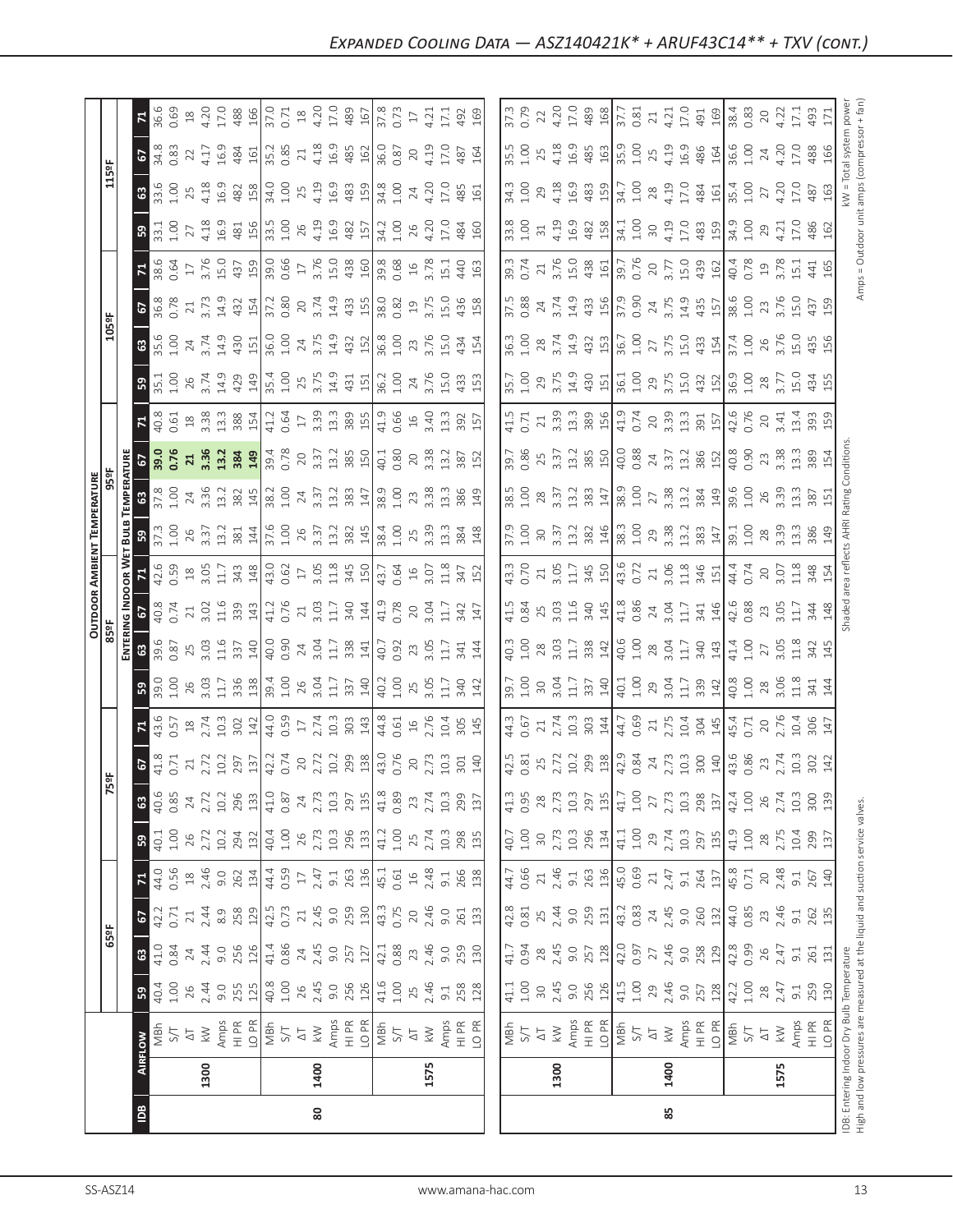|                |      |                                                                                                                            |                 |                 |                 |            |                 |                 |                                                                          |                                   |                                                                                              |                                                             | <b>OUTDOOR AMBIENT TEMPERATURE</b>                |                                                                                        |                            |                            |                                                      |                                                                                                                                                                                                                                                                                                                                       |                                    |                                           |                            |                                 |                                                    |                                                           |                                             |     |
|----------------|------|----------------------------------------------------------------------------------------------------------------------------|-----------------|-----------------|-----------------|------------|-----------------|-----------------|--------------------------------------------------------------------------|-----------------------------------|----------------------------------------------------------------------------------------------|-------------------------------------------------------------|---------------------------------------------------|----------------------------------------------------------------------------------------|----------------------------|----------------------------|------------------------------------------------------|---------------------------------------------------------------------------------------------------------------------------------------------------------------------------------------------------------------------------------------------------------------------------------------------------------------------------------------|------------------------------------|-------------------------------------------|----------------------------|---------------------------------|----------------------------------------------------|-----------------------------------------------------------|---------------------------------------------|-----|
|                |      |                                                                                                                            |                 | 65°F            |                 |            |                 |                 | 5ºF                                                                      |                                   |                                                                                              | 85°F                                                        |                                                   |                                                                                        |                            |                            |                                                      |                                                                                                                                                                                                                                                                                                                                       |                                    | 105°F                                     |                            |                                 |                                                    | 115°F                                                     |                                             |     |
|                |      |                                                                                                                            |                 |                 |                 |            |                 |                 |                                                                          |                                   |                                                                                              | ENTERI                                                      | <b>NG INDOOR WET</b>                              |                                                                                        | BULB                       | <b>EMPERATURE</b>          |                                                      |                                                                                                                                                                                                                                                                                                                                       |                                    |                                           |                            |                                 |                                                    |                                                           |                                             |     |
| $\overline{5}$ |      | <b>AIRFLOW</b>                                                                                                             | 59              | $\mathbbmss{3}$ | 2               | 71         | 59              | $\mathbbmss{3}$ | 2                                                                        |                                   | ္တ                                                                                           | $\mathbbmss{3}$                                             | 67                                                |                                                                                        |                            |                            | <sub>c</sub>                                         |                                                                                                                                                                                                                                                                                                                                       | ន $ z $                            | $\mathbbmss{3}$                           | 5                          |                                 | 59                                                 | $\frac{3}{2}$                                             | 2                                           |     |
|                |      | MBh                                                                                                                        | 45.9            | 46.5            | 47.9            |            | 45.5            | 46.1            | $\frac{1}{47.3}$                                                         |                                   | 44.3<br>0.67                                                                                 | $^{44}$                                                     |                                                   |                                                                                        | 42.2<br>0.69               | $42.9$<br>$0.61$           | 44.2                                                 |                                                                                                                                                                                                                                                                                                                                       |                                    | 40.4                                      | 41.7                       |                                 | $37.4$<br>1.00                                     |                                                           | 39.4<br>0.55                                |     |
|                |      | 5/7                                                                                                                        | 0.64            | 0.56            | 0.42            |            | 0.65            | 0.57            |                                                                          |                                   |                                                                                              | 0.59                                                        | 0.45                                              |                                                                                        |                            |                            | 0.47                                                 |                                                                                                                                                                                                                                                                                                                                       | $\frac{1}{39.7}$                   | 0.64                                      | <b>D.50</b>                |                                 |                                                    | 0.69                                                      |                                             |     |
|                |      | $\overline{\triangle}$                                                                                                     | $\overline{19}$ | $\Box$          | $14$            |            | $\overline{19}$ | $\overline{17}$ | $\frac{14}{3.10}$                                                        |                                   | $19\n3.46$                                                                                   | $\overline{\Box}$                                           | $\overline{1}4$                                   |                                                                                        | 19<br>3.85                 | $\overline{\mathbb{L}}$    | $\ensuremath{\mathop{\mathop{\mathbf{1}}}\nolimits}$ |                                                                                                                                                                                                                                                                                                                                       | $19^{4.28}$                        | $\overline{\mathbb{L}}$                   |                            |                                 | 20<br>4.79                                         | 4.79                                                      | $15$                                        |     |
|                | 1400 | $\gtrapprox$                                                                                                               | 2.79            | 2.78            | 2.78            |            | 3.11            | 3.10            |                                                                          |                                   |                                                                                              | 3.46                                                        | 3.46                                              |                                                                                        |                            | 3.85                       | 3.84                                                 |                                                                                                                                                                                                                                                                                                                                       |                                    | 4.28                                      | 4.28                       |                                 |                                                    |                                                           | 4.78                                        |     |
|                |      | Amps<br>HI PR                                                                                                              | 10.2            | 10.2            | 10.2            |            | 11.7            | $11.7\,$        | 11.6<br>299                                                              |                                   |                                                                                              | 13.3                                                        | 13.3                                              |                                                                                        | 15.1                       | 15.1                       | 15.0                                                 |                                                                                                                                                                                                                                                                                                                                       | 17.1<br>433                        | 17.0                                      | 17.0                       |                                 |                                                    | 19.4                                                      | 19.3                                        |     |
|                |      |                                                                                                                            | 256             | 257             | 259             |            | 296             | 297             |                                                                          |                                   | $\frac{3}{3}$ $\frac{3}{2}$                                                                  | 339                                                         | 341                                               |                                                                                        | 384                        | 385                        | 387                                                  |                                                                                                                                                                                                                                                                                                                                       |                                    | 434                                       | 436                        |                                 | $\frac{19.4}{485}$                                 | 486                                                       | 488                                         |     |
|                |      | LO PR                                                                                                                      | 122             | 124             | 127             |            | 130             | 131             | 134                                                                      |                                   |                                                                                              | 138                                                         | 141                                               |                                                                                        | 142                        | 143                        | 146                                                  |                                                                                                                                                                                                                                                                                                                                       | 147                                | 149                                       | 152                        |                                 |                                                    | 156                                                       | 159                                         |     |
|                |      | $\frac{1}{2}$                                                                                                              | 46.4            | 47.0            | 48.4            |            | 46.0            | 46.6            | 48.0                                                                     |                                   | $44.8$<br>0.72<br>18                                                                         | 45.4                                                        | 46.8                                              |                                                                                        | 42.7                       | 43.4                       | 44.7                                                 |                                                                                                                                                                                                                                                                                                                                       | $40.2$<br>1.00                     | 40.9                                      | 42.2                       |                                 | $\begin{array}{c} 27.9 \\ 1.00 \\ 1.9 \end{array}$ | 38.6                                                      | 39.9                                        |     |
|                |      |                                                                                                                            | 0.69            | 0.61            | 0.47            |            | 0.69            | 0.62            | 0.48                                                                     |                                   |                                                                                              | 0.64                                                        | 0.50                                              |                                                                                        | 1.00                       | 0.66                       | 0.52                                                 |                                                                                                                                                                                                                                                                                                                                       |                                    | 0.69                                      | 0.54                       |                                 |                                                    | 0.74                                                      | 0.60                                        |     |
|                |      | $\overline{\triangle}$                                                                                                     | $^{28}$         | $16$            | $13$            |            | $\frac{8}{10}$  | $\frac{16}{1}$  | $13$                                                                     |                                   |                                                                                              | $16$                                                        | $\Xi$                                             |                                                                                        | $^{28}$                    | $16$                       | $13$                                                 |                                                                                                                                                                                                                                                                                                                                       | $\frac{8}{10}$                     | $16$                                      | $\Xi$                      |                                 |                                                    | $17\,$                                                    | $14\,$                                      |     |
| 20             | 1560 | $\geqslant$                                                                                                                | 2.80            | 2.80            | 2.79            |            | 3.12            | 3.12            | 3.11                                                                     |                                   |                                                                                              | 3.48                                                        | 3.47                                              |                                                                                        | 3.87                       | 3.86                       | 3.86                                                 |                                                                                                                                                                                                                                                                                                                                       | 4.30                               | 4.30                                      | 4.29                       |                                 | 4.80                                               | 4.80                                                      | 4.80                                        |     |
|                |      | Amps                                                                                                                       | 10.3            | 10.3            | 10.2            |            | $11.7\,$        | $11.7\,$        | 11.7                                                                     |                                   |                                                                                              | 13.4                                                        | 13.3                                              |                                                                                        | 15.1                       | 15.1                       | 15.1                                                 |                                                                                                                                                                                                                                                                                                                                       | 17.1                               | 17.1                                      | 17.1                       |                                 | 19.4                                               | 19.4                                                      | 19.4                                        |     |
|                |      | HI PR                                                                                                                      | 258             | 259             | 260             |            | 298             | 299             | 301                                                                      |                                   | 3.48<br>13.40<br>1340                                                                        | 341                                                         | 343                                               |                                                                                        | 386<br>143                 | 387                        | 388                                                  |                                                                                                                                                                                                                                                                                                                                       | 435                                | 436                                       | 437                        |                                 | 487<br>155                                         | 488<br>157                                                | 490                                         |     |
|                |      | LO PR                                                                                                                      | 124             | 125             | 129             |            | 131             | 133             | 136                                                                      |                                   |                                                                                              | 139                                                         | 142                                               |                                                                                        |                            | 145                        | 148                                                  |                                                                                                                                                                                                                                                                                                                                       | 149                                | 150                                       | 153                        |                                 |                                                    |                                                           | 160                                         |     |
|                |      | MBh                                                                                                                        | 47.3            | 47.9            | 49.3            |            | 46.9            | 47.5            | 48.9                                                                     |                                   |                                                                                              | 46.3                                                        | 47.7                                              |                                                                                        | $\frac{43.6}{4}$           | 44.3                       | 45.6                                                 |                                                                                                                                                                                                                                                                                                                                       | 41.1                               | 41.8                                      | 43.1                       |                                 |                                                    | 39.5                                                      | 40.8                                        |     |
|                |      | 5/1                                                                                                                        | 0.73            | 0.65            | 0.51            |            | 0.73            | 0.66            |                                                                          |                                   | 45.7<br>0.76                                                                                 | 0.68                                                        | 0.54                                              |                                                                                        | 1.00                       | 0.70                       | 0.56                                                 |                                                                                                                                                                                                                                                                                                                                       | 1.00                               | 0.72                                      | 0.58                       |                                 | 38.8<br>1.00                                       | 0.78                                                      | 0.64                                        |     |
|                |      | $\overline{\triangle}$                                                                                                     | $\Box$          | $\overline{15}$ | $12$            |            | $\Box$          | $\frac{15}{1}$  | 0.52                                                                     |                                   | $\overline{17}$                                                                              | $15$                                                        | $12$                                              |                                                                                        | $17\,$                     | $\overline{15}$            | $12$                                                 |                                                                                                                                                                                                                                                                                                                                       | $\Box$                             | $15$                                      | $12\,$                     |                                 |                                                    |                                                           | $13$                                        |     |
|                | 1800 | $\geq$                                                                                                                     | 2.82            | 2.81            | 2.81            |            | 3.14            | 3.14            | 3.13                                                                     |                                   | 3.50                                                                                         | 3.49                                                        | 3.49                                              |                                                                                        | 3.88                       | 3.88                       | 3.87                                                 |                                                                                                                                                                                                                                                                                                                                       |                                    | 4.31                                      | 4.31                       |                                 | $\begin{array}{c} 18 \\ 4.82 \end{array}$          | $16^{4.82}_{4.82}$                                        | 4.81                                        |     |
|                |      | Amps                                                                                                                       | 10.3            | 10.3            | 10.3            |            | $11.8$          | $11.8$          | 11.8                                                                     |                                   |                                                                                              | 13.4                                                        | 13.4                                              |                                                                                        | 15.2                       | 15.2                       | 15.2                                                 |                                                                                                                                                                                                                                                                                                                                       | $4.31$<br>$17.2$                   | 17.2                                      | 17.2                       |                                 | 19.5                                               | 19.5                                                      | 19.5                                        |     |
|                |      | $\frac{PR}{T}$                                                                                                             | 260             | 261             | 263             |            | 300             | 302             | 303                                                                      |                                   | 13.4<br>343                                                                                  | 344                                                         | 346                                               |                                                                                        | 388                        | 389                        | 391                                                  |                                                                                                                                                                                                                                                                                                                                       | 437                                | 438                                       | 440                        |                                 | 489                                                | 491                                                       | 492                                         |     |
|                |      | LO <sub>PR</sub>                                                                                                           | 126             | 128             | 131             |            | 134             | 135             | 138                                                                      |                                   | 140                                                                                          | 142                                                         | 145                                               |                                                                                        | 146                        | 147                        | 150                                                  |                                                                                                                                                                                                                                                                                                                                       | 151                                | 153                                       | 156                        |                                 | 158                                                | 159                                                       | 163                                         |     |
|                |      |                                                                                                                            |                 |                 |                 |            |                 |                 |                                                                          |                                   |                                                                                              |                                                             |                                                   |                                                                                        |                            |                            |                                                      |                                                                                                                                                                                                                                                                                                                                       |                                    |                                           |                            |                                 |                                                    |                                                           |                                             |     |
|                |      |                                                                                                                            | 45.9            | 46.6            | 47.9            | 50.0       | 45.5            | 46.1            | 47.5                                                                     | 49.6                              | 44.3                                                                                         | 45.0                                                        | 46.3                                              | 48.4                                                                                   | 42.2                       | 42.9                       | 44.3                                                 | 46.4                                                                                                                                                                                                                                                                                                                                  | 39.7                               | 40.4                                      | 41.7                       |                                 | 37.4                                               | 38.1                                                      | 41.5<br>39.5                                |     |
|                |      | NBN<br>S/T                                                                                                                 | 0.77            | 0.69            | 0.55            | 0.41       | 0.78            | 0.70            | 0.56                                                                     | 0.41                              | 1.00                                                                                         | 0.73                                                        | 0.59                                              | 0.44                                                                                   | 1.00                       | 0.75                       | 0.61                                                 | 0.46                                                                                                                                                                                                                                                                                                                                  | 1.00                               | 0.77                                      | 0.63                       |                                 | 1.00                                               | 1.00                                                      | 0.54<br>0.68                                |     |
|                |      | $\overline{\triangle}$                                                                                                     | 23              | 21              | $\frac{8}{18}$  | $14\,$     | 23              | 21              | $^{28}$                                                                  | $14$                              | 23                                                                                           | 21                                                          | $\frac{8}{10}$                                    | $14\,$                                                                                 | 23                         | $\overline{21}$            | $^{28}$                                              |                                                                                                                                                                                                                                                                                                                                       | 22                                 | 21                                        | $17\,$                     |                                 | 24                                                 | 22                                                        | $15$<br>19                                  |     |
|                | 1400 | $\lesssim$                                                                                                                 | 2.79            | 2.78            | 2.78            | 2.80       | 3.11            | 3.10            | 3.10                                                                     | 3.12                              | 3.46                                                                                         | 3.46                                                        |                                                   |                                                                                        |                            | 3.85                       | 3.84                                                 |                                                                                                                                                                                                                                                                                                                                       |                                    |                                           | 4.27                       | $2,38$<br>$14,30$<br>$17,1$     | 4.79                                               | 4.79                                                      | 4.81                                        |     |
|                |      | Amps                                                                                                                       | 10.2            | 10.2            | 10.2            | $10.3$     | $11.7\,$        | $11.6$          | 11.6                                                                     | 11.7                              |                                                                                              | 13.3                                                        | $3.45$<br>$13.3$                                  |                                                                                        | 3.85<br>15.1<br>384<br>142 |                            |                                                      |                                                                                                                                                                                                                                                                                                                                       |                                    |                                           | 17.0                       |                                 |                                                    |                                                           | 19.4                                        |     |
|                |      | $H1$ PR                                                                                                                    | 256             | 257             | 259             | 263        | 296             | 297             |                                                                          | 304                               |                                                                                              |                                                             | 341                                               |                                                                                        |                            |                            |                                                      |                                                                                                                                                                                                                                                                                                                                       |                                    |                                           |                            | 440                             |                                                    |                                                           | 493                                         |     |
|                |      | LO <sub>PR</sub>                                                                                                           | 122             | 124             | 127             | 132        | 130             | 131             | $\begin{array}{c c}\n 299 \\  134 \\  0.61 \\  0.61 \\  17\n\end{array}$ | 140                               | $13.39$<br>$13.56$                                                                           | 340<br>138                                                  | 141                                               | 3.48<br>13.4<br>346<br>146                                                             |                            | 15.1<br>38 5<br>143        | 15.0<br>387<br>146                                   | $14.87$<br>$3.51$<br>$3.51$<br>$152$                                                                                                                                                                                                                                                                                                  | 4.28<br>17.0<br>433<br>147         | 4.28<br>17.0<br>434<br>149                | 436<br>152                 | 157                             | 19.4<br>485<br>154                                 | 19.4<br>486<br>156                                        | 164<br>$4.78$<br>$19.3$<br>$488$<br>$159$   |     |
|                |      | MBh                                                                                                                        | 46.4            | 47.1            | 48.4            | 50.5       | 46.0            | 46.6            |                                                                          |                                   |                                                                                              | 45.5<br>0.78                                                | 46.8<br>0.64                                      |                                                                                        | 42.7                       | 43.4                       | 44.8                                                 |                                                                                                                                                                                                                                                                                                                                       |                                    |                                           | 42.2                       |                                 |                                                    | 38.6<br>1.00                                              | 42.0<br>0.58<br>40.0<br>0.73                |     |
|                |      | 5/7                                                                                                                        | 0.82            | 0.74            | 0.60            | 0.46       | 0.83            | 0.75            |                                                                          | 50.1<br>0.46                      |                                                                                              |                                                             |                                                   | 48.9<br>0.49                                                                           | 1.00                       |                            | 0.66                                                 |                                                                                                                                                                                                                                                                                                                                       | 40.2<br>1.00                       | 40.9<br>0.82                              | 0.68                       | $44.3$<br>0.53<br>4.31<br>4.7.2 | $37.9$<br>1.00<br>23<br>4.80                       |                                                           |                                             |     |
|                |      | $\overline{\Delta}$                                                                                                        | 22              | $20$            | $\overline{17}$ | $\Xi$      | 22              | 20              |                                                                          | $\Xi$                             |                                                                                              |                                                             | $17\,$                                            |                                                                                        | 22                         |                            | $\overline{\mathbb{L}}$                              |                                                                                                                                                                                                                                                                                                                                       |                                    |                                           | $\overline{\mathbb{L}}$    |                                 |                                                    |                                                           | $\ensuremath{\mathop{\mathbf{1}}}\xspace 4$ |     |
| 75             | 1560 | $\geqslant$                                                                                                                | 2.80            | 2.80            | 2.79            | 2.81       | 3.12            | 3.12            |                                                                          |                                   |                                                                                              |                                                             |                                                   |                                                                                        |                            |                            |                                                      |                                                                                                                                                                                                                                                                                                                                       |                                    |                                           |                            |                                 |                                                    |                                                           | $4.79$<br>$4.90$<br>$490$                   |     |
|                |      | Amps                                                                                                                       | $10.3$          | 10.2            | 10.2            | $10.3$     | 11.7            | $11.7\,$        |                                                                          |                                   |                                                                                              |                                                             |                                                   |                                                                                        |                            |                            |                                                      |                                                                                                                                                                                                                                                                                                                                       |                                    |                                           |                            |                                 |                                                    |                                                           |                                             |     |
|                |      | HI PR                                                                                                                      | 258             | 259             | 261             | 265        | 298             | 299             | $3.11$<br>$1.7$<br>$301$<br>$136$                                        | $3.14$<br>$1.8$<br>$305$<br>$141$ | $\begin{array}{c} 44.8 \\ 1.00 \\ 2.2 \\ 3.48 \\ 1.34 \\ 4.9 \\ 3.49 \\ 1.38 \\ \end{array}$ | $\begin{array}{c} 20 \\ 3.47 \\ 13.3 \\ 341 \\ \end{array}$ | 3.47<br>13.3<br>3.42                              | $\begin{array}{c} 14 \\ 3 \\ 4 \\ 9 \\ 13 \\ 4 \\ 8 \\ 14 \\ 8 \\ 14 \\ 1 \end{array}$ | 3.86<br>15.1<br>386<br>143 | $20,86$<br>$35,38$<br>$14$ | 3.86<br>15.1<br>389<br>148                           | $\begin{bmatrix} 4 & 6 & 0 \\ 0 & 5 & 1 \\ 0 & 1 & 3 \\ 3 & 8 & 2 \\ 1 & 5 & 3 \\ 1 & 2 & 3 \\ 3 & 4 & 5 \\ 1 & 3 & 6 \\ 1 & 3 & 6 \\ 1 & 3 & 6 \\ 1 & 3 & 6 \\ 1 & 3 & 6 \\ 1 & 3 & 6 \\ 1 & 3 & 6 \\ 1 & 3 & 6 \\ 1 & 3 & 6 \\ 1 & 3 & 6 \\ 1 & 3 & 6 \\ 1 & 3 & 6 \\ 1 & 3 & 6 \\ 1 & 3 & 6 \\ 1 & 3 & 6 \\ 1 & 3 & 6 \\ 1 & 3 & $ | $22$<br>4.30<br>4.7.1<br>435<br>42 | $20$<br>4.29<br>17.1<br>436<br>150        | 4.29<br>17.1<br>438<br>153 | 442<br>159                      | 19.4<br>487<br>156                                 | $71$<br>$4.80$<br>$4.88$<br>$4.88$<br>$4.57$              | $4.82$<br>$19.5$<br>$494$<br>$165$          |     |
|                |      | LO PR                                                                                                                      | 124             | 125             | 129             | 134        | 131             | 133             |                                                                          |                                   |                                                                                              |                                                             |                                                   |                                                                                        |                            |                            |                                                      |                                                                                                                                                                                                                                                                                                                                       |                                    |                                           |                            |                                 |                                                    |                                                           | 160                                         |     |
|                |      | NBh                                                                                                                        | 47.3            | 48.0            | 49.3            | 51.4       | 46.9            | 47.6            | $\frac{9}{48.65}$                                                        | 51.0<br>0.50                      | 45.7<br>1.00                                                                                 | 46.4<br>0.82                                                | 47.7<br>0.68                                      | 49.8<br>0.53                                                                           | 43.7<br>1.00               | 44.3<br>0.84               | 45.7<br>0.70                                         | $47.8$<br>0.55<br>3.90<br>3.90                                                                                                                                                                                                                                                                                                        | 41.1<br>1.00                       | 41.8<br>0.86                              | 43.2<br>0.72               | 45.2<br>0.57                    | 38.8<br>1.00                                       | $39.5$<br>$1.00$                                          | 43.0<br>0.62<br>40.9<br>0.77                |     |
|                |      | $5/1$                                                                                                                      | 0.86            | 0.78            | 0.64            | 0.50       | $1.00$          | 0.79            |                                                                          |                                   |                                                                                              |                                                             |                                                   |                                                                                        |                            |                            |                                                      |                                                                                                                                                                                                                                                                                                                                       |                                    |                                           |                            |                                 |                                                    |                                                           |                                             |     |
|                |      | $\Delta \top$                                                                                                              | $21\,$          | 19              | $\frac{16}{1}$  | $12$       | $\geq$          | 19              | $16$                                                                     | $12$ 3.15                         | $21$<br>3.49                                                                                 | $\Xi$                                                       | $16$                                              | $\begin{array}{c} 13 \\ 3.51 \end{array}$                                              | $\frac{21}{3.88}$          | $\mathbf{5}$               | 16<br>3.87                                           |                                                                                                                                                                                                                                                                                                                                       | $21\,$                             | 194.31                                    | $15$<br>$4.30$             | $12^{4.33}$                     | 22                                                 | $20$                                                      | $\Xi$<br>$17\,$                             |     |
|                | 1800 | $\geq$                                                                                                                     | 2.82            | 2.81            | 2.81            | 2.83       | 3.14            | 3.13            | 3.13                                                                     |                                   |                                                                                              | 3.49                                                        | 3.49                                              |                                                                                        |                            | 3.88                       |                                                      |                                                                                                                                                                                                                                                                                                                                       | 4.31                               |                                           |                            |                                 | 4.82                                               | 4.82                                                      | 4.84<br>19.6                                |     |
|                |      | Amps                                                                                                                       | 10.3            | 10.3            | 10.3            | 10.4       | 11.8            | $11.8$          | 11.8                                                                     | 11.9                              | 13.4                                                                                         | 13.4                                                        | 13.4                                              | 13.5                                                                                   | 15.2<br>388                | $\frac{5}{2}$              | L5.2                                                 | 15.3                                                                                                                                                                                                                                                                                                                                  | 17.2                               | 17.2                                      | $\overline{C}$             | 17.3                            | $-5$                                               | 19.5                                                      | $4.81$<br>$19.5$<br>$493$                   |     |
|                |      | LO PR<br>$\frac{\beta}{\pi}$                                                                                               | 260<br>126      | 128<br>261      | 263<br>131      | 268<br>136 | 134<br>301      | 135<br>302      | $304$<br>$138$                                                           | $308$<br>144                      | $343$                                                                                        | 344<br>142                                                  | 346<br>145                                        | 350<br>150                                                                             | 146                        | 389<br>크                   | 391<br>150                                           | 396                                                                                                                                                                                                                                                                                                                                   | 151<br>437                         | $\begin{array}{c} 438 \\ 153 \end{array}$ | 440<br>156                 | 445<br>161                      | 490<br>158                                         | 491<br>159                                                | 497<br>163                                  | 168 |
|                |      |                                                                                                                            |                 |                 |                 |            |                 |                 |                                                                          |                                   |                                                                                              |                                                             |                                                   |                                                                                        |                            |                            |                                                      |                                                                                                                                                                                                                                                                                                                                       |                                    |                                           |                            |                                 |                                                    |                                                           |                                             |     |
|                |      | High and low pressures are measured at the liquid and suction service valves.<br>IDB: Entering Indoor Dry Bulb Temperature |                 |                 |                 |            |                 |                 |                                                                          |                                   |                                                                                              |                                                             | Shaded area reflects ACCA (TVA) Rating Conditions |                                                                                        |                            |                            |                                                      |                                                                                                                                                                                                                                                                                                                                       |                                    |                                           |                            |                                 |                                                    | kW = Total system powe<br>= Outdoor unit amps (compressor |                                             |     |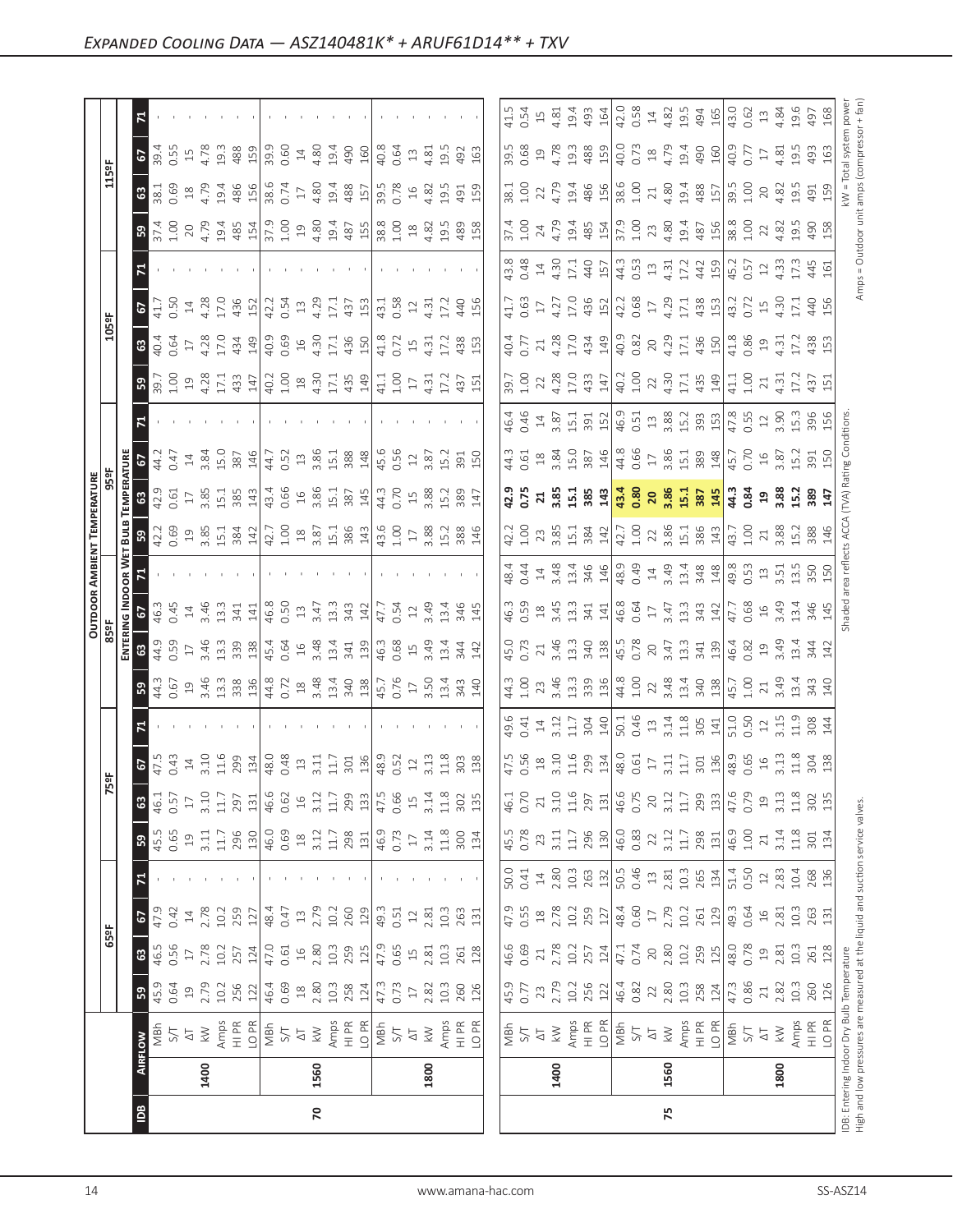|                |      |                                                                                                                            |              |              |              |                |              |                           |                     |              |                          |                          |                          |                                                   | <b>OUTDOOR AMBIENT TEMPERATURE</b> |                           |                                   |                                                                                   |                    |              |                 |                 |                                             |                        |                           |                 |
|----------------|------|----------------------------------------------------------------------------------------------------------------------------|--------------|--------------|--------------|----------------|--------------|---------------------------|---------------------|--------------|--------------------------|--------------------------|--------------------------|---------------------------------------------------|------------------------------------|---------------------------|-----------------------------------|-----------------------------------------------------------------------------------|--------------------|--------------|-----------------|-----------------|---------------------------------------------|------------------------|---------------------------|-----------------|
|                |      |                                                                                                                            |              | 65°F         |              |                |              | 5°F                       |                     |              |                          | 85ºF                     |                          |                                                   |                                    | 95°F                      |                                   |                                                                                   |                    | 105°F        |                 |                 |                                             | 115°F                  |                           |                 |
|                |      |                                                                                                                            |              |              |              |                |              |                           |                     |              |                          |                          | ENTERING INDOOR WET      |                                                   | BuuB                               | TEMPERATURE               |                                   |                                                                                   |                    |              |                 |                 |                                             |                        |                           |                 |
| $\overline{5}$ |      | <b>AIRFLOW</b>                                                                                                             | ${\tt S}$    | ශී           | 67           | $\mathbf{r}$   | ${\tt S}$    | $\boldsymbol{\mathsf{s}}$ | $\mathbf{c}$        | 71           | 59                       | $\mathbbmss{3}$          | 2                        |                                                   | ${\tt S}$                          | $\boldsymbol{\mathbb{S}}$ | 5                                 | $\mathbf{z}$                                                                      | 59                 | $\mathbf{G}$ | 2               | K,              | 59                                          | $\boldsymbol{3}$       | 2                         | $\mathbf{z}$    |
|                |      | MBh                                                                                                                        | 1.00<br>46.1 | 46.8<br>0.82 | 48.2<br>0.68 | 0.54<br>50.2   | 45.7         | 46.4<br>0.83              | $\frac{47.8}{0.69}$ | 49.8<br>0.54 | 44.5<br>1.00             | 0.86<br>45.2             | 46.6<br>0.72             | 48.6<br>0.57                                      | $\frac{42.5}{1.00}$                | 0.88<br>43.1              | 44.5<br>0.74                      | 46.6<br>0.59                                                                      | 40.0<br>1.00       | 1.00<br>40.6 | 42.0<br>0.76    | 44.1<br>0.61    | 1.00<br>37.7                                | 38.3<br>1.00           | 0.81<br>$\overline{59.7}$ | 41.8<br>0.66    |
|                |      | Delta T<br>S/T                                                                                                             | 27           | 25           | 22           | 18             | $1.00$<br>27 | 25                        |                     | $^{28}$      | 27                       |                          |                          |                                                   |                                    |                           | 22                                |                                                                                   |                    |              | $\gtrsim$       |                 | 27                                          | 26                     | 22                        | $\overline{19}$ |
|                | 1400 | $\leqslant$                                                                                                                | 2.79         | 2.78         | 2.78         | 2.80           | 3.11         | 3.10                      | $\frac{22}{3.10}$   | 3.12         | 3.46                     | 25<br>3.46               | 22<br>3.46               | $18$<br>3.48                                      | 27<br>3.85                         | 25<br>3.85                | 3.84                              | $18$<br>$3.87$                                                                    | 26<br>4.28         | 25<br>4.28   | 4.28            | $18$<br>4.30    | 4.79                                        | 4.79                   | 4.78                      | 4.81            |
|                |      | <b>AMPS</b>                                                                                                                | 10.2         | 10.2         | 10.2         | 10.3           | 11.7         | $11.7\,$                  | 11.6                | 11.7         | 13.3                     | 13.3                     | 13.3                     |                                                   | 15.1                               |                           | 15.0                              |                                                                                   | 17.1               | 17.0         | 17.0            | 17.1            | 19.4                                        | 19.4                   | 19.3                      | 19.4            |
|                |      | $\frac{P}{E}$                                                                                                              | 256          | 258          | 259          | 264            | 297          | 298                       | 300                 | 304          | 339                      | 340<br>138               | 342<br>142               | 13.4<br>346<br>147                                | 384                                | 15.1<br>386               | 387                               | 15.1<br>392                                                                       | 433                | 435          | 436             | 441             | 486                                         | 487                    | 489                       | 493             |
|                |      | LO PR                                                                                                                      | 123          | 124          | 128          | 133            | 130          | 132                       | 135                 | 140          | 137                      |                          |                          |                                                   | 142                                | 144                       | 147                               | 152                                                                               | 148                | 149          | 152             | 158             | 155                                         | 156                    | 159                       | 164             |
|                |      | MBh                                                                                                                        | 46.6         | 47.3         | 48.7         | 50.8           | 46.2         | 46.9                      | 48.3<br>0.74        | 50.3<br>0.59 | 45.0                     | 45.7                     | 47.1                     | 49.1<br>0.62                                      | 43.0                               | 43.6                      | 45.0<br>0.79                      | 47.1                                                                              | 40.5               | 41.1         | 42.5            | 44.6            | 38.2                                        | 38.8                   | 40.2                      | 42.3            |
|                |      | 5/1                                                                                                                        | 1.00         | 0.87         | 0.73         | 0.59           | $1.00$       | 0.88                      |                     |              | 1.00                     | 0.91                     | 0.77                     |                                                   | 1.00                               | $1.00$                    |                                   | 0.64                                                                              | 1.00               | 1.00         | 0.81            | 0.66            | 1.00                                        | 1.00                   | 0.86                      | 0.71            |
|                |      | Delta T                                                                                                                    | 26           | 24           | 21           | $\Box$         | 26           | 24                        | 21                  | $17\,$       | 26                       | 24                       | $21\,$                   | $\overset{\text{\tiny \textsf{SO}}}{\rightarrow}$ | 26                                 | 24                        | 21                                | $17\,$                                                                            | 26                 | 24           | 20              | $17\,$          | 27                                          | 25                     | 22                        | $^{28}$         |
| 80             | 1560 | $\leqslant$                                                                                                                | 2.80         | 2.80         | 2.79         | 2.82           | 3.12         | 3.12                      | 3.11                | 3.14         | 3.48                     | 3.48                     | 3.47                     | 3.49                                              | 3.86                               | 3.86<br>15.1              | 3.86                              | $3.88$<br>15.2                                                                    | 4.30               | 4.29         | 4.29            | 4.31            | 4.80                                        | 4.80                   | 4.80                      | 4.82            |
|                |      | AMPS                                                                                                                       | $10.3$       | 10.2         | 10.2         | 10.3           | $11.7\,$     | $11.7\,$                  | 11.7                | 11.8         | 13.4                     | 13.4                     | 13.3                     | 13.4                                              | 15.1                               |                           | 15.1                              |                                                                                   | 17.1               | 17.1         | 17.1            | 17.2            | 19.4                                        | 19.4                   | 19.4                      | 19.5            |
|                |      | $\frac{R}{I}$                                                                                                              | 258          | 259          | 261          | 266            | 299          | 300                       | $\frac{301}{136}$   | 306          | $\frac{341}{138}$        | $\frac{34}{40}$          | $\frac{343}{4}$          | $348$<br>148                                      | 386                                | $\frac{387}{145}$         | 389<br>149                        | 394<br>154                                                                        | 435                | 436<br>151   | 438<br>154      | 443             | 488<br>156                                  | 489                    | 490                       | 495             |
|                |      | LO PR                                                                                                                      | 124          | 126          | 129          | 134            | 132          | 133                       |                     | 142          |                          |                          |                          |                                                   | 144                                |                           |                                   |                                                                                   | 149                |              |                 | 159             |                                             | 158                    | 161                       | 166             |
|                |      | MBh                                                                                                                        | 47.6         | 48.2         | 49.6         | 51.7           | 47.1         | 47.8                      | 49.2                | 51.2         |                          |                          | 48.0                     | 50.1                                              | 43.9                               | 44.5                      | 45.9                              | 48.0                                                                              | 41.4               | 42.0         | 43.4            | 45.5            | 39.1                                        | 39.7                   | 41.1                      | 43.2            |
|                |      | <b>S/T</b>                                                                                                                 | 1.00         | 0.91         | 0.77         | 0.62           | $1.00$       | 0.92                      | 0.78                | 0.63         | 46.0<br>1.00             | 46.6<br>0.95             | 0.80                     | 0.66                                              | 1.00                               | 1.00                      | 0.82                              | 0.68                                                                              | 1.00               | 1.00         | 0.85            | 0.70            | 1.00                                        | 1.00                   | 0.90                      | 0.75            |
|                |      | Delta T                                                                                                                    | 25           | 23           | 20           | $\frac{16}{2}$ | 25           | 23                        | 20                  | $16$         | 25                       | 23                       | $20$                     |                                                   | 25                                 | 23                        | 20                                | $16$                                                                              | 24                 | 23           | $\overline{1}9$ | $\frac{16}{1}$  | 26                                          | 24                     | 20                        | $\Box$          |
|                | 1800 | $\lesssim$                                                                                                                 | 2.82         | 2.81         | 2.81         | 2.83           | 3.14         | 3.13                      | 3.13                | 3.15         | 3.49                     | 3.49                     | 3.49                     | $16$<br>3.51                                      | 3.88                               | 3.88                      | 3.87                              | 3.90                                                                              | 4.31               | 4.31         | 4.31            | 4.33            | 4.82                                        | 4.82                   | 4.81                      | 4.84            |
|                |      | AMPS                                                                                                                       | 10.3         | 10.3         | 10.3         | 10.4           | 11.8         | $11.8$                    | 11.8                | 11.9         | 13.4                     | 13.4                     | 13.4                     | 13.5                                              | 15.2                               | 15.2                      | 15.2                              | 15.3                                                                              | 17.2               | 17.2         | 17.2            | 17.3            | 19.5                                        | 19.5                   | 19.5                      | 19.6            |
|                |      | HI PR                                                                                                                      | 261          | 262          | 264          | 268            | 301          | 302                       | 304                 | 308          | 343                      | 344                      | 346                      |                                                   | 389                                | 390                       | 392                               |                                                                                   | 438                | 439          | 441             | 445             | 490                                         | 491                    | 493                       | 498             |
|                |      | LO PR                                                                                                                      | 127          | 128          | 132          | 137            | 134          | 136                       | 139                 | 144          | 141                      | 142                      | 145                      | $\frac{351}{151}$                                 | 146                                | 148                       | 151                               | 396<br>156                                                                        | 152                | 153          | 156             | 162             | 159                                         | 160                    | 163                       | 168             |
|                |      |                                                                                                                            |              |              |              |                |              |                           |                     |              |                          |                          |                          |                                                   |                                    |                           |                                   |                                                                                   |                    |              |                 |                 |                                             |                        |                           |                 |
|                |      | MBh                                                                                                                        | 46.9         | 47.6         | 48.9         | 51.0           | 46.5         | 47.2                      | 48.5                | 50.6         | 45.3                     | 46.0                     | 47.3                     | 49.4                                              | 43.3                               | 43.9                      | 45.3                              | 47.4                                                                              | 40.7               | 41.4         | 42.8            |                 | 38.4                                        | 39.1                   | 40.5                      | 42.6            |
|                |      | 5/1                                                                                                                        | 1.00         | 0.93         | 0.79         | 0.64           | 1.00         | 0.94                      | 0.80                | 0.65         | 001                      | 1.00                     | 0.82                     | 0.67                                              | 1.00                               | 1.00                      | 0.84                              | 0.69                                                                              | 1.00               | 1.00         | 0.86            | 44.8<br>0.72    | 1.00                                        | 1.00                   | 1.00                      | 0.77            |
|                |      | Delta T                                                                                                                    | 30           | $28$         | 25           | $\overline{2}$ | 30           | 28                        |                     | 22           |                          |                          |                          |                                                   | $_{\rm 30}$                        |                           | 25                                |                                                                                   | 30                 | $28$         |                 | $21\,$          | $\overline{31}$                             | 29                     | 26                        | 22              |
|                | 1400 | $\leqslant$                                                                                                                | 2.79         | 2.79         | 2.78         | 2.81           | 3.11         | 3.11                      | $25$<br>3.11        | 3.13         | $30$<br>3.47             | 29<br>3.47               | 25<br>3.46               | $22$<br>3.49                                      |                                    |                           |                                   |                                                                                   | 4.29               | 4.29         | 25<br>4.28      |                 | 4.80                                        | 4.79                   | 4.79                      | 4.81            |
|                |      | AMPS                                                                                                                       | 10.2         | 10.2         | 10.2         | $10.3$         | 11.7         | 11.7                      | 11.7                | 11.8         | 13.3                     | 13.3                     | 13.3                     | 13.4<br>348<br>149                                | 3.86<br>15.1<br>386                | 28<br>3.86<br>15.1        | $3.\overline{8}5.1$               | $22$<br>$3.87$<br>$15.2$<br>$393$<br>$154$                                        | 17.1               | 17.1         | 17.0            | 4.31<br>17.2    | 19.4                                        | 19.4                   | 19.4                      | 19.5            |
|                |      | $\frac{\text{d} \tilde{\textbf{r}}}{\text{d} \tilde{\textbf{r}}}$                                                          | 258          | 259          | 261          | 265            | 298          | 299                       | $\frac{301}{137}$   | 305          |                          |                          | $343$<br>143             |                                                   |                                    | 387<br>146                | 389<br>149                        |                                                                                   |                    | 436          | 438<br>154      | 442<br>159      | 487                                         |                        | 490                       | 494             |
|                |      | LO <sub>PR</sub>                                                                                                           | 125          | 126          | 129          | 135            | 132          | 134                       |                     | 142          | 340<br>139               | 341<br>140               |                          |                                                   | 144                                |                           |                                   |                                                                                   | 435<br>150         | 151          |                 |                 | 156                                         | 488<br>158             | 161                       | 166             |
|                |      | NBh                                                                                                                        | 47.4         | 48.1         | 49.4         | 51.5           | 47.0         | 47.7                      | 49.0<br>0.84        | 51.1<br>0.70 |                          |                          | 47.8<br>0.87             | 49.9<br>0.72                                      | 43.8<br>1.00                       | 44.4<br>1.00              | 45.8<br>0.89                      | 47.9<br>0.74                                                                      | 41.2<br>1.00       | 41.9         | 43.3<br>0.91    | 45.3<br>0.77    |                                             | $39.6$<br>$1.00$       | 41.0<br>1.00              | 43.1            |
|                |      | $S/\top$                                                                                                                   | $1.00$       | 0.98         | 0.84         | 0.69           | $1.00$       | 0.98                      |                     |              | $45.8$<br>$1.00$<br>$30$ | $46.5$<br>$1.00$<br>$28$ |                          |                                                   |                                    |                           |                                   |                                                                                   |                    | 1.00         |                 |                 | 38.9<br>1.00                                |                        |                           | 0.82            |
|                |      | Delta T                                                                                                                    | 29           | $28$         | $24\,$       | $\geq 1$       | 29           | 27                        | 24                  | $\mathbf{C}$ |                          |                          | $24\,$                   | $21$<br>3.50                                      | 29<br>3.87                         | $27\,$                    |                                   |                                                                                   | 29<br>4.30         | 27           | $24\,$          | $\gtrsim$       | $30$<br>4.81                                | $28$                   | 25                        | 22              |
| 85             | 1560 | $\leqslant$                                                                                                                | 2.81         | 2.80         | 2.80         | 2.82           | 3.13         | 3.12                      | 3.12                | 3.14         | 3.48                     | 3.48                     | 3.48                     |                                                   |                                    | 3.87<br>15.2<br>389       | $24$<br>$3.86$<br>$15.1$<br>$390$ |                                                                                   |                    | 4.30         | 4.30            | 4.32            |                                             | 4.81                   | 4.80                      | 4.83<br>19.5    |
|                |      | AMPS                                                                                                                       | 10.3         | 10.3         | 10.3         | 10.4           | $11.8\,$     | $11.7\,$                  | 11.7                | 11.8         | 13.4                     | 13.4                     | 13.4                     | 13.5                                              | 15.2                               |                           |                                   |                                                                                   |                    | 17.1         | 17.1            | 17.2            | 19.5                                        | 19.5                   | 19.4                      |                 |
|                |      | HI PR                                                                                                                      | 259          | 261          | 262          | 267            | 300          | 301                       | 303                 | 307          | $rac{34}{40}$            | 343                      | 345                      | 349<br>150                                        | 387                                |                           |                                   |                                                                                   | 17.1<br>436<br>151 | 438<br>153   | 439             | 444             | 489                                         | 490                    | 492                       | 496             |
|                |      | LO <sub>PR</sub>                                                                                                           | 126          | 128          | 131          | 136            | 134          | 135                       | $\frac{28}{49.9}$   | 144          |                          | 142                      |                          |                                                   | 146                                | 147                       | 150                               |                                                                                   |                    |              | 156             | 161             | 158                                         | 159                    | 162                       |                 |
|                |      | NBh                                                                                                                        | 48.3         | 49.0         | 50.3         | 52.4           | 47.9         | 48.6                      |                     | 52.0         | 46.7                     | 47.4                     | 48.7                     | 50.8<br>0.76                                      | 44.7                               | $\sqrt{45.3}$             | 46.7                              | $\begin{array}{c}\n 21 \\  3.89 \\  15.2 \\  395 \\  48.8 \\  0.78\n \end{array}$ | 42.2               | 42.8         | 44.2            | 46.3            | 39.9                                        | 40.5                   | 41.9                      | 44.0            |
|                |      | $5/1$                                                                                                                      | $1.00$       | $1.00$       | 0.88         | 0.73           | $1.00$       | $1.00\,$                  | 0.88                | 0.74         | 1.00                     | 1.00                     | 0.91                     |                                                   | 1.00                               | 1.00                      | 0.93                              |                                                                                   | 1.00               | 1.00         | 0.95            | 0.80            | 1.00                                        | 1.00                   | 001                       | 0.86            |
|                |      | Delta T                                                                                                                    | $28$         | 26           | 23           | 20             | 28           | 26                        | 23                  | 20           | $28$                     | $\overline{27}$          | 23                       | $20\,$                                            | $28$                               | 26                        | 23                                | 20                                                                                | $28$               | 26           | 23              | $\overline{19}$ | 29                                          | 27                     | 24                        | 21              |
|                | 1800 | $\leqslant$                                                                                                                | 2.82         | 2.82         | 2.82         | 2.84           | 3.14         | 3.14                      | 3.14                | 3.16         | 3.50                     | 3.50                     | 3.49                     | 3.52                                              | 3.89                               | 3.89                      | 3.88                              | 3.90                                                                              | 4.32               | 4.32         | 4.31            | 4.34            | 4.83                                        | 4.82                   | 4.82                      | 4.84            |
|                |      | AMPS                                                                                                                       | 10.4         | 10.4         | $10.3$       | 10.4           | $11.8$       | $11.8$                    | $\frac{8}{11}$      | 11.9         | 13.5                     | 13.5                     | 13.4                     | 13.5                                              | 15.2                               | 15.2                      | 15.2                              | 15.3                                                                              | 17.2               |              |                 | 17.3            | 19.5                                        | $-5$                   | 19.5                      | 19.6            |
|                |      | $\frac{\text{d} \Sigma}{\text{d} \Sigma}$                                                                                  | 262          | 263          | 265          | 269            | 302          | 303                       | 305                 | 310          | 345                      | 346                      | 347                      | 352                                               | 390                                | 391                       | 393                               | 397                                                                               | 439                | 440          | 442<br>158      | 446<br>163      | 491                                         | 492                    | 494                       | 499             |
|                |      | LO PR                                                                                                                      | 129          | 130          | 133          | 139            | 136          | 138                       | 141                 | 146          | 143                      | 144                      |                          |                                                   |                                    |                           |                                   |                                                                                   | 154                | 155          |                 |                 | 160                                         | 162                    | 165                       | 170             |
|                |      | High and low pressures are measured at the liquid and suction service valves.<br>IDB: Entering Indoor Dry Bulb Temperature |              |              |              |                |              |                           |                     |              |                          |                          | haded area reflects AHRI |                                                   |                                    | Rating Condition:         |                                   |                                                                                   |                    |              |                 |                 | Amps = Outdoor unit amps (compressor + fan) | kW = Total system powe |                           |                 |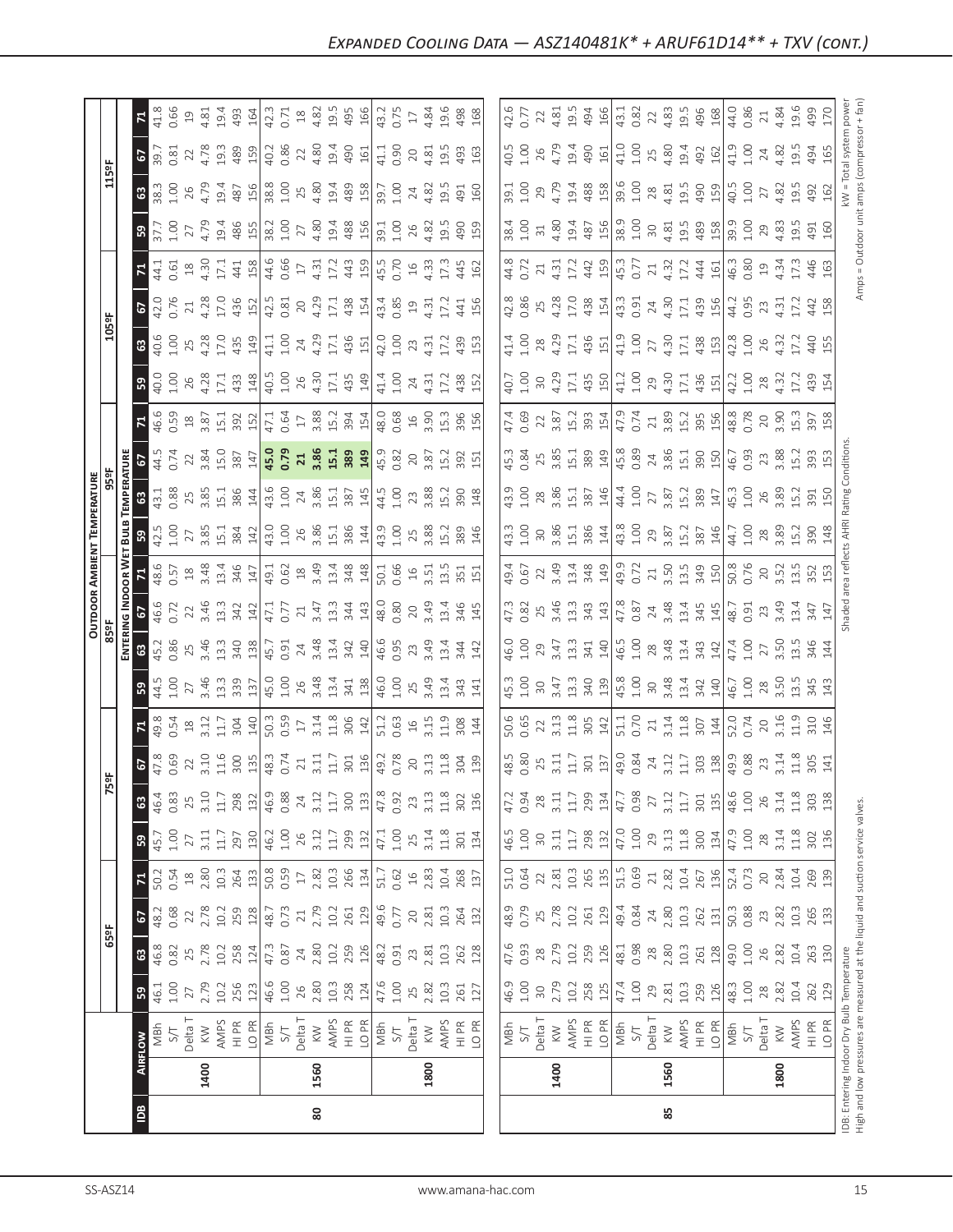|                |      |                                                                                                                            |            |                 |                                                      |                                           |                                         |                 |                                                                   |                                                          |                                                                                  |                                                                     | <b>OUTDOOR AMBIENT TEMPERATURE</b>                |                                    |                     |                             |                           |                                                                                                   |                                                                                      |                                    |                                                                     |                                               |                                                                                                                                                                                                                                                                                                                                 |                                                                                                      |                                                                    |                                             |
|----------------|------|----------------------------------------------------------------------------------------------------------------------------|------------|-----------------|------------------------------------------------------|-------------------------------------------|-----------------------------------------|-----------------|-------------------------------------------------------------------|----------------------------------------------------------|----------------------------------------------------------------------------------|---------------------------------------------------------------------|---------------------------------------------------|------------------------------------|---------------------|-----------------------------|---------------------------|---------------------------------------------------------------------------------------------------|--------------------------------------------------------------------------------------|------------------------------------|---------------------------------------------------------------------|-----------------------------------------------|---------------------------------------------------------------------------------------------------------------------------------------------------------------------------------------------------------------------------------------------------------------------------------------------------------------------------------|------------------------------------------------------------------------------------------------------|--------------------------------------------------------------------|---------------------------------------------|
|                |      |                                                                                                                            |            | 65°F            |                                                      |                                           |                                         |                 | '5ºF                                                              |                                                          |                                                                                  | 85°F                                                                |                                                   |                                    |                     | 95°F                        |                           |                                                                                                   |                                                                                      | 105°F                              |                                                                     |                                               |                                                                                                                                                                                                                                                                                                                                 | 115°F                                                                                                |                                                                    |                                             |
|                |      |                                                                                                                            |            |                 |                                                      |                                           |                                         |                 |                                                                   |                                                          |                                                                                  |                                                                     | ENTERING INDOOR WET                               |                                    | Вu                  | <b>EMPERATURE</b>           |                           |                                                                                                   |                                                                                      |                                    |                                                                     |                                               |                                                                                                                                                                                                                                                                                                                                 |                                                                                                      |                                                                    |                                             |
| $\overline{5}$ |      | <b>AIRFLOW</b>                                                                                                             | 59         | $\mathbbmss{3}$ | 2                                                    | 71                                        | ${\tt S}$                               | $\mathbbmss{3}$ | 57                                                                |                                                          | ${\tt S}$                                                                        | $\mathbbmss{3}$                                                     | 67                                                |                                    | ${\tt S}$           | $\mathbb{S}^3$              | 6                         |                                                                                                   | ၛၟ                                                                                   | $\mathbf{G}$                       | 5                                                                   |                                               | 53                                                                                                                                                                                                                                                                                                                              | $\frac{3}{2}$                                                                                        | 2                                                                  |                                             |
|                |      | MBh                                                                                                                        | 45.9       | 46.5            | 47.9                                                 |                                           | 45.5                                    | 46.1            |                                                                   |                                                          | 44.3<br>0.69                                                                     | 44.9                                                                | 46.3<br>0.48                                      |                                    | 42.2                | 42.9                        | 44.2                      |                                                                                                   |                                                                                      | 40.4                               | 41.8                                                                |                                               |                                                                                                                                                                                                                                                                                                                                 | $\frac{1}{38.1}$                                                                                     | $\frac{39}{3}$                                                     |                                             |
|                |      | 5/1                                                                                                                        | 0.66       | 0.59            | 0.45                                                 |                                           | 0.67                                    | 0.59            | 0.46                                                              |                                                          |                                                                                  | 0.62                                                                |                                                   |                                    | 0.71                | 0.64                        | <b>D.50</b>               |                                                                                                   |                                                                                      | 0.66                               | 0.52                                                                |                                               |                                                                                                                                                                                                                                                                                                                                 |                                                                                                      | 0.57                                                               |                                             |
|                |      | $\overline{\sim}$                                                                                                          | $\Xi$      | $\Box$          | $\ensuremath{\mathop{\mathop{\mathbf{1}}}\nolimits}$ |                                           | $\Xi$                                   | $\Box$          | $\frac{14}{3.00}$                                                 |                                                          |                                                                                  | $17$<br>3.36                                                        | $14$<br>3.35                                      |                                    | $19$<br>$3.74$      | $\overline{17}$             | $14$<br>3.73              |                                                                                                   | $39.8$<br>1.00<br>1.9<br>4.16                                                        | $17\,$                             | $13$                                                                |                                               |                                                                                                                                                                                                                                                                                                                                 | $18 \n4.66$                                                                                          | $15$                                                               |                                             |
|                | 1400 | $\gtrapprox$                                                                                                               | 2.69       | 2.69            | 2.69                                                 |                                           | 3.01                                    | 3.01            |                                                                   |                                                          |                                                                                  |                                                                     |                                                   |                                    |                     | 3.74                        |                           |                                                                                                   |                                                                                      | 4.16                               | 4.15                                                                |                                               |                                                                                                                                                                                                                                                                                                                                 |                                                                                                      | 4.65                                                               |                                             |
|                |      | Amps<br>HI PR                                                                                                              | 9.9        | 9.9             | 9.8                                                  |                                           | $11.3\,$                                | $11.3$          |                                                                   |                                                          |                                                                                  | 12.9                                                                | 12.9                                              |                                    | 14.7                | 14.6                        | 14.6                      |                                                                                                   | 16.6<br>420                                                                          | 16.6                               | 16.6                                                                |                                               |                                                                                                                                                                                                                                                                                                                                 | 18.9                                                                                                 | 18.8                                                               |                                             |
|                |      |                                                                                                                            | 249        | 250             | 252                                                  |                                           | 288                                     | 289             | $\frac{13}{290}$                                                  |                                                          | $\begin{array}{c} 19 \\ 3.36 \\ 12.9 \\ 328 \\ 15.1 \\ 45.1 \\ 0.73 \end{array}$ | 330                                                                 | 331                                               |                                    | 372                 | 373                         | 375                       |                                                                                                   |                                                                                      | 421                                | 423                                                                 |                                               | $\frac{1}{3}$ , $\frac{1}{3}$ , $\frac{1}{3}$ , $\frac{1}{3}$ , $\frac{1}{3}$ , $\frac{1}{3}$ , $\frac{1}{3}$ , $\frac{1}{3}$ , $\frac{1}{3}$ , $\frac{1}{3}$ , $\frac{1}{3}$ , $\frac{1}{3}$ , $\frac{1}{3}$ , $\frac{1}{3}$ , $\frac{1}{3}$ , $\frac{1}{3}$ , $\frac{1}{3}$ , $\frac{1}{3}$ , $\frac{1}{3}$ , $\frac{1}{3}$ , | 471                                                                                                  | 473                                                                |                                             |
|                |      | LO <sub>PR</sub>                                                                                                           | 121        | 122             | 125                                                  |                                           | 128                                     | 129             |                                                                   |                                                          |                                                                                  | 136                                                                 | 139                                               |                                    | 140                 | 141                         | 144                       |                                                                                                   | 145                                                                                  | 146                                | 149                                                                 |                                               |                                                                                                                                                                                                                                                                                                                                 | 153                                                                                                  | 156                                                                |                                             |
|                |      | MBh                                                                                                                        | 46.7       | 47.3            | 48.7                                                 |                                           | 46.3                                    | 46.9            | 48.3                                                              |                                                          |                                                                                  | 45.7                                                                | 47.1                                              |                                    | 43.1<br>0.75        | 43.7                        | 45.1                      |                                                                                                   | $40.6$<br>$1.00$<br>$18$                                                             | 41.2                               | 42.6                                                                |                                               |                                                                                                                                                                                                                                                                                                                                 | 39.0<br>0.75                                                                                         | 40.3                                                               |                                             |
|                |      | 5/7                                                                                                                        | 0.70       | 0.62            | 0.49                                                 |                                           | 0.70                                    | 0.63            | 0.49                                                              |                                                          |                                                                                  | 0.65                                                                | 0.52                                              |                                    |                     | 0.67                        | 0.54                      |                                                                                                   |                                                                                      | 0.69                               | 0.56                                                                |                                               |                                                                                                                                                                                                                                                                                                                                 |                                                                                                      | 0.61                                                               |                                             |
|                |      | $\overline{\triangle}$                                                                                                     | $^{28}$    | $16$            | $\Xi$                                                |                                           | $\overset{\text{\tiny \textsf{QQ}}}{=}$ | $\frac{16}{1}$  | $\Xi$                                                             |                                                          | $\overset{\text{\tiny \textsf{SO}}}{\rightarrow}$                                | $16$                                                                | $13$                                              |                                    | $^{28}$             | $\frac{1}{6}$               | $\Xi$                     |                                                                                                   |                                                                                      | $16$                               | $12$                                                                |                                               |                                                                                                                                                                                                                                                                                                                                 | $17\,$                                                                                               | $13$                                                               |                                             |
| 20             | 1600 | $\lesssim$                                                                                                                 | 2.71       | 2.71            | 2.70                                                 |                                           | 3.02                                    | 3.02            | 3.02                                                              |                                                          |                                                                                  | 3.37                                                                | 3.37                                              |                                    | 3.75                | 3.75                        | 3.75                      |                                                                                                   | 4.18                                                                                 | 4.18                               | 4.17                                                                |                                               |                                                                                                                                                                                                                                                                                                                                 | 4.67                                                                                                 | 4.67                                                               |                                             |
|                |      | Amps                                                                                                                       | 9.9        | 9.9             | 9.9                                                  |                                           | $11.4\,$                                | $11.4\,$        | 11.3                                                              |                                                          |                                                                                  | 13.0                                                                | 13.0                                              |                                    | 14.7                | 14.7                        | 14.7                      |                                                                                                   | 16.7                                                                                 | 16.7                               | 16.6                                                                |                                               |                                                                                                                                                                                                                                                                                                                                 | 18.9                                                                                                 | 18.9                                                               |                                             |
|                |      | $\frac{P}{I}$                                                                                                              | 251        | 252             | 254                                                  |                                           | 290                                     | 291             | 293<br>135                                                        |                                                          | $\begin{array}{c} 3.37 \\ 1.31 \\ 3.31 \\ 1.56 \end{array}$                      | 332<br>138                                                          | 334                                               |                                    | 375<br>142          | 376<br>143                  | 377                       |                                                                                                   | 422                                                                                  | 423                                | 425                                                                 |                                               | 473                                                                                                                                                                                                                                                                                                                             | 474<br>155                                                                                           | 475<br>158                                                         |                                             |
|                |      | LO PR                                                                                                                      | 123        | 124             | 127                                                  |                                           | 130                                     | 132             |                                                                   |                                                          |                                                                                  |                                                                     | 141                                               |                                    |                     |                             | 146                       |                                                                                                   | 147                                                                                  | 149                                | 152                                                                 |                                               |                                                                                                                                                                                                                                                                                                                                 |                                                                                                      |                                                                    |                                             |
|                |      | MBh                                                                                                                        | 47.7       | 48.4            | 49.7                                                 |                                           |                                         | 47.9            | 49.3                                                              |                                                          |                                                                                  | 46.8                                                                | 48.1                                              |                                    | 44.1                | 44.7                        | 46.1                      |                                                                                                   |                                                                                      | 42.2                               | 43.6                                                                |                                               |                                                                                                                                                                                                                                                                                                                                 | 40.0                                                                                                 | 41.3                                                               |                                             |
|                |      | 5/1                                                                                                                        | 0.71       | 0.63            | 0.50                                                 |                                           | 47.3<br>0.71                            | 0.64            |                                                                   |                                                          | 46.1<br>0.74                                                                     | 0.66                                                                | 0.53                                              |                                    | 1.00                | 0.68                        | 0.55                      |                                                                                                   | 41.6<br>1.00                                                                         | 0.70                               | 0.57                                                                |                                               |                                                                                                                                                                                                                                                                                                                                 | 0.75                                                                                                 | 0.62                                                               |                                             |
|                |      | $\overline{\triangle}$                                                                                                     | $\Box$     | $15$            | $12$                                                 |                                           | $17\,$                                  | $\overline{15}$ | 0.50                                                              |                                                          | $\Gamma$                                                                         | $15$                                                                | $12$                                              |                                    | $\overline{17}$     | $15$                        | $12\,$                    |                                                                                                   | $17\,$                                                                               | 15                                 | $\Box$                                                              |                                               |                                                                                                                                                                                                                                                                                                                                 | $16$                                                                                                 | $13$                                                               |                                             |
|                | 1800 | $\geq$                                                                                                                     | 2.72       | 2.72            | 2.71                                                 |                                           | 3.04                                    | 3.03            | 3.03                                                              |                                                          | 3.39                                                                             |                                                                     |                                                   |                                    | 3.77                | 3.77                        | 3.76                      |                                                                                                   | 4.19                                                                                 | 4.19                               | 4.18                                                                |                                               |                                                                                                                                                                                                                                                                                                                                 |                                                                                                      | 4.68                                                               |                                             |
|                |      | Amps                                                                                                                       | $10.0$     | 10.0            | 10.0                                                 |                                           | 11.4                                    | 11.4            | 11.4                                                              |                                                          | 13.1                                                                             | 3.39<br>13.0<br>334                                                 | $3.\overline{3}0$<br>13.0                         |                                    | 14.8                |                             | 14.8                      |                                                                                                   | 16.7                                                                                 | 16.7                               | 16.7                                                                |                                               |                                                                                                                                                                                                                                                                                                                                 | $4.69$<br>19.0                                                                                       | 19.0                                                               |                                             |
|                |      | $\frac{PR}{T}$                                                                                                             | 253        | 255             | 256                                                  |                                           | 292                                     | 293             | 295                                                               |                                                          | 333                                                                              |                                                                     | 336                                               |                                    | 377                 | 14.8<br>378                 | 380                       |                                                                                                   |                                                                                      | 426                                | 427                                                                 |                                               |                                                                                                                                                                                                                                                                                                                                 | 476                                                                                                  | 478                                                                |                                             |
|                |      | LO <sub>PR</sub>                                                                                                           | 125        | 127             | 130                                                  |                                           | 133                                     | 134             | 137                                                               |                                                          | 139                                                                              | 141                                                                 | $\frac{1}{4}$                                     |                                    | 144                 | 146                         | 149                       |                                                                                                   | 424<br>150                                                                           | 151                                | 154                                                                 |                                               | $\begin{bmatrix} 0.01 & 0.01 & 0.01 & 0.01 & 0.01 & 0.01 & 0.01 & 0.01 & 0.01 & 0.01 & 0.01 & 0.01 & 0.01 & 0.01 & 0.01 & 0.01 & 0.01 & 0.01 & 0.01 & 0.01 & 0.01 & 0.01 & 0.01 & 0.01 & 0.01 & 0.01 & 0.01 & 0.01 & 0.01 & 0.01 & 0.01 & 0.01 & 0.01 & 0.01 & 0.01 & 0.0$                                                      | 158                                                                                                  | 161                                                                |                                             |
|                |      |                                                                                                                            |            |                 |                                                      |                                           |                                         |                 |                                                                   |                                                          |                                                                                  |                                                                     |                                                   |                                    |                     |                             |                           |                                                                                                   |                                                                                      |                                    |                                                                     |                                               |                                                                                                                                                                                                                                                                                                                                 |                                                                                                      |                                                                    |                                             |
|                |      | NBh                                                                                                                        | 45.9       | 46.5            | 47.9                                                 | 50.0                                      | 45.5                                    | 46.1            | 47.5                                                              | 49.5                                                     | 44.3                                                                             | 44.9                                                                | 46.3                                              | 48.4                               | 42.3                | 42.9                        | 44.3                      | 46.3                                                                                              | 39.8                                                                                 |                                    | 41.8                                                                |                                               | 37.5                                                                                                                                                                                                                                                                                                                            | 38.2                                                                                                 | 39.5                                                               | 41.6                                        |
|                |      | $5/1$                                                                                                                      | 0.79       | 0.71            | 0.58                                                 | 0.44                                      | 0.80                                    | 0.72            | 0.59                                                              | 0.44                                                     | 1.00                                                                             | 0.75                                                                | 0.61                                              | 0.47                               | 1.00                | 0.76                        | 0.63                      | 0.49                                                                                              | $\frac{8}{1}$                                                                        | 40.4<br>0.79                       | 0.65                                                                |                                               | 1.00                                                                                                                                                                                                                                                                                                                            | 0.84                                                                                                 | 0.70                                                               | 0.56                                        |
|                |      | $\overline{\triangle}$                                                                                                     | 23         | $21\,$          | $^{26}$                                              | $14\,$                                    | 23                                      | 21              | $^{28}$                                                           | $14\,$                                                   | 23                                                                               | 21                                                                  | $\ensuremath{\mathop{\boxtimes}\limits^{\infty}}$ | $14\,$                             | 23                  | $\overline{21}$             | $^{28}$                   |                                                                                                   | 23                                                                                   | 21                                 | $17\,$                                                              |                                               | 24                                                                                                                                                                                                                                                                                                                              |                                                                                                      | 19                                                                 | $15$                                        |
|                | 1400 | $\leqslant$                                                                                                                | 2.69       | 2.69            | 2.68                                                 | 2.71                                      | 3.01                                    | 3.00            | 3.00                                                              | 3.02                                                     |                                                                                  |                                                                     |                                                   |                                    |                     |                             |                           |                                                                                                   |                                                                                      | 4.16                               |                                                                     |                                               |                                                                                                                                                                                                                                                                                                                                 |                                                                                                      |                                                                    |                                             |
|                |      | Amps                                                                                                                       | 9.9        | 9.9             | 9.8                                                  | 9.9                                       | $11.3$                                  | $11.3\,$        | 11.3                                                              | 11.4                                                     |                                                                                  | 3.35<br>12.9                                                        | $3.35$<br>12.9                                    | $3.37$<br>$13.0$<br>$336$<br>$144$ | 3.74<br>14.6<br>373 | 3.73<br>14.6<br>141         | 3.73<br>14.6<br>375<br>14 | $\begin{array}{c} 14 \\ 3.75 \\ 14.7 \\ 380 \\ 149 \\ \end{array}$                                | 4.16<br>16.6<br>420<br>145                                                           | 16.6<br>421<br>146                 | 4.15<br>16.6                                                        | $43.8$<br>0.51<br>4.18<br>4.18                | 4.66<br>18.9                                                                                                                                                                                                                                                                                                                    | $22$<br>4.66<br>18.9                                                                                 | $4.65$<br>$4.88$<br>$4.73$<br>$156$                                | $4.67$<br>$18.9$<br>$478$                   |
|                |      | $\frac{PR}{T}$                                                                                                             | 249        | 250             | 252                                                  | 256                                       | 288                                     | 289             |                                                                   | 295<br>137                                               |                                                                                  | 330<br>136                                                          | 331<br>139                                        |                                    |                     |                             |                           |                                                                                                   |                                                                                      |                                    | 423<br>149                                                          |                                               | 470                                                                                                                                                                                                                                                                                                                             | 472<br>153                                                                                           |                                                                    |                                             |
|                |      | LO <sub>PR</sub>                                                                                                           | 121        | 122             | 125                                                  | 130                                       | 128                                     | 129             | $\begin{array}{c c} 291 \\ 132 \\ 48.3 \\ 0.62 \\ 17 \end{array}$ |                                                          | $3.36$<br>$12.9$<br>$329$                                                        |                                                                     |                                                   |                                    |                     |                             |                           |                                                                                                   |                                                                                      |                                    |                                                                     | 427<br>154                                    |                                                                                                                                                                                                                                                                                                                                 |                                                                                                      |                                                                    | 161                                         |
|                |      | MBh                                                                                                                        | 46.7       | 47.4            | 48.7                                                 | 50.8                                      | 46.3<br>0.83                            | 47.0            |                                                                   | 50.48                                                    | $45.1$<br>$1.00$                                                                 | 45.8<br>0.78                                                        |                                                   |                                    |                     | 43.7<br>0.80                | 45.1                      |                                                                                                   |                                                                                      | 41.3<br>0.82                       | $42.6$<br>0.69                                                      |                                               |                                                                                                                                                                                                                                                                                                                                 | $\frac{90}{0.00}$                                                                                    | 40.3<br>0.74                                                       | 42.4<br>0.60                                |
|                |      | 5/7                                                                                                                        | 0.83       | 0.75            | 0.62                                                 | 0.47                                      |                                         | 0.76            |                                                                   |                                                          |                                                                                  |                                                                     |                                                   |                                    |                     |                             | 0.67                      |                                                                                                   |                                                                                      |                                    |                                                                     |                                               |                                                                                                                                                                                                                                                                                                                                 |                                                                                                      |                                                                    |                                             |
|                |      | $\overline{\Delta}$                                                                                                        | 22         | $20$            | $\Box$                                               | $\ensuremath{\mathop{\mathbb{Z}}}\xspace$ | 22                                      | 20              |                                                                   |                                                          |                                                                                  |                                                                     |                                                   |                                    |                     |                             |                           |                                                                                                   |                                                                                      | 20                                 |                                                                     |                                               |                                                                                                                                                                                                                                                                                                                                 | $21\,$                                                                                               |                                                                    | $\ensuremath{\mathop{\mathbf{1}}}\xspace 4$ |
| 75             | 1600 | $\gtrapprox$                                                                                                               | 2.71       | 2.70            | 2.70                                                 | 2.72                                      | $3.02$<br>11.4                          | 3.02            |                                                                   |                                                          |                                                                                  |                                                                     |                                                   |                                    |                     |                             | 3.74                      |                                                                                                   |                                                                                      |                                    |                                                                     |                                               |                                                                                                                                                                                                                                                                                                                                 |                                                                                                      |                                                                    |                                             |
|                |      | Amps<br>HI PR                                                                                                              | 9.9        | 9.9             | 9.9                                                  | 10.0                                      |                                         | $11.4\,$        |                                                                   |                                                          |                                                                                  |                                                                     |                                                   |                                    |                     |                             |                           |                                                                                                   |                                                                                      |                                    |                                                                     |                                               |                                                                                                                                                                                                                                                                                                                                 |                                                                                                      |                                                                    |                                             |
|                |      |                                                                                                                            | 251        | 252             | 254                                                  | 258<br>132                                | 290                                     | 291             | $3.01$<br>$1.3$<br>$293$<br>$135$                                 | $\begin{array}{c} 13 \\ 3.04 \\ 11.4 \\ 297 \end{array}$ | $\begin{array}{c} 22 \\ 3.37 \\ 13.0 \\ 331 \\ 317 \\ \end{array}$               | $\begin{array}{c} 20 \\ 3.37 \\ 13.0 \\ 33.2 \\ \hline \end{array}$ | $47.1$<br>0.65<br>17 3,334<br>3.334<br>141        |                                    |                     | 20<br>3.75<br>3.76<br>3.743 | 14.7<br>378<br>146        | $47.2$<br>$0.52$<br>$1.7$<br>$0.5$<br>$0.7$<br>$0.3$<br>$0.5$<br>$0.5$<br>$0.5$<br>$0.5$<br>$0.5$ | $\begin{array}{c} 1.00 \\ 1.00 \\ 2.2 \\ 3.18 \\ 4.18 \\ 4.2 \\ 14.7 \\ \end{array}$ | $4.17$<br>$16.6$<br>$423$<br>$149$ | $\begin{array}{c} 16 \\ 4.17 \\ 16.6 \\ 4.25 \\ \hline \end{array}$ | $44.7$<br>0.55<br>0.53<br>4.19<br>4.29<br>157 |                                                                                                                                                                                                                                                                                                                                 | $4.67$<br>$4.8.9$<br>$474$<br>$155$                                                                  | $\begin{array}{c} 18 \\ 4.67 \\ 18.9 \\ 476 \\ \hline \end{array}$ | $4.69$<br>$4.9.0$<br>$480$<br>$163$         |
|                |      | LO PR                                                                                                                      | 123        | 124             | 127                                                  |                                           | 130                                     | 132             |                                                                   |                                                          |                                                                                  |                                                                     |                                                   |                                    |                     |                             |                           |                                                                                                   |                                                                                      |                                    |                                                                     |                                               |                                                                                                                                                                                                                                                                                                                                 |                                                                                                      |                                                                    |                                             |
|                |      | NBh                                                                                                                        | 47.7       | 48.4            | 49.7                                                 | 51.8                                      | 47.3                                    | 48.0            | $\frac{3}{9}$ 33                                                  | 51.4<br>0.49                                             | 46.2<br>1.00                                                                     | 46.8<br>0.79                                                        | 48.1<br>0.65                                      | 50.2<br>0.51                       | 44.1<br>1.00        | 44.8<br>0.81                | 46.1<br>0.67              | $\frac{1}{48.3}$<br>0.53<br>3.78                                                                  | $41.6$<br>$1.00$                                                                     | 42.3<br>0.83                       | 43.6<br>0.70                                                        | 45.7<br>0.55                                  | $39.4$<br>1.00                                                                                                                                                                                                                                                                                                                  | 40.0<br>1.00                                                                                         | 41.4<br>0.75                                                       | $\frac{43.4}{0.61}$                         |
|                |      | $5/7$                                                                                                                      | 0.83       | 0.76            | 0.62                                                 | 0.48                                      | 0.84                                    | 0.76            |                                                                   |                                                          |                                                                                  |                                                                     |                                                   |                                    |                     |                             |                           |                                                                                                   |                                                                                      |                                    |                                                                     |                                               |                                                                                                                                                                                                                                                                                                                                 |                                                                                                      |                                                                    |                                             |
|                |      | $\overline{\mathbb{Q}}$                                                                                                    | $\geq 1$   | $\mathfrak{Q}$  | $\Xi$                                                |                                           | 21                                      | $\overline{c}$  | $16$                                                              | $\frac{12}{3.05}$                                        | $21$<br>3.39                                                                     | $\Xi$                                                               | 16<br>3.38                                        | $12$<br>3.40                       | $\mathbf{21}$       | 3.76                        | $16$<br>$3.76$            |                                                                                                   | $21\,$                                                                               | $\overline{19}$                    | $15$                                                                |                                               | 22                                                                                                                                                                                                                                                                                                                              | 20                                                                                                   | $\overline{17}$                                                    | $13$<br>4.70                                |
|                | 1800 | $\lesssim$                                                                                                                 | 2.72       | 2.72            | 2.71                                                 | 2.74                                      | 3.03                                    | 3.03            | 3.03                                                              |                                                          |                                                                                  | 3.38                                                                |                                                   |                                    | 3.77                |                             |                           |                                                                                                   | 4.19                                                                                 | 4.19                               | 4.18                                                                | 4.21                                          | 4.69                                                                                                                                                                                                                                                                                                                            | 4.69                                                                                                 |                                                                    |                                             |
|                |      | Amps                                                                                                                       | $10.0\,$   | 10.0            | 10.0                                                 | 10.1                                      | 11.4                                    | 11.4            |                                                                   | 11.5                                                     | 13.0                                                                             | 13.0                                                                | 13.0                                              | 13.1                               | 14.8                | 3.8                         | 14.7                      | 14.9                                                                                              | 16.7                                                                                 | 16.7                               | 16.7                                                                | 16.8                                          | 19.0                                                                                                                                                                                                                                                                                                                            | 19.0                                                                                                 | 4.68<br>19.0<br>478                                                | 19.1                                        |
|                |      | $\frac{R}{H}$<br>LO <sub>PR</sub>                                                                                          | 254<br>126 | 255<br>127      | 257                                                  | 135<br>261                                | 293                                     | 294<br>134      | 11.4<br>295<br>137                                                | 300<br>142                                               | 333<br>139                                                                       | 334<br>141                                                          | 336<br>144                                        | 341                                | 144<br>377          | 378<br>46                   | 149<br>380                | 384                                                                                               | 425<br>150                                                                           | 426<br>151                         | 427<br>154                                                          | 432<br>159                                    | 475<br>156                                                                                                                                                                                                                                                                                                                      | 158<br>476                                                                                           | 161                                                                | 166<br>482                                  |
|                |      |                                                                                                                            |            |                 | 130                                                  |                                           | 133                                     |                 |                                                                   |                                                          |                                                                                  |                                                                     |                                                   | $\frac{9}{4}$                      |                     |                             |                           |                                                                                                   |                                                                                      |                                    |                                                                     |                                               |                                                                                                                                                                                                                                                                                                                                 |                                                                                                      |                                                                    |                                             |
|                |      | High and low pressures are measured at the liquid and suction service valves.<br>IDB: Entering Indoor Dry Bulb Temperature |            |                 |                                                      |                                           |                                         |                 |                                                                   |                                                          |                                                                                  |                                                                     |                                                   | shaded area reflects ACCA          |                     |                             | (TVA) Rating Conditions   |                                                                                                   |                                                                                      |                                    |                                                                     |                                               |                                                                                                                                                                                                                                                                                                                                 | Amps = Outdoor unit amps (compressor<br><w =="" system<="" th="" total=""><th></th><th>powe</th></w> |                                                                    | powe                                        |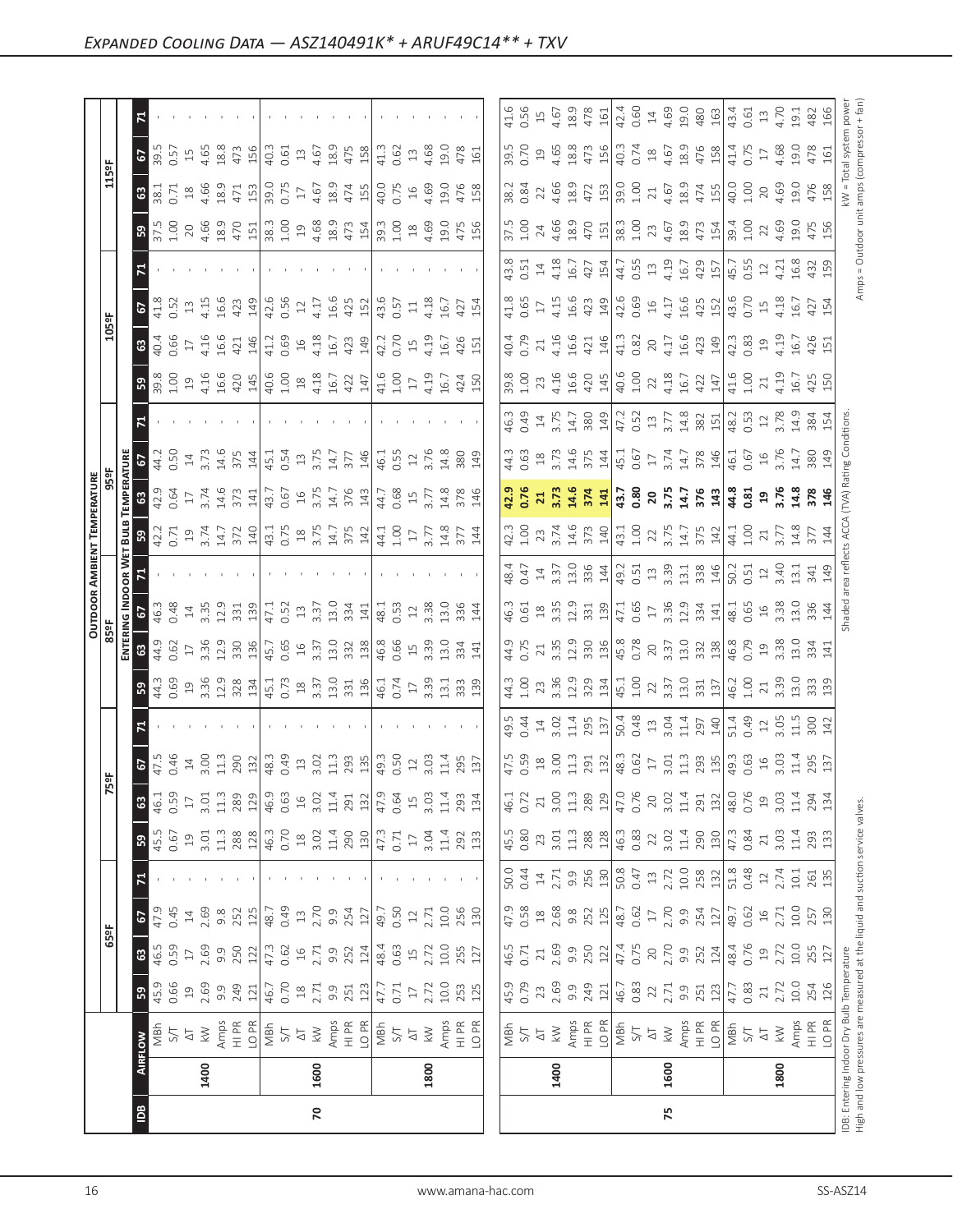|                                                                               |                |                                    |                  |                  |                          |                                                   |              |                 |                                            |                                                                   |                                                                                      |                                                                             |                                                                         |                                                             | <b>OUTDOOR AMBIENT TEMPERATURE</b> |                                              |                    |                                                                      |                    |                    |                   |                               |                                            |                |                |                     |
|-------------------------------------------------------------------------------|----------------|------------------------------------|------------------|------------------|--------------------------|---------------------------------------------------|--------------|-----------------|--------------------------------------------|-------------------------------------------------------------------|--------------------------------------------------------------------------------------|-----------------------------------------------------------------------------|-------------------------------------------------------------------------|-------------------------------------------------------------|------------------------------------|----------------------------------------------|--------------------|----------------------------------------------------------------------|--------------------|--------------------|-------------------|-------------------------------|--------------------------------------------|----------------|----------------|---------------------|
|                                                                               |                |                                    |                  | 65°F             |                          |                                                   |              |                 | 5º                                         |                                                                   |                                                                                      | 85°F                                                                        |                                                                         |                                                             |                                    |                                              |                    |                                                                      |                    | 105°F              |                   |                               |                                            | 115°F          |                |                     |
|                                                                               |                |                                    |                  |                  |                          |                                                   |              |                 |                                            |                                                                   |                                                                                      | ENTEI                                                                       |                                                                         | <b>VG INDOOR WET</b>                                        | BuuB                               |                                              |                    |                                                                      |                    |                    |                   |                               |                                            |                |                |                     |
| $\overline{B}$                                                                | <b>AIRFLOW</b> |                                    | ${\tt S9}$       | $\mathbbmss{3}$  | $\boldsymbol{e}$         | $\mathbf{z}$                                      | ${\tt S}$    | $\mathbbmss{3}$ | $\mathbf{c}$                               | $\mathbf{z}$                                                      | ္တ                                                                                   | $\mathbb{S}^3$                                                              | 67                                                                      |                                                             |                                    | ${\tt G3}$                                   |                    |                                                                      | ន                  | ${\tt G3}$         | 2                 | 5                             | ន                                          | 63             | 67             | $\mathbf{z}$        |
|                                                                               |                | MBh<br>5/7                         | 46.1<br>0.91     | 46.8<br>0.84     | 48.1<br>0.70             | 0.56<br>50.2                                      | 1.00<br>45.7 | 0.84<br>46.4    | 47.7<br>0.71                               | $49.8$<br>0.57<br>18<br>3.02                                      | 44.5<br>1.00                                                                         | 45.2<br>0.87                                                                | 46.5<br>0.73                                                            | 48.6<br>0.59                                                | $32.5$<br>$42.5$                   | 43.1<br>0.89                                 | 44.5<br>0.75       | 46.6<br>0.61                                                         | 40.0<br>1.00       | 1.00<br>40.7       | 42.0              | 0.63<br>44.1                  | $37.8$<br>1.00                             | 38.4<br>1.00   | 0.83<br>39.7   | 41.8<br>0.69        |
|                                                                               |                | $\overline{\circ}$                 |                  |                  | $22\,$                   | $\overset{\text{\tiny \textsf{SO}}}{\rightarrow}$ | 27           |                 |                                            |                                                                   |                                                                                      |                                                                             |                                                                         |                                                             |                                    |                                              |                    |                                                                      | $27\,$             |                    |                   |                               |                                            | 26             | 23             |                     |
|                                                                               | 1400           | $\lesssim$                         | 27<br>2.69       | 25<br>2.69       | 2.69                     | 2.71                                              | 3.01         | $25$<br>3.01    | $\frac{22}{3.00}$                          |                                                                   | 27<br>3.36                                                                           | 26<br>3.36                                                                  | 22<br>3.35                                                              | $19$<br>$3.37$                                              | $\frac{27}{3.74}$                  | $25$<br>3.74                                 | 22<br>3.73         | $18$<br>$3.75$                                                       | 4.16               | 25<br>4.16         | $22$<br>4.15      | $\frac{18}{4.18}$             | 28<br>4.66                                 | 4.66           | 4.65           | $19$<br>4.68        |
|                                                                               |                |                                    | 9.9              | 9.9              | $9.\overline{8}$         | 9.9                                               | 11.3         | $11.3$          | 11.3                                       |                                                                   |                                                                                      |                                                                             | 12.9                                                                    | 13.0                                                        |                                    |                                              |                    |                                                                      | 16.6               | 16.6               | 16.6              | 16.7                          | 18.9                                       | 18.9           | 18.8           | 18.9                |
|                                                                               |                | Amps<br>HIPR<br><u>IOPR</u><br>S/T | 249              | 250              | 252                      | 257                                               | 288          | 289             | 291                                        | $\frac{11.4}{295}$ $\frac{80}{19}$ $\frac{60}{60}$ $\frac{6}{17}$ | $\begin{array}{c c}\n 12.9 & 131 \\  329 & 151 \\  45.0 & 26 \\  3.37\n \end{array}$ | 12.9<br>330<br>136                                                          | $\begin{array}{c} 33 \\ 21 \end{array}$                                 | 336<br>144                                                  | 14.7<br>373                        | 14.6<br>374                                  | 14.6<br>376        | $\frac{14.7}{380}$ $\frac{15}{47.4}$ $\frac{65}{45}$ $\frac{17}{47}$ | 420                | 421                | 423               | 427                           | 471                                        | 472            | 474            | 478                 |
|                                                                               |                |                                    | 121              |                  | 126                      | 131                                               | 128          | 130             | $\frac{133}{48.5}$<br>0.75                 |                                                                   |                                                                                      |                                                                             |                                                                         |                                                             | 140                                | 142                                          | $\frac{145}{45.3}$ |                                                                      | 145                | 147                | 150               | 155                           | 152                                        | 153            | 156            | 162                 |
|                                                                               |                |                                    | $\sqrt{47.0}$    | $\frac{47.6}{ }$ | $\frac{6}{3}$            | $\frac{510}{5}$                                   | 46.6         | 47.2            |                                            |                                                                   |                                                                                      | 46.0<br>0.91<br>25<br>3.37                                                  | $\frac{1}{47.4}$                                                        | $49.4$<br>0.63<br>17                                        | $43.\overline{3}$                  | 44.0<br>0.93                                 |                    |                                                                      | 40.8               | 41.5               | 42.8              | 44.9                          | 38.6                                       | 39.2           | 40.6           | 42.6                |
|                                                                               |                |                                    | 1.00             | 0.88             | 0.74                     | 0.60                                              | 1.00         | 0.88            |                                            |                                                                   |                                                                                      |                                                                             | 0.77                                                                    |                                                             | $1.00$<br>$26$                     |                                              |                    |                                                                      | 1.00               | 1.00               | 0.81              | 0.67                          | 1.00                                       | 1.00           | 0.86           | 0.72                |
|                                                                               |                | $\Delta \top$                      | 26               | 24               | $21\,$                   | $\Box$                                            | 26           | 24              |                                            |                                                                   |                                                                                      |                                                                             | 21                                                                      |                                                             |                                    |                                              | 21                 |                                                                      | 26                 | 24                 | 21                |                               | $\overline{27}$                            | 25             | $\overline{2}$ | $18 \n4.69$         |
| 80                                                                            | 1600           | $\lesssim$                         | 2.71             | 2.71             | 2.70                     | 2.72                                              | 3.02         | 3.02            |                                            | 3.04                                                              |                                                                                      |                                                                             | 3.37                                                                    |                                                             |                                    | 24<br>3.75                                   | 3.75               | 3.77                                                                 | 4.18               | 4.18               | 4.17              | 4.19                          | 4.68                                       | 4.67           | 4.67           |                     |
|                                                                               |                | Amps<br>H PR<br><u>IO</u> PR       | 9.9              | 9.9              | 9.9                      | 10.0                                              | $11.4\,$     | $11.4\,$        | $3.02$<br>11.3                             | 11.5                                                              | 13.0                                                                                 | 13.0                                                                        | 13.0                                                                    | $3.39$<br>$13.1$                                            | $3.75$<br>14.7                     | 14.7                                         | 14.7               | 14.8                                                                 | 16.7               | 16.7               | 16.6              | 16.7                          | 18.9                                       | 18.9           | 18.9           | 19.0                |
|                                                                               |                |                                    | 252              |                  | 255                      | 259<br>133                                        | 291          | 292             | 293<br>135                                 | 298                                                               | $331$<br>$137$                                                                       | 333<br>138                                                                  |                                                                         | 339<br>147                                                  | 375                                | 376                                          | 378                | 382<br>152                                                           | 423                | 424                | 426               | 430<br>157                    | 473                                        |                | 476            | 480                 |
|                                                                               |                |                                    | 123              | 253<br>125       | 128                      |                                                   | 131          | $132\,$         |                                            | 140                                                               |                                                                                      |                                                                             | 334<br>142                                                              |                                                             | 142                                | 144                                          | 147                |                                                                      | 148                | 149                | 152               |                               | 154                                        | 474<br>156     | 159            | 164                 |
|                                                                               |                |                                    | 48.0             | 48.6             | 50.0                     | 52.0                                              | 47.6         | 48.2            | 49.6                                       | 51.6                                                              | 46.4<br>1.00                                                                         |                                                                             |                                                                         | 50.4                                                        | 44.4                               | 45.0                                         | 46.3               |                                                                      | 41.9               | 42.5               | 43.9              | 45.9                          | 39.6                                       | 40.2           | 41.6           | 43.7                |
|                                                                               |                | $\frac{L}{2}$                      | $1.00$           | 0.88             | 0.75                     | 0.61                                              | $1.00$       | 0.89            |                                            |                                                                   |                                                                                      |                                                                             | 48.4<br>0.78                                                            | 0.64                                                        | 1.00                               | 1.00                                         | 0.80               |                                                                      | 1.00               | 1.00               | 0.82              | 0.68                          | 1.00                                       | 001            | 0.87           | 0.73                |
|                                                                               |                | $\overline{\triangle}$             | 25               | $23$             | 20                       | $16$                                              | 25           | 23              | 20                                         |                                                                   |                                                                                      |                                                                             |                                                                         | $\overline{\mathbb{L}}$                                     |                                    |                                              |                    |                                                                      | 25                 | 23                 | 20                | $16$                          | 26                                         | 24             | 21             | $17\,$              |
|                                                                               | 1800           | $\leqslant$                        | 2.72             | 2.72             | 2.71                     | 2.74                                              | 3.04         | 3.03            | 3.03                                       | 0.61<br>16<br>3.05                                                | 25<br>3.39                                                                           | $47.0$<br>0.91<br>24<br>3.39                                                | 20<br>3.38                                                              | 3.40                                                        | $rac{25}{3.77}$                    | 23<br>3.76                                   | 20<br>3.76         | $48.4$<br>0.66<br>16<br>3.78                                         | 4.19               | 4.19               | 4.18              | 4.21                          | 4.69                                       | 4.69           | 4.68           | 4.71                |
|                                                                               |                | Amps                               | 10.0             | 10.0             | 10.0                     | 10.1                                              | 11.4         | 11.4            | 11.4                                       | 11.5                                                              | $\overline{13.1}$                                                                    | 13.0                                                                        |                                                                         | 13.1                                                        | 14.8                               | 14.8                                         | 14.8               | 14.9                                                                 | 16.7               | 16.7               | 16.7              | 16.8                          | 0.61                                       | 0.61           | 0.61           | 19.1                |
|                                                                               |                | HI PR                              | 254              | 255              | 257                      | 261                                               | 293          | 294             | 296                                        | 300                                                               | 334                                                                                  | 335                                                                         | 13.0<br>337                                                             | 341                                                         | 378                                | 379                                          | 381                |                                                                      | 425                | 426                | 428               | 432                           | 476                                        | 477            | 478            | 483                 |
|                                                                               |                | LO PR                              | 126              | 128              | 131                      | 136                                               | 133          | 135             | 138                                        | 143                                                               | 140                                                                                  | 141                                                                         | 144                                                                     | 149                                                         | 145                                | 146                                          | 149                | 385<br>155                                                           | 150                | 152                | 155               | 160                           | 157                                        | 158            | 161            | 166                 |
|                                                                               |                |                                    |                  |                  |                          |                                                   |              |                 |                                            |                                                                   |                                                                                      |                                                                             |                                                                         |                                                             |                                    |                                              |                    |                                                                      |                    |                    |                   |                               |                                            |                |                |                     |
|                                                                               |                |                                    | 46.9             | 47.5             | 48.9                     | 50.9                                              | 46.5         | 47.1            | 48.5                                       | 50.5                                                              | 45.3                                                                                 | 45.9                                                                        | 47.3                                                                    |                                                             | 43.3                               | 43.9                                         | 45.3               | 47.3                                                                 | 40.8               | 41.4               | 42.8              |                               | 38.5                                       | 39.2           |                |                     |
|                                                                               |                | NBh<br>S/T                         | 1.00             | 0.94             | 0.80                     | 0.66                                              | 1.00         | 0.95            | 0.81                                       | 0.67                                                              | 1.00                                                                                 | 1.00                                                                        | 0.84                                                                    | 49.4<br>0.69                                                | 1.00                               | 1.00                                         |                    | 0.71                                                                 | 1.00               | 1.00               | 0.88              | 44.8<br>0.73                  | 001                                        | 1.00           | 40.5<br>0.93   | 42.6<br>0.79        |
|                                                                               |                | $\Delta \mathsf{T}$                |                  | 29               |                          |                                                   | $31$         | 29              |                                            | 22                                                                | $\approx$                                                                            | 29                                                                          |                                                                         |                                                             | $\approx 1$                        |                                              |                    |                                                                      | $\overline{31}$    |                    |                   | 22                            | 32                                         | $30$           | 26             |                     |
|                                                                               | 1400           | $\gtrapprox$                       | $31$<br>$2.70$   | 2.70             |                          | 2.72                                              | 3.01         | 3.01            |                                            |                                                                   | 3.36                                                                                 | 3.36                                                                        | 26<br>3.36                                                              |                                                             |                                    |                                              | 26<br>3.74         |                                                                      | 4.17               | $29$<br>4.17       | $25$<br>4.16      |                               | 4.67                                       | 4.66           | 4.66           | $23$<br>4.68        |
|                                                                               |                |                                    | 9.9              | 9.9              | $260$<br>$2.69$<br>$9.9$ | 10.0<br>258<br>133                                | 11.3         | $11.3$          | $26$<br>$3.01$<br>$11.3$                   |                                                                   | 12.9                                                                                 | 12.9                                                                        | 12.9                                                                    | 22<br>3.38<br>13.0<br>337<br>146                            | 3.74<br>14.7<br>374<br>142         | $29$<br>$3.74$<br>$3.75$<br>$3.73$<br>$3.43$ |                    |                                                                      | 16.6<br>422<br>147 | 16.6<br>423<br>149 | 16.6              | 4.18<br>16.7<br>429<br>157    | 18.9                                       | 18.9           | 18.9           | 19.0                |
|                                                                               |                | Amps<br>HI PR                      | 251<br>123       | 252<br>124       | 253<br>128               |                                                   | 290          | 291             |                                            |                                                                   |                                                                                      |                                                                             |                                                                         |                                                             |                                    |                                              |                    |                                                                      |                    |                    |                   |                               | 472                                        |                |                | 479                 |
|                                                                               |                | LO PR                              |                  |                  |                          |                                                   | 130          | 132             | $292$<br>$\frac{13}{49}$<br>$\frac{3}{85}$ | $\begin{array}{c} 3.03 \\ 1.14 \\ 297 \\ \hline \end{array}$      | 330<br>137                                                                           | $\begin{array}{c} 331 \\ 331 \\ 46.8 \\ 1.00 \\ 2.8 \\ 3.38 \\ \end{array}$ | $\begin{array}{c} 333 \\ 141 \\ 48.7 \\ 0.87 \\ 25 \\ 3.37 \end{array}$ |                                                             |                                    |                                              | 14.6<br>377<br>146 |                                                                      |                    |                    | 424<br>152        |                               | 154                                        | 473<br>155     | 475<br>158     | 163                 |
|                                                                               |                | NBH<br>S/T                         | $47.7$<br>1.00   | 48.4<br>0.98     | 49.7                     | 51.8<br>0.70                                      | 47.3         | 48.0            |                                            | 51.4<br>0.71                                                      | $46.1$<br>$1.00$<br>$3.38$<br>$3.38$                                                 |                                                                             |                                                                         | $\frac{2}{50}$ $\frac{2}{5}$                                | 44.1<br>1.00                       | 44.7<br>1.00                                 | 46.1<br>0.89       |                                                                      | 41.6<br>1.00       | 42.3<br>1.00       | $\frac{16}{43.6}$ | $\sqrt{45.7}$<br>0.77<br>4.20 | $39.3$<br>$1.00$                           | 40.0<br>1.00   | 41.3           | $\frac{43.4}{0.82}$ |
|                                                                               |                |                                    |                  |                  | 0.84                     |                                                   | $1.00$       | 0.98            |                                            |                                                                   |                                                                                      |                                                                             |                                                                         |                                                             |                                    |                                              |                    |                                                                      |                    |                    |                   |                               |                                            |                | 1.00           |                     |
|                                                                               |                | $\overline{\Delta}$                | $\infty$         | $28$             | 25<br>2.71               | $\geq 1$                                          | $30\,$       | 28              | $24$<br>3.02                               | $\gtrsim$                                                         |                                                                                      |                                                                             |                                                                         |                                                             |                                    |                                              | 24<br>3.75         |                                                                      | $30$<br>4.18       | $28$<br>4.18       | $24$<br>4.18      |                               | $31$<br>4.68                               | 29             | 25             | $22\,$              |
| 85                                                                            | 1600           | $\lesssim$                         | $2.71$<br>$10.0$ | 2.71             |                          | 2.73                                              | 3.03         | 3.03            |                                            | 3.05                                                              |                                                                                      |                                                                             |                                                                         |                                                             | $3.76$<br>$3.76$                   | 28<br>3.76<br>14.7                           |                    |                                                                      |                    |                    |                   |                               |                                            | 4.68           | 4.67           | 4.70                |
|                                                                               |                | Amps<br>HI PR                      |                  | $10.0$           | 9.9                      | $10.0$                                            | 11.4         | $11.4\,$        | 11.4<br>295                                | 11.5<br>299                                                       |                                                                                      |                                                                             | 13.0                                                                    |                                                             |                                    |                                              | 14.7               |                                                                      | 16.7<br>424        | 16.7<br>425        | 16.7              |                               | 19.0                                       | 19.0           | 18.9           | 19.0                |
|                                                                               |                |                                    | 253              | 254              | 256                      | 260                                               | 292          | 293             |                                            |                                                                   | 13.0<br>333<br>139                                                                   | $13.0$<br>$334$<br>$140$                                                    | 335                                                                     | $\begin{array}{c} 21 \\ 3.40 \\ 13.1 \\ 340 \\ \end{array}$ | 377                                | 378                                          | 379                |                                                                      |                    |                    | 427               | 16.8<br>431<br>159            | 474                                        | 475            | 477            | 481                 |
|                                                                               |                | LO PR                              | 125              | 127              | 130                      | 135                                               | 132          | 134             | 137                                        | 142                                                               |                                                                                      |                                                                             | 143                                                                     |                                                             | 144                                | 146                                          | 149                |                                                                      | 149                | 151                | 154               |                               | 156                                        | 157            | 161            | 166                 |
|                                                                               |                | $\frac{1}{2}$                      | 48.7             | 49.4             | 50.7                     | 52.8                                              | 48.3         | 49.0            | $\frac{30.3}{0.85}$                        | $52.4$<br>0.71                                                    | 47.2<br>1.00                                                                         | 47.8                                                                        | 49.1                                                                    | 51.2                                                        | 45.1                               | 45.8                                         | 47.1               | 49.2<br>0.76                                                         | 42.6               | 43.3               | 44.6              | 46.7                          | 40.4                                       | 41.0           | 42.4           | 44.4                |
|                                                                               |                |                                    | 1.00             | 0.98             | 0.85                     | 0.71                                              | $1.00$       | $1.00$          |                                            |                                                                   |                                                                                      | 1.00                                                                        | 0.88                                                                    | 0.74                                                        | 1.00                               | 1.00                                         | 0.90               |                                                                      | 1.00               | 001                | 0.92              | 0.78                          | 001                                        | 001            | 1.00           | 0.83                |
|                                                                               |                | $\overline{\mathcal{L}}$           | 29               | 27               | $24\,$                   | 20                                                | 29           | 27              |                                            | 20                                                                | 29                                                                                   | $\overline{27}$                                                             | 24                                                                      | $20\,$                                                      | 29                                 | 27                                           | 23                 | 20                                                                   | 29                 | 27                 | 23                | 20                            | 30                                         | $28$           | 24             | 21                  |
|                                                                               | 1800           | $\lesssim$                         | 2.73             | 2.73             | 2.72                     | 2.74                                              | 3.04         | 3.04            | 3.03                                       | 3.06                                                              | 3.39                                                                                 | 3.39                                                                        | 3.39                                                                    | 3.41                                                        | 3.77                               | 3.77                                         | 3.77               | 3.79                                                                 | 4.20               | 4.19               | 4.19              | 4.21                          | 4.70                                       | 4.69           | 4.69           | 4.71                |
|                                                                               |                | Amps                               | $10.0$           | 10.0             | 10.0                     | 10.1                                              | 11.5         | 11.5            | 11.4                                       | $\Xi$                                                             | $\frac{1}{2}$                                                                        | $\frac{1}{2}$                                                               | 13.0                                                                    | 13.7                                                        | 14.8                               | 14.8                                         | 14.8               | 14.9                                                                 | 16.8               | $\overline{6}$     | $\overline{6}$    | 16.8                          | 0.61                                       | 0.61           | 19.0           | $\overline{19}$     |
|                                                                               |                | HI PR                              | 255              | 256<br>129       | 258<br>132               | 262<br>137                                        | 294<br>135   | 295<br>137      | 297                                        | 301                                                               | 335                                                                                  | 336                                                                         | 338                                                                     | 342                                                         |                                    | 380                                          | 382<br>151         | 386<br>156                                                           | 426<br>152         | 427<br>153         | 429<br>157        | 433<br>162                    | 477<br>159                                 | 478<br>160     | 480            | 484                 |
|                                                                               |                | LO <sub>PR</sub>                   | 128              |                  |                          |                                                   |              |                 | 140                                        | 145                                                               | 141                                                                                  | 143                                                                         |                                                                         |                                                             |                                    |                                              |                    |                                                                      |                    |                    |                   |                               |                                            |                |                | 168                 |
| IDB: Entering Indoor Dry Bulb Temperature                                     |                |                                    |                  |                  |                          |                                                   |              |                 |                                            |                                                                   |                                                                                      |                                                                             | shaded                                                                  | rea reflects AHRI                                           |                                    | Rating Condition:                            |                    |                                                                      |                    |                    |                   |                               |                                            | = Total system |                | power               |
| High and low pressures are measured at the liquid and suction service valves. |                |                                    |                  |                  |                          |                                                   |              |                 |                                            |                                                                   |                                                                                      |                                                                             |                                                                         |                                                             |                                    |                                              |                    |                                                                      |                    |                    |                   |                               | Amps = Outdoor unit amps (compressor + fan |                |                |                     |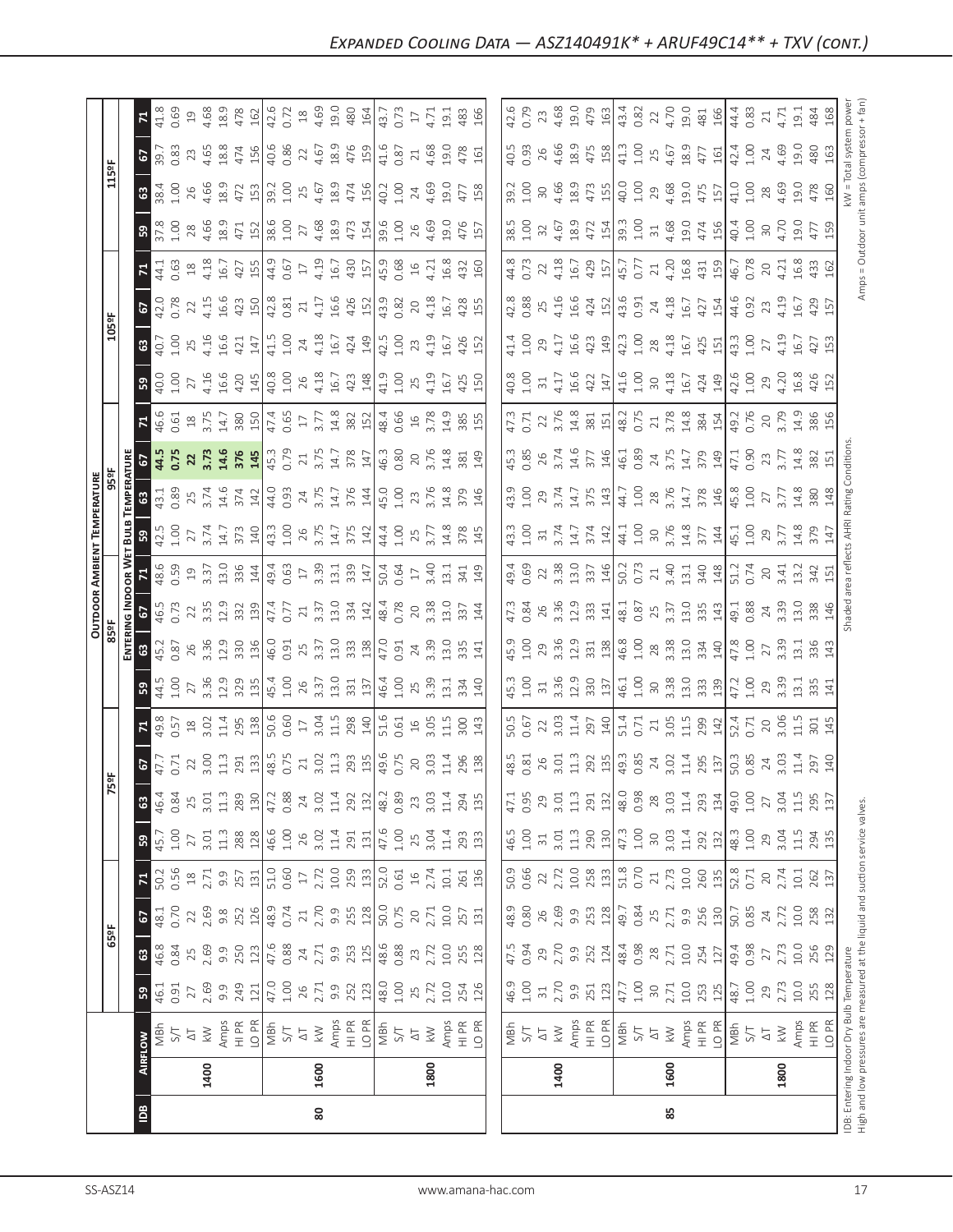|                |      |                                                                                                                            |                 |                 |                |        |                                           |                         |                                                                                                                                                                                                                                                                                                                                 |                                                                                             |                                                                                                                                                                                                                                                                           |                                                                                                                                |                                           |                          | <b>OUTDOOR AMBIENT TEMPERATURE</b>                                                                |                                                                                                                                                                                                                                                                                                                     |                                                                              |             |                                                                                                                                                                                                                                                                                                               |                                                                                                                                                                                                                                                                                                     |                                                                                                                                                                                                                                                                            |                                                                                                                                                         |                                                                                                                                                                                                                                                                                                                                                      |                                                                    |                                                                                                                                                                                                                                                                                         |
|----------------|------|----------------------------------------------------------------------------------------------------------------------------|-----------------|-----------------|----------------|--------|-------------------------------------------|-------------------------|---------------------------------------------------------------------------------------------------------------------------------------------------------------------------------------------------------------------------------------------------------------------------------------------------------------------------------|---------------------------------------------------------------------------------------------|---------------------------------------------------------------------------------------------------------------------------------------------------------------------------------------------------------------------------------------------------------------------------|--------------------------------------------------------------------------------------------------------------------------------|-------------------------------------------|--------------------------|---------------------------------------------------------------------------------------------------|---------------------------------------------------------------------------------------------------------------------------------------------------------------------------------------------------------------------------------------------------------------------------------------------------------------------|------------------------------------------------------------------------------|-------------|---------------------------------------------------------------------------------------------------------------------------------------------------------------------------------------------------------------------------------------------------------------------------------------------------------------|-----------------------------------------------------------------------------------------------------------------------------------------------------------------------------------------------------------------------------------------------------------------------------------------------------|----------------------------------------------------------------------------------------------------------------------------------------------------------------------------------------------------------------------------------------------------------------------------|---------------------------------------------------------------------------------------------------------------------------------------------------------|------------------------------------------------------------------------------------------------------------------------------------------------------------------------------------------------------------------------------------------------------------------------------------------------------------------------------------------------------|--------------------------------------------------------------------|-----------------------------------------------------------------------------------------------------------------------------------------------------------------------------------------------------------------------------------------------------------------------------------------|
|                |      |                                                                                                                            |                 | 65°F            |                |        |                                           |                         | 5°F                                                                                                                                                                                                                                                                                                                             |                                                                                             |                                                                                                                                                                                                                                                                           | 85°F                                                                                                                           |                                           |                          |                                                                                                   |                                                                                                                                                                                                                                                                                                                     |                                                                              |             |                                                                                                                                                                                                                                                                                                               | 105°F                                                                                                                                                                                                                                                                                               |                                                                                                                                                                                                                                                                            |                                                                                                                                                         | 115°F                                                                                                                                                                                                                                                                                                                                                |                                                                    |                                                                                                                                                                                                                                                                                         |
|                |      |                                                                                                                            |                 |                 |                |        |                                           |                         |                                                                                                                                                                                                                                                                                                                                 |                                                                                             |                                                                                                                                                                                                                                                                           | ENTERI                                                                                                                         | NG INDOOR W                               |                          |                                                                                                   |                                                                                                                                                                                                                                                                                                                     |                                                                              |             |                                                                                                                                                                                                                                                                                                               |                                                                                                                                                                                                                                                                                                     |                                                                                                                                                                                                                                                                            |                                                                                                                                                         |                                                                                                                                                                                                                                                                                                                                                      |                                                                    |                                                                                                                                                                                                                                                                                         |
| $\overline{a}$ |      | <b>AIRFLOW</b>                                                                                                             | 59              | $\mathbbmss{3}$ | <sub>2</sub>   |        | ${\tt S}$                                 | $\mathbbmss{3}$         | $rac{6}{60}$<br>$rac{3}{4}$<br>$rac{4}{4}$<br>$rac{4}{3}$                                                                                                                                                                                                                                                                       |                                                                                             | ន $\vert$                                                                                                                                                                                                                                                                 | $\mathbbmss{3}$                                                                                                                | $\frac{67}{586}$                          |                          | <b>53.6</b><br>53.6                                                                               |                                                                                                                                                                                                                                                                                                                     |                                                                              |             | 3.54                                                                                                                                                                                                                                                                                                          | ${\tt G3}$                                                                                                                                                                                                                                                                                          | 57                                                                                                                                                                                                                                                                         |                                                                                                                                                         | $rac{63}{48.4}$                                                                                                                                                                                                                                                                                                                                      | $\frac{5}{2}$                                                      |                                                                                                                                                                                                                                                                                         |
|                |      | MBh                                                                                                                        | 58.2            | 59.0            | 60.8           |        | 57.7<br>0.67                              | 58.5                    |                                                                                                                                                                                                                                                                                                                                 |                                                                                             |                                                                                                                                                                                                                                                                           | 57.0<br>0.62                                                                                                                   |                                           |                          |                                                                                                   | 54.5<br>0.64                                                                                                                                                                                                                                                                                                        | 56.2                                                                         |             |                                                                                                                                                                                                                                                                                                               | $\frac{51.3}{0.67}$                                                                                                                                                                                                                                                                                 |                                                                                                                                                                                                                                                                            |                                                                                                                                                         |                                                                                                                                                                                                                                                                                                                                                      | 50.1                                                               |                                                                                                                                                                                                                                                                                         |
|                |      | 5/7                                                                                                                        | 0.67            | 0.59            | 0.46           |        |                                           | 0.60                    |                                                                                                                                                                                                                                                                                                                                 |                                                                                             |                                                                                                                                                                                                                                                                           |                                                                                                                                | 0.49                                      |                          |                                                                                                   |                                                                                                                                                                                                                                                                                                                     | 0.51                                                                         |             |                                                                                                                                                                                                                                                                                                               |                                                                                                                                                                                                                                                                                                     | $\frac{1}{53.53}$                                                                                                                                                                                                                                                          |                                                                                                                                                         |                                                                                                                                                                                                                                                                                                                                                      | 0.58                                                               |                                                                                                                                                                                                                                                                                         |
|                |      | $\overline{\circ}$                                                                                                         | $\overline{19}$ | $\Box$          | $14$           |        | $^{29}$                                   | $17\,$                  |                                                                                                                                                                                                                                                                                                                                 |                                                                                             |                                                                                                                                                                                                                                                                           | $17$<br>4.25                                                                                                                   |                                           |                          |                                                                                                   | $17$<br>4.76                                                                                                                                                                                                                                                                                                        | 14.75                                                                        |             |                                                                                                                                                                                                                                                                                                               | $\overline{17}$                                                                                                                                                                                                                                                                                     | 13 <sub>5.33</sub>                                                                                                                                                                                                                                                         |                                                                                                                                                         |                                                                                                                                                                                                                                                                                                                                                      |                                                                    |                                                                                                                                                                                                                                                                                         |
|                | 1790 | $\gtrapprox$                                                                                                               | 3.35            | 3.35            | 3.34           |        | 3.78                                      | 3.78                    |                                                                                                                                                                                                                                                                                                                                 |                                                                                             |                                                                                                                                                                                                                                                                           |                                                                                                                                |                                           |                          |                                                                                                   |                                                                                                                                                                                                                                                                                                                     |                                                                              |             |                                                                                                                                                                                                                                                                                                               | 5.33                                                                                                                                                                                                                                                                                                |                                                                                                                                                                                                                                                                            |                                                                                                                                                         |                                                                                                                                                                                                                                                                                                                                                      | $14_{\odot}$                                                       |                                                                                                                                                                                                                                                                                         |
|                |      |                                                                                                                            | 13.2            | 13.2            | 13.1           |        | 15.1                                      | 15.1                    |                                                                                                                                                                                                                                                                                                                                 |                                                                                             |                                                                                                                                                                                                                                                                           |                                                                                                                                | $14.24$<br>$17.2$<br>$17.3$               |                          |                                                                                                   | 19.6                                                                                                                                                                                                                                                                                                                | 19.6                                                                         |             |                                                                                                                                                                                                                                                                                                               | 22.2                                                                                                                                                                                                                                                                                                | 22.2                                                                                                                                                                                                                                                                       |                                                                                                                                                         | 18<br>6.00<br>488                                                                                                                                                                                                                                                                                                                                    |                                                                    |                                                                                                                                                                                                                                                                                         |
|                |      | Amps<br>HI PR                                                                                                              | 258             | 259             | 261            |        | 298                                       | 299                     | $15.1$ 301                                                                                                                                                                                                                                                                                                                      |                                                                                             |                                                                                                                                                                                                                                                                           | $17.3$<br>$341$<br>$131$                                                                                                       |                                           |                          | $\begin{array}{c}\n 19 \\  4.76 \\  19.6 \\  386 \\  387 \\  151 \\  54.5 \\  0.75\n \end{array}$ | 387                                                                                                                                                                                                                                                                                                                 | 389                                                                          |             | $\begin{array}{c}\n 23.736 \\  25.7374 \\  25.7474 \\  25.7574 \\  25.7574 \\  25.7574 \\  25.7574 \\  25.7574 \\  25.7574 \\  25.7574 \\  25.7574 \\  25.7574 \\  25.7574 \\  25.7574 \\  25.7574 \\  25.7574 \\  25.7574 \\  25.7574 \\  25.7574 \\  25.7574 \\  25.7574 \\  25.7574 \\  25.7574 \\  25.75$ | 436                                                                                                                                                                                                                                                                                                 | 438                                                                                                                                                                                                                                                                        | $47.00$<br>$1.00$ $0.01$ $0.03$<br>$0.01$ $0.03$ $0.03$<br>$0.01$ $0.03$ $0.03$<br>$0.04$ $0.03$ $0.04$<br>$0.04$ $0.04$ $0.04$<br>$0.04$ $0.04$ $0.04$ |                                                                                                                                                                                                                                                                                                                                                      | 25.3<br>490<br>150                                                 |                                                                                                                                                                                                                                                                                         |
|                |      | LO PR                                                                                                                      | 116             | 118             | 121            |        | 123                                       | 125                     |                                                                                                                                                                                                                                                                                                                                 |                                                                                             |                                                                                                                                                                                                                                                                           |                                                                                                                                | 134                                       |                          |                                                                                                   | 136                                                                                                                                                                                                                                                                                                                 | 139                                                                          |             |                                                                                                                                                                                                                                                                                                               | 141                                                                                                                                                                                                                                                                                                 | 144                                                                                                                                                                                                                                                                        |                                                                                                                                                         | 148                                                                                                                                                                                                                                                                                                                                                  |                                                                    |                                                                                                                                                                                                                                                                                         |
|                |      | $\frac{1}{2}$                                                                                                              | 59.1            | 59.9            | 61.6           |        | 58.6                                      | 59.4                    |                                                                                                                                                                                                                                                                                                                                 |                                                                                             |                                                                                                                                                                                                                                                                           | 57.9<br>0.66<br>16                                                                                                             | 59.6<br>0.52                              |                          |                                                                                                   | 55.3<br>0.68                                                                                                                                                                                                                                                                                                        | 57.0                                                                         |             |                                                                                                                                                                                                                                                                                                               | 52.1                                                                                                                                                                                                                                                                                                | 53.9<br>0.56                                                                                                                                                                                                                                                               |                                                                                                                                                         | 49.3<br>0.75                                                                                                                                                                                                                                                                                                                                         | 51.0                                                               |                                                                                                                                                                                                                                                                                         |
|                |      |                                                                                                                            | 0.70            | 0.62            | 0.49           |        | 0.71                                      | 0.63                    |                                                                                                                                                                                                                                                                                                                                 |                                                                                             |                                                                                                                                                                                                                                                                           |                                                                                                                                |                                           |                          |                                                                                                   |                                                                                                                                                                                                                                                                                                                     | 0.54                                                                         |             |                                                                                                                                                                                                                                                                                                               | 0.70                                                                                                                                                                                                                                                                                                |                                                                                                                                                                                                                                                                            |                                                                                                                                                         |                                                                                                                                                                                                                                                                                                                                                      | $0.61$<br>$14$<br>$6.01$                                           |                                                                                                                                                                                                                                                                                         |
|                |      | $\overline{\mathcal{L}}$                                                                                                   | $^{28}$         | $16$            | $13$           |        | $\stackrel{\textstyle\circ}{\mathcal{A}}$ | $16$                    |                                                                                                                                                                                                                                                                                                                                 |                                                                                             |                                                                                                                                                                                                                                                                           |                                                                                                                                | $\ensuremath{\mathop{\mathbb{Z}}}\xspace$ |                          | $^{28}$                                                                                           | $16$                                                                                                                                                                                                                                                                                                                | $13$                                                                         |             |                                                                                                                                                                                                                                                                                                               | $16$                                                                                                                                                                                                                                                                                                | $\ensuremath{\mathsf{12}}$                                                                                                                                                                                                                                                 |                                                                                                                                                         | $17\,$                                                                                                                                                                                                                                                                                                                                               |                                                                    |                                                                                                                                                                                                                                                                                         |
| 20             | 2000 | $\geqslant$                                                                                                                | 3.37            | 3.37            | 3.36           |        | 3.80                                      | 3.79                    |                                                                                                                                                                                                                                                                                                                                 |                                                                                             |                                                                                                                                                                                                                                                                           |                                                                                                                                |                                           |                          |                                                                                                   | 4.78                                                                                                                                                                                                                                                                                                                | 4.77                                                                         |             |                                                                                                                                                                                                                                                                                                               | 5.35                                                                                                                                                                                                                                                                                                | 5.34                                                                                                                                                                                                                                                                       |                                                                                                                                                         | 6.02                                                                                                                                                                                                                                                                                                                                                 |                                                                    |                                                                                                                                                                                                                                                                                         |
|                |      |                                                                                                                            | 13.2            | 13.2            | 13.2           |        | 15.2                                      | 15.2                    |                                                                                                                                                                                                                                                                                                                                 |                                                                                             |                                                                                                                                                                                                                                                                           | $4.27$<br>17.3                                                                                                                 | 4.26                                      |                          |                                                                                                   |                                                                                                                                                                                                                                                                                                                     | 19.6                                                                         |             |                                                                                                                                                                                                                                                                                                               | 22.3                                                                                                                                                                                                                                                                                                | 22.3                                                                                                                                                                                                                                                                       |                                                                                                                                                         |                                                                                                                                                                                                                                                                                                                                                      | 25.3                                                               |                                                                                                                                                                                                                                                                                         |
|                |      | Amps<br>HI PR<br>LO PR                                                                                                     | 260             | 261             | 263            |        | 300                                       | 301                     | 61.1<br>0.49<br>13,79<br>15.1<br>303                                                                                                                                                                                                                                                                                            |                                                                                             |                                                                                                                                                                                                                                                                           | $343$<br>133                                                                                                                   | 345<br>136                                |                          | 4.78<br>19.7<br>388<br>136                                                                        | $19.7$<br>$389$<br>$138$                                                                                                                                                                                                                                                                                            | 391                                                                          |             |                                                                                                                                                                                                                                                                                                               | 438<br>143                                                                                                                                                                                                                                                                                          | 440                                                                                                                                                                                                                                                                        |                                                                                                                                                         | 25.4<br>490<br>149                                                                                                                                                                                                                                                                                                                                   | 492<br>152                                                         |                                                                                                                                                                                                                                                                                         |
|                |      |                                                                                                                            | 118             | 120             | 123            |        | 125                                       | 127                     |                                                                                                                                                                                                                                                                                                                                 |                                                                                             |                                                                                                                                                                                                                                                                           |                                                                                                                                |                                           |                          |                                                                                                   |                                                                                                                                                                                                                                                                                                                     | 141                                                                          |             |                                                                                                                                                                                                                                                                                                               |                                                                                                                                                                                                                                                                                                     | 146                                                                                                                                                                                                                                                                        |                                                                                                                                                         |                                                                                                                                                                                                                                                                                                                                                      |                                                                    |                                                                                                                                                                                                                                                                                         |
|                |      |                                                                                                                            | 60.3            | 61.1            | 62.8           |        | 59.8                                      | 60.6                    |                                                                                                                                                                                                                                                                                                                                 |                                                                                             |                                                                                                                                                                                                                                                                           |                                                                                                                                |                                           |                          |                                                                                                   | 56.5                                                                                                                                                                                                                                                                                                                | 58.2                                                                         |             |                                                                                                                                                                                                                                                                                                               | 53.4                                                                                                                                                                                                                                                                                                | 55.1                                                                                                                                                                                                                                                                       | $\sqrt{9.5}$ 8 8 8 5 5 5 5 5 5 5 5 5 7 6 5 7 6 7 9 7 5 0                                                                                                | 50.5                                                                                                                                                                                                                                                                                                                                                 | 52.2                                                               |                                                                                                                                                                                                                                                                                         |
|                |      | $\frac{1}{2}$<br>S/T                                                                                                       | 0.71            | 0.64            | 0.50           |        | 0.72                                      | 0.64                    | $62.3$<br>0.51<br>12                                                                                                                                                                                                                                                                                                            |                                                                                             |                                                                                                                                                                                                                                                                           | 59.1<br>0.67<br>4.28                                                                                                           | $60.8$<br>0.53<br>12                      |                          | 55.7<br>0.76                                                                                      | 0.69                                                                                                                                                                                                                                                                                                                | 0.55                                                                         |             | 52.5<br>1.00<br>17                                                                                                                                                                                                                                                                                            | 0.71                                                                                                                                                                                                                                                                                                | 0.57                                                                                                                                                                                                                                                                       |                                                                                                                                                         | 0.76                                                                                                                                                                                                                                                                                                                                                 | 0.63                                                               |                                                                                                                                                                                                                                                                                         |
|                |      | $\overline{\triangle}$                                                                                                     | $\Box$          | $\overline{15}$ | $12$           |        | $17\,$                                    | $\overline{\mathbb{L}}$ |                                                                                                                                                                                                                                                                                                                                 |                                                                                             |                                                                                                                                                                                                                                                                           |                                                                                                                                |                                           |                          | $\Gamma$                                                                                          | $15$                                                                                                                                                                                                                                                                                                                | $12\,$                                                                       |             |                                                                                                                                                                                                                                                                                                               |                                                                                                                                                                                                                                                                                                     | $\Xi$                                                                                                                                                                                                                                                                      |                                                                                                                                                         | $16$                                                                                                                                                                                                                                                                                                                                                 | $13\,$                                                             |                                                                                                                                                                                                                                                                                         |
|                | 2250 | $\gtrapprox$                                                                                                               | 3.39            | 3.39            | 3.38           |        | 3.81                                      | 3.81                    |                                                                                                                                                                                                                                                                                                                                 |                                                                                             | 4.29                                                                                                                                                                                                                                                                      |                                                                                                                                |                                           |                          |                                                                                                   | 4.80                                                                                                                                                                                                                                                                                                                | 4.79                                                                         |             |                                                                                                                                                                                                                                                                                                               | $15$<br>5.37                                                                                                                                                                                                                                                                                        | 5.36                                                                                                                                                                                                                                                                       |                                                                                                                                                         |                                                                                                                                                                                                                                                                                                                                                      | 6.03                                                               |                                                                                                                                                                                                                                                                                         |
|                |      | Amps                                                                                                                       | 13.3            | 13.3            | 13.3           |        | 15.3                                      | 15.3                    |                                                                                                                                                                                                                                                                                                                                 |                                                                                             |                                                                                                                                                                                                                                                                           |                                                                                                                                |                                           |                          |                                                                                                   | 19.8                                                                                                                                                                                                                                                                                                                | 19.7                                                                         |             |                                                                                                                                                                                                                                                                                                               | 22.4                                                                                                                                                                                                                                                                                                | 22.4                                                                                                                                                                                                                                                                       |                                                                                                                                                         | 6.04<br>25.5                                                                                                                                                                                                                                                                                                                                         | 25.4                                                               |                                                                                                                                                                                                                                                                                         |
|                |      |                                                                                                                            | 262             | 263             | 265            |        | 302                                       | 303                     | 3.80<br>15.2<br>305                                                                                                                                                                                                                                                                                                             |                                                                                             | 17.4<br>345                                                                                                                                                                                                                                                               | 17.4<br>346<br>135                                                                                                             | 4.28<br>17.4<br>347<br>138                |                          | $4.80$<br>$19.8$<br>$390$<br>$139$                                                                | 391                                                                                                                                                                                                                                                                                                                 | 393                                                                          |             | 5.37<br>22.4<br>439                                                                                                                                                                                                                                                                                           | 440                                                                                                                                                                                                                                                                                                 | 442                                                                                                                                                                                                                                                                        |                                                                                                                                                         | 492                                                                                                                                                                                                                                                                                                                                                  |                                                                    |                                                                                                                                                                                                                                                                                         |
|                |      | H PR<br>LO PR                                                                                                              | 121             | 122             | 125            |        | 128                                       | 129                     | 132                                                                                                                                                                                                                                                                                                                             |                                                                                             | 134                                                                                                                                                                                                                                                                       |                                                                                                                                |                                           |                          |                                                                                                   | $\frac{1}{4}$                                                                                                                                                                                                                                                                                                       | 143                                                                          |             | 144                                                                                                                                                                                                                                                                                                           | 145                                                                                                                                                                                                                                                                                                 | 148                                                                                                                                                                                                                                                                        |                                                                                                                                                         | 152                                                                                                                                                                                                                                                                                                                                                  | 494<br>155                                                         |                                                                                                                                                                                                                                                                                         |
|                |      |                                                                                                                            |                 |                 |                |        |                                           |                         |                                                                                                                                                                                                                                                                                                                                 |                                                                                             |                                                                                                                                                                                                                                                                           |                                                                                                                                |                                           |                          |                                                                                                   |                                                                                                                                                                                                                                                                                                                     |                                                                              |             |                                                                                                                                                                                                                                                                                                               |                                                                                                                                                                                                                                                                                                     |                                                                                                                                                                                                                                                                            |                                                                                                                                                         |                                                                                                                                                                                                                                                                                                                                                      |                                                                    |                                                                                                                                                                                                                                                                                         |
|                |      |                                                                                                                            | 58.3            | 59.1            | 60.8           | 63.4   | 57.8                                      | 58.6                    |                                                                                                                                                                                                                                                                                                                                 |                                                                                             |                                                                                                                                                                                                                                                                           | 57.1                                                                                                                           | $-8.8$                                    |                          | 53.7                                                                                              |                                                                                                                                                                                                                                                                                                                     | 56.2                                                                         | 58.8        |                                                                                                                                                                                                                                                                                                               |                                                                                                                                                                                                                                                                                                     |                                                                                                                                                                                                                                                                            | 47.6                                                                                                                                                    |                                                                                                                                                                                                                                                                                                                                                      |                                                                    | 52.8                                                                                                                                                                                                                                                                                    |
|                |      | Hg<br>S/T                                                                                                                  | 0.80            | 0.72            | 0.59           | 0.44   | 0.80                                      | 0.73                    |                                                                                                                                                                                                                                                                                                                                 | 0.45                                                                                        | 56.3<br>0.83                                                                                                                                                                                                                                                              | 0.75                                                                                                                           | 0.62                                      |                          | 1.00                                                                                              | 54.5<br>0.77                                                                                                                                                                                                                                                                                                        | 0.64                                                                         | 0.49        | $50.5$<br>1.00                                                                                                                                                                                                                                                                                                | 0.79                                                                                                                                                                                                                                                                                                |                                                                                                                                                                                                                                                                            | 1.00                                                                                                                                                    | $48.4$<br>0.85                                                                                                                                                                                                                                                                                                                                       | 50.71                                                              |                                                                                                                                                                                                                                                                                         |
|                |      | $\overline{\Delta}$                                                                                                        | 23              | 21              | $^{28}$        | $14\,$ | 23                                        | 21                      |                                                                                                                                                                                                                                                                                                                                 | $14\,$                                                                                      | 23                                                                                                                                                                                                                                                                        | 21                                                                                                                             |                                           |                          | 23                                                                                                | $\overline{21}$                                                                                                                                                                                                                                                                                                     |                                                                              |             | 23                                                                                                                                                                                                                                                                                                            | 21                                                                                                                                                                                                                                                                                                  |                                                                                                                                                                                                                                                                            | 24                                                                                                                                                      |                                                                                                                                                                                                                                                                                                                                                      |                                                                    | 0.57                                                                                                                                                                                                                                                                                    |
|                | 1790 | $\lesssim$                                                                                                                 | 3.35            | 3.35            | 3.34           | 3.37   |                                           | 3.77                    |                                                                                                                                                                                                                                                                                                                                 |                                                                                             |                                                                                                                                                                                                                                                                           |                                                                                                                                |                                           |                          |                                                                                                   |                                                                                                                                                                                                                                                                                                                     |                                                                              |             |                                                                                                                                                                                                                                                                                                               |                                                                                                                                                                                                                                                                                                     |                                                                                                                                                                                                                                                                            |                                                                                                                                                         |                                                                                                                                                                                                                                                                                                                                                      |                                                                    |                                                                                                                                                                                                                                                                                         |
|                |      |                                                                                                                            | 13.2            | 13.1            | 13.1           | 13.3   | $3.78$<br>15.1                            | 15.1                    |                                                                                                                                                                                                                                                                                                                                 |                                                                                             |                                                                                                                                                                                                                                                                           |                                                                                                                                |                                           |                          |                                                                                                   |                                                                                                                                                                                                                                                                                                                     |                                                                              |             |                                                                                                                                                                                                                                                                                                               |                                                                                                                                                                                                                                                                                                     |                                                                                                                                                                                                                                                                            |                                                                                                                                                         |                                                                                                                                                                                                                                                                                                                                                      |                                                                    |                                                                                                                                                                                                                                                                                         |
|                |      | Amps<br>HI PR                                                                                                              | 258             | 259             | 261            | 265    | 298                                       | 299                     |                                                                                                                                                                                                                                                                                                                                 |                                                                                             |                                                                                                                                                                                                                                                                           |                                                                                                                                |                                           |                          |                                                                                                   |                                                                                                                                                                                                                                                                                                                     |                                                                              |             |                                                                                                                                                                                                                                                                                                               |                                                                                                                                                                                                                                                                                                     |                                                                                                                                                                                                                                                                            |                                                                                                                                                         |                                                                                                                                                                                                                                                                                                                                                      |                                                                    |                                                                                                                                                                                                                                                                                         |
|                |      | LO <sub>PR</sub>                                                                                                           | 116             | 118             | 121            | 126    | 123                                       | 125                     | $\frac{33}{25}$ $\frac{33}{25}$ $\frac{33}{25}$ $\frac{33}{25}$ $\frac{33}{25}$ $\frac{33}{25}$ $\frac{33}{25}$ $\frac{33}{25}$ $\frac{33}{25}$ $\frac{33}{25}$ $\frac{33}{25}$ $\frac{33}{25}$ $\frac{33}{25}$ $\frac{33}{25}$ $\frac{33}{25}$ $\frac{33}{25}$ $\frac{33}{25}$ $\frac{33}{25}$ $\frac{3$                       | 3.80<br>15.2<br>306<br>13.                                                                  | $\begin{array}{cccc}\n4.73 & 0.000 & 0.000 & 0.000 & 0.000 & 0.000 & 0.000 & 0.000 & 0.000 & 0.000 & 0.000 & 0.000 & 0.000 & 0.000 & 0.000 & 0.000 & 0.000 & 0.000 & 0.000 & 0.000 & 0.000 & 0.000 & 0.000 & 0.000 & 0.000 & 0.000 & 0.000 & 0.000 & 0.000 & 0.000 & 0.0$ | $4.25$<br>$1.27$<br>$1.37$<br>$1.37$<br>$1.37$<br>$1.37$<br>$1.37$<br>$1.37$<br>$1.37$<br>$1.37$<br>$1.37$<br>$1.37$<br>$1.37$ |                                           |                          | $4.76$<br>$9.86$<br>$9.87$<br>$9.81$<br>$9.78$<br>$9.78$<br>$9.78$<br>$9.88$<br>$1.96$            | $\frac{1}{2}$ $\frac{1}{3}$ $\frac{1}{3}$ $\frac{1}{3}$ $\frac{1}{3}$ $\frac{1}{3}$ $\frac{1}{3}$ $\frac{1}{3}$ $\frac{1}{3}$ $\frac{1}{3}$ $\frac{1}{2}$ $\frac{1}{3}$ $\frac{1}{2}$ $\frac{1}{3}$ $\frac{1}{3}$ $\frac{1}{3}$ $\frac{1}{3}$ $\frac{1}{3}$ $\frac{1}{3}$ $\frac{1}{2}$ $\frac{1}{3}$ $\frac{1}{2}$ | $18$<br>$4.75$<br>$19.9$<br>$389$<br>$13$                                    |             |                                                                                                                                                                                                                                                                                                               | $\begin{array}{c} 33.36 \\ 25.24 \\ 35.36 \\ 47.36 \\ 58.36 \\ 69.36 \\ 79.36 \\ 79.36 \\ 79.36 \\ 79.36 \\ 79.36 \\ 79.36 \\ 79.36 \\ 74.36 \\ 75.36 \\ 79.36 \\ 79.36 \\ 79.36 \\ 79.36 \\ 79.36 \\ 79.36 \\ 79.36 \\ 79.36 \\ 79.36 \\ 79.36 \\ 79.36 \\ 79.36 \\ 79.36 \\ 79.36 \\ 79.36 \\ 79$ | $\begin{array}{c} 53.66 & 52.7 & 32.7 & 32.8 & 41.7 & 52.7 & 52.7 & 52.7 & 52.7 & 52.7 & 52.7 & 52.7 & 52.7 & 52.7 & 52.7 & 52.7 & 52.7 & 52.7 & 52.7 & 52.7 & 52.7 & 52.7 & 52.7 & 52.7 & 52.7 & 52.7 & 52.7 & 52.7 & 52.7 & 52.7 & 52.7 & 52.7 & 52.7 & 52.7 & 52.7 & 5$ | $6.03$<br>$25.3$<br>$25.3$<br>$48.5$<br>$48.5$<br>$48.5$<br>$48.5$<br>$48.5$<br>$48.4$<br>$48.5$                                                        | $\begin{array}{c}\n 225 \\  25.3 \\  6.03 \\  7.3 \\  8.4 \\  9.5 \\  10.8 \\  11 \\  12.5 \\  13.5 \\  14.5 \\  15.0 \\  16.0 \\  17.5 \\  18.5 \\  19.5 \\  15.0 \\  15.0 \\  16.0 \\  17.5 \\  18.9 \\  19.5 \\  13.5 \\  15.0 \\  16.0 \\  18.0 \\  19.5 \\  19.5 \\  19.5 \\  19.5 \\  19.5 \\  19.5 \\  19.5 \\  19.5 \\  19.5 \\  19.5 \\  1$ | $\begin{array}{c} 19 \\ 5.99 \\ 25.2 \\ 490 \\ \hline \end{array}$ | $\begin{array}{c} 0.03\\ 0.5,4\\ 495\\ 13,6\\ 0.60\\ 24,5\\ 0.60\\ 45,7\\ 0.60\\ 497\\ 10\\ 0.60\\ 497\\ 1\\ 0.7\\ 2\\ 0.7\\ 2\\ 0.7\\ 2\\ 0.7\\ 2\\ 0.7\\ 2\\ 0.7\\ 2\\ 0.7\\ 2\\ 0.7\\ 2\\ 0.7\\ 2\\ 0.7\\ 2\\ 0.7\\ 2\\ 0.7\\ 2\\ 0.7\\ 2\\ 0.7\\ 2\\ 0.7\\ 2\\ 0.7\\ 2\\ 0.7\\ 2\\$ |
|                |      | MBh                                                                                                                        | 59.1<br>0.83    | 59.9<br>0.75    | 61.6           | 64.3   | 58.6<br>0.84                              | 59.4                    |                                                                                                                                                                                                                                                                                                                                 | $\begin{array}{ l } \hline 63.8 & 21.8 \\ 63.4 & 23.8 \\ 33.6 & 35.7 \\ \hline \end{array}$ |                                                                                                                                                                                                                                                                           |                                                                                                                                |                                           |                          |                                                                                                   |                                                                                                                                                                                                                                                                                                                     | $\begin{array}{c} 57.0 \\ 0.67 \\ 1.77 \\ 4.9 \\ 9.1 \\ 14.1 \\ \end{array}$ |             |                                                                                                                                                                                                                                                                                                               |                                                                                                                                                                                                                                                                                                     |                                                                                                                                                                                                                                                                            |                                                                                                                                                         |                                                                                                                                                                                                                                                                                                                                                      | 51.0<br>0.74                                                       |                                                                                                                                                                                                                                                                                         |
|                |      | 5/7                                                                                                                        |                 |                 | 0.62           | 0.47   |                                           | 0.76                    |                                                                                                                                                                                                                                                                                                                                 |                                                                                             |                                                                                                                                                                                                                                                                           |                                                                                                                                |                                           |                          |                                                                                                   |                                                                                                                                                                                                                                                                                                                     |                                                                              |             |                                                                                                                                                                                                                                                                                                               |                                                                                                                                                                                                                                                                                                     |                                                                                                                                                                                                                                                                            |                                                                                                                                                         |                                                                                                                                                                                                                                                                                                                                                      |                                                                    |                                                                                                                                                                                                                                                                                         |
|                |      | $\overline{\Delta}$                                                                                                        | 22              | $20$            | $\Box$         | $13$   | 22                                        | 20                      |                                                                                                                                                                                                                                                                                                                                 |                                                                                             |                                                                                                                                                                                                                                                                           |                                                                                                                                |                                           |                          |                                                                                                   |                                                                                                                                                                                                                                                                                                                     |                                                                              |             |                                                                                                                                                                                                                                                                                                               |                                                                                                                                                                                                                                                                                                     |                                                                                                                                                                                                                                                                            |                                                                                                                                                         |                                                                                                                                                                                                                                                                                                                                                      |                                                                    |                                                                                                                                                                                                                                                                                         |
| 75             | 2000 | $\lesssim$                                                                                                                 | 3.37            | 3.37            | 3.36           | 3.39   | 3.79<br>15.2<br>300                       | 3.79                    |                                                                                                                                                                                                                                                                                                                                 |                                                                                             |                                                                                                                                                                                                                                                                           |                                                                                                                                |                                           |                          |                                                                                                   |                                                                                                                                                                                                                                                                                                                     |                                                                              |             |                                                                                                                                                                                                                                                                                                               |                                                                                                                                                                                                                                                                                                     |                                                                                                                                                                                                                                                                            |                                                                                                                                                         |                                                                                                                                                                                                                                                                                                                                                      |                                                                    |                                                                                                                                                                                                                                                                                         |
|                |      | Amps<br>HI PR                                                                                                              | 13.2            | 13.2            | 13.2           | 13.3   |                                           | 15.2                    |                                                                                                                                                                                                                                                                                                                                 |                                                                                             |                                                                                                                                                                                                                                                                           |                                                                                                                                |                                           |                          |                                                                                                   |                                                                                                                                                                                                                                                                                                                     |                                                                              |             |                                                                                                                                                                                                                                                                                                               |                                                                                                                                                                                                                                                                                                     |                                                                                                                                                                                                                                                                            |                                                                                                                                                         |                                                                                                                                                                                                                                                                                                                                                      |                                                                    |                                                                                                                                                                                                                                                                                         |
|                |      |                                                                                                                            | 260             | 261             | 263            | 267    |                                           | 301                     |                                                                                                                                                                                                                                                                                                                                 |                                                                                             |                                                                                                                                                                                                                                                                           |                                                                                                                                |                                           |                          |                                                                                                   |                                                                                                                                                                                                                                                                                                                     |                                                                              |             |                                                                                                                                                                                                                                                                                                               |                                                                                                                                                                                                                                                                                                     |                                                                                                                                                                                                                                                                            |                                                                                                                                                         |                                                                                                                                                                                                                                                                                                                                                      | $\begin{array}{c} 18 \\ 6.01 \\ 2.5 \\ 492 \\ 15 \end{array}$      |                                                                                                                                                                                                                                                                                         |
|                |      | LO PR                                                                                                                      | 118             | 120             | 123            | 127    | 125                                       | 127                     |                                                                                                                                                                                                                                                                                                                                 |                                                                                             |                                                                                                                                                                                                                                                                           |                                                                                                                                |                                           |                          |                                                                                                   |                                                                                                                                                                                                                                                                                                                     |                                                                              |             |                                                                                                                                                                                                                                                                                                               |                                                                                                                                                                                                                                                                                                     |                                                                                                                                                                                                                                                                            |                                                                                                                                                         |                                                                                                                                                                                                                                                                                                                                                      |                                                                    |                                                                                                                                                                                                                                                                                         |
|                |      | T/S<br>NBh                                                                                                                 | 60.3            | 61.1            | 62.9           | 65.5   | 59.85                                     | 60.6                    |                                                                                                                                                                                                                                                                                                                                 | $\begin{bmatrix} 0 & 0 & 0 \\ 0 & 0 & 0 \\ 0 & 0 & 0 \end{bmatrix}$ 3.83                    |                                                                                                                                                                                                                                                                           | $\frac{59.1}{0.80}$                                                                                                            | 60.8<br>0.66                              |                          | 55.7<br>1.00                                                                                      |                                                                                                                                                                                                                                                                                                                     | 58.3<br>0.68<br>4.79                                                         |             |                                                                                                                                                                                                                                                                                                               | $\frac{53.4}{0.84}$                                                                                                                                                                                                                                                                                 |                                                                                                                                                                                                                                                                            | 49.7<br>1.00                                                                                                                                            |                                                                                                                                                                                                                                                                                                                                                      | 52.2<br>0.76                                                       | 54.9<br>0.61<br>0.85.6<br>6.06                                                                                                                                                                                                                                                          |
|                |      |                                                                                                                            | 0.84            | 0.77            | 0.63           | 0.49   |                                           | 0.77                    |                                                                                                                                                                                                                                                                                                                                 |                                                                                             |                                                                                                                                                                                                                                                                           |                                                                                                                                |                                           |                          |                                                                                                   |                                                                                                                                                                                                                                                                                                                     |                                                                              |             |                                                                                                                                                                                                                                                                                                               |                                                                                                                                                                                                                                                                                                     |                                                                                                                                                                                                                                                                            |                                                                                                                                                         |                                                                                                                                                                                                                                                                                                                                                      |                                                                    |                                                                                                                                                                                                                                                                                         |
|                |      | $\overline{\circlearrowright}$                                                                                             | $21\,$          | 19              | $\mathfrak{A}$ |        | $21\,$                                    | $\frac{1}{2}$           |                                                                                                                                                                                                                                                                                                                                 |                                                                                             | 21<br>4.29                                                                                                                                                                                                                                                                | 20<br>4.28                                                                                                                     | $16$                                      |                          |                                                                                                   | $19^{4.79}$                                                                                                                                                                                                                                                                                                         |                                                                              |             |                                                                                                                                                                                                                                                                                                               |                                                                                                                                                                                                                                                                                                     |                                                                                                                                                                                                                                                                            | $\frac{22}{6.04}$                                                                                                                                       | $\frac{20}{6.04}$                                                                                                                                                                                                                                                                                                                                    | $\overline{\Box}$                                                  |                                                                                                                                                                                                                                                                                         |
|                | 2250 | $\lesssim$                                                                                                                 | 3.39            | 3.38            | 3.38           | 3.41   | 3.81                                      | 3.81                    |                                                                                                                                                                                                                                                                                                                                 |                                                                                             |                                                                                                                                                                                                                                                                           |                                                                                                                                | 4.27                                      |                          |                                                                                                   |                                                                                                                                                                                                                                                                                                                     |                                                                              |             |                                                                                                                                                                                                                                                                                                               |                                                                                                                                                                                                                                                                                                     |                                                                                                                                                                                                                                                                            |                                                                                                                                                         |                                                                                                                                                                                                                                                                                                                                                      |                                                                    |                                                                                                                                                                                                                                                                                         |
|                |      | Amps                                                                                                                       | 13.3            | 13.3            | 13.3           | 13.4   | 15.3                                      | 15.2                    | $\frac{8}{3}$ , $\frac{1}{3}$ , $\frac{3}{3}$ , $\frac{5}{3}$ , $\frac{1}{3}$ , $\frac{1}{6}$ , $\frac{3}{6}$ , $\frac{4}{3}$ , $\frac{5}{3}$ , $\frac{3}{3}$ , $\frac{5}{3}$ , $\frac{3}{3}$ , $\frac{3}{3}$ , $\frac{3}{3}$ , $\frac{3}{3}$ , $\frac{3}{3}$ , $\frac{3}{3}$ , $\frac{3}{3}$ , $\frac{3}{3}$ , $\frac{3}{3}$ , | 15.4                                                                                        | 17.4<br>345<br>134                                                                                                                                                                                                                                                        | $17.4$<br>346                                                                                                                  | 17.4                                      | $12$<br>$4.31$<br>$17.5$ | $71$ $4.80$ $8.9$ $8.9$ $139$                                                                     | 0.8                                                                                                                                                                                                                                                                                                                 | 19.7<br>393                                                                  | 19.9<br>398 | $23.4$<br>439                                                                                                                                                                                                                                                                                                 | 22.4                                                                                                                                                                                                                                                                                                | 2.3                                                                                                                                                                                                                                                                        | 25.5                                                                                                                                                    | 25.4<br>493                                                                                                                                                                                                                                                                                                                                          | 03<br>25.4<br>495<br>15                                            |                                                                                                                                                                                                                                                                                         |
|                |      | $\frac{R}{I}$                                                                                                              | 262             | 263             | 265            | 270    | 303                                       | 304                     |                                                                                                                                                                                                                                                                                                                                 | 310<br>137                                                                                  |                                                                                                                                                                                                                                                                           |                                                                                                                                | 348                                       | 352                      |                                                                                                   | 391                                                                                                                                                                                                                                                                                                                 |                                                                              |             |                                                                                                                                                                                                                                                                                                               | 445                                                                                                                                                                                                                                                                                                 | 442<br>148                                                                                                                                                                                                                                                                 | 492<br>150                                                                                                                                              |                                                                                                                                                                                                                                                                                                                                                      |                                                                    | $490$<br>$160$                                                                                                                                                                                                                                                                          |
|                |      | LO PR                                                                                                                      | 121             | 122             | 125            | 130    | 128                                       | 129                     |                                                                                                                                                                                                                                                                                                                                 |                                                                                             |                                                                                                                                                                                                                                                                           |                                                                                                                                | 138                                       | 143                      |                                                                                                   | $\overline{a}$                                                                                                                                                                                                                                                                                                      | 143                                                                          |             |                                                                                                                                                                                                                                                                                                               |                                                                                                                                                                                                                                                                                                     |                                                                                                                                                                                                                                                                            |                                                                                                                                                         | 152                                                                                                                                                                                                                                                                                                                                                  |                                                                    |                                                                                                                                                                                                                                                                                         |
|                |      | High and low pressures are measured at the liquid and suction service valves.<br>IDB: Entering Indoor Dry Bulb Temperature |                 |                 |                |        |                                           |                         |                                                                                                                                                                                                                                                                                                                                 |                                                                                             |                                                                                                                                                                                                                                                                           |                                                                                                                                |                                           |                          | shaded area reflects ACCA (TVA) Rating Conditions                                                 |                                                                                                                                                                                                                                                                                                                     |                                                                              |             |                                                                                                                                                                                                                                                                                                               |                                                                                                                                                                                                                                                                                                     |                                                                                                                                                                                                                                                                            | = Outdoor unit amps (compressor                                                                                                                         | <w =="" powe<="" system="" th="" total=""><th></th><th></th></w>                                                                                                                                                                                                                                                                                     |                                                                    |                                                                                                                                                                                                                                                                                         |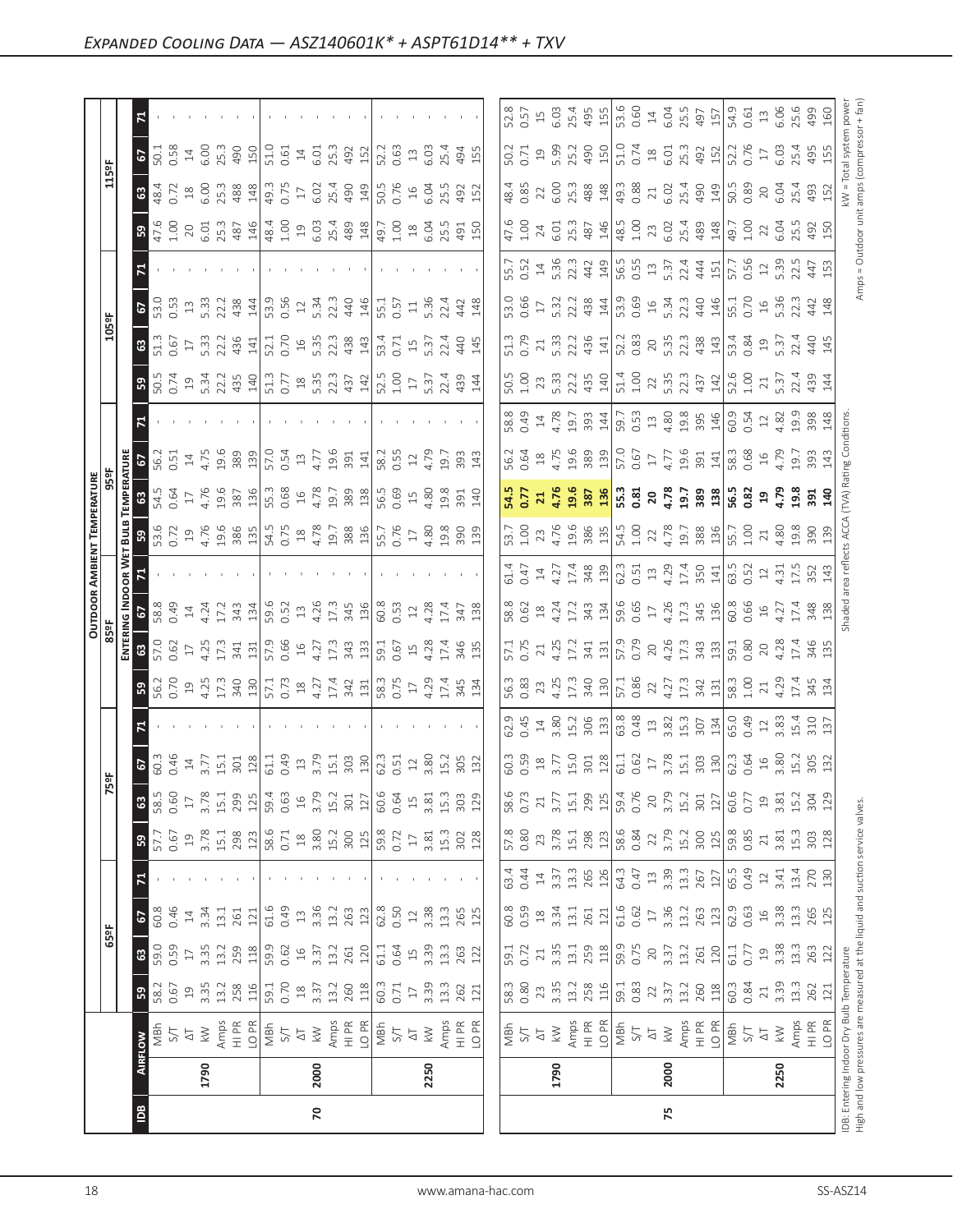|                |      |                                                                                                                                                                                                                                                                                                                     |                                                                                    |                                                                                                               |                                  |                                                                                  |                            |                                                                           |                                    |                    |                                   |                                                                                 |                                       |                                                                        | <b>OUTDOOR AMBIENT TEMPERATURE</b>                                                           |                                   |                                                                    |                                                                                     |                           |                                                             |                           |                                                                                  |                                                                                         |                                                                  |                           |                                                                                                                                                                                                                                                                              |
|----------------|------|---------------------------------------------------------------------------------------------------------------------------------------------------------------------------------------------------------------------------------------------------------------------------------------------------------------------|------------------------------------------------------------------------------------|---------------------------------------------------------------------------------------------------------------|----------------------------------|----------------------------------------------------------------------------------|----------------------------|---------------------------------------------------------------------------|------------------------------------|--------------------|-----------------------------------|---------------------------------------------------------------------------------|---------------------------------------|------------------------------------------------------------------------|----------------------------------------------------------------------------------------------|-----------------------------------|--------------------------------------------------------------------|-------------------------------------------------------------------------------------|---------------------------|-------------------------------------------------------------|---------------------------|----------------------------------------------------------------------------------|-----------------------------------------------------------------------------------------|------------------------------------------------------------------|---------------------------|------------------------------------------------------------------------------------------------------------------------------------------------------------------------------------------------------------------------------------------------------------------------------|
|                |      |                                                                                                                                                                                                                                                                                                                     |                                                                                    | 65°F                                                                                                          |                                  |                                                                                  |                            |                                                                           | 5ºF                                |                    |                                   | 85°F                                                                            |                                       |                                                                        |                                                                                              | 95 <sup>e</sup> F                 |                                                                    |                                                                                     |                           | 105°F                                                       |                           |                                                                                  |                                                                                         | 115°F                                                            |                           |                                                                                                                                                                                                                                                                              |
|                |      |                                                                                                                                                                                                                                                                                                                     |                                                                                    |                                                                                                               |                                  |                                                                                  |                            |                                                                           |                                    |                    |                                   |                                                                                 |                                       | ENTERING INDOOR WET                                                    | <b>Buus</b>                                                                                  | <b>TEMPERATURE</b>                |                                                                    |                                                                                     |                           |                                                             |                           |                                                                                  |                                                                                         |                                                                  |                           |                                                                                                                                                                                                                                                                              |
| $\overline{5}$ |      | <b>AIRFLOW</b>                                                                                                                                                                                                                                                                                                      | $5^{\circ}$                                                                        | $\boldsymbol{\mathbb{S}}$                                                                                     | 2                                | $\mathbf{z}$                                                                     | $\mathbf{B}$               | $\boldsymbol{\mathsf{3}}$                                                 |                                    | 71                 |                                   | $\mathbbmss{3}$                                                                 | 5                                     |                                                                        | ${\tt S}$                                                                                    | $\frac{3}{2}$                     | 67<br>56.5<br>0.76                                                 |                                                                                     | <b>50.8</b><br>50.8       | $\mathbf{G}$                                                | <b>67</b><br>53.3<br>0.78 |                                                                                  | ၛၟ                                                                                      | $\frac{3}{2}$                                                    |                           | K,                                                                                                                                                                                                                                                                           |
|                |      |                                                                                                                                                                                                                                                                                                                     | 58.6<br>0.92                                                                       | 59.4<br>0.85                                                                                                  | 61.1                             | 63.7                                                                             | 58.1                       | 58.9                                                                      | 67<br>60.6<br>0.72                 | 63.2               | $36.6$<br>$56.0$<br>$27$          | 57.4<br>0.88                                                                    | 59.1<br>0.74                          | 61.7<br>0.60                                                           | 54.0<br>1.00                                                                                 | 54.8<br>0.90                      |                                                                    | 59.1<br>0.62                                                                        |                           | 51.6<br>0.92                                                |                           | 56.0<br>0.64                                                                     | 47.9<br>1.00                                                                            | 48.7                                                             | <b>67</b><br>50.5<br>0.84 | 53.1<br>0.69                                                                                                                                                                                                                                                                 |
|                |      |                                                                                                                                                                                                                                                                                                                     |                                                                                    |                                                                                                               | 0.71                             | 0.57                                                                             | 1.00                       | 0.85                                                                      |                                    | 0.57               |                                   |                                                                                 |                                       |                                                                        |                                                                                              |                                   |                                                                    |                                                                                     |                           |                                                             |                           |                                                                                  |                                                                                         | 1.00                                                             |                           |                                                                                                                                                                                                                                                                              |
|                |      |                                                                                                                                                                                                                                                                                                                     | 27<br>3.35                                                                         | 25<br>3.35                                                                                                    | 22                               | $18$<br>3.38                                                                     | 27                         | 25                                                                        | $\frac{22}{3.77}$                  | $\frac{18}{3.80}$  |                                   | 25<br>4.25                                                                      | $22$<br>4.24                          | $18$<br>4.27                                                           | 27<br>4.76                                                                                   | 25<br>4.76                        | 22<br>4.75                                                         | $18$<br>4.79                                                                        | 27                        | 25.33                                                       | $\frac{21}{5.33}$         | $18$<br>5.36                                                                     |                                                                                         | $26$<br>$6.00$                                                   | 23                        | $19$<br>$6.03$                                                                                                                                                                                                                                                               |
|                | 1790 |                                                                                                                                                                                                                                                                                                                     |                                                                                    |                                                                                                               | 3.34                             |                                                                                  | 3.78                       | 3.78                                                                      |                                    |                    | 4.25                              |                                                                                 |                                       |                                                                        |                                                                                              |                                   |                                                                    |                                                                                     | 5.34                      |                                                             |                           |                                                                                  |                                                                                         |                                                                  | 6.00                      |                                                                                                                                                                                                                                                                              |
|                |      |                                                                                                                                                                                                                                                                                                                     |                                                                                    |                                                                                                               | 13.1<br>261                      | 13.3                                                                             | 15.1<br>299                | 15.1                                                                      | 15.1                               | 15.2               | 17.3                              | $17.3$                                                                          | 17.2                                  | 17.4                                                                   |                                                                                              |                                   |                                                                    | 19.7<br>394                                                                         | 22.2<br>435               |                                                             | 22.2<br>438               | 22.3                                                                             | 28<br>G.O.I<br>25.3<br>488                                                              | 25.3                                                             | 25.3                      | 25.4                                                                                                                                                                                                                                                                         |
|                |      | $\frac{1}{2}$ $\frac{1}{2}$ $\frac{1}{2}$ $\frac{1}{2}$ $\frac{1}{2}$ $\frac{1}{2}$ $\frac{1}{2}$ $\frac{1}{2}$ $\frac{1}{2}$ $\frac{1}{2}$ $\frac{1}{2}$ $\frac{1}{2}$ $\frac{1}{2}$ $\frac{1}{2}$ $\frac{1}{2}$ $\frac{1}{2}$ $\frac{1}{2}$ $\frac{1}{2}$ $\frac{1}{2}$ $\frac{1}{2}$ $\frac{1}{2}$ $\frac{1}{2}$ | 13.2<br>258<br>117                                                                 | $\begin{array}{c}\n 13.1 \\  259 \\  \hline\n 110 \\  \hline\n 0.88 \\  0.33 \\  \hline\n 13.2\n \end{array}$ |                                  | 266<br>126                                                                       |                            | 300                                                                       | 302                                | 306                | 341                               | 342                                                                             | 344<br>134                            | 348                                                                    | 19.6<br>386<br>135                                                                           | 19.6<br>387<br>137                | $\frac{19.6}{389}$                                                 |                                                                                     |                           | $22.2$<br>$436$<br>$142$<br>$52.5$                          |                           | 443                                                                              |                                                                                         | 489                                                              | 491                       | 495                                                                                                                                                                                                                                                                          |
|                |      |                                                                                                                                                                                                                                                                                                                     |                                                                                    |                                                                                                               |                                  |                                                                                  |                            | 125                                                                       | 128                                | 133                | 130                               | 131                                                                             |                                       |                                                                        |                                                                                              |                                   |                                                                    | $\frac{144}{4}$                                                                     | 140                       |                                                             | 145                       | $\frac{150}{1}$                                                                  | 147                                                                                     | 148                                                              | 151                       | 156                                                                                                                                                                                                                                                                          |
|                |      |                                                                                                                                                                                                                                                                                                                     | 59.4<br>0.96<br>26                                                                 |                                                                                                               | $\frac{121}{61.9}$               | 64.6<br>0.60<br>17                                                               | $\frac{124}{58.9}$         | 59.7                                                                      | 61.4                               | 64.1               | 57.4                              | 58.2<br>0.91                                                                    | 59.9<br>0.78                          | 62.6<br>0.63                                                           | 54.8<br>1.00                                                                                 | 55.6                              |                                                                    | 60.0<br>0.65<br>17                                                                  | 51.7                      |                                                             | 54.2                      | 56.8                                                                             | 48.8                                                                                    | 49.6                                                             | 51.3                      | 53.9                                                                                                                                                                                                                                                                         |
|                |      |                                                                                                                                                                                                                                                                                                                     |                                                                                    |                                                                                                               |                                  |                                                                                  | $1.00$                     | 0.89                                                                      | 0.75                               | 0.61               | $1.00$<br>$26$                    |                                                                                 |                                       |                                                                        |                                                                                              |                                   | 0.79                                                               |                                                                                     | 1.00                      | 0.95                                                        | 0.82                      | 0.67                                                                             | 1.00                                                                                    | 1.00                                                             | 0.87                      | 0.73                                                                                                                                                                                                                                                                         |
|                |      |                                                                                                                                                                                                                                                                                                                     |                                                                                    |                                                                                                               | $\sqrt{21}$                      |                                                                                  | 26                         | $24\,$                                                                    | 21                                 | $17\,$             |                                   | 25                                                                              | $\sqrt{21}$                           | $^{28}$                                                                | 26                                                                                           |                                   | $\sqrt{2}1$                                                        |                                                                                     | 26                        |                                                             | 21                        | $17\,$                                                                           | 27                                                                                      | 25                                                               | 22                        | $\overset{\text{\tiny \textsf{QQ}}}{\rightarrow}$                                                                                                                                                                                                                            |
| 80             | 2000 |                                                                                                                                                                                                                                                                                                                     |                                                                                    |                                                                                                               |                                  |                                                                                  | 3.80                       | 3.79                                                                      | 3.79                               | 3.82               | 4.27                              | 4.27                                                                            | 4.26                                  |                                                                        | 4.78                                                                                         | $24$<br>4.78                      | 4.77                                                               |                                                                                     | 5.35                      | $24$<br>5.35                                                | 5.34                      | 5.38                                                                             | 6.02                                                                                    | 6.02                                                             | 6.01                      | 6.05                                                                                                                                                                                                                                                                         |
|                |      |                                                                                                                                                                                                                                                                                                                     | $3.37$<br>$13.2$                                                                   |                                                                                                               | $3.36$<br>13.2                   |                                                                                  | 15.2                       | 15.2                                                                      | 15.1                               | 15.3               | 17.4                              | 17.3                                                                            | 17.3                                  |                                                                        |                                                                                              |                                   |                                                                    | $4.80$<br>$19.8$<br>$396$                                                           | 22.3                      |                                                             | 22.3                      |                                                                                  | 25.4                                                                                    | 25.4                                                             | 25.3                      | 25.5                                                                                                                                                                                                                                                                         |
|                |      |                                                                                                                                                                                                                                                                                                                     |                                                                                    |                                                                                                               |                                  |                                                                                  |                            | $302$                                                                     |                                    |                    | 343                               |                                                                                 |                                       |                                                                        |                                                                                              |                                   |                                                                    |                                                                                     | 437                       | $22.\overline{3}$<br>$43.\overline{3}$<br>$14.\overline{3}$ | 440                       |                                                                                  | 490                                                                                     | 491                                                              | 493                       |                                                                                                                                                                                                                                                                              |
|                |      |                                                                                                                                                                                                                                                                                                                     |                                                                                    |                                                                                                               |                                  |                                                                                  | $\frac{301}{126}$          | 127                                                                       |                                    |                    |                                   |                                                                                 |                                       |                                                                        |                                                                                              |                                   |                                                                    |                                                                                     | $\frac{142}{2}$           |                                                             |                           |                                                                                  | 148                                                                                     | 150                                                              | 153                       |                                                                                                                                                                                                                                                                              |
|                |      |                                                                                                                                                                                                                                                                                                                     | $\frac{260}{1106}$ $\frac{6}{5}$ $\frac{5}{7}$ $\frac{3}{3}$                       | 261<br>120<br>61.4<br>0.89                                                                                    | $\frac{263}{123}$                | 3.39<br>13.3<br>268<br>128<br>65.8<br>0.61                                       | $\overline{60.1}$          | 60.9                                                                      | $\frac{304}{130}$<br>$\frac{6}{6}$ | $\frac{308}{153}$  | $\frac{132}{58.6}$                | $\frac{343}{1394}$<br>$\frac{393}{4}$<br>$\frac{393}{4}$                        | 346<br>136<br>61.1<br>0.79            | $4.29$<br>$17.5$<br>$350$<br>$141$<br>$63.4$<br>$17$<br>$4.3$<br>$4.3$ | $\begin{array}{c}\n 19.7 \\  388 \\  \hline\n 19.0 \\  56.0 \\  \hline\n 1.00\n \end{array}$ | $19.7$<br>$389$<br>$186$<br>$564$ | $\begin{array}{c} 19.6 \\ 39.1 \\ 141 \\ 58.6 \\ 0.81 \end{array}$ | $\frac{146}{61.2}$                                                                  |                           | $\overline{53.7}$                                           | $\frac{146}{5.4}$         | 22.4<br>445<br>150.69<br>58.0                                                    |                                                                                         | 50.8                                                             | 52.5                      | 497<br>158<br>55.1<br>0.74                                                                                                                                                                                                                                                   |
|                |      |                                                                                                                                                                                                                                                                                                                     |                                                                                    |                                                                                                               | 0.76                             |                                                                                  | 1.00                       | 0.90                                                                      |                                    |                    |                                   |                                                                                 |                                       |                                                                        |                                                                                              |                                   |                                                                    |                                                                                     | 52.9<br>1.00              | 1.00                                                        |                           |                                                                                  | 50.0<br>1.00                                                                            | 1.00                                                             | 0.88                      |                                                                                                                                                                                                                                                                              |
|                |      |                                                                                                                                                                                                                                                                                                                     |                                                                                    | 23                                                                                                            | $20$                             | $16$                                                                             | 25                         | 23                                                                        | $20$                               | $0.62$<br>16       |                                   |                                                                                 | 20                                    |                                                                        |                                                                                              |                                   | 20                                                                 |                                                                                     | 25                        | 23                                                          | 20                        |                                                                                  | 26                                                                                      | 24                                                               | $\gtrsim$                 | $\overline{17}$                                                                                                                                                                                                                                                              |
|                | 2250 | $\lesssim$                                                                                                                                                                                                                                                                                                          |                                                                                    | 3.39                                                                                                          | 3.38                             | 3.41                                                                             | 3.81                       | 3.81                                                                      | 3.80                               | 3.84               | 4.29                              | 4.28                                                                            | 4.28                                  |                                                                        | $25$<br>4.80                                                                                 | $23$<br>4.80                      | 4.79                                                               |                                                                                     | 5.37                      | 5.37                                                        | 5.36                      | $16$<br>5.39                                                                     | 6.O4                                                                                    | 6.04                                                             | 6.03                      | 6.06                                                                                                                                                                                                                                                                         |
|                |      |                                                                                                                                                                                                                                                                                                                     |                                                                                    | 13.3                                                                                                          | 13.3                             | 13.4                                                                             | 15.3                       | 15.3                                                                      | 15.2                               | L5.4               | 17.4                              | 17.4                                                                            | 17.4                                  | 17.5                                                                   | 19.8                                                                                         | 19.8                              | 19.7                                                               | $16$<br>$4.82$<br>$19.9$                                                            | 22.4                      | 22.4                                                        | 22.3                      | 2.5                                                                              | 25.5                                                                                    | 25.5                                                             | 25.4                      | 25.6                                                                                                                                                                                                                                                                         |
|                |      | Amps<br>HI PR<br>LO PR                                                                                                                                                                                                                                                                                              | $\frac{33}{263}$                                                                   | 264                                                                                                           |                                  | 270                                                                              |                            |                                                                           | 306                                | 310                | 345                               | 346                                                                             | 348                                   | 353                                                                    | 391                                                                                          | 392                               | 394                                                                | 398                                                                                 | 440                       | 441                                                         | 443                       | 447                                                                              | 492                                                                                     | 493                                                              | 495                       | 499                                                                                                                                                                                                                                                                          |
|                |      |                                                                                                                                                                                                                                                                                                                     |                                                                                    | 123                                                                                                           | 266<br>125                       | <b>130</b>                                                                       | 303<br>128                 | $304$<br>$129$                                                            | 132                                | 137                | 134                               | 136                                                                             | 139                                   | 143                                                                    | 139                                                                                          | 141                               | 144                                                                | 149                                                                                 | $\frac{14}{4}$            | 146                                                         | 149                       | Ŀý                                                                               | 151                                                                                     | 152                                                              | 155                       | 160                                                                                                                                                                                                                                                                          |
|                |      |                                                                                                                                                                                                                                                                                                                     |                                                                                    |                                                                                                               |                                  |                                                                                  |                            |                                                                           |                                    |                    |                                   |                                                                                 |                                       |                                                                        |                                                                                              |                                   |                                                                    |                                                                                     |                           |                                                             |                           |                                                                                  |                                                                                         |                                                                  |                           |                                                                                                                                                                                                                                                                              |
|                |      |                                                                                                                                                                                                                                                                                                                     |                                                                                    |                                                                                                               |                                  |                                                                                  |                            | 59.8                                                                      | 61.6                               | 54.2               | 57.5                              |                                                                                 |                                       |                                                                        | 54.9                                                                                         | 55.8                              | 57.5                                                               |                                                                                     |                           |                                                             | 54.3                      |                                                                                  |                                                                                         | 49.7                                                             |                           |                                                                                                                                                                                                                                                                              |
|                |      |                                                                                                                                                                                                                                                                                                                     | 59.5<br>1.00                                                                       | 60.3<br>0.95                                                                                                  | $62.1$<br>$0.81$                 |                                                                                  | 59.0<br>1.00               | 0.96                                                                      |                                    |                    | 001                               | 58.3<br>0.98                                                                    | 60.34                                 | 62.7<br>0.70                                                           | 1.00                                                                                         | 1.00                              | 0.86                                                               | 60.1<br>0.72                                                                        | 51.8<br>1.00              | 52.6<br>1.00                                                | 0.89                      | 56.9<br>0.74                                                                     | 48.9<br>1.00                                                                            | 1.00                                                             | 51.4<br>0.94              | 54.1<br>0.79                                                                                                                                                                                                                                                                 |
|                |      | MBh<br>S/T<br>Amps<br>Amps<br>E<br>D<br>D<br>R                                                                                                                                                                                                                                                                      |                                                                                    |                                                                                                               |                                  | $64.7$<br>$0.67$<br>$2$<br>$3$<br>$3$<br>$3$<br>$3$<br>$5$<br>$2$<br>$2$<br>$12$ | $\Xi$                      | 29                                                                        | 0.82<br>25<br>3.78                 | 0.68               | $\overline{31}$                   |                                                                                 |                                       |                                                                        | $\overline{31}$                                                                              |                                   |                                                                    |                                                                                     | $\rm ^{50}$               | 29                                                          |                           |                                                                                  |                                                                                         | 30                                                               |                           | 23                                                                                                                                                                                                                                                                           |
|                |      |                                                                                                                                                                                                                                                                                                                     |                                                                                    |                                                                                                               |                                  |                                                                                  |                            |                                                                           |                                    | 22<br>3.81         |                                   | 29<br>4.26                                                                      | 26<br>4.25                            |                                                                        | 4.77                                                                                         | 29<br>4.77                        |                                                                    |                                                                                     |                           |                                                             | 25<br>5.33                |                                                                                  |                                                                                         |                                                                  |                           |                                                                                                                                                                                                                                                                              |
|                | 1790 |                                                                                                                                                                                                                                                                                                                     |                                                                                    |                                                                                                               |                                  |                                                                                  |                            | $3.78$<br>15.1                                                            |                                    |                    | 4.26                              |                                                                                 |                                       |                                                                        |                                                                                              |                                   |                                                                    |                                                                                     | 5.34<br>22.3              |                                                             |                           |                                                                                  |                                                                                         | 6.01<br>25.3                                                     | 26<br>6.00<br>25.3        |                                                                                                                                                                                                                                                                              |
|                |      |                                                                                                                                                                                                                                                                                                                     | $\begin{array}{c} 31 \\ 31 \\ 32 \\ 131 \\ 260 \\ 19 \end{array}$                  | 29<br>3.36<br>13.2<br>120                                                                                     | 25<br>3.35<br>13.2<br>262<br>123 |                                                                                  | 3.79<br>15.1<br>300<br>126 |                                                                           | 15.1<br>303<br>130                 | 15.2<br>307<br>135 | 17.3                              | $\frac{17.3}{34.3}$                                                             | $\frac{17.3}{345}$ $\frac{136}{60.9}$ | $\begin{array}{c} 22 \\ 4.28 \\ 17.4 \\ 349 \end{array}$               | $\frac{19.7}{388}$                                                                           | $19.6$<br>$389$<br>$13$           | 25<br>4.76<br>19.6<br>390                                          | 22<br>4.79<br>19.8<br>395<br>146                                                    |                           | 5.34<br>22.3<br>438<br>143                                  | 22.2<br>439               | $\begin{array}{c}\n 22 \\  5.37 \\  22.4 \\  444 \\  \hline\n 151\n \end{array}$ | $\begin{array}{c} 32 \\ 6.02 \\ 25.3 \\ 48 \\ \hline \end{array}$                       |                                                                  |                           |                                                                                                                                                                                                                                                                              |
|                |      |                                                                                                                                                                                                                                                                                                                     |                                                                                    |                                                                                                               |                                  |                                                                                  |                            | 301                                                                       |                                    |                    | 342                               |                                                                                 |                                       |                                                                        |                                                                                              |                                   |                                                                    |                                                                                     | 437                       |                                                             |                           |                                                                                  |                                                                                         | 490                                                              | 492                       |                                                                                                                                                                                                                                                                              |
|                |      |                                                                                                                                                                                                                                                                                                                     |                                                                                    |                                                                                                               |                                  |                                                                                  |                            | 127                                                                       |                                    |                    | 132                               |                                                                                 |                                       |                                                                        |                                                                                              |                                   |                                                                    |                                                                                     | 142                       |                                                             | 146                       |                                                                                  |                                                                                         |                                                                  | 153                       |                                                                                                                                                                                                                                                                              |
|                |      |                                                                                                                                                                                                                                                                                                                     |                                                                                    | 61.2<br>0.98                                                                                                  | 62.9<br>0.85                     | 65.5<br>0.70                                                                     | $59.9$<br>1.00             | 60.7                                                                      |                                    | 65.0<br>0.71       |                                   |                                                                                 |                                       | 63.5<br>0.73                                                           |                                                                                              |                                   |                                                                    |                                                                                     | 52.6                      |                                                             | 55.2<br>0.92              |                                                                                  |                                                                                         |                                                                  | 52.3<br>0.97              |                                                                                                                                                                                                                                                                              |
|                |      |                                                                                                                                                                                                                                                                                                                     |                                                                                    |                                                                                                               |                                  |                                                                                  |                            |                                                                           | $62.4$<br>0.85<br>3.79             |                    | $\frac{58.4}{1.00}$<br>30<br>4.28 | $\begin{array}{ c c }\n 3.2 & 2.5 \\  1.00 & 2.57 \\  2.8 & 4.27\n \end{array}$ |                                       |                                                                        | $\begin{array}{c} 5.8 \\ 1.00 \\ 3.79 \\ 4.79 \end{array}$                                   | 56.6<br>1.00<br>28<br>4.79        | $\begin{bmatrix} 58.3 \\ 0.90 \\ 24 \\ 4.78 \end{bmatrix}$         |                                                                                     |                           |                                                             |                           |                                                                                  |                                                                                         | $\begin{array}{c} 50.6 \\ 1.00 \\ 2.9 \\ 6.03 \end{array}$       |                           |                                                                                                                                                                                                                                                                              |
|                |      |                                                                                                                                                                                                                                                                                                                     |                                                                                    | 28<br>3.38                                                                                                    |                                  | $21$<br>3.40                                                                     |                            |                                                                           |                                    | $\frac{21}{3.83}$  |                                   |                                                                                 | $25$<br>4.27                          | $21$<br>4.30                                                           |                                                                                              |                                   |                                                                    |                                                                                     |                           |                                                             | 24<br>5.35                |                                                                                  |                                                                                         |                                                                  | 25<br>6.02                |                                                                                                                                                                                                                                                                              |
| 85             | 2000 |                                                                                                                                                                                                                                                                                                                     |                                                                                    |                                                                                                               |                                  |                                                                                  |                            |                                                                           |                                    |                    |                                   |                                                                                 |                                       |                                                                        |                                                                                              |                                   |                                                                    |                                                                                     | 30<br>5.36<br>5.24<br>439 |                                                             |                           |                                                                                  |                                                                                         |                                                                  |                           |                                                                                                                                                                                                                                                                              |
|                |      |                                                                                                                                                                                                                                                                                                                     |                                                                                    |                                                                                                               |                                  |                                                                                  |                            |                                                                           |                                    |                    | 17.4                              | 17.4                                                                            |                                       |                                                                        |                                                                                              |                                   |                                                                    |                                                                                     |                           |                                                             |                           |                                                                                  |                                                                                         | 25.4                                                             | 25.4                      |                                                                                                                                                                                                                                                                              |
|                |      | NBh<br>S/T<br>S/T<br>Amps<br>Ampr<br>D<br>D<br>P<br>R                                                                                                                                                                                                                                                               | $\begin{array}{c} 60.4 \\ 1.00 \\ 3.0 \\ 3.3 \\ 13.3 \\ 261 \\ 120 \\ \end{array}$ | $\begin{array}{c}\n 13.3 \\  263 \\  \hline\n 121 \\  \hline\n 62.9 \\  \hline\n 0.99\n \end{array}$          | 25<br>3.37<br>13.2<br>264<br>125 | 13.4<br>269<br>130                                                               | 302<br>127                 | $\begin{array}{c c}\n 28 & 2 \\  3.80 & 15.2 \\  303 & 229\n \end{array}$ | 15.2<br>305<br>132                 | 15.3<br>309<br>137 | $34$<br>$134$                     | 345                                                                             | $\frac{17.3}{347}$                    | $17.5$<br>$351$<br>$143$                                               | 19.7<br>390<br>139                                                                           | 19.7<br>391<br>140                | 19.7<br>392<br>143                                                 | $\begin{array}{c} 60.9 \\ 0.75 \\ 2.1 \\ 4.81 \\ 19.8 \\ 397 \\ 148 \\ \end{array}$ |                           | 53.4<br>1.00<br>2.8<br>5.3,5<br>44<br>44<br>14<br>1         | 22.3<br>441<br>148        | 57.8<br>0.78<br>5.38<br>22.5<br>446<br>153                                       | $\sqrt{49.7}$<br>$\sqrt{3}$<br>$\sqrt{3}$<br>$\sqrt{3}$<br>$\sqrt{491}$<br>$\sqrt{491}$ | 492                                                              | 494<br>154                | $\begin{array}{cccccccccc} 0.04 & 0.000 & 0.000 & 0.000 & 0.000 & 0.000 & 0.000 & 0.000 & 0.000 & 0.000 & 0.000 & 0.000 & 0.000 & 0.000 & 0.000 & 0.000 & 0.000 & 0.000 & 0.000 & 0.000 & 0.000 & 0.000 & 0.000 & 0.000 & 0.000 & 0.000 & 0.000 & 0.000 & 0.000 & 0.000 & 0$ |
|                |      |                                                                                                                                                                                                                                                                                                                     |                                                                                    |                                                                                                               |                                  |                                                                                  |                            |                                                                           |                                    |                    |                                   | 135                                                                             |                                       |                                                                        |                                                                                              |                                   |                                                                    |                                                                                     | 144                       |                                                             |                           |                                                                                  |                                                                                         | 152                                                              |                           |                                                                                                                                                                                                                                                                              |
|                |      | 흥수선종                                                                                                                                                                                                                                                                                                                | 61.6<br>1.00<br>29                                                                 |                                                                                                               | 64.1<br>0.86                     | 66.8<br>0.71                                                                     | 61.1                       | 61.9                                                                      | 63.6                               | 66.2               | 59.6<br>1.00                      | 60.4<br>1.00                                                                    | 62.1<br>0.89                          | 64.7<br>0.75                                                           | 57.0                                                                                         | 57.8                              | $\frac{59.5}{0.91}$                                                | 62.2                                                                                | 53.8<br>1.00              | 54.7                                                        | 56.4                      | 59.0                                                                             | 51.0                                                                                    | 51.8                                                             | 53.5                      | 56.1<br>0.84                                                                                                                                                                                                                                                                 |
|                |      |                                                                                                                                                                                                                                                                                                                     |                                                                                    |                                                                                                               |                                  |                                                                                  | $1.00$                     | $1.00$                                                                    | 0.86                               | 0.72               |                                   |                                                                                 |                                       |                                                                        | 1.00                                                                                         | 1.00                              |                                                                    | 0.77                                                                                |                           | 1.00                                                        | 0.93                      | 0.79                                                                             | 1.00                                                                                    | 1.00                                                             | 0.98                      |                                                                                                                                                                                                                                                                              |
|                |      |                                                                                                                                                                                                                                                                                                                     |                                                                                    | 27                                                                                                            | $\overline{24}$                  | 20                                                                               | 29                         | 27                                                                        | 24                                 | $\geqslant$        | 29                                | $\overline{27}$                                                                 | 24                                    | $20$                                                                   | 29                                                                                           | 27                                |                                                                    | 20                                                                                  | 29                        | 27                                                          | 23                        | 20                                                                               | 30                                                                                      | $28$                                                             | 24                        | 21                                                                                                                                                                                                                                                                           |
|                | 2250 |                                                                                                                                                                                                                                                                                                                     | 3.40                                                                               | 3.39                                                                                                          | $3.39$<br>$13.3$                 | $3.42$<br>13.5                                                                   | $3.82$<br>15.3             | 3.82                                                                      | 3.81                               | 3.84               | 4.30                              | 4.29                                                                            | 4.28                                  | 4.32                                                                   | 4.81                                                                                         | 4.80                              | 4.80<br>19.8                                                       | 4.83<br>19.9                                                                        | 5.38                      | 5.38                                                        | 5.37                      | 5.40                                                                             | 6.05<br>25.5                                                                            | 6.05                                                             | 6.04                      | 6.07                                                                                                                                                                                                                                                                         |
|                |      | Amps                                                                                                                                                                                                                                                                                                                | 13.4                                                                               | 13.3                                                                                                          |                                  |                                                                                  |                            | 15.3                                                                      | 15.3                               | 15.4               | 17.5                              | 17.5                                                                            | 17.4                                  | 17.6                                                                   | 19.8                                                                                         | 19.8                              |                                                                    |                                                                                     | 22.4                      | 22.4                                                        | 22.4                      | 2.5                                                                              |                                                                                         | 25.5                                                             | 25.5                      | 25.6                                                                                                                                                                                                                                                                         |
|                |      | HI PR<br>LO PR                                                                                                                                                                                                                                                                                                      | 264                                                                                | 265                                                                                                           | 267<br>127                       | 271<br>132                                                                       | 304<br>130                 | 305                                                                       | $\frac{307}{134}$                  | 312<br>139         | 346<br>136                        | 348<br>137                                                                      | 349                                   | 354                                                                    | 392                                                                                          | 393                               | 395                                                                | 399<br>150                                                                          | 441                       | 442                                                         | 444<br>150                | 448<br>155                                                                       | 493<br>153                                                                              | 494<br>154                                                       | 496<br>157                | 501                                                                                                                                                                                                                                                                          |
|                |      |                                                                                                                                                                                                                                                                                                                     | 123                                                                                | 124                                                                                                           |                                  |                                                                                  |                            |                                                                           |                                    |                    |                                   |                                                                                 | 140                                   |                                                                        |                                                                                              |                                   |                                                                    |                                                                                     | 146                       |                                                             |                           |                                                                                  |                                                                                         |                                                                  |                           | 162                                                                                                                                                                                                                                                                          |
|                |      | IDB: Entering Indoor Dry Bulb Temperature                                                                                                                                                                                                                                                                           |                                                                                    |                                                                                                               |                                  |                                                                                  |                            |                                                                           |                                    |                    |                                   |                                                                                 | shaded                                |                                                                        | area reflects AHRI Rating Conditions                                                         |                                   |                                                                    |                                                                                     |                           |                                                             |                           |                                                                                  |                                                                                         | <w =="" powe<="" system="" th="" total=""><th></th><th></th></w> |                           |                                                                                                                                                                                                                                                                              |
|                |      | High and low pressures are measured at the liquid and suction service valves.                                                                                                                                                                                                                                       |                                                                                    |                                                                                                               |                                  |                                                                                  |                            |                                                                           |                                    |                    |                                   |                                                                                 |                                       |                                                                        |                                                                                              |                                   |                                                                    |                                                                                     |                           |                                                             |                           |                                                                                  | Amps = Outdoor unit amps (compressor + fan)                                             |                                                                  |                           |                                                                                                                                                                                                                                                                              |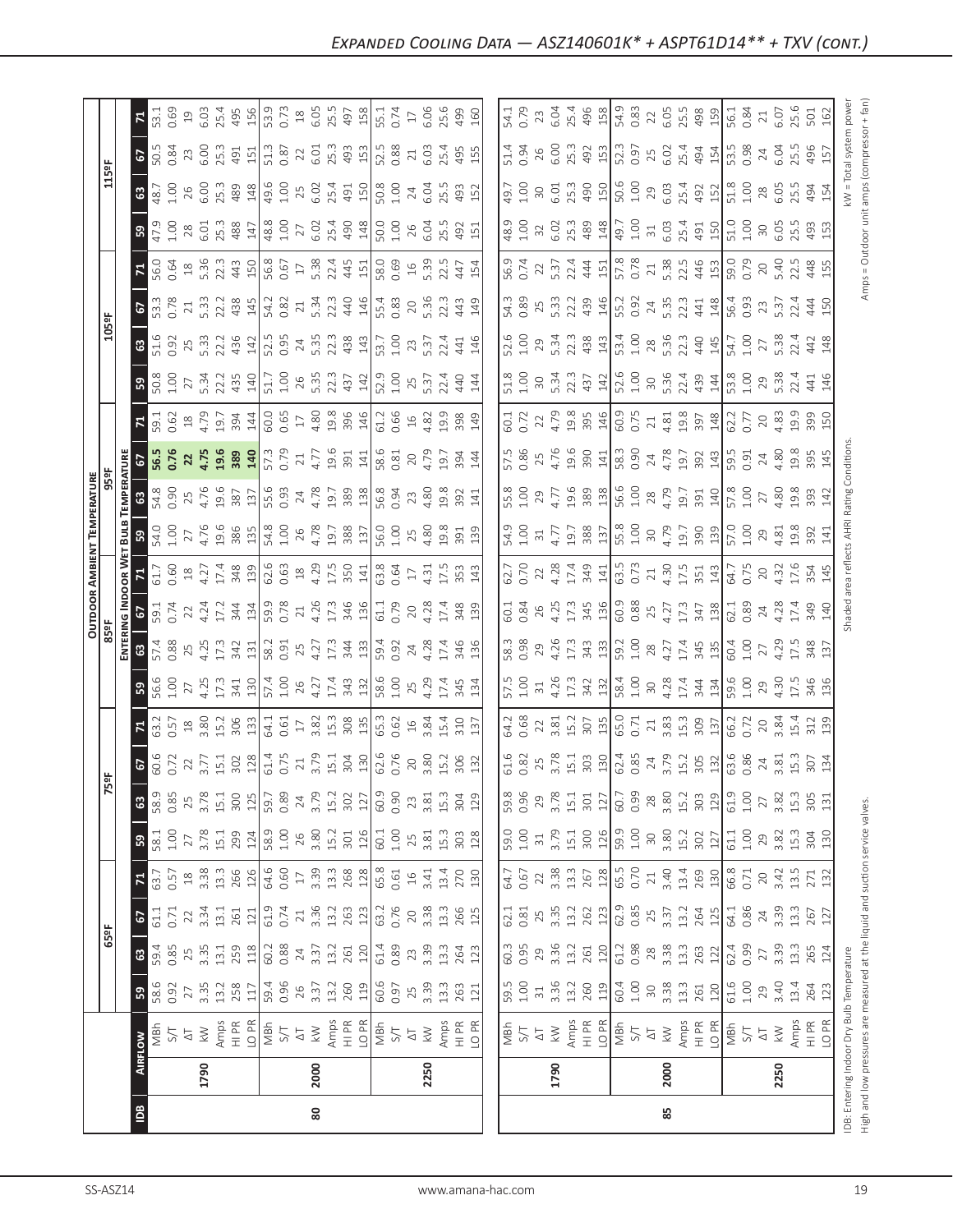#### **GSZ140181K\* / ARUF25B14A\*+TXV**

|            |       |       |       |       |       |       |       | <b>OUTDOOR AMBIENT TEMPERATURE</b> |       |       |       |       |      |      |      |      |      |
|------------|-------|-------|-------|-------|-------|-------|-------|------------------------------------|-------|-------|-------|-------|------|------|------|------|------|
|            | 65    | 60    | 55    | 50    | 47    | 45    | 40    | 35                                 | 30    | 25    | 20    | 17    | 15   | 10   | 5    | 0    | -5   |
| <b>MBh</b> | 23.71 |       | 20.54 | 18.99 | 18.00 | 17.25 | 15.37 | L3.65                              | 12.25 | . 21  | 10.42 | 10.00 | 9.47 | 8.13 | 6.80 | 5.47 | 4.13 |
| T/R        |       | 19.88 | 18.64 | 17.41 | 16.67 | 15.97 | 14.23 | 12.64                              | 11.34 | 10.38 | 9.65  | 9.26  | 8.77 | 7.53 | 6.30 | 5.06 | 3.83 |
| kW         | 1.51  | 1.48  | 1.45  | 1.42  | 1.40  | 1.39  | 1.36  | 1.33                               | 1.30  | 1.27  | 1.24  | 1.22  | 21.ء | 1.18 | 1.15 | 1.12 | 1.09 |
| Amps       | 7.2   | 6.6   | 6.1   | 5.7   | 5.5   | 5.3   | 5.0   | 4.7                                | 4.4   | 4.2   | 4.0   | 3.8   | 3.8  | 3.5  | 3.3  | 3.0  | 2.7  |
| COP        | 4.60  | 4.37  | 4.15  | 3.92  | 3.76  | 3.63  | 3.31  | 3.01                               | 2.76  | 2.59  | 2.46  | 2.40  | 2.29 | 2.02 | 1.74 | 1.43 | 1.11 |

#### **GSZ140241K\* / ARUF25B14A\*+TXV**

|            |       |       |       |       |       |       |       |       | <b>OUTDOOR AMBIENT TEMPERATURE</b> |       |       |       |       |       |      |      |      |
|------------|-------|-------|-------|-------|-------|-------|-------|-------|------------------------------------|-------|-------|-------|-------|-------|------|------|------|
|            | 65    | 60    | 55    | 50    | 47    | 45    | 40    | 35    | 30                                 | 25    | 20    | 17    | 15    | 10    | Б    | 0    | $-5$ |
| <b>MBh</b> | 30.74 | 28.63 | 26.55 | 24.50 | 23.20 | 22.20 | 19.70 | 17.43 | 15.59                              | 14.20 | L3.16 | 12.60 | 11.89 | 10.13 | 8.36 | 6.59 | 4.83 |
| T/R        | 27.37 | 25.74 | 24.10 | 22.46 | .48   | 20.55 | 18.24 | 16.14 | 14.43                              | 13.15 | .2.18 | 11.67 | 11.01 | 9.38  | 7.74 | 6.10 | 4.47 |
| kW         | 1.97  | 1.93  | 1.88  | 1.84  | 1.81  | 1.79  | 1.75  | 1.70  | .66                                | 1.61  | 1.57  | 54ء   | 1.52  | 1.48  | 1.43 | 1.39 | 1.34 |
| Amps       | 9.1   | 8.4   | 7.8   | 7.2   | 6.9   | 6.7   | 6.3   | 5.9   | 5.6                                | 5.3   | 5.0   | 4.8   | 4.7   | 4.4   | 4.1  | 3.7  | 3.3  |
| COP        | 4.57  | 4.36  | 4.14  | 3.91  | 3.76  | 3.63  | 3.31  | 3.00  | 2.76                               | 2.58  | 2.46  | 2.40  | 2.29  | 2.01  |      | 1.39 | 1.05 |

#### **GSZ140301K\* / ARUF29B14\*\* + TXV**

|      |       |          |       |       |       |       |       |       | <b>OUTDOOR AMBIENT TEMPERATURE</b> |       |       |       |       |       |           |             |      |
|------|-------|----------|-------|-------|-------|-------|-------|-------|------------------------------------|-------|-------|-------|-------|-------|-----------|-------------|------|
|      | 65    | 60       | 55    | 50    | 47    | 45    | 40    | 35    | 30                                 | 25    | 20    | 17    | 15    | 10    | 5         | $\mathbf 0$ | -5   |
| MBh  | 37.15 | 34.70    | 32.29 | 29.92 | 28.40 | 27.27 | 24.40 | 21.77 | 19.62                              | 18.03 | 16.84 | 16.20 | 15.39 | 13.35 | .32<br>11 | 9.29        | 7.25 |
| T/R  | 33.08 | 31<br>19 | 29.31 | 27.43 | 26.30 | 25.25 | 22.59 | 20.16 | 18.17                              | 16.69 | 15.59 | 15.00 | 14.25 | 12.36 | 10.48     | 8.60        | 6.71 |
| kW   | 2.48  | 2.42     | 2.37  | 2.31  | 2.27  | 2.25  | 2.19  | 2.14  | 2.08                               | 2.02  | L.96  | 1.93  | .90   | 1.85  | 1.79      | 1.73        | 1.67 |
| Amps | 11.9  | 10.9     | 10.1  | 9.4   | 9.0   | 8.8   | 8.3   | 7.8   | $\sqrt{4}$                         | 7.0   | 6.6   | 6.4   | 6.2   | 5.8   | 5.4       | 5.0         | 4.5  |
| COP  | 4.39  | 4.19     | 4.00  | 3.80  | 3.66  | 3.55  | 3.26  | 2.99  | 2.77                               | 2.62  | 2.51  | 2.46  | ∠.37  | 2.1   | 1.85      | 1.57        | 1.27 |

#### **GSZ140361K\* / ARUF37C14\*\* + TXV**

|            |       |       |       |       |       |       |       |       | <b>OUTDOOR AMBIENT TEMPERATURE</b> |       |       |       |       |       |       |       |      |
|------------|-------|-------|-------|-------|-------|-------|-------|-------|------------------------------------|-------|-------|-------|-------|-------|-------|-------|------|
|            | 65    | 60    | 55    | 50    | 47    | 45    | 40    | 35    | 30                                 | 25    | 20    | 17    | 15    | 10    | 5     | 0     | -5.  |
| <b>MBh</b> | 42.72 | 39.94 | 37.21 | 34.52 | 32.80 | 31.52 | 28.28 | 25.30 | 22.87                              | 21.06 | 19.72 | 19.00 | 18.08 | 15.78 | 13.48 | 11.18 | 8.88 |
| T/R        | 38.04 | 35.91 | 33.78 | 31.65 | 30.37 | 29.19 | 26.19 | 23.43 | 21.17                              | 19.50 | 18.26 | 17.59 | 16.74 | 14.61 | 2.48  | 10.35 | 8.22 |
| kW         | 2.81  | 2.76  |       | 2.66  | 2.63  | 2.61  | 2.56  | 2.50  | 2.45                               | 2.40  | 2.35  | 2.32  | 2.30  | 2.25  | 2.20  | 2.15  | 2.10 |
| Amps       | 13.6  | 12.5  | 11.6  | 10.8  | 10.3  | 10.0  | 9.4   | 8.9   | 8.4                                | 7.9   | 7.5   | 7.3   | 7.1   | 6.6   | 6.2   | 5.7   | 5.1  |
| <b>COP</b> | 4.46  | 4.24  | 4.03  | 3.81  | 3.66  | 3.55  | 3.24  | 2.96  | 2.73                               | 2.57  | 2.46  | 2.40  | 2.30  | 2.06  | 1.80  | 1.53  | 1.24 |

#### **GSZ140421K\* /ARUF43C14\*\* + TXV**

|      |       |       |       |       |       |       |       |       | <b>OUTDOOR AMBIENT TEMPERATURE</b> |       |       |       |       |       |       |             |       |
|------|-------|-------|-------|-------|-------|-------|-------|-------|------------------------------------|-------|-------|-------|-------|-------|-------|-------------|-------|
|      | 65    | 60    | 55    | 50    | 47    | 45    | 40    | 35    | 30                                 | 25    | 20    | 17    | 15    | 10    | 5     | $\mathbf 0$ | -5    |
| MBh  | 51.58 | 48.34 | 45.15 | 42.02 | 40.00 | 38.54 | 34.80 | 31.31 | 28.47                              | 26.37 | 24.83 | 24.00 | 22.93 | 20.2  | 17.60 | 14.93       | 12.27 |
| T/R  | 45.93 | 43.46 | 40.99 | 38.52 | 37.04 | 35.69 | 32.22 | 28.99 | 26.36                              | 24.42 | 22.99 | 22.22 | 21.23 | 18.76 | 16.30 | 13.83       | 11.36 |
| kW   | 3.41  | 3.34  | 3.27  | 3.21  | 3.17  | 3.14  | 3.08  | 3.01  | 2.94                               | 2.88  | 2.81  | 2.77  | 2.74  | 2.68  | 2.61  | 2.54        | 2.48  |
| Amps | 16.4  | 15.   | 14.0  | 13.0  | 12.4  | 12.1  | 11.4  | 10.7  | 10.1                               | 9.5   | 9.0   | 8.7   | 8.5   | 8.0   | 7.4   | 6.8         | 6.1   |
| COP  | 4.44  | 4.24  | 4.04  | 3.84  | 3.70  | 3.60  | 3.32  | 3.05  | 2.84                               | 2.69  | 2.59  | 2.54  | 2.45  | 2.22  | 1.98  | 1.72        | 1.45  |

Calculations are based on nominal CFM and 70°F indoor dry bulb. Amps = Outdoor unit amps (comp.+fan)

Note: Shaded area is AHRI Rating Conditions at 47°F outdoor ambient temperature. kW = Total system power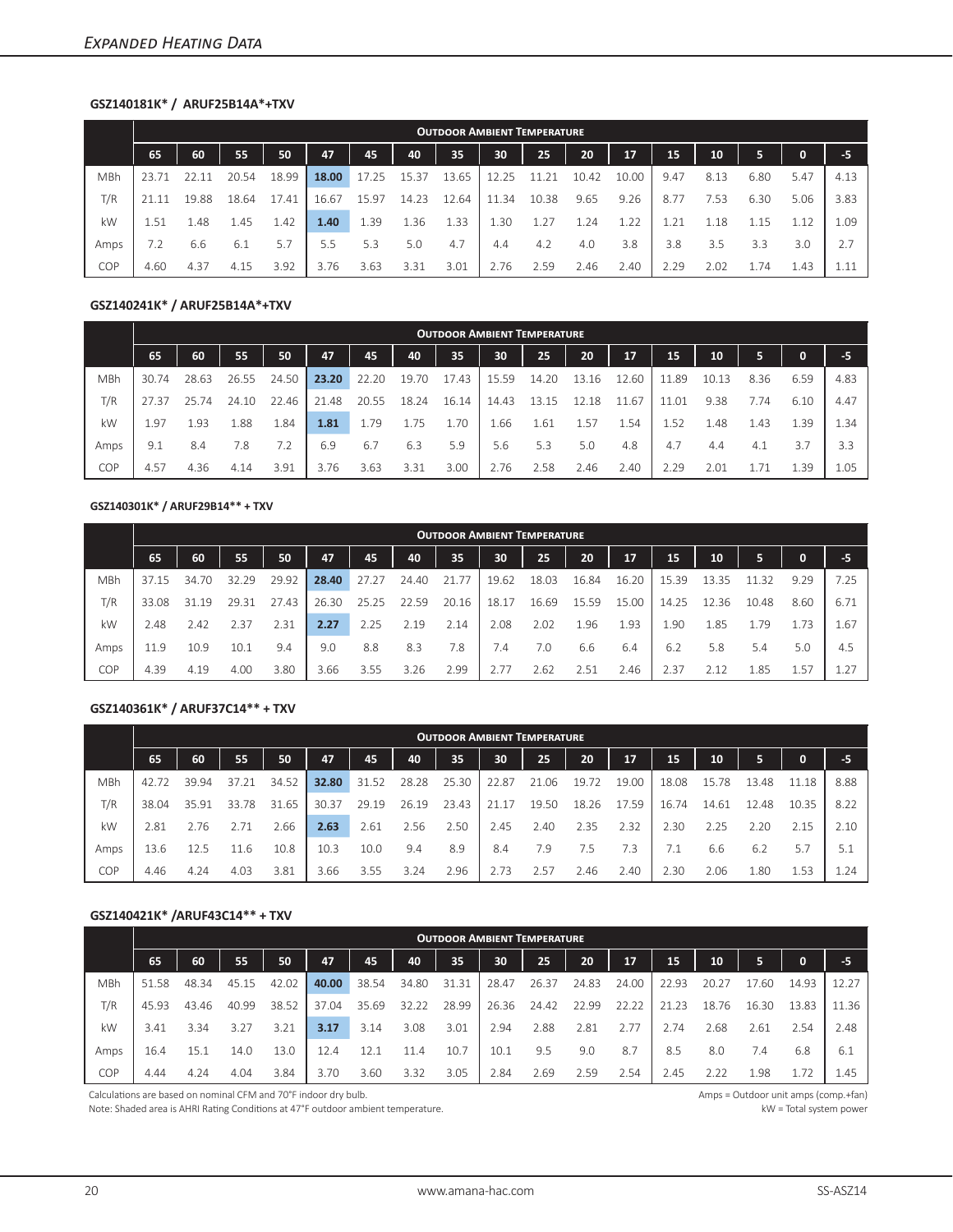#### **GSZ140421K\* - ARUF43D14A\*+TXV**

|      | <b>OUTDOOR AMBIENT TEMPERATURE</b> |       |       |       |       |       |       |       |       |       |       |       |       |       |       |       |       |
|------|------------------------------------|-------|-------|-------|-------|-------|-------|-------|-------|-------|-------|-------|-------|-------|-------|-------|-------|
|      | 65                                 | 60    | 55    | 50    | 47    | 45    | 40    | 35    | 30    | 25    | 20    | 17    | 15    | 10    | 5     | 0     | $-5$  |
| MBh  | 51.58                              | 48.34 | 45.15 | 42.02 | 40.00 | 38.54 | 34.80 | 31.31 | 28.47 | 26.37 | 24.83 | 24.00 | 22.93 | 20.27 | 17.60 | 14.93 | 12.27 |
| T/R  | 45.93                              | 43.46 | 40.99 | 38.52 | 37.04 | 35.69 | 32.22 | 28.99 | 26.36 | 24.42 | 22.99 | 22.22 | 21.23 | 18.76 | 16.30 | 13.83 | 11.36 |
| kW   | 3.41                               | 3.34  | 3.27  | 3.21  | 3.17  | 3.14  | 3.08  | 3.01  | 2.94  | 2.88  | 2.81  | 2.77  | 2.74  | 2.68  | 2.61  | 2.54  | 2.48  |
| Amps | 16.5                               | 15.2  | 14.0  | 13.0  | 12.5  | 12.2  | 11.4  | 10.7  | 10.2  | 9.6   | 9.1   | 8.8   | 8.6   | 8.0   | 7.5   | 6.8   | 6.1   |
| COP  | 4.44                               | 4.24  | 4.04  | 3.84  | 3.70  | 3.60  | 3.32  | 3.05  | 2.84  | 2.69  | 2.59  | 2.54  | 2.45  | 2.22  | 1.98  | 1.72  | 1.45  |

#### **GSZ140481K\* - ARUF61D14A\*+TXV**

|      | <b>OUTDOOR AMBIENT TEMPERATURE</b> |       |       |       |       |       |       |       |       |       |       |       |       |       |       |       |       |
|------|------------------------------------|-------|-------|-------|-------|-------|-------|-------|-------|-------|-------|-------|-------|-------|-------|-------|-------|
|      | 65                                 | 60    | 55    | 50    | 47    | 45    | 40    | 35    | 30    | 25    | 20    | 17    | 15    | 10    | 5     | 0     | -5    |
| MBh  | 56.58                              | 53.20 | 49.88 | 46.61 | 44.50 | 42.97 | 39.18 | 35.56 | 32.58 | 30.41 | 28.84 | 28.00 | 26.90 | 24.15 | 21.40 | 18.65 | 15.90 |
| T/R  | 50.37                              | 47.83 | 45.28 | 42.73 | 41.21 | 39.84 | 36.28 | 32.92 | 30.17 | 28.16 | 26.71 | 25.93 | 24.91 | 22.36 | 19.81 | 17.27 | 14.72 |
| kW   | 3.51                               | 3.48  | 3.44  | 3.40  | 3.38  | 3.36  | 3.33  | 3.29  | 3.25  | 3.22  | 3.18  | 3.16  | 3.14  | 3.10  | 3.07  | 3.03  | 2.99  |
| Amps | 17.2                               | 15.8  | 14.6  | 13.6  | 13.0  | 12.6  | 11.8  | 11.1  | 10.5  | 9.9   | 9.4   | 9.0   | 8.8   | 8.2   | 7.6   | 7.0   | 6.2   |
| COP  | 4.72                               | 4.49  | 4.25  | 4.02  | 3.86  | 3.74  | 3.45  | 3.17  | 2.94  | 2.77  | 2.66  | 2.60  | 2.51  | 2.28  | 2.04  | 1.80  | 1.56  |

#### **GSZ140491K\* - ARUF49C14A\*+TXV**

|            | <b>OUTDOOR AMBIENT TEMPERATURE</b> |       |       |       |       |       |       |       |       |       |       |       |       |           |           |       |       |
|------------|------------------------------------|-------|-------|-------|-------|-------|-------|-------|-------|-------|-------|-------|-------|-----------|-----------|-------|-------|
|            | 65                                 | 60    | 55    | 50    | 47    | 45    | 40    | 35    | 30    | 25    | 20    | 17    | 15    | 10        | 5         | 0     | -5    |
| <b>MBh</b> | 59.32                              | 55.59 | 51.92 | 48.32 | 46.00 | 44.32 | 40.01 | 36.01 | 32.74 | 30.32 | 28.55 | 27.60 | 26.37 | 23.31     | 20.<br>24 | 17.17 | 14.11 |
| T/R        | 52.82                              | 49.98 | 47.14 | 44.30 | 42.59 | 41.04 | 37.05 | 33.34 | 30.31 | 28.08 | 26.44 | 25.56 | 24.42 | 21<br>-58 | 74<br>18. | 15.90 | 13.06 |
| kW         | 3.96                               | 3.87  | 3.79  | 3.70  | 3.64  | 3.61  | 3.52  | 3.43  | 3.34  | 3.25  | 3.16  | 3.11  | 3.08  | 2.99      | 2.90      | 2.81  | 2.72  |
| Amps       | 19.1                               | 17.5  | 16.2  | 15.1  | 14.5  | 14.1  | 13.2  | 12.4  | 11.7  | 11 1  | 10.5  | 10.1  | 9.9   | 9.3       | 8.6       | 7.9   | 7.1   |
| COP        | 4.39                               | 4.21  | 4.02  | 3.83  | 3.70  | 3.60  | 3.33  | 3.08  | 2.87  | 2.73  | 2.64  | 2.60  | 2.51  | 2.29      | 2.05      | 1.79  | 1.52  |

#### **GSZ140601K\* - ASPT61D14A\***

|            |       | <b>OUTDOOR AMBIENT TEMPERATURE</b> |       |       |       |       |       |       |       |       |       |       |       |       |       |       |       |
|------------|-------|------------------------------------|-------|-------|-------|-------|-------|-------|-------|-------|-------|-------|-------|-------|-------|-------|-------|
|            | 65    | 60                                 | 55    | 50    | 47    | 45    | 40    | 35    | 30    | 25    | 20    | 17    | 15    | 10    | 5     | 0     | $-5$  |
| <b>MBh</b> |       | .04                                | 66.44 | 61.91 | 59.00 | 56.89 | 51.54 | 46.52 | 42.41 | 39.39 | 37.18 | 36.00 | 34.47 | 30.63 | 26.80 | 22.97 | 19.13 |
| T/R        | 67.41 | 63.86                              | 60.31 | 56.76 | 54.63 | 52.70 | 47.72 | 43.07 | 39.27 | 36.47 | 34.43 | 33.33 | 31.91 | 28.36 | 24.81 | 21.26 | 17.71 |
| kW         | 4.91  | 4.79                               | 4.67  | 4.55  | 4.48  | 4.43  | 4.31  | 4.20  | 4.08  | 3.96  | 3.84  | 3.77  | 3.72  | 3.60  | 3.48  | 3.36  | 3.25  |
| Amps       | 23.4  | 21.5                               | 19.8  | 18.4  | 17.6  | 17.2  | 16.1  | 15.1  | 14.3  | 13.5  | 12.8  | 12.3  | 12.0  | 11.2  | 10.4  | 9.5   | 8.5   |
| COP        | 4.52  | 4.35                               |       | 3.99  | 3.86  | 3.76  | 3.50  | 3.25  | 3.05  | 2.92  | 2.84  | 2.80  | 2.71  | 2.49  | 2.25  | 2.00  | 1.73  |

Calculations are based on nominal CFM and 70°F indoor dry bulb. Amps = Outdoor unit amps (comp.+fan)

Note: Shaded area is AHRI Rating Conditions at 47°F outdoor ambient temperature. 
<br>
Note: Shaded area is AHRI Rating Conditions at 47°F outdoor ambient temperature.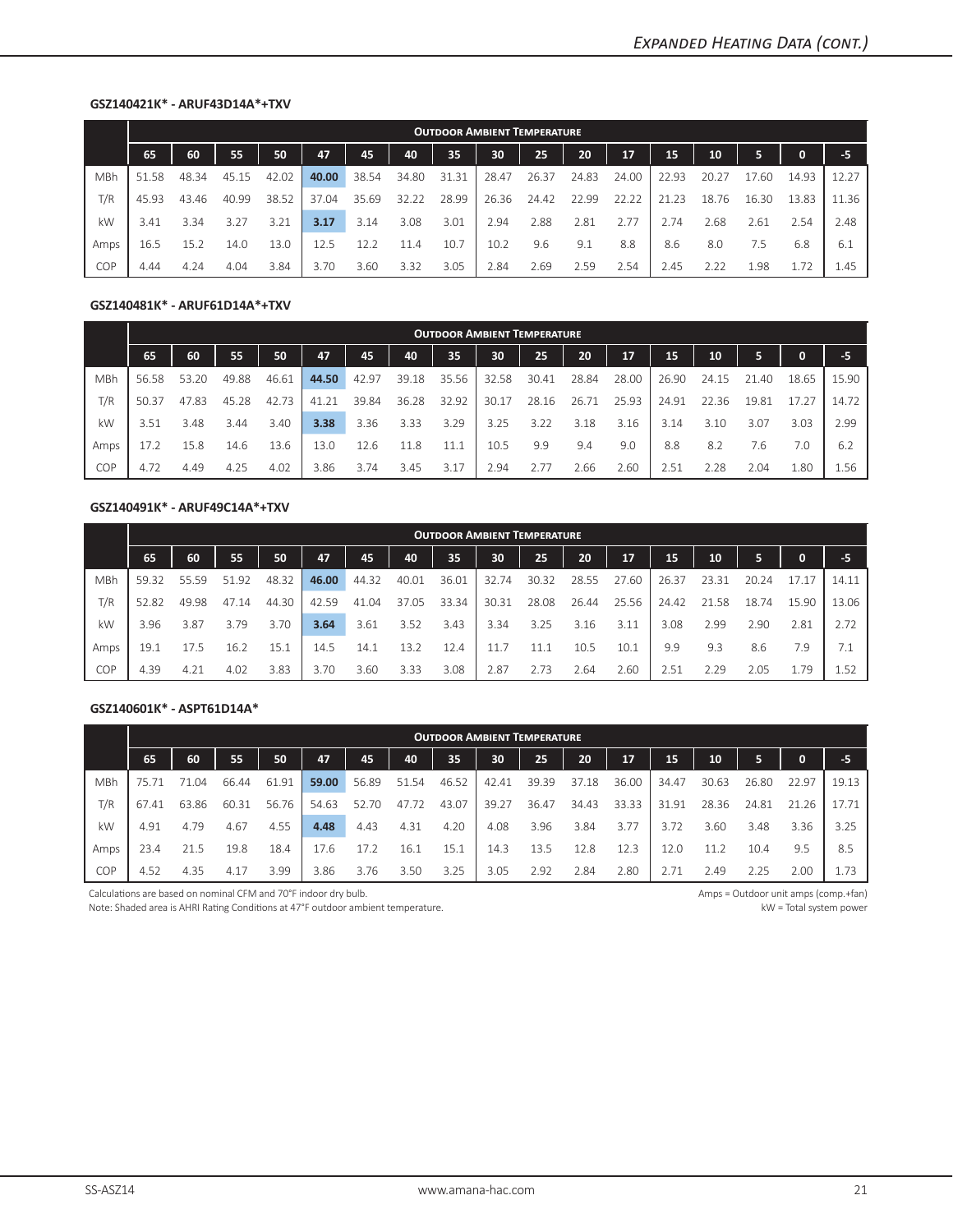|                            | MODEL: ASZ140181K* + ARUF25B14** + TXV |                                                 |                        |                              |  |  |  |
|----------------------------|----------------------------------------|-------------------------------------------------|------------------------|------------------------------|--|--|--|
|                            |                                        | Conditions: 80 °F IBD, 67 °F IWB @ 610 CFM      |                        |                              |  |  |  |
| <b>OUTDOOR</b><br>TEM. °F. | <b>TOTAL</b><br>BTU/H                  | <b>SENSIBLE</b><br>BTU/H                        | <b>LATENT</b><br>BTU/H | <b>TOTAL</b><br><b>WATTS</b> |  |  |  |
| 75                         | 18,900                                 | 13,986                                          | 4,914                  | 1,180                        |  |  |  |
| 80                         | 18,650                                 | 14,077                                          | 4,573                  | 1,245                        |  |  |  |
| 85                         | 18,400                                 | 14,168                                          | 4,232                  | 1,310                        |  |  |  |
| 90                         | 18,000                                 | 14,036                                          | 3,964                  | 1,380                        |  |  |  |
| 95                         | 17,600                                 | 13,904                                          | 3,696                  | 1,450                        |  |  |  |
| 100                        | 17,100                                 | 13,675                                          | 3,425                  | 1,530                        |  |  |  |
|                            |                                        |                                                 |                        |                              |  |  |  |
| 105                        | 16,600                                 | 13,446                                          | 3,154                  | 1,610                        |  |  |  |
| 110                        | 16,150                                 | 13,474                                          | 2,676                  | 1,705                        |  |  |  |
| 115                        | 15,700                                 | 13,502                                          | 2,198                  | 1,800                        |  |  |  |
|                            |                                        | TVA Conditions @ 95° OD DB, 75° ID DB 63° ID WB |                        |                              |  |  |  |

|                         |                       | MODEL: ASZ140181K* + ARUF25B14** + TXV          |                        |                              |                            | MODEL: ASZ140241K* + ARUF25B14** + TXV          |                          |                        |                              |
|-------------------------|-----------------------|-------------------------------------------------|------------------------|------------------------------|----------------------------|-------------------------------------------------|--------------------------|------------------------|------------------------------|
|                         |                       | Conditions: 80 °F IBD, 67 °F IWB @ 610 CFM      |                        |                              |                            | Conditions: 80 °F IBD, 67 °F IWB @ 870 CFM      |                          |                        |                              |
| <b>TDOOR</b><br>м. ° F. | <b>TOTAL</b><br>BTU/H | <b>SENSIBLE</b><br>BTU/H                        | <b>LATENT</b><br>BTU/H | <b>TOTAL</b><br><b>WATTS</b> | <b>OUTDOOR</b><br>TEM. °F. | <b>TOTAL</b><br>BTU/H                           | <b>SENSIBLE</b><br>BTU/H | <b>LATENT</b><br>BTU/H | <b>TOTAL</b><br><b>WATTS</b> |
| 75                      | 18,900                | 13,986                                          | 4,914                  | 1,180                        | 75                         | 25,100                                          | 19,076                   | 6,024                  | 1,580                        |
| 80                      | 18,650                | 14,077                                          | 4,573                  | 1,245                        | 80                         | 25,400                                          | 19,093                   | 6,307                  | 1,675                        |
| 85                      | 18,400                | 14,168                                          | 4,232                  | 1,310                        | 85                         | 24,500                                          | 19,110                   | 5,390                  | 1,770                        |
| 90                      | 18,000                | 14,036                                          | 3,964                  | 1,380                        | 90                         | 24,550                                          | 18,915                   | 5,635                  | 1,870                        |
| 95                      | 17,600                | 13,904                                          | 3,696                  | 1,450                        | 95                         | 23,400                                          | 18,720                   | 4,680                  | 1,970                        |
| 100                     | 17,100                | 13,675                                          | 3,425                  | 1,530                        | 100                        | 23,350                                          | 18,532                   | 4,819                  | 2,080                        |
| 105                     | 16,600                | 13,446                                          | 3,154                  | 1,610                        | 105                        | 22,100                                          | 18,343                   | 3,757                  | 2,190                        |
| 110                     | 16,150                | 13,474                                          | 2,676                  | 1,705                        | 110                        | 22,050                                          | 18,368                   | 3,683                  | 2,385                        |
| 115                     | 15,700                | 13,502                                          | 2,198                  | 1,800                        | 115                        | 20,900                                          | 18,392                   | 2,508                  | 2,450                        |
|                         |                       | TVA Conditions @ 95° OD DB, 75° ID DB 63° ID WB |                        |                              |                            | TVA Conditions @ 95° OD DB, 75° ID DB 63° ID WB |                          |                        |                              |
| $95^\circ$              | 17,000                | 13,600                                          | 3,400                  | 1,450                        | $95^\circ$                 | 22,600                                          | 18,532                   | 4,068                  | 1,970                        |

|                         | MODEL: ASZ140301K* + ARUF29B14** + TXV |                                                 |                        |                              |  |
|-------------------------|----------------------------------------|-------------------------------------------------|------------------------|------------------------------|--|
|                         |                                        | Conditions: 80 °F IBD, 67 °F IWB @ 870 CFM      |                        |                              |  |
| <b>TDOOR</b><br>м. ° F. | <b>TOTAL</b><br>BTU/H                  | <b>SENSIBLE</b><br>BTU/H                        | <b>LATENT</b><br>BTU/H | <b>TOTAL</b><br><b>WATTS</b> |  |
| 75                      | 29,600                                 | 20,720                                          | 8,880                  | 1,880                        |  |
| 80                      | 29,250                                 | 20.764                                          | 8,486                  | 1,995                        |  |
| 85                      | 28.900                                 | 20.808                                          | 8,092                  | 2,110                        |  |
| 90                      | 28,250                                 | 20,616                                          | 7,634                  | 2,230                        |  |
| 95                      | 27,600                                 | 20,424                                          | 7,176                  | 2,350                        |  |
| 100                     | 26,850                                 | 20,130                                          | 6,720                  | 2,490                        |  |
| 105                     | 26,100                                 | 19,836                                          | 6,264                  | 2,630                        |  |
| 110                     | 25,400                                 | 19,922                                          | 5,479                  | 2,790                        |  |
| 115                     | 24,700                                 | 20,007                                          | 4,693                  | 2,950                        |  |
|                         |                                        | TVA Conditions @ 95° OD DB, 75° ID DB 63° ID WB |                        |                              |  |
| $95^\circ$              | 26,600                                 | 19,950                                          | 6,650                  | 2,360                        |  |

| MODEL: ASZ140301K* + ARUF29B14** + TXV     |                                                 |                          |                        |                              |  |  |  |  |  |  |
|--------------------------------------------|-------------------------------------------------|--------------------------|------------------------|------------------------------|--|--|--|--|--|--|
| Conditions: 80 °F IBD, 67 °F IWB @ 870 CFM |                                                 |                          |                        |                              |  |  |  |  |  |  |
| <b>OUTDOOR</b><br>TEM. °F.                 | <b>TOTAL</b><br>BTU/H                           | <b>SENSIBLE</b><br>BTU/H | <b>LATENT</b><br>BTU/H | <b>TOTAL</b><br><b>WATTS</b> |  |  |  |  |  |  |
| 75                                         | 29,600                                          | 20,720                   | 8,880                  | 1,880                        |  |  |  |  |  |  |
| 80                                         | 29,250                                          | 20,764                   | 8,486                  | 1,995                        |  |  |  |  |  |  |
| 85                                         | 28,900                                          | 20,808                   | 8,092                  | 2,110                        |  |  |  |  |  |  |
| 90                                         | 28,250                                          | 20,616                   | 7,634                  | 2,230                        |  |  |  |  |  |  |
| 95                                         | 27,600                                          | 20,424                   | 7,176                  | 2,350                        |  |  |  |  |  |  |
| 100                                        | 26,850                                          | 20,130                   | 6,720                  | 2,490                        |  |  |  |  |  |  |
| 105                                        | 26,100                                          | 19,836                   | 6,264                  | 2,630                        |  |  |  |  |  |  |
| 110                                        | 25,400                                          | 19,922                   | 5,479                  | 2,790                        |  |  |  |  |  |  |
| 115                                        | 24,700                                          | 20,007                   | 4,693                  | 2,950                        |  |  |  |  |  |  |
|                                            | TVA Conditions @ 95° OD DB, 75° ID DB 63° ID WB |                          |                        |                              |  |  |  |  |  |  |
| $95^\circ$                                 | 26,600                                          | 19,950                   | 6,650                  | 2,360                        |  |  |  |  |  |  |

r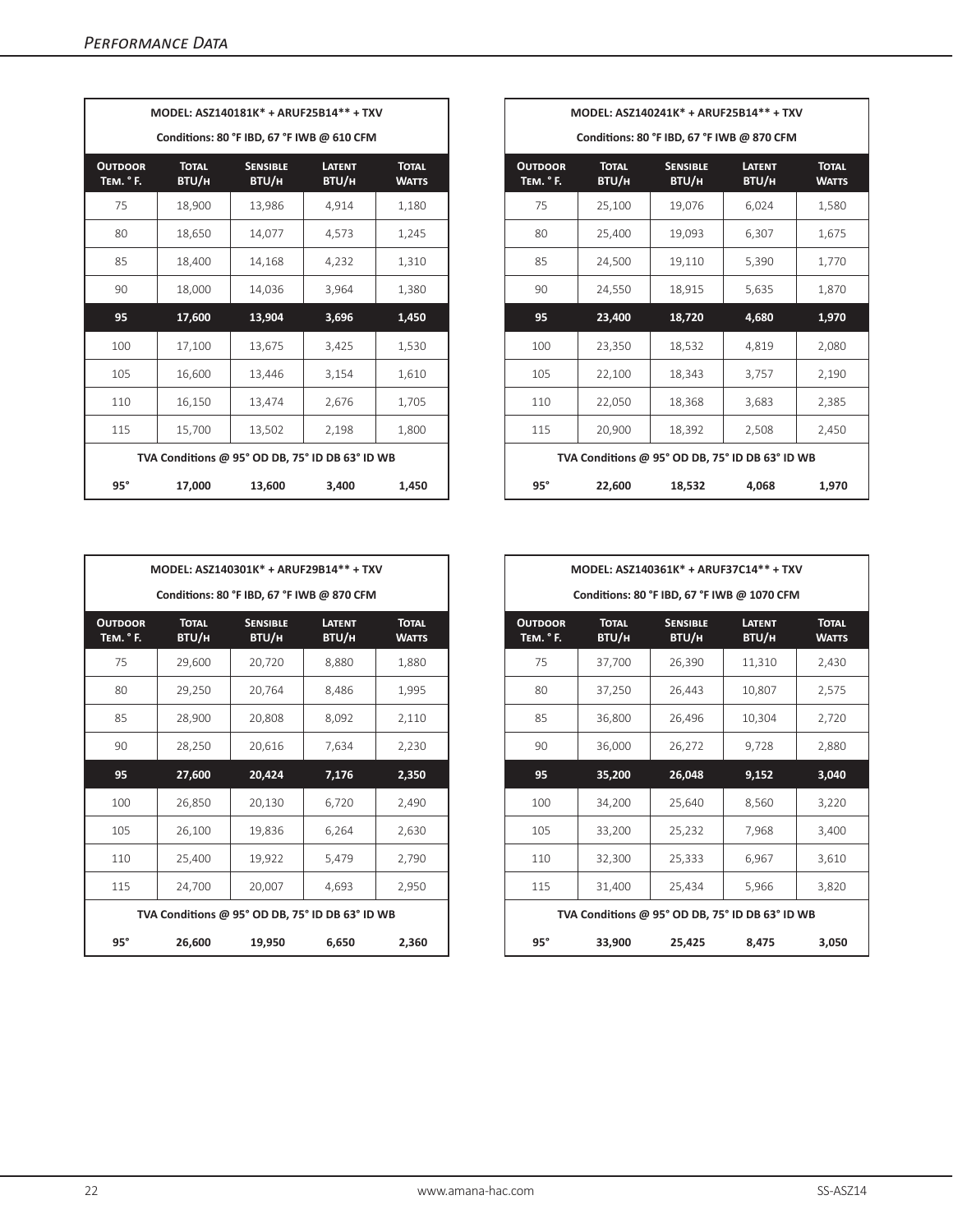| MODEL: ASZ140421K* + ARUF43C14** + TXV      |                       |                                                 |                        |                              |  |  |  |  |  |  |
|---------------------------------------------|-----------------------|-------------------------------------------------|------------------------|------------------------------|--|--|--|--|--|--|
| Conditions: 80 °F IBD, 67 °F IWB @ 1300 CFM |                       |                                                 |                        |                              |  |  |  |  |  |  |
| <b>OUTDOOR</b><br>TEM. °F.                  | <b>TOTAL</b><br>BTU/H | <b>SENSIBLE</b><br>BTU/H                        | <b>LATENT</b><br>BTU/H | <b>TOTAL</b><br><b>WATTS</b> |  |  |  |  |  |  |
| 75                                          | 41,800                | 29,678                                          | 12,122                 | 2,720                        |  |  |  |  |  |  |
| 80                                          | 41,300                | 29,935                                          | 11,365                 | 2,870                        |  |  |  |  |  |  |
| 85                                          | 40,800                | 30,192                                          | 10,608                 | 3,020                        |  |  |  |  |  |  |
| 90                                          | 39,900                | 29,916                                          | 9,984                  | 3,190                        |  |  |  |  |  |  |
| 95                                          | 39,000                | 29,640                                          | 9,360                  | 3,360                        |  |  |  |  |  |  |
| 100                                         | 37,900                | 29,172                                          | 8,728                  | 3,545                        |  |  |  |  |  |  |
| 105                                         | 36,800                | 28,704                                          | 8,096                  | 3,730                        |  |  |  |  |  |  |
| 110                                         | 35,800                | 28,794                                          | 7,006                  | 3,950                        |  |  |  |  |  |  |
| 115<br>34,800<br>5,916<br>4,170<br>28,884   |                       |                                                 |                        |                              |  |  |  |  |  |  |
|                                             |                       |                                                 |                        |                              |  |  |  |  |  |  |
|                                             |                       | TVA Conditions @ 95° OD DB, 75° ID DB 63° ID WB |                        |                              |  |  |  |  |  |  |

|                         |                                                 | Conditions: 80 °F IBD, 67 °F IWB @ 1300 CFM |                        |                              |  |  |  |
|-------------------------|-------------------------------------------------|---------------------------------------------|------------------------|------------------------------|--|--|--|
| <b>TDOOR</b><br>м. ° F. | <b>TOTAL</b><br>BTU/H                           | <b>SENSIBLE</b><br>BTU/H                    | <b>LATENT</b><br>BTU/H | <b>TOTAL</b><br><b>WATTS</b> |  |  |  |
| 75                      | 41,800                                          | 29,678                                      | 12,122                 | 2,720                        |  |  |  |
| 80                      | 41,300                                          | 29,935                                      | 11,365                 | 2,870                        |  |  |  |
| 85                      | 40,800                                          | 30,192                                      | 10,608                 | 3,020                        |  |  |  |
| 90                      | 39,900                                          | 29,916                                      | 9,984                  | 3,190                        |  |  |  |
| 95                      | 39,000                                          | 29,640                                      | 9,360                  | 3,360                        |  |  |  |
| 100                     | 37,900                                          | 29,172                                      | 8,728                  | 3,545                        |  |  |  |
| 105                     | 36,800                                          | 28,704                                      | 8,096                  | 3,730                        |  |  |  |
| 110                     | 35,800                                          | 28.794                                      | 7,006                  | 3,950                        |  |  |  |
| 115                     | 34,800                                          | 28,884                                      | 5,916                  | 4,170                        |  |  |  |
|                         | TVA Conditions @ 95° OD DB, 75° ID DB 63° ID WB |                                             |                        |                              |  |  |  |
| $95^\circ$              | 37,600                                          | 28,952                                      | 8,648                  | 3,360                        |  |  |  |

**MODEL: ASZ140481K + ARUF61D14\*\* + TXV** 

|                         |                       | MODEL: ASZ140491K* + ARUF49C14** + TXV          |                        |                              | MODEL: ASZ140601K* + ASPT61D14** + TXV |                            |                       |                                                 |                        |                              |
|-------------------------|-----------------------|-------------------------------------------------|------------------------|------------------------------|----------------------------------------|----------------------------|-----------------------|-------------------------------------------------|------------------------|------------------------------|
|                         |                       | Conditions: 80 °F IBD, 67 °F IWB @ 1400 CFM     |                        |                              |                                        |                            |                       | Conditions: 80 °F IBD, 67 °F IWB @ 1790 CFM     |                        |                              |
| <b>TDOOR</b><br>м. ° F. | <b>TOTAL</b><br>BTU/H | <b>SENSIBLE</b><br>BTU/H                        | <b>LATENT</b><br>BTU/H | <b>TOTAL</b><br><b>WATTS</b> |                                        | <b>OUTDOOR</b><br>TEM. °F. | <b>TOTAL</b><br>BTU/H | <b>SENSIBLE</b><br>BTU/H                        | <b>LATENT</b><br>BTU/H | <b>TOTAL</b><br><b>WATTS</b> |
| 75                      | 47,700                | 33,867                                          | 13,833                 | 3,000                        |                                        | 75                         | 60,600                | 42,420                                          | 18,180                 | 3,770                        |
| 80                      | 47,100                | 33,906                                          | 13,194                 | 3,175                        |                                        | 80                         | 59,850                | 42,782                                          | 17,069                 | 4,010                        |
| 85                      | 46,500                | 33,945                                          | 12,555                 | 3,350                        |                                        | 85                         | 59,100                | 43,143                                          | 15,957                 | 4,250                        |
| 90                      | 45,500                | 33,660                                          | 11,840                 | 3,540                        |                                        | 90                         | 57.800                | 42,759                                          | 15,041                 | 4,505                        |
| 95                      | 44,500                | 33,375                                          | 11,125                 | 3,730                        |                                        | 95                         | 56,500                | 42,375                                          | 14,125                 | 4,760                        |
| 100                     | 43,250                | 33,068                                          | 10,183                 | 3,940                        |                                        | 100                        | 54,900                | 41,708                                          | 13,192                 | 5,045                        |
| 105                     | 42.000                | 32.760                                          | 9,240                  | 4,150                        |                                        | 105                        | 53.300                | 41.041                                          | 12,259                 | 5,330                        |
| 110                     | 40.850                | 32,856                                          | 7,995                  | 4,400                        |                                        | 110                        | 51,900                | 41,226                                          | 10,675                 | 5,670                        |
| 115                     | 39,700                | 32,951                                          | 6,749                  | 4,650                        |                                        | 115                        | 50,500                | 41,410                                          | 9,090                  | 6,010                        |
|                         |                       | TVA Conditions @ 95° OD DB, 75° ID DB 63° ID WB |                        |                              |                                        |                            |                       | TVA Conditions @ 95° OD DB, 75° ID DB 63° ID WB |                        |                              |
| $95^\circ$              | 42,900                | 32,604                                          | 10,296                 | 3,730                        |                                        | $95^\circ$                 | 54,500                | 41,420                                          | 13,080                 | 4,770                        |
|                         |                       |                                                 |                        |                              |                                        |                            |                       |                                                 |                        |                              |

| MODEL: ASZ140491K* + ARUF49C14** + TXV      |                                                 |                          |                        |                              |  |  |  |  |  |  |  |
|---------------------------------------------|-------------------------------------------------|--------------------------|------------------------|------------------------------|--|--|--|--|--|--|--|
| Conditions: 80 °F IBD, 67 °F IWB @ 1400 CFM |                                                 |                          |                        |                              |  |  |  |  |  |  |  |
| <b>OUTDOOR</b><br>TEM. °F.                  | <b>TOTAL</b><br>BTU/H                           | <b>SENSIBLE</b><br>BTU/H | <b>LATENT</b><br>BTU/H | <b>TOTAL</b><br><b>WATTS</b> |  |  |  |  |  |  |  |
| 75                                          | 47,700                                          | 33,867                   | 13,833                 | 3,000                        |  |  |  |  |  |  |  |
| 80                                          | 47,100                                          | 33,906                   | 13,194                 | 3,175                        |  |  |  |  |  |  |  |
| 85                                          | 46,500                                          | 33,945                   | 12,555                 | 3,350                        |  |  |  |  |  |  |  |
| 90                                          | 45,500                                          | 33,660                   | 11,840                 | 3,540                        |  |  |  |  |  |  |  |
| 95                                          | 44,500                                          | 33,375                   | 11,125                 | 3,730                        |  |  |  |  |  |  |  |
| 100                                         | 43,250                                          | 33,068                   | 10,183                 | 3,940                        |  |  |  |  |  |  |  |
| 105                                         | 42,000                                          | 32,760                   | 9,240                  | 4,150                        |  |  |  |  |  |  |  |
| 110                                         | 40,850                                          | 32,856                   | 7,995                  | 4,400                        |  |  |  |  |  |  |  |
| 115                                         | 39,700                                          | 32,951                   | 6,749                  | 4,650                        |  |  |  |  |  |  |  |
|                                             | TVA Conditions @ 95° OD DB, 75° ID DB 63° ID WB |                          |                        |                              |  |  |  |  |  |  |  |
| $95^\circ$                                  | 42,900                                          | 32,604                   | 10,296                 | 3,730                        |  |  |  |  |  |  |  |

г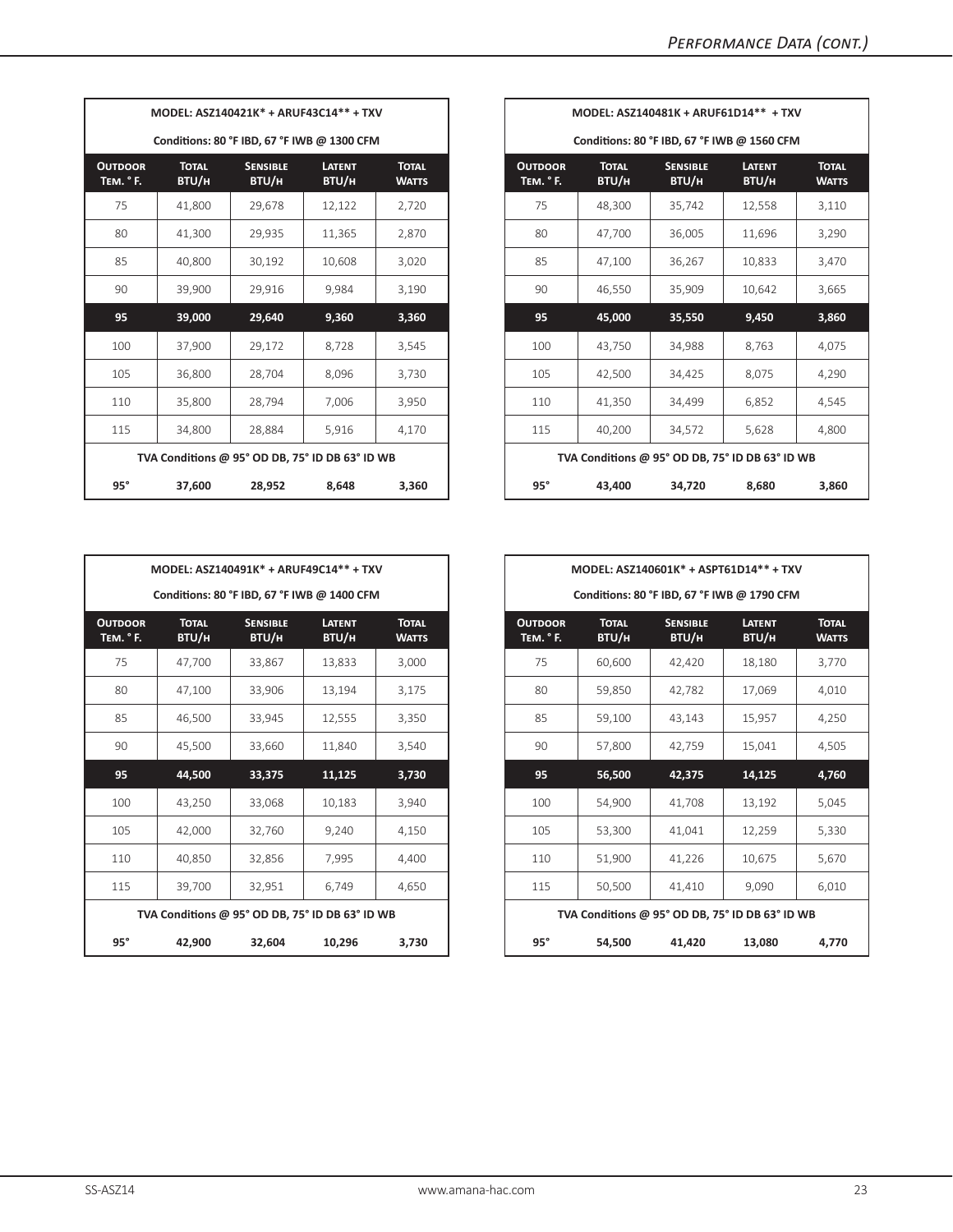| <b>OUTDOOR</b>  | <b>INDOOR UNITS</b>             |              | COOLING RATINGS ^ |                   |                  | <b>TVA RATINGS<sup>3</sup></b> |        |                 | <b>HEATING RATINGS ^</b> |                  | <b>CFM</b> | AHRI#   |
|-----------------|---------------------------------|--------------|-------------------|-------------------|------------------|--------------------------------|--------|-----------------|--------------------------|------------------|------------|---------|
| <b>UNIT</b>     | <b>COILS/AIR HANDLERS</b>       | <b>TOTAL</b> | SENS.             | SEER <sup>1</sup> | EER <sup>2</sup> | <b>TOTAL</b>                   | SENS.  | H1 <sup>4</sup> | HSPF <sup>5</sup>        | Low <sup>6</sup> |            |         |
| ASZ14<br>0181K* | ASPT29B14A*                     | 18,000       | 14,200            | 15.0              | 12.5             | 17,400                         | 13,900 | 17,200          | 8.5                      | 10,000           | 565        | 8245356 |
|                 | ASPT29B14A*                     | 23,400       | 18,700            | 15.0              | 12.5             | 22,600                         | 18,500 | 23,200          | 8.5                      | 13,400           | 790        | 8245358 |
| ASZ14           | ASPT30C14A*                     | 23,400       | 18,700            | 15.0              | 12.5             | 22,600                         | 18,500 | 23,200          | 8.5                      | 13,000           | 800        | 8875449 |
| 0241K*          | AVPTC30C14A*                    | 23,400       | 18,700            | 15.0              | 12.5             | 22,600                         | 18,500 | 23,200          | 8.5                      | 13,000           | 800        | 8875339 |
|                 | CA*F3636*6D*+MBVC1200**-1A*+TXV | 23,600       | 18,900            | 15.0              | 12.5             | 22,800                         | 18,700 | 23,200          | 8.5                      | 13,000           | 855        | 7996772 |
|                 | ASPT37C14A*                     | 28,400       | 21,000            | 15.0              | 12.5             | 27,400                         | 20,600 | 28,000          | 8.5                      | 16,000           | 1,045      | 8245360 |
| ASZ14<br>0301K* | AVPTC30C14A*                    | 27,800       | 20,600            | 15.0              | 12.5             | 26,800                         | 20,000 | 28,000          | 8.5                      | 16,000           | 860        | 7996850 |
|                 | CA*F3642*6D*+MBVC1200**-1A*+TXV | 28,000       | 20,800            | 15.0              | 12.5             | 27,000                         | 20,200 | 28,000          | 8.5                      | 16,200           | 855        | 7996883 |
|                 | ASPT47D14A*                     | 34,800       | 25,800            | 15.0              | 12.5             | 33,600                         | 25,200 | 32,600          | 8.5                      | 20,000           | 1,180      | 8245364 |
| ASZ14<br>0361K* | CA*F4860*6D*+MBVC2000**-1A*+TXV | 35,600       | 26,400            | 15.0              | 12.5             | 34,200                         | 25,800 | 32,800          | 9.0                      | 20,000           | 1,160      | 7997007 |
|                 | CA*F4961*6D*+MBVC1600**-1A*+TXV | 35,600       | 26,400            | 15.0              | 12.5             | 34,200                         | 25,800 | 32,400          | 8.5                      | 20,000           | 1,075      | 7997040 |
|                 | ASPT47D14A*                     | 38,500       | 29,200            | 15.0              | 12.5             | 37,200                         | 28,600 | 38,000          | 8.5                      | 23,000           | 1,205      | 8245366 |
| ASZ14           | AVPTC42D14A*                    | 39,500       | 30,000            | 15.0              | 12.5             | 38,000                         | 29,400 | 39,000          | 8.5                      | 23,000           | 1,220      | 7997153 |
| 0421K*          | CA*F4961*6D*+MBVC1600**-1A*+TXV | 40,000       | 30,400            | 15.0              | 12.5             | 38,500                         | 29,600 | 39,500          | 9.0                      | 23,800           | 1,300      | 7997199 |
|                 | CA*F4961*6D*+MBVC2000**-1A*+TXV | 40,500       | 30,800            | 15.0              | 12.5             | 39,000                         | 30,000 | 39,000          | 9.0                      | 23,800           | 1,310      | 7997201 |
| AS714           | CA*F4961*6D*+MBVC1600**-1A*+TXV | 45,500       | 36,000            | 15.0              | 12.5             | 44,000                         | 35,000 | 44,500          | 9.0                      | 27,600           | 1,500      | 7997303 |
| 0481K*          | CA*F4961*6D*+MBVC2000**-1A*+TXV | 46,000       | 36,400            | 15.0              | 12.5             | 44,500                         | 35,400 | 44,500          | 9.0                      | 27,600           | 1,570      | 7997305 |

^ Proper sizing and installation of equipment is critical to achieving optimal performance. Split system air conditioners and heat pumps must be matched with appropriate coil components to meet ENERGY STAR criteria. Ask your contractor for details or visit www.energystar.gov. The www.energystar.gov website provides up-to-date system combinations certified to meet ENERGY STAR requirements.

<sup>1</sup> Rated in accordance with ANSI/AHRI Standard 210/240

<sup>2</sup> Seasonal Energy Efficiency Ratio

- ³ Energy Efficiency Ratio @ 80°F/ 67°F/ 95°F
- ⁴ TVA Rating: BTU/h @ 75°F/ 63°F 95°F
- ⁵ Rated heating capacity at 47°F outdoor per AHRI 210/240
- ⁶ HSPF = Heating Seasonal Performance Factor

<sup>7</sup> Heating capacity at 17°F outdoor

- 
- **Notes**
- Always check the S&R plate for electrical data on the unit being installed.
- When matching outdoor unit to indoor unit, use the piston supplied with the outdoor unit or that specified on the piston kit chart supplied with the indoor unit.
- EEP Order from Service Dept. Part No. B13707-38 or new Solid State Board B13707-35S. Part No. B13707-38 is not interchangeable with B13707-35S. The Amana® brand Gas Furnace contains the EEP cooling time delay

## **ENERGY STAR® Certified Combinations ^**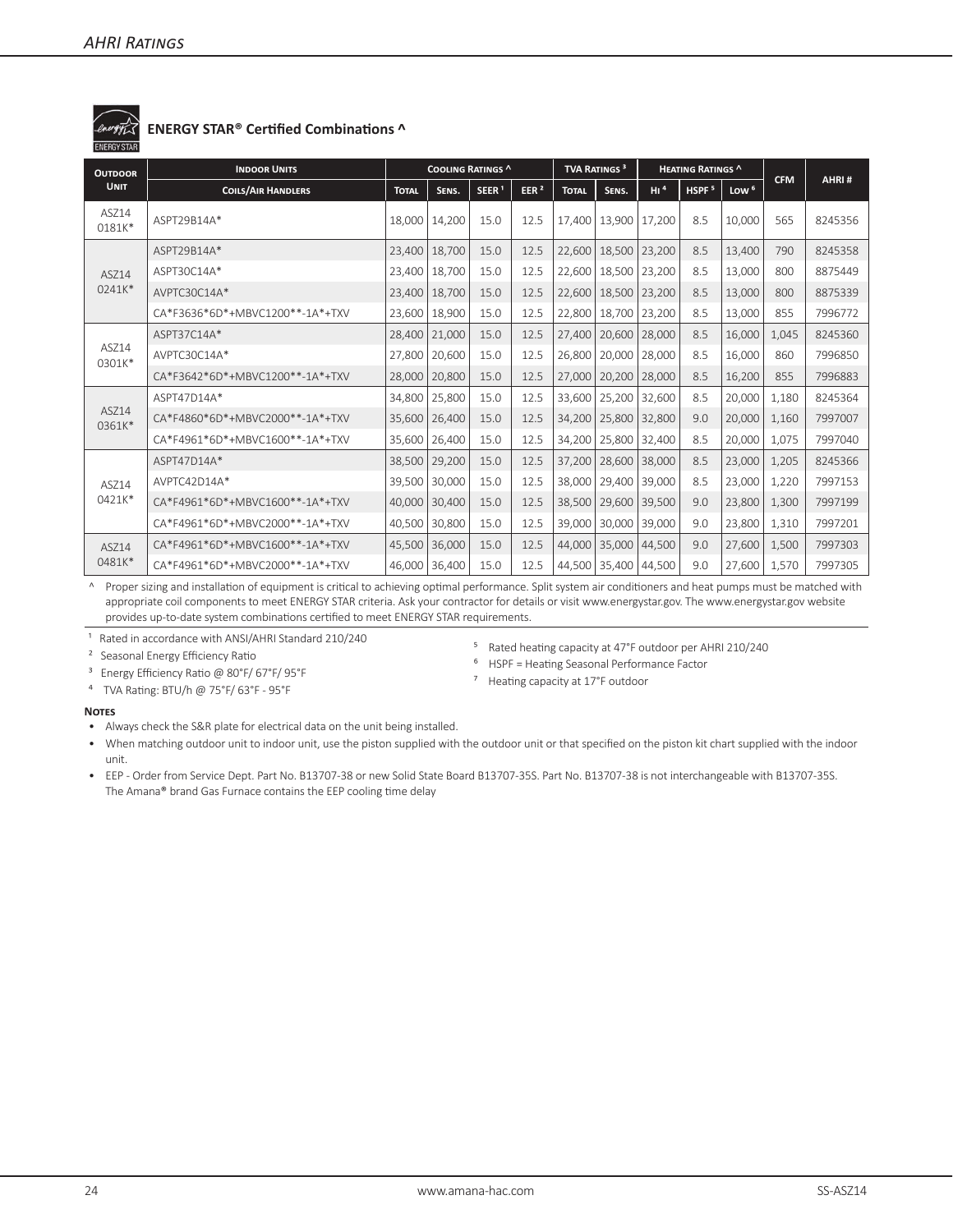| <b>OUTDOOR</b> | <b>INDOOR UNITS</b>             |                 |              |                 | <b>COOLING RATINGS ^</b> |                  |              | <b>TVA RATINGS<sup>3</sup></b> |                 | <b>HEATING RATINGS ^</b> |                  |            | AHRI#   |
|----------------|---------------------------------|-----------------|--------------|-----------------|--------------------------|------------------|--------------|--------------------------------|-----------------|--------------------------|------------------|------------|---------|
| <b>UNIT</b>    | <b>COILS/AIR HANDLERS</b>       | <b>FURNACES</b> | <b>TOTAL</b> | SENS.           | SEER <sup>1</sup>        | EER <sup>2</sup> | <b>TOTAL</b> | SENS.                          | H1 <sup>4</sup> | HSPF <sup>5</sup>        | Low <sup>6</sup> | <b>CFM</b> |         |
|                | ARUF25B14A*                     |                 | 17,600       | 13,900          | 14.0                     | 11.5             | 17,000       | 13,600                         | 18,000          | 8.2                      | 10,000           | 610        | 7996701 |
|                | ARUF25B14A*+TXV                 |                 |              | 17,400   13,700 | 14.0                     | 11.5             | 16,800       | 13,400                         | 18,000          | 8.2                      | 10,000           | 610        | 7996702 |
|                | ASPT25B14A*                     |                 | 18,000       | 14,200          | 15.0                     | 12.0             | 17,400       | 13,900                         | 17,200          | 8.2                      | 10,000           | 580        | 8245355 |
|                | AVPTC24B14A*                    |                 |              | 17,200   13,600 | 14.5                     | 12.0             | 16,600       | 13,300                         | 17,200          | 8.2                      | 10,000           | 600        | 7996703 |
|                | AVPTC25B14A*                    |                 | 17,200       | 13,600          | 15.0                     | 12.0             |              | 16,600   13,300   17,200       |                 | 8.3                      | 9,600            | 640        | 8996218 |
|                | AVPTC29B14A*                    |                 | 17,200       | 13,600          | 15.0                     | 12.5             | 16,600       | 13,300                         | 17,200          | 8.5                      | 9,600            | 585        | 8996219 |
|                | AWUF31XX16A*                    |                 | 17,200       | 13,600          | 14.5                     | 12.0             | 16,600       | 13,300                         | 17,200          | 8.2                      | 10,000           | 620        | 7996704 |
|                | AWUF31XX16A*+TXV                |                 |              | 17,200   13,600 | 15.0                     | 12.5             | 16,600       | 13,300                         | 17,200          | 8.2                      | 10,000           | 620        | 7996705 |
|                | CA*F3137*6A*+EEP+TXV            |                 |              | 17,600   13,900 | 14.0                     | 11.5             | 17,000       | 13,600                         | 18,000          | 8.2                      | 10,000           | 610        | 7996706 |
|                | CA*F3636*6D*+MBVC1200**-1A*+TXV |                 |              | 17,600   13,900 | 15.0                     | 12.5             | 17,000       | 13,600                         | 17,600          | 8.2                      | 10,000           | 600        | 7996707 |
|                | CA*F3636*6D*+TXV                | A*EC960302BNA*  | 17,200       | 13,600          | 15.0                     | 12.5             | 16,600       | 13,300                         | 17,400          | 8.2                      | 10,000           | 540        | 7996708 |
|                | CA*F3636*6D*+TXV                | A*EC960402BNA*  | 17,200       | 13,600          | 15.0                     | 12.5             | 16,600       | 13,300                         | 17,400          | 8.2                      | 10,000           | 540        | 7996709 |
|                | CA*F3636*6D*+TXV                | A*EC960603BNA*  | 17,200       | 13,600          | 15.0                     | 12.5             |              | 16,600   13,300   17,400       |                 | 8.2                      | 10,000           | 550        | 7996710 |
|                | CA*F3636*6D*+TXV                | A*EC960803BNA*  | 17,200       | 13,600          | 15.0                     | 12.5             |              | 16,600   13,300                | 17,400          | 8.2                      | 10,000           | 540        | 7996711 |
|                | CA*F3636*6D*+TXV                | A*EH800603B*A*  | 17,800       | 14,100          | 15.0                     | 12.5             | 17,200       | 13,800                         | 17,800          | 8.2                      | 10,000           | 650        | 7996712 |
|                | CA*F3636*6D*+TXV                | A*VC80604B*B*   | 17,600       | 13,900          | 14.5                     | 12.0             | 17,000       | 13,600                         | 17,600          | 8.2                      | 10,000           | 620        | 7996713 |
|                | CA*F3636*6D*+TXV                | A*VC960403BNA*  |              | 17,600   13,900 | 14.5                     | 12.0             |              | 17,000   13,600   17,600       |                 | 8.2                      | 10,000           | 610        | 7996714 |
|                | CA*F3636*6D*+TXV                | A*VC960603BNA*  |              | 17,600   13,900 | 14.5                     | 12.0             |              | 17,000   13,600                | 17,600          | 8.2                      | 10,000           | 610        | 7996715 |
|                | CA*F3636*6D*+TXV                | A*VC960803BNA*  | 17,600       | 13,900          | 14.5                     | 12.0             | 17,000       | 13,600                         | 17,600          | 8.2                      | 10,000           | 615        | 7996716 |
|                | CA*F3636*6D*+TXV                | G*E80603B*B*    | 17,800       | 14,100          | 15.0                     | 12.5             | 17,200       | 13,800                         | 17,800          | 8.2                      | 10,000           | 650        | 7996717 |
|                | CA*F3636*6D*+TXV                | G*EC960302BNA*  | 17,200       | 13,600          | 15.0                     | 12.5             |              | 16,600   13,300   17,400       |                 | 8.2                      | 10,000           | 540        | 7996718 |
|                | CA*F3636*6D*+TXV                | G*EC960402BNA*  | 17,200       | 13,600          | 15.0                     | 12.5             | 16,600       | 13,300                         | 17,400          | 8.2                      | 10,000           | 540        | 7996719 |
|                | CA*F3636*6D*+TXV                | G*EC960603BNA*  | 17,200       | 13,600          | 15.0                     | 12.5             | 16,600       | 13,300                         | 17,400          | 8.2                      | 10,000           | 550        | 7996720 |
|                | CA*F3636*6D*+TXV                | G*EC960803BNA*  | 17,200       | 13,600          | 15.0                     | 12.5             | 16,600       | 13,300                         | 17,400          | 8.2                      | 10,000           | 540        | 7996721 |
| ASZ14          | CA*F3636*6D*+TXV                | G*VC80604B*B*   | 17,600       | 13,900          | 14.5                     | 12.0             |              | 17,000   13,600                | 17,600          | 8.2                      | 10,000           | 620        | 7996722 |
| 0181K*         | CA*F3636*6D*+TXV                | G*VC960403BNA*  |              | 17,600   13,900 | 14.5                     | 12.0             | 17,000       | 13,600                         | 17,600          | 8.2                      | 10,000           | 610        | 7996723 |
|                | CA*F3636*6D*+TXV                | G*VC960603BNA*  | 17,600       | 13,900          | 14.5                     | 12.0             | 17,000       | 13,600                         | 17,600          | 8.2                      | 10,000           | 610        | 7996724 |
|                | CA*F3636*6D*+TXV                | G*VC960803BNA*  | 17,600       | 13,900          | 14.5                     | 12.0             | 17,000       | 13,600                         | 17,600          | 8.2                      | 10,000           | 615        | 7996725 |
|                | CHPF3636B6C*+MBVC1200**-1A*+TXV |                 |              | 17,600   13,900 | 15.0                     | 12.5             |              | 17,000   13,600   17,600       |                 | 8.2                      | 10,000           | 600        | 7996726 |
|                | CHPF3636B6C*+TXV                | A*EC960302BNA*  |              | 17,200   13,600 | 15.0                     | 12.5             |              | 16,600   13,300                | 17,400          | 8.2                      | 10,000           | 540        | 7996727 |
|                | CHPF3636B6C*+TXV                | A*EC960402BNA*  | 17,200       | 13,600          | 15.0                     | 12.5             |              | 16,600   13,300                | 17,400          | 8.2                      | 10,000           | 540        | 7996728 |
|                | CHPF3636B6C*+TXV                | A*EC960603BNA*  | 17,200       | 13,600          | 15.0                     | 12.5             | 16,600       | 13,300                         | 17,400          | 8.2                      | 10,000           | 550        | 7996729 |
|                | CHPF3636B6C*+TXV                | A*EC960803BNA*  | 17,200       | 13,600          | 15.0                     | 12.5             |              | 16,600   13,300   17,400       |                 | 8.2                      | 10,000           | 540        | 7996730 |
|                | CHPF3636B6C*+TXV                | A*EH800603B*A*  |              | 17,800 14,100   | 15.0                     | 12.5             |              | 17,200 13,800 17,800           |                 | 8.2                      | 10,000           | 650        | 7996731 |
|                | CHPF3636B6C*+TXV                | A*VC80604B*B*   |              | 17,600   13,900 | 14.5                     | 12.0             |              | 17,000   13,600   17,600       |                 | 8.2                      | 10,000           | 620        | 7996732 |
|                | CHPF3636B6C*+TXV                | A*VC960403BNA*  |              | 17,600   13,900 | 14.5                     | 12.0             |              | 17,000   13,600   17,600       |                 | 8.2                      | 10,000           | 610        | 7996733 |
|                | CHPF3636B6C*+TXV                | A*VC960603BNA*  |              | 17,600 13,900   | 14.5                     | 12.0             |              | 17,000 13,600 17,600           |                 | 8.2                      | 10,000           | 610        | 7996734 |
|                | CHPF3636B6C*+TXV                | A*VC960803BNA*  |              | 17,600   13,900 | 14.5                     | 12.0             |              | 17,000   13,600   17,600       |                 | 8.2                      | 10,000           | 615        | 7996735 |
|                | CHPF3636B6C*+TXV                | G*E80603B*B*    |              | 17,800 14,100   | 15.0                     | 12.5             |              | 17,200   13,800   17,800       |                 | 8.2                      | 10,000           | 650        | 7996736 |
|                | CHPF3636B6C*+TXV                | G*EC960302BNA*  |              | 17,200 13,600   | 15.0                     | 12.5             |              | 16,600   13,300   17,400       |                 | 8.2                      | 10,000           | 540        | 7996737 |
|                | CHPF3636B6C*+TXV                | G*EC960402BNA*  |              | 17,200 13,600   | 15.0                     | 12.5             |              | 16,600   13,300   17,400       |                 | 8.2                      | 10,000           | 540        | 7996738 |
|                | CHPF3636B6C*+TXV                | G*EC960603BNA*  |              | 17,200   13,600 | 15.0                     | 12.5             |              | 16,600   13,300   17,400       |                 | 8.2                      | 10,000           | 550        | 7996739 |
|                | CHPF3636B6C*+TXV                | G*EC960803BNA*  |              | 17,200   13,600 | 15.0                     | 12.5             |              | 16,600   13,300   17,400       |                 | 8.2                      | 10,000           | 540        | 7996740 |
|                | CHPF3636B6C*+TXV                | G*VC80604B*B*   |              | 17,600   13,900 | 14.5                     | 12.0             |              | 17,000   13,600   17,600       |                 | 8.2                      | 10,000           | 620        | 7996741 |
|                | CHPF3636B6C*+TXV                | G*VC960403BNA*  |              | 17,600   13,900 | 14.5                     | 12.0             |              | 17,000   13,600   17,600       |                 | 8.2                      | 10,000           | 610        | 7996742 |
|                | CHPF3636B6C*+TXV                | G*VC960603BNA*  |              | 17,600   13,900 | 14.5                     | 12.0             |              | 17,000   13,600   17,600       |                 | 8.2                      | 10,000           | 610        | 7996743 |
|                | CHPF3636B6C*+TXV                | G*VC960803BNA*  |              | 17,600   13,900 | 14.5                     | 12.0             |              | 17,000   13,600   17,600       |                 | 8.2                      | 10,000           | 615        | 7996744 |
|                | CSCF3036N6D*+EEP+TXV            |                 |              | 17,600 13,900   | 14.0                     | 11.5             |              | 17,000   13,600   17,600       |                 | 8.2                      | 10,000           | 610        | 7996745 |
|                | CSCF3036N6D*+MBVC1200**-1A*+TXV |                 |              | 17,600 13,900   | 15.0                     | 12.5             |              | 17,000   13,600   17,600       |                 | 8.2                      | 10,000           | 600        | 7996746 |
|                | CSCF3036N6D*+TXV                | A*EC960302BNA*  |              | 17,200   13,600 | 15.0                     | 12.5             |              | 16,600   13,300   17,400       |                 | 8.2                      | 10,000           | 540        | 7996747 |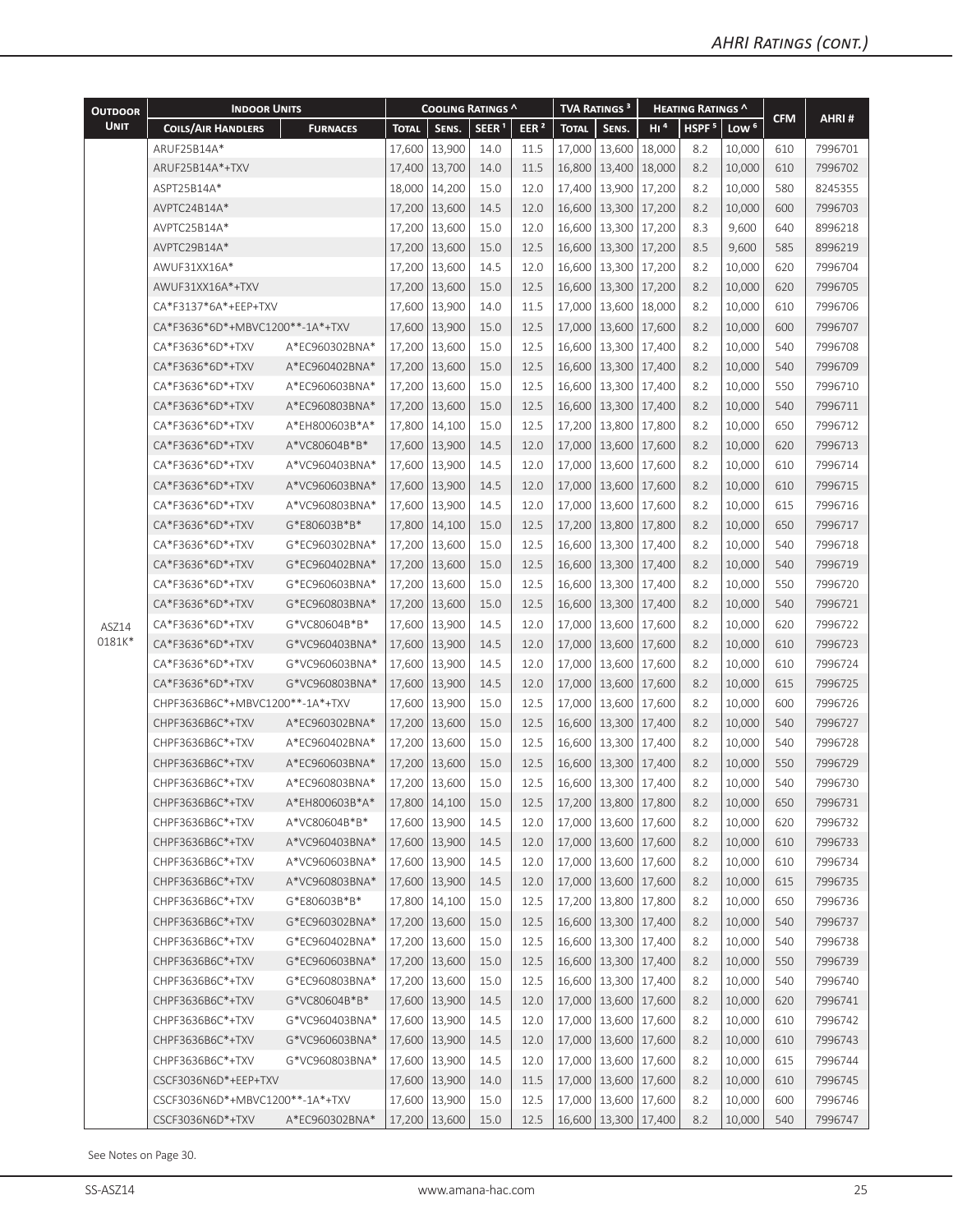| <b>OUTDOOR</b> | <b>INDOOR UNITS</b>         |                 |                 | <b>COOLING RATINGS ^</b> |                   |                  |              | <b>TVA RATINGS<sup>3</sup></b> |                 | <b>HEATING RATINGS ^</b> |                  |            |         |
|----------------|-----------------------------|-----------------|-----------------|--------------------------|-------------------|------------------|--------------|--------------------------------|-----------------|--------------------------|------------------|------------|---------|
| <b>UNIT</b>    | <b>COILS/AIR HANDLERS</b>   | <b>FURNACES</b> | <b>TOTAL</b>    | SENS.                    | SEER <sup>1</sup> | EER <sup>2</sup> | <b>TOTAL</b> | SENS.                          | H1 <sup>4</sup> | HSPF <sup>5</sup>        | Low <sup>6</sup> | <b>CFM</b> | AHRI#   |
|                | CSCF3036N6D*+TXV            | A*EC960402BNA*  | 17,200          | 13,600                   | 15.0              | 12.5             | 16,600       | 13,300 17,400                  |                 | 8.2                      | 10,000           | 540        | 7996748 |
|                | CSCF3036N6D*+TXV            | A*EC960603BNA*  | 17,200          | 13,600                   | 15.0              | 12.5             | 16,600       | 13,300   17,400                |                 | 8.2                      | 10,000           | 550        | 7996749 |
|                | CSCF3036N6D*+TXV            | A*EC960803BNA*  |                 | 17,200   13,600          | 15.0              | 12.5             | 16,600       | 13,300   17,400                |                 | 8.2                      | 10,000           | 540        | 7996750 |
|                | CSCF3036N6D*+TXV            | A*EH800603B*A*  |                 | 17,800   14,100          | 15.0              | 12.5             | 17,200       | 13,800                         | 17,800          | 8.2                      | 10,000           | 650        | 7996751 |
|                | CSCF3036N6D*+TXV            | A*VC80604B*B*   | 17,600          | 13,900                   | 14.5              | 12.0             | 17,000       | 13,600                         | 17,600          | 8.2                      | 10,000           | 620        | 7996752 |
|                | CSCF3036N6D*+TXV            | A*VC960403BNA*  | 17,600          | 13,900                   | 14.5              | 12.0             | 17,000       | 13,600                         | 17,600          | 8.2                      | 10,000           | 610        | 7996753 |
|                | CSCF3036N6D*+TXV            | A*VC960603BNA*  |                 | 17,600   13,900          | 14.5              | 12.0             | 17,000       | 13,600                         | 17,600          | 8.2                      | 10,000           | 610        | 7996754 |
| ASZ14          | CSCF3036N6D*+TXV            | A*VC960803BNA*  | 17,600          | 13,900                   | 14.5              | 12.0             | 17,000       | 13,600                         | 17,600          | 8.2                      | 10,000           | 615        | 7996755 |
| 0181K*         | CSCF3036N6D*+TXV            | G*E80603B*B*    | 17,800          | 14,100                   | 15.0              | 12.5             | 17,200       | 13,800                         | 17,800          | 8.2                      | 10,000           | 650        | 7996756 |
| (cont.         | CSCF3036N6D*+TXV            | G*EC960302BNA*  | 17,200          | 13,600                   | 15.0              | 12.5             | 16,600       | 13,300                         | 17,400          | 8.2                      | 10,000           | 540        | 7996757 |
|                | CSCF3036N6D*+TXV            | G*EC960402BNA*  | 17,200   13,600 |                          | 15.0              | 12.5             | 16,600       | 13,300   17,400                |                 | 8.2                      | 10,000           | 540        | 7996758 |
|                | CSCF3036N6D*+TXV            | G*EC960603BNA*  |                 | 17,200   13,600          | 15.0              | 12.5             | 16,600       | 13,300   17,400                |                 | 8.2                      | 10,000           | 550        | 7996759 |
|                | CSCF3036N6D*+TXV            | G*EC960803BNA*  |                 | 17,200   13,600          | 15.0              | 12.5             | 16,600       | 13,300   17,400                |                 | 8.2                      | 10,000           | 540        | 7996760 |
|                | CSCF3036N6D*+TXV            | G*VC80604B*B*   | 17,600          | 13,900                   | 14.5              | 12.0             | 17,000       | 13,600                         | 17,600          | 8.2                      | 10,000           | 620        | 7996761 |
|                | CSCF3036N6D*+TXV            | G*VC960403BNA*  | 17,600          | 13,900                   | 14.5              | 12.0             | 17,000       | 13,600                         | 17,600          | 8.2                      | 10,000           | 610        | 7996762 |
|                | CSCF3036N6D*+TXV            | G*VC960603BNA*  | 17,600          | 13,900                   | 14.5              | 12.0             | 17,000       | 13,600                         | 17,600          | 8.2                      | 10,000           | 610        | 7996763 |
|                | CSCF3036N6D*+TXV            | G*VC960803BNA*  | 17,600          | 13,900                   | 14.5              | 12.0             | 17,000       | 13,600                         | 17,600          | 8.2                      | 10,000           | 615        | 7996764 |
|                | ARUF25B14A*                 |                 | 23,200          | 18,600                   | 14.0              | 11.5             | 22,400       | 18,400   23,200                |                 | 8.2                      | 13,000           | 870        | 7996765 |
|                | ARUF25B14A*+TXV             |                 |                 | 23,200   18,600          | 14.0              | 11.5             | 22,400       | 18,400 23,200                  |                 | 8.2                      | 12,600           | 870        | 7996766 |
|                | ASPT25B14A*                 |                 |                 | 23,200   18,600          | 14.5              | 12.0             | 22,400       | 18,400   23,200                |                 | 8.2                      | 13,400           | 800        | 8245357 |
|                | AVPTC24B14A*                |                 |                 | 23,200   18,600          | 14.5              | 12.0             | 22,400       | 18,400                         | 23,200          | 8.2                      | 13,400           | 860        | 7996767 |
|                | AVPTC25B14A*                |                 | 23,200          | 18,600                   | 14.5              | 12.0             | 22,400       | 18,400                         | 23,200          | 8.3                      | 13,200           | 850        | 8996220 |
|                | AVPTC29B14A*                |                 | 23,200          | 18,600                   | 15.0              | 12.5             | 22,400       | 18,400                         | 23,200          | 8.5                      | 13,200           | 795        | 8996221 |
|                | AWUF31XX16A*                |                 | 22,800          | 18,200                   | 14.5              | 12.0             | 22,000       | 18,100   23,200                |                 | 8.2                      | 13,000           | 845        | 7996768 |
|                | AWUF31XX16A*+TXV            |                 | 22,800          | 18,200                   | 15.0              | 12.5             | 22,000       | 18,100                         | 23,200          | 8.2                      | 13,000           | 845        | 7996769 |
|                | CA*F3137*6A*+EEP+TXV        |                 | 23,600          | 18,900                   | 14.0              | 11.5             | 22,800       | 18,700                         | 23,200          | 8.2                      | 13,000           | 870        | 7996770 |
|                | CA*F3636*6D*                | A*EC960302BNA*  | 23,000   18,400 |                          | 14.5              | 12.0             | 22,200       | 18,200                         | 22,800          | 8.2                      | 13,000           | 800        | 7996791 |
|                | CA*F3636*6D*                | A*EC960402BNA*  |                 | 23,000   18,400          | 14.5              | 12.0             | 22,200       | 18,200   22,800                |                 | 8.2                      | 13,000           | 820        | 7996792 |
|                | CA*F3636*6D*                | A*EC960603BNA*  |                 | 23,000   18,400          | 14.5              | 12.0             | 22,200       | 18,200                         | 22,800          | 8.2                      | 13,000           | 840        | 7996793 |
|                | CA*F3636*6D*                | A*EC960803BNA*  | 23,000          | 18,400                   | 14.5              | 12.0             | 22,200       | 18,200                         | 22,800          | 8.2                      | 13,000           | 770        | 7996794 |
|                | CA*F3636*6D*                | A*EH800603B*A*  | 23,200          | 18,600                   | 14.5              | 12.0             | 22,400       | 18,400                         | 23,000          | 8.2                      | 13,000           | 860        | 7996795 |
|                | CA*F3636*6D*                | A*VC80604B*B*   | 23,000          | 18,400                   | 14.5              | 12.0             | 22,200       | 18,200                         | 22,800          | 8.2                      | 13,000           | 850        | 7996796 |
|                | CA*F3636*6D*                | A*VC960403BNA*  | 23,000          | 18,400                   | 14.5              | 12.0             | 22,200       | 18,200                         | 23,200          | 8.2                      | 13,000           | 800        | 7996797 |
| ASZ14          | CA*F3636*6D*                | A*VC960603BNA*  |                 | 23,000   18,400          | 14.5              | 12.0             |              | 22,200   18,200   23,200       |                 | 8.2                      | 13,000           | 810        | 7996798 |
| 0241K*         | CA*F3636*6D*                | A*VC960803BNA*  |                 | 23,000   18,400          | 14.5              | 12.0             |              | 22,200   18,200   23,200       |                 | 8.2                      | 13,000           | 810        | 7996799 |
|                | CA*F3636*6D*                | G*E80603B*B*    |                 | 23,200 18,600            | 14.5              | 12.0             |              | 22,400   18,400   23,000       |                 | 8.2                      | 13,000           | 860        | 7996800 |
|                | CA*F3636*6D*                | G*EC960302BNA*  |                 | 23,000 18,400            | 14.5              | 12.0             |              | 22,200   18,200   22,800       |                 | 8.2                      | 13,000           | 800        | 7996801 |
|                | CA*F3636*6D*                | G*EC960402BNA*  |                 | 23,000   18,400          | 14.5              | 12.0             |              | 22,200   18,200   22,800       |                 | 8.2                      | 13,000           | 820        | 7996802 |
|                | CA*F3636*6D*                | G*EC960603BNA*  | 23,000 18,400   |                          | 14.5              | 12.0             |              | 22,200   18,200   22,800       |                 | 8.2                      | 13,000           | 840        | 7996803 |
|                | CA*F3636*6D*                | G*EC960803BNA*  |                 | 23,000 18,400            | 14.5              | 12.0             |              | 22,200   18,200   22,800       |                 | 8.2                      | 13,000           | 770        | 7996804 |
|                | CA*F3636*6D*                | G*VC80604B*B*   |                 | 23,000   18,400          | 14.5              | 12.0             |              | 22,200   18,200   22,800       |                 | 8.2                      | 13,000           | 850        | 7996805 |
|                | CA*F3636*6D*                | G*VC960403BNA*  |                 | 23,000   18,400          | 14.5              | 12.0             |              | 22,200   18,200   23,200       |                 | 8.2                      | 13,000           | 800        | 7996806 |
|                | CA*F3636*6D*                | G*VC960603BNA*  | 23,000 18,400   |                          | 14.5              | 12.0             |              | 22,200   18,200   23,200       |                 | 8.2                      | 13,000           | 810        | 7996807 |
|                | CA*F3636*6D*                | G*VC960803BNA*  |                 | 23,000 18,400            | 14.5              | 12.0             |              | 22,200   18,200   23,200       |                 | 8.2                      | 13,000           | 810        | 7996808 |
|                | CA*F3636*6D*+MBVC1200**-1A* |                 |                 | 23,600   18,900          | 14.5              | 12.0             |              | 22,800   18,700   23,200       |                 | 8.5                      | 13,000           | 855        | 7996771 |
|                | CA*F3636*6D*+TXV            | A*EC960302BNA*  |                 | 23,000   18,400          | 15.0              | 12.5             |              | 22,200   18,200   22,800       |                 | 8.2                      | 13,000           | 800        | 7996773 |
|                | CA*F3636*6D*+TXV            | A*EC960402BNA*  | 23,000 18,400   |                          | 15.0              | 12.5             |              | 22,200   18,200   22,800       |                 | 8.2                      | 13,000           | 820        | 7996774 |
|                | CA*F3636*6D*+TXV            | A*EC960603BNA*  |                 | 23,000 18,400            | 15.0              | 12.5             |              | 22,200   18,200   22,800       |                 | 8.2                      | 13,000           | 840        | 7996775 |
|                | CA*F3636*6D*+TXV            | A*EC960803BNA*  | 23,000          | 18,400                   | 15.0              | 12.5             | 22,200       | 18,200                         | 22,800          | 8.2                      | 13,000           | 770        | 7996776 |
|                | CA*F3636*6D*+TXV            | A*EH800603B*A*  |                 | 23,200   18,600          | 14.5              | 12.0             |              | 22,400   18,400   23,000       |                 | 8.2                      | 13,000           | 860        | 7996777 |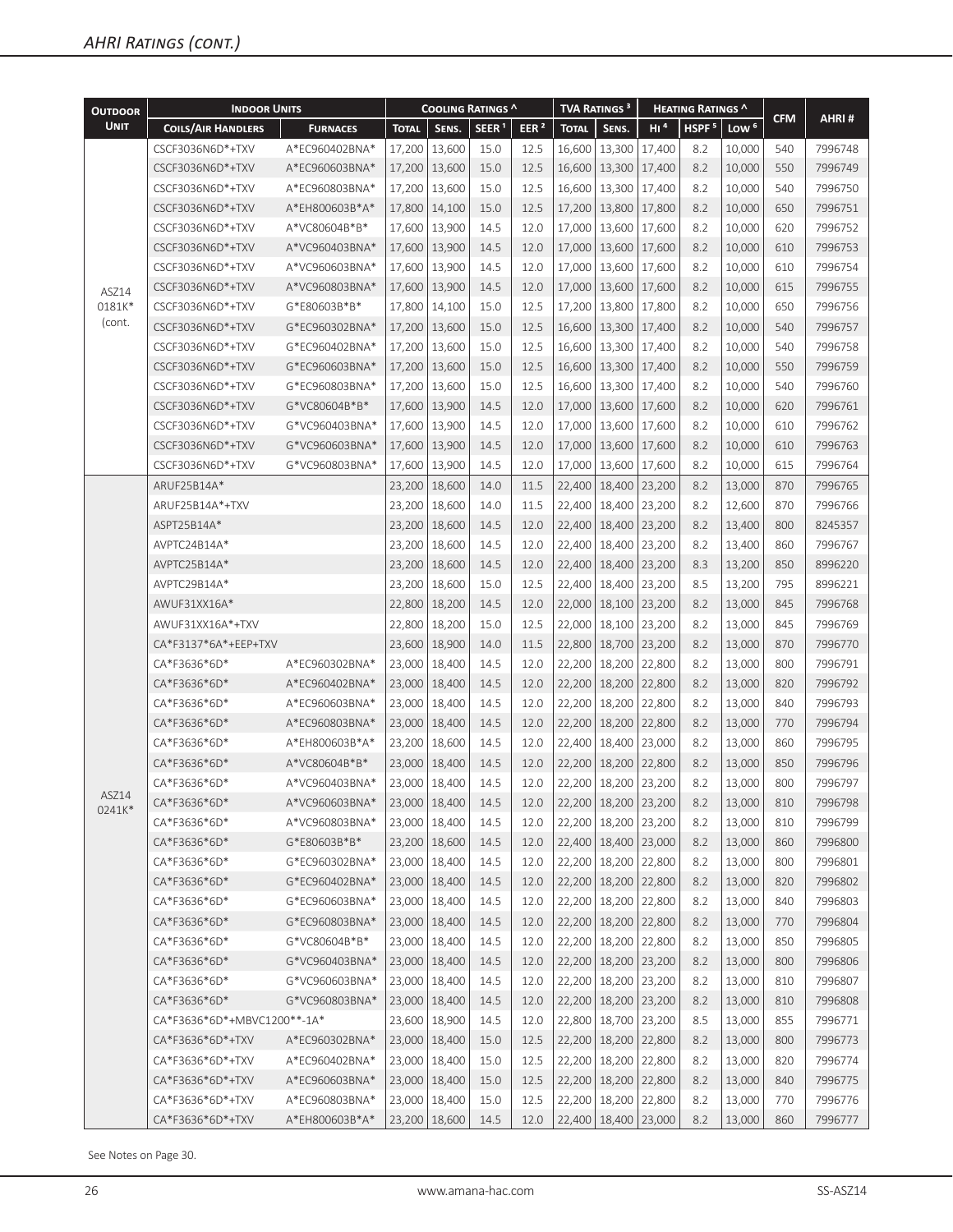| <b>OUTDOOR</b> | <b>INDOOR UNITS</b>             |                 |              |                 | <b>COOLING RATINGS ^</b> |                  |              | <b>TVA RATINGS<sup>3</sup></b> |                 | <b>HEATING RATINGS ^</b> |                  | <b>CFM</b> | AHRI#   |
|----------------|---------------------------------|-----------------|--------------|-----------------|--------------------------|------------------|--------------|--------------------------------|-----------------|--------------------------|------------------|------------|---------|
| <b>UNIT</b>    | <b>COILS/AIR HANDLERS</b>       | <b>FURNACES</b> | <b>TOTAL</b> | SENS.           | SEER <sup>1</sup>        | EER <sup>2</sup> | <b>TOTAL</b> | SENS.                          | H1 <sup>4</sup> | HSPF <sup>5</sup>        | Low <sup>6</sup> |            |         |
|                | CA*F3636*6D*+TXV                | A*VC80604B*B*   | 23,000       | 18,400          | 15.0                     | 12.5             |              | 22,200   18,200   22,800       |                 | 8.2                      | 13,000           | 850        | 7996778 |
|                | CA*F3636*6D*+TXV                | A*VC960403BNA*  | 23,000       | 18,400          | 14.5                     | 12.0             |              | 22,200   18,200   23,200       |                 | 8.2                      | 13,000           | 800        | 7996779 |
|                | CA*F3636*6D*+TXV                | A*VC960603BNA*  | 23,000       | 18,400          | 14.5                     | 12.0             | 22,200       | 18,200   23,200                |                 | 8.2                      | 13,000           | 810        | 7996780 |
|                | CA*F3636*6D*+TXV                | A*VC960803BNA*  | 23,000       | 18,400          | 14.5                     | 12.0             |              | 22,200   18,200   23,200       |                 | 8.2                      | 13,000           | 810        | 7996781 |
|                | CA*F3636*6D*+TXV                | G*E80603B*B*    | 23,200       | 18,600          | 14.5                     | 12.0             | 22,400       | 18,400                         | 23,000          | 8.2                      | 13,000           | 860        | 7996782 |
|                | CA*F3636*6D*+TXV                | G*EC960302BNA*  | 23,000       | 18,400          | 15.0                     | 12.5             | 22,200       | 18,200                         | 22,800          | 8.2                      | 13,000           | 800        | 7996783 |
|                | CA*F3636*6D*+TXV                | G*EC960402BNA*  | 23,000       | 18,400          | 15.0                     | 12.5             | 22,200       | 18,200                         | 22,800          | 8.2                      | 13,000           | 820        | 7996784 |
|                | CA*F3636*6D*+TXV                | G*EC960603BNA*  | 23,000       | 18,400          | 15.0                     | 12.5             | 22,200       | 18,200                         | 22,800          | 8.2                      | 13,000           | 840        | 7996785 |
|                | CA*F3636*6D*+TXV                | G*EC960803BNA*  | 23,000       | 18,400          | 15.0                     | 12.5             | 22,200       | 18,200                         | 22,800          | 8.2                      | 13,000           | 770        | 7996786 |
|                | CA*F3636*6D*+TXV                | G*VC80604B*B*   | 23,000       | 18,400          | 15.0                     | 12.5             | 22,200       | 18,200                         | 22,800          | 8.2                      | 13,000           | 850        | 7996787 |
|                | CA*F3636*6D*+TXV                | G*VC960403BNA*  | 23,000       | 18,400          | 14.5                     | 12.0             |              | 22,200   18,200   23,200       |                 | 8.2                      | 13,000           | 800        | 7996788 |
|                | CA*F3636*6D*+TXV                | G*VC960603BNA*  | 23,000       | 18,400          | 14.5                     | 12.0             |              | 22,200   18,200                | 23,200          | 8.2                      | 13,000           | 810        | 7996789 |
|                | CA*F3636*6D*+TXV                | G*VC960803BNA*  | 23,000       | 18,400          | 14.5                     | 12.0             | 22,200       | 18,200                         | 23,200          | 8.2                      | 13,000           | 810        | 7996790 |
|                | CHPF3636B6C*                    | A*EC960302BNA*  | 23,000       | 18,400          | 14.5                     | 12.0             |              | 22,200   18,200                | 22,800          | 8.2                      | 13,000           | 800        | 7996830 |
|                | CHPF3636B6C*                    | A*EC960402BNA*  | 23,000       | 18,400          | 14.5                     | 12.0             |              | 22,200   18,200                | 22,800          | 8.2                      | 13,000           | 820        | 7996831 |
|                | CHPF3636B6C*                    | A*EC960603BNA*  | 23,000       | 18,400          | 14.5                     | 12.0             |              | 22,200   18,200                | 22,800          | 8.2                      | 13,000           | 840        | 7996832 |
|                | CHPF3636B6C*                    | A*EC960803BNA*  | 23,000       | 18,400          | 14.5                     | 12.0             |              | 22,200   18,200                | 22,800          | 8.2                      | 13,000           | 770        | 7996833 |
|                | CHPF3636B6C*                    | A*EH800603B*A*  | 23,200       | 18,600          | 14.5                     | 12.0             |              | 22,400   18,400                | 23,200          | 8.2                      | 13,000           | 860        | 7996834 |
|                | CHPF3636B6C*                    | A*VC80604B*B*   | 23,000       | 18,400          | 14.5                     | 12.0             | 22,200       | 18,200                         | 22,800          | 8.2                      | 13,000           | 850        | 7996835 |
|                | CHPF3636B6C*                    | A*VC960403BNA*  | 23,000       | 18,400          | 14.5                     | 12.0             |              | 22,200   18,200   23,200       |                 | 8.2                      | 13,000           | 800        | 7996836 |
|                | CHPF3636B6C*                    | A*VC960603BNA*  | 23,000       | 18,400          | 14.5                     | 12.0             | 22,200       | 18,200                         | 23,200          | 8.2                      | 13,000           | 810        | 7996837 |
|                | CHPF3636B6C*                    | A*VC960803BNA*  | 23,000       | 18,400          | 14.5                     | 12.0             |              | 22,200   18,200   23,200       |                 | 8.2                      | 13,000           | 810        | 7996838 |
|                | CHPF3636B6C*                    | G*E80603B*B*    | 23,200       | 18,600          | 14.5                     | 12.0             | 22,400       | 18,400                         | 23,200          | 8.2                      | 13,000           | 860        | 7996839 |
|                | CHPF3636B6C*                    | G*EC960302BNA*  | 23,000       | 18,400          | 14.5                     | 12.0             |              | 22,200   18,200                | 22,800          | 8.2                      | 13,000           | 800        | 7996840 |
| ASZ14          | CHPF3636B6C*                    | G*EC960402BNA*  | 23,000       | 18,400          | 14.5                     | 12.0             | 22,200       | 18,200                         | 22,800          | 8.2                      | 13,000           | 820        | 7996841 |
| 0241K*         | CHPF3636B6C*                    | G*EC960603BNA*  | 23,000       | 18,400          | 14.5                     | 12.0             | 22,200       | 18,200                         | 22,800          | 8.2                      | 13,000           | 840        | 7996842 |
| $($ cont. $)$  | CHPF3636B6C*                    | G*EC960803BNA*  | 23,000       | 18,400          | 14.5                     | 12.0             | 22,200       | 18,200                         | 22,800          | 8.2                      | 13,000           | 770        | 7996843 |
|                | CHPF3636B6C*                    | G*VC80604B*B*   | 23,000       | 18,400          | 14.5                     | 12.0             | 22,200       | 18,200                         | 22,800          | 8.2                      | 13,000           | 850        | 7996844 |
|                | CHPF3636B6C*                    | G*VC960403BNA*  | 23,000       | 18,400          | 14.5                     | 12.0             | 22,200       | 18,200                         | 23,200          | 8.2                      | 13,000           | 800        | 7996845 |
|                | CHPF3636B6C*                    | G*VC960603BNA*  | 23,000       | 18,400          | 14.5                     | 12.0             |              | 22,200   18,200   23,200       |                 | 8.2                      | 13,000           | 810        | 7996846 |
|                | CHPF3636B6C*                    | G*VC960803BNA*  | 23,000       | 18,400          | 14.5                     | 12.0             |              | 22,200   18,200   23,200       |                 | 8.2                      | 13,000           | 810        | 7996847 |
|                | CHPF3636B6C*+EEP+TXV            |                 |              | 23,200   18,600 | 14.0                     | 11.5             |              | 22,400   18,400   23,200       |                 | 8.2                      | 13,000           | 870        | 7996809 |
|                | CHPF3636B6C*+MBVC1200**-1A*     |                 | 23,600       | 18,900          | 14.5                     | 12.0             | 22,800       | 18,700   23,200                |                 | 8.5                      | 13,000           | 855        | 7996810 |
|                | CHPF3636B6C*+MBVC1200**-1A*+TXV |                 |              | 23,600   18,900 | 15.0                     | 12.5             |              | 22,800   18,700   23,200       |                 | 8.5                      | 13,000           | 855        | 7996811 |
|                | CHPF3636B6C*+TXV                | A*EC960302BNA*  |              | 23,000 18,400   | 15.0                     | 12.5             |              | 22,200 18,200 22,800           |                 | 8.2                      | 13,000           | 800        | 7996812 |
|                | CHPF3636B6C*+TXV                | A*EC960402BNA*  |              | 23,000   18,400 | 15.0                     | 12.5             |              | 22,200   18,200   22,800       |                 | 8.2                      | 13,000           | 820        | 7996813 |
|                | CHPF3636B6C*+TXV                | A*EC960603BNA*  |              | 23,000 18,400   | 15.0                     | 12.5             |              | 22,200   18,200   22,800       |                 | 8.2                      | 13,000           | 840        | 7996814 |
|                | CHPF3636B6C*+TXV                | A*EC960803BNA*  |              | 23,000   18,400 | 15.0                     | 12.5             |              | 22,200   18,200   22,800       |                 | 8.2                      | 13,000           | 770        | 7996815 |
|                | CHPF3636B6C*+TXV                | A*EH800603B*A*  |              | 23,200 18,600   | 14.5                     | 12.0             |              | 22,400   18,400   23,200       |                 | 8.2                      | 13,000           | 860        | 7996816 |
|                | CHPF3636B6C*+TXV                | A*VC80604B*B*   |              | 23,000   18,400 | 15.0                     | 12.5             |              | 22,200   18,200   22,800       |                 | 8.2                      | 13,000           | 850        | 7996817 |
|                | CHPF3636B6C*+TXV                | A*VC960403BNA*  |              | 23,000 18,400   | 14.5                     | 12.0             |              | 22,200   18,200   23,200       |                 | 8.2                      | 13,000           | 800        | 7996818 |
|                | CHPF3636B6C*+TXV                | A*VC960603BNA*  |              | 23,000   18,400 | 14.5                     | 12.0             |              | 22,200   18,200   23,200       |                 | 8.2                      | 13,000           | 810        | 7996819 |
|                | CHPF3636B6C*+TXV                | A*VC960803BNA*  |              | 23,000 18,400   | 14.5                     | 12.0             |              | 22,200   18,200   23,200       |                 | 8.2                      | 13,000           | 810        | 7996820 |
|                | CHPF3636B6C*+TXV                | G*E80603B*B*    |              | 23,200 18,600   | 14.5                     | 12.0             |              | 22,400   18,400   23,200       |                 | 8.2                      | 13,000           | 860        | 7996821 |
|                | CHPF3636B6C*+TXV                | G*EC960302BNA*  |              | 23,000 18,400   | 15.0                     | 12.5             |              | 22,200   18,200   22,800       |                 | 8.2                      | 13,000           | 800        | 7996822 |
|                | CHPF3636B6C*+TXV                | G*EC960402BNA*  |              | 23,000   18,400 | 15.0                     | 12.5             |              | 22,200   18,200   22,800       |                 | 8.2                      | 13,000           | 820        | 7996823 |
|                | CHPF3636B6C*+TXV                | G*EC960603BNA*  |              | 23,000 18,400   | 15.0                     | 12.5             |              | 22,200   18,200   22,800       |                 | 8.2                      | 13,000           | 840        | 7996824 |
|                | CHPF3636B6C*+TXV                | G*EC960803BNA*  |              | 23,000   18,400 | 15.0                     | 12.5             |              | 22,200   18,200   22,800       |                 | 8.2                      | 13,000           | 770        | 7996825 |
|                | CHPF3636B6C*+TXV                | G*VC80604B*B*   |              | 23,000   18,400 | 15.0                     | 12.5             |              | 22,200   18,200   22,800       |                 | 8.2                      | 13,000           | 850        | 7996826 |
|                | CHPF3636B6C*+TXV                | G*VC960403BNA*  |              | 23,000   18,400 | 14.5                     | 12.0             |              | 22,200   18,200   23,200       |                 | 8.2                      | 13,000           | 800        | 7996827 |
|                | CHPF3636B6C*+TXV                | G*VC960603BNA*  |              | 23,000   18,400 | 14.5                     | 12.0             |              | 22,200   18,200   23,200       |                 | 8.2                      | 13,000           | 810        | 7996828 |
|                | CHPF3636B6C*+TXV                | G*VC960803BNA*  |              | 23,000   18,400 | 14.5                     | 12.0             |              | 22,200   18,200   23,200       |                 | 8.2                      | 13,000           | 810        | 7996829 |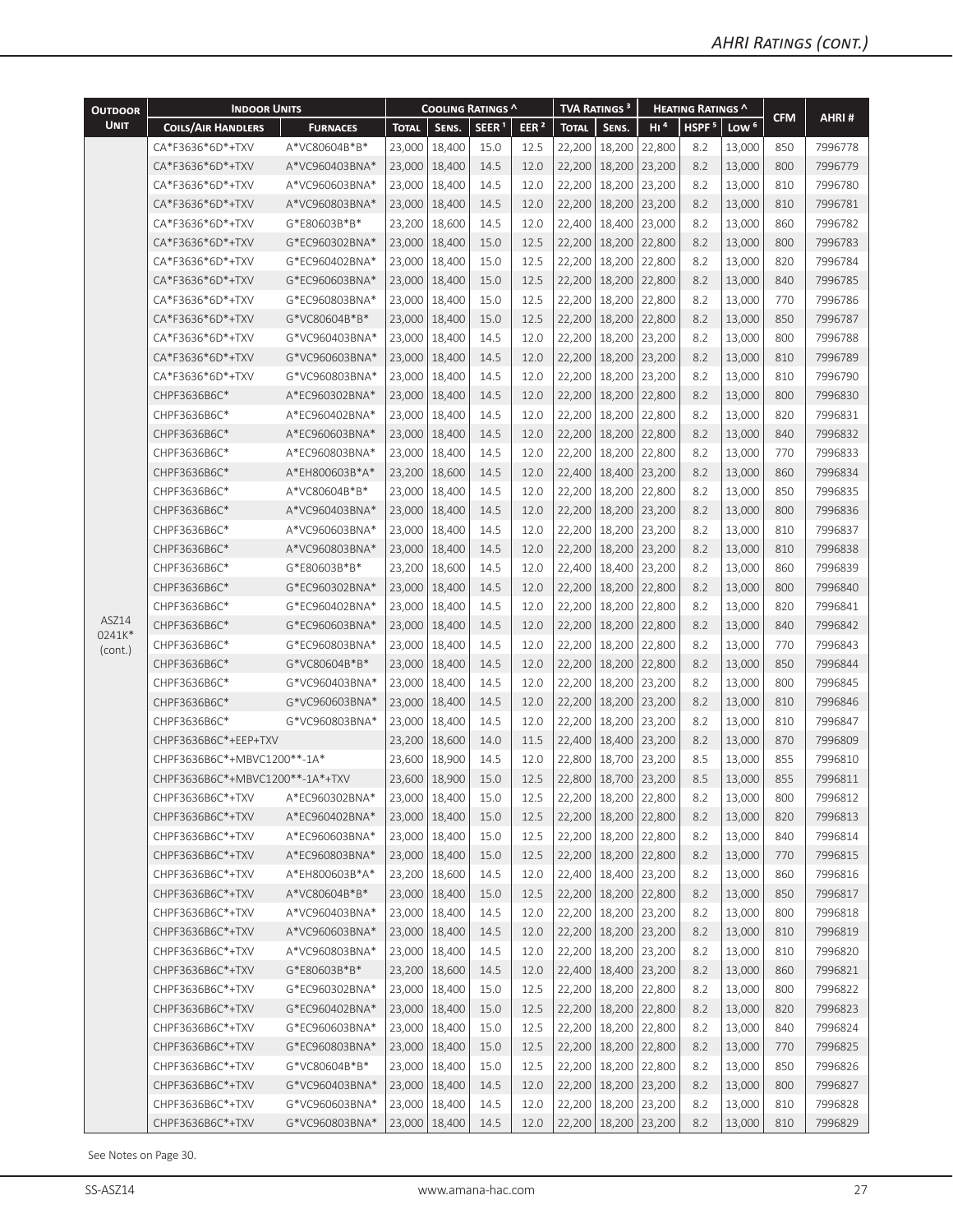| <b>OUTDOOR</b> | <b>INDOOR UNITS</b>             |                 |               | <b>COOLING RATINGS ^</b> |                   |                  |              | <b>TVA RATINGS<sup>3</sup></b> |                 | <b>HEATING RATINGS ^</b> |                  |            |         |
|----------------|---------------------------------|-----------------|---------------|--------------------------|-------------------|------------------|--------------|--------------------------------|-----------------|--------------------------|------------------|------------|---------|
| <b>UNIT</b>    | <b>COILS/AIR HANDLERS</b>       | <b>FURNACES</b> | <b>TOTAL</b>  | SENS.                    | SEER <sup>1</sup> | EER <sup>2</sup> | <b>TOTAL</b> | SENS.                          | H1 <sup>4</sup> | HSPF <sup>5</sup>        | Low <sup>6</sup> | <b>CFM</b> | AHRI#   |
|                | ARUF29B14A*+TXV                 |                 | 27,600        | 20,400                   | 14.0              | 11.5             | 26,600       | 20,000 28,400                  |                 | 8.2                      | 16,200           | 870        | 7996848 |
|                | ARUF31B14A*                     |                 | 28,000        | 20,800                   | 14.0              | 12.0             | 27,000       | 20,200   27,800                |                 | 8.2                      | 16,200           | 910        | 7996849 |
|                | ASPT36C14A*                     |                 | 27,800        | 20,600                   | 14.5              | 12.0             |              | 26,800   20,000   28,000       |                 | 8.5                      | 16,000           | 960        | 8202536 |
|                | ASPT37B14A*                     |                 | 28,000        | 20,800                   | 14.5              | 12.0             | 27,000       | 20,200                         | 28,000          | 8.2                      | 16,000           | 945        | 8245359 |
|                | AVPTC25B14A*                    |                 | 27,400        | 20,200                   | 14.0              | 12.0             | 26,400       | 19,800                         | 28,000          | 8.2                      | 16,000           | 875        | 8996222 |
|                | AVPTC37B14A*                    |                 | 27,600        | 20,400                   | 14.5              | 12.0             | 26,600       | 20,000                         | 28,000          | 8.3                      | 16,000           | 925        | 8996223 |
|                | AVPTC37C14A*                    |                 | 27,800        | 20,600                   | 15.0              | 12.5             | 26,800       | 20,000                         | 28,000          | 8.5                      | 16,000           | 930        | 8996224 |
|                | AWUF31XX16A*                    |                 | 27,800        | 20,600                   | 14.0              | 12.0             | 26,800       | 20,000                         | 28,000          | 8.2                      | 17,000           | 980        | 7996851 |
|                | AWUF31XX16A*+TXV                |                 | 27,800        | 20,600                   | 14.5              | 12.0             | 26,800       | 20,000                         | 28,000          | 8.2                      | 17,000           | 980        | 7996852 |
|                | CA*F3137*6A*                    | A*EC960603BNA*  | 28,400        | 21,000                   | 14.0              | 11.5             | 27,400       | 20,600                         | 28,200          | 8.5                      | 16,400           | 1,020      | 7996868 |
|                | CA*F3137*6A*                    | A*EC960803BNA*  | 28,400        | 21,000                   | 14.0              | 11.5             | 27,400       | 20,600   28,200                |                 | 8.5                      | 16,600           | 990        | 7996869 |
|                | CA*F3137*6A*                    | A*EH800603B*A*  | 28,400        | 21,000                   | 14.0              | 11.5             | 27,400       | 20,600                         | 28,000          | 8.2                      | 16,400           | 860        | 7996870 |
|                | CA*F3137*6A*                    | A*VC80604B*B*   | 28,400        | 21,000                   | 14.0              | 11.5             | 27,400       | 20,600                         | 28,200          | 8.5                      | 16,600           | 995        | 7996871 |
|                | CA*F3137*6A*                    | A*VC960403BNA*  | 28,400        | 21,000                   | 14.5              | 11.5             | 27,400       | 20,600                         | 28,200          | 8.5                      | 16,600           | 1,000      | 7996872 |
|                | CA*F3137*6A*                    | A*VC960603BNA*  | 28,400        | 21,000                   | 14.5              | 11.5             | 27,400       | 20,600                         | 28,200          | 8.5                      | 16,400           | 910        | 7996873 |
|                | CA*F3137*6A*                    | A*VC960803BNA*  | 28,400        | 21,000                   | 14.5              | 11.5             | 27,400       | 20,600                         | 28,200          | 8.5                      | 16,400           | 920        | 7996874 |
|                | CA*F3137*6A*                    | G*E80603B*B*    | 28,400        | 21,000                   | 14.0              | 11.5             | 27,400       | 20,600                         | 28,000          | 8.2                      | 16,400           | 860        | 7996875 |
|                | CA*F3137*6A*                    | G*EC960603BNA*  | 28,400        | 21,000                   | 14.0              | 11.5             | 27,400       | 20,600                         | 28,200          | 8.5                      | 16,400           | 1,020      | 7996876 |
|                | CA*F3137*6A*                    | G*EC960803BNA*  | 28,400        | 21,000                   | 14.0              | 11.5             |              | 27,400   20,600   28,200       |                 | 8.5                      | 16,600           | 990        | 7996877 |
|                | CA*F3137*6A*                    | G*VC80604B*B*   | 28,400        | 21,000                   | 14.0              | 11.5             | 27,400       | 20,600                         | 28,200          | 8.5                      | 16,600           | 995        | 7996878 |
|                | CA*F3137*6A*                    | G*VC960403BNA*  | 28,400        | 21,000                   | 14.5              | 11.5             | 27,400       | 20,600                         | 28,200          | 8.5                      | 16,600           | 1,000      | 7996879 |
|                | CA*F3137*6A*                    | G*VC960603BNA*  | 28,400        | 21,000                   | 14.5              | 11.5             | 27,400       | 20,600                         | 28,200          | 8.5                      | 16,400           | 910        | 7996880 |
|                | CA*F3137*6A*                    | G*VC960803BNA*  | 28,400        | 21,000                   | 14.5              | 11.5             | 27,400       | 20,600                         | 28,200          | 8.5                      | 16,400           | 920        | 7996881 |
|                | CA*F3137*6A*+EEP+TXV            |                 | 28,000        | 20,800                   | 14.0              | 11.5             | 27,000       | 20,200                         | 28,000          | 8.2                      | 16,600           | 870        | 7996853 |
| ASZ14          | CA*F3137*6A*+TXV                | A*EC960603BNA*  | 28,400        | 21,000                   | 14.5              | 12.0             | 27,400       | 20,600                         | 28,200          | 8.5                      | 16,600           | 1,020      | 7996854 |
| 0301K*         | CA*F3137*6A*+TXV                | A*EC960803BNA*  | 28,400        | 21,000                   | 14.5              | 12.0             | 27,400       | 20,600                         | 28,200          | 8.5                      | 16,600           | 990        | 7996855 |
|                | CA*F3137*6A*+TXV                | A*EH800603B*A*  | 28,400        | 21,000                   | 14.5              | 12.0             |              | 27,400   20,600   28,000       |                 | 8.2                      | 16,400           | 860        | 7996856 |
|                | CA*F3137*6A*+TXV                | A*VC80604B*B*   | 28,400        | 21,000                   | 14.5              | 12.0             | 27,400       | 20,600                         | 28,200          | 8.5                      | 16,600           | 995        | 7996857 |
|                | CA*F3137*6A*+TXV                | A*VC960403BNA*  | 28,400        | 21,000                   | 15.0              | 12.0             | 27,400       | 20,600                         | 28,200          | 8.5                      | 16,600           | 1,000      | 7996858 |
|                | CA*F3137*6A*+TXV                | A*VC960603BNA*  | 28,400        | 21,000                   | 15.0              | 12.0             | 27,400       | 20,600                         | 28,200          | 8.5                      | 16,400           | 910        | 7996859 |
|                | CA*F3137*6A*+TXV                | A*VC960803BNA*  | 28,400        | 21,000                   | 15.0              | 12.0             | 27,400       | 20,600                         | 28,200          | 8.5                      | 16,400           | 920        | 7996860 |
|                | CA*F3137*6A*+TXV                | G*F80603B*B*    | 28,400        | 21,000                   | 14.5              | 12.0             | 27,400       | 20,600                         | 28,000          | 8.2                      | 16,400           | 860        | 7996861 |
|                | CA*F3137*6A*+TXV                | G*EC960603BNA*  | 28,400        | 21,000                   | 14.5              | 12.0             | 27,400       | 20,600                         | 28,200          | 8.5                      | 16,600           | 1,020      | 7996862 |
|                | CA*F3137*6A*+TXV                | G*EC960803BNA*  |               | 28,400 21,000            | 14.5              | 12.0             |              | 27,400   20,600   28,200       |                 | 8.5                      | 16,600           | 990        | 7996863 |
|                | CA*F3137*6A*+TXV                | G*VC80604B*B*   |               | 28,400 21,000            | 14.5              | 12.0             |              | 27,400   20,600   28,200       |                 | 8.5                      | 16,600           | 995        | 7996864 |
|                | CA*F3137*6A*+TXV                | G*VC960403BNA*  |               | 28,400 21,000            | 15.0              | 12.0             |              | 27,400 20,600 28,200           |                 | 8.5                      | 16,600           | 1,000      | 7996865 |
|                | CA*F3137*6A*+TXV                | G*VC960603BNA*  |               | 28,400 21,000            | 15.0              | 12.0             |              | 27,400 20,600 28,200           |                 | 8.5                      | 16,400           | 910        | 7996866 |
|                | CA*F3137*6A*+TXV                | G*VC960803BNA*  |               | 28,400 21,000            | 15.0              | 12.0             |              | 27,400 20,600 28,200           |                 | 8.5                      | 16,400           | 920        | 7996867 |
|                | CA*F3642*6D*+MBVC1200**-1A*     |                 |               | 28,000 20,800            | 14.5              | 12.0             |              | 27,000 20,200 28,000           |                 | 8.5                      | 16,200           | 855        | 7996882 |
|                | CA*F3642*6D*+MBVC1600**-1A*     |                 |               | 28,000   20,800          | 14.5              | 12.0             |              | 27,000 20,200 28,000           |                 | 8.5                      | 16,200           | 855        | 7996884 |
|                | CA*F3642*6D*+MBVC1600**-1A*+TXV |                 |               | 28,000 20,800            | 15.0              | 12.5             |              | 27,000 20,200 28,000           |                 | 8.5                      | 16,200           | 855        | 7996885 |
|                | CA*F3743*6D*                    | A*VC80805C*B*   |               | 28,200 20,800            | 14.5              | 12.0             |              | 27,200 20,400 28,000           |                 | 8.5                      | 16,200           | 880        | 7996893 |
|                | CA*F3743*6D*                    | A*VC960804CNA*  |               | 28,200 20,800            | 14.5              | 12.0             |              | 27,200 20,400 28,000           |                 | 8.5                      | 16,200           | 940        | 7996894 |
|                | CA*F3743*6D*                    | A*VC961005CNA*  |               | 28,200 20,800            | 14.5              | 12.0             |              | 27,200 20,400 28,000           |                 | 8.5                      | 16,200           | 865        | 7996895 |
|                | CA*F3743*6D*                    | G*VC80805C*B*   |               | 28,200 20,800            | 14.5              | 12.0             |              | 27,200   20,400   28,000       |                 | 8.5                      | 16,200           | 880        | 7996896 |
|                | CA*F3743*6D*                    | G*VC960804CNA*  |               | 28,200 20,800            | 14.5              | 12.0             |              | 27,200   20,400   28,000       |                 | 8.5                      | 16,200           | 940        | 7996897 |
|                | CA*F3743*6D*                    | G*VC961005CNA*  |               | 28,200 20,800            | 14.5              | 12.0             |              | 27,200 20,400 28,000           |                 | 8.5                      | 16,200           | 865        | 7996898 |
|                | CA*F3743*6D*+TXV                |                 |               | 28,000 20,800            | 14.0              | 11.5             | 27,000       | 20,200 28,000                  |                 | 8.2                      | 16,600           | 870        | 7996886 |
|                | CA*F3743*6D*+TXV                | A*VC80805C*B*   | 28,200        | 20,800                   | 15.0              | 12.5             |              | 27,200   20,400   28,000       |                 | 8.5                      | 16,200           | 880        | 7996887 |
|                | CA*F3743*6D*+TXV                | A*VC960804CNA*  | 28,200 20,800 |                          | 15.0              | 12.5             |              | 27,200   20,400   28,000       |                 | 8.5                      | 16,200           | 940        | 7996888 |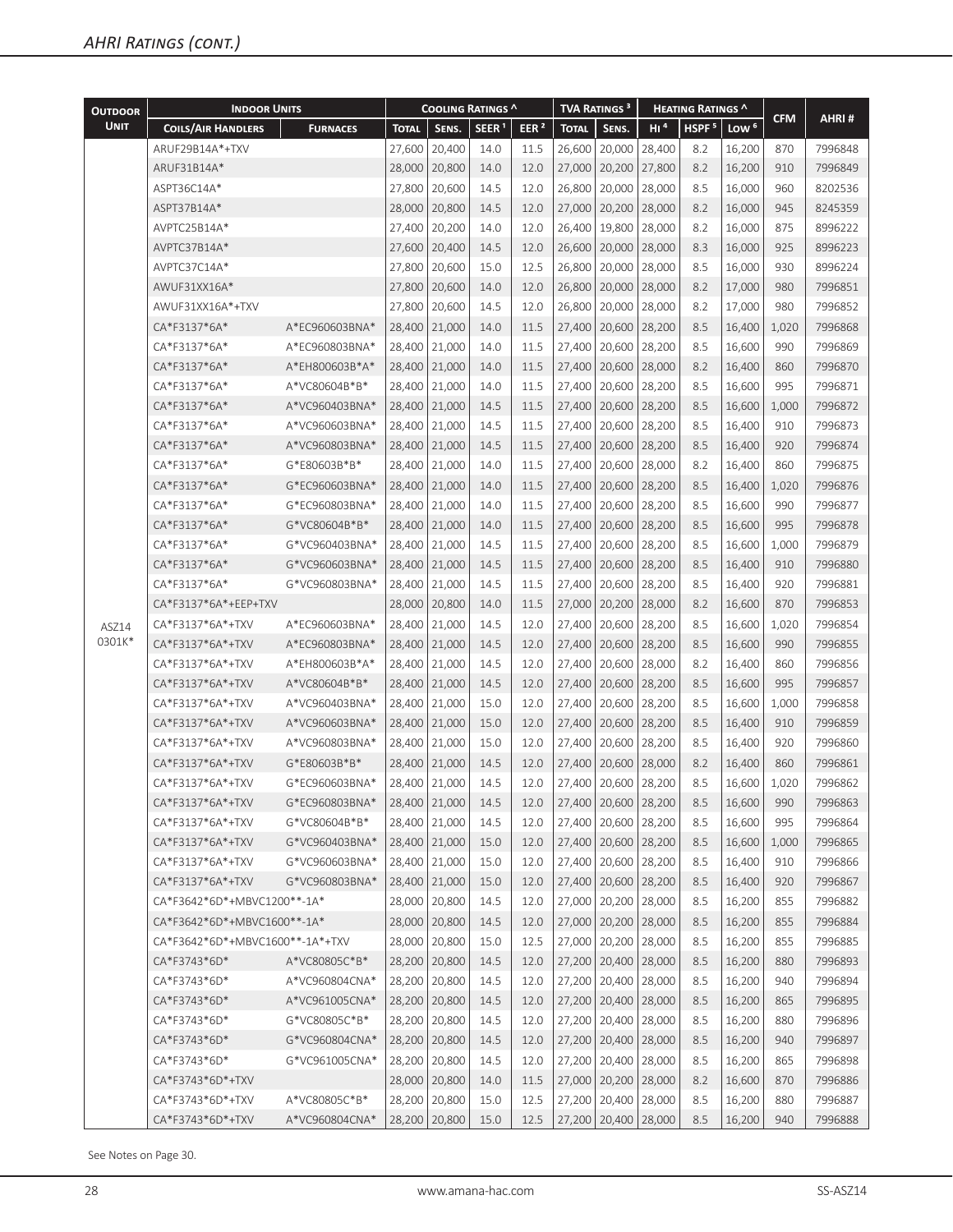| <b>OUTDOOR</b>    | <b>INDOOR UNITS</b>             |                 |              |                 | COOLING RATINGS ^ |         |              | <b>TVA RATINGS<sup>3</sup></b> |                 | <b>HEATING RATINGS ^</b> |                  |            |         |
|-------------------|---------------------------------|-----------------|--------------|-----------------|-------------------|---------|--------------|--------------------------------|-----------------|--------------------------|------------------|------------|---------|
| <b>UNIT</b>       | <b>COILS/AIR HANDLERS</b>       | <b>FURNACES</b> | <b>TOTAL</b> | SENS.           | SEER <sup>1</sup> | EER $2$ | <b>TOTAL</b> | SENS.                          | H1 <sup>4</sup> | HSPF <sup>5</sup>        | Low <sup>6</sup> | <b>CFM</b> | AHRI#   |
|                   | CA*F3743*6D*+TXV                | A*VC961005CNA*  | 28,200       | 20,800          | 15.0              | 12.5    | 27,200       | 20.400                         | 28,000          | 8.5                      | 16,200           | 865        | 7996889 |
|                   | CA*F3743*6D*+TXV                | G*VC80805C*B*   | 28,200       | 20,800          | 15.0              | 12.5    | 27,200       | 20,400                         | 28,000          | 8.5                      | 16,200           | 880        | 7996890 |
|                   | CA*F3743*6D*+TXV                | G*VC960804CNA*  | 28,200       | 20,800          | 15.0              | 12.5    |              | 27,200   20,400   28,000       |                 | 8.5                      | 16,200           | 940        | 7996891 |
|                   | CA*F3743*6D*+TXV                | G*VC961005CNA*  | 28,200       | 20,800          | 15.0              | 12.5    | 27,200       | 20,400                         | 28,000          | 8.5                      | 16,200           | 865        | 7996892 |
|                   | CHPF3636B6C*                    | A*EC960603BNA*  | 28,400       | 21,000          | 14.0              | 11.5    | 27,400       | 20,600                         | 28,400          | 8.5                      | 16,600           | 1,020      | 7996913 |
|                   | CHPF3636B6C*                    | A*EC960803BNA*  | 28,400       | 21,000          | 14.0              | 11.5    | 27,400       | 20,600                         | 28,400          | 8.5                      | 16,600           | 990        | 7996914 |
|                   | CHPF3636B6C*                    | A*EH800603B*A*  | 28,000       | 20,800          | 14.0              | 11.5    | 27,000       | 20,200                         | 28,000          | 8.2                      | 16,200           | 860        | 7996915 |
|                   | CHPF3636B6C*                    | A*VC80604B*B*   | 28,400       | 21,000          | 14.0              | 11.5    | 27,400       | 20,600                         | 28,400          | 8.5                      | 16,600           | 995        | 7996916 |
|                   | CHPF3636B6C*                    | A*VC960403BNA*  | 28,400       | 21,000          | 14.0              | 11.5    | 27,400       | 20,600                         | 28,400          | 8.5                      | 16,600           | 1,000      | 7996917 |
|                   | CHPF3636B6C*                    | A*VC960603BNA*  | 28,200       | 20,800          | 14.0              | 11.5    | 27,200       | 20,400                         | 28,400          | 8.5                      | 16,400           | 910        | 7996918 |
|                   | CHPF3636B6C*                    | A*VC960803BNA*  | 28,200       | 20,800          | 14.0              | 11.5    | 27,200       | 20,400                         | 28,400          | 8.5                      | 16,400           | 920        | 7996919 |
|                   | CHPF3636B6C*                    | G*E80603B*B*    | 28,000       | 20,800          | 14.0              | 11.5    |              | 27,000   20,200   28,000       |                 | 8.2                      | 16,200           | 860        | 7996920 |
|                   | CHPF3636B6C*                    | G*EC960603BNA*  | 28,400       | 21,000          | 14.0              | 11.5    | 27,400       | 20,600                         | 28,400          | 8.5                      | 16,600           | 1,020      | 7996921 |
|                   | CHPF3636B6C*                    | G*EC960803BNA*  | 28,400       | 21,000          | 14.0              | 11.5    | 27,400       | 20,600                         | 28,400          | 8.5                      | 16,600           | 990        | 7996922 |
|                   | CHPF3636B6C*                    | G*VC80604B*B*   | 28,400       | 21,000          | 14.0              | 11.5    | 27,400       | 20,600                         | 28,400          | 8.5                      | 16,600           | 995        | 7996923 |
|                   | CHPF3636B6C*                    | G*VC960403BNA*  | 28,400       | 21,000          | 14.0              | 11.5    | 27,400       | 20,600                         | 28,400          | 8.5                      | 16,600           | 1,000      | 7996924 |
|                   | CHPF3636B6C*                    | G*VC960603BNA*  | 28,200       | 20,800          | 14.0              | 11.5    | 27,200       | 20,400                         | 28,400          | 8.5                      | 16,400           | 910        | 7996925 |
|                   | CHPF3636B6C*                    | G*VC960803BNA*  | 28,200       | 20,800          | 14.0              | 11.5    | 27,200       | 20,400                         | 28,400          | 8.5                      | 16,400           | 920        | 7996926 |
|                   | CHPF3636B6C*+TXV                | A*EC960603BNA*  | 28,400       | 21,000          | 14.5              | 12.0    | 27,400       | 20,600                         | 28,400          | 8.5                      | 16,600           | 1,020      | 7996899 |
|                   | CHPF3636B6C*+TXV                | A*EC960803BNA*  | 28,400       | 21,000          | 14.5              | 12.0    | 27,400       | 20,600                         | 28,400          | 8.5                      | 16,600           | 990        | 7996900 |
|                   | CHPF3636B6C*+TXV                | A*EH800603B*A*  | 28,000       | 20,800          | 14.5              | 12.0    | 27,000       | 20,200                         | 28,000          | 8.2                      | 16,200           | 860        | 7996901 |
|                   | CHPF3636B6C*+TXV                | A*VC80604B*B*   | 28,400       | 21,000          | 14.5              | 12.0    | 27,400       | 20,600                         | 28,400          | 8.5                      | 16,600           | 995        | 7996902 |
|                   | CHPF3636B6C*+TXV                | A*VC960403BNA*  | 28,400       | 21,000          | 14.5              | 12.0    | 27,400       | 20,600                         | 28,400          | 8.5                      | 16,600           | 1,000      | 7996903 |
|                   | CHPF3636B6C*+TXV                | A*VC960603BNA*  | 28,200       | 20,800          | 14.5              | 12.0    | 27,200       | 20,400                         | 28,400          | 8.5                      | 16,400           | 910        | 7996904 |
| ASZ14             | CHPF3636B6C*+TXV                | A*VC960803BNA*  | 28,200       | 20,800          | 14.5              | 12.0    | 27,200       | 20,400                         | 28,400          | 8.5                      | 16,400           | 920        | 7996905 |
| 0301K*<br>(cont.) | CHPF3636B6C*+TXV                | G*E80603B*B*    | 28,000       | 20,800          | 14.5              | 12.0    | 27,000       | 20,200                         | 28,000          | 8.2                      | 16,200           | 860        | 7996906 |
|                   | CHPF3636B6C*+TXV                | G*EC960603BNA*  | 28,400       | 21,000          | 14.5              | 12.0    |              | 27,400   20,600                | 28,400          | 8.5                      | 16,600           | 1,020      | 7996907 |
|                   | CHPF3636B6C*+TXV                | G*EC960803BNA*  | 28,400       | 21,000          | 14.5              | 12.0    |              | 27,400   20,600                | 28,400          | 8.5                      | 16,600           | 990        | 7996908 |
|                   | CHPF3636B6C*+TXV                | G*VC80604B*B*   | 28,400       | 21,000          | 14.5              | 12.0    | 27,400       | 20,600                         | 28,400          | 8.5                      | 16,600           | 995        | 7996909 |
|                   | CHPF3636B6C*+TXV                | G*VC960403BNA*  | 28,400       | 21,000          | 14.5              | 12.0    | 27,400       | 20,600                         | 28,400          | 8.5                      | 16,600           | 1,000      | 7996910 |
|                   | CHPF3636B6C*+TXV                | G*VC960603BNA*  | 28,200       | 20,800          | 14.5              | 12.0    | 27,200       | 20,400                         | 28,400          | 8.5                      | 16,400           | 910        | 7996911 |
|                   | CHPF3636B6C*+TXV                | G*VC960803BNA*  | 28,200       | 20,800          | 14.5              | 12.0    | 27,200       | 20,400                         | 28,400          | 8.5                      | 16,400           | 920        | 7996912 |
|                   | CHPF3642C6C*                    | A*VC80805C*B*   | 28.000       | 20,800          | 14.5              | 12.0    | 27,000       | 20,200                         | 28,000          | 8.2                      | 16,200           | 880        | 7996937 |
|                   | CHPF3642C6C*                    | A*VC960804CNA*  |              | 28,200   20,800 | 14.5              | 12.0    |              | 27,200   20,400   28,400       |                 | 8.5                      | 16,400           | 940        | 7996938 |
|                   | CHPF3642C6C*                    | A*VC961005CNA*  |              | 28,000 20,800   | 14.5              | 12.0    |              | 27,000   20,200   28,000       |                 | 8.2                      | 16,200           | 865        | 7996939 |
|                   | CHPF3642C6C*                    | G*VC80805C*B*   |              | 28,000   20,800 | 14.5              | 12.0    |              | 27,000   20,200   28,000       |                 | 8.2                      | 16,200           | 880        | 7996940 |
|                   | CHPF3642C6C*                    | G*VC960804CNA*  |              | 28,200   20,800 | 14.5              | 12.0    |              | 27,200   20,400   28,400       |                 | 8.5                      | 16,400           | 940        | 7996941 |
|                   | CHPF3642C6C*                    | G*VC961005CNA*  |              | 28,000 20,800   | 14.5              | 12.0    |              | 27,000 20,200 28,000           |                 | 8.2                      | 16,200           | 865        | 7996942 |
|                   | CHPF3642C6C*+MBVC1200**-1A*     |                 |              | 28,000 20,800   | 14.5              | 12.0    |              | 27,000 20,200 28,000           |                 | 8.5                      | 16,200           | 855        | 7996927 |
|                   | CHPF3642C6C*+MBVC1200**-1A*+TXV |                 |              | 28,000   20,800 | 15.0              | 12.5    |              | 27,000 20,200 28,000           |                 | 8.5                      | 16,200           | 855        | 7996928 |
|                   | CHPF3642C6C*+MBVC1600**-1A*     |                 | 28,000       | 20,800          | 14.5              | 12.0    |              | 27,000 20,200 28,000           |                 | 8.5                      | 16,200           | 855        | 7996929 |
|                   | CHPF3642C6C*+MBVC1600**-1A*+TXV |                 |              | 28,000 20,800   | 15.0              | 12.5    |              | 27,000 20,200 28,000           |                 | 8.5                      | 16,200           | 855        | 7996930 |
|                   | CHPF3642C6C*+TXV                | A*VC80805C*B*   |              | 28,000   20,800 | 15.0              | 12.5    |              | 27,000   20,200   28,000       |                 | 8.2                      | 16,200           | 880        | 7996931 |
|                   | CHPF3642C6C*+TXV                | A*VC960804CNA*  |              | 28,200   20,800 | 15.0              | 12.5    |              | 27,200   20,400   28,400       |                 | 8.5                      | 16,400           | 940        | 7996932 |
|                   | CHPF3642C6C*+TXV                | A*VC961005CNA*  |              | 28,000   20,800 | 15.0              | 12.5    |              | 27,000   20,200   28,000       |                 | 8.2                      | 16,200           | 865        | 7996933 |
|                   | CHPF3642C6C*+TXV                | G*VC80805C*B*   | 28,000       | 20,800          | 15.0              | 12.5    |              | 27,000   20,200   28,000       |                 | 8.2                      | 16,200           | 880        | 7996934 |
|                   | CHPF3642C6C*+TXV                | G*VC960804CNA*  |              | 28,200 20,800   | 15.0              | 12.5    |              | 27,200   20,400   28,400       |                 | 8.5                      | 16,400           | 940        | 7996935 |
|                   | CHPF3642C6C*+TXV                | G*VC961005CNA*  |              | 28,000   20,800 | 15.0              | 12.5    |              | 27,000   20,200   28,000       |                 | 8.2                      | 16,200           | 865        | 7996936 |
|                   | CHPF3743C6B*+EEP+TXV            |                 |              | 28,000 20,800   | 14.0              | 11.5    |              | 27,000 20,200 28,000           |                 | 8.2                      | 17,000           | 870        | 7996943 |
|                   | CSCF3642N6D*                    | A*EC960603BNA*  |              | 28,400 21,000   | 14.0              | 11.5    |              | 27,400   20,600   28,200       |                 | 8.5                      | 16,600           | 1,020      | 7996969 |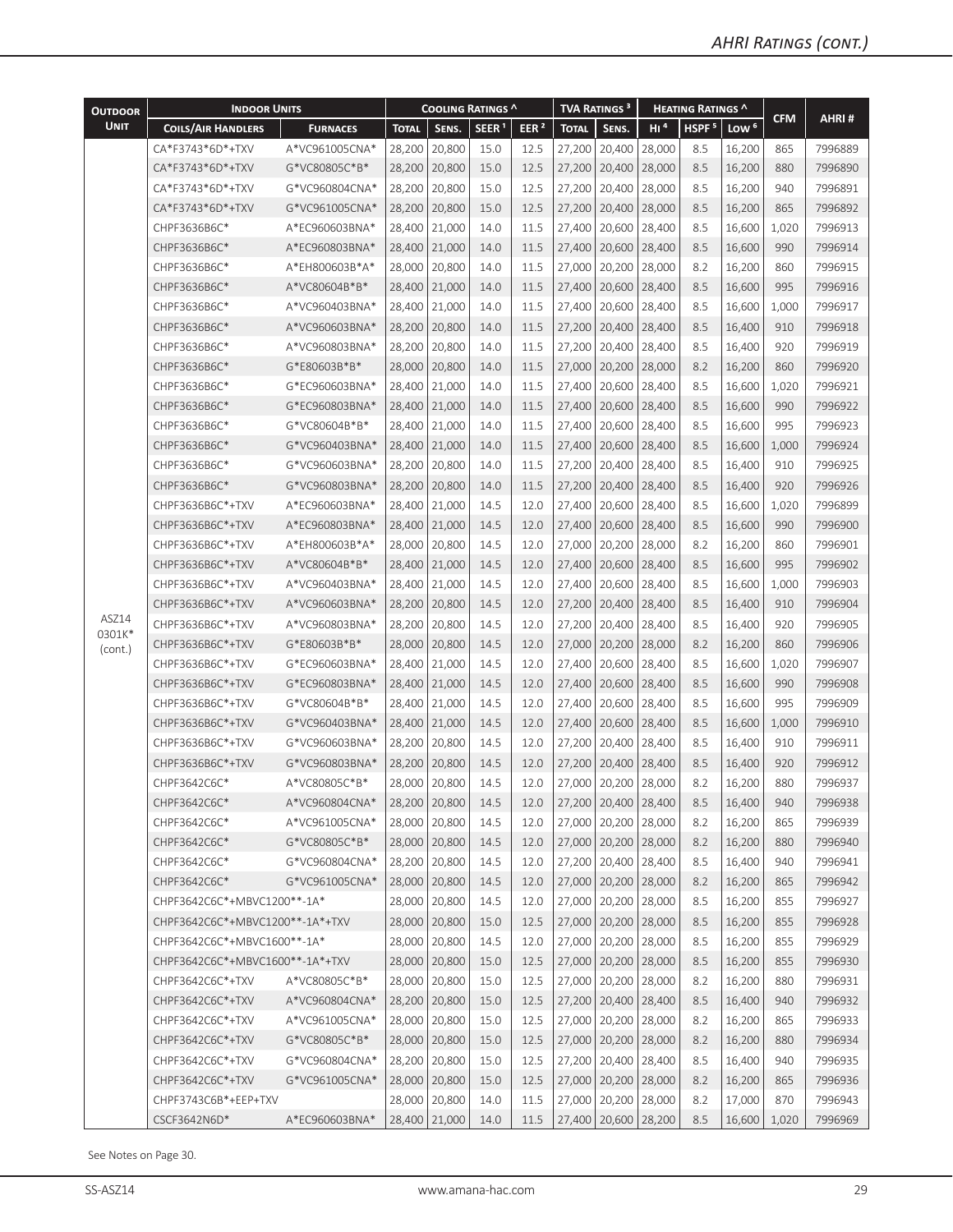| <b>OUTDOOR</b>    | <b>INDOOR UNITS</b>             |                 |              |               | <b>COOLING RATINGS ^</b> |                  |              | <b>TVA RATINGS<sup>3</sup></b> |                 | <b>HEATING RATINGS ^</b> |                  |            |         |
|-------------------|---------------------------------|-----------------|--------------|---------------|--------------------------|------------------|--------------|--------------------------------|-----------------|--------------------------|------------------|------------|---------|
| <b>UNIT</b>       | <b>COILS/AIR HANDLERS</b>       | <b>FURNACES</b> | <b>TOTAL</b> | SENS.         | SEER <sup>1</sup>        | EER <sup>2</sup> | <b>TOTAL</b> | SENS.                          | H1 <sup>4</sup> | HSPF <sup>5</sup>        | Low <sup>6</sup> | <b>CFM</b> | AHRI#   |
|                   | CSCF3642N6D*                    | A*FC960803BNA*  | 28.400       | 21,000        | 14.0                     | 11.5             | 27,400       | 20,600                         | 28,200          | 8.5                      | 16,600           | 990        | 7996970 |
|                   | CSCF3642N6D*                    | A*EH800603B*A*  | 28,400       | 21,000        | 14.0                     | 11.5             | 27,400       | 20,600                         | 28,200          | 8.5                      | 16,200           | 860        | 7996971 |
|                   | CSCF3642N6D*                    | A*VC80604B*B*   | 28,400       | 21,000        | 14.0                     | 11.5             | 27,400       | 20,600                         | 28,200          | 8.5                      | 16,600           | 995        | 7996972 |
|                   | CSCF3642N6D*                    | A*VC80805C*B*   | 28,400       | 21,000        | 14.5                     | 12.0             | 27,400       | 20,600                         | 28,200          | 8.5                      | 16,200           | 880        | 7996973 |
|                   | CSCF3642N6D*                    | A*VC960403BNA*  | 28,400       | 21,000        | 14.0                     | 11.5             | 27,400       | 20,600                         | 28,200          | 8.5                      | 16,600           | 1,000      | 7996974 |
|                   | CSCF3642N6D*                    | A*VC960603BNA*  | 28,400       | 21,000        | 14.0                     | 11.5             | 27,400       | 20,600                         | 28,200          | 8.5                      | 16,400           | 910        | 7996975 |
|                   | CSCF3642N6D*                    | A*VC960803BNA*  | 28,400       | 21,000        | 14.0                     | 11.5             | 27,400       | 20,600                         | 28,200          | 8.5                      | 16,400           | 920        | 7996976 |
|                   | CSCF3642N6D*                    | A*VC960804CNA*  | 28,400       | 21,000        | 14.5                     | 12.0             | 27,400       | 20,600                         | 28,200          | 8.5                      | 16,400           | 940        | 7996977 |
|                   | CSCF3642N6D*                    | A*VC961005CNA*  | 28,400       | 21,000        | 14.5                     | 12.0             | 27,400       | 20,600                         | 28,200          | 8.5                      | 16,200           | 865        | 7996978 |
|                   | CSCF3642N6D*                    | G*E80603B*B*    | 28,400       | 21,000        | 14.0                     | 11.5             | 27,400       | 20,600                         | 28,200          | 8.5                      | 16,200           | 860        | 7996979 |
|                   | CSCF3642N6D*                    | G*EC960603BNA*  | 28,400       | 21,000        | 14.0                     | 11.5             | 27,400       | 20,600                         | 28,200          | 8.5                      | 16,600           | 1,020      | 7996980 |
|                   | CSCF3642N6D*                    | G*EC960803BNA*  | 28,400       | 21,000        | 14.0                     | 11.5             | 27,400       | 20,600                         | 28,200          | 8.5                      | 16,600           | 990        | 7996981 |
|                   | CSCF3642N6D*                    | G*VC80604B*B*   | 28,400       | 21,000        | 14.0                     | 11.5             | 27,400       | 20,600                         | 28,200          | 8.5                      | 16,600           | 995        | 7996982 |
|                   | CSCF3642N6D*                    | G*VC80805C*B*   | 28,400       | 21,000        | 14.5                     | 12.0             | 27,400       | 20,600                         | 28,200          | 8.5                      | 16,200           | 880        | 7996983 |
|                   | CSCF3642N6D*                    | G*VC960403BNA*  | 28,400       | 21,000        | 14.0                     | 11.5             | 27,400       | 20.600                         | 28,200          | 8.5                      | 16,600           | 1,000      | 7996984 |
|                   | CSCF3642N6D*                    | G*VC960603BNA*  | 28,400       | 21,000        | 14.0                     | 11.5             | 27,400       | 20,600                         | 28,200          | 8.5                      | 16,400           | 910        | 7996985 |
|                   | CSCF3642N6D*                    | G*VC960803BNA*  | 28,400       | 21,000        | 14.0                     | 11.5             | 27,400       | 20.600                         | 28,200          | 8.5                      | 16,400           | 920        | 7996986 |
|                   | CSCF3642N6D*                    | G*VC960804CNA*  | 28,400       | 21,000        | 14.5                     | 12.0             | 27,400       | 20,600                         | 28,200          | 8.5                      | 16,400           | 940        | 7996987 |
|                   | CSCF3642N6D*                    | G*VC961005CNA*  | 28,400       | 21,000        | 14.5                     | 12.0             | 27,400       | 20.600                         | 28,200          | 8.5                      | 16,200           | 865        | 7996988 |
|                   | CSCF3642N6D*+EEP+TXV            |                 | 28,000       | 20,800        | 14.0                     | 11.5             | 27,000       | 20,200                         | 28,800          | 8.2                      | 17,000           | 870        | 7996944 |
|                   | CSCF3642N6D*+MBVC1200**-1A*     |                 | 28.400       | 21,000        | 14.5                     | 12.0             | 27,400       | 20,600                         | 28,200          | 8.5                      | 16,200           | 855        | 7996945 |
| ASZ14             | CSCF3642N6D*+MBVC1200**-1A*+TXV |                 | 28,400       | 21,000        | 15.0                     | 12.5             | 27,400       | 20,600                         | 28,200          | 8.5                      | 16,200           | 855        | 7996946 |
| 0301K*<br>(cont.) | CSCF3642N6D*+MBVC1600**-1A*     |                 | 28,400       | 21,000        | 14.5                     | 12.0             | 27,400       | 20,600                         | 28,200          | 8.5                      | 16,200           | 855        | 7996947 |
|                   | CSCF3642N6D*+MBVC1600**-1A*+TXV |                 | 28,400       | 21,000        | 15.0                     | 12.5             | 27,400       | 20,600                         | 28,200          | 8.5                      | 16,200           | 855        | 7996948 |
|                   | CSCF3642N6D*+TXV                | A*EC960603BNA*  | 28,400       | 21,000        | 14.5                     | 12.0             | 27,400       | 20,600                         | 28,200          | 8.5                      | 16,600           | 1,020      | 7996949 |
|                   | CSCF3642N6D*+TXV                | A*EC960803BNA*  | 28,400       | 21,000        | 14.5                     | 12.0             | 27,400       | 20,600                         | 28,200          | 8.5                      | 16,600           | 990        | 7996950 |
|                   | CSCF3642N6D*+TXV                | A*EH800603B*A*  | 28,400       | 21,000        | 14.5                     | 12.0             | 27,400       | 20,600                         | 28,200          | 8.5                      | 16,200           | 860        | 7996951 |
|                   | CSCF3642N6D*+TXV                | A*VC80604B*B*   | 28,400       | 21,000        | 14.5                     | 12.0             | 27,400       | 20,600                         | 28,200          | 8.5                      | 16,600           | 995        | 7996952 |
|                   | CSCF3642N6D*+TXV                | A*VC80805C*B*   | 28,400       | 21,000        | 15.0                     | 12.5             | 27,400       | 20,600                         | 28,200          | 8.5                      | 16,200           | 880        | 7996953 |
|                   | CSCF3642N6D*+TXV                | A*VC960403BNA*  | 28,400       | 21,000        | 14.5                     | 12.0             | 27,400       | 20,600                         | 28,200          | 8.5                      | 16,600           | 1,000      | 7996954 |
|                   | CSCF3642N6D*+TXV                | A*VC960603BNA*  | 28,400       | 21,000        | 14.5                     | 12.0             | 27,400       | 20,600                         | 28,200          | 8.5                      | 16,400           | 910        | 7996955 |
|                   | CSCF3642N6D*+TXV                | A*VC960803BNA*  | 28,400       | 21,000        | 14.5                     | 12.0             | 27,400       | 20,600                         | 28,200          | 8.5                      | 16,400           | 920        | 7996956 |
|                   | CSCF3642N6D*+TXV                | A*VC960804CNA*  | 28,400       | 21,000        | 15.0                     | 12.5             | 27,400       | 20,600                         | 28,200          | 8.5                      | 16,400           | 940        | 7996957 |
|                   | CSCF3642N6D*+TXV                | A*VC961005CNA*  |              | 28,400 21,000 | 15.0                     | 12.5             |              | 27,400 20,600 28,200           |                 | 8.5                      | 16,200           | 865        | 7996958 |
|                   | CSCF3642N6D*+TXV                | G*E80603B*B*    |              | 28,400 21,000 | 14.5                     | 12.0             |              | 27,400   20,600   28,200       |                 | 8.5                      | 16,200           | 860        | 7996959 |
|                   | CSCF3642N6D*+TXV                | G*EC960603BNA*  |              | 28,400 21,000 | 14.5                     | 12.0             |              | 27,400 20,600 28,200           |                 | 8.5                      | 16,600           | 1,020      | 7996960 |
|                   | CSCF3642N6D*+TXV                | G*EC960803BNA*  |              | 28,400 21,000 | 14.5                     | 12.0             |              | 27,400 20,600 28,200           |                 | 8.5                      | 16,600           | 990        | 7996961 |
|                   | CSCF3642N6D*+TXV                | G*VC80604B*B*   |              | 28,400 21,000 | 14.5                     | 12.0             |              | 27,400 20,600 28,200           |                 | 8.5                      | 16,600           | 995        | 7996962 |
|                   | CSCF3642N6D*+TXV                | G*VC80805C*B*   |              | 28,400 21,000 | 15.0                     | 12.5             |              | 27,400 20,600 28,200           |                 | 8.5                      | 16,200           | 880        | 7996963 |
|                   | CSCF3642N6D*+TXV                | G*VC960403BNA*  |              | 28,400 21,000 | 14.5                     | 12.0             |              | 27,400 20,600 28,200           |                 | 8.5                      | 16,600           | 1,000      | 7996964 |
|                   | CSCF3642N6D*+TXV                | G*VC960603BNA*  |              | 28,400 21,000 | 14.5                     | 12.0             |              | 27,400 20,600 28,200           |                 | 8.5                      | 16,400           | 910        | 7996965 |
|                   | CSCF3642N6D*+TXV                | G*VC960803BNA*  |              | 28,400 21,000 | 14.5                     | 12.0             |              | 27,400 20,600 28,200           |                 | 8.5                      | 16,400           | 920        | 7996966 |
|                   | CSCF3642N6D*+TXV                | G*VC960804CNA*  |              | 28,400 21,000 | 15.0                     | 12.5             |              | 27,400   20,600   28,200       |                 | 8.5                      | 16,400           | 940        | 7996967 |
|                   | CSCF3642N6D*+TXV                | G*VC961005CNA*  |              | 28,400 21,000 | 15.0                     | 12.5             |              | 27,400   20,600   28,200       |                 | 8.5                      | 16,200           | 865        | 7996968 |

^ Rated in accordance with ANSI/AHRI Standard 210/240

<sup>1</sup> Seasonal Energy Efficiency Ratio

 $\frac{3}{100}$  TVA Rating: BTU/h @ 75°F/ 63°F - 95°F

<sup>5</sup> HSPF = Heating Seasonal Performance Factor

CFM at High stage

² Energy Efficiency Ratio @ 80°F/ 67°F/ 95°F

⁴ Rated heating capacity at 47°F outdoor per AHRI 210/240

<sup>6</sup> Heating capacity at 17°F outdoor ⁸ CFM at Intermediate and low stage

**Notes**

• Always check the S&R plate for electrical data on the unit being installed.

• When matching outdoor unit to indoor unit, use the piston supplied with the outdoor unit or that specified on the piston kit chart supplied with the indoor unit.

• EEP - Order from Service Dept. Part No. B13707-38 or new Solid State Board B13707-35S. Part No. B13707-38 is not interchangeable with B13707-35S. The Amana brand gas furnace contains the EEP cooling time delay.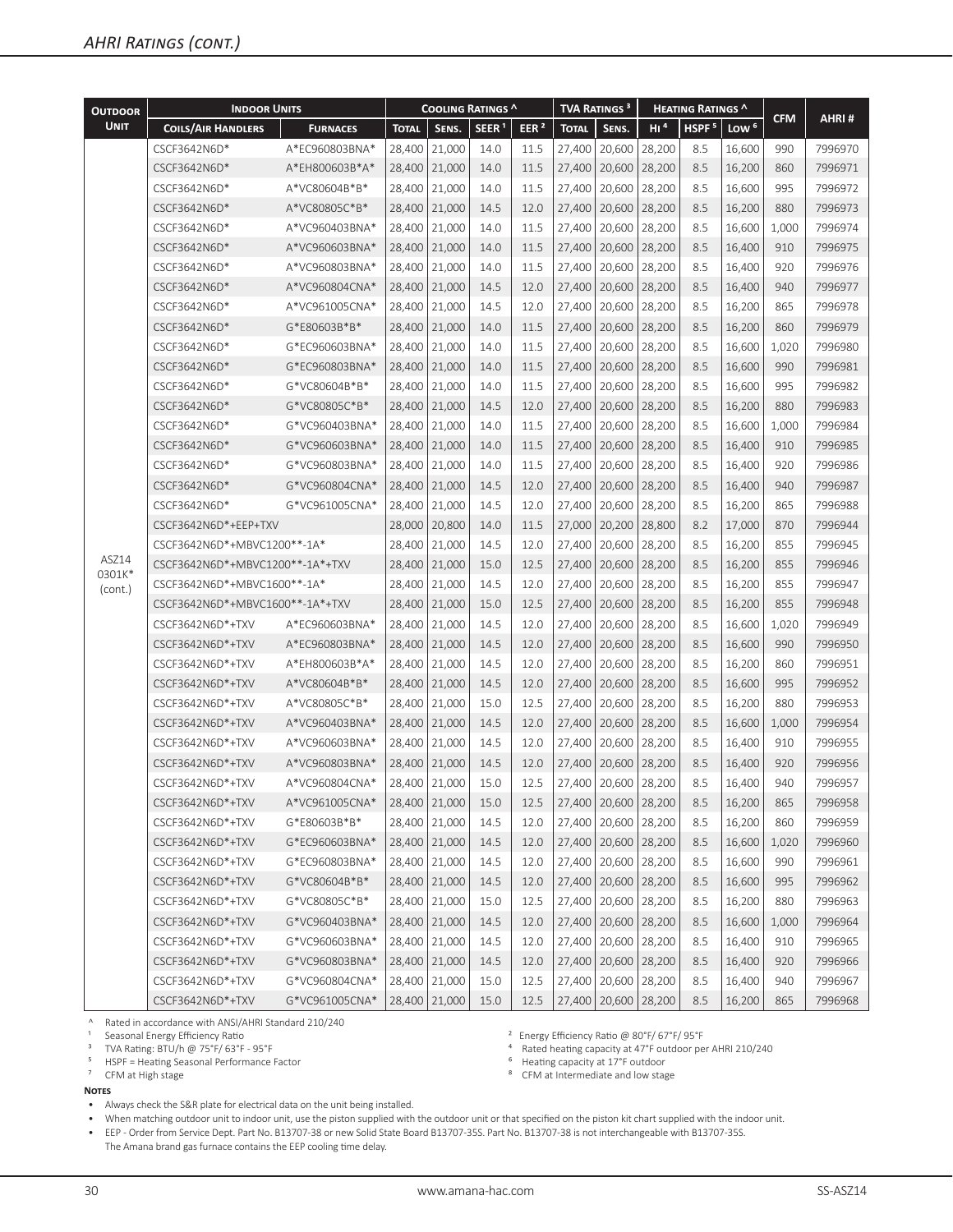| <b>OUTDOOR</b> | <b>INDOOR UNITS</b>             |                 |               | <b>COOLING RATINGS ^</b> |                   |                  |              | <b>TVA RATINGS<sup>3</sup></b> |                 | <b>HEATING RATINGS ^</b> |                  |            |         |
|----------------|---------------------------------|-----------------|---------------|--------------------------|-------------------|------------------|--------------|--------------------------------|-----------------|--------------------------|------------------|------------|---------|
| <b>UNIT</b>    | <b>COILS/AIR HANDLERS</b>       | <b>FURNACES</b> | <b>TOTAL</b>  | SENS.                    | SEER <sup>1</sup> | EER <sup>2</sup> | <b>TOTAL</b> | SENS.                          | H1 <sup>4</sup> | HSPF <sup>5</sup>        | Low <sup>6</sup> | <b>CFM</b> | AHRI#   |
|                | ARUF37C14A*+TXV                 |                 | 34,600        | 25,600                   | 14.0              | 11.5             | 33,400       | 25,000 32,800                  |                 | 8.2                      | 19,000           | 1,010      | 7996989 |
|                | ARUF37D14A*                     |                 | 34,400        | 25,400                   | 14.0              | 11.5             | 33,200       | 24,800                         | 32,800          | 8.2                      | 20,000           | 1,070      | 7996990 |
|                | ASPT37B14A*                     |                 | 34,000        | 25,200                   | 14.0              | 12.0             | 32,800       | 24,600                         | 32,600          | 8.2                      | 20,000           | 1,120      | 8245361 |
|                | ASPT37C14A*                     |                 | 34,600        | 25,600                   | 14.5              | 12.0             |              | 33,400   25,000   32,600       |                 | 8.5                      | 20,000           | 1,120      | 8245362 |
|                | ASPT47C14A*                     |                 | 34,400        | 25,400                   | 14.5              | 12.0             | 33,200       | 24,800 32,600                  |                 | 8.5                      | 20,000           | 1,075      | 8245363 |
|                | AVPTC36C14A*                    |                 | 34,400        | 25,400                   | 14.0              | 11.5             | 33,200       | 24,800                         | 32,600          | 8.2                      | 20,000           | 1,150      | 7996991 |
|                | AVPTC37C14A*                    |                 | 34,400        | 25,400                   | 14.5              | 12.0             | 33,200       | 24,800                         | 32,600          | 8.5                      | 20,000           | 1,130      | 8996225 |
|                | AVPTC37D14A*                    |                 | 34,400        | 25,400                   | 14.5              | 12.0             |              | 33,200   24,800   32,600       |                 | 8.5                      | 20,000           | 1,145      | 8996226 |
|                | AVPTC49D14A*                    |                 | 34,600        | 25,600                   | 15.0              | 12.5             | 33,400       | 25,000                         | 32,600          | 8.5                      | 20,000           | 1,075      | 8996227 |
|                | CA*F3137*6A*+MBVC1200**-1A*+TXV |                 | 34,600        | 25,600                   | 14.0              | 11.5             | 33,400       | 25,000                         | 32,000          | 8.2                      | 19,000           | 1,050      | 9119199 |
|                | CA*F3137*6A*+TXV                | A*EC960603BNA*  | 34,600        | 25,600                   | 14.0              | 11.5             | 33,400       | 25,000                         | 32,000          | 8.2                      | 19,600           | 1,020      | 7996992 |
|                | CA*F3137*6A*+TXV                | A*EC960803BNA*  | 34,600        | 25,600                   | 14.0              | 11.5             | 33,400       | 25,000 32,000                  |                 | 8.2                      | 19,600           | 1,010      | 7996993 |
|                | CA*F3137*6A*+TXV                | A*EH800603B*A*  | 34,600        | 25,600                   | 14.0              | 11.5             | 33,400       | 25,000 32,200                  |                 | 8.2                      | 19,600           | 1,100      | 7996994 |
|                | CA*F3137*6A*+TXV                | A*VC80604B*B*   | 34,600        | 25,600                   | 14.0              | 11.5             |              | 33,400   25,000   32,000       |                 | 8.2                      | 19,600           | 1,100      | 7996995 |
|                | CA*F3137*6A*+TXV                | A*VC960403BNA*  | 34,600        | 25,600                   | 14.0              | 11.5             | 33,400       | 25,000 32,000                  |                 | 8.2                      | 19,600           | 1,080      | 7996996 |
|                | CA*F3137*6A*+TXV                | A*VC960603BNA*  | 34,600        | 25,600                   | 14.0              | 11.5             |              | 33,400   25,000   32,000       |                 | 8.2                      | 19,600           | 1,060      | 7996997 |
|                | CA*F3137*6A*+TXV                | A*VC960803BNA*  | 34,600        | 25,600                   | 14.0              | 11.5             | 33,400       | 25,000                         | 32,000          | 8.2                      | 19,600           | 1,100      | 7996998 |
|                | CA*F3137*6A*+TXV                | G*E80603B*B*    | 34,600        | 25,600                   | 14.0              | 11.5             | 33,400       | 25,000 32,200                  |                 | 8.2                      | 19,600           | 1,100      | 7996999 |
|                | CA*F3137*6A*+TXV                | G*FC960603BNA*  | 34,600        | 25,600                   | 14.0              | 11.5             | 33,400       | 25,000                         | 32,000          | 8.2                      | 19,600           | 1,020      | 7997000 |
|                | CA*F3137*6A*+TXV                | G*EC960803BNA*  | 34,600        | 25,600                   | 14.0              | 11.5             | 33,400       | 25,000 32,000                  |                 | 8.2                      | 19,600           | 1,010      | 7997001 |
|                | CA*F3137*6A*+TXV                | G*VC80604B*B*   | 34,600        | 25,600                   | 14.0              | 11.5             | 33,400       | 25,000 32,000                  |                 | 8.2                      | 19,600           | 1,100      | 7997002 |
|                | CA*F3137*6A*+TXV                | G*VC960403BNA*  | 34,600        | 25,600                   | 14.0              | 11.5             | 33,400       | 25,000 32,000                  |                 | 8.2                      | 19,600           | 1,080      | 7997003 |
|                | CA*F3137*6A*+TXV                | G*VC960603BNA*  | 34,600        | 25,600                   | 14.0              | 11.5             | 33,400       | 25,000 32,000                  |                 | 8.2                      | 19,600           | 1,060      | 7997004 |
|                | CA*F3137*6A*+TXV                | G*VC960803BNA*  | 34,600        | 25,600                   | 14.0              | 11.5             | 33,400       | 25,000 32,000                  |                 | 8.2                      | 19,600           | 1,100      | 7997005 |
| ASZ14          | CA*F4860*6D*                    | A*EC961004CNA*  | 35,600        | 26,400                   | 14.0              | 11.5             | 34,200       | 25,800                         | 32,800          | 8.5                      | 20,000           | 1,200      | 7997022 |
| 0361K*         | CA*F4860*6D*                    | A*EH800805C*A*  | 34,600        | 25,600                   | 14.0              | 11.5             | 33,400       | 25,000 32,200                  |                 | 8.5                      | 20,000           | 1,030      | 7997023 |
|                | CA*F4860*6D*                    | A*EH801005C*A*  | 35,600        | 26,400                   | 14.0              | 11.5             | 34,200       |                                | 25,800 32,200   | 8.5                      | 20,000           | 1,090      | 7997024 |
|                | CA*F4860*6D*                    | A*VC80805C*B*   | 34,600        | 25,600                   | 14.0              | 11.5             |              | 33,400   25,000   32,200       |                 | 8.5                      | 20,000           | 1,070      | 7997025 |
|                | $CA*F4860*6D*$                  | A*VC81005C*B*   | 34,600        | 25,600                   | 14.0              | 11.5             | 33,400       | 25,000 32,200                  |                 | 8.5                      | 20,000           | 1,070      | 7997026 |
|                | CA*F4860*6D*                    | A*VC960804CNA*  | 34,800        | 25,800                   | 14.0              | 11.5             |              | 33,600   25,200   32,400       |                 | 8.5                      | 20,000           | 1,080      | 7997027 |
|                | CA*F4860*6D*                    | A*VC961005CNA*  | 34,800        | 25,800                   | 14.0              | 11.5             | 33,600       | 25,200 32,400                  |                 | 8.5                      | 20,000           | 1,100      | 7997028 |
|                | CA*F4860*6D*                    | G*E80805C*B*    | 34,600        | 25,600                   | 14.0              | 11.5             | 33,400       | 25,000 32,200                  |                 | 8.5                      | 20,000           | 1,030      | 7997029 |
|                | CA*F4860*6D*                    | G*E81005C*B*    | 35,600        | 26,400                   | 14.0              | 11.5             | 34,200       | 25,800                         | 32,200          | 8.5                      | 20,000           | 1,090      | 7997030 |
|                | CA*F4860*6D*                    | G*EC961004CNA*  |               | 35,600   26,400          | 14.0              | 11.5             |              | 34,200   25,800   32,800       |                 | 8.5                      | 20,000           | 1,200      | 7997031 |
|                | CA*F4860*6D*                    | G*VC80805C*B*   |               | 34,600 25,600            | 14.0              | 11.5             |              | 33,400   25,000   32,200       |                 | 8.5                      | 20,000           | 1,070      | 7997032 |
|                | CA*F4860*6D*                    | G*VC81005C*B*   |               | 34,600 25,600            | 14.0              | 11.5             |              | 33,400   25,000   32,200       |                 | 8.5                      | 20,000           | 1,070      | 7997033 |
|                | CA*F4860*6D*                    | G*VC960804CNA*  |               | 34,800 25,800            | 14.0              | 11.5             |              | 33,600   25,200   32,400       |                 | 8.5                      | 20,000           | 1,080      | 7997034 |
|                | CA*F4860*6D*                    | G*VC961005CNA*  |               | 34,800 25,800            | 14.0              | 11.5             |              | 33,600   25,200   32,400       |                 | 8.5                      | 20,000           | 1,100      | 7997035 |
|                | CA*F4860*6D*+MBVC2000**-1A*     |                 |               | 35,600   26,400          | 14.5              | 12.0             |              | 34,200   25,800   32,800       |                 | 9.0                      | 20,000           | 1,160      | 7997006 |
|                | CA*F4860*6D*+TXV                | A*EC961004CNA*  |               | 35,600   26,400          | 14.5              | 12.0             |              | 34,200   25,800   32,800       |                 | 8.5                      | 20,000           | 1,200      | 7997008 |
|                | CA*F4860*6D*+TXV                | A*EH800805C*A*  | 34,600 25,600 |                          | 14.5              | 12.0             |              | 33,400 25,000 32,200           |                 | 8.5                      | 20,000           | 1,030      | 7997009 |
|                | CA*F4860*6D*+TXV                | A*EH801005C*A*  |               | 35,600   26,400          | 14.5              | 12.0             |              | 34,200   25,800   32,200       |                 | 8.5                      | 20,000           | 1,090      | 7997010 |
|                | CA*F4860*6D*+TXV                | A*VC80805C*B*   |               | 34,600 25,600            | 14.5              | 12.0             |              | 33,400   25,000   32,200       |                 | 8.5                      | 20,000           | 1,070      | 7997011 |
|                | CA*F4860*6D*+TXV                | A*VC81005C*B*   |               | 34,600   25,600          | 14.5              | 12.0             |              | 33,400   25,000   32,200       |                 | 8.5                      | 20,000           | 1,070      | 7997012 |
|                | CA*F4860*6D*+TXV                | A*VC960804CNA*  |               | 34,800 25,800            | 14.5              | 12.0             |              | 33,600   25,200   32,400       |                 | 8.5                      | 20,000           | 1,080      | 7997013 |
|                | CA*F4860*6D*+TXV                | A*VC961005CNA*  |               | 34,800   25,800          | 14.5              | 12.0             |              | 33,600   25,200   32,400       |                 | 8.5                      | 20,000           | 1,100      | 7997014 |
|                | CA*F4860*6D*+TXV                | G*E80805C*B*    |               | 34,600 25,600            | 14.5              | 12.0             |              | 33,400   25,000   32,200       |                 | 8.5                      | 20,000           | 1,030      | 7997015 |
|                | CA*F4860*6D*+TXV                | G*E81005C*B*    |               | 35,600   26,400          | 14.5              | 12.0             |              | 34,200   25,800   32,200       |                 | 8.5                      | 20,000           | 1,090      | 7997016 |
|                | CA*F4860*6D*+TXV                | G*EC961004CNA*  |               | 35,600   26,400          | 14.5              | 12.0             |              | 34,200   25,800   32,800       |                 | 8.5                      | 20,000           | 1,200      | 7997017 |
|                | CA*F4860*6D*+TXV                | G*VC80805C*B*   |               | 34,600   25,600          | 14.5              | 12.0             |              | 33,400   25,000   32,200       |                 | 8.5                      | 20,000           | 1,070      | 7997018 |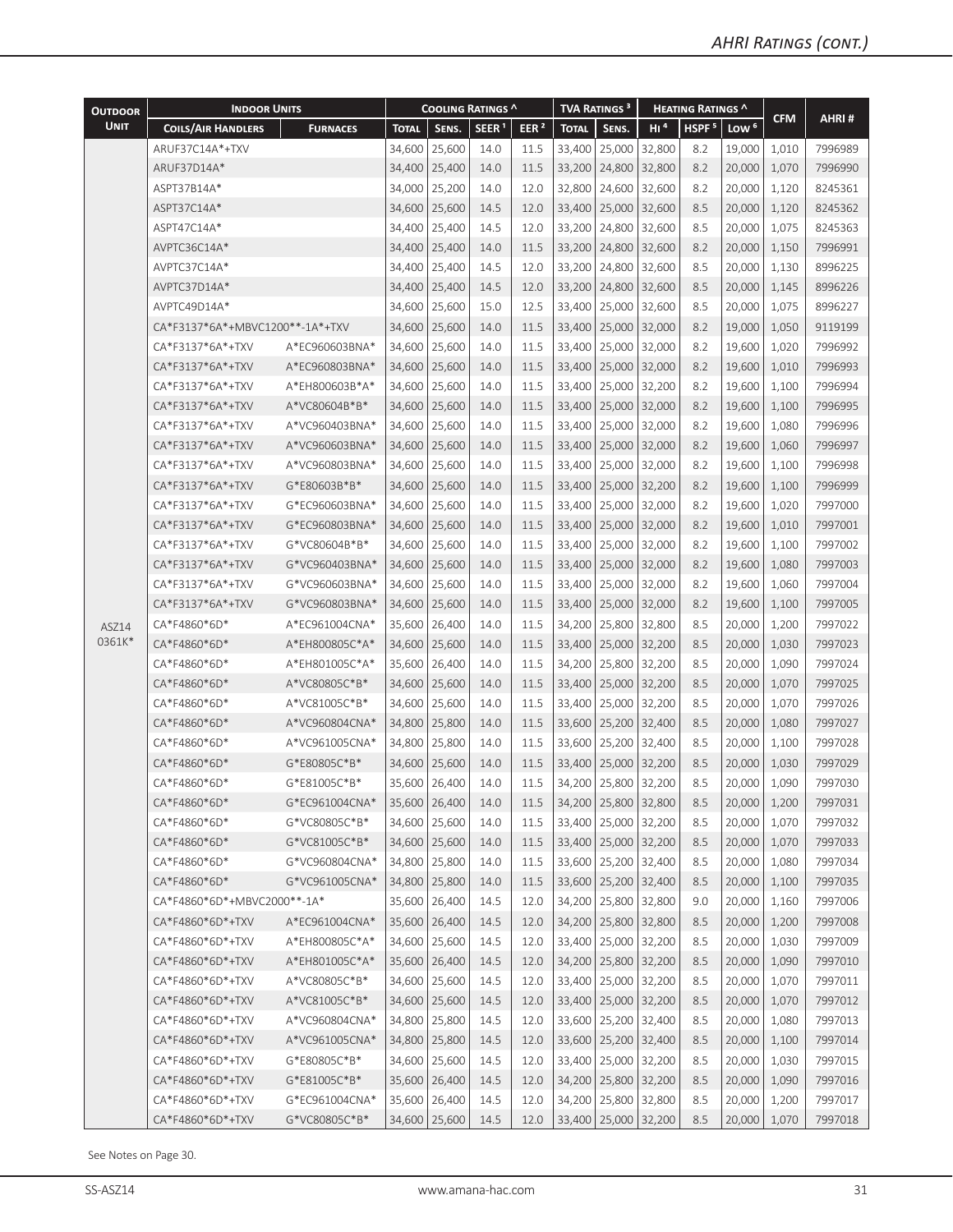| <b>OUTDOOR</b>  | <b>INDOOR UNITS</b>             |                 |               | <b>COOLING RATINGS ^</b> |                   |                  |              | <b>TVA RATINGS<sup>3</sup></b> |                 | <b>HEATING RATINGS ^</b> |                  |            |         |
|-----------------|---------------------------------|-----------------|---------------|--------------------------|-------------------|------------------|--------------|--------------------------------|-----------------|--------------------------|------------------|------------|---------|
| <b>UNIT</b>     | <b>COILS/AIR HANDLERS</b>       | <b>FURNACES</b> | <b>TOTAL</b>  | SENS.                    | SEER <sup>1</sup> | EER <sup>2</sup> | <b>TOTAL</b> | SENS.                          | H1 <sup>4</sup> | HSPF <sup>5</sup>        | Low <sup>6</sup> | <b>CFM</b> | AHRI#   |
|                 | CA*F4860*6D*+TXV                | G*VC81005C*B*   | 34,600        | 25,600                   | 14.5              | 12.0             | 33,400       | 25,000                         | 32,200          | 8.5                      | 20,000           | 1,070      | 7997019 |
|                 | CA*F4860*6D*+TXV                | G*VC960804CNA*  | 34,800        | 25,800                   | 14.5              | 12.0             | 33,600       | 25,200                         | 32,400          | 8.5                      | 20,000           | 1,080      | 7997020 |
|                 | CA*F4860*6D*+TXV                | G*VC961005CNA*  | 34,800        | 25,800                   | 14.5              | 12.0             | 33,600       | 25,200                         | 32,400          | 8.5                      | 20,000           | 1,100      | 7997021 |
|                 | CA*F4961*6D*                    | A*EC961205DNA*  | 35,000        | 26,000                   | 14.5              | 11.5             | 33,800       | 25,200                         | 32,600          | 8.5                      | 20,000           | 1,045      | 7997046 |
|                 | CA*F4961*6D*                    | A*VC961205DNA*  | 34,800        | 25,800                   | 14.5              | 12.0             | 33,600       | 25,200                         | 32,600          | 8.5                      | 20,000           | 1,050      | 7997047 |
|                 | CA*F4961*6D*                    | G*E80805D*A*    | 35,600        | 26,400                   | 14.5              | 11.5             | 34,200       | 25,800                         | 33,000          | 8.5                      | 20,000           | 1,275      | 7997048 |
|                 | CA*F4961*6D*                    | G*EC961205DNA*  | 35,000        | 26,000                   | 14.5              | 11.5             | 33,800       | 25,200                         | 32,600          | 8.5                      | 20,000           | 1,045      | 7997049 |
|                 | CA*F4961*6D*                    | G*VC961205DNA*  | 34,800        | 25,800                   | 14.5              | 12.0             | 33,600       | 25,200                         | 32,600          | 8.5                      | 20,000           | 1,050      | 7997050 |
|                 | CA*F4961*6D*                    | A*EH800805D*A*  | 35,600        | 26,400                   | 14.5              | 11.5             | 34,200       | 25,800                         | 33,000          | 8.5                      | 20,000           | 1,275      | 7999249 |
|                 | CA*F4961*6D*+EEP+TXV            |                 | 35,400        | 26,200                   | 14.0              | 11.5             | 34,000       | 25,600                         | 33,200          | 8.2                      | 20,600           | 1,070      | 7997036 |
|                 | CA*F4961*6D*+MBVC1200**-1A*     |                 | 35,600        | 26,400                   | 14.5              | 12.0             | 34,200       | 25,800                         | 32,400          | 8.5                      | 20,000           | 1,050      | 7997037 |
|                 | CA*F4961*6D*+MBVC1200**-1A*+TXV |                 | 35,600        | 26,400                   | 15.0              | 12.5             | 34,200       | 25,800                         | 32,400          | 8.5                      | 20,000           | 1,050      | 7997038 |
|                 | CA*F4961*6D*+MBVC1600**-1A*     |                 | 35,600        | 26,400                   | 14.5              | 12.0             | 34,200       | 25,800                         | 32,400          | 8.5                      | 20,000           | 1,075      | 7997039 |
|                 | CA*F4961*6D*+TXV                | A*EC961205DNA*  | 35,000        | 26,000                   | 15.0              | 12.0             | 33,800       | 25,200                         | 32,600          | 8.5                      | 20,000           | 1,045      | 7997041 |
|                 | CA*F4961*6D*+TXV                | A*VC961205DNA*  | 34,800        | 25,800                   | 15.0              | 12.5             | 33,600       | 25,200                         | 32,600          | 8.5                      | 20,000           | 1,050      | 7997042 |
|                 | CA*F4961*6D*+TXV                | G*E80805D*A*    | 35,600        | 26,400                   | 15.0              | 12.0             | 34,200       | 25,800                         | 33,000          | 8.5                      | 20,000           | 1,275      | 7997043 |
|                 | CA*F4961*6D*+TXV                | G*FC961205DNA*  | 35.000        | 26,000                   | 15.0              | 12.0             | 33,800       | 25,200                         | 32,600          | 8.5                      | 20,000           | 1,045      | 7997044 |
|                 | CA*F4961*6D*+TXV                | G*VC961205DNA*  | 34,800        | 25,800                   | 15.0              | 12.5             | 33,600       | 25,200                         | 32,600          | 8.5                      | 20,000           | 1,050      | 7997045 |
|                 | CA*F4961*6D*+TXV                | A*EH800805D*A*  | 35,600        | 26,400                   | 15.0              | 12.0             | 34,200       | 25,800                         | 33,000          | 8.5                      | 20,000           | 1,275      | 7999248 |
|                 | CAPT4961*4A*+EEP                |                 | 34,600        | 25,600                   | 14.0              | 11.5             | 33,400       | 25,000                         | 33,200          | 8.2                      | 20,600           | 1,070      | 9119200 |
|                 | CHPF3743C6B*                    | A*EC961004CNA*  | 35,000        | 26,000                   | 14.0              | 11.5             | 33,800       | 25,200                         | 32,800          | 8.5                      | 20,000           | 1,200      | 7997078 |
|                 | CHPF3743C6B*                    | A*EH800805C*A*  | 35,000        | 26,000                   | 14.0              | 11.5             | 33,800       | 25,200                         | 32,000          | 8.5                      | 20,000           | 1,030      | 7997079 |
|                 | CHPF3743C6B*                    | A*EH801005C*A*  | 34,600        | 25,600                   | 14.0              | 11.5             | 33,400       | 25,000                         | 32,800          | 8.5                      | 20,000           | 1,030      | 7997080 |
|                 | CHPF3743C6B*                    | A*VC80805C*B*   | 35,000        | 26,000                   | 14.0              | 11.5             | 33,800       | 25,200                         | 32,000          | 8.5                      | 20,000           | 1,070      | 7997081 |
| ASZ14<br>0361K* | CHPF3743C6B*                    | A*VC81005C*B*   | 34,600        | 25,600                   | 14.0              | 11.5             | 33,400       | 25,000                         | 32,000          | 8.5                      | 20,000           | 1,070      | 7997082 |
| (cont.)         | CHPF3743C6B*                    | A*VC960804CNA*  | 34,600        | 25,600                   | 14.0              | 11.5             | 33,400       | 25,000                         | 32,000          | 8.5                      | 20,000           | 1,080      | 7997083 |
|                 | CHPF3743C6B*                    | A*VC961005CNA*  | 34,600        | 25,600                   | 14.0              | 11.5             | 33,400       | 25,000                         | 32,000          | 8.5                      | 20,000           | 1,100      | 7997084 |
|                 | CHPF3743C6B*                    | G*E80805C*B*    | 35,000        | 26,000                   | 14.0              | 11.5             | 33,800       | 25,200                         | 32,000          | 8.5                      | 20,000           | 1,030      | 7997085 |
|                 | CHPF3743C6B*                    | G*E81005C*B*    | 34,600        | 25,600                   | 14.0              | 11.5             | 33,400       | 25,000                         | 32,800          | 8.5                      | 20,000           | 1,030      | 7997086 |
|                 | CHPF3743C6B*                    | G*EC961004CNA*  | 35,000        | 26,000                   | 14.0              | 11.5             | 33,800       | 25,200                         | 32,800          | 8.5                      | 20,000           | 1,200      | 7997087 |
|                 | CHPF3743C6B*                    | G*VC80805C*B*   | 35,000        | 26,000                   | 14.0              | 11.5             | 33,800       | 25,200                         | 32,000          | 8.5                      | 20,000           | 1,070      | 7997088 |
|                 | CHPF3743C6B*                    | G*VC81005C*B*   | 34,600        | 25,600                   | 14.0              | 11.5             | 33,400       | 25,000                         | 32,000          | 8.5                      | 20,000           | 1,070      | 7997089 |
|                 | CHPF3743C6B*                    | G*VC960804CNA*  | 34,600        | 25,600                   | 14.0              | 11.5             | 33,400       | 25,000                         | 32,000          | 8.5                      | 20,000           | 1,080      | 7997090 |
|                 | CHPF3743C6B*                    | G*VC961005CNA*  |               | 34,600   25,600          | 14.0              | 11.5             |              | 33,400 25,000 32,000           |                 | 8.5                      | 20,000           | 1,100      | 7997091 |
|                 | CHPF3743C6B*+EEP+TXV            |                 |               | 34,600 25,600            | 14.0              | 11.5             |              | 33,400   25,000   33,000       |                 | 8.2                      | 20,000           | 1,080      | 7997051 |
|                 | CHPF3743C6B*+TXV                | A*EC961004CNA*  |               | 35,000 26,000            | 14.5              | 12.0             |              | 33,800 25,200 32,800           |                 | 8.5                      | 20,000           | 1,200      | 7997052 |
|                 | CHPF3743C6B*+TXV                | A*EH800805C*A*  |               | 35,000 26,000            | 14.5              | 12.0             |              | 33,800 25,200 32,000           |                 | 8.5                      | 20,000           | 1,030      | 7997053 |
|                 | CHPF3743C6B*+TXV                | A*EH801005C*A*  | 34,600 25,600 |                          | 14.5              | 12.0             |              | 33,400 25,000 32,800           |                 | 8.5                      | 20,000           | 1,030      | 7997054 |
|                 | CHPF3743C6B*+TXV                | A*VC80805C*B*   | 35,000 26,000 |                          | 14.5              | 12.0             | 33,800       | 25,200 32,000                  |                 | 8.5                      | 20,000           | 1,070      | 7997055 |
|                 | CHPF3743C6B*+TXV                | A*VC81005C*B*   |               | 34,600 25,600            | 14.5              | 12.0             | 33,400       | 25,000 32,000                  |                 | 8.5                      | 20,000           | 1,070      | 7997057 |
|                 | CHPF3743C6B*+TXV                | A*VC960804CNA*  |               | 34,600   25,600          | 14.5              | 12.0             | 33,400       | 25,000 32,000                  |                 | 8.5                      | 20,000           | 1,080      | 7997059 |
|                 | CHPF3743C6B*+TXV                | A*VC961005CNA*  |               | 34,600 25,600            | 14.5              | 12.0             |              | 33,400 25,000 32,000           |                 | 8.5                      | 20,000           | 1,100      | 7997062 |
|                 | CHPF3743C6B*+TXV                | G*E80805C*B*    |               | 35,000 26,000            | 14.5              | 12.0             |              | 33,800 25,200 32,000           |                 | 8.5                      | 20,000           | 1,030      | 7997064 |
|                 | CHPF3743C6B*+TXV                | G*E81005C*B*    |               | 34,600   25,600          | 14.5              | 12.0             |              | 33,400   25,000   32,800       |                 | 8.5                      | 20,000           | 1,030      | 7997066 |
|                 | CHPF3743C6B*+TXV                | G*EC961004CNA*  |               | 35,000 26,000            | 14.5              | 12.0             |              | 33,800 25,200 32,800           |                 | 8.5                      | 20,000           | 1,200      | 7997068 |
|                 | CHPF3743C6B*+TXV                | G*VC80805C*B*   | 35,000 26,000 |                          | 14.5              | 12.0             |              | 33,800   25,200   32,000       |                 | 8.5                      | 20,000           | 1,070      | 7997070 |
|                 | CHPF3743C6B*+TXV                | G*VC81005C*B*   | 34,600 25,600 |                          | 14.5              | 12.0             |              | 33,400 25,000 32,000           |                 | 8.5                      | 20,000           | 1,070      | 7997073 |
|                 | CHPF3743C6B*+TXV                | G*VC960804CNA*  |               | 34,600 25,600            | 14.5              | 12.0             |              | 33,400   25,000   32,000       |                 | 8.5                      | 20,000           | 1,080      | 7997075 |
|                 | CHPF3743C6B*+TXV                | G*VC961005CNA*  |               | 34,600   25,600          | 14.5              | 12.0             | 33,400       | 25,000 32,000                  |                 | 8.5                      | 20,000           | 1,100      | 7997077 |
|                 | CHPF4860D6D*                    | A*EC961205DNA*  |               | 35,000 26,000            | 14.0              | 11.5             | 33,800       | 25,200                         | 32,000          | 8.5                      | 20,000           | 1,045      | 7997101 |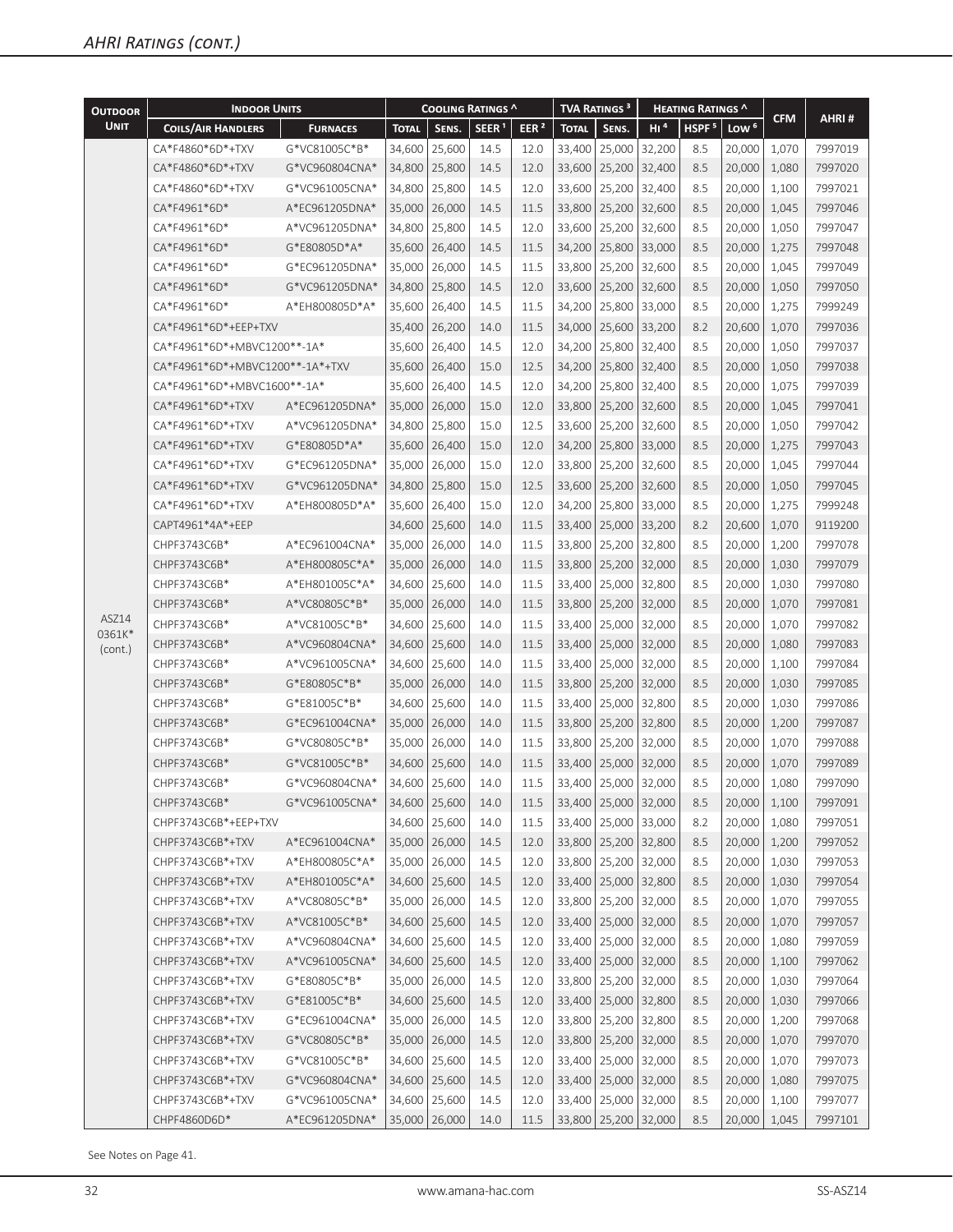| <b>OUTDOOR</b>  | <b>INDOOR UNITS</b>             |                 |              | <b>COOLING RATINGS ^</b> |                   |                  |              | <b>TVA RATINGS<sup>3</sup></b> |                 | <b>HEATING RATINGS ^</b> |                  | <b>CFM</b> | AHRI#   |
|-----------------|---------------------------------|-----------------|--------------|--------------------------|-------------------|------------------|--------------|--------------------------------|-----------------|--------------------------|------------------|------------|---------|
| <b>UNIT</b>     | <b>COILS/AIR HANDLERS</b>       | <b>FURNACES</b> | <b>TOTAL</b> | SENS.                    | SEER <sup>1</sup> | EER <sup>2</sup> | <b>TOTAL</b> | SENS.                          | H1 <sup>4</sup> | HSPF <sup>5</sup>        | Low <sup>6</sup> |            |         |
|                 | CHPF4860D6D*                    | A*VC961205DNA*  | 35,000       | 26,000                   | 14.0              | 11.5             | 33,800       | 25,200 32,000                  |                 | 8.5                      | 20,000           | 1,050      | 7997102 |
|                 | CHPF4860D6D*                    | G*E80805D*A*    | 35,600       | 26,400                   | 14.0              | 11.5             | 34,200       | 25,800 32,800                  |                 | 8.5                      | 20,000           | 1,275      | 7997103 |
|                 | CHPF4860D6D*                    | G*EC961205DNA*  | 35,000       | 26,000                   | 14.0              | 11.5             | 33,800       | 25,200                         | 32,000          | 8.5                      | 20,000           | 1,045      | 7997104 |
|                 | CHPF4860D6D*                    | G*VC961205DNA*  | 35,000       | 26,000                   | 14.0              | 11.5             | 33,800       | 25,200                         | 32,000          | 8.5                      | 20,000           | 1,050      | 7997105 |
|                 | CHPF4860D6D*                    | A*EH800805D*A*  | 35,600       | 26,400                   | 14.0              | 11.5             | 34,200       | 25,800                         | 32,800          | 8.5                      | 20,000           | 1,275      | 7999251 |
|                 | CHPF4860D6D*+MBVC1600**-1A*     |                 | 35,400       | 26,200                   | 14.5              | 12.0             | 34,000       | 25,600 32,400                  |                 | 8.5                      | 20,000           | 1,075      | 7997092 |
|                 | CHPF4860D6D*+MBVC1600**-1A*+TXV |                 | 35,400       | 26,200                   | 15.0              | 12.5             | 34,000       | 25,600                         | 32,400          | 8.5                      | 20,000           | 1,075      | 7997093 |
|                 | CHPF4860D6D*+MBVC2000**-1A*     |                 | 36,000       | 26,600                   | 14.5              | 12.0             | 34,600       | 26,000                         | 32,600          | 8.5                      | 20,000           | 1,275      | 7997094 |
|                 | CHPF4860D6D*+MBVC2000**-1A*+TXV |                 | 36,000       | 26,600                   | 15.0              | 12.5             | 34,600       | 26,000                         | 32,600          | 8.5                      | 20,000           | 1,275      | 7997095 |
|                 | CHPF4860D6D*+TXV                | A*EC961205DNA*  | 35,000       | 26,000                   | 14.5              | 12.0             |              | 33,800   25,200   32,000       |                 | 8.5                      | 20,000           | 1,045      | 7997096 |
|                 | CHPF4860D6D*+TXV                | A*VC961205DNA*  | 35,000       | 26,000                   | 14.5              | 12.0             | 33,800       | 25,200                         | 32,000          | 8.5                      | 20,000           | 1,050      | 7997097 |
|                 | CHPF4860D6D*+TXV                | G*E80805D*A*    | 35,600       | 26,400                   | 14.5              | 12.0             | 34,200       | 25,800                         | 32,800          | 8.5                      | 20,000           | 1,275      | 7997098 |
|                 | CHPF4860D6D*+TXV                | G*EC961205DNA*  | 35,000       | 26,000                   | 14.5              | 12.0             | 33,800       | 25,200                         | 32,000          | 8.5                      | 20,000           | 1,045      | 7997099 |
|                 | CHPF4860D6D*+TXV                | G*VC961205DNA*  | 35,000       | 26,000                   | 14.5              | 12.0             | 33,800       | 25,200 32,000                  |                 | 8.5                      | 20,000           | 1,050      | 7997100 |
|                 | CHPF4860D6D*+TXV                | A*EH800805D*A*  | 35,600       | 26,400                   | 14.5              | 12.0             | 34,200       | 25,800 32,800                  |                 | 8.5                      | 20,000           | 1,275      | 7999250 |
|                 | CSCF4860N6D*                    | A*EC961004CNA*  | 35,600       | 26,400                   | 14.0              | 11.5             | 34,200       | 25,800                         | 32,800          | 8.5                      | 20,000           | 1,230      | 7997132 |
|                 | CSCF4860N6D*                    | A*EC961205DNA*  | 35,000       | 26,000                   | 14.0              | 11.5             | 33,800       | 25,200                         | 32,000          | 8.5                      | 20,000           | 1,045      | 7997133 |
|                 | CSCF4860N6D*                    | A*EH800805C*A*  | 35,000       | 26,000                   | 14.0              | 11.5             |              | 33,800   25,200   32,000       |                 | 8.5                      | 20,000           | 1,030      | 7997134 |
|                 | CSCF4860N6D*                    | A*EH801005C*A*  | 35,000       | 26,000                   | 14.0              | 11.5             | 33,800       | 25,200                         | 32,800          | 8.5                      | 20,000           | 1,030      | 7997135 |
|                 | CSCF4860N6D*                    | A*VC80805C*B*   | 35,000       | 26,000                   | 14.0              | 11.5             | 33,800       | 25,200                         | 32,000          | 8.5                      | 20,000           | 1,070      | 7997136 |
|                 | CSCF4860N6D*                    | A*VC81005C*B*   | 35,000       | 26,000                   | 14.0              | 11.5             | 33,800       | 25,200                         | 32,000          | 8.5                      | 20,000           | 1,070      | 7997137 |
|                 | CSCF4860N6D*                    | A*VC960804CNA*  | 35,000       | 26,000                   | 14.0              | 11.5             | 33,800       | 25,200 32,000                  |                 | 8.5                      | 20,000           | 1,080      | 7997138 |
|                 | CSCF4860N6D*                    | A*VC961005CNA*  | 35,000       | 26,000                   | 14.0              | 11.5             | 33,800       | 25,200                         | 32,000          | 8.5                      | 20,000           | 1,100      | 7997139 |
|                 | CSCF4860N6D*                    | A*VC961205DNA*  | 35,000       | 26,000                   | 14.0              | 11.5             | 33,800       | 25,200                         | 32,000          | 8.5                      | 20,000           | 1,050      | 7997140 |
| ASZ14<br>0361K* | CSCF4860N6D*                    | G*E80805C*B*    | 35,000       | 26,000                   | 14.0              | 11.5             | 33,800       | 25,200                         | 32,000          | 8.5                      | 20,000           | 1,030      | 7997141 |
| (cont.)         | CSCF4860N6D*                    | G*E80805D*A*    | 35,600       | 26,400                   | 14.0              | 11.5             | 34,200       | 25,800 32,800                  |                 | 8.5                      | 20,000           | 1,275      | 7997142 |
|                 | CSCF4860N6D*                    | G*E81005C*B*    | 35,000       | 26,000                   | 14.0              | 11.5             | 33,800       | 25,200                         | 32,800          | 8.5                      | 20,000           | 1,030      | 7997143 |
|                 | CSCF4860N6D*                    | G*EC961004CNA*  | 35,600       | 26,400                   | 14.0              | 11.5             | 34,200       | 25,800                         | 32,800          | 8.5                      | 20,000           | 1,230      | 7997144 |
|                 | CSCF4860N6D*                    | G*EC961205DNA*  | 35,000       | 26,000                   | 14.0              | 11.5             | 33,800       | 25,200 32,000                  |                 | 8.5                      | 20,000           | 1,045      | 7997145 |
|                 | CSCF4860N6D*                    | G*VC80805C*B*   | 35,000       | 26,000                   | 14.0              | 11.5             |              | 33,800   25,200   32,000       |                 | 8.5                      | 20,000           | 1,070      | 7997146 |
|                 | CSCF4860N6D*                    | G*VC81005C*B*   | 35,000       | 26,000                   | 14.0              | 11.5             | 33,800       | 25,200 32,000                  |                 | 8.5                      | 20,000           | 1,070      | 7997147 |
|                 | CSCF4860N6D*                    | G*VC960804CNA*  | 35,000       | 26,000                   | 14.0              | 11.5             | 33,800       | 25,200                         | 32,000          | 8.5                      | 20,000           | 1,080      | 7997148 |
|                 | CSCF4860N6D*                    | G*VC961005CNA*  | 35,000       | 26,000                   | 14.0              | 11.5             | 33,800       | 25,200                         | 32,000          | 8.5                      | 20,000           | 1,100      | 7997149 |
|                 | CSCF4860N6D*                    | G*VC961205DNA*  |              | 35,000 26,000            | 14.0              | 11.5             |              | 33,800 25,200 32,000           |                 | 8.5                      | 20,000           | 1,050      | 7997150 |
|                 | CSCF4860N6D*                    | A*EH800805D*A*  |              | 35,600   26,400          | 14.0              | 11.5             |              | 34,200   25,800   32,800       |                 | 8.5                      | 20,000           | 1,275      | 7999253 |
|                 | CSCF4860N6D*+EEP+TXV            |                 |              | 34,600 25,600            | 14.0              | 11.5             |              | 33,400 25,000 33,000           |                 | 8.2                      | 20,000           | 1,080      | 7997106 |
|                 | CSCF4860N6D*+MBVC1200**-1A*     |                 |              | 35,000 26,000            | 14.0              | 11.5             |              | 33,800 25,200 32,000           |                 | 8.5                      | 20,000           | 1,050      | 7997107 |
|                 | CSCF4860N6D*+MBVC1200**-1A*+TXV |                 |              | 35,000 26,000            | 14.5              | 12.0             |              | 33,800   25,200   32,000       |                 | 8.5                      | 20,000           | 1,050      | 7997108 |
|                 | CSCF4860N6D*+MBVC1600**-1A*     |                 |              | 35,400 26,200            | 14.5              | 12.0             |              | 34,000   25,600   32,400       |                 | 8.5                      | 20,000           | 1,075      | 7997109 |
|                 | CSCF4860N6D*+MBVC1600**-1A*+TXV |                 |              | 35,400 26,200            | 15.0              | 12.5             |              | 34,000   25,600   32,400       |                 | 8.5                      | 20,000           | 1,075      | 7997110 |
|                 | CSCF4860N6D*+MBVC2000**-1A*     |                 |              | 36,000 26,600            | 14.5              | 12.0             |              | 34,600   26,000   32,600       |                 | 8.5                      | 20,000           | 1,275      | 7997111 |
|                 | CSCF4860N6D*+MBVC2000**-1A*+TXV |                 |              | 36,000   26,600          | 15.0              | 12.5             |              | 34,600   26,000   32,600       |                 | 8.5                      | 20,000           | 1,275      | 7997112 |
|                 | CSCF4860N6D*+TXV                | A*EC961004CNA*  |              | 35,600 26,400            | 14.5              | 12.0             |              | 34,200   25,800   32,800       |                 | 8.5                      | 20,000           | 1,230      | 7997113 |
|                 | CSCF4860N6D*+TXV                | A*EC961205DNA*  |              | 35,000 26,000            | 14.5              | 12.0             |              | 33,800   25,200   32,000       |                 | 8.5                      | 20,000           | 1,045      | 7997114 |
|                 | CSCF4860N6D*+TXV                | A*EH800805C*A*  |              | 35,000   26,000          | 14.5              | 12.0             |              | 33,800 25,200 32,000           |                 | 8.5                      | 20,000           | 1,030      | 7997115 |
|                 | CSCF4860N6D*+TXV                | A*EH801005C*A*  |              | 35,000 26,000            | 14.5              | 12.0             |              | 33,800   25,200   32,800       |                 | 8.5                      | 20,000           | 1,030      | 7997116 |
|                 | CSCF4860N6D*+TXV                | A*VC80805C*B*   |              | 35,000   26,000          | 14.5              | 12.0             |              | 33,800 25,200 32,000           |                 | 8.5                      | 20,000           | 1,070      | 7997117 |
|                 | CSCF4860N6D*+TXV                | A*VC81005C*B*   |              | 35,000   26,000          | 14.5              | 12.0             |              | 33,800 25,200 32,000           |                 | 8.5                      | 20,000           | 1,070      | 7997118 |
|                 | CSCF4860N6D*+TXV                | A*VC960804CNA*  |              | 35,000   26,000          | 14.5              | 12.0             |              | 33,800   25,200   32,000       |                 | 8.5                      | 20,000           | 1,080      | 7997119 |
|                 | CSCF4860N6D*+TXV                | A*VC961005CNA*  |              | 35,000   26,000          | 14.5              | 12.0             |              | 33,800   25,200   32,000       |                 | 8.5                      | 20,000           | 1,100      | 7997120 |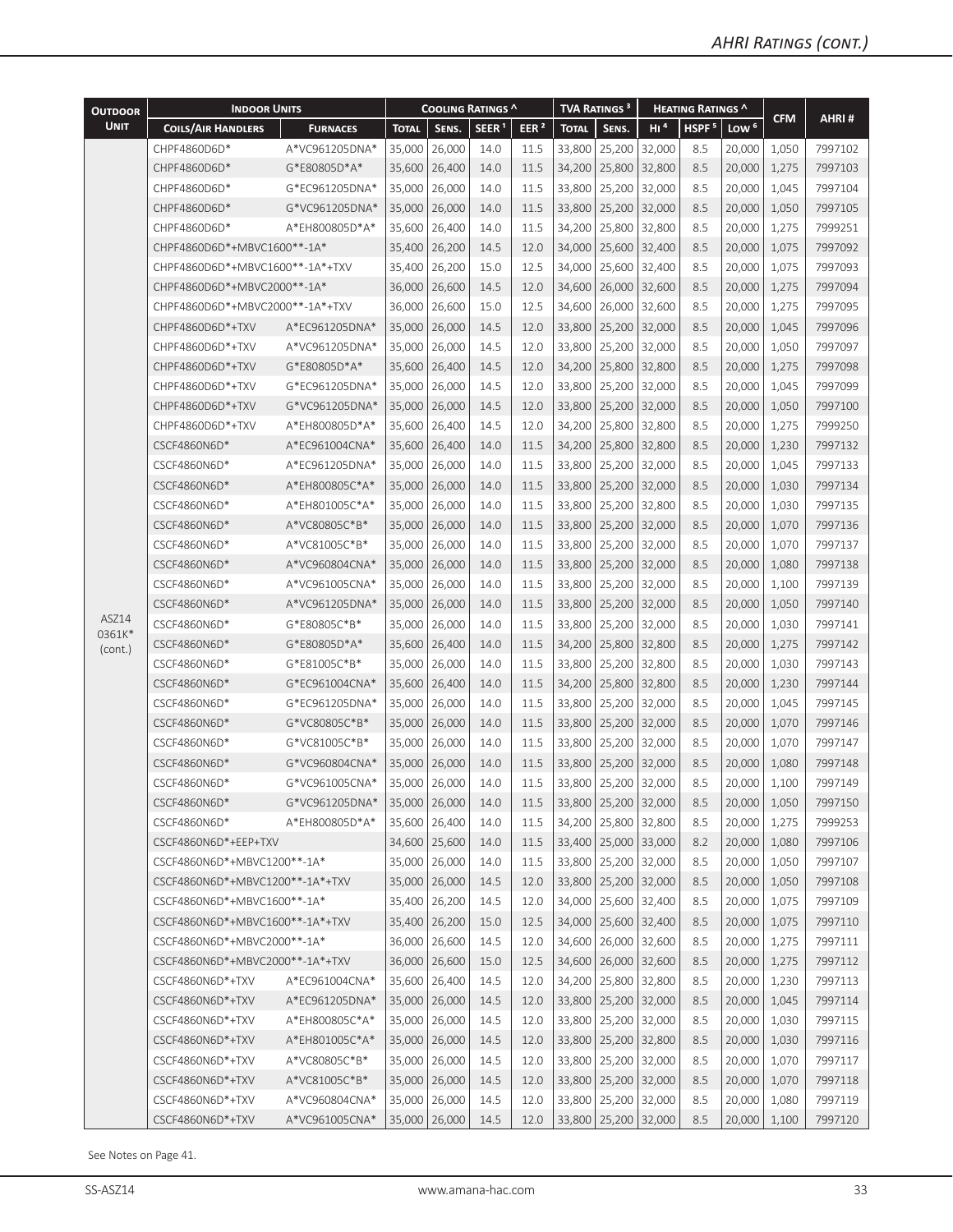| <b>OUTDOOR</b>    | <b>INDOOR UNITS</b>             |                 |              | <b>COOLING RATINGS ^</b> |                   |                  |              | TVA RATINGS <sup>3</sup> |                 | <b>HEATING RATINGS ^</b> |                  |            |         |
|-------------------|---------------------------------|-----------------|--------------|--------------------------|-------------------|------------------|--------------|--------------------------|-----------------|--------------------------|------------------|------------|---------|
| <b>UNIT</b>       | <b>COILS/AIR HANDLERS</b>       | <b>FURNACES</b> | <b>TOTAL</b> | SENS.                    | SEER <sup>1</sup> | EER <sup>2</sup> | <b>TOTAL</b> | SENS.                    | HI <sup>4</sup> | HSPF <sup>5</sup>        | Low <sup>6</sup> | <b>CFM</b> | AHRI#   |
|                   | CSCF4860N6D*+TXV                | A*VC961205DNA*  | 35,000       | 26,000                   | 14.5              | 12.0             | 33,800       | 25,200                   | 32,000          | 8.5                      | 20,000           | 1,050      | 7997121 |
|                   | CSCF4860N6D*+TXV                | G*E80805C*B*    | 35,000       | 26,000                   | 14.5              | 12.0             | 33,800       | 25,200                   | 32,000          | 8.5                      | 20,000           | 1,030      | 7997122 |
|                   | CSCF4860N6D*+TXV                | G*E80805D*A*    | 35,600       | 26,400                   | 14.5              | 12.0             | 34,200       | 25,800                   | 32,800          | 8.5                      | 20,000           | 1,275      | 7997123 |
|                   | CSCF4860N6D*+TXV                | G*E81005C*B*    | 35,000       | 26,000                   | 14.5              | 12.0             | 33,800       | 25,200                   | 32,800          | 8.5                      | 20,000           | 1,030      | 7997124 |
|                   | CSCF4860N6D*+TXV                | G*EC961004CNA*  | 35,600       | 26,400                   | 14.5              | 12.0             | 34,200       | 25,800                   | 32,800          | 8.5                      | 20,000           | 1,230      | 7997125 |
| ASZ14             | CSCF4860N6D*+TXV                | G*EC961205DNA*  | 35,000       | 26,000                   | 14.5              | 12.0             | 33,800       | 25,200                   | 32,000          | 8.5                      | 20,000           | 1,045      | 7997126 |
| 0361K*<br>(cont.) | CSCF4860N6D*+TXV                | G*VC80805C*B*   | 35,000       | 26,000                   | 14.5              | 12.0             | 33,800       | 25,200                   | 32,000          | 8.5                      | 20,000           | 1,070      | 7997127 |
|                   | CSCF4860N6D*+TXV                | G*VC81005C*B*   | 35,000       | 26,000                   | 14.5              | 12.0             | 33,800       | 25,200                   | 32,000          | 8.5                      | 20,000           | 1,070      | 7997128 |
|                   | CSCF4860N6D*+TXV                | G*VC960804CNA*  | 35,000       | 26,000                   | 14.5              | 12.0             | 33,800       | 25,200                   | 32,000          | 8.5                      | 20,000           | 1,080      | 7997129 |
|                   | CSCF4860N6D*+TXV                | G*VC961005CNA*  | 35,000       | 26,000                   | 14.5              | 12.0             | 33,800       | 25,200                   | 32,000          | 8.5                      | 20,000           | 1,100      | 7997130 |
|                   | CSCF4860N6D*+TXV                | G*VC961205DNA*  | 35,000       | 26,000                   | 14.5              | 12.0             | 33,800       | 25,200                   | 32,000          | 8.5                      | 20,000           | 1,050      | 7997131 |
|                   | CSCF4860N6D*+TXV                | A*EH800805D*A*  | 35,600       | 26,400                   | 14.5              | 12.0             | 34,200       | 25,800                   | 32,800          | 8.5                      | 20,000           | 1,275      | 7999252 |
|                   | ARUF43C14A*+TXV                 |                 | 39,000       | 29,600                   | 14.0              | 11.5             | 37,600       | 29,000                   | 40,000          | 8.2                      | 24,000           | 1,300      | 7997151 |
|                   | ARUF47D14A*                     |                 | 39,000       | 29,600                   | 14.0              | 11.5             | 37,600       | 29,000                   | 39,000          | 8.2                      | 24,000           | 1,325      | 7997152 |
|                   | ASPT47C14A*                     |                 | 39,500       | 30,000                   | 14.0              | 12.0             | 38,000       | 29,400                   | 39,000          | 8.2                      | 23,000           | 1,320      | 8245365 |
|                   | ASPT49D14A*                     |                 | 40,000       | 30,400                   | 15.0              | 12.5             | 38,500       | 29,600                   | 39,000          | 8.5                      | 23,000           | 1,320      | 8245367 |
|                   | ASPT59C14A*                     |                 | 39,500       | 30,000                   | 14.0              | 12.0             | 38,000       | 29,400                   | 39,000          | 8.2                      | 23,000           | 1,255      | 8245368 |
|                   | AVPTC49D14A*                    |                 | 40,000       | 30,400                   | 15.0              | 12.5             | 38,500       | 29,600                   | 39,000          | 9.0                      | 23,000           | 1,320      | 8996230 |
|                   | AVPTC59C14A*                    |                 | 39,500       | 30,000                   | 14.0              | 12.0             | 38,000       | 29,400                   | 39,000          | 8.2                      | 23,000           | 1,290      | 8996228 |
|                   | AVPTC59D14A*                    |                 | 39,500       | 30,000                   | 14.5              | 12.2             | 38,000       | 29,400                   | 39,000          | 8.2                      | 23,000           | 1,365      | 8996229 |
|                   | CA*F4860*6D*                    | A*EC961004CNA*  | 39,500       | 30,000                   | 14.0              | 11.5             | 38,000       | 29,400                   | 39,000          | 8.5                      | 23,600           | 1,230      | 7997178 |
|                   | CA*F4860*6D*                    | A*EC961205DNA*  | 39,500       | 30,000                   | 14.0              | 11.5             | 38,000       | 29,400                   | 39,500          | 8.5                      | 23,600           | 1,300      | 7997179 |
|                   | CA*F4860*6D*                    | A*EH800805C*A*  | 39,500       | 30,000                   | 14.0              | 11.5             | 38,000       | 29,400                   | 39,500          | 8.5                      | 23,600           | 1,325      | 7997180 |
|                   | CA*F4860*6D*                    | A*EH801005C*A*  | 39,500       | 30,000                   | 14.0              | 11.5             | 38,000       | 29,400                   | 39,000          | 8.5                      | 23,600           | 1,225      | 7997181 |
|                   | CA*F4860*6D*                    | A*VC80805C*B*   | 39,500       | 30,000                   | 14.0              | 11.5             | 38,000       | 29,400                   | 39,000          | 8.5                      | 23,600           | 1,240      | 7997182 |
|                   | CA*F4860*6D*                    | A*VC81005C*B*   | 39,500       | 30,000                   | 14.0              | 11.5             | 38,000       | 29,400                   | 39,000          | 8.5                      | 23,600           | 1,250      | 7997183 |
|                   | CA*F4860*6D*                    | A*VC960804CNA*  | 39,500       | 30,000                   | 14.0              | 11.5             | 38,000       | 29,400                   | 39,500          | 8.5                      | 23,600           | 1,310      | 7997184 |
|                   | CA*F4860*6D*                    | A*VC961005CNA*  | 39,500       | 30,000                   | 14.0              | 11.5             | 38,000       | 29,400                   | 39,500          | 8.5                      | 23,600           | 1,300      | 7997185 |
|                   | CA*F4860*6D*                    | A*VC961205DNA*  | 39,500       | 30,000                   | 14.0              | 11.5             | 38,000       | 29,400                   | 39,000          | 8.5                      | 23,600           | 1,250      | 7997186 |
|                   | CA*F4860*6D*                    | G*E80805C*B*    | 39,500       | 30,000                   | 14.0              | 11.5             | 38,000       | 29,400                   | 39,500          | 8.5                      | 23,600           | 1,325      | 7997187 |
| ASZ14             | CA*F4860*6D*                    | G*E80805D*A*    | 39,500       | 30,000                   | 14.0              | 11.5             | 38,000       | 29,400                   | 39,500          | 8.5                      | 23,600           | 1,280      | 7997188 |
| 0421K*            | CA*F4860*6D*                    | G*E81005C*B*    | 39,500       | 30,000                   | 14.0              | 11.5             | 38,000       | 29,400                   | 39,000          | 8.5                      | 23,600           | 1,225      | 7997189 |
|                   | CA*F4860*6D*                    | G*EC961004CNA*  | 39,500       | 30,000                   | 14.0              | 11.5             | 38,000       | 29,400                   | 39,000          | 8.5                      | 23,600           | 1,230      | 7997190 |
|                   | CA*F4860*6D*                    | G*EC961205DNA*  |              | 39,500 30,000            | 14.0              | 11.5             |              | 38,000   29,400   39,500 |                 | 8.5                      | 23,600           | 1,300      | 7997191 |
|                   | CA*F4860*6D*                    | G*VC80805C*B*   |              | 39,500 30,000            | 14.0              | 11.5             |              | 38,000   29,400   39,000 |                 | 8.5                      | 23,600           | 1,240      | 7997192 |
|                   | CA*F4860*6D*                    | G*VC81005C*B*   |              | 39,500 30,000            | 14.0              | 11.5             |              | 38,000 29,400 39,000     |                 | 8.5                      | 23,600           | 1,250      | 7997193 |
|                   | CA*F4860*6D*                    | G*VC960804CNA*  |              | 39,500 30,000            | 14.0              | 11.5             |              | 38,000   29,400   39,500 |                 | 8.5                      | 23,600           | 1,310      | 7997194 |
|                   | CA*F4860*6D*                    | G*VC961005CNA*  |              | 39,500 30,000            | 14.0              | 11.5             |              | 38,000   29,400   39,500 |                 | 8.5                      | 23,600           | 1,300      | 7997195 |
|                   | CA*F4860*6D*                    | G*VC961205DNA*  | 39,500       | 30,000                   | 14.0              | 11.5             | 38,000       | 29,400 39,000            |                 | 8.5                      | 23,600           | 1,250      | 7997196 |
|                   | CA*F4860*6D*                    | A*EH800805D*A*  | 39,500       | 30,000                   | 14.0              | 11.5             |              | 38,000   29,400   39,500 |                 | 8.5                      | 23,600           | 1,280      | 7999255 |
|                   | CA*F4860*6D*+EEP+TXV            |                 | 39,500       | 30,000                   | 14.0              | 11.5             |              | 38,000   29,400   39,500 |                 | 8.2                      | 24,000           | 1,300      | 7997154 |
|                   | CA*F4860*6D*+MBVC1600**-1A*     |                 |              | 40,000 30,400            | 14.5              | 12.0             |              | 38,500   29,600   39,000 |                 | 8.5                      | 23,600           | 1,300      | 7997155 |
|                   | CA*F4860*6D*+MBVC1600**-1A*+TXV |                 |              | 40,000 30,400            | 15.0              | 12.5             |              | 38,500   29,600   39,000 |                 | 8.5                      | 23,600           | 1,300      | 7997156 |
|                   | CA*F4860*6D*+MBVC2000**-1A*     |                 |              | 40,500 30,800            | 14.5              | 12.0             |              | 39,000 30,000 39,000     |                 | 9.0                      | 23,600           | 1,310      | 7997157 |
|                   | CA*F4860*6D*+MBVC2000**-1A*+TXV |                 |              | 40,500 30,800            | 15.0              | 12.5             |              | 39,000 30,000 39,000     |                 | 9.0                      | 23,600           | 1,310      | 7997158 |
|                   | CA*F4860*6D*+TXV                | A*EC961004CNA*  |              | 39,500 30,000            | 14.5              | 12.0             |              | 38,000   29,400   39,000 |                 | 8.5                      | 23,600           | 1,230      | 7997159 |
|                   | CA*F4860*6D*+TXV                | A*EC961205DNA*  | 39,500       | 30,000                   | 14.5              | 12.0             | 38,000       | 29,400 39,500            |                 | 8.5                      | 23,600           | 1,300      | 7997160 |
|                   | CA*F4860*6D*+TXV                | A*EH800805C*A*  |              | 39,500 30,000            | 14.5              | 12.0             |              | 38,000   29,400   39,500 |                 | 8.5                      | 23,600           | 1,325      | 7997161 |
|                   | CA*F4860*6D*+TXV                | A*EH801005C*A*  | 39,500       | 30,000                   | 14.5              | 12.0             | 38,000       | 29,400                   | 39,000          | 8.5                      | 23,600           | 1,225      | 7997162 |
|                   | CA*F4860*6D*+TXV                | A*VC80805C*B*   | 39,500       | 30,000                   | 14.5              | 12.0             | 38,000       | 29,400                   | 39,000          | 8.5                      | 23,600           | 1,240      | 7997163 |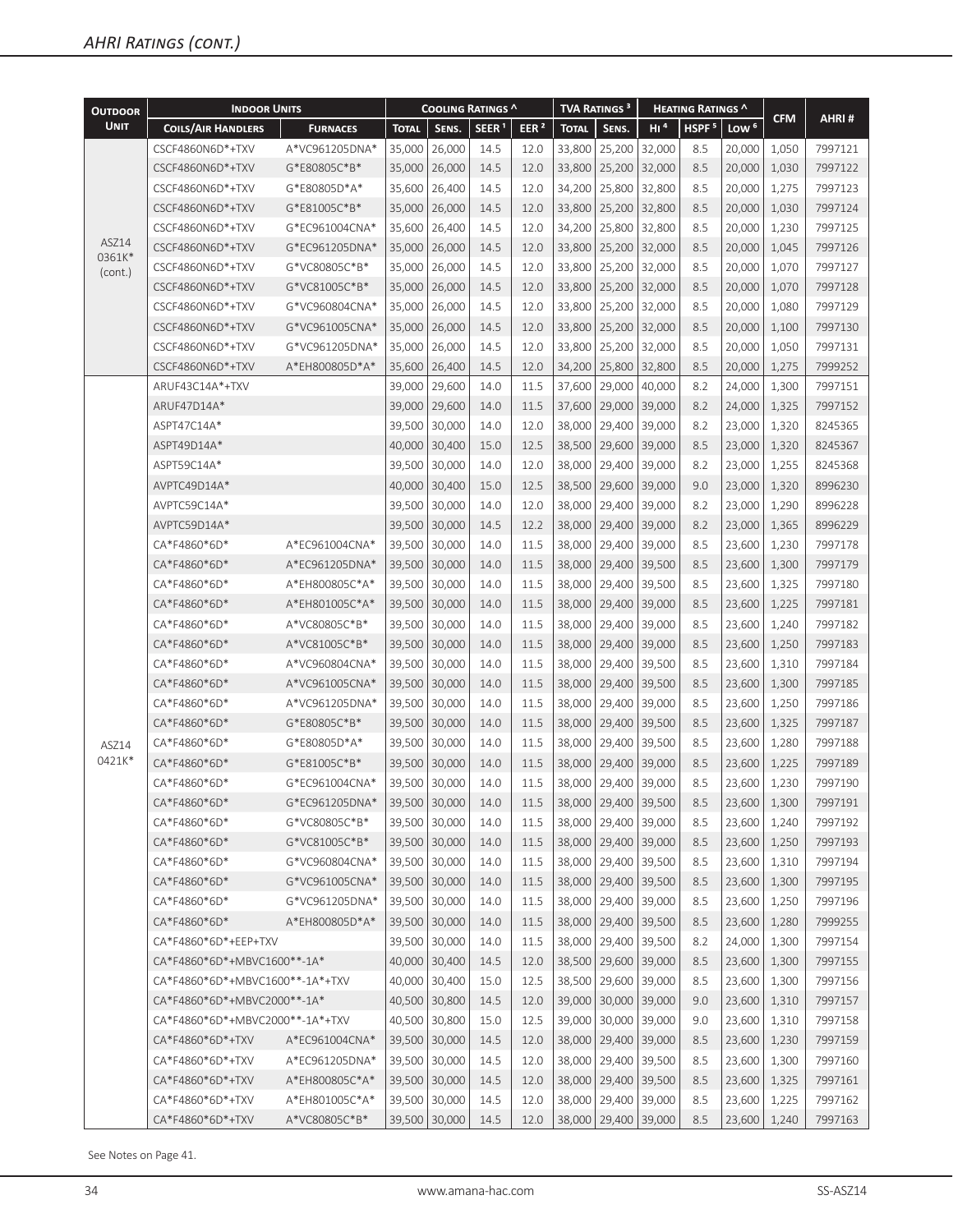| <b>OUTDOOR</b>  | <b>INDOOR UNITS</b>         |                 |              |               | <b>COOLING RATINGS ^</b> |                  |              | <b>TVA RATINGS<sup>3</sup></b> |                 | <b>HEATING RATINGS ^</b> |                  |            | AHRI#   |
|-----------------|-----------------------------|-----------------|--------------|---------------|--------------------------|------------------|--------------|--------------------------------|-----------------|--------------------------|------------------|------------|---------|
| <b>UNIT</b>     | <b>COILS/AIR HANDLERS</b>   | <b>FURNACES</b> | <b>TOTAL</b> | SENS.         | SEER <sup>1</sup>        | EER <sup>2</sup> | <b>TOTAL</b> | SENS.                          | H1 <sup>4</sup> | HSPF <sup>5</sup>        | Low <sup>6</sup> | <b>CFM</b> |         |
|                 | CA*F4860*6D*+TXV            | A*VC81005C*B*   | 39,500       | 30,000        | 14.5                     | 12.0             | 38,000       | 29,400                         | 39,000          | 8.5                      | 23,600           | 1,250      | 7997164 |
|                 | CA*F4860*6D*+TXV            | A*VC960804CNA*  | 39,500       | 30,000        | 14.5                     | 12.0             | 38,000       | 29,400                         | 39,500          | 8.5                      | 23,600           | 1,310      | 7997165 |
|                 | CA*F4860*6D*+TXV            | A*VC961005CNA*  | 39,500       | 30,000        | 14.5                     | 12.0             | 38,000       | 29,400                         | 39,500          | 8.5                      | 23,600           | 1,300      | 7997166 |
|                 | CA*F4860*6D*+TXV            | A*VC961205DNA*  | 39,500       | 30,000        | 14.5                     | 12.0             | 38,000       | 29,400                         | 39,000          | 8.5                      | 23,600           | 1,250      | 7997167 |
|                 | CA*F4860*6D*+TXV            | G*E80805C*B*    | 39,500       | 30,000        | 14.5                     | 12.0             | 38,000       | 29,400                         | 39,500          | 8.5                      | 23,600           | 1,325      | 7997168 |
|                 | CA*F4860*6D*+TXV            | G*E80805D*A*    | 39,500       | 30,000        | 14.5                     | 12.0             | 38,000       | 29,400                         | 39,500          | 8.5                      | 23,600           | 1,280      | 7997169 |
|                 | CA*F4860*6D*+TXV            | G*E81005C*B*    | 39,500       | 30,000        | 14.5                     | 12.0             | 38,000       | 29,400                         | 39,000          | 8.5                      | 23,600           | 1,225      | 7997170 |
|                 | CA*F4860*6D*+TXV            | G*EC961004CNA*  | 39,500       | 30,000        | 14.5                     | 12.0             | 38,000       | 29,400                         | 39,000          | 8.5                      | 23,600           | 1,230      | 7997171 |
|                 | CA*F4860*6D*+TXV            | G*EC961205DNA*  | 39,500       | 30,000        | 14.5                     | 12.0             | 38,000       | 29,400                         | 39,500          | 8.5                      | 23,600           | 1,300      | 7997172 |
|                 | CA*F4860*6D*+TXV            | G*VC80805C*B*   | 39,500       | 30,000        | 14.5                     | 12.0             | 38,000       | 29,400                         | 39,000          | 8.5                      | 23,600           | 1,240      | 7997173 |
|                 | CA*F4860*6D*+TXV            | G*VC81005C*B*   | 39,500       | 30,000        | 14.5                     | 12.0             | 38,000       | 29,400                         | 39,000          | 8.5                      | 23,600           | 1,250      | 7997174 |
|                 | CA*F4860*6D*+TXV            | G*VC960804CNA*  | 39,500       | 30,000        | 14.5                     | 12.0             | 38,000       | 29,400                         | 39,500          | 8.5                      | 23,600           | 1,310      | 7997175 |
|                 | CA*F4860*6D*+TXV            | G*VC961005CNA*  | 39,500       | 30,000        | 14.5                     | 12.0             | 38,000       | 29,400                         | 39,500          | 8.5                      | 23,600           | 1,300      | 7997176 |
|                 | CA*F4860*6D*+TXV            | G*VC961205DNA*  | 39,500       | 30,000        | 14.5                     | 12.0             | 38,000       | 29,400                         | 39,000          | 8.5                      | 23,600           | 1,250      | 7997177 |
|                 | CA*F4860*6D*+TXV            | A*EH800805D*A*  | 39,500       | 30,000        | 14.5                     | 12.0             | 38,000       | 29,400                         | 39,500          | 8.5                      | 23,600           | 1,280      | 7999254 |
|                 | CA*F4961*6D*                | A*EC961004CNA*  | 40,000       | 30,400        | 14.5                     | 12.0             | 38,500       | 29,600                         | 39,500          | 8.5                      | 23,800           | 1,230      | 7997221 |
|                 | CA*F4961*6D*                | A*EC961205DNA*  | 40,000       | 30,400        | 14.5                     | 12.0             | 38,500       | 29,600                         | 40,000          | 8.5                      | 24,000           | 1,300      | 7997222 |
|                 | CA*F4961*6D*                | A*EH800805C*A*  | 40,000       | 30,400        | 14.5                     | 12.0             | 38,500       | 29,600                         | 39,500          | 8.5                      | 23,800           | 1,325      | 7997223 |
|                 | CA*F4961*6D*                | A*EH801005C*A*  | 40,000       | 30,400        | 14.5                     | 12.0             | 38,500       | 29,600                         | 39,500          | 8.5                      | 23,800           | 1,225      | 7997224 |
|                 | CA*F4961*6D*                | A*VC80805C*B*   | 40,000       | 30,400        | 14.5                     | 12.0             | 38,500       | 29,600                         | 39,500          | 8.5                      | 23,800           | 1,240      | 7997225 |
|                 | CA*F4961*6D*                | A*VC81005C*B*   | 40,000       | 30,400        | 14.5                     | 12.0             | 38,500       | 29,600                         | 39,500          | 8.5                      | 23,800           | 1,250      | 7997226 |
|                 | CA*F4961*6D*                | A*VC960804CNA*  | 40,000       | 30,400        | 14.5                     | 12.0             | 38,500       | 29,600                         | 39,500          | 8.5                      | 23,800           | 1,310      | 7997227 |
|                 | CA*F4961*6D*                | A*VC961005CNA*  | 40,000       | 30,400        | 14.5                     | 12.0             | 38,500       | 29,600                         | 39,500          | 8.5                      | 23,800           | 1,300      | 7997228 |
|                 | CA*F4961*6D*                | A*VC961205DNA*  | 40,000       | 30,400        | 14.5                     | 12.0             | 38,500       | 29,600                         | 39,500          | 8.5                      | 23,800           | 1,250      | 7997229 |
| ASZ14<br>0421K* | CA*F4961*6D*                | G*E80805C*B*    | 40,000       | 30,400        | 14.5                     | 12.0             | 38,500       | 29,600                         | 39,500          | 8.5                      | 23,800           | 1,325      | 7997230 |
| (cont.)         | CA*F4961*6D*                | G*E80805D*A*    | 40,000       | 30,400        | 14.5                     | 12.0             | 38,500       | 29,600                         | 39,500          | 8.5                      | 23,800           | 1,280      | 7997231 |
|                 | CA*F4961*6D*                | G*E81005C*B*    | 40,000       | 30,400        | 14.5                     | 12.0             | 38,500       | 29,600                         | 39,500          | 8.5                      | 23,800           | 1,225      | 7997232 |
|                 | CA*F4961*6D*                | G*EC961004CNA*  | 40,000       | 30,400        | 14.5                     | 12.0             | 38,500       | 29,600                         | 39,500          | 8.5                      | 23,800           | 1,230      | 7997233 |
|                 | CA*F4961*6D*                | G*EC961205DNA*  | 40,000       | 30,400        | 14.5                     | 12.0             | 38,500       | 29,600                         | 40,000          | 8.5                      | 24,000           | 1,300      | 7997234 |
|                 | CA*F4961*6D*                | G*VC80805C*B*   |              | 40,000 30,400 | 14.5                     | 12.0             | 38,500       | 29,600                         | 39,500          | 8.5                      | 23,800           | 1,240      | 7997235 |
|                 | CA*F4961*6D*                | G*VC81005C*B*   |              | 40,000 30,400 | 14.5                     | 12.0             | 38,500       | 29,600                         | 39,500          | 8.5                      | 23,800           | 1,250      | 7997236 |
|                 | CA*F4961*6D*                | G*VC960804CNA*  | 40,000       | 30,400        | 14.5                     | 12.0             | 38,500       | 29,600                         | 39,500          | 8.5                      | 23,800           | 1,310      | 7997237 |
|                 | CA*F4961*6D*                | G*VC961005CNA*  | 40,000       | 30,400        | 14.5                     | 12.0             | 38,500       | 29,600                         | 39,500          | 8.5                      | 23,800           | 1,300      | 7997238 |
|                 | CA*F4961*6D*                | G*VC961205DNA*  |              | 40,000 30,400 | 14.5                     | 12.0             |              | 38,500 29,600 39,500           |                 | 8.5                      | 23,800           | 1,250      | 7997239 |
|                 | CA*F4961*6D*                | A*EH800805D*A*  |              | 40,000 30,400 | 14.5                     | 12.0             |              | 38,500   29,600   39,500       |                 | 8.5                      | 23,800           | 1,280      | 7999257 |
|                 | CA*F4961*6D*+EEP+TXV        |                 |              | 40,000 30,400 | 14.0                     | 12.0             |              | 38,500   29,600                | 40,000          | 8.5                      | 24,000           | 1,300      | 7997197 |
|                 | CA*F4961*6D*+MBVC1600**-1A* |                 |              | 40,000 30,400 | 14.5                     | 12.0             |              | 38,500 29,600 39,500           |                 | 9.0                      | 23,800           | 1,300      | 7997198 |
|                 | CA*F4961*6D*+MBVC2000**-1A* |                 |              | 40,500 30,800 | 14.5                     | 12.0             |              | 39,000 30,000 39,000           |                 | 9.0                      | 23,800           | 1,310      | 7997200 |
|                 | CA*F4961*6D*+TXV            | A*EC961004CNA*  |              | 40,000 30,400 | 15.0                     | 12.5             |              | 38,500   29,600   39,500       |                 | 8.5                      | 23,800           | 1,230      | 7997202 |
|                 | CA*F4961*6D*+TXV            | A*EC961205DNA*  |              | 40,000 30,400 | 15.0                     | 12.5             |              | 38,500 29,600                  | 40,000          | 8.5                      | 24,000           | 1,300      | 7997203 |
|                 | CA*F4961*6D*+TXV            | A*EH800805C*A*  |              | 40,000 30,400 | 15.0                     | 12.5             |              | 38,500 29,600 39,500           |                 | 8.5                      | 23,800           | 1,325      | 7997204 |
|                 | CA*F4961*6D*+TXV            | A*EH801005C*A*  |              | 40,000 30,400 | 15.0                     | 12.5             |              | 38,500   29,600   39,500       |                 | 8.5                      | 23,800           | 1,225      | 7997205 |
|                 | CA*F4961*6D*+TXV            | A*VC80805C*B*   |              | 40,000 30,400 | 15.0                     | 12.5             |              | 38,500   29,600   39,500       |                 | 8.5                      | 23,800           | 1,240      | 7997206 |
|                 | CA*F4961*6D*+TXV            | A*VC81005C*B*   |              | 40,000 30,400 | 15.0                     | 12.5             |              | 38,500   29,600                | 39,500          | 8.5                      | 23,800           | 1,250      | 7997207 |
|                 | CA*F4961*6D*+TXV            | A*VC960804CNA*  |              | 40,000 30,400 | 15.0                     | 12.5             |              | 38,500 29,600 39,500           |                 | 8.5                      | 23,800           | 1,310      | 7997208 |
|                 | CA*F4961*6D*+TXV            | A*VC961005CNA*  |              | 40,000 30,400 | 15.0                     | 12.5             |              | 38,500   29,600   39,500       |                 | 8.5                      | 23,800           | 1,300      | 7997209 |
|                 | CA*F4961*6D*+TXV            | A*VC961205DNA*  |              | 40,000 30,400 | 15.0                     | 12.5             |              | 38,500   29,600   39,500       |                 | 8.5                      | 23,800           | 1,250      | 7997210 |
|                 | CA*F4961*6D*+TXV            | G*E80805C*B*    |              | 40,000 30,400 | 15.0                     | 12.5             |              | 38,500   29,600                | 39,500          | 8.5                      | 23,800           | 1,325      | 7997211 |
|                 | CA*F4961*6D*+TXV            | G*E80805D*A*    |              | 40,000 30,400 | 15.0                     | 12.5             |              | 38,500   29,600   39,500       |                 | 8.5                      | 23,800           | 1,280      | 7997212 |
|                 | CA*F4961*6D*+TXV            | G*E81005C*B*    |              | 40,000 30,400 | 15.0                     | 12.5             |              | 38,500   29,600   39,500       |                 | 8.5                      | 23,800           | 1,225      | 7997213 |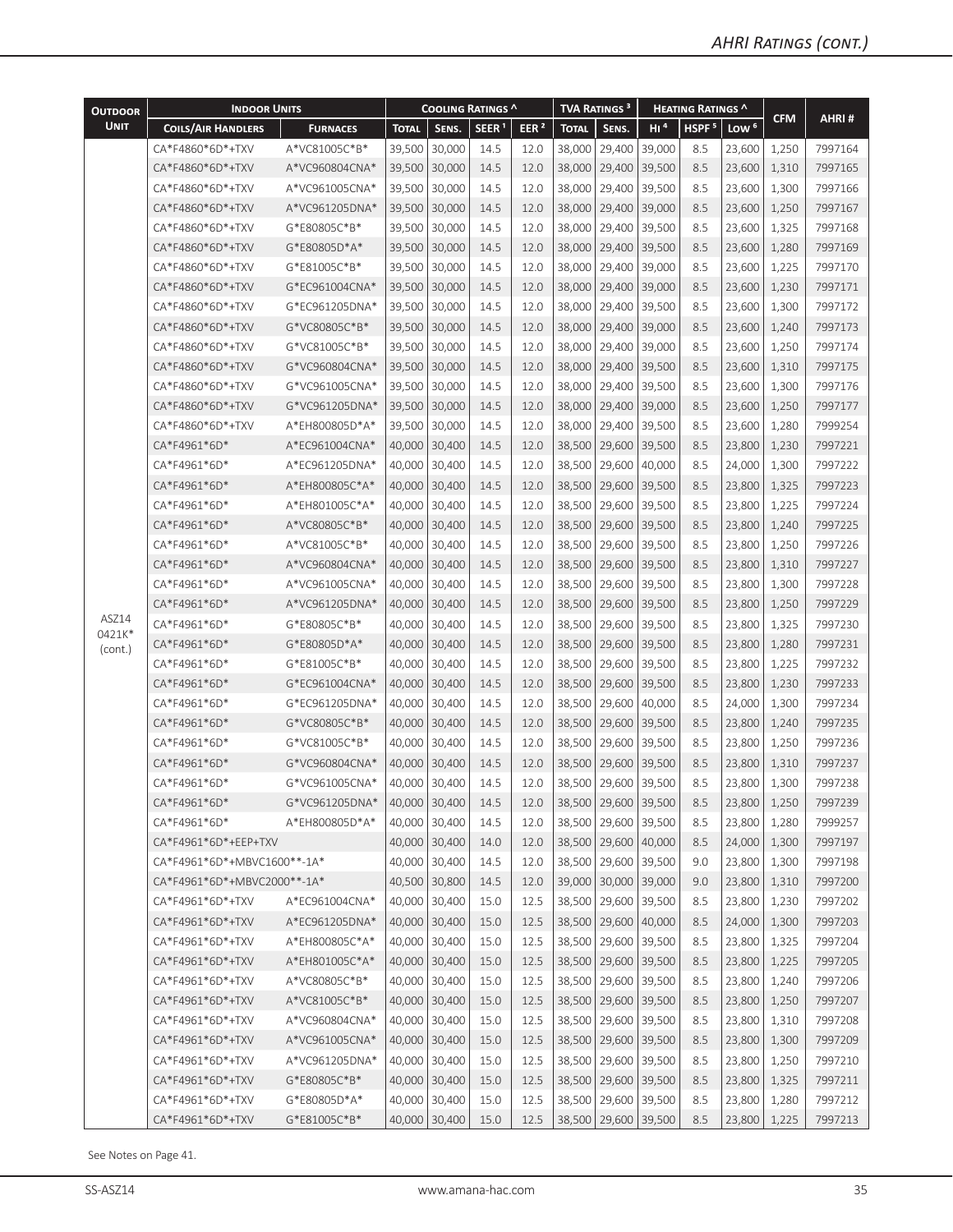| <b>OUTDOOR</b>  | <b>INDOOR UNITS</b>             |                 | <b>COOLING RATINGS ^</b> |               |                   | <b>TVA RATINGS<sup>3</sup></b> |              | <b>HEATING RATINGS ^</b> |                 |                   |                  |            |         |
|-----------------|---------------------------------|-----------------|--------------------------|---------------|-------------------|--------------------------------|--------------|--------------------------|-----------------|-------------------|------------------|------------|---------|
| <b>UNIT</b>     | <b>COILS/AIR HANDLERS</b>       | <b>FURNACES</b> | <b>TOTAL</b>             | SENS.         | SEER <sup>1</sup> | EER <sup>2</sup>               | <b>TOTAL</b> | SENS.                    | HI <sup>4</sup> | HSPF <sup>5</sup> | Low <sup>6</sup> | <b>CFM</b> | AHRI#   |
|                 | CA*F4961*6D*+TXV                | G*EC961004CNA*  | 40,000                   | 30,400        | 15.0              | 12.5                           | 38,500       | 29.600                   | 39,500          | 8.5               | 23,800           | 1,230      | 7997214 |
|                 | CA*F4961*6D*+TXV                | G*EC961205DNA*  | 40,000                   | 30,400        | 15.0              | 12.5                           | 38,500       | 29,600                   | 40,000          | 8.5               | 24,000           | 1,300      | 7997215 |
|                 | CA*F4961*6D*+TXV                | G*VC80805C*B*   | 40,000                   | 30,400        | 15.0              | 12.5                           | 38,500       | 29,600 39,500            |                 | 8.5               | 23,800           | 1,240      | 7997216 |
|                 | CA*F4961*6D*+TXV                | G*VC81005C*B*   | 40,000                   | 30,400        | 15.0              | 12.5                           | 38,500       | 29,600 39,500            |                 | 8.5               | 23,800           | 1,250      | 7997217 |
|                 | CA*F4961*6D*+TXV                | G*VC960804CNA*  | 40,000                   | 30,400        | 15.0              | 12.5                           | 38,500       | 29,600                   | 39,500          | 8.5               | 23,800           | 1,310      | 7997218 |
|                 | CA*F4961*6D*+TXV                | G*VC961005CNA*  | 40,000                   | 30,400        | 15.0              | 12.5                           | 38,500       | 29,600                   | 39,500          | 8.5               | 23,800           | 1,300      | 7997219 |
|                 | CA*F4961*6D*+TXV                | G*VC961205DNA*  | 40,000                   | 30,400        | 15.0              | 12.5                           | 38,500       | 29,600                   | 39,500          | 8.5               | 23,800           | 1,250      | 7997220 |
|                 | CA*F4961*6D*+TXV                | A*EH800805D*A*  | 40,000                   | 30,400        | 15.0              | 12.5                           | 38,500       | 29,600                   | 39,500          | 8.5               | 23,800           | 1,280      | 7999256 |
|                 | CHPF4860D6D*                    | A*EC961205DNA*  | 40,000                   | 30,400        | 14.0              | 12.0                           | 38,500       | 29,600                   | 39,500          | 8.5               | 23,600           | 1,300      | 7997250 |
|                 | CHPF4860D6D*                    | A*VC961205DNA*  | 39,500                   | 30,000        | 14.0              | 12.0                           | 38,000       | 29,400                   | 39,000          | 8.5               | 23,600           | 1,250      | 7997251 |
|                 | CHPF4860D6D*                    | G*E80805D*A*    | 39,500                   | 30,000        | 14.0              | 12.0                           | 38,000       | 29,400                   | 39,500          | 8.5               | 23,600           | 1,280      | 7997252 |
|                 | CHPF4860D6D*                    | G*EC961205DNA*  | 40,000                   | 30,400        | 14.0              | 12.0                           | 38,500       | 29,600                   | 39,500          | 8.5               | 23,600           | 1,300      | 7997253 |
|                 | CHPF4860D6D*                    | G*VC961205DNA*  | 39,500                   | 30,000        | 14.0              | 12.0                           | 38,000       | 29,400                   | 39,000          | 8.5               | 23,600           | 1,250      | 7997254 |
|                 | CHPF4860D6D*                    | A*EH800805D*A*  | 39,500                   | 30,000        | 14.0              | 12.0                           | 38,000       | 29,400                   | 39,500          | 8.5               | 23,600           | 1,280      | 7999259 |
|                 | CHPF4860D6D*+EEP+TXV            |                 | 39,000                   | 29,600        | 14.0              | 11.5                           | 37,600       | 29,000                   | 39,500          | 8.5               | 24,000           | 1,300      | 7997240 |
|                 | CHPF4860D6D*+MBVC1600**-1A*     |                 | 40,000                   | 30,400        | 14.5              | 12.0                           | 38,500       | 29,600                   | 39,000          | 8.5               | 23,600           | 1,300      | 7997241 |
|                 | CHPF4860D6D*+MBVC1600**-1A*+TXV |                 | 40,000                   | 30,400        | 15.0              | 12.5                           | 38,500       | 29,600                   | 39,000          | 8.5               | 23,600           | 1,300      | 7997242 |
|                 | CHPF4860D6D*+MBVC2000**-1A*     |                 | 40.000                   | 30,400        | 14.5              | 12.0                           | 38,500       | 29,600                   | 39,000          | 9.0               | 23,600           | 1,310      | 7997243 |
|                 | CHPF4860D6D*+MBVC2000**-1A*+TXV |                 | 40,000                   | 30,400        | 15.0              | 12.5                           | 38,500       | 29,600                   | 39,000          | 9.0               | 23,600           | 1,310      | 7997244 |
|                 | CHPF4860D6D*+TXV                | A*EC961205DNA*  | 40,000                   | 30,400        | 14.5              | 12.0                           | 38,500       | 29,600                   | 39,500          | 8.5               | 23,600           | 1,300      | 7997245 |
|                 | CHPF4860D6D*+TXV                | A*VC961205DNA*  | 39,500                   | 30,000        | 14.5              | 12.0                           | 38,000       | 29,400                   | 39,000          | 8.5               | 23,600           | 1,250      | 7997246 |
|                 | CHPF4860D6D*+TXV                | G*E80805D*A*    | 39,500                   | 30,000        | 14.5              | 12.0                           | 38,000       | 29,400                   | 39,500          | 8.5               | 23,600           | 1,280      | 7997247 |
|                 | CHPF4860D6D*+TXV                | G*EC961205DNA*  | 40,000                   | 30,400        | 14.5              | 12.0                           | 38,500       | 29,600                   | 39,500          | 8.5               | 23,600           | 1,300      | 7997248 |
|                 | CHPF4860D6D*+TXV                | G*VC961205DNA*  | 39,500                   | 30,000        | 14.5              | 12.0                           | 38,000       | 29,400                   | 39,000          | 8.5               | 23,600           | 1,250      | 7997249 |
| ASZ14<br>0421K* | CHPF4860D6D*+TXV                | A*EH800805D*A*  | 39,500                   | 30,000        | 14.5              | 12.0                           | 38,000       | 29,400                   | 39,500          | 8.5               | 23,600           | 1,280      | 7999258 |
| (cont.)         | CSCF4860N6D*                    | A*EC961004CNA*  | 40,500                   | 30,800        | 14.0              | 12.0                           | 39,000       | 30,000                   | 39,000          | 8.5               | 23,600           | 1,230      | 7997279 |
|                 | CSCF4860N6D*                    | A*EC961205DNA*  | 40,000                   | 30,400        | 14.0              | 12.0                           | 38,500       | 29,600                   | 40,000          | 8.5               | 23,600           | 1,300      | 7997280 |
|                 | CSCF4860N6D*                    | A*EH800805C*A*  | 40,500                   | 30,800        | 14.0              | 12.0                           | 39,000       | 30,000                   | 39,500          | 8.5               | 23,600           | 1,325      | 7997281 |
|                 | CSCF4860N6D*                    | A*EH801005C*A*  | 40,500                   | 30,800        | 14.0              | 12.0                           | 39,000       | 30,000                   | 39,000          | 8.5               | 23,600           | 1,225      | 7997282 |
|                 | CSCF4860N6D*                    | A*VC80805C*B*   | 40,000                   | 30,400        | 14.5              | 12.0                           | 38,500       | 29,600                   | 39,500          | 8.5               | 23,600           | 1,240      | 7997283 |
|                 | CSCF4860N6D*                    | A*VC81005C*B*   | 40,000                   | 30,400        | 14.5              | 12.0                           | 38,500       | 29,600                   | 39,500          | 8.5               | 23,600           | 1,250      | 7997284 |
|                 | CSCF4860N6D*                    | A*VC960804CNA*  | 40,000                   | 30,400        | 14.5              | 12.0                           | 38,500       | 29,600                   | 39,500          | 8.5               | 23,600           | 1,310      | 7997285 |
|                 | CSCF4860N6D*                    | A*VC961005CNA*  | 40.000                   | 30,400        | 14.5              | 12.0                           | 38,500       | 29,600                   | 39,500          | 8.5               | 23,600           | 1,300      | 7997286 |
|                 | CSCF4860N6D*                    | A*VC961205DNA*  |                          | 40,000 30,400 | 14.5              | 12.0                           |              | 38,500 29,600 39,500     |                 | 8.5               | 23,600           | 1,250      | 7997287 |
|                 | CSCF4860N6D*                    | G*E80805C*B*    |                          | 40,500 30,800 | 14.0              | 12.0                           |              | 39,000 30,000 39,500     |                 | 8.5               | 23,600           | 1,325      | 7997288 |
|                 | CSCF4860N6D*                    | G*E80805D*A*    |                          | 40,500 30,800 | 14.0              | 12.0                           |              | 39,000 30,000 39,500     |                 | 8.5               | 23,600           | 1,280      | 7997289 |
|                 | CSCF4860N6D*                    | G*E81005C*B*    |                          | 40,500 30,800 | 14.0              | 12.0                           |              | 39,000 30,000 39,000     |                 | 8.5               | 23,600           | 1,225      | 7997290 |
|                 | CSCF4860N6D*                    | G*EC961004CNA*  |                          | 40,500 30,800 | 14.0              | 12.0                           |              | 39,000 30,000 39,000     |                 | 8.5               | 23,600           | 1,230      | 7997291 |
|                 | CSCF4860N6D*                    | G*EC961205DNA*  | 40,000                   | 30,400        | 14.0              | 12.0                           | 38,500       | 29,600 40,000            |                 | 8.5               | 23,600           | 1,300      | 7997292 |
|                 | CSCF4860N6D*                    | G*VC80805C*B*   |                          | 40,000 30,400 | 14.5              | 12.0                           |              | 38,500 29,600 39,500     |                 | 8.5               | 23,600           | 1,240      | 7997293 |
|                 | CSCF4860N6D*                    | G*VC81005C*B*   |                          | 40,000 30,400 | 14.5              | 12.0                           | 38,500       | 29,600 39,500            |                 | 8.5               | 23,600           | 1,250      | 7997294 |
|                 | CSCF4860N6D*                    | G*VC960804CNA*  |                          | 40,000 30,400 | 14.5              | 12.0                           |              | 38,500 29,600 39,500     |                 | 8.5               | 23,600           | 1,310      | 7997295 |
|                 | CSCF4860N6D*                    | G*VC961005CNA*  |                          | 40,000 30,400 | 14.5              | 12.0                           |              | 38,500   29,600   39,500 |                 | 8.5               | 23,600           | 1,300      | 7997296 |
|                 | CSCF4860N6D*                    | G*VC961205DNA*  |                          | 40,000 30,400 | 14.5              | 12.0                           |              | 38,500   29,600   39,500 |                 | 8.5               | 23,600           | 1,250      | 7997297 |
|                 | CSCF4860N6D*                    | A*EH800805D*A*  |                          | 40,500 30,800 | 14.0              | 12.0                           |              | 39,000 30,000 39,500     |                 | 8.5               | 23,600           | 1,280      | 7999261 |
|                 | CSCF4860N6D*+EEP+TXV            |                 |                          | 40,500 30,800 | 14.0              | 12.0                           |              | 39,000 30,000 40,000     |                 | 8.5               | 24,000           | 1,300      | 7997255 |
|                 | CSCF4860N6D*+MBVC1600**-1A*     |                 | 40,000                   | 30,400        | 14.5              | 12.0                           | 38,500       | 29,600 39,500            |                 | 8.5               | 23,600           | 1,300      | 7997256 |
|                 | CSCF4860N6D*+MBVC1600**-1A*+TXV |                 |                          | 40,000 30,400 | 15.0              | 12.5                           |              | 38,500 29,600 39,500     |                 | 8.5               | 23,600           | 1,300      | 7997257 |
|                 | CSCF4860N6D*+MBVC2000**-1A*     |                 |                          | 40,000 30,400 | 14.5              | 12.5                           | 38,500       | 29,600                   | 39,500          | 9.0               | 23,600           | 1,310      | 7997258 |
|                 | CSCF4860N6D*+MBVC2000**-1A*+TXV |                 |                          | 40,000 30,400 | 15.0              | 13.0                           | 38,500       | 29,600   39,000          |                 | 9.0               | 23,600           | 1,310      | 7997259 |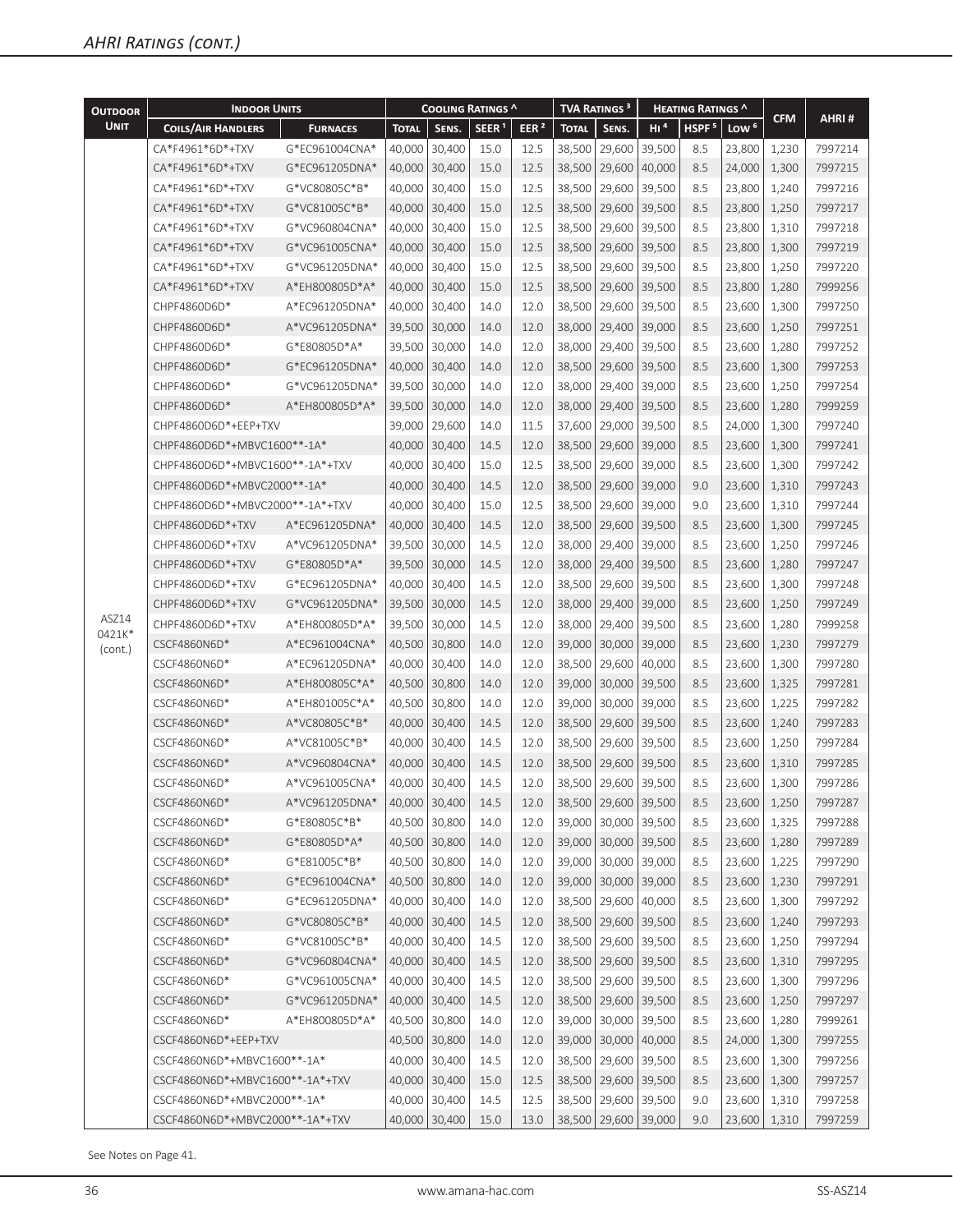| <b>OUTDOOR</b>                                | <b>INDOOR UNITS</b>         |                 |              | <b>COOLING RATINGS ^</b> |                   |                  |              | <b>TVA RATINGS<sup>3</sup></b> |                 | <b>HEATING RATINGS ^</b> |                  |                                                                                                                                                                                                                           |         |
|-----------------------------------------------|-----------------------------|-----------------|--------------|--------------------------|-------------------|------------------|--------------|--------------------------------|-----------------|--------------------------|------------------|---------------------------------------------------------------------------------------------------------------------------------------------------------------------------------------------------------------------------|---------|
| <b>UNIT</b>                                   | <b>COILS/AIR HANDLERS</b>   | <b>FURNACES</b> | <b>TOTAL</b> | SENS.                    | SEER <sup>1</sup> | EER <sup>2</sup> | <b>TOTAL</b> | SENS.                          | H1 <sup>4</sup> | HSPF <sup>5</sup>        | Low <sup>6</sup> |                                                                                                                                                                                                                           | AHRI#   |
|                                               | CSCF4860N6D*+TXV            | A*EC961004CNA*  | 40,500       | 30,800                   | 14.5              | 12.0             | 39,000       | 30,000                         | 39,000          | 8.5                      | 23,600           | 1,230                                                                                                                                                                                                                     | 7997260 |
|                                               | CSCF4860N6D*+TXV            | A*EC961205DNA*  |              | 40,000 30,400            | 14.5              | 12.0             | 38,500       | 29,600                         | 40,000          | 8.5                      | 23,600           | 1,300                                                                                                                                                                                                                     | 7997261 |
|                                               | CSCF4860N6D*+TXV            | A*EH800805C*A*  | 40,500       | 30,800                   | 14.5              | 12.0             | 39,000       | 30,000                         | 39,500          | 8.5                      | 23,600           | 1,325                                                                                                                                                                                                                     | 7997262 |
|                                               | CSCF4860N6D*+TXV            | A*EH801005C*A*  | 40,500       | 30,800                   | 14.5              | 12.0             | 39,000       | 30,000                         | 39,000          | 8.5                      | 23,600           | 1,225                                                                                                                                                                                                                     | 7997263 |
| ASZ14<br>0421K*<br>(cont.)<br>ASZ14<br>0481K* | CSCF4860N6D*+TXV            | A*VC80805C*B*   |              | 40,000 30,400            | 15.0              | 12.0             | 38,500       | 29,600                         | 39,500          | 8.5                      | 23,600           | 1,240                                                                                                                                                                                                                     | 7997264 |
|                                               | CSCF4860N6D*+TXV            | A*VC81005C*B*   | 40,000       | 30,400                   | 15.0              | 12.0             | 38,500       | 29,600                         | 39,500          | 8.5                      | 23,600           | 1,250                                                                                                                                                                                                                     | 7997265 |
|                                               | CSCF4860N6D*+TXV            | A*VC960804CNA*  | 40,000       | 30,400                   | 15.0              | 12.0             | 38,500       | 29,600                         | 39,500          | 8.5                      | 23,600           | 1,310                                                                                                                                                                                                                     | 7997266 |
|                                               | CSCF4860N6D*+TXV            | A*VC961005CNA*  |              | 40,000 30,400            | 15.0              | 12.0             | 38,500       | 29,600                         | 39,500          | 8.5                      | 23,600           | 1,300                                                                                                                                                                                                                     | 7997267 |
|                                               | CSCF4860N6D*+TXV            | A*VC961205DNA*  | 40,000       | 30,400                   | 15.0              | 12.0             | 38,500       | 29,600                         | 39,500          | 8.5                      | 23,600           | 1,250                                                                                                                                                                                                                     | 7997268 |
|                                               | CSCF4860N6D*+TXV            | G*E80805C*B*    | 40,500       | 30,800                   | 14.5              | 12.0             | 39,000       | 30,000                         | 39,500          | 8.5                      | 23,600           | 1,325                                                                                                                                                                                                                     | 7997269 |
|                                               | CSCF4860N6D*+TXV            | G*E80805D*A*    | 40,500       | 30,800                   | 14.5              | 12.0             | 39,000       | 30,000                         | 39,500          | 8.5                      | 23,600           | 1,280                                                                                                                                                                                                                     | 7997270 |
|                                               | CSCF4860N6D*+TXV            | G*E81005C*B*    | 40,500       | 30,800                   | 14.5              | 12.0             | 39,000       | 30,000                         | 39,000          | 8.5                      | 23,600           | 1,225                                                                                                                                                                                                                     | 7997271 |
|                                               | CSCF4860N6D*+TXV            | G*EC961004CNA*  |              | 40,500 30,800            | 14.5              | 12.0             | 39,000       | 30,000 39,000                  |                 | 8.5                      | 23,600           | 1,230                                                                                                                                                                                                                     | 7997272 |
|                                               | CSCF4860N6D*+TXV            | G*EC961205DNA*  |              | 40,000 30,400            | 14.5              | 12.0             | 38,500       | 29,600                         | 40,000          | 8.5                      | 23,600           | 1,300                                                                                                                                                                                                                     | 7997273 |
|                                               | CSCF4860N6D*+TXV            | G*VC80805C*B*   |              | 40,000 30,400            | 15.0              | 12.0             | 38,500       | 29,600                         | 39,500          | 8.5                      | 23,600           | 1,240                                                                                                                                                                                                                     | 7997274 |
|                                               | CSCF4860N6D*+TXV            | G*VC81005C*B*   |              | 40,000 30,400            | 15.0              | 12.0             | 38,500       | 29,600                         | 39,500          | 8.5                      | 23,600           | 1,250                                                                                                                                                                                                                     | 7997275 |
|                                               | CSCF4860N6D*+TXV            | G*VC960804CNA*  | 40,000       | 30,400                   | 15.0              | 12.0             | 38,500       | 29,600                         | 39,500          | 8.5                      | 23,600           | 1,310                                                                                                                                                                                                                     | 7997276 |
|                                               | CSCF4860N6D*+TXV            | G*VC961005CNA*  |              | 40,000 30,400            | 15.0              | 12.0             | 38,500       | 29,600                         | 39,500          | 8.5                      | 23,600           | 1,300                                                                                                                                                                                                                     | 7997277 |
|                                               | CSCF4860N6D*+TXV            | G*VC961205DNA*  | 40,000       | 30,400                   | 15.0              | 12.0             | 38,500       | 29,600                         | 39,500          | 8.5                      | 23,600           | 1,250                                                                                                                                                                                                                     | 7997278 |
|                                               | CSCF4860N6D*+TXV            | A*EH800805D*A*  | 40,500       | 30,800                   | 14.5              | 12.0             | 39,000       | 30,000                         | 39,500          | 8.5                      | 23,600           | 1,280                                                                                                                                                                                                                     | 7999260 |
|                                               | ARUF49D14A*+TXV             |                 |              | 44,000 34,800            | 14.0              | 11.5             |              | 42,500 34,000                  | 44,000          | 8.5                      | 27,600           | 1,450                                                                                                                                                                                                                     | 9119193 |
|                                               | ARUF61D14A*+TXV             |                 |              | 45,000 35,600            | 14.0              | 11.5             | 43,500       | 34,800                         | 44,500          | 8.5                      | 28,000           | 1,555                                                                                                                                                                                                                     | 7997298 |
|                                               | ASPT49D14A*                 |                 |              | 44,500 35,200            | 14.5              | 12.0             | 43,000       | 34,400                         | 44,000          | 8.5                      | 27,600           | 1,430                                                                                                                                                                                                                     | 8245369 |
|                                               | ASPT59C14A*                 |                 |              | 45,000 35,600            | 14.0              | 12.0             | 43,500       | 34,800                         | 44,500          | 8.2                      | 27,600           | 1,430                                                                                                                                                                                                                     | 8245370 |
|                                               | ASPT61D14A*                 |                 |              | 45,000 35,600            | 14.5              | 12.0             | 43,500       | 34,800                         | 44,500          | 8.5                      | 27,600           | 1,555                                                                                                                                                                                                                     | 8245371 |
|                                               | AVPTC48D14A*                |                 |              | 45,000 35,600            | 14.5              | 12.0             | 43,500       | 34,800                         | 44,500          | 9.0                      | 27,600           | 1,550                                                                                                                                                                                                                     | 7997300 |
|                                               | AVPTC59C14A*                |                 | 45,000       | 35,600                   | 14.0              | 12.0             | 43,500       | 34,800                         | 44,500          | 8.5                      | 27,600           | 1,485                                                                                                                                                                                                                     | 8996231 |
|                                               | AVPTC59D14A*                |                 |              | 45,000 35,600            | 14.5              | 12.2             | 43,500       | 34,800                         | 44,500          | 8.2                      | 27,400           | <b>CFM</b><br>1,580<br>1,455<br>1,520<br>1,530<br>1,500<br>1,520<br>1,530<br>1,500<br>1,555<br>1,500<br>1,570<br>1,520<br>1,530<br>1,500<br>1,520<br>1,530<br>1,500<br>1,520<br>1,530<br>1,500<br>1,520<br>1,530<br>1,500 | 8996232 |
|                                               | AVPTC61D14A*                |                 |              | 45,500 36,000            | 15.0              | 12.5             |              | 44,000   35,000   44,500       |                 | 9.0                      | 27,200           |                                                                                                                                                                                                                           | 8996233 |
|                                               | CA*F4961*6D*                | A*EC961205DNA*  |              | 45,500 36,000            | 14.0              | 11.5             | 44,000       | 35,000                         | 44,500          | 9.0                      | 27,600           |                                                                                                                                                                                                                           | 7997311 |
|                                               | CA*F4961*6D*                | A*VC961205DNA*  |              | 45,500 36,000            | 14.0              | 11.5             | 44,000       | 35,000                         | 44,500          | 9.0                      | 27,600           |                                                                                                                                                                                                                           | 7997312 |
|                                               | CA*F4961*6D*                | G*E80805D*A*    | 45,500       | 36,000                   | 14.0              | 11.5             | 44,000       | 35,000                         | 44,500          | 9.0                      | 27,600           |                                                                                                                                                                                                                           | 7997313 |
|                                               | CA*F4961*6D*                | G*EC961205DNA*  | 45,500       | 36,000                   | 14.0              | 11.5             | 44,000       | 35,000                         | 44,500          | 9.0                      | 27,600           |                                                                                                                                                                                                                           | 7997314 |
|                                               | CA*F4961*6D*                | G*VC961205DNA*  |              | 45,500 36,000            | 14.0              | 11.5             |              | 44,000 35,000 44,500           |                 | 9.0                      | 27,600           |                                                                                                                                                                                                                           | 7997315 |
|                                               | CA*F4961*6D*                | A*EH800805D*A*  |              | 45,500 36,000            | 14.0              | 11.5             |              | 44,000 35,000                  | 44,500          | 9.0                      | 27,600           |                                                                                                                                                                                                                           | 7999263 |
|                                               | CA*F4961*6D*+EEP+TXV        |                 |              | 45,000 35,600            | 14.0              | 11.5             |              | 43,500 34,800 45,000           |                 | 9.0                      | 27,600           |                                                                                                                                                                                                                           | 7997301 |
|                                               | CA*F4961*6D*+MBVC1600**-1A* |                 |              | 45,500 36,000            | 14.5              | 12.0             |              | 44,000 35,000 44,500           |                 | 9.0                      | 27,600           |                                                                                                                                                                                                                           | 7997302 |
|                                               | CA*F4961*6D*+MBVC2000**-1A* |                 |              | 46,000 36,400            | 14.5              | 12.0             |              | 44,500 35,400                  | 44,500          | 9.0                      | 27,600           |                                                                                                                                                                                                                           | 7997304 |
|                                               | CA*F4961*6D*+TXV            | A*EC961205DNA*  |              | 45,500 36,000            | 14.5              | 12.0             |              | 44,000 35,000 44,500           |                 | 9.0                      | 27,600           |                                                                                                                                                                                                                           | 7997306 |
|                                               | CA*F4961*6D*+TXV            | A*VC961205DNA*  |              | 45,500 36,000            | 14.5              | 12.0             |              | 44,000 35,000 44,500           |                 | 9.0                      | 27,600           |                                                                                                                                                                                                                           | 7997307 |
|                                               | CA*F4961*6D*+TXV            | G*E80805D*A*    |              | 45,500 36,000            | 14.5              | 12.0             |              | 44,000 35,000 44,500           |                 | 9.0                      | 27,600           |                                                                                                                                                                                                                           | 7997308 |
|                                               | CA*F4961*6D*+TXV            | G*EC961205DNA*  |              | 45,500 36,000            | 14.5              | 12.0             |              | 44,000 35,000                  | 44,500          | 9.0                      | 27,600           |                                                                                                                                                                                                                           | 7997309 |
|                                               | CA*F4961*6D*+TXV            | G*VC961205DNA*  |              | 45,500 36,000            | 14.5              | 12.0             |              | 44,000 35,000                  | 44,500          | 9.0                      | 27,600           |                                                                                                                                                                                                                           | 7997310 |
|                                               | CA*F4961*6D*+TXV            | A*EH800805D*A*  |              | 45,500 36,000            | 14.5              | 12.0             |              | 44,000 35,000 44,500           |                 | 9.0                      | 27,600           |                                                                                                                                                                                                                           | 7999262 |
|                                               | CHPF4860D6D*                | A*EC961205DNA*  |              | 45,000 35,600            | 14.0              | 11.5             |              | 43,500 34,800 44,500           |                 | 9.0                      | 27,600           |                                                                                                                                                                                                                           | 7997326 |
|                                               | CHPF4860D6D*                | A*VC961205DNA*  |              | 45,000 35,600            | 14.0              | 11.5             |              | 43,500   34,800                | 44,500          | 9.0                      | 27,600           |                                                                                                                                                                                                                           | 7997327 |
|                                               | CHPF4860D6D*                | G*E80805D*A*    |              | 45,000 35,600            | 14.0              | 11.5             |              | 43,500 34,800                  | 44,000          | 9.0                      | 27,600           |                                                                                                                                                                                                                           | 7997328 |
|                                               | CHPF4860D6D*                | G*EC961205DNA*  |              | 45,000 35,600            | 14.0              | 11.5             |              | 43,500   34,800   44,500       |                 | 9.0                      | 27,600           |                                                                                                                                                                                                                           | 7997329 |
|                                               | CHPF4860D6D*                | G*VC961205DNA*  |              | 45,000 35,600            | 14.0              | 11.5             | 43,500       | 34,800 44,500                  |                 | 9.0                      | 27,600           |                                                                                                                                                                                                                           | 7997330 |
|                                               | CHPF4860D6D*                | A*EH800805D*A*  |              | 45,000 35,600            | 14.0              | 11.5             |              | 43,500 34,800 44,000           |                 | 9.0                      | 27,600           |                                                                                                                                                                                                                           | 7999265 |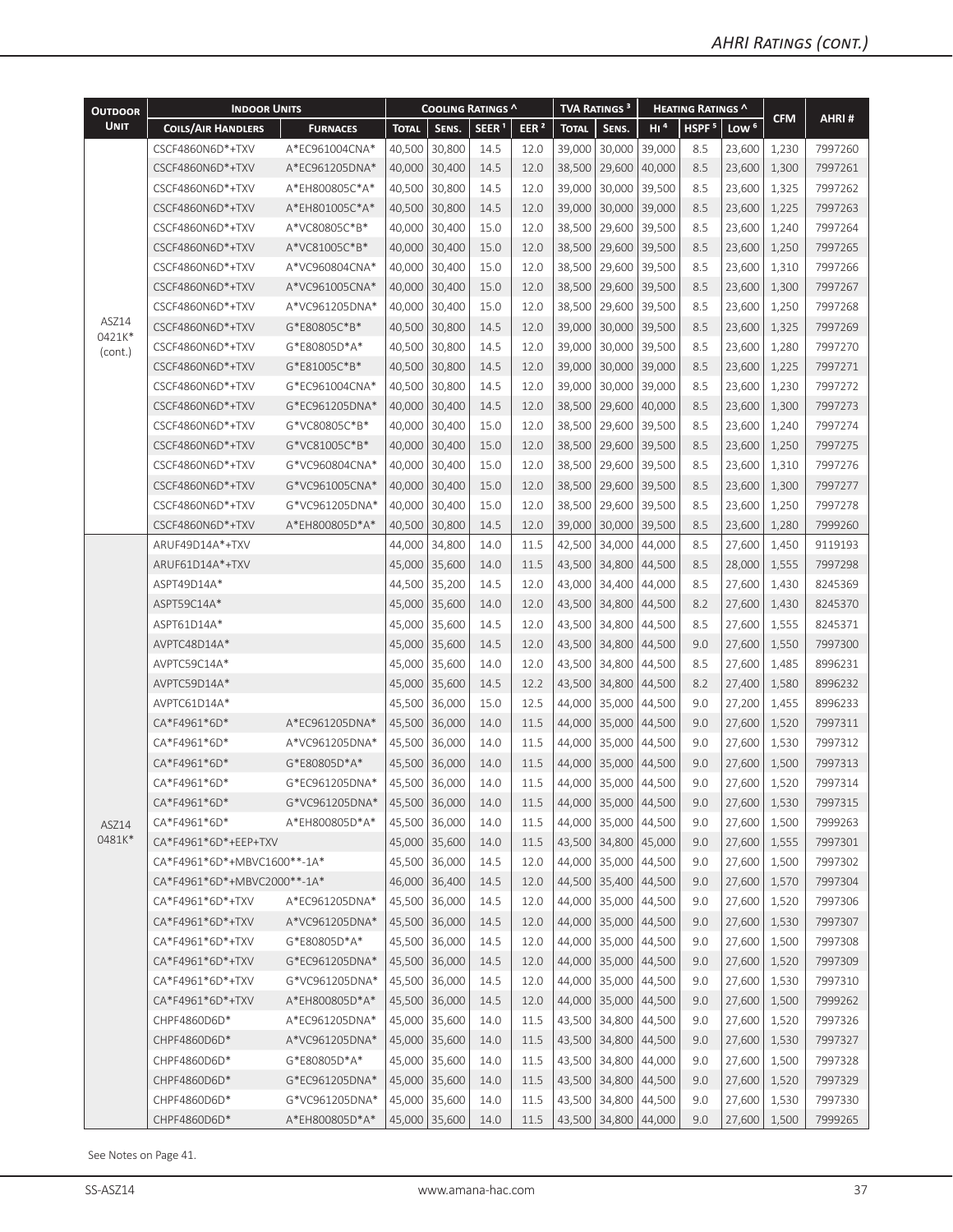| <b>OUTDOOR</b>    | <b>INDOOR UNITS</b>             |                 |              | <b>COOLING RATINGS ^</b> |                   |                  |              | TVA RATINGS <sup>3</sup> |                 | <b>HEATING RATINGS ^</b> |                  | <b>CFM</b><br>1,555<br>1,500<br>1,500<br>1,570<br>1,570<br>1,520<br>1,530<br>1,500<br>1,520<br>1,530<br>1,500<br>1,520<br>1,530<br>1,500<br>1,520<br>1,530<br>1,500<br>1,555<br>1,500<br>1,500<br>1,570<br>1,570<br>1,520<br>1,530<br>1,500<br>1,520<br>1,530<br>1,500<br>1,400<br>1,450<br>1,425<br>1,430<br>1,630<br>1,540<br>1,485<br>1,580<br>1,455<br>1,585<br>1,475<br>1,515<br>1,575<br>1,510<br>1,520<br>1,525<br>1,520<br>1,525<br>1,515 |         |
|-------------------|---------------------------------|-----------------|--------------|--------------------------|-------------------|------------------|--------------|--------------------------|-----------------|--------------------------|------------------|---------------------------------------------------------------------------------------------------------------------------------------------------------------------------------------------------------------------------------------------------------------------------------------------------------------------------------------------------------------------------------------------------------------------------------------------------|---------|
| <b>UNIT</b>       | <b>COILS/AIR HANDLERS</b>       | <b>FURNACES</b> | <b>TOTAL</b> | SENS.                    | SEER <sup>1</sup> | EER <sup>2</sup> | <b>TOTAL</b> | SENS.                    | H1 <sup>4</sup> | HSPF <sup>5</sup>        | Low <sup>6</sup> |                                                                                                                                                                                                                                                                                                                                                                                                                                                   | AHRI#   |
|                   | CHPF4860D6D*+EEP+TXV            |                 | 45,000       | 35,600                   | 14.0              | 11.5             | 43,500       | 34,800                   | 44,500          | 9.0                      | 27,600           |                                                                                                                                                                                                                                                                                                                                                                                                                                                   | 7997316 |
|                   | CHPF4860D6D*+MBVC1600**-1A*     |                 | 45,000       | 35,600                   | 14.5              | 12.0             |              | 43,500 34,800            | 44,000          | 9.0                      | 27,600           |                                                                                                                                                                                                                                                                                                                                                                                                                                                   | 7997317 |
|                   | CHPF4860D6D*+MBVC1600**-1A*+TXV |                 | 45,000       | 35,600                   | 15.0              | 12.5             | 43,500       | 34,800                   | 44,000          | 9.0                      | 27,600           |                                                                                                                                                                                                                                                                                                                                                                                                                                                   | 7997318 |
|                   | CHPF4860D6D*+MBVC2000**-1A*     |                 | 45,500       | 36,000                   | 14.5              | 12.0             |              | 44,000 35,000            | 44,000          | 9.0                      | 27,600           |                                                                                                                                                                                                                                                                                                                                                                                                                                                   | 7997319 |
|                   | CHPF4860D6D*+MBVC2000**-1A*+TXV |                 | 45,500       | 36,000                   | 15.0              | 12.5             | 44,000       | 35,000                   | 44,000          | 9.0                      | 27,600           |                                                                                                                                                                                                                                                                                                                                                                                                                                                   | 7997320 |
|                   | CHPF4860D6D*+TXV                | A*EC961205DNA*  | 45,000       | 35,600                   | 14.5              | 12.0             |              | 43,500 34,800            | 44,500          | 9.0                      | 27,600           |                                                                                                                                                                                                                                                                                                                                                                                                                                                   | 7997321 |
|                   | CHPF4860D6D*+TXV                | A*VC961205DNA*  | 45,000       | 35,600                   | 14.5              | 12.0             | 43,500       | 34,800                   | 44,500          | 9.0                      | 27,600           |                                                                                                                                                                                                                                                                                                                                                                                                                                                   | 7997322 |
|                   | CHPF4860D6D*+TXV                | G*E80805D*A*    | 45,000       | 35,600                   | 14.5              | 12.0             | 43,500       | 34,800                   | 44,000          | 9.0                      | 27,600           |                                                                                                                                                                                                                                                                                                                                                                                                                                                   | 7997323 |
|                   | CHPF4860D6D*+TXV                | G*EC961205DNA*  | 45,000       | 35,600                   | 14.5              | 12.0             | 43,500       | 34,800                   | 44,500          | 9.0                      | 27,600           |                                                                                                                                                                                                                                                                                                                                                                                                                                                   | 7997324 |
|                   | CHPF4860D6D*+TXV                | G*VC961205DNA*  | 45,000       | 35,600                   | 14.5              | 12.0             | 43,500       | 34,800                   | 44,500          | 9.0                      | 27,600           |                                                                                                                                                                                                                                                                                                                                                                                                                                                   | 7997325 |
|                   | CHPF4860D6D*+TXV                | A*EH800805D*A*  | 45,000       | 35,600                   | 14.5              | 12.0             | 43,500       | 34,800                   | 44,000          | 9.0                      | 27,600           |                                                                                                                                                                                                                                                                                                                                                                                                                                                   | 7999264 |
|                   | CSCF4860N6D*                    | A*EC961205DNA*  | 45,000       | 35,600                   | 14.0              | 11.5             |              | 43,500 34,800            | 44,000          | 9.0                      | 27,600           |                                                                                                                                                                                                                                                                                                                                                                                                                                                   | 7997341 |
|                   | CSCF4860N6D*                    | A*VC961205DNA*  | 45,000       | 35,600                   | 14.0              | 11.5             | 43,500       | 34,800                   | 44,000          | 9.0                      | 27,600           |                                                                                                                                                                                                                                                                                                                                                                                                                                                   | 7997342 |
| ASZ14             | CSCF4860N6D*                    | G*E80805D*A*    | 45,000       | 35,600                   | 14.0              | 11.5             |              | 43,500   34,800          | 44,000          | 9.0                      | 27,600           |                                                                                                                                                                                                                                                                                                                                                                                                                                                   | 7997343 |
| 0481K*<br>(cont.) | CSCF4860N6D*                    | G*EC961205DNA*  | 45,000       | 35,600                   | 14.0              | 11.5             | 43,500       | 34,800                   | 44,000          | 9.0                      | 27,600           |                                                                                                                                                                                                                                                                                                                                                                                                                                                   | 7997344 |
|                   | CSCF4860N6D*                    | G*VC961205DNA*  | 45,000       | 35,600                   | 14.0              | 11.5             | 43,500       | 34,800                   | 44,000          | 9.0                      | 27,600           |                                                                                                                                                                                                                                                                                                                                                                                                                                                   | 7997345 |
|                   | CSCF4860N6D*                    | A*EH800805D*A*  | 45,000       | 35,600                   | 14.0              | 11.5             | 43,500       | 34,800                   | 44,000          | 9.0                      | 27,600           |                                                                                                                                                                                                                                                                                                                                                                                                                                                   | 7999267 |
|                   | CSCF4860N6D*+EEP+TXV            |                 | 45,000       | 35,600                   | 14.0              | 11.5             | 43,500       | 34,800                   | 45,000          | 9.0                      | 27,600           |                                                                                                                                                                                                                                                                                                                                                                                                                                                   | 7997331 |
|                   | CSCF4860N6D*+MBVC1600**-1A*     |                 | 45.000       | 35,600                   | 14.0              | 11.5             | 43,500       | 34,800                   | 44,000          | 9.0                      | 27,600           |                                                                                                                                                                                                                                                                                                                                                                                                                                                   | 7997332 |
|                   | CSCF4860N6D*+MBVC1600**-1A*+TXV |                 | 45,000       | 35,600                   | 15.0              | 12.0             |              | 43,500 34,800            | 44,000          | 9.0                      | 27,600           |                                                                                                                                                                                                                                                                                                                                                                                                                                                   | 7997333 |
|                   | CSCF4860N6D*+MBVC2000**-1A*     |                 | 45,500       | 36,000                   | 14.0              | 12.0             | 44,000       | 35,000                   | 44,000          | 9.0                      | 27,600           |                                                                                                                                                                                                                                                                                                                                                                                                                                                   | 7997334 |
|                   | CSCF4860N6D*+MBVC2000**-1A*+TXV |                 | 45,500       | 36,000                   | 15.0              | 12.5             | 44,000       | 35,000                   | 44,000          | 9.0                      | 27,600           |                                                                                                                                                                                                                                                                                                                                                                                                                                                   | 7997335 |
|                   | CSCF4860N6D*+TXV                | A*EC961205DNA*  | 45,000       | 35,600                   | 14.5              | 12.0             | 43,500       | 34,800                   | 44,000          | 9.0                      | 27,600           |                                                                                                                                                                                                                                                                                                                                                                                                                                                   | 7997336 |
|                   | CSCF4860N6D*+TXV                | A*VC961205DNA*  | 45,000       | 35,600                   | 14.5              | 12.0             | 43,500       | 34,800                   | 44,000          | 9.0                      | 27,600           |                                                                                                                                                                                                                                                                                                                                                                                                                                                   | 7997337 |
|                   | CSCF4860N6D*+TXV                | G*E80805D*A*    | 45,000       | 35,600                   | 14.5              | 12.0             | 43,500       | 34,800                   | 44,000          | 9.0                      | 27,600           |                                                                                                                                                                                                                                                                                                                                                                                                                                                   | 7997338 |
|                   | CSCF4860N6D*+TXV                | G*EC961205DNA*  | 45,000       | 35,600                   | 14.5              | 12.0             | 43,500       | 34,800                   | 44,000          | 9.0                      | 27,600           |                                                                                                                                                                                                                                                                                                                                                                                                                                                   | 7997339 |
|                   | CSCF4860N6D*+TXV                | G*VC961205DNA*  | 45,000       | 35,600                   | 14.5              | 12.0             | 43,500       | 34,800                   | 44,000          | 9.0                      | 27,600           |                                                                                                                                                                                                                                                                                                                                                                                                                                                   | 7997340 |
|                   | CSCF4860N6D*+TXV                | A*EH800805D*A*  | 45,000       | 35,600                   | 14.5              | 12.0             |              | 43,500   34,800          | 44,000          | 9.0                      | 27,600           |                                                                                                                                                                                                                                                                                                                                                                                                                                                   | 7999266 |
|                   | ARUF49C14A*+TXV                 |                 | 44,500       | 33,400                   | 14.0              | 11.5             | 43,000       | 32,600                   | 46,000          | 8.5                      | 27,600           |                                                                                                                                                                                                                                                                                                                                                                                                                                                   | 7997346 |
|                   | ARUF61D14A*                     |                 | 44,500       | 33,400                   | 14.0              | 12.0             | 43,000       | 32,600                   | 47,000          | 8.5                      | 28,000           |                                                                                                                                                                                                                                                                                                                                                                                                                                                   | 7997347 |
|                   | ASPT49D14A*                     |                 | 45,500       | 34,200                   | 15.0              | 12.5             | 44,000       | 33,400                   | 45,500          | 8.5                      | 26,000           |                                                                                                                                                                                                                                                                                                                                                                                                                                                   | 8245373 |
|                   | ASPT59C14A*                     |                 | 45,000       | 33,800                   | 14.5              | 12.0             | 43,500       | 33,000                   | 46,000          | 8.5                      | 26,000           |                                                                                                                                                                                                                                                                                                                                                                                                                                                   | 8245372 |
|                   | ASPT61D14A*                     |                 | 46,000       | 34,600                   | 15.0              | 12.5             | 44,500       | 33,800                   | 46,000          | 8.5                      | 26,000           |                                                                                                                                                                                                                                                                                                                                                                                                                                                   | 8245374 |
|                   | AVPTC48D14A*                    |                 |              | 45,000 33,800            | 14.5              | 12.0             |              | 43,500 33,000 47,000     |                 | 8.5                      | 28,000           |                                                                                                                                                                                                                                                                                                                                                                                                                                                   | 7997348 |
|                   | AVPTC59C14A*                    |                 |              | 44,500 33,400            | 14.5              | 12.0             |              | 43,000 32,600 45,500     |                 | 8.2                      | 28,000           |                                                                                                                                                                                                                                                                                                                                                                                                                                                   | 8996234 |
|                   | AVPTC59D14A*                    |                 |              | 45,000 33,800            | 14.5              | 12.2             |              | 43,500 33,000 45,000     |                 | 8.2                      | 27,000           |                                                                                                                                                                                                                                                                                                                                                                                                                                                   | 8996235 |
|                   | AVPTC61D14A*                    |                 |              | 45,000 33,800            | 15.0              | 12.5             |              | 43,500 33,000 45,000     |                 | 8.5                      | 27,000           |                                                                                                                                                                                                                                                                                                                                                                                                                                                   | 8996236 |
|                   | CA*F4961*6D*                    | A*EC961004CNA*  |              | 45,500 34,200            | 14.0              | 12.0             |              | 44,000 33,400 47,500     |                 | 8.5                      | 28,000           |                                                                                                                                                                                                                                                                                                                                                                                                                                                   | 7997373 |
| AS714             | CA*F4961*6D*                    | A*EC961205DNA*  | 45,500       | 34,200                   | 14.5              | 12.0             |              | 44,000 33,400 47,000     |                 | 8.5                      | 28,000           |                                                                                                                                                                                                                                                                                                                                                                                                                                                   | 7997374 |
| 0491K*            | CA*F4961*6D*                    | A*EH800805C*A*  |              | 45,500 34,200            | 14.0              | 12.0             |              | 44,000 33,400 47,000     |                 | 8.5                      | 28,000           |                                                                                                                                                                                                                                                                                                                                                                                                                                                   | 7997375 |
|                   | CA*F4961*6D*                    | A*EH801005C*A*  |              | 45,500 34,200            | 14.0              | 12.0             |              | 44,000 33,400 47,500     |                 | 8.5                      | 28,000           |                                                                                                                                                                                                                                                                                                                                                                                                                                                   | 7997376 |
|                   | CA*F4961*6D*                    | A*VC80805C*B*   |              | 45,500 34,200            | 14.0              | 12.0             |              | 44,000 33,400 47,500     |                 | 8.5                      | 28,000           |                                                                                                                                                                                                                                                                                                                                                                                                                                                   | 7997377 |
|                   | CA*F4961*6D*                    | A*VC81005C*B*   |              | 45,500 34,200            | 14.0              | 12.0             |              | 44,000 33,400 47,500     |                 | 8.5                      | 28,000           |                                                                                                                                                                                                                                                                                                                                                                                                                                                   | 7997378 |
|                   | CA*F4961*6D*                    | A*VC960804CNA*  |              | 45,500 34,200            | 14.5              | 12.0             |              | 44,000 33,400 47,000     |                 | 8.5                      | 28,000           |                                                                                                                                                                                                                                                                                                                                                                                                                                                   | 7997379 |
|                   | CA*F4961*6D*                    | A*VC961005CNA*  |              | 45,500 34,200            | 14.0              | 12.0             |              | 44,000 33,400 47,500     |                 | 8.5                      | 28,000           |                                                                                                                                                                                                                                                                                                                                                                                                                                                   | 7997380 |
|                   | CA*F4961*6D*                    | A*VC961205DNA*  |              | 45,500 34,200            | 14.0              | 12.0             |              | 44,000 33,400 47,500     |                 | 8.5                      | 28,000           |                                                                                                                                                                                                                                                                                                                                                                                                                                                   | 7997381 |
|                   | CA*F4961*6D*                    | G*E80805C*B*    |              | 45,500 34,200            | 14.0              | 12.0             |              | 44,000 33,400 47,000     |                 | 8.5                      | 28,000           |                                                                                                                                                                                                                                                                                                                                                                                                                                                   | 7997382 |
|                   | CA*F4961*6D*                    | G*E80805D*A*    |              | 45,500 34,200            | 14.5              | 12.0             |              | 44,000 33,400 47,000     |                 | 8.5                      | 28,000           | 1,480                                                                                                                                                                                                                                                                                                                                                                                                                                             | 7997383 |
|                   | CA*F4961*6D*                    | G*E81005C*B*    |              | 45,500 34,200            | 14.0              | 12.0             |              | 44,000 33,400 47,500     |                 | 8.5                      | 28,000           | 1,575                                                                                                                                                                                                                                                                                                                                                                                                                                             | 7997384 |
|                   | CA*F4961*6D*                    | G*EC961004CNA*  |              | 45,500 34,200            | 14.0              | 12.0             |              | 44,000 33,400 47,500     |                 | 8.5                      | 28,000           | 1,585                                                                                                                                                                                                                                                                                                                                                                                                                                             | 7997385 |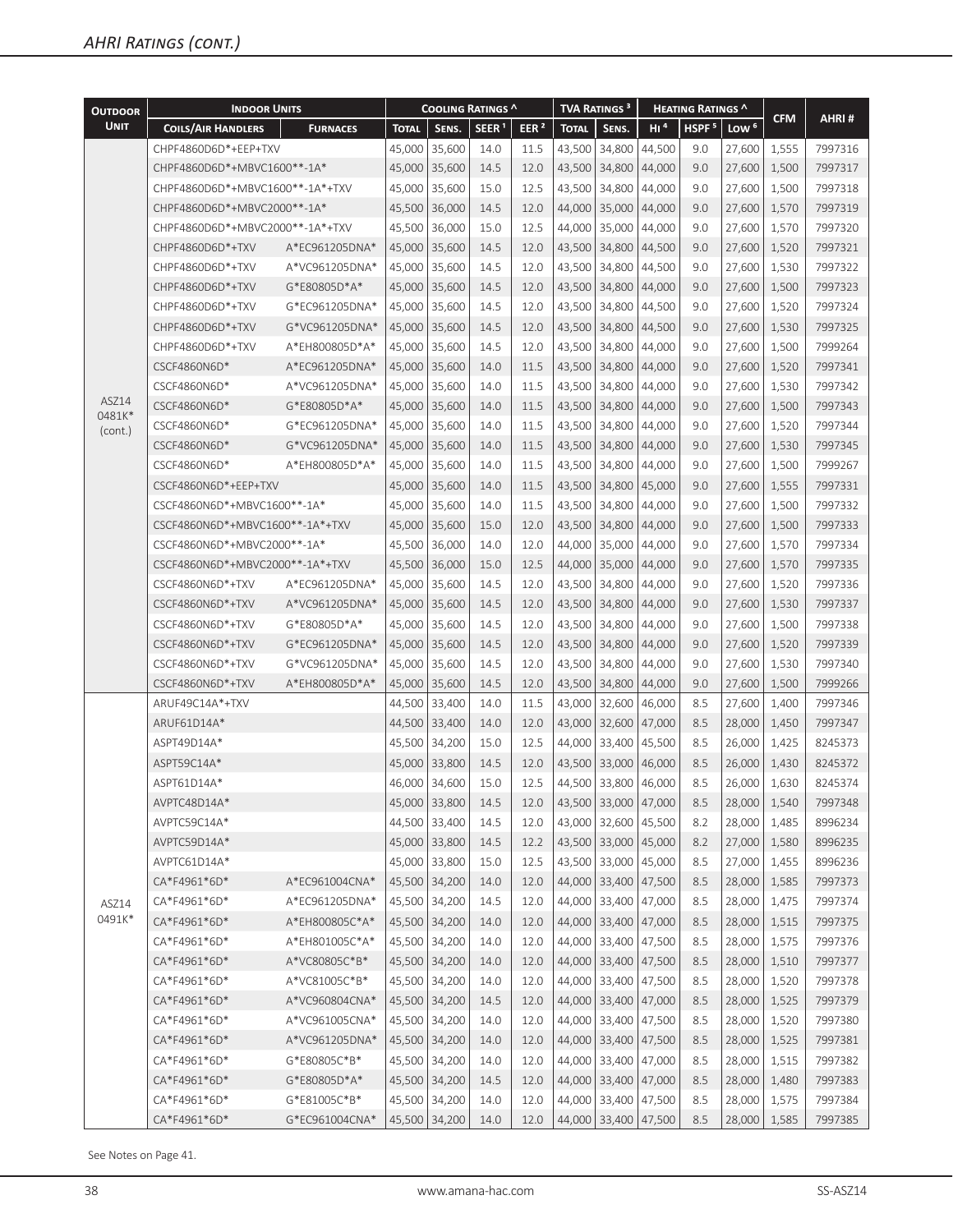| <b>OUTDOOR</b> | <b>INDOOR UNITS</b>             |                 |               | <b>COOLING RATINGS ^</b> |                   |                  |              | <b>TVA RATINGS<sup>3</sup></b> |                 | <b>HEATING RATINGS ^</b> |                  |            |         |
|----------------|---------------------------------|-----------------|---------------|--------------------------|-------------------|------------------|--------------|--------------------------------|-----------------|--------------------------|------------------|------------|---------|
| <b>UNIT</b>    | <b>COILS/AIR HANDLERS</b>       | <b>FURNACES</b> | <b>TOTAL</b>  | SENS.                    | SEER <sup>1</sup> | EER <sup>2</sup> | <b>TOTAL</b> | SENS.                          | H1 <sup>4</sup> | HSPF <sup>5</sup>        | Low <sup>6</sup> | <b>CFM</b> | AHRI#   |
|                | CA*F4961*6D*                    | G*EC961205DNA*  |               | 45,500 34,200            | 14.5              | 12.0             | 44,000       |                                | 33,400   47,000 | 8.5                      | 28,000           | 1,475      | 7997386 |
|                | CA*F4961*6D*                    | G*VC80805C*B*   |               | 45,500 34,200            | 14.0              | 12.0             | 44,000       | 33,400                         | 47,500          | 8.5                      | 28,000           | 1,510      | 7997387 |
|                | CA*F4961*6D*                    | G*VC81005C*B*   | 45,500        | 34,200                   | 14.0              | 12.0             | 44,000       |                                | 33,400 47,500   | 8.5                      | 28,000           | 1,520      | 7997388 |
|                | CA*F4961*6D*                    | G*VC960804CNA*  |               | 45,500 34,200            | 14.5              | 12.0             | 44,000       | 33,400                         | 47,000          | 8.5                      | 28,000           | 1,525      | 7997389 |
|                | CA*F4961*6D*                    | G*VC961005CNA*  | 45,500        | 34,200                   | 14.0              | 12.0             | 44,000       |                                | 33,400 47,500   | 8.5                      | 28,000           | 1,520      | 7997390 |
|                | CA*F4961*6D*                    | G*VC961205DNA*  |               | 45,500 34,200            | 14.0              | 12.0             | 44,000       | 33,400                         | 47,500          | 8.5                      | 28,000           | 1,525      | 7997391 |
|                | CA*F4961*6D*                    | A*EH800805D*A*  | 45,500        | 34,200                   | 14.5              | 12.0             | 44,000       |                                | 33,400 47,000   | 8.5                      | 28,000           | 1,480      | 7999269 |
|                | CA*F4961*6D*+EEP+TXV            |                 |               | 45,000 33,800            | 14.0              | 11.5             | 43,500       |                                | 33,000 47,500   | 8.5                      | 28,600           | 1,600      | 7997349 |
|                | CA*F4961*6D*+MBVC1600**-1A*     |                 | 45,500        | 34,200                   | 14.5              | 12.0             | 44,000       |                                | 33,400   47,000 | 8.5                      | 28,000           | 1,500      | 7997350 |
|                | CA*F4961*6D*+MBVC1600**-1A*+TXV |                 |               | 45,500 34,200            | 15.0              | 12.2             | 44,000       | 33,400                         | 47,000          | 8.5                      | 28,000           | 1,500      | 7997351 |
|                | CA*F4961*6D*+MBVC2000**-1A*     |                 | 45,500        | 34,200                   | 14.5              | 12.2             | 44,000       |                                | 33,400 47,000   | 9.0                      | 28,000           | 1,570      | 7997352 |
|                | CA*F4961*6D*+MBVC2000**-1A*+TXV |                 |               | 45,500 34,200            | 15.0              | 12.5             | 44,000       | 33,400                         | 47,000          | 9.0                      | 28,000           | 1,570      | 7997353 |
|                | CA*F4961*6D*+TXV                | A*EC961004CNA*  |               | 45,500 34,200            | 14.5              | 12.2             | 44,000       |                                | 33,400 47,500   | 8.5                      | 28,000           | 1,585      | 7997354 |
|                | CA*F4961*6D*+TXV                | A*EC961205DNA*  |               | 45,500 34,200            | 15.0              | 12.5             | 44,000       | 33,400                         | 47,000          | 8.5                      | 28,000           | 1,475      | 7997355 |
|                | CA*F4961*6D*+TXV                | A*EH800805C*A*  | 45,500        | 34,200                   | 14.5              | 12.5             | 44,000       |                                | 33,400 47,000   | 8.5                      | 28,000           | 1,480      | 7997356 |
|                | CA*F4961*6D*+TXV                | A*EH801005C*A*  |               | 45,500 34,200            | 14.5              | 12.2             | 44,000       |                                | 33,400   47,500 | 8.5                      | 28,000           | 1,575      | 7997357 |
|                | CA*F4961*6D*+TXV                | A*VC80805C*B*   | 45,500        | 34,200                   | 14.5              | 12.2             | 44,000       |                                | 33,400   47,500 | 8.5                      | 28,000           | 1,510      | 7997358 |
|                | CA*F4961*6D*+TXV                | A*VC81005C*B*   |               | 45,500 34,200            | 14.5              | 12.2             | 44,000       | 33,400                         | 47,500          | 8.5                      | 28,000           | 1,520      | 7997359 |
|                | CA*F4961*6D*+TXV                | A*VC960804CNA*  | 45,500        | 34,200                   | 15.0              | 12.5             | 44,000       | 33,400                         | 47,000          | 8.5                      | 28,000           | 1,525      | 7997360 |
|                | CA*F4961*6D*+TXV                | A*VC961005CNA*  |               | 45,500 34,200            | 14.5              | 12.0             | 44,000       | 33,400                         | 47,500          | 8.5                      | 28,000           | 1,520      | 7997361 |
|                | CA*F4961*6D*+TXV                | A*VC961205DNA*  | 45,500        | 34,200                   | 14.5              | 12.2             | 44,000       | 33,400                         | 47,500          | 8.5                      | 28,000           | 1,525      | 7997362 |
|                | CA*F4961*6D*+TXV                | G*E80805C*B*    |               | 45,500 34,200            | 14.5              | 12.5             | 44,000       | 33,400                         | 47,000          | 8.5                      | 28,000           | 1,480      | 7997363 |
| ASZ14          | CA*F4961*6D*+TXV                | G*E80805D*A*    | 45,500        | 34,200                   | 15.0              | 12.5             | 44,000       | 33,400                         | 47,000          | 8.5                      | 28,000           | 1,480      | 7997364 |
| 0491K*         | CA*F4961*6D*+TXV                | G*E81005C*B*    | 45,500 34,200 |                          | 14.5              | 12.2             | 44,000       |                                | 33,400   47,500 | 8.5                      | 28,000           | 1,575      | 7997365 |
| (cont.)        | CA*F4961*6D*+TXV                | G*EC961004CNA*  | 45,500        | 34,200                   | 14.5              | 12.2             | 44,000       | 33,400                         | 47,500          | 8.5                      | 28,000           | 1,585      | 7997366 |
|                | CA*F4961*6D*+TXV                | G*EC961205DNA*  |               | 45,500 34,200            | 15.0              | 12.5             | 44,000       | 33,400                         | 47,000          | 8.5                      | 28,000           | 1,475      | 7997367 |
|                | CA*F4961*6D*+TXV                | G*VC80805C*B*   | 45,500        | 34,200                   | 14.5              | 12.2             | 44,000       | 33,400                         | 47,500          | 8.5                      | 28,000           | 1,510      | 7997368 |
|                | CA*F4961*6D*+TXV                | G*VC81005C*B*   |               | 45,500 34,200            | 14.5              | 12.2             | 44,000       | 33,400                         | 47,500          | 8.5                      | 28,000           | 1,520      | 7997369 |
|                | CA*F4961*6D*+TXV                | G*VC960804CNA*  |               | 45,500 34,200            | 15.0              | 12.5             | 44,000       | 33,400                         | 47,000          | 8.5                      | 28,000           | 1,525      | 7997370 |
|                | CA*F4961*6D*+TXV                | G*VC961005CNA*  |               | 45,500 34,200            | 14.5              | 12.0             | 44,000       | 33,400                         | 47,500          | 8.5                      | 28,000           | 1,520      | 7997371 |
|                | CA*F4961*6D*+TXV                | G*VC961205DNA*  |               | 45,500 34,200            | 14.5              | 12.2             | 44,000       | 33,400 47,500                  |                 | 8.5                      | 28,000           | 1,525      | 7997372 |
|                | CA*F4961*6D*+TXV                | A*EH800805D*A*  |               | 45,500 34,200            | 15.0              | 12.5             |              | 44,000   33,400   47,000       |                 | 8.5                      | 28,000           | 1,480      | 7999268 |
|                | CHPF4860D6D*                    | A*EC961205DNA*  |               | 45,000 33,800            | 14.0              | 11.5             |              | 43,500   33,000   47,000       |                 | 8.5                      | 28,000           | 1,520      | 7997402 |
|                | CHPF4860D6D*                    | A*VC961205DNA*  |               | 45,500 34,200            | 14.0              | 12.0             |              | 44,000 33,400 47,000           |                 | 8.5                      | 28,000           | 1,525      | 7997403 |
|                | CHPF4860D6D*                    | G*E80805D*A*    |               | 45,000 33,800            | 14.0              | 11.5             |              | 43,500 33,000 47,000           |                 | 8.5                      | 28,000           | 1,490      | 7997404 |
|                | CHPF4860D6D*                    | G*EC961205DNA*  |               | 45,000 33,800            | 14.0              | 11.5             |              | 43,500 33,000 47,000           |                 | 8.5                      | 28,000           | 1,520      | 7997405 |
|                | CHPF4860D6D*                    | G*VC961205DNA*  |               | 45,500 34,200            | 14.0              | 12.0             |              | 44,000 33,400 47,000           |                 | 8.5                      | 28,000           | 1,525      | 7997406 |
|                | CHPF4860D6D*                    | A*EH800805D*A*  |               | 45,000 33,800            | 14.0              | 11.5             |              | 43,500 33,000 47,000           |                 | 8.5                      | 28,000           | 1,490      | 7999271 |
|                | CHPF4860D6D*+EEP+TXV            |                 |               | 45,000 33,800            | 14.0              | 11.5             |              | 43,500 33,000 47,000           |                 | 8.5                      | 28,600           | 1,600      | 7997392 |
|                | CHPF4860D6D*+MBVC1600**-1A*     |                 |               | 45,500 34,200            | 14.5              | 11.5             |              | 44,000 33,400 47,000           |                 | 8.5                      | 28,000           | 1,500      | 7997393 |
|                | CHPF4860D6D*+MBVC1600**-1A*+TXV |                 |               | 45,500 34,200            | 15.0              | 12.0             |              | 44,000 33,400 47,000           |                 | 8.5                      | 28,000           | 1,500      | 7997394 |
|                | CHPF4860D6D*+MBVC2000**-1A*     |                 |               | 45,500 34,200            | 14.5              | 12.0             |              | 44,000 33,400 47,000           |                 | 9.0                      | 28,000           | 1,570      | 7997395 |
|                | CHPF4860D6D*+MBVC2000**-1A*+TXV |                 |               | 45,500 34,200            | 15.0              | 12.5             |              | 44,000 33,400 47,000           |                 | 9.0                      | 28,000           | 1,570      | 7997396 |
|                | CHPF4860D6D*+TXV                | A*EC961205DNA*  |               | 45,000 33,800            | 14.5              | 12.0             |              | 43,500 33,000 47,000           |                 | 8.5                      | 28,000           | 1,520      | 7997397 |
|                | CHPF4860D6D*+TXV                | A*VC961205DNA*  |               | 45,500 34,200            | 14.5              | 12.2             |              | 44,000 33,400 47,000           |                 | 8.5                      | 28,000           | 1,525      | 7997398 |
|                | CHPF4860D6D*+TXV                | G*E80805D*A*    |               | 45,000 33,800            | 14.5              | 12.0             |              | 43,500 33,000 47,000           |                 | 8.5                      | 28,000           | 1,490      | 7997399 |
|                | CHPF4860D6D*+TXV                | G*EC961205DNA*  |               | 45,000 33,800            | 14.5              | 12.0             |              | 43,500 33,000 47,000           |                 | 8.5                      | 28,000           | 1,520      | 7997400 |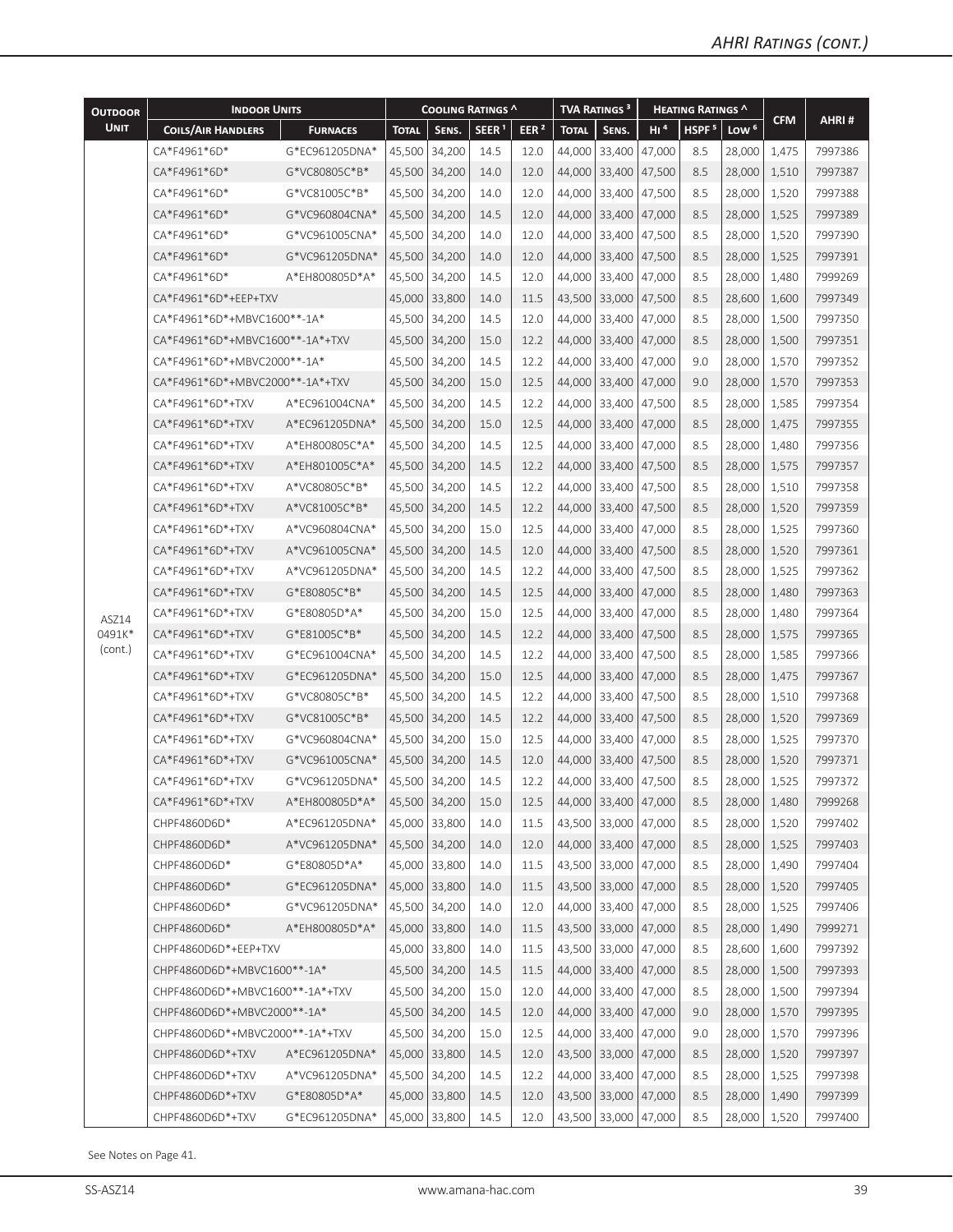| <b>OUTDOOR</b>    | <b>INDOOR UNITS</b>                  |                                 |               | <b>COOLING RATINGS ^</b>       |                   |                  |              | TVA RATINGS <sup>3</sup>                     |                 | <b>HEATING RATINGS ^</b> |                  | <b>CFM</b><br>1,525<br>1,490<br>1,585<br>1,520<br>1,480<br>1,575<br>1,590<br>1,610<br>1,525<br>1,610<br>1,525<br>1,480<br>1,490<br>1,575<br>1,585<br>1,520<br>1,590<br>1,610<br>1,525<br>1,610<br>1,525<br>1,490<br>1,600<br>1,500<br>1,500<br>1,570<br>1,570<br>1,585<br>1,520<br>1,480<br>1,575<br>1,590<br>1,610<br>1,525<br>1,610<br>1,525<br>1,480<br>1,490<br>1,575<br>1,585<br>1,520<br>1,590<br>1,610 |                    |
|-------------------|--------------------------------------|---------------------------------|---------------|--------------------------------|-------------------|------------------|--------------|----------------------------------------------|-----------------|--------------------------|------------------|---------------------------------------------------------------------------------------------------------------------------------------------------------------------------------------------------------------------------------------------------------------------------------------------------------------------------------------------------------------------------------------------------------------|--------------------|
| <b>UNIT</b>       | <b>COILS/AIR HANDLERS</b>            | <b>FURNACES</b>                 | <b>TOTAL</b>  | SENS.                          | SEER <sup>1</sup> | EER <sup>2</sup> | <b>TOTAL</b> | SENS.                                        | H1 <sup>4</sup> | HSPF <sup>5</sup>        | Low <sup>6</sup> |                                                                                                                                                                                                                                                                                                                                                                                                               | AHRI#              |
|                   | CHPF4860D6D*+TXV                     | G*VC961205DNA*                  | 45,500        | 34,200                         | 14.5              | 12.2             | 44,000       | 33,400 47,000                                |                 | 8.5                      | 28,000           |                                                                                                                                                                                                                                                                                                                                                                                                               | 7997401            |
|                   | CHPF4860D6D*+TXV                     | A*EH800805D*A*                  | 45,000        | 33,800                         | 14.5              | 12.0             | 43,500       | 33,000                                       | 47,000          | 8.5                      | 28,000           |                                                                                                                                                                                                                                                                                                                                                                                                               | 7999270            |
|                   | CSCF4860N6D*                         | A*EC961004CNA*                  | 45,500        | 34,200                         | 14.0              | 11.5             | 44,000       | 33,400                                       | 47,500          | 8.5                      | 28,000           |                                                                                                                                                                                                                                                                                                                                                                                                               | 7997431            |
|                   | CSCF4860N6D*                         | A*EC961205DNA*                  | 45,000        | 33,800                         | 14.0              | 11.5             | 43,500       | 33,000                                       | 47,000          | 8.5                      | 28,000           |                                                                                                                                                                                                                                                                                                                                                                                                               | 7997432            |
|                   | CSCF4860N6D*                         | A*EH800805C*A*                  | 45,000        | 33,800                         | 14.0              | 11.5             | 43,500       | 33,000 47,000                                |                 | 8.5                      | 28,000           |                                                                                                                                                                                                                                                                                                                                                                                                               | 7997433            |
|                   | CSCF4860N6D*                         | A*EH801005C*A*                  | 45,500        | 34,200                         | 14.0              | 11.5             | 44,000       | 33,400                                       | 47,500          | 8.5                      | 28,000           |                                                                                                                                                                                                                                                                                                                                                                                                               | 7997434            |
|                   | CSCF4860N6D*                         | A*VC80805C*B*                   | 45,500        | 34,200                         | 14.0              | 11.5             | 44,000       | 33,400                                       | 47,500          | 8.5                      | 28,000           |                                                                                                                                                                                                                                                                                                                                                                                                               | 7997435            |
|                   | CSCF4860N6D*                         | A*VC81005C*B*                   | 45,500        | 34,200                         | 14.0              | 11.5             | 44,000       | 33,400 47,500                                |                 | 8.5                      | 28,000           |                                                                                                                                                                                                                                                                                                                                                                                                               | 7997436            |
|                   | CSCF4860N6D*                         | A*VC960804CNA*                  | 45,000        | 33,800                         | 14.0              | 11.5             | 43,500       | 33,000 47,000                                |                 | 8.5                      | 28,000           |                                                                                                                                                                                                                                                                                                                                                                                                               | 7997437            |
|                   | CSCF4860N6D*                         | A*VC961005CNA*                  | 45,500        | 34,200                         | 14.0              | 11.5             | 44,000       | 33,400                                       | 47,500          | 8.5                      | 28,000           |                                                                                                                                                                                                                                                                                                                                                                                                               | 7997438            |
|                   | CSCF4860N6D*                         | A*VC961205DNA*                  | 45,500        | 34,200                         | 14.0              | 12.0             | 44,000       | 33,400                                       | 47,500          | 8.5                      | 28,000           |                                                                                                                                                                                                                                                                                                                                                                                                               | 7997439            |
|                   | CSCF4860N6D*                         | G*E80805C*B*                    | 45,000        | 33,800                         | 14.0              | 11.5             | 43,500       | 33,000 47,000                                |                 | 8.5                      | 28,000           |                                                                                                                                                                                                                                                                                                                                                                                                               | 7997440            |
|                   | CSCF4860N6D*                         | G*E80805D*A*                    | 45,000        | 33,800                         | 14.0              | 11.5             | 43,500       | 33,000 47,000                                |                 | 8.5                      | 28,000           |                                                                                                                                                                                                                                                                                                                                                                                                               | 7997441            |
|                   | CSCF4860N6D*                         | G*E81005C*B*                    | 45,500        | 34,200                         | 14.0              | 11.5             | 44,000       | 33,400                                       | 47,500          | 8.5                      | 28,000           |                                                                                                                                                                                                                                                                                                                                                                                                               | 7997442            |
|                   | CSCF4860N6D*                         | G*EC961004CNA*                  | 45,500        | 34,200                         | 14.0              | 11.5             | 44,000       | 33,400                                       | 47,500          | 8.5                      | 28,000           |                                                                                                                                                                                                                                                                                                                                                                                                               | 7997443            |
|                   | CSCF4860N6D*                         | G*EC961205DNA*                  | 45,000        | 33,800                         | 14.0              | 11.5             | 43,500       | 33,000                                       | 47,000          | 8.5                      | 28,000           |                                                                                                                                                                                                                                                                                                                                                                                                               | 7997444            |
|                   | CSCF4860N6D*                         | G*VC80805C*B*                   | 45,500        | 34,200                         | 14.0              | 11.5             | 44,000       | 33,400                                       | 47,500          | 8.5                      | 28,000           |                                                                                                                                                                                                                                                                                                                                                                                                               | 7997445            |
|                   | CSCF4860N6D*                         | G*VC81005C*B*                   | 45,500        | 34,200                         | 14.0              | 11.5             | 44,000       | 33,400                                       | 47,500          | 8.5                      | 28,000           |                                                                                                                                                                                                                                                                                                                                                                                                               | 7997446            |
|                   | CSCF4860N6D*                         | G*VC960804CNA*                  | 45,000        | 33,800                         | 14.0              | 11.5             | 43,500       | 33,000                                       | 47,000          | 8.5                      | 28,000           |                                                                                                                                                                                                                                                                                                                                                                                                               | 7997447            |
|                   | CSCF4860N6D*                         | G*VC961005CNA*                  | 45,500        | 34,200                         | 14.0              | 11.5             | 44,000       | 33,400 47,500                                |                 | 8.5                      | 28,000           |                                                                                                                                                                                                                                                                                                                                                                                                               | 7997448            |
|                   | CSCF4860N6D*                         | G*VC961205DNA*                  | 45,500        | 34,200                         | 14.0              | 12.0             | 44,000       | 33,400 47,500                                |                 | 8.5                      | 28,000           |                                                                                                                                                                                                                                                                                                                                                                                                               | 7997449            |
|                   | CSCF4860N6D*                         | A*EH800805D*A*                  | 45,000        | 33,800                         | 14.0              | 11.5             | 43,500       | 33,000                                       | 47,000          | 8.5                      | 28,000           |                                                                                                                                                                                                                                                                                                                                                                                                               | 7999273            |
| ASZ14             | CSCF4860N6D*+EEP+TXV                 |                                 | 45,000        | 33,800                         | 14.0              | 11.5             | 43,500       | 33,000                                       | 47,500          | 8.5                      | 28,600           |                                                                                                                                                                                                                                                                                                                                                                                                               | 7997407            |
| 0491K*<br>(cont.) | CSCF4860N6D*+MBVC1600**-1A*          |                                 | 45,000        | 33,800                         | 14.5              | 11.5             | 43,500       | 33,000                                       | 47,000          | 8.5                      | 28,000           |                                                                                                                                                                                                                                                                                                                                                                                                               | 7997408            |
|                   | CSCF4860N6D*+MBVC1600**-1A*+TXV      |                                 | 45,000        | 33,800                         | 15.0              | 12.0             | 43,500       | 33,000                                       | 47,000          | 8.5                      | 28,000           |                                                                                                                                                                                                                                                                                                                                                                                                               | 7997409            |
|                   | CSCF4860N6D*+MBVC2000**-1A*          |                                 | 45,500        | 34,200                         | 14.5              | 12.0             | 44,000       | 33,400                                       | 47,000          | 9.0                      | 28,000           |                                                                                                                                                                                                                                                                                                                                                                                                               | 7997410            |
|                   | CSCF4860N6D*+MBVC2000**-1A*+TXV      |                                 | 45,500        | 34,200                         | 15.0              | 12.5             | 44,000       | 33,400                                       | 47,000          | 9.0                      | 28,000           |                                                                                                                                                                                                                                                                                                                                                                                                               | 7997411            |
|                   | CSCF4860N6D*+TXV                     | A*EC961004CNA*                  | 45,500        | 34,200                         | 14.5              | 12.0             | 44,000       | 33,400                                       | 47,500          | 8.5                      | 28,000           |                                                                                                                                                                                                                                                                                                                                                                                                               | 7997412            |
|                   | CSCF4860N6D*+TXV                     | A*EC961205DNA*                  | 45,000        | 33,800                         | 14.5              | 12.0             | 43,500       | 33,000                                       | 47,000          | 8.5                      | 28,000           |                                                                                                                                                                                                                                                                                                                                                                                                               | 7997413            |
|                   | CSCF4860N6D*+TXV                     | A*EH800805C*A*                  | 45,000        | 33,800                         | 14.5              | 12.0             | 43,500       | 33,000                                       | 47,000          | 8.5                      | 28,000           |                                                                                                                                                                                                                                                                                                                                                                                                               | 7997414            |
|                   | CSCF4860N6D*+TXV                     | A*EH801005C*A*                  | 45,500        | 34,200                         | 14.5              | 12.0             | 44,000       | 33,400                                       | 47,500          | 8.5                      | 28,000           |                                                                                                                                                                                                                                                                                                                                                                                                               | 7997415            |
|                   | CSCF4860N6D*+TXV<br>CSCF4860N6D*+TXV | A*VC80805C*B*                   |               | 45,500 34,200                  | 14.5<br>14.5      | 12.0             |              | 44,000 33,400 47,500<br>44,000 33,400 47,500 |                 | 8.5<br>8.5               | 28,000           |                                                                                                                                                                                                                                                                                                                                                                                                               | 7997416            |
|                   | CSCF4860N6D*+TXV                     | A*VC81005C*B*<br>A*VC960804CNA* |               | 45,500 34,200<br>45,000 33,800 | 14.5              | 12.0<br>12.0     |              | 43,500 33,000 47,000                         |                 | 8.5                      | 28,000<br>28,000 |                                                                                                                                                                                                                                                                                                                                                                                                               | 7997417<br>7997418 |
|                   | CSCF4860N6D*+TXV                     | A*VC961005CNA*                  |               | 45,500 34,200                  | 14.5              | 12.0             |              | 44,000 33,400 47,500                         |                 | 8.5                      | 28,000           |                                                                                                                                                                                                                                                                                                                                                                                                               | 7997419            |
|                   | CSCF4860N6D*+TXV                     | A*VC961205DNA*                  |               | 45,500 34,200                  | 14.5              | 12.2             |              | 44,000 33,400 47,500                         |                 | 8.5                      | 28,000           |                                                                                                                                                                                                                                                                                                                                                                                                               | 7997420            |
|                   | CSCF4860N6D*+TXV                     | G*E80805C*B*                    |               | 45,000 33,800                  | 14.5              | 12.0             |              | 43,500 33,000 47,000                         |                 | 8.5                      | 28,000           |                                                                                                                                                                                                                                                                                                                                                                                                               | 7997421            |
|                   | CSCF4860N6D*+TXV                     | G*E80805D*A*                    |               | 45,000 33,800                  | 14.5              | 12.0             |              | 43,500 33,000 47,000                         |                 | 8.5                      | 28,000           |                                                                                                                                                                                                                                                                                                                                                                                                               | 7997422            |
|                   | CSCF4860N6D*+TXV                     | G*E81005C*B*                    |               | 45,500 34,200                  | 14.5              | 12.0             |              | 44,000 33,400 47,500                         |                 | 8.5                      | 28,000           |                                                                                                                                                                                                                                                                                                                                                                                                               | 7997423            |
|                   | CSCF4860N6D*+TXV                     | G*EC961004CNA*                  |               | 45,500 34,200                  | 14.5              | 12.0             |              | 44,000 33,400 47,500                         |                 | 8.5                      | 28,000           |                                                                                                                                                                                                                                                                                                                                                                                                               | 7997424            |
|                   | CSCF4860N6D*+TXV                     | G*EC961205DNA*                  |               | 45,000 33,800                  | 14.5              | 12.0             |              | 43,500 33,000 47,000                         |                 | 8.5                      | 28,000           |                                                                                                                                                                                                                                                                                                                                                                                                               | 7997425            |
|                   | CSCF4860N6D*+TXV                     | G*VC80805C*B*                   |               | 45,500 34,200                  | 14.5              | 12.0             |              | 44,000 33,400 47,500                         |                 | 8.5                      | 28,000           |                                                                                                                                                                                                                                                                                                                                                                                                               | 7997426            |
|                   | CSCF4860N6D*+TXV                     | G*VC81005C*B*                   |               | 45,500 34,200                  | 14.5              | 12.0             |              | 44,000 33,400 47,500                         |                 | 8.5                      | 28,000           |                                                                                                                                                                                                                                                                                                                                                                                                               | 7997427            |
|                   | CSCF4860N6D*+TXV                     | G*VC960804CNA*                  |               | 45,000 33,800                  | 14.5              | 12.0             |              | 43,500 33,000 47,000                         |                 | 8.5                      | 28,000           | 1,525                                                                                                                                                                                                                                                                                                                                                                                                         | 7997428            |
|                   | CSCF4860N6D*+TXV                     | G*VC961005CNA*                  |               | 45,500 34,200                  | 14.5              | 12.0             |              | 44,000 33,400 47,500                         |                 | 8.5                      | 28,000           | 1,610                                                                                                                                                                                                                                                                                                                                                                                                         | 7997429            |
|                   | CSCF4860N6D*+TXV                     | G*VC961205DNA*                  | 45,500 34,200 |                                | 14.5              | 12.2             |              | 44,000 33,400 47,500                         |                 | 8.5                      | 28,000           | 1,525                                                                                                                                                                                                                                                                                                                                                                                                         | 7997430            |
|                   | CSCF4860N6D*+TXV                     | A*EH800805D*A*                  | 45,000        | 33,800                         | 14.5              | 12.0             |              | 43,500 33,000 47,000                         |                 | 8.5                      | 28,000           | 1,490                                                                                                                                                                                                                                                                                                                                                                                                         | 7999272            |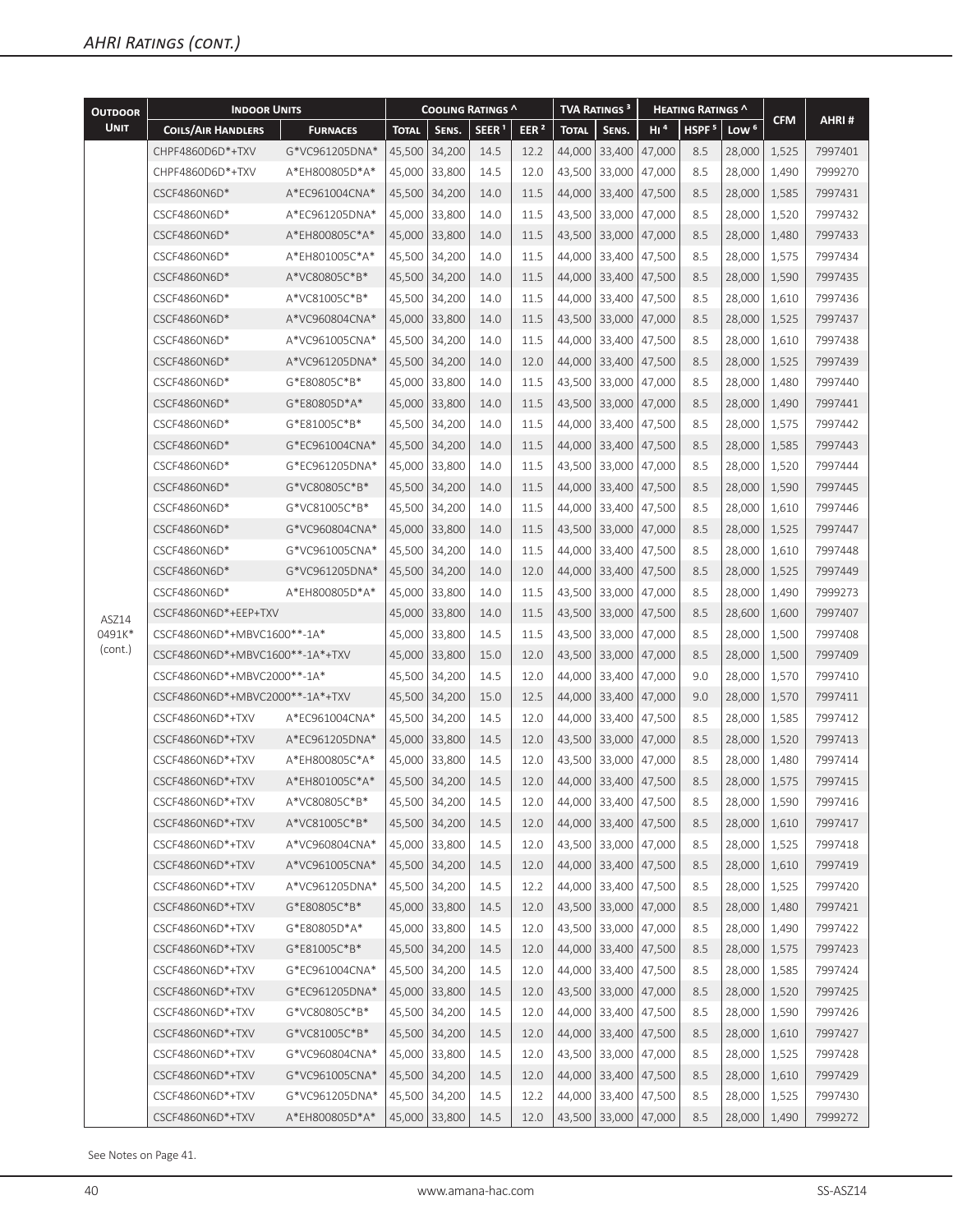| <b>OUTDOOR</b>  | <b>INDOOR UNITS</b>             |                 |              |               | <b>COOLING RATINGS ^</b> |         |              | <b>TVA RATINGS<sup>3</sup></b> |                 | <b>HEATING RATINGS ^</b> |                  |            |         |
|-----------------|---------------------------------|-----------------|--------------|---------------|--------------------------|---------|--------------|--------------------------------|-----------------|--------------------------|------------------|------------|---------|
| <b>UNIT</b>     | <b>COILS/AIR HANDLERS</b>       | <b>FURNACES</b> | <b>TOTAL</b> | SENS.         | SEER <sup>1</sup>        | EER $2$ | <b>TOTAL</b> | SENS.                          | H1 <sup>4</sup> | HSPF <sup>5</sup>        | Low <sup>6</sup> | <b>CFM</b> | AHRI#   |
|                 | ASPT61D14A*                     |                 | 56,500       | 43,000        | 14.0                     | 11.5    | 54,500       | 42,000                         | 59,000          | 8.5                      | 36,000           | 1,800      | 7997450 |
|                 | AVPTC60D14A*                    |                 | 56.000       | 42,500        | 14.0                     | 11.5    |              | 54,000   41,500   59,000       |                 | 8.5                      | 36,000           | 1.745      | 7997451 |
|                 | AVPTC61D14A*                    |                 | 56,000       | 42,500        | 14.0                     | 11.5    | 54,000       | 41,500                         | 159,000         | 8.5                      | 36,000           | 1,775      | 8996237 |
|                 | CA*F4961*6D*+EEP+TXV            |                 | 55,500       | 42,000        | 14.0                     | 11.5    | 53,500       | 41,000                         | 59,000          | 8.5                      | 36,600           | 1,600      | 7997452 |
|                 | CA*F4961*6D*+MBVC2000**-1A*     |                 | 57,000       | 43,500        | 14.0                     | 11.5    | 55,000       | 42,500 59,000                  |                 | 9.0                      | 36,600           | 1,770      | 7997453 |
|                 | CA*F4961*6D*+MBVC2000**-1A*+TXV |                 | 57,000       | 43,500        | 14.5                     | 12.0    | 55,000       | 42,500 59,000                  |                 | 9.0                      | 36,600           | 1,770      | 7997454 |
|                 | CA*F4961*6D*+TXV                | A*EC961205DNA*  | 56,000       | 42,500        | 14.0                     | 11.5    | 54,000       | 41,500                         | 58,000          | 8.5                      | 36,000           | 1,600      | 7997455 |
|                 | CA*F4961*6D*+TXV                | A*VC961205DNA*  | 56,000       | 42,500        | 14.0                     | 11.5    |              | 54,000   41,500   58,000       |                 | 8.5                      | 36,000           | 1,600      | 7997456 |
|                 | CA*F4961*6D*+TXV                | G*E80805D*A*    | 56,000       | 42,500        | 14.0                     | 11.5    | 54,000       | 41,500                         | 59,000          | 8.5                      | 36,600           | 1,700      | 7997457 |
|                 | CA*F4961*6D*+TXV                | G*EC961205DNA*  | 56,000       | 42,500        | 14.0                     | 11.5    | 54,000       | 41,500 58,000                  |                 | 8.5                      | 36,000           | 1,600      | 7997458 |
|                 | CA*F4961*6D*+TXV                | G*VC961205DNA*  | 56,000       | 42,500        | 14.0                     | 11.5    | 54,000       | 41,500                         | 58,000          | 8.5                      | 36,000           | 1,600      | 7997459 |
|                 | CA*F4961*6D*+TXV                | A*EH800805D*A*  | 56,000       | 42,500        | 14.0                     | 11.5    | 54,000       | 41,500 59,000                  |                 | 8.5                      | 36,600           | 1.700      | 7999274 |
|                 | CHPF4860D6D*+EEP+TXV            |                 | 55,000       | 42,000        | 14.0                     | 11.5    | 53,000       | 41,000 57,000                  |                 | 8.5                      | 36,600           | 1,600      | 7997460 |
|                 | CHPF4860D6D*+MBVC2000**-1A*     |                 | 57.000       | 43,500        | 14.0                     | 11.5    | 55,000       | 42,500                         | 59,000          | 9.0                      | 36.000           | 1,770      | 7997461 |
| ASZ14<br>0601K* | CHPF4860D6D*+MBVC2000**-1A*+TXV |                 |              | 57,000 43,500 | 14.5                     | 12.0    | 55,000       | 42,500 59,000                  |                 | 9.0                      | 36,000           | 1,770      | 7997462 |
|                 | CHPF4860D6D*+TXV                | A*EC961205DNA*  | 56,000       | 42,500        | 14.0                     | 11.5    | 54,000       | 41,500 59,000                  |                 | 8.5                      | 36,000           | 1,600      | 7997463 |
|                 | CHPF4860D6D*+TXV                | A*VC961205DNA*  | 56.000       | 42,500        | 14.0                     | 11.5    | 54.000       | 41,500 58,000                  |                 | 8.5                      | 36.600           | 1.600      | 7997464 |
|                 | CHPF4860D6D*+TXV                | G*E80805D*A*    | 56,000       | 42,500        | 14.0                     | 11.5    | 54,000       | 41,500 59,000                  |                 | 8.5                      | 37,000           | 1,700      | 7997465 |
|                 | CHPF4860D6D*+TXV                | G*EC961205DNA*  | 56,000       | 42,500        | 14.0                     | 11.5    | 54,000       | 41,500                         | 59,000          | 8.5                      | 36,000           | 1,600      | 7997466 |
|                 | CHPF4860D6D*+TXV                | G*VC961205DNA*  | 56.000       | 42,500        | 14.0                     | 11.5    | 54.000       | 41,500 58,000                  |                 | 8.5                      | 36,600           | 1.600      | 7997467 |
|                 | CHPF4860D6D*+TXV                | A*EH800805D*A*  | 56,000       | 42,500        | 14.0                     | 11.5    | 54,000       | 41,500 59,000                  |                 | 8.5                      | 37,000           | 1,700      | 7999275 |
|                 | CSCF4860N6D*+MBVC2000**-1A*     |                 | 57,000       | 43,500        | 14.0                     | 11.5    | 55,000       | 42,500                         | 59,000          | 9.0                      | 36,000           | 1,770      | 7997468 |
|                 | CSCF4860N6D*+MBVC2000**-1A*+TXV |                 | 57,000       | 43,500        | 14.0                     | 12.0    | 55,000       | 42,500 59,000                  |                 | 9.0                      | 36,000           | 1.770      | 7997469 |
|                 | CSCF4860N6D*+TXV                | A*EC961205DNA*  | 56,000       | 42,500        | 14.0                     | 11.5    | 54,000       | 41,500 59,000                  |                 | 8.5                      | 36,000           | 1,600      | 7997470 |
|                 | CSCF4860N6D*+TXV                | A*VC961205DNA*  | 56,000       | 42,500        | 14.0                     | 11.5    | 54,000       | 41,500 58,000                  |                 | 8.5                      | 36,000           | 1,600      | 7997471 |
|                 | CSCF4860N6D*+TXV                | G*E80805D*A*    | 56.000       | 42,500        | 14.0                     | 11.5    | 54,000       | 41,500 59,000                  |                 | 8.5                      | 36.000           | 1,700      | 7997472 |
|                 | CSCF4860N6D*+TXV                | G*EC961205DNA*  | 56,000       | 42,500        | 14.0                     | 11.5    | 54,000       | 41,500                         | 59,000          | 8.5                      | 36,000           | 1,600      | 7997473 |
|                 | CSCF4860N6D*+TXV                | G*VC961205DNA*  | 56,000       | 42,500        | 14.0                     | 11.5    | 54,000       | 41,500 58,000                  |                 | 8.5                      | 36,000           | 1,600      | 7997474 |
|                 | CSCF4860N6D*+TXV                | A*EH800805D*A*  | 56.000       | 42,500        | 14.0                     | 11.5    | 54,000       | 41,500 59,000                  |                 | 8.5                      | 36,000           | 1,700      | 7999276 |

<sup>1</sup> Rated in accordance with ANSI/AHRI Standard 210/240

<sup>2</sup> Seasonal Energy Efficiency Ratio

³ Energy Efficiency Ratio @ 80°F/ 67°F/ 95°F

⁵ Rated heating capacity at 47°F outdoor per AHRI 210/240 ⁶ HSPF = Heating Seasonal Performance Factor

⁷ Heating capacity at 17°F outdoor

⁴ TVA Rating: BTU/h @ 75°F/ 63°F - 95°F

**Notes** • Always check the S&R plate for electrical data on the unit being installed.

• When matching outdoor unit to indoor unit, use the piston supplied with the outdoor unit or that specified on the piston kit chart supplied with the indoor unit.

• EEP - Order from Service Dept. Part No. B13707-38 or new Solid State Board B13707-35S. Part No. B13707-38 is not interchangeable with B13707-35S. The Amana® brand Gas Furnace contains the EEP cooling time delay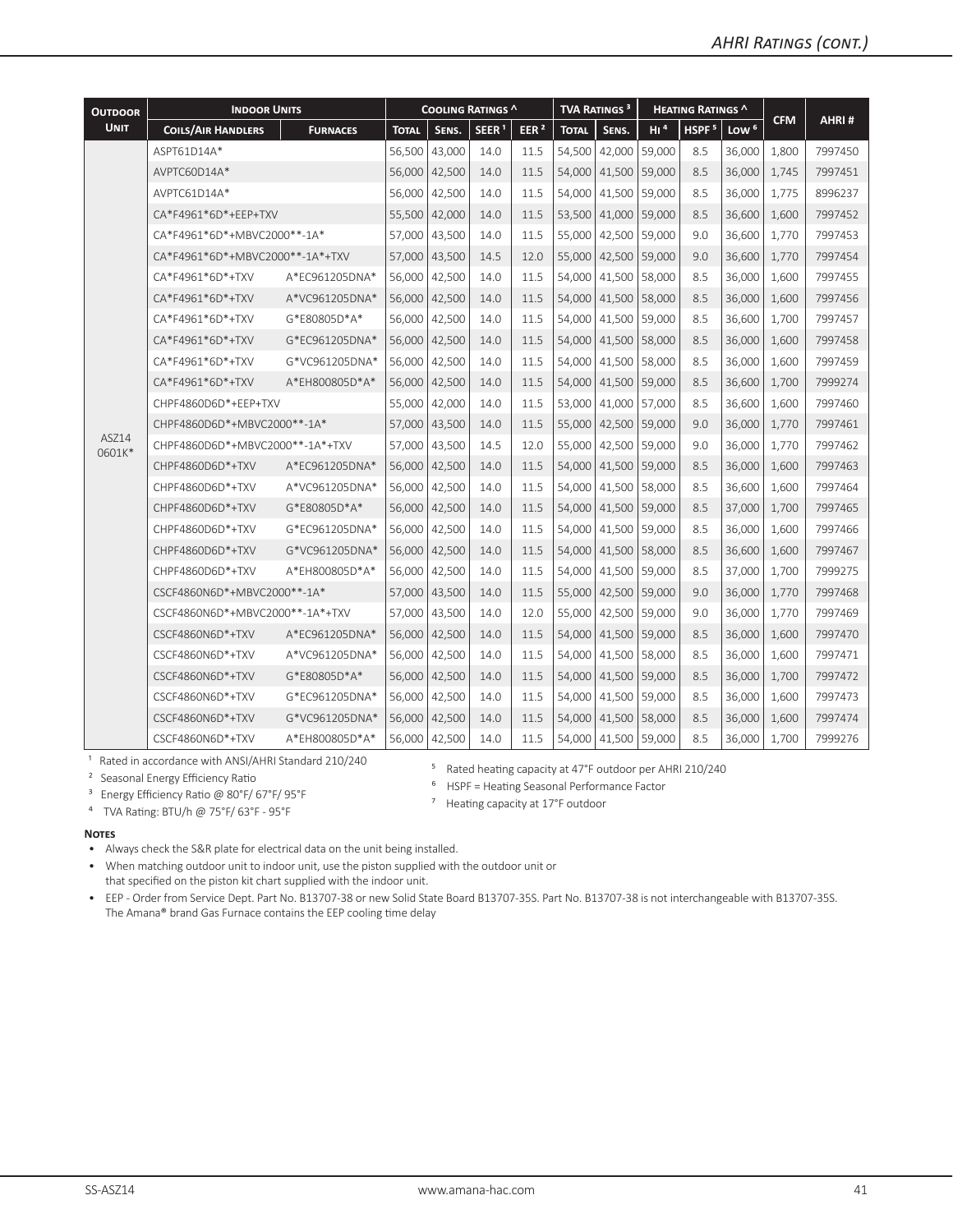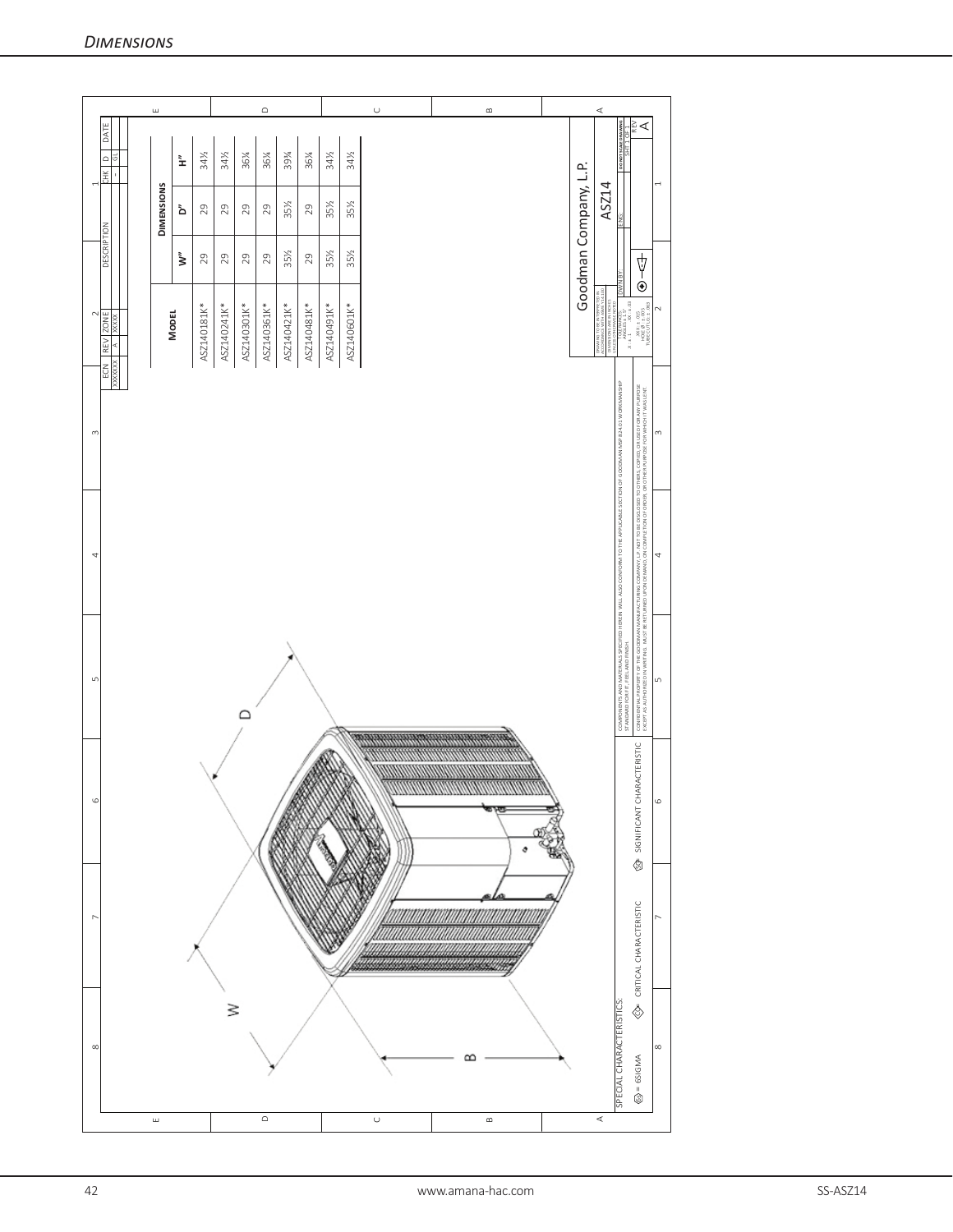